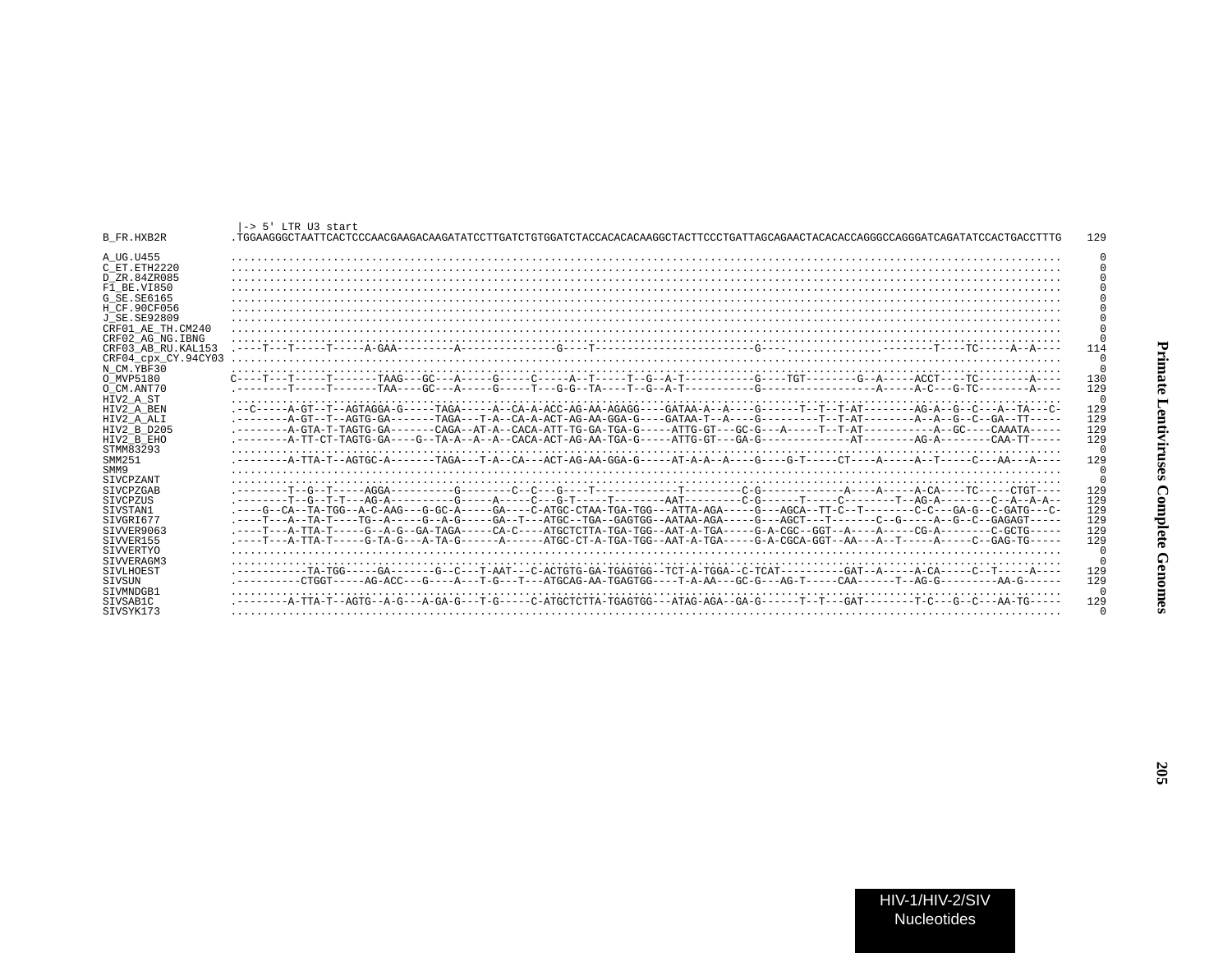| B FR.HXB2R          | GAGGERAGCLAGTER ANGELIGEN AN EIGEN AUCTIONSTAGT AND ANGELIGER AND A STARBAGGER AND A STARBAGGER AND A STARBAGGER AND A STARBAGGER AND A STARBAGGER AND A STARBAGGER AND A STARBAGGER AND A STARBAGGER AND A STARBAGGER AND A S | 252      |
|---------------------|--------------------------------------------------------------------------------------------------------------------------------------------------------------------------------------------------------------------------------|----------|
| A UG.U455           |                                                                                                                                                                                                                                |          |
| C ET ETH2220        |                                                                                                                                                                                                                                |          |
| D ZR.84ZR085        |                                                                                                                                                                                                                                |          |
| F1 BE.VI850         |                                                                                                                                                                                                                                |          |
| G SE.SE6165         |                                                                                                                                                                                                                                |          |
| H CF.90CF056        |                                                                                                                                                                                                                                |          |
| J SE.SE92809        |                                                                                                                                                                                                                                |          |
| CRF01 AE TH.CM240   |                                                                                                                                                                                                                                |          |
| CRF02 AG NG.IBNG    |                                                                                                                                                                                                                                |          |
| CRF03 AB RU.KAL153  |                                                                                                                                                                                                                                | 237      |
| CRF04 cpx CY.94CY03 |                                                                                                                                                                                                                                |          |
| N CM.YBF30          |                                                                                                                                                                                                                                |          |
| O MVP5180           | ------TG-TT--A--G-------GTCAG----AG--GC---GAG-.-TGGGT--.T-C-A-TG-AG-TGC-AG-CTT-TACA-CCAG--TGTAATC-----GCTGAG-AT-CACACG-G--GA-AC                                                                                                | 256      |
| O CM.ANT70          | -----TG-TT--A--------GTCAGA---AG--GC----AG---T-GG-G--T-C-TGTG-GAA-CC-AA-CTC-FGCA-CCAG-ATGTGCCC------TTGAA-ATACACAT-A----A-AC                                                                                                   | 255      |
| HIV2 A ST           |                                                                                                                                                                                                                                | $\cap$   |
| HIV2 A BEN          | -G---CTG-GG---------T---A-A-TCTCAC-AGAG-C---G-AAG-TG-GC--A-T----AG-------A-CACAAACAAGCA--CAT-----TGA-C-TG-G--GACA-                                                                                                             | 246      |
| HIV2 A ALI          | $-G--CTG-GG---------A--TGTCCCAC-AGA-GG--G-A--CTG-$ -CTCA-T--C--C-------A--ACAAACAAGCA-GCAT-----A-C-TG-G--GACA-                                                                                                                 | 246      |
| HIV2 B D205         |                                                                                                                                                                                                                                | 249      |
| HIV2 B EHO          | -C---CTA-GG--------G---A-AA-TATGATAGCAGA-CC---G-A-G-GG-A-C-CATT-TC--G-G--T--A-CACAGACCTCC-C-TG---------CC-CGA---GACCC                                                                                                          | 246      |
| STMM83293           |                                                                                                                                                                                                                                | $\cap$   |
| SMM251              | -C---CTA-GG--AT----C--T--AA-TGT-TCAG-TGAG-C-C-G-AGG-TG--GGCATTAT--AA-G--G--A-CTCAAACTTCCAAGTG---------TTG-G----G--TC                                                                                                           | 246      |
| SMM9                |                                                                                                                                                                                                                                | $\Omega$ |
| SIVCPZANT           |                                                                                                                                                                                                                                | $\cap$   |
| <b>STVCPZGAB</b>    |                                                                                                                                                                                                                                | 252      |
| <b>STVCPZUS</b>     |                                                                                                                                                                                                                                | 252      |
| SIVSTAN1            | -C-TT----TTG--T---G--G--A--TGTCTCCC--GA--CCC-G-ATG- --GACA-T-T---C-C-----CCCAGA-TG-ATG-ATG-ATG-ATG-----TTG- - A---GACA-                                                                                                        | 243      |
| STVGRT677           | -C-TC----TT-------C----G--C-TGC-TG--GAG-C-CGCAA-TGTG---GACA-T-TC--A-G--T--A-CACAGA--GGG-A-GA.TCCTGATG-A-TAGATCATG-------C-                                                                                                     | 252      |
| SIVVER9063          | -C-TT----T----------G--A---ATGC-TG-AGAG-C---GA--TGTG---GACATTA----GCG--T----CACAAA-AA-A-AGGA.CCCCGATG-C-TCAGTCATG----GACC-                                                                                                     | 252      |
| STVVER155           | $-C-TC---T------G---GC-TGC-TGC-GA--C---A-ATGTG A-GGCATT---G---A-CACAA---A-GGA$                                                                                                                                                 | 252      |
| SIVVERTYO           |                                                                                                                                                                                                                                | $\Omega$ |
| STVVERAGM3          |                                                                                                                                                                                                                                | $\cap$   |
| SIVLHOEST           | ------TG-GGC--T---A------G-CTTGT--TG---ATA----TC--TCAG-T-A-CACAAT--C-T--G--TT-AAGCCAG---GGG-TCC----A-----CTG-. G----GAG-C                                                                                                      | 249      |
| STVSUN              | -C---CTA-GG-------C-----CACCATT--TG-AGACAGG-ATCCT--TCATCCTTGTCAAGC-C-AC-G--TT-CAGCCAG-AAGGG-TT-AT--A-----TTG-G----GAGAC                                                                                                        | 249      |
| SIVMNDGB1           |                                                                                                                                                                                                                                | $\Omega$ |
| SIVSAB1C            |                                                                                                                                                                                                                                | 246      |
| STVSYK173           |                                                                                                                                                                                                                                | 37       |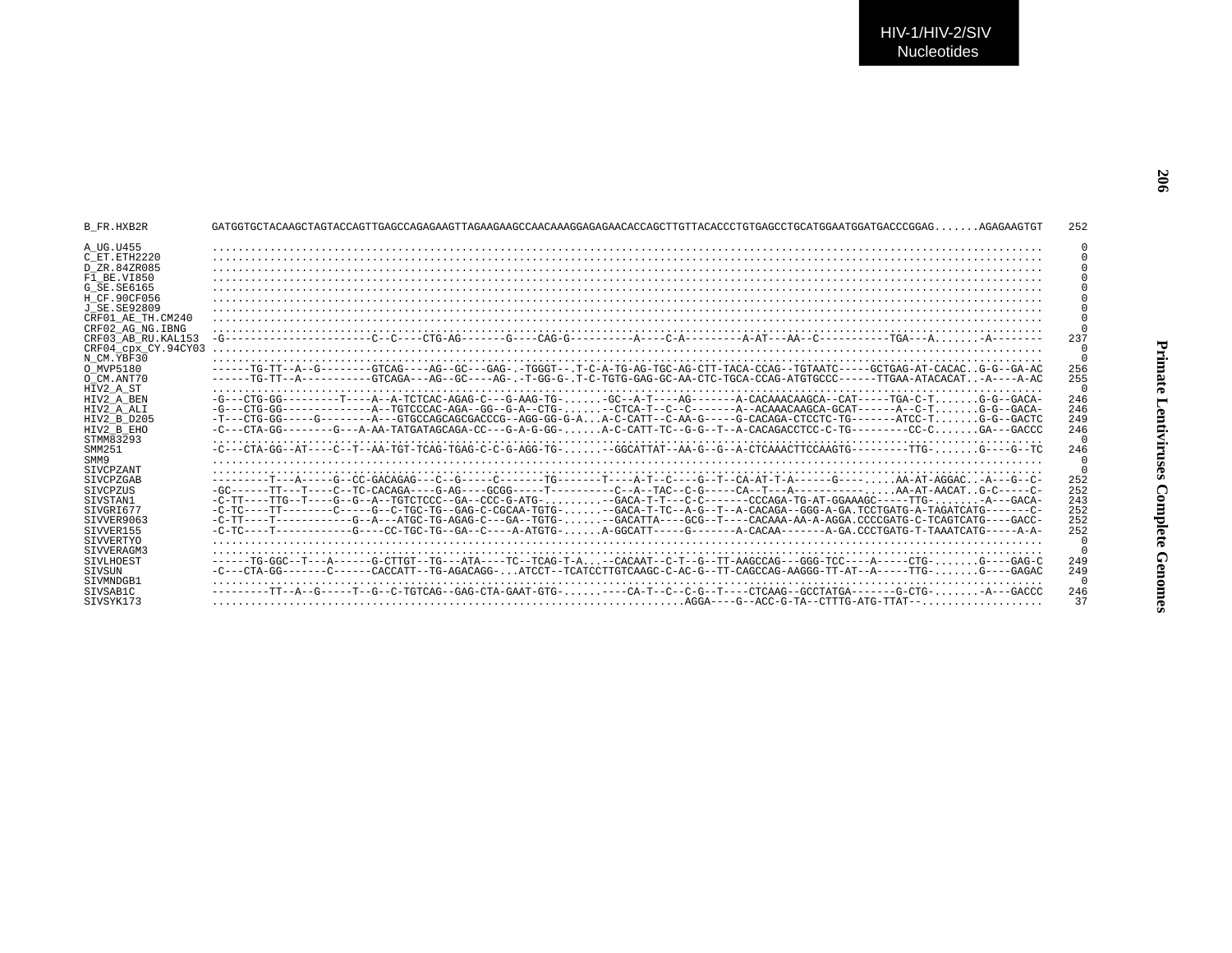| <b>B FR.HXB2R</b>   |                                                                                                                                    | 334            |
|---------------------|------------------------------------------------------------------------------------------------------------------------------------|----------------|
| A UG.U455           |                                                                                                                                    |                |
| C ET. ETH2220       |                                                                                                                                    |                |
| D ZR.84ZR085        |                                                                                                                                    |                |
| F1 BE.VI850         |                                                                                                                                    |                |
| G SE.SE6165         |                                                                                                                                    |                |
| H CF.90CF056        |                                                                                                                                    |                |
| J SE. SE92809       |                                                                                                                                    |                |
| CRF01 AE TH.CM240   |                                                                                                                                    |                |
| CRF02 AG NG. IBNG   |                                                                                                                                    |                |
| CRF03 AB RU. KAL153 |                                                                                                                                    | 325            |
| CRF04 CDX CY.94CY03 |                                                                                                                                    | $\cap$         |
| N CM.YBF30          |                                                                                                                                    | $\overline{0}$ |
| O MVP5180           |                                                                                                                                    | 345            |
| O CM.ANT70          |                                                                                                                                    | 344            |
| HIV2 A ST           |                                                                                                                                    | $\cap$         |
| HIV2 A BEN          |                                                                                                                                    | 376            |
| HIV2 A ALI          | ---TT-----A------CCTAAG--G--TCA-G--T---AA---TTTATT--A--C--A---G-A--TGG-T--AAG-C-GGCCTGCCAGAAGATGAGTGGAAGGCAAGACTGAAAGCAAGAGGGATACC | 376            |
| HIV2 B D205         | -TATC---CA-----TTC--T---G---A-G--T-TG----TTCA-TAG-TT---A-G-G---GG-T--CAG-C-GGGCTACCAGAGGAGGAGGCTAGACTAAAAGCAAGAGGGATACC            | 379            |
| HIV2 B EHO          |                                                                                                                                    | 376            |
| STMM83293           |                                                                                                                                    | 37             |
| SMM251              |                                                                                                                                    | 363            |
| SMM9                |                                                                                                                                    | $\cap$         |
| <b>SIVCPZANT</b>    |                                                                                                                                    | $\cap$         |
| SIVCPZGAB           |                                                                                                                                    | 349            |
| SIVCPZUS            | $-ATC---CA---CTGAA--G---TCGGAGA---GA---TAA------A---A---CG---A-G-TGTAACCGCCCGCAGGG, , , , , , , , ,$                               | 349            |
| SIVSTAN1            | $-G-T---AA---G-TCCA-T-----G---GT---GTC-GGACAGCT-TA-GGACAT-C-TGGTCTTGTTAAGA-GA-GTAGCCTAACCGCAGCTTGCGGT$                             | 349            |
| SIVGRI677           | $-G-TC---A----CCGAAGT-G---GG-GG-GT---CGCC-CGACAT-T-TA-GGACAT-C--GAC-TGCAAAGC-CT-GTTTCGCTGGTTAGCCTAACCCGGTTG$                       | 361            |
| SIVVER9063          |                                                                                                                                    | 361            |
| SIVVER155           |                                                                                                                                    | 362            |
| SIVVERTYO           |                                                                                                                                    | -0             |
| SIVVERAGM3          |                                                                                                                                    | $\Omega$       |
| <b>STVLHOEST</b>    | $-TATC---CAC---CA-TCCAATGT-G---G-GGG-CTTTP-A---TCA-AA---G---T-C-A-GA-AC-A---TACTGTGTCTCGCTTTTCGCTTTTGACTGCAAGAGAAGTAGCCAAACCCGCC$  | 365            |
| SIVSUN              | $-TATC---CA---TCC-ACT--G-C-A-G--TTT-G---A-T-C--A-A---C--T--AG-G-----C-TGTTACTAGCTGCGAGGTTGGGAGGTTAAGCCGCAAAACCGC.$                 | 366            |
| STVMNDGB1           |                                                                                                                                    | $\Omega$       |
| SIVSAB1C            |                                                                                                                                    | 352            |
| STVSYK173           | G-ACTA-TTCCAAATGAGATA-AGGGATGC--GGAGTATGA-GAGA-T-CACT-C---TCCA-C-AG-CTCTGGGA-A-GGGAGTTCGAACATGGGGAGAACCTCATGTGGAACTTCAACCCCCACCTGG | 167            |

TCF-1 alpha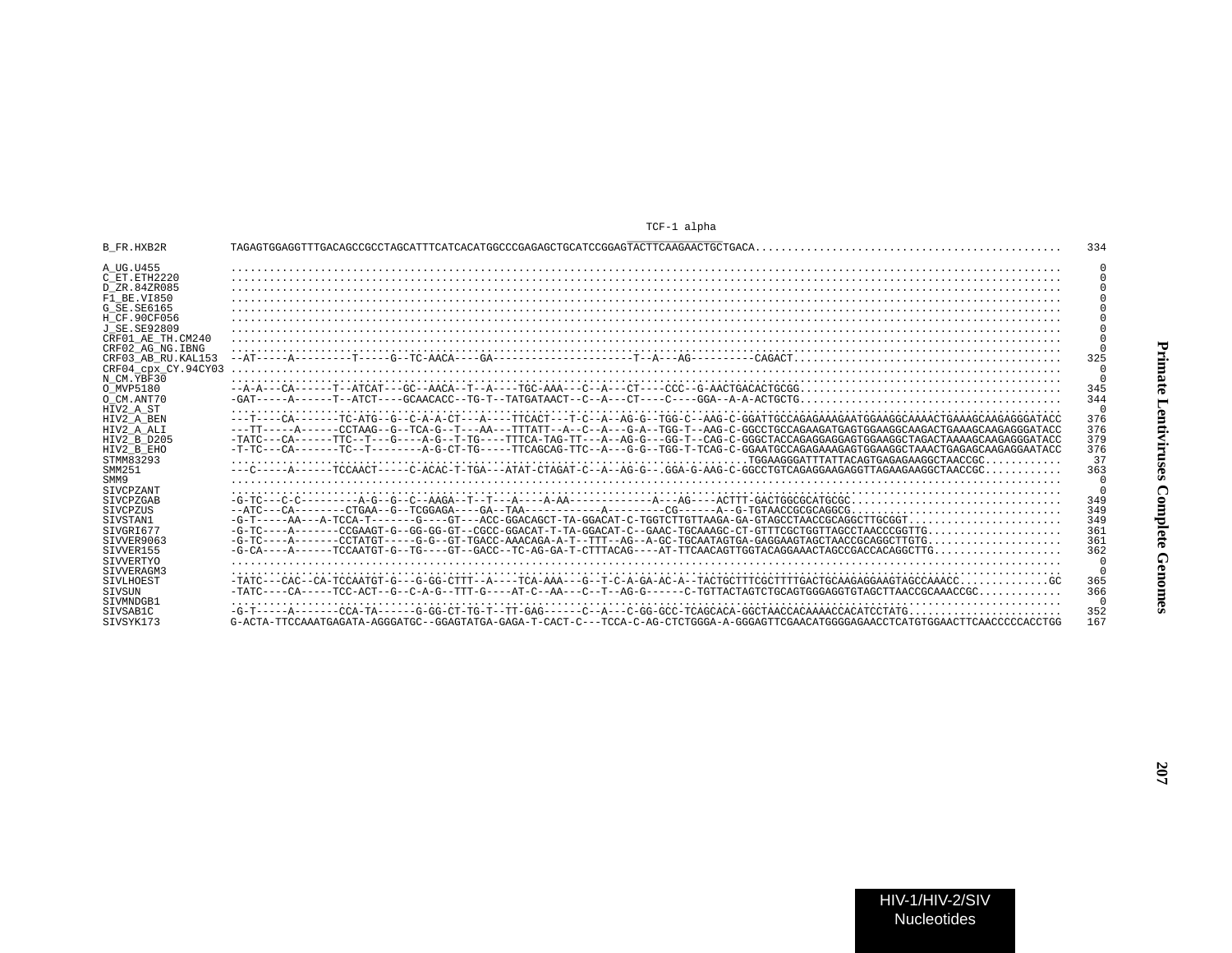|                      | see Pohlmann, J Virol 72(7):5589-5598 (1998) and similar publications for information on this enhancer region<br>NF-kappa-B-II<br>NF-kappa-B-I<br>$Spl-III$                                                                    |          |
|----------------------|--------------------------------------------------------------------------------------------------------------------------------------------------------------------------------------------------------------------------------|----------|
| B FR.HXB2R           |                                                                                                                                                                                                                                | 382      |
| A UG.U455            |                                                                                                                                                                                                                                |          |
| C ET ETH2220         |                                                                                                                                                                                                                                |          |
| D ZR. 84ZR085        |                                                                                                                                                                                                                                |          |
| F1 BE.VI850          |                                                                                                                                                                                                                                |          |
| G SE. SE6165         |                                                                                                                                                                                                                                |          |
| H CF.90CF056         |                                                                                                                                                                                                                                |          |
| <b>J SE. SE92809</b> |                                                                                                                                                                                                                                | $\Omega$ |
| CRF01 AE TH.CM240    |                                                                                                                                                                                                                                | $\Omega$ |
| CRF02 AG NG. IBNG    |                                                                                                                                                                                                                                |          |
| CRF03 AB RU. KAL153  |                                                                                                                                                                                                                                | 379      |
| CRF04 CDX CY.94CY03  |                                                                                                                                                                                                                                | $\cap$   |
| N CM.YBF30           |                                                                                                                                                                                                                                | $\cap$   |
| O MVP5180            |                                                                                                                                                                                                                                | 390      |
| O CM.ANT70           |                                                                                                                                                                                                                                | 418      |
| HIV2 A ST            |                                                                                                                                                                                                                                | $\Omega$ |
| HIV2 A BEN           | -RATAGTORA COACA CONTACTROTECHOLAR CONTACTROTECHOLAR CONTACTROTECHOLAR CONTACTROTECHOLAR CONTACT A CONTACT CONTACT CONTACT A CONTACT A CONTACT A CONTACT A CONTACT A CONTACT A CONTACT A CONTACT A CONTACT A CONTACT A CONTACT | 483      |
| HIV2 A ALI           | ATTTAGT.AAGAACAGGAACAGCT.GATTTGGTCAGGGCAGGAAGTAACTACTGAAAAC.AGCTGA-ACTGC----------AGAA---G--G-AACCA-GG-AA-                                                                                                                     | 480      |
| HIV2 B D205          | TACAGATTAGGCAAGAGACAGCAGCATAAACAGGAACTAGCTGACACTGCACAA.GAAGGAAACTAGCAGACACTGC-----------AAAA-A-G--G-AACA.TGG-AG-                                                                                                               | 489      |
| HIV2 B EHO           | TACAGAGTAGACAGGAAATAACAGCACAAAGAGGAACTAGCTAACACTGCATAGAGGAAACTAGCTGATACTGC---.-------AGAA---G--G-AACA-TGG-AG-                                                                                                                  | 487      |
| STMM83293            |                                                                                                                                                                                                                                | 120      |
| SMM251               |                                                                                                                                                                                                                                | 447      |
| SMM9                 |                                                                                                                                                                                                                                | $\cap$   |
| SIVCPZANT            |                                                                                                                                                                                                                                | $\Omega$ |
| <b>STVCPZGAB</b>     |                                                                                                                                                                                                                                | 401      |
| SIVCPZUS             |                                                                                                                                                                                                                                | 399      |
| STVSTAN1             |                                                                                                                                                                                                                                | 422      |
| STVGRT677            |                                                                                                                                                                                                                                | 364      |
| SIVVER9063           |                                                                                                                                                                                                                                | 436      |
| SIVVER155            |                                                                                                                                                                                                                                | 440      |
| SIVVERTYO            |                                                                                                                                                                                                                                |          |
| STVVERAGM3           |                                                                                                                                                                                                                                | $\Omega$ |
| SIVLHOEST            |                                                                                                                                                                                                                                | 473      |
| <b>STVSUN</b>        |                                                                                                                                                                                                                                | 427      |
| STVMNDGB1            | GGAGTCTCTACTACAGAGGCTAAGGGTTGTA--TCTGAGCAG-TCCCCTTAGAG-AAGGACCAGAGTCCTGAGTGACT---T--GAG--CCTC-CT--                                                                                                                             | 98       |
| SIVSAB1C             |                                                                                                                                                                                                                                | 410      |
| STVSYK173            | CCTATACACCAGGCTGGGAGATGGCCCGCTTGCAGTTAGAGAGACAAACAGGAAAACCA-A--AGCTGC-GTCA-C----AGTAAGAACATCTCCTAGGAGA--CCATGG-GA-A--CTCG-C-C                                                                                                  | 292      |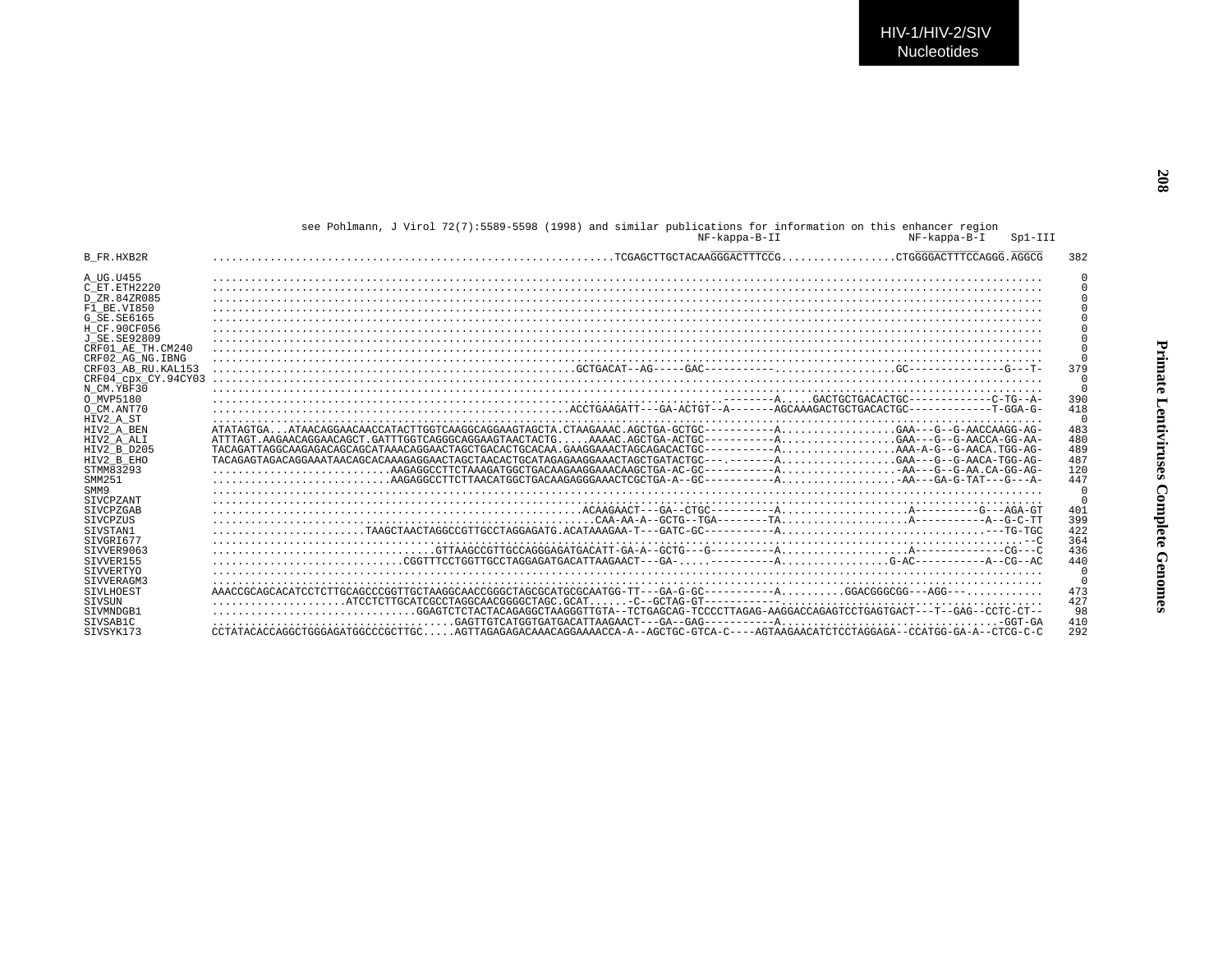|                     | $Spl-II$ | $Sp1-I$                        | TATA Box<br>-> +1 mRNA start site<br>5' LTR U3 end $\sqrt{ }$                                                                                                                                                                                                                                                                                                                                                                                         |          |
|---------------------|----------|--------------------------------|-------------------------------------------------------------------------------------------------------------------------------------------------------------------------------------------------------------------------------------------------------------------------------------------------------------------------------------------------------------------------------------------------------------------------------------------------------|----------|
| B FR.HXB2R          |          | TGG. CCTGGGCGGGACTGGGGAGTGGCGA | . TCTC                                                                                                                                                                                                                                                                                                                                                                                                                                                | 460      |
|                     |          |                                | $ \uparrow $<br>HIV-2 and SIVs have extra Tar stem-loop(s)<br>see berkhout, Nucleic Acids Res 20(1):27-31 (1992)                                                                                                                                                                                                                                                                                                                                      |          |
| A UG.U455           |          |                                |                                                                                                                                                                                                                                                                                                                                                                                                                                                       |          |
| C ET.ETH2220        |          |                                |                                                                                                                                                                                                                                                                                                                                                                                                                                                       |          |
| D ZR.84ZR085        |          |                                |                                                                                                                                                                                                                                                                                                                                                                                                                                                       |          |
| F1 BE.VI850         |          |                                |                                                                                                                                                                                                                                                                                                                                                                                                                                                       |          |
| G SE. SE6165        |          |                                |                                                                                                                                                                                                                                                                                                                                                                                                                                                       |          |
| H CF.90CF056        |          |                                |                                                                                                                                                                                                                                                                                                                                                                                                                                                       |          |
| J SE. SE92809       |          |                                |                                                                                                                                                                                                                                                                                                                                                                                                                                                       |          |
| CRF01 AE TH.CM240   |          |                                |                                                                                                                                                                                                                                                                                                                                                                                                                                                       |          |
| CRF02 AG NG. IBNG   |          |                                |                                                                                                                                                                                                                                                                                                                                                                                                                                                       | $\Omega$ |
| CRF03 AB RU. KAL153 |          |                                |                                                                                                                                                                                                                                                                                                                                                                                                                                                       | 457      |
| CRF04 cpx CY.94CY03 |          |                                |                                                                                                                                                                                                                                                                                                                                                                                                                                                       | $\Omega$ |
| N CM.YBF30          |          |                                |                                                                                                                                                                                                                                                                                                                                                                                                                                                       | 21       |
| O MVP5180           |          |                                | $G-ATAAG---TT-G---AGTG-C.$                                                                                                                                                                                                                                                                                                                                                                                                                            | 468      |
| O CM.ANT70          |          |                                |                                                                                                                                                                                                                                                                                                                                                                                                                                                       | 494      |
| HIV2 A ST           |          |                                |                                                                                                                                                                                                                                                                                                                                                                                                                                                       | 46       |
| HIV2 A BEN          |          |                                | GAC.ATG--AG-A-CTG-T--G-AACGCC-T-AT-CT-A---T---A-T-T-C-C---TC--GCAT----T-CA-TCGCTCTGGGAGAGGCTGGGAGATCGAGCCCTGAGAGGCTGAGAGG                                                                                                                                                                                                                                                                                                                             | 601      |
| HIV2 A ALI          |          |                                | GAC.ATG--AG-A-CTG-T--G-AACGCC-T-AT-CTC.---T--A-T-C-C---GC--GCAT----T-CA-TCGCTCTGCGGAGAGCTGGCAGATTGAGCCCTGGGAGGCT---                                                                                                                                                                                                                                                                                                                                   | 597      |
| HIV2 B D205         |          |                                |                                                                                                                                                                                                                                                                                                                                                                                                                                                       | 607      |
| HIV2 B EHO          |          |                                | GAC.ATG--AG-A-CAG--A-G.AACGCC-ATCA---CT---T---A-T-T-C-C---T-G-GCAT----T-CA-TCGCTCTGCGGAGAGGCTGGCAGATCGAGCCCTGGGAGT----                                                                                                                                                                                                                                                                                                                                | 604      |
| STMM83293           |          |                                | -AC.TGG-A-GA-CTGGT---G.AACGCC-TT-T-CT---A-T---A-C---TA-AGCT-----T-CA-TCACTCTGGGAGAGCCGGAGATTGAGCCCTGGGAGGGT---                                                                                                                                                                                                                                                                                                                                        | 237      |
| SMM251              |          |                                | CC-A-TTCT-GA--T--ATCA----ATCT---ATC-----T-CGCT-----T-CGCTCTGCGGAGAGGCTGGCAGATTGAGCCCTGGGAGGT----                                                                                                                                                                                                                                                                                                                                                      | 552      |
| SMM9                |          |                                |                                                                                                                                                                                                                                                                                                                                                                                                                                                       | 47       |
| SIVCPZANT           |          |                                |                                                                                                                                                                                                                                                                                                                                                                                                                                                       | $\Omega$ |
| <b>STVCPZGAB</b>    |          |                                | $G-T.-GG-A-GC--GG-T---GTGTGGCTTT---G. --- --- --- 0. -C--- --- --- 0. -C------ --- 0. -C------ --- 0. -C------ --- 0. -C------ --- 0. -C------ --- 0. -C------ --- 0. -C------ --- 0. -C------ --- 0. -C------ --- 0. -C------ --- 0. -C------ --- 0. -C------ --- 0. -C------ --- 0. -C------ --- 0. -C------ --- 0. -C------ --- 0. -C------ --- 0. -C------ --- 0. -C------ --- 0. -C------ --- 0. -C------ --- 0. -C------ --- 0. -C------ --- 0$ | 480      |
| SIVCPZUS            |          |                                |                                                                                                                                                                                                                                                                                                                                                                                                                                                       | 487      |
| SIVSTAN1            |          |                                |                                                                                                                                                                                                                                                                                                                                                                                                                                                       | 497      |
| SIVGRI677           |          |                                |                                                                                                                                                                                                                                                                                                                                                                                                                                                       | 405      |
| SIVVER9063          |          |                                |                                                                                                                                                                                                                                                                                                                                                                                                                                                       | 511      |
| SIVVER155           |          |                                |                                                                                                                                                                                                                                                                                                                                                                                                                                                       | 515      |
| SIVVERTYO           |          |                                |                                                                                                                                                                                                                                                                                                                                                                                                                                                       | 7        |
| SIVVERAGM3          |          |                                |                                                                                                                                                                                                                                                                                                                                                                                                                                                       | 7        |
| <b>STVLHOEST</b>    |          |                                |                                                                                                                                                                                                                                                                                                                                                                                                                                                       | 522      |
| SIVSUN              |          |                                | $\ldots$ .GACA-G-A-GGG-A- $\ldots$                                                                                                                                                                                                                                                                                                                                                                                                                    | 495      |
| SIVMNDGB1           |          |                                |                                                                                                                                                                                                                                                                                                                                                                                                                                                       | 207      |
| SIVSAB1C            |          |                                |                                                                                                                                                                                                                                                                                                                                                                                                                                                       | 486      |
| STVSYK173           |          |                                |                                                                                                                                                                                                                                                                                                                                                                                                                                                       | 407      |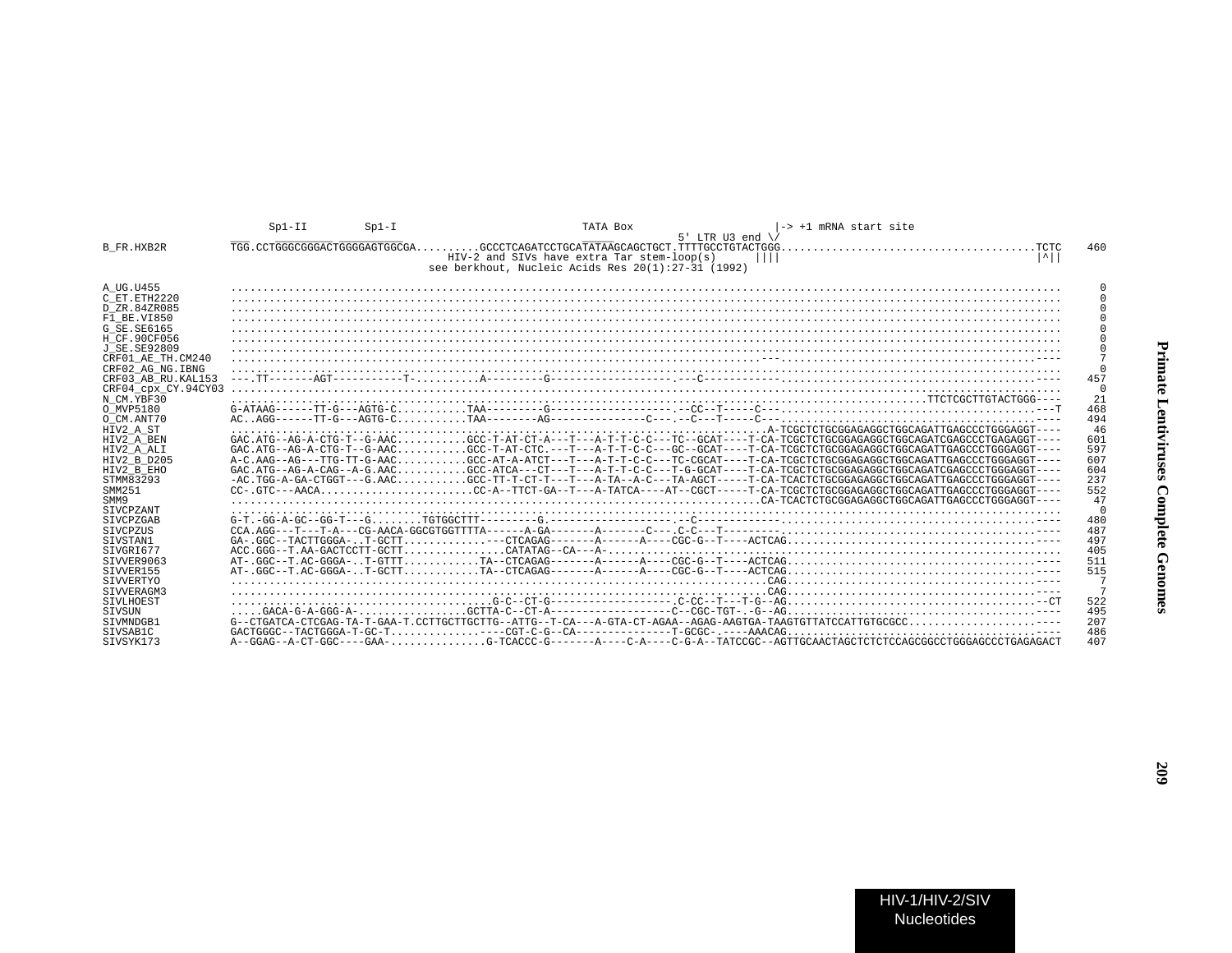| <b>B FR.HXB2R</b>                    | TAR element stem<br>TAR element stem<br>bulge<br>loop stem                                                                      | 525        |
|--------------------------------------|---------------------------------------------------------------------------------------------------------------------------------|------------|
| A UG.U455<br>C ET ETH2220            |                                                                                                                                 |            |
| D ZR.84ZR085                         |                                                                                                                                 | 39         |
| F1 BE.VI850                          |                                                                                                                                 |            |
| G SE.SE6165                          |                                                                                                                                 |            |
| H CF.90CF056<br>J SE. SE92809        |                                                                                                                                 |            |
| CRF01 AE TH.CM240                    |                                                                                                                                 | 72         |
| CRF02 AG NG. IBNG                    |                                                                                                                                 | 54         |
| CRF03 AB RU. KAL153                  |                                                                                                                                 | 521        |
| CRF04 cpx CY.94CY03                  |                                                                                                                                 |            |
| N CM.YBF30                           |                                                                                                                                 | 85         |
| O MVP5180                            |                                                                                                                                 | 529        |
| O CM.ANT70                           |                                                                                                                                 | 559        |
| HIV2 A ST<br>HIV2 A BEN              |                                                                                                                                 | 132<br>687 |
| HIV2 A ALI                           |                                                                                                                                 | 683        |
| HIV2 B D205                          | $-cA-CACT G--G-.$ $A---------T T-C---CTAG---CTACCAG---AGGCCAGTGTTGGCAGA-.$ $GGCTCCACGCTTG$                                      | 693        |
| HIV2 B EHO                           |                                                                                                                                 | 690        |
| STMM83293                            |                                                                                                                                 | 324        |
| SMM251                               |                                                                                                                                 | 639        |
| SMM9                                 |                                                                                                                                 | 134        |
| <b>STVCPZANT</b><br><b>STVCPZGAB</b> |                                                                                                                                 | 540        |
| SIVCPZUS                             |                                                                                                                                 | 550        |
| SIVSTAN1                             |                                                                                                                                 | 574        |
| STVGRT677                            |                                                                                                                                 | 405        |
| SIVVER9063                           |                                                                                                                                 | 585        |
| SIVVER155                            |                                                                                                                                 | 589        |
| SIVVERTYO                            |                                                                                                                                 | 81         |
| SIVVERAGM3                           |                                                                                                                                 |            |
| SIVLHOEST<br>SIVSUN                  |                                                                                                                                 | 619<br>592 |
| SIVMNDGB1                            |                                                                                                                                 | 218        |
| SIVSAB1C                             | -GCTTGG--GC_TG-CAGAT---------T-T-----TA-GTCT-AACCAG-TTGAGCCTGGGTGTTCGCTG-GGAAGGCAAGCCTAAGAGCACTCTGGTGAGGTCTTGGTAGACCCTCGCCTGGCG | 615        |
| STVSYK173                            |                                                                                                                                 | 498        |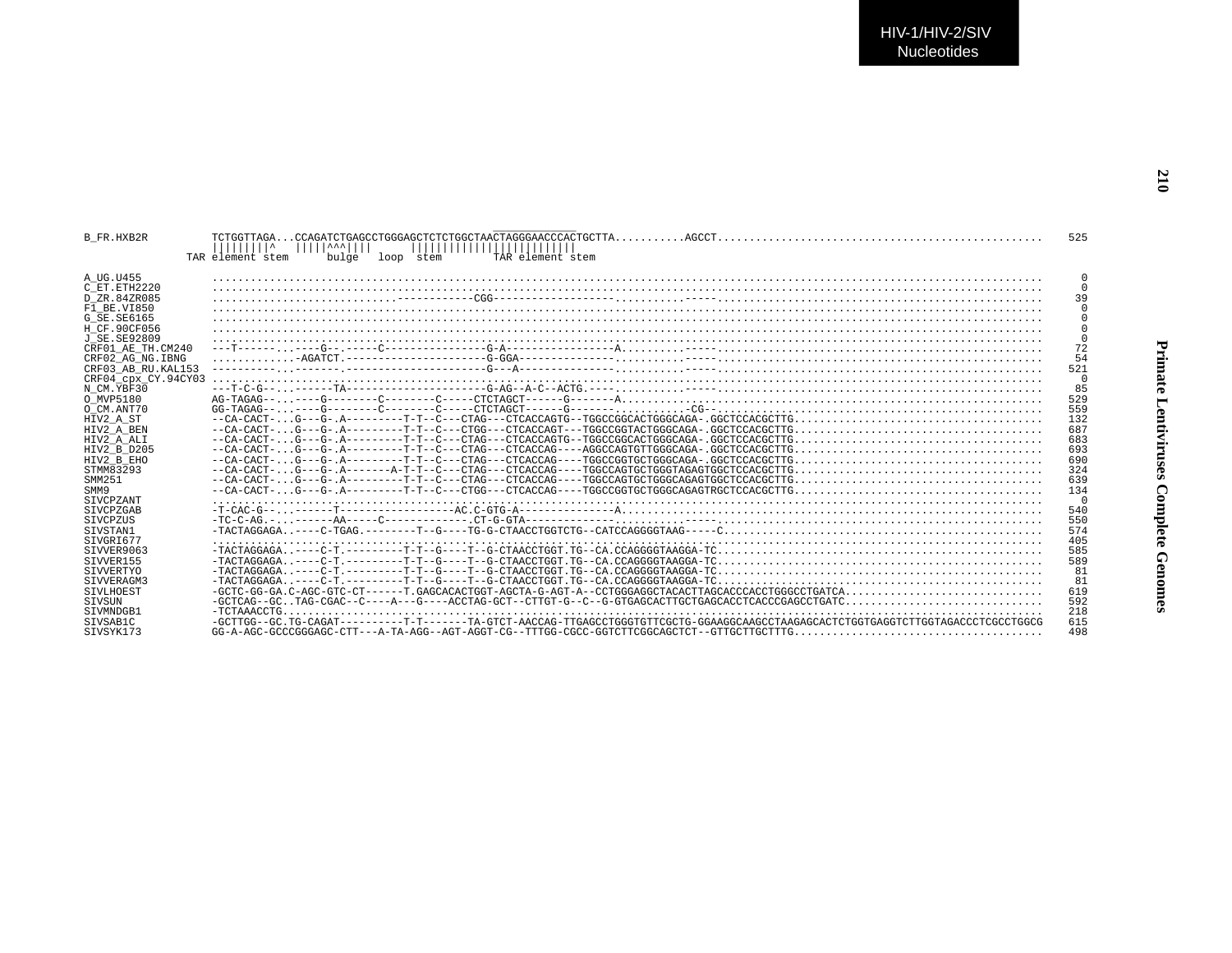|                     | secondary structure in this region, see Rizvi, J Virol 67:2681-2688 (1993)<br>Polv-A signal<br>5' LTR R repeat end \/ 5' LTR U5 start                                |          |
|---------------------|----------------------------------------------------------------------------------------------------------------------------------------------------------------------|----------|
| B FR.HXB2R          |                                                                                                                                                                      | 601      |
| A UG.U455           |                                                                                                                                                                      | 71       |
| C ET.ETH2220        |                                                                                                                                                                      | $\Omega$ |
| D ZR.84ZR085        |                                                                                                                                                                      | 115      |
| F1 BE.VI850         |                                                                                                                                                                      | $\Omega$ |
| G SE.SE6165         |                                                                                                                                                                      | 0        |
| H CF.90CF056        |                                                                                                                                                                      |          |
| J SE. SE92809       |                                                                                                                                                                      | $\Omega$ |
| CRF01 AE TH.CM240   |                                                                                                                                                                      | 148      |
| CRF02 AG NG. IBNG   |                                                                                                                                                                      | 131      |
| CRF03 AB RU. KAL153 |                                                                                                                                                                      | 598      |
| CRF04_cpx_CY.94CY03 |                                                                                                                                                                      | $\Omega$ |
| N CM.YBF30          |                                                                                                                                                                      | 160      |
| O MVP5180           |                                                                                                                                                                      | 604      |
| O CM.ANT70          |                                                                                                                                                                      | 630      |
| HIV2 A ST           |                                                                                                                                                                      | 228      |
| HIV2 A BEN          | $\ldots \ldots \ldots \ldots \ldots \ldots$ . CTTG.CTTAAAGACC.TCTT-.------.-----------TTAGAAGCAAGTT-AGT------T---A---C-CCTA--CG-CGCCTGGT-AT.TCGGTGT---               | 783      |
| HIV2 A ALI          | $\ldots \ldots \ldots \ldots \ldots \ldots$ . CTTG.CTTAAAGACC.TCTT------.---AAT.TAGAAGCAGGTT-AAG------T---A---C-CCTA--CG-CGCCTGGT-AT.TCGGTGT---                      | 778      |
| HIV2 B D205         | $\ldots \ldots \ldots \ldots \ldots \ldots$ . CTTG.CTTAAAACCC.TCTT--------.--A.ATTAGAAGCAAGT.-AGT------T---A---C-CCTA--CG-.GCCTGGT-A.CTCGGTG---C                     | 785      |
| HIV2 B EHO          | $\ldots \ldots \ldots \ldots \ldots \ldots$ . CTTG. CTT. . AAAACCC. TCTT. . ------. A-- . ----- . ATTAGAAGCAAGAC-AGT------T---A---C-CCTA--CG-CGCCTGGT-AT. TCGGTG---C | 785      |
| STMM83293           | $\ldots \ldots \ldots \ldots \ldots \ldots$ . CTTG.CTTATATATC.TCTT-.------.---AATTTAGAAGTAAG.C-AGT-----T---A---C-CCTA--CG-CGCCTGGT-A-CTCGGTA---.                     | 420      |
| SMM251              | CTTG.CTTAAAGACC.TCTT-.------.---A-TTTAGAAGTAAG-C-.GT-----T--A---C-CCTA--CG-CGCCTGGT-A-CTCGGTA---G                                                                    | 736      |
| SMM9                | CTTG.CTT.AAAAGACC.TCTT-.-----.----AGTT.AGAAGTAAG-C-.GT-----T---A---C-CCTA-MCG-CGCCTGGT-ATCTCGGTA---G                                                                 | 231      |
| SIVCPZANT           |                                                                                                                                                                      | $\Omega$ |
| SIVCPZGAB           |                                                                                                                                                                      | 621      |
| SIVCPZUS            |                                                                                                                                                                      | 625      |
| SIVSTAN1            | $\ldots \ldots \ldots \ldots \ldots \ldots$ . CTTGCTTA.GAAGGCTATTG-T------ . - -----GCTTAAGAGT--ATCT-AG.CAA----- . TCA-TGC. -CGC-CTTCCT-AG-GA-C-- . --G              | 666      |
| STVGRT677           |                                                                                                                                                                      | 476      |
| STVVER9063          | CTTGGCTT.GGAAAG-T-----ACT-----GC-T-AGAGCT-ATCT-AGTCAA------TCA-TGAC-CC-C----AAGCAGG-GA-C-GT--C                                                                       | 680      |
| STVVER155           | CTTGGCTT.AGAAAGT----------GC-T-AGAGCT-ATCT-AGTCAA------TCA-TAAT-CC-C----T-G-ACG-GAGAAGT--C                                                                           | 682      |
| SIVVERTYO           | $\ldots \ldots \ldots \ldots \ldots \ldots$ CTTGGCTT.AGAAAG-T------------GC-T-AGAGCT-ATCT-AGTCAA------TCA-TGAC-CC-C-----CT-G-ACG-GA---.T--C                          | 175      |
| SIVVERAGM3          | CTTGGCTT.AGAAAG-T------.T---CG--GC-T-AGAGCT-CTCT-AGTCAA------TCA-TGAC-CC-C-----T-A-CGGGT-A-A-.T--C                                                                   | 176      |
| SIVLHOEST           | .GCCTAGGGAGCTAAGGGCTCCTAGCTTG.CT.ACTTTAAAGCCTTC-----AAG----TCATT--TAGAAAG-AC-AGCTA----CT-ATAG-AG-CTCT-TCTC--TCGCC--G-TTCAGTGATC                                      | 744      |
| <b>STVSUN</b>       |                                                                                                                                                                      | 697      |
| STVMNDGB1           |                                                                                                                                                                      | 218      |
| STVSAB1C            |                                                                                                                                                                      | 730      |
| STVSYK173           |                                                                                                                                                                      | 595      |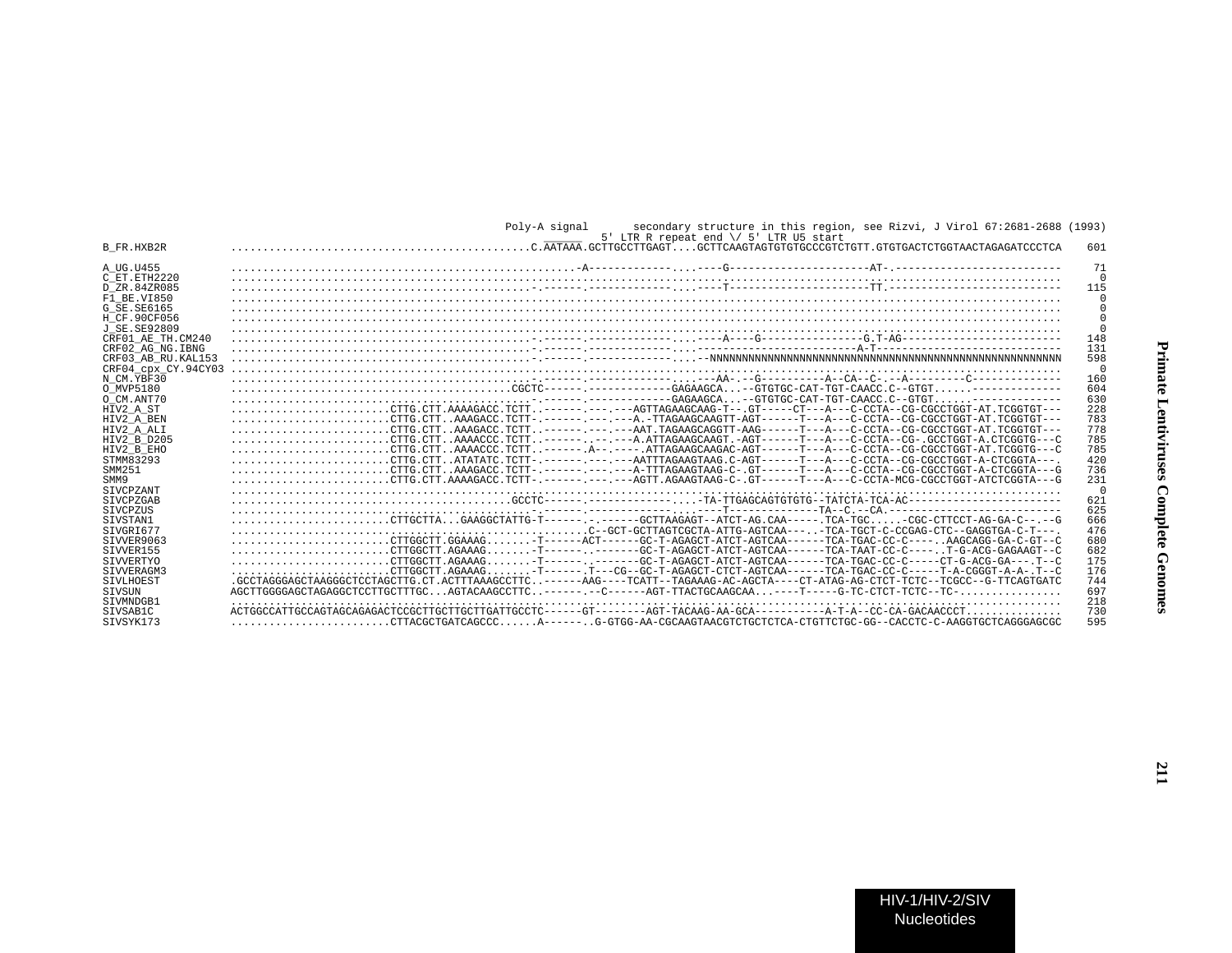**Primate Lentiviruses Complete Genomes**

Primate Lentiviruses Complete Genomes

|                     | see Zhang, J Virol 72(7):5464-5471 (1998)<br>5' LTR U5 end ->  Lys tRNA primer binding site                                                                              |          |
|---------------------|--------------------------------------------------------------------------------------------------------------------------------------------------------------------------|----------|
| B FR.HXB2R          |                                                                                                                                                                          | 671      |
| A UG.U455           |                                                                                                                                                                          | 137      |
| C ET.ETH2220        |                                                                                                                                                                          | 50       |
| D ZR.84ZR085        |                                                                                                                                                                          | 185      |
| $F1$ BE.VI850       |                                                                                                                                                                          | 21       |
| G SE. SE6165        |                                                                                                                                                                          | 57       |
| H CF.90CF056        |                                                                                                                                                                          | 18       |
| J SE. SE92809       |                                                                                                                                                                          | $\Omega$ |
| CRF01 AE TH.CM240   |                                                                                                                                                                          | 221      |
| CRF02 AG NG. IBNG   |                                                                                                                                                                          | 196      |
| CRF03 AB RU.KAL153  |                                                                                                                                                                          | 679      |
| CRF04 cpx CY.94CY03 |                                                                                                                                                                          | 20       |
| N CM.YBF30          |                                                                                                                                                                          | 229      |
| O MVP5180           |                                                                                                                                                                          | 674      |
| O CM.ANT70          |                                                                                                                                                                          | 699      |
| HIV2 A ST           |                                                                                                                                                                          | 342      |
| HIV2 A BEN          |                                                                                                                                                                          | 897      |
| HIV2 A ALI          |                                                                                                                                                                          | 892      |
| HIV2 B D205         |                                                                                                                                                                          | 893      |
| HIV2 B EHO          |                                                                                                                                                                          | 893      |
| STMM83293           |                                                                                                                                                                          | 523      |
| SMM251              | $-TAATAAGAAGACCCT-GTCTGTTTAGGACCCCTTTCTGCTTGAGAAAACCGAAACCGAAGCGA---C----A-T------A---A$                                                                                 | 846      |
| SMM9                |                                                                                                                                                                          | 341      |
| <b>STVCPZANT</b>    |                                                                                                                                                                          | 2.2      |
| <b>STVCPZGAB</b>    |                                                                                                                                                                          | 687      |
| <b>STVCPZUS</b>     |                                                                                                                                                                          | 694      |
| STVSTAN1            |                                                                                                                                                                          | 745      |
| STVGRT677           |                                                                                                                                                                          | 557      |
| SIVVER9063          |                                                                                                                                                                          | 772      |
| STVVER155           | $TTA-TG.\ldots,\ldots,\ldots,\ldots,\ldots,\ldots, GGTTCTCTCTCAAACCCAGCGAG-G--A---C---\ldots,\ldots,\ldots-\ldots-\ldots,\ldots,\ldots,\ldots,\ldots,\ldots,-GT-AGGCACG$ | 758      |
| <b>STVVERTYO</b>    |                                                                                                                                                                          | 258      |
| SIVVERAGM3          |                                                                                                                                                                          | 257      |
| SIVLHOEST           |                                                                                                                                                                          | 830      |
| <b>STVSUN</b>       |                                                                                                                                                                          | 809      |
| STVMNDGB1           |                                                                                                                                                                          | 312      |
| STVSAB1C            |                                                                                                                                                                          | 807      |
| STVSYK173           |                                                                                                                                                                          | 658      |
|                     |                                                                                                                                                                          |          |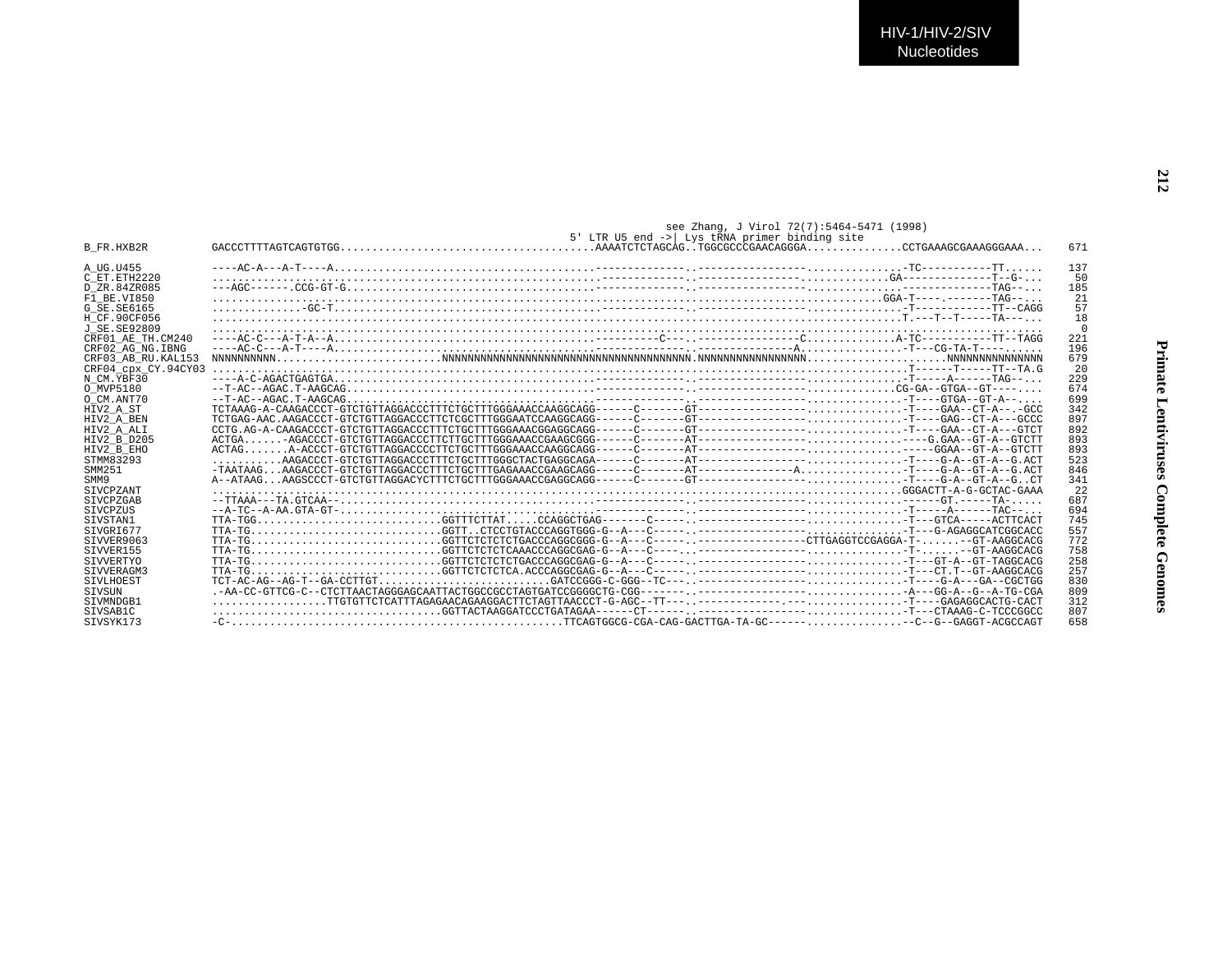## Gag p7 nucleocapsid binds these loops, see DeGuzman, Science 279:384-388 (1988) packaging signal secondary structure, see Harrison J Virol 72:5886-5896 (1998)

| B FR.HXB2R              |                                                                                                                                                                          | 770  |
|-------------------------|--------------------------------------------------------------------------------------------------------------------------------------------------------------------------|------|
| A UG.U455               |                                                                                                                                                                          | 237  |
| C ET. ETH2220           |                                                                                                                                                                          | 150  |
| D ZR.84ZR085            |                                                                                                                                                                          | 287  |
| F1 BE.VI850             |                                                                                                                                                                          | 125  |
| G SE. SE6165            | $GACTCGAAAGCGAAAGTT---A--T---------------GFGCACACA------A-------------$                                                                                                  | 173  |
| H CF.90CF056            |                                                                                                                                                                          | 117  |
| J SE. SE92809           |                                                                                                                                                                          | 93   |
| CRF01 AE TH.CM240       |                                                                                                                                                                          | 335  |
| CRF02 AG NG.IBNG        |                                                                                                                                                                          | 310  |
| CRF03 AB RU. KAL153     |                                                                                                                                                                          | 796  |
| CRF04 cpx CY.94CY03     |                                                                                                                                                                          | 136  |
| N CM.YBF30              | $\ldots \ldots \ldots \ldots \ldots --$ G----CTGAA------------. .---------C-T--.GTGCACACA--G--------------GAA.---T-AGTA-GC .AATTTTGAC-G-CGGT-G                           | 328  |
| O MVP5180               | --G-A--AAAA-CTC-------AC--G------AGC-G.AGTGCAC-T-CT--------A--AACT-ACAAGAG---------A-------G--                                                                           | 772  |
| O CM.ANT70              |                                                                                                                                                                          | 796  |
|                         | TTGGAACACGGCTGAGTGAAG-CA-TAAGGG-GGCA-GAA--AACC--GAC-GAGTGCTCCTA-AAA-GC-CAGGCC-AG-TACCAAGGG.C-GCGTGT-GAGCGGGAGTGAAAG-GGCC-CC-GG-G                                         | 469  |
| HIV2 A ST<br>HIV2 A BEN | . . TG . GAACTCGGCTGAGTGAAG-CA-TAAGGG-GGCA-GAA--AACC--GAC-GAGTGCTCCTA-AAAGGC-CGGGCC-AG-TACCAAAGG. C-GCGTGT-GAGCGGGAGTGAAAG-GGCC-CC-GG-G                                  | 1023 |
|                         |                                                                                                                                                                          | 1018 |
| HIV2 A ALI              | . AG GAACAGGCTGAGTGAAG-CA-TAAGGG-GGCA-GAA--AAC-CA-GAC-GACTGCTCCTA-AAGGC-CAGGCCAAG-TACCAAAGG.CCG-CG--GG--TG--CGG-AGTGAAG-GGC-CA-CA-G-G-                                   | 1017 |
| HIV2 B D205             | CAAGAGCACACCTGAGTGAAG-CA-TAAGGG-GGCA-GAATCAACC--GAC-GAGAGCTCCTGTAAA-GC-CAGGCCG-TACCAGGCAGCGTGA-GAGCGGAGG-GAAG-GG-CA-CC-CC-GGAGTA                                         |      |
| HIV2 B EHO              | CG.GGACACGGCTGAGTGAAG-CA-TAAGGG-GGCA-GAATCAACC--GAC-GAGTGCTCCTGTAAA-AC-CAGGCCG-TACCAGGCAGCGTGA-GAGCGGGAGG-GAAG-GG.C-CC-GGAGTA                                            | 1016 |
| STMM83293               | CCTGAGTACGGCTGAGTGAAG-CA-TAAGGG-GGCA-GAA--AACC--GAC-GAGTGCTCCTGTAAAGGC-CGGGCAAGCGGCGTGA-GAGCGGGAGGCGAAG-G-.C-CC-GTT                                                      | 638  |
| SMM251                  | CCTGAGTACGGCTGAGTGAAG-CA-TAAGGG-GGCA-GAA-CAACC--GAC-GAGTGCTCCTATAAAGGC-CGGGTCG-TACCAGACGGCGTGA-GAGCGGGAGAGGAGG-GGCC-CC-GTT                                               | 968  |
| SMM9                    | CCTGAGTACGGCTGAGTGAAG-CA-CAAGGG-GGCA-GAA--AACC--GAC-GAGTGCTCCTATAAAGGC-CGGGCCG-TACCAGGCGGCGTGA-GAGCGGGAGTCGGAG-GGCC-CC-GTT                                               | 463  |
| <b>STVCPZANT</b>        | $\ldots \ldots \ldots \ldots \ldots \ldots \ldots \ldots$ -CTGT----CA.-------TC-----C.AGCGCGCGTA---GA--------C-GAAG---------CTTC-------.T-TG                             | 103  |
| <b>STVCPZGAB</b>        |                                                                                                                                                                          | 782  |
| <b>STVCPZUS</b>         | ------CTGAAA--TC------G----------C-----.GTGCACACA--G----------C-AAC.TC.-AGAG-.--------------.C---                                                                        | 787  |
| STVSTAN1                | GAAGGGGAAGGGCAA-ACC--TC-AGT--C-CG-----GGTAAGTCG--ACGCGG-G--GCGAAGAG-ATCC-CCAG--AAAAAGTA-T--C-GG-AG-CAGGGG-G--                                                            | 856  |
| STVGRT677               | GACCGCTGAGTTGCTGAG-GTCG-AGAGGGA-GACTC-G-T-GG-TGAGA-C--ACGA-TTTTT--TACCTAGTC--CGAGAAA-GCTAG-C--CGACAG-G-CG--GGT                                                           | 680  |
| SIVVER9063              | TACAGCTGAGAAGACGTCGG-CGC-TAGGAA.C-G--GG-TGCGACGTGACCAAGAAG-GCTT-GTG-GTGGGCTTCTCGA-T-CCGA.AAG.-AGCTC---CCTAGTTAGAGG-CTAGGAAGGGCC.                                         | 896  |
| SIVVER155               | TACAGCTGAGAAGACGTCGG-CGC--AGGAA.C-G--GG-TGCGACGTGACCGAGAAG-GCT--GTG-GTAGGCTTCTCGA-T-CCGG.-AAA-AGCTC---CCTAGTTAGAGG-CTAGGAAGGGCCG                                         | 884  |
| SIVVERTYO               | TACAGCTGAGAAGGCGTCGG--GGC--AGGAA_G-G--GG-TGCGACG-GACCAAGAAG--GA-TT-GTGA-TAGGCTTCTCGA-T-CCGG_-AAA-AGCTC---CCTAGTTAGAGG-CTAGGA--GGCCG                                      | 386  |
| SIVVERAGM3              | TACAGCTGAGAAGACGTCGG-CGC--AGGAAGG-G--GG-TGCGACGTGACCAAGAAG-GCTT-GTG-GTAGGCTTCTCGA-T-CCGG.-AAA-AGCTC---CCTAGTTAGAGG-CTAGGAAGGCCG                                          | 384  |
| <b>STVLHOEST</b>        | CAAGAACCTCTGGGGGGGGGG-A-A-C-CG-AGAAGA-G-CAGGAA-CTAG-A-AGAGAA-GT-TGCTCGG----G--A-A-ACCTGC.TTGAGAC-AG--TA-GAAGGACTTG-CTGC-A--AGGCG                                         | 959  |
| SIVSUN                  | -AGAGACGTGGAGTGAAAC-TTC--A--AAG-GAGCA-CT--TGA-A-GAA--AAG-T-TCGA-CT-GTGGAAGGC-CC-G--A-TTAAGG.TAA-TGA--GC-C-TAC-AGGCACTGTCAGGG---AG-                                       | 938  |
| STVMNDGB1               |                                                                                                                                                                          | 404  |
| STVSAB1C                | GCAGAGTAGACCAGCCTGAGGACTCCTTTGA - - GAGT - A - ACCG-ACGGAA - AAA - GC-G-C - - T - - CGGA - TGCAG - TAAGA - - CGCCTGC - GAC - C - AGACACC - T - GGGCTGTGTG - G-GTCTGAG-AG | 937  |
| SIVSYK173               | CAAAGGGAGTCCGGATCCAAGAG---TCGGCTGTC--T-CT-GGCCGAC---TGCTGGTGGCTCGTGGTGTA--CAC-AGAC-A--TAAGT-ATCCAGC-CC--ACT---CACAGC-GTCGGG--AATAG                                       | 788  |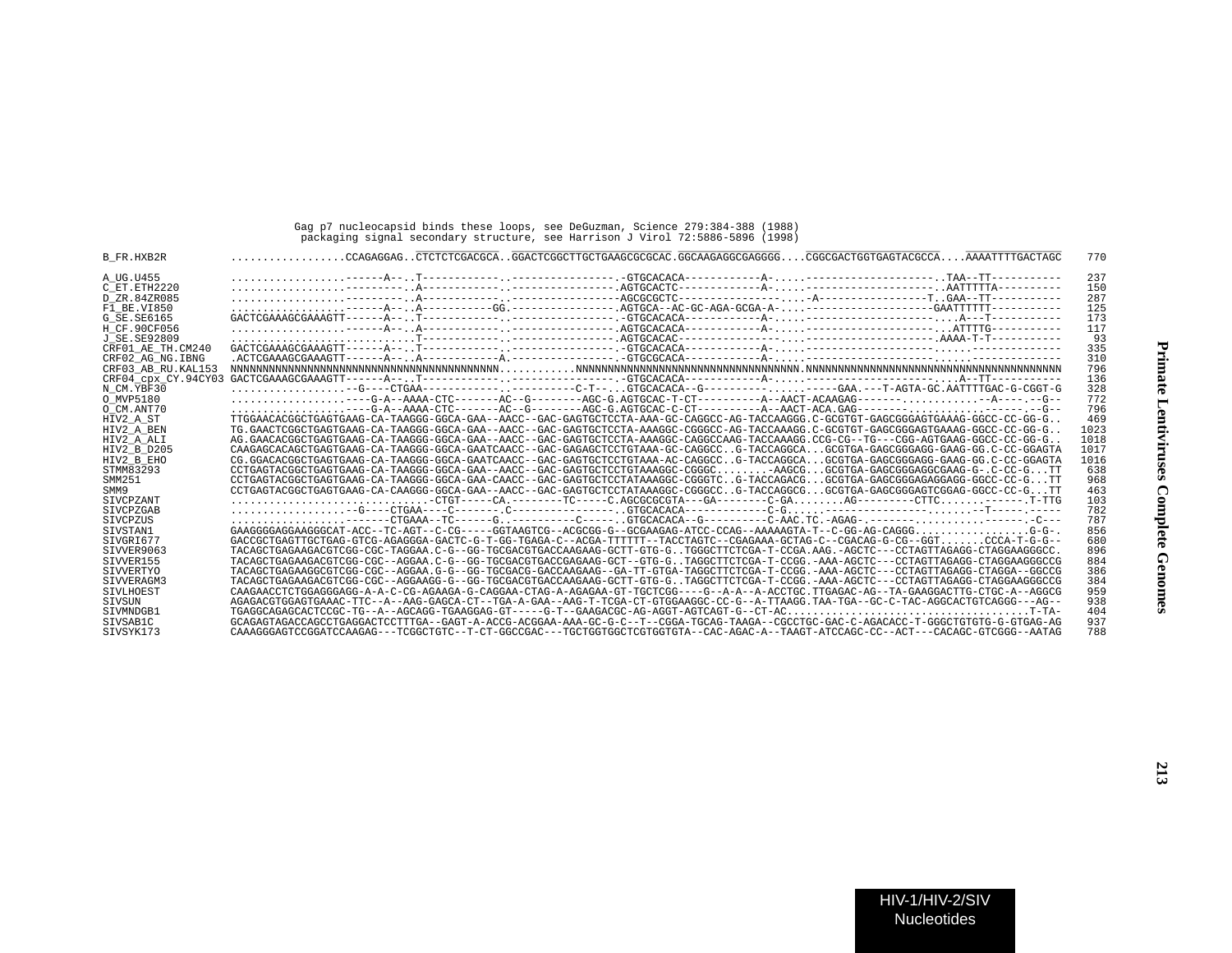| Gag and Gag-Pol start $(p17)$ ->                          |                                                                                                                                                                                                                                                                                                                                                                                                                                                                           |
|-----------------------------------------------------------|---------------------------------------------------------------------------------------------------------------------------------------------------------------------------------------------------------------------------------------------------------------------------------------------------------------------------------------------------------------------------------------------------------------------------------------------------------------------------|
| GGAGG.                                                    | 790<br>GAG                                                                                                                                                                                                                                                                                                                                                                                                                                                                |
|                                                           | 257                                                                                                                                                                                                                                                                                                                                                                                                                                                                       |
|                                                           | 170                                                                                                                                                                                                                                                                                                                                                                                                                                                                       |
|                                                           | 307                                                                                                                                                                                                                                                                                                                                                                                                                                                                       |
|                                                           | 145                                                                                                                                                                                                                                                                                                                                                                                                                                                                       |
|                                                           | 193                                                                                                                                                                                                                                                                                                                                                                                                                                                                       |
|                                                           | 137                                                                                                                                                                                                                                                                                                                                                                                                                                                                       |
|                                                           | 113                                                                                                                                                                                                                                                                                                                                                                                                                                                                       |
|                                                           | 355                                                                                                                                                                                                                                                                                                                                                                                                                                                                       |
|                                                           |                                                                                                                                                                                                                                                                                                                                                                                                                                                                           |
|                                                           | 330                                                                                                                                                                                                                                                                                                                                                                                                                                                                       |
|                                                           | 841                                                                                                                                                                                                                                                                                                                                                                                                                                                                       |
|                                                           | 156                                                                                                                                                                                                                                                                                                                                                                                                                                                                       |
|                                                           | 348                                                                                                                                                                                                                                                                                                                                                                                                                                                                       |
|                                                           | 817                                                                                                                                                                                                                                                                                                                                                                                                                                                                       |
|                                                           | 841                                                                                                                                                                                                                                                                                                                                                                                                                                                                       |
|                                                           | 548                                                                                                                                                                                                                                                                                                                                                                                                                                                                       |
|                                                           | 1103                                                                                                                                                                                                                                                                                                                                                                                                                                                                      |
|                                                           | 1096                                                                                                                                                                                                                                                                                                                                                                                                                                                                      |
|                                                           | 1079                                                                                                                                                                                                                                                                                                                                                                                                                                                                      |
|                                                           | 1080                                                                                                                                                                                                                                                                                                                                                                                                                                                                      |
|                                                           | 709                                                                                                                                                                                                                                                                                                                                                                                                                                                                       |
|                                                           | 1041                                                                                                                                                                                                                                                                                                                                                                                                                                                                      |
|                                                           | 535                                                                                                                                                                                                                                                                                                                                                                                                                                                                       |
|                                                           | 154                                                                                                                                                                                                                                                                                                                                                                                                                                                                       |
|                                                           | 827                                                                                                                                                                                                                                                                                                                                                                                                                                                                       |
|                                                           | 832                                                                                                                                                                                                                                                                                                                                                                                                                                                                       |
|                                                           | 902                                                                                                                                                                                                                                                                                                                                                                                                                                                                       |
| A A C C A                                                 | 727                                                                                                                                                                                                                                                                                                                                                                                                                                                                       |
| TAGCC.                                                    | 942                                                                                                                                                                                                                                                                                                                                                                                                                                                                       |
| TAGCC.                                                    | 931                                                                                                                                                                                                                                                                                                                                                                                                                                                                       |
| TAGCC.                                                    | 432                                                                                                                                                                                                                                                                                                                                                                                                                                                                       |
| A--ACTACTCT-G-CAAGTAGGGCAGGCGGACGGGTACGCA<br><b>TAGCC</b> | 431                                                                                                                                                                                                                                                                                                                                                                                                                                                                       |
|                                                           | 1076                                                                                                                                                                                                                                                                                                                                                                                                                                                                      |
| CAGAA                                                     | 1063                                                                                                                                                                                                                                                                                                                                                                                                                                                                      |
|                                                           | 450                                                                                                                                                                                                                                                                                                                                                                                                                                                                       |
|                                                           | 1017                                                                                                                                                                                                                                                                                                                                                                                                                                                                      |
|                                                           | 795                                                                                                                                                                                                                                                                                                                                                                                                                                                                       |
|                                                           | GAG                                                                                                                                                                                                                                                                                                                                                                                                                                                                       |
|                                                           | CRF04 cpx CY.94CY03<br>$-C=-1, 1, 1, 1$ $T = TGCA-C-A-A$ , $1, 2, 3, 4, 5$ $G = C$ . $G = C$ . $G = C$ . The set of $G = C$ . The set of $G = C$ . The set of $G = C$ . The set of $G = C$ . The set of $G = C$ . The set of $G = C$ . The set of $G = C$ . The set of $G = C$ . Th<br>$\ldots$ G--ACTACTCT-G-CAAGTAGGGCAGGCGGACGGGTACGTA<br>$\ldots$ . AGGT-------TAAGACCTCACCGGGAGAGTGGCAGCAGGCCGGGGCGAGCCTTGTGAGAAGTGTGTAATTCTGATCTAGTGTAACTGGGACACTAGTGGTAGCTTCACT. - |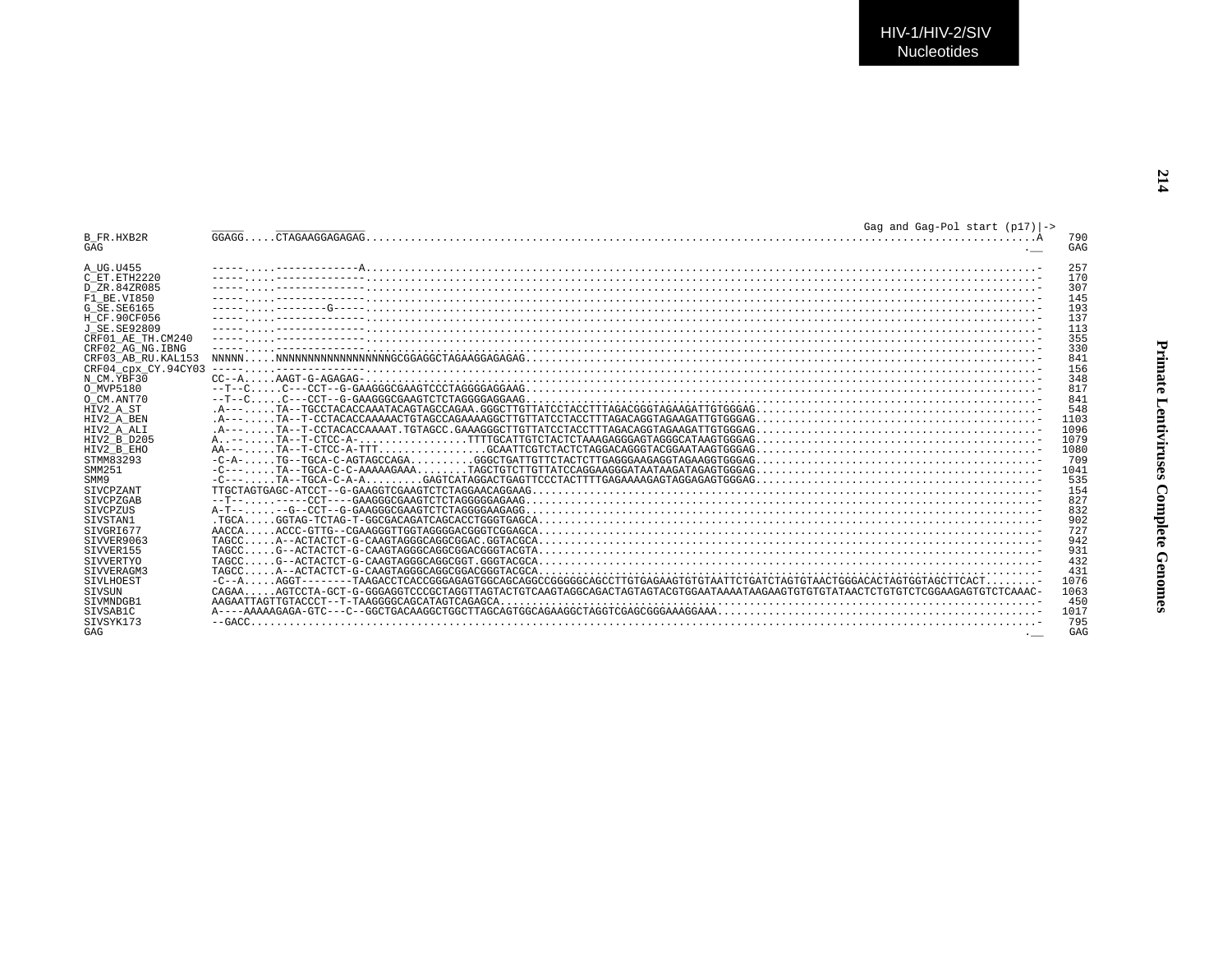| B FR.HXB2R<br>GAG   | M G A R A S . V L S G G E L D R W E K I R L R P G G K K K Y K L K H I V W A S R E L E R                                       | 917<br>GAG |
|---------------------|-------------------------------------------------------------------------------------------------------------------------------|------------|
| A UG.U455           |                                                                                                                               | 384        |
| C ET.ETH2220        |                                                                                                                               | 297        |
| D ZR.84ZR085        |                                                                                                                               | 434        |
| F1 BE.VI850         |                                                                                                                               | 272        |
| G SE. SE6165        |                                                                                                                               | 320        |
| H CF.90CF056        |                                                                                                                               | 264        |
| J SE. SE92809       |                                                                                                                               | 240        |
| CRF01 AE TH.CM240   |                                                                                                                               | 482        |
| CRF02 AG NG. IBNG   |                                                                                                                               | 457        |
| CRF03 AB RU. KAL153 |                                                                                                                               | 968        |
| CRF04 cpx CY.94CY03 |                                                                                                                               | 283        |
| N CM.YBF30          |                                                                                                                               | 475        |
| O MVP5180           |                                                                                                                               | 944        |
| O CM.ANT70          |                                                                                                                               | 968        |
| HIV2 A ST           |                                                                                                                               | 675        |
| HIV2 A BEN          |                                                                                                                               | 1230       |
| HIV2 A ALI          |                                                                                                                               | 1223       |
| HIV2 B D205         |                                                                                                                               | 1206       |
| HIV2 B EHO          |                                                                                                                               | 1207       |
| STMM83293           | ----C------AGC--C--C--GTCA---AA-A--GC----GA--TA------G--A-----C---C--C--C--C-----G--C-TG--G------G----G-----GCA-AC--AT-G--CA- | 836        |
| SMM251              |                                                                                                                               | 1168       |
| SMM9                |                                                                                                                               | 662        |
| SIVCPZANT           | ---A---G-G-----T-T--G--G-A-AGA-GC-----AC-------GT--CA--C-TC-----C--T--C-------G--C-TGA--------C-G--T--------ATC------GC-G--   | 281        |
| SIVCPZGAB           |                                                                                                                               | 954        |
| SIVCPZUS            |                                                                                                                               | 959        |
| SIVSTAN1            |                                                                                                                               | 1029       |
| STVGRT677           | ----C-G-G-TCAC----C-C-GTCA---A--AGCC-C--CACG-TC--G--G--A--C--C-T--GAAC--G--A--G--C--A-T------T--A------G-A-AA--AA-G-----      | 854        |
| SIVVER9063          |                                                                                                                               | 1069       |
| SIVVER155           |                                                                                                                               | 1058       |
| SIVVERTYO           | ---G--GCTA-C----C-C---ATA--A--C-------C-A--TT--G-----AC-TC-C--GAAC---------G--CC--A-T------T--A-------G--A----A-G--G--        | 559        |
| STVVERAGM3          |                                                                                                                               | 558        |
| SIVLHOEST           |                                                                                                                               | 1203       |
| SIVSUN              |                                                                                                                               | 1190       |
| STVMNDGB1           |                                                                                                                               | 577        |
| SIVSAB1C            |                                                                                                                               | 1144       |
| SIVSYK173           |                                                                                                                               | 925        |
| GAG                 | M G A A G S A I L T G R E L D R Y E K I R L R P K G K K R Y L V R H L V W A K K E L D R                                       | GAG        |
|                     |                                                                                                                               |            |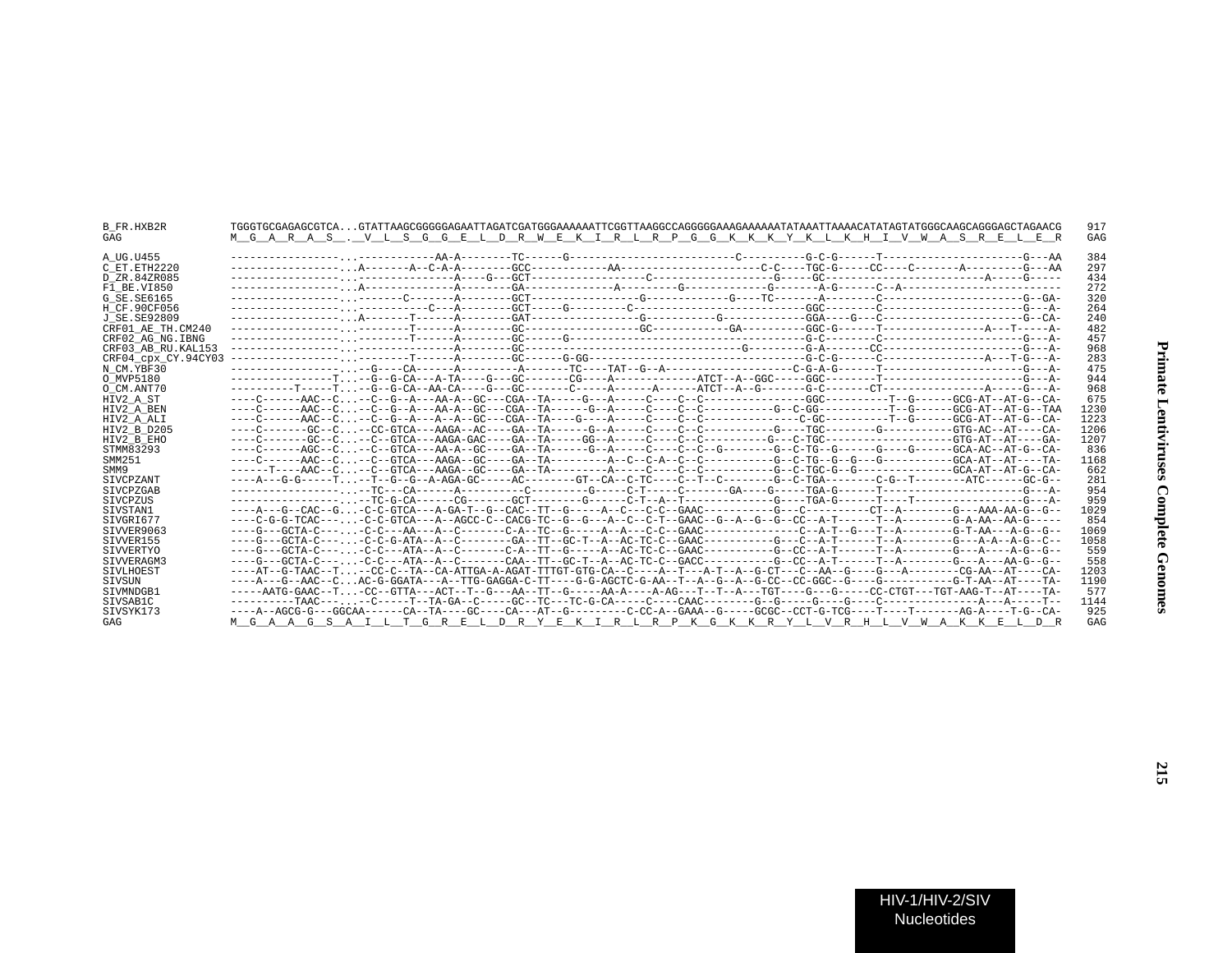| <b>B FR.HXB2R</b><br>GAG | FAVNPGLLETSEGCROILGOLOPSLOTGSEELRSLYNTVATLY                                                                                              | 1047<br>GAG |
|--------------------------|------------------------------------------------------------------------------------------------------------------------------------------|-------------|
| A UG.U455                |                                                                                                                                          | 514         |
| C ET. ETH2220            |                                                                                                                                          | 427         |
| D ZR.84ZR085             |                                                                                                                                          | 564         |
| F1 BE.VI850              |                                                                                                                                          | 402         |
| G SE.SE6165              |                                                                                                                                          | 450         |
| H CF.90CF056             |                                                                                                                                          | 394         |
| J SE.SE92809             |                                                                                                                                          | 370         |
| CRF01 AE TH.CM240        |                                                                                                                                          | 612         |
| CRF02 AG NG. IBNG        |                                                                                                                                          | 587         |
| CRF03 AB RU. KAL153      |                                                                                                                                          | 1098        |
| CRF04 CDX CY.94CY03      |                                                                                                                                          | 413         |
| N CM.YBF30               | ------TTG---C--A--T--CA-G--C---G-G--C-----GCCA-GT----AAAT--AT--G-----G-T--CA-------G---------GC-C--T-------CG-TC-----GTT--T--            | 605         |
| O MVP5180                | --A----TG---------T--A-------TG------TG-----TAC-GAG---C-G--ACAG---T--G-G---C-----G-------G----C--G-A---TC-C-GG--CG--A-----GTA----GG      | 1074        |
| O CM.ANT70               |                                                                                                                                          | 1098        |
| HIV2 A ST                | ----G-T-GGCAGAGA------G--GT--AA---G--T--CCA-A----T--TAC-GTTT--G-T----TAG-A-C-----G-----A-TT-A-A-AGCC-T-T-----T--CTGCGT-A-T-GG            | 805         |
| HIV2 A BEN               | -----G-T-GGCAGAGA-------GT--GT--AA------T--CCA-A-G--T--CA--GTTT--G-T----TAG-A-CA-----G-----A-TT-A-A-AGCC-T-T-----CT-CTGCGT-A-T-GG        | 1360        |
| HIV2 A ALI               |                                                                                                                                          | 1353        |
| HIV2 B D205              | ---T-G-T-AGCAGAGA-------G---T--AA------A---CA-A----T--TAA-GTCT--GCT----TAG-A-CA-----G------A-TT-A-A-AGCC-T-T-----TC--CTGCGT-A-T-T-       | 1336        |
| HIV2 B EHO               | ---T-G-T-GGCAGAGA---G--G-G-T--AA------A--CC-GA----T-G-AA-GTCT--GG-----TAG-A-CA-----T-----A-TT-A-A-AGTC-T------C--CTGCGT-A---T-           | 1337        |
| STMM83293                | ---T-G-T-GGCAGAAA-------G--GT--AA------G--CA-A----TA-AACGGTCT--G------TAG-G-CA-----T-----A-TT-A-AGAGTC-T-T------T-CTGCGT-A-T-GG          | 966         |
| SMM251                   | ---T-G-T-AGCAGAAA-------G--G-ACAA-------A---CA-A-------TTCGGTCT--GCT----TAG-G-CA-----C------A-TT-A-A-AGCC-T-------T--CTGCGT-A---GG       | 1298        |
| SMM9                     | ---T-G-T-AGCAGAAA-------G--G-ACAA-------T---CA-A-----T-CGTTT--GCT----TAG---C------T-----A-TT-A-AGAGCC-T-----C--T--CCGCGT---T-GG          | 792         |
| <b>STVCPZANT</b>         | T--T--GC-C-GCT-CTC---TC--------------T---GA-A-GGCTA-CCAT--AT-GAGC--T---A-AG-A-T-A----CCCT---A-A-T---T--G-T---C--CA-TTGTGTT--G-GG         | 411         |
| SIVCPZGAB                | -------TG-G-C--C--G--AA-G----GTAAG-----A----CTA--T-GT-ACA---AT--G-G---G-T--CA-A-----C------G---GC-G--C--G-T---C--TC-G---GTA--G-GG        | 1084        |
| <b>STVCPZUS</b>          | ---T--TTG---C--A--T--AA-G------G-----CC------CTC---T--AAA----T--G-----G-T--AA-A--------GC--GC----GC-C-T---C--CT----GGT---T-GG            | 1089        |
| STVSTAN1                 |                                                                                                                                          | 1159        |
| STVGRT677                | ---T-GGT-AC--GAGAAA--T--------AA---------CA-A----CA-A-A-GTTT--ACC--G-TGGAA-C------C--C--G-GG--A-A-G-TC-G-T----TTGTGCTGCGT-A-T-GG         | 984         |
| SIVVER9063               | C----GCC-CC--GA-A-GT------------GA---T--A-----A-A-G--CA-A-A-GTC--TTT--T-TAGAA-CA-----C--G--G-GCT-A-A-AGTC-G-TC---CTT--GTGCGTG--A--       | 1199        |
| SIVVER155                |                                                                                                                                          | 1188        |
| SIVVERTYO                | C----GCC-CC--GAGA-GT----G--G--GAG--G--C----A-AG---CA-A-A-GTC--CT-C--CCTAGAA-CA--------G--G-GCT-A-A-AGTC-G-TC---CTT--GTGCGTA--A--         | 689         |
| STVVERAGM3               |                                                                                                                                          | 688         |
| <b>STVLHOEST</b>         | ---T-G-T-GGGAT-ACAA--C--G------G------G----AGA----C--ATCTGTCTGCTGG--T-TATA-GCA--T--TA-GA-C--A-AGG-C---GTAGGG------TGTGT-A---GC           | 1333        |
| SIVSUN                   | G--T-G-C----CAAG-AA------AG----GTG--------CAGA-G--T---TC-GTCTGTTGG--T-TGTA-GCAT-T--T--TA-GA-C--G-AGG-C---GTAGG-------TGTGTG--TGCC        | 1320        |
| SIVMNDGB1                | ---T-GCT-ATCGGA-AAA--CC-T------CAGC----A---GA-A----C--CTC-GTATGTTGG----TATA-G-CCA--------TA-A-G-T--AA-G-C-T---GGTAGGG-----CGTGTGTTG-AGCC | 707         |
| STVSAB1C                 |                                                                                                                                          | 1274        |
| SIVSYK173                | -----GCC--TCGGACCAA--CA-G--GT-TAA---------GA-A----T--CAC-GTC----TT----TAGAAGCT-AT--G-------A-TT-A-A-AGCC-T-T-GGC-T-A-TT-GGT-G-A-GG       | 1055        |
| GAG                      | F G L S D O L M E S K E G C E K I L T V L L P L E A N G S E N L K S L F G I I S V V W                                                    | GAG         |
|                          |                                                                                                                                          |             |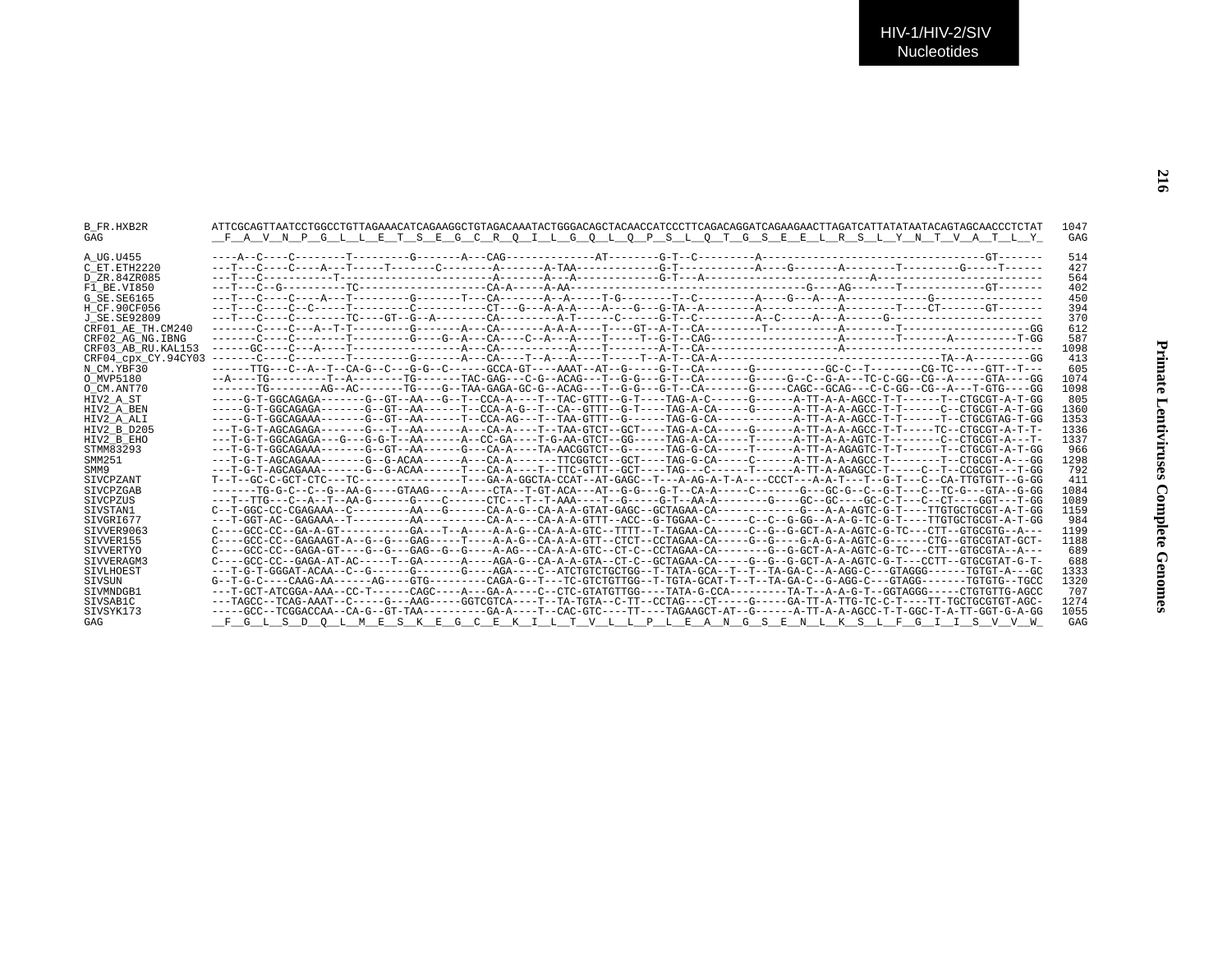| B FR.HXB2R<br>GAG   | <u>C V H Q R I E I K D T K E A L D K I E E E Q  N K S K K K A Q Q A A A D T G </u>                                                                                                                                                                                                                                                                                                                                | 1158<br>GAG |
|---------------------|-------------------------------------------------------------------------------------------------------------------------------------------------------------------------------------------------------------------------------------------------------------------------------------------------------------------------------------------------------------------------------------------------------------------|-------------|
| A UG.U455           |                                                                                                                                                                                                                                                                                                                                                                                                                   | 625         |
| C ET.ETH2220        |                                                                                                                                                                                                                                                                                                                                                                                                                   | 538         |
| D ZR.84ZR085        |                                                                                                                                                                                                                                                                                                                                                                                                                   | 675         |
| F1 BE.VI850         |                                                                                                                                                                                                                                                                                                                                                                                                                   | 513         |
| G SE.SE6165         | -----A-------------G-------------A-----C----AG-AG-G--AA-GATA-----G------C--G-----AT------G------ATG--T-A----                                                                                                                                                                                                                                                                                                      | 561         |
| H CF.90CF056        |                                                                                                                                                                                                                                                                                                                                                                                                                   | 505         |
| J SE.SE92809        |                                                                                                                                                                                                                                                                                                                                                                                                                   | 481         |
| CRF01 AE TH.CM240   | $-c-a-c$ - $c$ - $-c$ - $-c$ - $-c$ - $-c$ - $-c$ - $-c$ - $-c$ - $-c$ - $-c$ - $c$ - $c$ - $-c$ - $c$ - $-c$ - $-c$ - $-c$ - $-c$ - $-c$ - $-c$ - $-c$ - $-c$ - $-c$ - $-c$ - $-c$ - $-c$ - $-c$ - $-c$ - $-c$ - $-c$ - $-c$ - $c$ - $c$ $c$ $c$ $c$ $c$                                                                                                                                                         | 723         |
| CRF02 AG NG. IBNG   |                                                                                                                                                                                                                                                                                                                                                                                                                   | 698         |
| CRF03 AB RU. KAL153 |                                                                                                                                                                                                                                                                                                                                                                                                                   | 1209        |
| CRF04 cpx CY.94CY03 |                                                                                                                                                                                                                                                                                                                                                                                                                   | 524         |
| N CM.YBF30          |                                                                                                                                                                                                                                                                                                                                                                                                                   | 728         |
| O MVP5180           | $--C--T--CA-C--AT-T--C--CCG---T--AC--C--A--CA--C--A---T--A---T AATG GCA-GC--G---TCTGC--AGCCGCTAAG-A--AAACA-GCCCT$                                                                                                                                                                                                                                                                                                 | 1185        |
| O CM.ANT70          | -----T--CA-C--ATATA-A--TGG---T--GC--C-G--AA--C-A---T--A------TAATGGGG-GC--G---TCTGCG-ACGCCGCTAAG-A--ACACA-GC-C-                                                                                                                                                                                                                                                                                                   | 1209        |
| HIV2 A ST           | ---A-A--CGC-GAAGAGA-AGCG-----T--TG-A-----AAA-C-A---G--C--AG-CATCTAGTGGCAG-A-C--AA-CT-C-G--AA-AT--C-AGTA--AG-AGAC--AC-GCA                                                                                                                                                                                                                                                                                          | 925         |
| HIV2 A BEN          | --CT----CGC-GAAGAGA-AG-G-----T--TG------AAAGA-ACTAGC-C--AG-CATCTAGTGGCAG-A-CTG-A-CTGC-G-GAA-AT--C-AATA--AG-AGAC--AC-GCA                                                                                                                                                                                                                                                                                           | 1480        |
| HIV2 A ALI          | --C-----CGC-GAAGAGA-AG-G-----T--TG-A-G---AAA-C-A-TA---C--AG- CATCTAGCGGCAG-A-T-GAA-CAGC-G-GAA-AT--C-AGCA--AG-AGAC--AC-GCA                                                                                                                                                                                                                                                                                         | 1473        |
| HIV2 B D205         | --CC----CGC-GAAGAGA-AG-G-----T--AG-------AAA-A-G-TAGC-C--AG-CATCTAGCGGCGG---C-G-A----TGC--GCTAC-AATAA-C-AACAG--                                                                                                                                                                                                                                                                                                   | 1447        |
| HIV2 B EHO          | --CC----CGC-GAAGAGA-AG-G-----T--TG------AAA-A-G-TAGC-C--CG-CATCTAGCAGCGG---C-G-A----TGC--GCTATGAGTAA-C-AAGT-A-                                                                                                                                                                                                                                                                                                    | 1448        |
| STMM83293           |                                                                                                                                                                                                                                                                                                                                                                                                                   | 1086        |
| SMM251              | --CA-T--CGC-GAAGAGA-AG-G---C----TG------AAA-C-G-TAG-GC--AG-CACCTAGTGGTGG-A-C-G-A-CAGC-G--A-TAT--C-AA-A--AG-AGAC--AC-GCA                                                                                                                                                                                                                                                                                           | 1418        |
| SMM9                | --CA-T--CGC-GAAGAGA-AG-G---C-T--TG-A-----AAA-C-A-TAG-GC--AG-CATCTAGTGGTGG-A-C-G-A-CAGC-G-CAA-AT--C----A--AG-AGAC--AC-GCA                                                                                                                                                                                                                                                                                          | 912         |
| SIVCPZANT           | --C--A---A--G--GA-A------------AG-AC----CG-TA-A-CAG-GA-AATGA-AGT-TGC-G-CAC-AGC-G--A--GGAAGTAGCCA-A-C-CA-GCA--                                                                                                                                                                                                                                                                                                     | 522         |
| SIVCPZGAB           | --CA-A---AGTGAC--CACTG--G-------AC--A----C----AC--C--A--CGGC-T--TGGAG--CAAC---GC---A-TG-AAGTAACT---GAAG-CGT-A-                                                                                                                                                                                                                                                                                                    | 1195        |
| SIVCPZUS            | -----C-CAGT---G-GACAG-GG-G--T--GC--C-G--C----TG--AC-GA-A--G-TAGTGC-GTTGCAG--AC--C-G-A-G-AA---A-CA-CAGC-ACAG-AGGCAAGT                                                                                                                                                                                                                                                                                              | 1206        |
| SIVSTAN1            | ---A-T--CGC-GAACAGA-AG-G------T--AG-------AG-G-TATTAG--A-AC--CGCTGCCATCTAGTGGAA--AG---AA-CTGC-GC---G-CATCT-GT-GCCAGC-GCA-AATTACAACA                                                                                                                                                                                                                                                                               | 1289        |
| SIVGRI677           | -CA-T--CGC-GAACAGA-AG-G--------AG-------G---TA-CAG-TA--C--C-CT-CCATCTAGTGGAC--A--TGAG--AGC-GCTAA-A--A--AAT-AGA-AACAG-G                                                                                                                                                                                                                                                                                            | 1104        |
| STVVER9063          | --CA-C--C-GCGAACAGA-AG-G--------AG------GG---CA-CAG--AGAC--TGCTGCCATCTAGTGGAA--GG---AA-GAGC--C--AG-CATCTAGT-G--AAA-G-A-A-TAACAGGG                                                                                                                                                                                                                                                                                 | 1329        |
| STVVER155           |                                                                                                                                                                                                                                                                                                                                                                                                                   | 1318        |
| SIVVERTYO           | --CT----CA-GGAACAGA-AG-G--------AG-------AG---CA-CAG--AGAC--C-CTGCCATCTAGTGGAA--AG---AA-GTGC--C--AGACATCTAGT-G-CAAA-G-A-AATGACAAGG                                                                                                                                                                                                                                                                                | 819         |
| SIVVERAGM3          | --C--A--CA--GAT-AG--AG-G--------AG-A-----AG---CA-TAG--AGAC--TGCTGCCATCTAGTGGAG--AG----A--TGC-G--AG-A-TAC-A---AGA-ATCT-GT---CAAAAGA                                                                                                                                                                                                                                                                                | 818         |
| SIVLHOEST           |                                                                                                                                                                                                                                                                                                                                                                                                                   | 1417        |
| SIVSUN              | ---TGT------G-C--TCCAG---------AC----G---C--A-A---G-CAGACT-----C-GCAAAAAATGAAG-AGC-CAAGCTTCTC--AATTTT                                                                                                                                                                                                                                                                                                             | 1422        |
| SIVMNDGB1           | $-cA-A-cGC-G-T---A--T--GAG---AC-A--T---A-A--AT--AT--A-A-TCATAAC-AGAAGGAAGGAAGAG--GG-GGAGG-TG--\\ \dots\,,\, \dots\,,\, \dots\,,\, \dots\,,\, \dots\,,\, \dots\,,\, \dots\,,\, \dots\,,\, \dots\,,\, \dots\,,\, \dots\,,\, \dots\,,\, \dots\,,\, \dots\,,\, \dots\,,\, \dots\,,\, \dots\,,\, \dots\,,\, \dots\,,\, \dots\,,\, \dots\,,\, \dots\,,\, \dots\,,\, \dots\,,\, \dots\,,\, \dots\,,\, \dots\,,\, \dots\$ | 800         |
| STVSAB1C            | ---A-T--CGC-GAA---A-AG-G-----T--AG-------AAA--CG--AG--A-A--G--AGTGCCAGCAGAAATG-CAG-----GCC-C-GCGA--TCTAGT-GCCA-A--A-GGA-CTGCAGGCAA                                                                                                                                                                                                                                                                                | 1404        |
| SIVSYK173           | GCC--T---GCC-AA-AG--AG--G-------TG--C----AAA-C-G--AG--A-A----CATGTAATTGGAAAGATG--CC-CCAGC--C-TCT-GTGGA---AGT-A-AA-AG--GTCA-AACATGG                                                                                                                                                                                                                                                                                | 1185        |
| GAG                 | A V H - K K E V E D T E O A K O K V K E - C N W K D D P P - T S G G O S E N S S O N M                                                                                                                                                                                                                                                                                                                             | GAG         |
|                     |                                                                                                                                                                                                                                                                                                                                                                                                                   |             |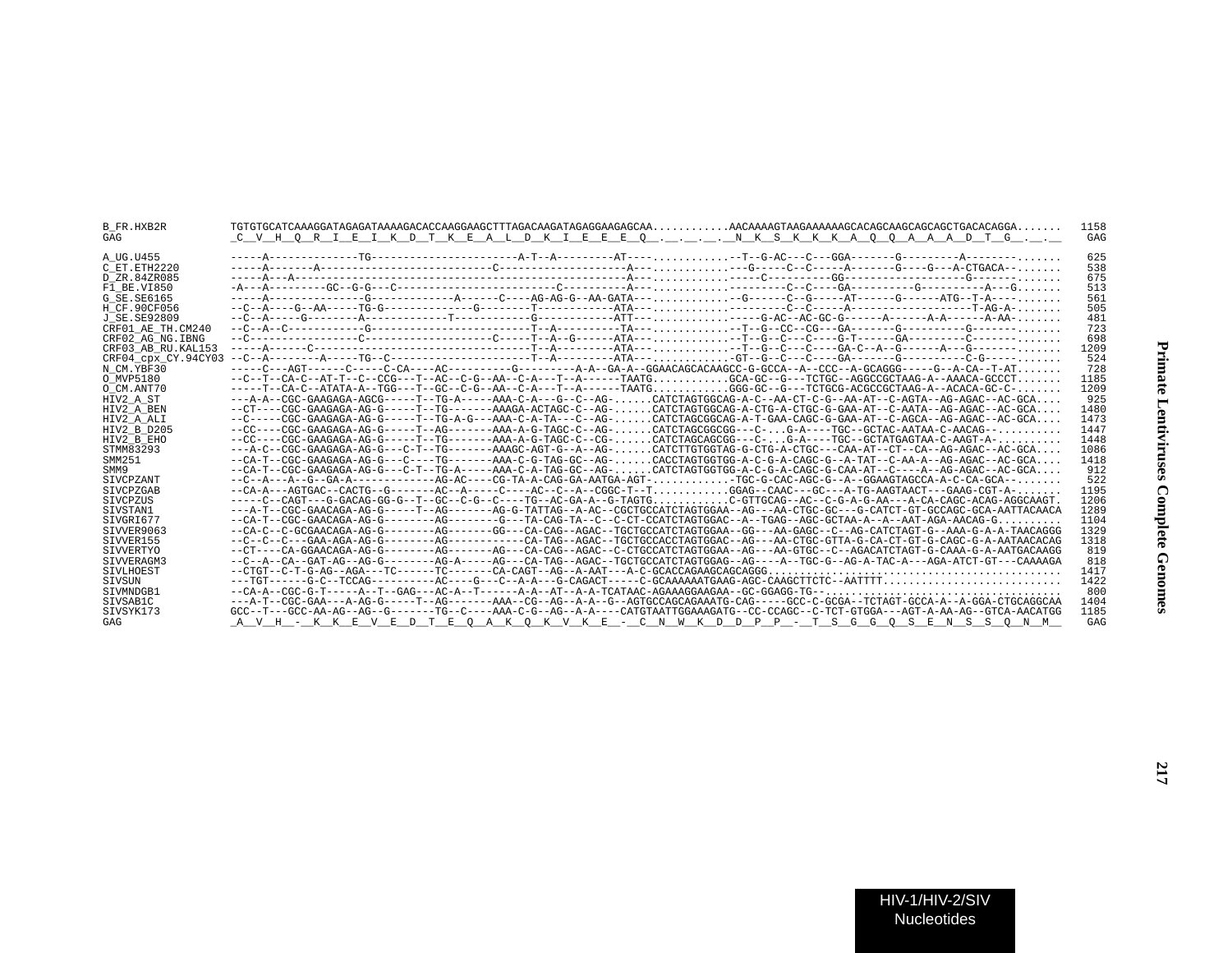| <b>B FR.HXB2R</b><br>GAG | Gag p17 $\setminus$ Gag p24<br>.CACAGCAATCAGGTCAGCCAAAATTACCCTATAGTGCAGAACATCCAGGGGCAAATGGTACATCAGGCCATATCACC                                                                                                                                                                                                                                                                                                             | 1235<br>GAG |
|--------------------------|---------------------------------------------------------------------------------------------------------------------------------------------------------------------------------------------------------------------------------------------------------------------------------------------------------------------------------------------------------------------------------------------------------------------------|-------------|
| A UG.U455                |                                                                                                                                                                                                                                                                                                                                                                                                                           | 690         |
| C ET.ETH2220             |                                                                                                                                                                                                                                                                                                                                                                                                                           | 609         |
| D ZR.84ZR085             |                                                                                                                                                                                                                                                                                                                                                                                                                           | 752         |
| F1 BE.VI850              |                                                                                                                                                                                                                                                                                                                                                                                                                           | 578         |
| G SE.SE6165              |                                                                                                                                                                                                                                                                                                                                                                                                                           | 638         |
| H CF.90CF056             |                                                                                                                                                                                                                                                                                                                                                                                                                           | 582         |
| J SE. SE92809            |                                                                                                                                                                                                                                                                                                                                                                                                                           | 558         |
| CRF01 AE TH.CM240        |                                                                                                                                                                                                                                                                                                                                                                                                                           | 800         |
| CRF02 AG NG. IBNG        |                                                                                                                                                                                                                                                                                                                                                                                                                           | 766         |
| CRF03 AB RU.KAL153       |                                                                                                                                                                                                                                                                                                                                                                                                                           | 1286        |
| CRF04 cpx CY.94CY03      | $GCT---GCT---A-T=0.$                                                                                                                                                                                                                                                                                                                                                                                                      | 601         |
| N CM.YBF30               |                                                                                                                                                                                                                                                                                                                                                                                                                           | 799         |
| O MVP5180                |                                                                                                                                                                                                                                                                                                                                                                                                                           | 1256        |
| O CM.ANT70               |                                                                                                                                                                                                                                                                                                                                                                                                                           | 1280        |
| HIV2 A ST                |                                                                                                                                                                                                                                                                                                                                                                                                                           | 999         |
| HIV2 A BEN               |                                                                                                                                                                                                                                                                                                                                                                                                                           | 1554        |
|                          |                                                                                                                                                                                                                                                                                                                                                                                                                           | 1547        |
| HIV2 A ALI               |                                                                                                                                                                                                                                                                                                                                                                                                                           |             |
| HIV2 B D205              |                                                                                                                                                                                                                                                                                                                                                                                                                           | 1515        |
| HIV2 B EHO               |                                                                                                                                                                                                                                                                                                                                                                                                                           | 1516        |
| STMM83293                |                                                                                                                                                                                                                                                                                                                                                                                                                           | 1160        |
| SMM251                   | $\texttt{CATE} = \texttt{CATE} + \texttt{CATE} + \texttt{CATE} + \texttt{CATE} + \texttt{CATE} + \texttt{CATE} + \texttt{CAGAG} + \texttt{CAGB} + \texttt{CAGB} - \texttt{CGAB} - \texttt{CGAB} - \texttt{CGAB} - \texttt{CFAB} - \texttt{A-B-TRSGT} \texttt{CATE} - \texttt{C-C-T-C-ATA--RGC} - \texttt{CFAB} + \texttt{CFAB} + \texttt{CFAB} + \texttt{CFAB} + \texttt{CFAB} + \texttt{CFAB} + \texttt{CFAB} + \texttt$ | 1492        |
| SMM9                     |                                                                                                                                                                                                                                                                                                                                                                                                                           | 986         |
| <b>SIVCPZANT</b>         | GCATGCTTCTGCGGCTGCTCCTGTTAAACAAACAGTGGTGCAA--TCTT-G-GGC-AAG-GAG--------C--CA-AGT-G-TGCAGGA--AAT-GCAAGG------C-AC-GA----                                                                                                                                                                                                                                                                                                   | 647         |
| <b>STVCPZGAB</b>         |                                                                                                                                                                                                                                                                                                                                                                                                                           | 1296        |
| SIVCPZUS                 |                                                                                                                                                                                                                                                                                                                                                                                                                           | 1283        |
| STVSTAN1                 |                                                                                                                                                                                                                                                                                                                                                                                                                           | 1371        |
| STVGRT677                |                                                                                                                                                                                                                                                                                                                                                                                                                           | 1178        |
| STVVER9063               |                                                                                                                                                                                                                                                                                                                                                                                                                           | 1411        |
| STVVER155                |                                                                                                                                                                                                                                                                                                                                                                                                                           | 1400        |
| SIVVERTYO                | GATAGCAGCG                                                                                                                                                                                                                                                                                                                                                                                                                | 901         |
| STVVERAGM3               |                                                                                                                                                                                                                                                                                                                                                                                                                           | 912         |
| SIVLHOEST                |                                                                                                                                                                                                                                                                                                                                                                                                                           | 1491        |
| <b>STVSUN</b>            |                                                                                                                                                                                                                                                                                                                                                                                                                           | 1482        |
| STVMNDGB1                |                                                                                                                                                                                                                                                                                                                                                                                                                           | 862         |
| STVSAB1C                 |                                                                                                                                                                                                                                                                                                                                                                                                                           | 1501        |
| SIVSYK173                | CTAGTGAGACATCTAGTGGCCAAAAGGTAGTACAGCAGGAAAAACAAAAGGCAGCA-CACCG-CACCT--AGG---C--T--AC-GC-CAGA--TCCT--AAAT--GTG-A-T---ACA-GAG-CC--GT                                                                                                                                                                                                                                                                                        | 1315        |
|                          |                                                                                                                                                                                                                                                                                                                                                                                                                           |             |
| GAG                      | A S E T S S G O K V V O O E K O K A A T P P P R G N Y P L L R N P O N O W I H T G V P V                                                                                                                                                                                                                                                                                                                                   | GAG         |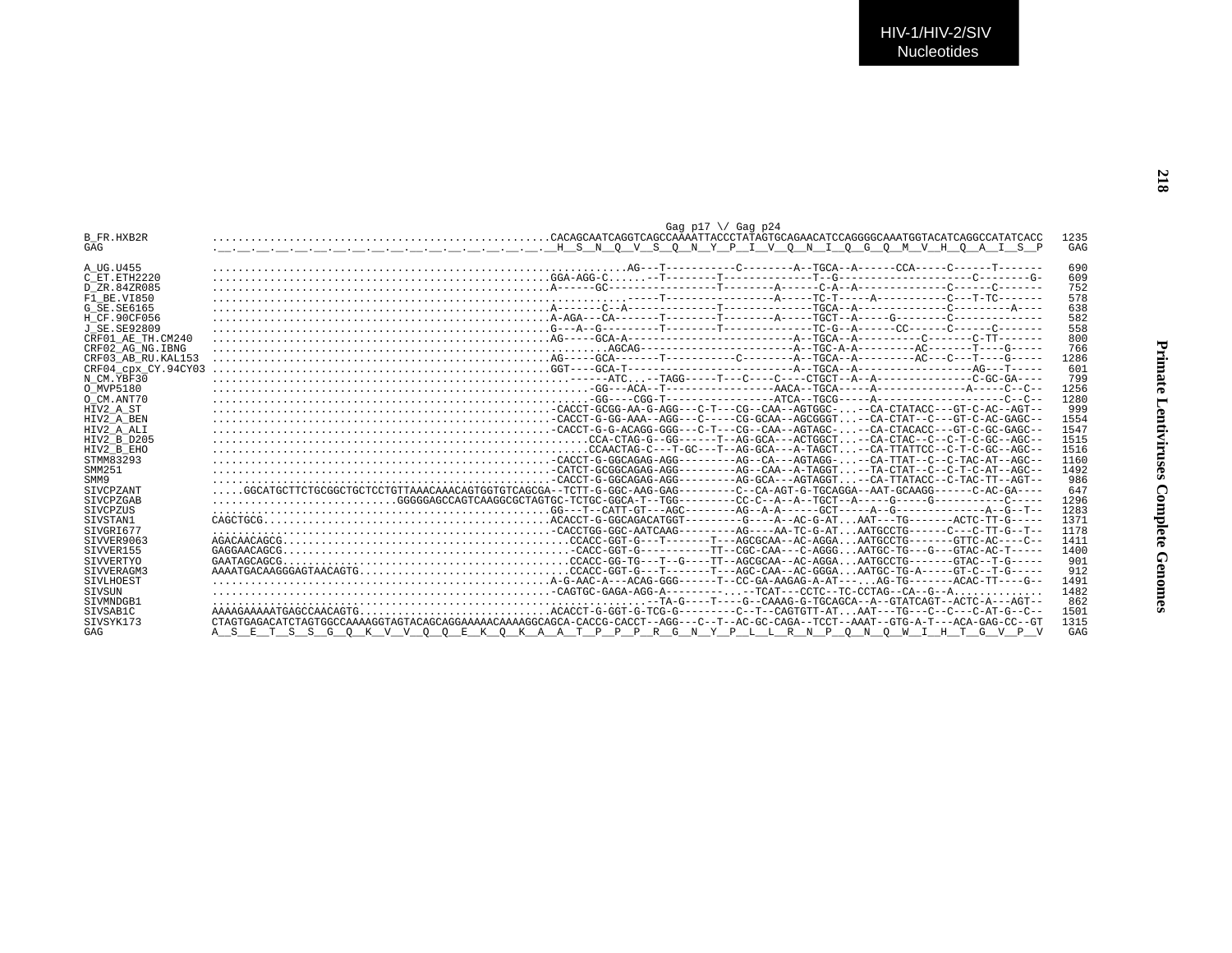| B FR.HXB2R<br>GAG   | 1365<br>RT L N A W V K V V E E K A F S P E V I P M F S A L S E G A T P O D L N T M L N T V G<br>GAG                                                                      |
|---------------------|--------------------------------------------------------------------------------------------------------------------------------------------------------------------------|
| A UG.U455           | 820                                                                                                                                                                      |
| C ET. ETH2220       | 739                                                                                                                                                                      |
| D ZR.84ZR085        | 882                                                                                                                                                                      |
| F1 BE.VI850         | 708                                                                                                                                                                      |
| G SE.SE6165         | 768                                                                                                                                                                      |
| H CF.90CF056        | 712                                                                                                                                                                      |
| J SE.SE92809        | 688                                                                                                                                                                      |
| CRF01 AE TH.CM240   | 930                                                                                                                                                                      |
| CRF02 AG NG. IBNG   | 896                                                                                                                                                                      |
| CRF03 AB RU. KAL153 | 1416                                                                                                                                                                     |
| CRF04 cpx CY.94CY03 | 731                                                                                                                                                                      |
| N CM.YBF30          | 929                                                                                                                                                                      |
| O MVP5180           | C--G-----------------G-C---------C-C--T-A---T--A-T--T----ATG---------G--TGT---CT-T---A-C--T------G--TG-CA-A---<br>1386                                                   |
| O CM.ANT70          | 1410                                                                                                                                                                     |
| HIV2 A ST           | $CC---CC------T------C------G---A--AAG---AC-G-G---AGA--GG--AGGA---CAG---C------CTG--G--CT-T---A-T--TCAA-----T--TGT---T--TGT---C-$<br>1129                                |
| HIV2 A BEN          | 1684                                                                                                                                                                     |
| HIV2 A ALI          | CC----C---G----T---------T-------A---AAG---G-GG------AG-G--AGGA---CAG---C-C-------CTG---G-CT-T---A-T--TCAA-----TTGT-----C<br>1677                                        |
| HIV2 B D205         | 1645                                                                                                                                                                     |
| HIV2 B EHO          | $CC---C------C------T------AAG---G-GG---AGG---GG---AGGA---CAG---C------GTG-----TT-T---A-T---TCAG---T---TT-T---TT0G---T---TT0G---T---TT0G---T---T0G---T---AG---A$<br>1646 |
| STMM83293           | 1290                                                                                                                                                                     |
| SMM251              | G-----A--------C---------T-GA----G--A---AAA--TG-AG-------AG-G--AGGA--CAG---C-G-------CTG------CT-T--CA-T--TCAG---T----TTGT-----A-<br>1622                                |
| SMM9                | 1116                                                                                                                                                                     |
| <b>STVCPZANT</b>    | 777                                                                                                                                                                      |
| SIVCPZGAB           | 1426                                                                                                                                                                     |
| SIVCPZUS            | 1413                                                                                                                                                                     |
| SIVSTAN1            | 1501                                                                                                                                                                     |
| SIVGRI677           | 1308                                                                                                                                                                     |
| SIVVER9063          | 1541                                                                                                                                                                     |
| SIVVER155           | 1530                                                                                                                                                                     |
| SIVVERTYO           | 1031                                                                                                                                                                     |
| SIVVERAGM3          | 1042                                                                                                                                                                     |
| SIVLHOEST           | $C---AA--C-AA-----G---A---G---C---C-GA-G--GG-AG---AC-AA---ACAG--G-A-------C---A---A---A---TTG-TC-T-----TGTT---T-T-T---TC--A-T--A$<br>1621                                |
| SIVSUN              | 1599                                                                                                                                                                     |
| SIVMNDGB1           | 992                                                                                                                                                                      |
| SIVSAB1C            | 1631                                                                                                                                                                     |
| SIVSYK173           | ---G---C----AA------GG-G-CT--GA-CTCC--AAAA--TGATG--TCCA-AG-G--AT-A---CAG--TC--A-------TTT-TT--TC-C--TGG------T--TG-T--A-A<br>1445                                        |
| GAG                 | RTLKTWVEAVNSKKFDASIVPLFOALTEGFIPYDLNGMLNAVG<br>GAG                                                                                                                       |

219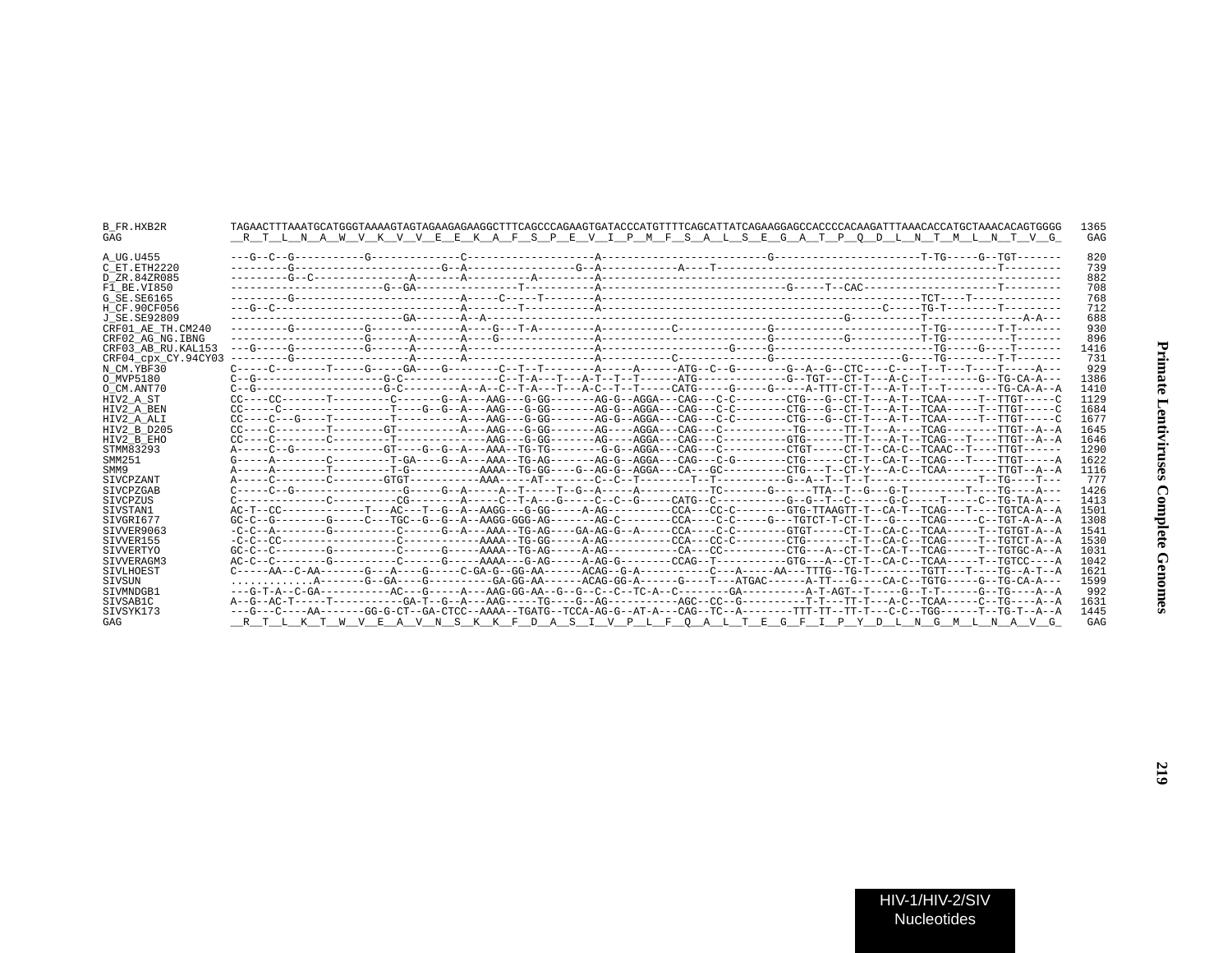| B FR.HXB2R<br>GAG   | <u>G H Q A A M Q M L K E T I N E E A A E W D R V H P V H A G P I A P G O M R E P R G S D</u>                                     | 1495<br>GAG |
|---------------------|----------------------------------------------------------------------------------------------------------------------------------|-------------|
| A UG.U455           |                                                                                                                                  | 950         |
| C ET.ETH2220        |                                                                                                                                  | 869         |
| D ZR.84ZR085        |                                                                                                                                  | 1012        |
| F1 BE.VI850         |                                                                                                                                  | 838         |
| G SE. SE6165        |                                                                                                                                  | 898         |
| H CF.90CF056        |                                                                                                                                  | 842         |
| J SE. SE92809       |                                                                                                                                  | 818         |
| CRF01 AE TH.CM240   |                                                                                                                                  | 1060        |
| CRF02 AG NG. IBNG   |                                                                                                                                  | 1026        |
| CRF03 AB RU. KAL153 |                                                                                                                                  | 1546        |
| CRF04 cpx CY.94CY03 |                                                                                                                                  | 861         |
| N CM.YBF30          |                                                                                                                                  | 1059        |
| O MVP5180           |                                                                                                                                  | 1516        |
| O CM.ANT70          |                                                                                                                                  | 1540        |
| HIV2 A ST           | -AC----------T------AA-C-GG--A-TT--T-----A-----A-----T----CGC-CAA--C---A-A-CA-C--CT-AC--G-G--G--C--G--G--G--------TC-----        | 1256        |
| HIV2 A BEN          | -AT--C---------T-------AA-C-G-----TT--T-----A-----A-----C------TCGCA---C---A-A-CA-C--CT-AC--G----A---C-C-----C------A--GTC-----  | 1811        |
| HIV2 A ALI          | -AC-------------------AA-C-GG----TT--------A-----A-----C-----GTT-CA-----CA-A-CA-C--CT-AC--G---G---C-T------------A-GTC-----      | 1804        |
| HIV2 B D205         |                                                                                                                                  | 1772        |
| HIV2 B EHO          |                                                                                                                                  | 1773        |
| STMM83293           |                                                                                                                                  | 1420        |
| SMM251              | -AC--------G-T-----G--TA-C-G---T-TT--A-------G-------T-----TT-----CTTGCA---C---CAA-CA--T--ACA--A---A---C-T--G--G--GTCA---TCA--T- | 1746        |
| SMM9                |                                                                                                                                  | 1243        |
| <b>STVCPZANT</b>    |                                                                                                                                  | 907         |
| <b>STVCPZGAB</b>    |                                                                                                                                  | 1556        |
| SIVCPZUS            |                                                                                                                                  | 1543        |
| SIVSTAN1            |                                                                                                                                  | 1631        |
| SIVGRI677           | -AC-----G-GG--AT-A-----TC-T--G--AGT---T------A-----A----G----C--GACA--CAG-CCA-CA--T--C--GT-AC--G---C-A-----C--G-CA--GTCA--T-     | 1438        |
| STVVER9063          |                                                                                                                                  | 1671        |
| SIVVER155           |                                                                                                                                  | 1660        |
| <b>SIVVERTYO</b>    |                                                                                                                                  | 1161        |
| SIVVERAGM3          |                                                                                                                                  | 1172        |
| SIVLHOEST           | -AT----G-GC----------AA-------TCA---AGTG-------G------G-------CA---C--GCAA--ACAGCCAG--CAAC--GG---GGGTT-A---ACT--T-AT-C--CA--TG   | 1751        |
| SIVSUN              | -AG-------G---T-----G---A-------TCAT--AGTG------AG--------C---A----C--TCA---GCAGCCTG-ACAGC--GG---AGGCC-A--GACT--T-AT--T-CA----   | 1729        |
| STVMNDGB1           | -AT-----G-G---A------G-C-------TGTA--T-----C---A---------CT-ACA-----TCAA-ACA-CCAG-ACAAC--GG---AGGAT-A--GACC--TTCA--CTC---T-      | 1122        |
| STVSAB1C            | -A---C--G-GG--AC-A-----AG-G-----TGTT--------A----G-----T----CCTTAGA--C--GCC--CGCA-CA---CCCA--T-AG--AGT-C-A--G--C--CAA--GTCA----  | 1761        |
| SIVSYK173           |                                                                                                                                  | 1575        |
| GAG                 | D H O G A M O V I K D I I N E E G A A W D L E H P O P O O P A P O A G L R D P S A S D                                            | GAG         |
|                     |                                                                                                                                  |             |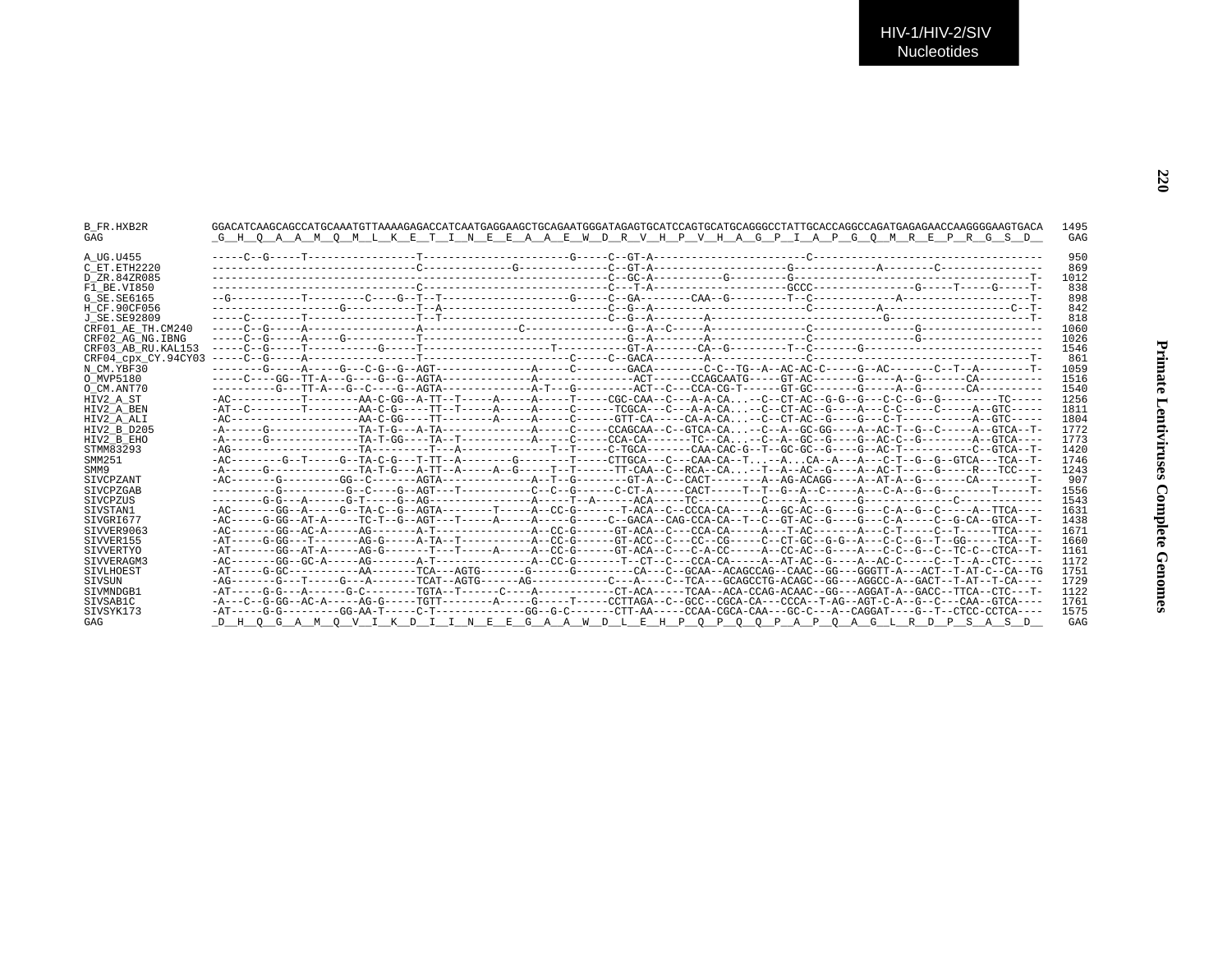| B FR.HXB2R<br>GAG   | I A G T T S T L O E O I G W M T N N P P I P V G E I Y K R W I I L G L N K I V R M                                              |  |                                                                              | 1616<br>GAG |
|---------------------|--------------------------------------------------------------------------------------------------------------------------------|--|------------------------------------------------------------------------------|-------------|
| A UG.U455           |                                                                                                                                |  |                                                                              | 1071        |
| C ET.ETH2220        |                                                                                                                                |  |                                                                              | 990         |
| D ZR.84ZR085        |                                                                                                                                |  |                                                                              | 1133        |
| F1 BE.VI850         |                                                                                                                                |  |                                                                              | 959         |
| G SE.SE6165         |                                                                                                                                |  |                                                                              | 1019        |
| H CF.90CF056        |                                                                                                                                |  |                                                                              | 963         |
| J SE.SE92809        |                                                                                                                                |  |                                                                              | 939         |
| CRF01_AE_TH.CM240   |                                                                                                                                |  |                                                                              | 1181        |
| CRF02 AG NG.IBNG    |                                                                                                                                |  |                                                                              | 1147        |
| CRF03 AB RU.KAL153  |                                                                                                                                |  |                                                                              | 1667        |
| CRF04_cpx_CY.94CY03 |                                                                                                                                |  |                                                                              | 982         |
| N CM.YBF30          |                                                                                                                                |  |                                                                              | 1180        |
| O MVP5180           |                                                                                                                                |  |                                                                              | 1640        |
| O CM.ANT70          |                                                                                                                                |  |                                                                              | 1664        |
| HIV2 A ST           | -------G--A--A--C--AG-AG-A--G--G--CCAG------TTT-GGCCAC-AAAT---G-A---------AGC--C----G---------CCAGA-A--GC--C-G--GTGC--C--G--   |  |                                                                              | 1380        |
| HIV2 A BEN          |                                                                                                                                |  | . C-AAAT--CG-A--G------GA-C--C--C-G---------CCAAA-A--GC-GC-A--GTGT--C-----A  | 1935        |
| HIV2 A ALI          |                                                                                                                                |  | .CGGAAT---G--------GA-C--C----G---------CCAGA-A--GC--C-G--GTGT--C--G--       | 1928        |
| HIV2 B D205         | ---------C--C--C--AG-AG-------G---CAG------TAC-GGGCC.                                                                          |  | C-AAAT---G-------G---A-C-------G---------TCAAT-A-----GC-G---TGT--CC----      | 1896        |
| HIV2 B EHO          | ----G-----C--C--AG-AG-A------G---CAG-----TAC-GACCC                                                                             |  | .C-AAAT---G------G---A-C--C----G---G----TCAGT-A--GC--C-G---TGT--CC-G--       | 1897        |
| STMM83293           | -------G--------CT-A-CAG----------TCA------TACCGGCAG.                                                                          |  |                                                                              | 1544        |
| SMM251              | $-T-----A---T-AG-AG-T-----CCAG---T-ATAC-GACAA.$                                                                                |  |                                                                              | 1870        |
| SMM9                | $-T$ --------------C--AS-AG-C--------TCA-------TAY-GGCAG.                                                                      |  | .C-AAAC-----A-------CA-C--C--C-GR--G-----CCAAT-A--GC-GC-G---TGC--------      | 1367        |
| SIVCPZANT           |                                                                                                                                |  |                                                                              | 1037        |
| SIVCPZGAB           | -------G--C--C--C--A--G----------T--G----CA---GCA                                                                              |  | .-----T--C------------G--TG-------G-------G----TT-A--G-----C---G-G--T-----   | 1677        |
| SIVCPZUS            |                                                                                                                                |  | .--C------C--T-----------C--A----G--------G-GG----A--GC-T-------G-------A--- | 1664        |
| SIVSTANl            | ----G-----A--C--CT-TG--GCT--G-------AG----CTTTT---GCT.                                                                         |  | ------AGAG-AGAT------CGT--C--C-G-G-----G-T---------C-CC-A---TGT----A---      | 1755        |
| SIVGRI677           | ------------C--CT-AA----------------AG----CCTTC---GCC.                                                                         |  | -------AGA--AGAC-----G-C-CAA--C-G--A----G-T--TT----C---C-A--GG----GCAG--     | 1562        |
| SIVVER9063          | ----------C--------AG-G--A------T---A------TTAC-CAGCC                                                                          |  | --C--CAGAG-AGAT--T--G-CT--C----G---------T-----A--GC-GC-G--GTGT----A---      | 1795        |
| SIVVER155           | -------G--C--------AG-G--A--G--GC---AG-----CTAT-C-GCT.                                                                         |  | --C---AGGG-AGAT-----G-CC--C---CG---------C-----A--G---C-A---TGT----A---      | 1784        |
| SIVVERTYO           | -------G--C--C--CT-AG-A--A-----GT---A------CTAT-C-GCT.                                                                         |  | .--C--C-GGG-AGAT-----T-CC--C--CCGG--------T--T--A---C-TC-A--GTGT--C-A---     | 1285        |
| SIVVERAGM3          | ----------C--C--AG-G--A-----GC-G-A------ATAC-CAGCC                                                                             |  | .-----CAGAG-AGAT--G--T-CC--C----G---G----T-------G--GC-A---TGT----A---       | 1296        |
| SIVLHOEST           | -G-----GGTC--CTCA--AG-AG-A------C---CC----CT---GCAGAC.                                                                         |  | A-T---G-AGAT-------A------------GA----G-C--T-A--CTA-GG-A---G----C-----       | 1872        |
| SIVSUN              | -------GGTA--ATCA--AG-AG-A--G---C--CAG-----CTATGGCCTTAATGGAGCAA--AGAG-TG-----CA---C-----G-C---G-C--AGA---CA-GG-A-G-G----T---C- |  |                                                                              | 1859        |
| SIVMNDGB1           | --------------TC---AG-GG-A-------T-G-C---------AT-TGCAA.                                                                       |  | .C-AAATG-A---AAT-------AC---C-----G--T-----T--A-----CA-G----G-T-G----A--G    | 1246        |
| SIVSAB1C            | ----G--C--------C--AA-A--A--G-------A---CC--C-GAGCA.                                                                           |  | .C-GAATG--G--AAT------A-T--------G-------C--------TC-CC-G---TGT--C-A---      | 1885        |
| SIVSYK173           | ----------A--A--CT-AA--GCT--G-------A------T--T-GGCAG-CAAC--AG-A-A-----------A---G-------C--T--A--GC-GC-G--GTGT--GCAGG-        |  |                                                                              | 1699        |
| GAG                 | <u>I A G T T S S I A E Q I E W I T R Q  N N P V Q V G E I Y R R W I I L G L Q K C V Q V</u>                                    |  |                                                                              | GAG         |
|                     |                                                                                                                                |  |                                                                              |             |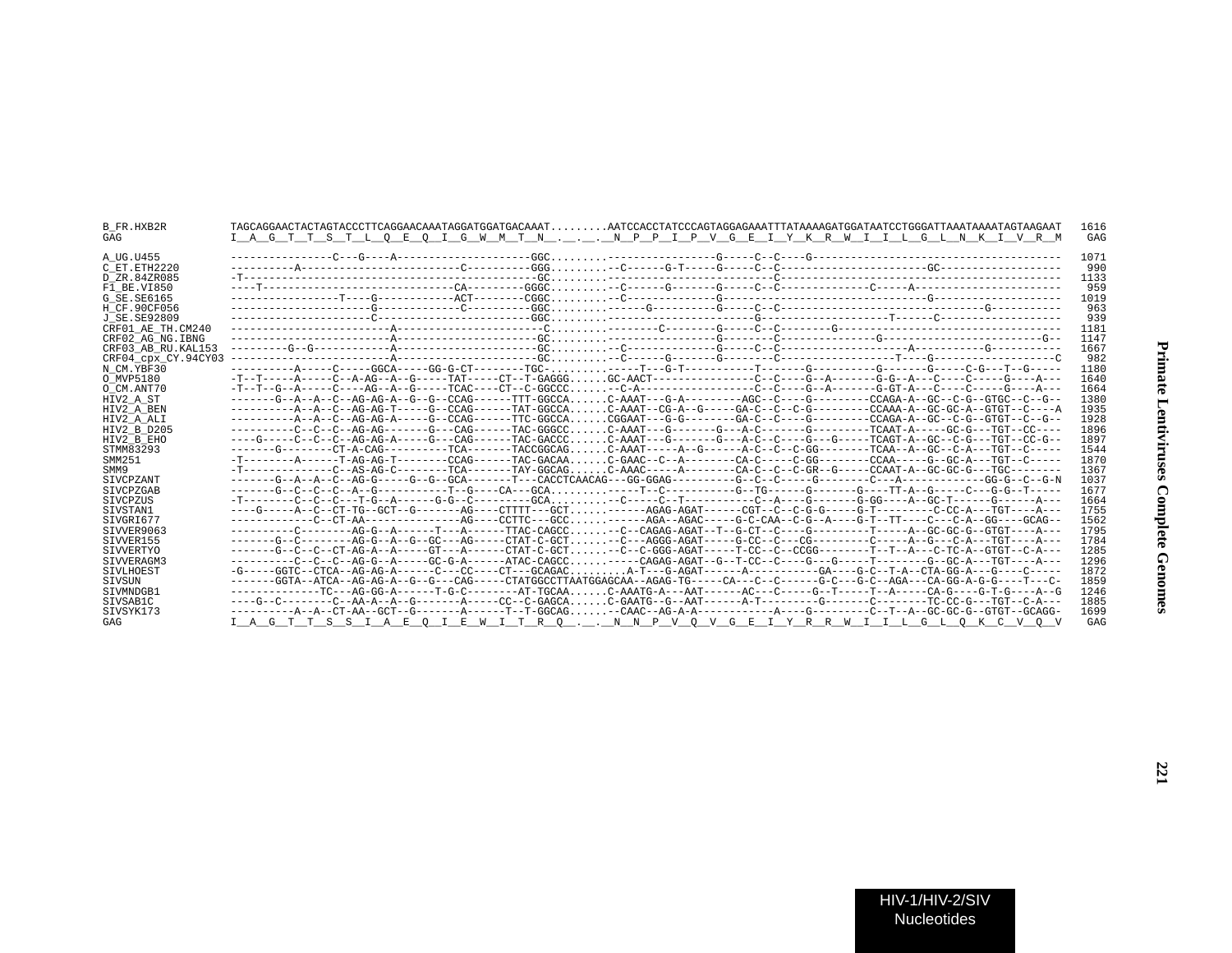| 1201<br>1120<br>1263<br>1089<br>1149<br>1093<br>1069<br>1311<br>1277<br>1797<br>1112<br>1310<br>1770<br>1794<br>1510<br>HIV2 A ST<br>2065<br>2058<br>2026<br>HIV2 B D205<br>2027<br>HIV2 B EHO<br>1674<br>2000<br>1497<br>SMM9<br>1167<br>1807<br>SIVCPZGAB<br>1794<br>SIVCPZUS<br>1885<br>1692<br>1925<br>SIVVER9063<br>1914<br>SIVVER155<br>1415<br>1426<br>SIVVERAGM3<br>2002<br>SIVLHOEST<br>1989<br>SIVSUN<br>1376<br>SIVMNDGB1<br>2015<br>SIVSAB1C | B FR.HXB2R<br>GAG   | GTATAGCCCTACCAGCATTCTGGACATAAGACAAGGACCAAGGAACCCTTTAGAGACTATGTAGACCGGTTCTATAAAACTCTAAGAGCCGAGCAAGCTTCACAGGAGGTAAAAAATTGGATGACAGAA<br>Y S P T S I L D I R O G P K E P F R D Y V D R F Y K T L R A E O A S O E V K N W M T E | 1746<br>GAG |
|----------------------------------------------------------------------------------------------------------------------------------------------------------------------------------------------------------------------------------------------------------------------------------------------------------------------------------------------------------------------------------------------------------------------------------------------------------|---------------------|----------------------------------------------------------------------------------------------------------------------------------------------------------------------------------------------------------------------------|-------------|
|                                                                                                                                                                                                                                                                                                                                                                                                                                                          | A UG.U455           |                                                                                                                                                                                                                            |             |
|                                                                                                                                                                                                                                                                                                                                                                                                                                                          | C ET.ETH2220        |                                                                                                                                                                                                                            |             |
|                                                                                                                                                                                                                                                                                                                                                                                                                                                          | D ZR.84ZR085        |                                                                                                                                                                                                                            |             |
|                                                                                                                                                                                                                                                                                                                                                                                                                                                          | F1 BE.VI850         |                                                                                                                                                                                                                            |             |
|                                                                                                                                                                                                                                                                                                                                                                                                                                                          | G SE. SE6165        |                                                                                                                                                                                                                            |             |
|                                                                                                                                                                                                                                                                                                                                                                                                                                                          | H CF.90CF056        |                                                                                                                                                                                                                            |             |
|                                                                                                                                                                                                                                                                                                                                                                                                                                                          | J SE. SE92809       |                                                                                                                                                                                                                            |             |
|                                                                                                                                                                                                                                                                                                                                                                                                                                                          | CRF01 AE TH.CM240   |                                                                                                                                                                                                                            |             |
|                                                                                                                                                                                                                                                                                                                                                                                                                                                          | CRF02 AG NG. IBNG   |                                                                                                                                                                                                                            |             |
|                                                                                                                                                                                                                                                                                                                                                                                                                                                          | CRF03 AB RU. KAL153 |                                                                                                                                                                                                                            |             |
|                                                                                                                                                                                                                                                                                                                                                                                                                                                          | CRF04 cpx CY.94CY03 |                                                                                                                                                                                                                            |             |
|                                                                                                                                                                                                                                                                                                                                                                                                                                                          | N CM.YBF30          |                                                                                                                                                                                                                            |             |
|                                                                                                                                                                                                                                                                                                                                                                                                                                                          | O MVP5180           |                                                                                                                                                                                                                            |             |
|                                                                                                                                                                                                                                                                                                                                                                                                                                                          | O CM.ANT70          |                                                                                                                                                                                                                            |             |
|                                                                                                                                                                                                                                                                                                                                                                                                                                                          |                     |                                                                                                                                                                                                                            |             |
|                                                                                                                                                                                                                                                                                                                                                                                                                                                          | HIV2 A BEN          |                                                                                                                                                                                                                            |             |
|                                                                                                                                                                                                                                                                                                                                                                                                                                                          | HIV2 A ALI          |                                                                                                                                                                                                                            |             |
|                                                                                                                                                                                                                                                                                                                                                                                                                                                          |                     |                                                                                                                                                                                                                            |             |
|                                                                                                                                                                                                                                                                                                                                                                                                                                                          |                     |                                                                                                                                                                                                                            |             |
|                                                                                                                                                                                                                                                                                                                                                                                                                                                          | STMM83293           |                                                                                                                                                                                                                            |             |
|                                                                                                                                                                                                                                                                                                                                                                                                                                                          | SMM251              |                                                                                                                                                                                                                            |             |
|                                                                                                                                                                                                                                                                                                                                                                                                                                                          |                     |                                                                                                                                                                                                                            |             |
|                                                                                                                                                                                                                                                                                                                                                                                                                                                          | <b>STVCPZANT</b>    |                                                                                                                                                                                                                            |             |
|                                                                                                                                                                                                                                                                                                                                                                                                                                                          |                     |                                                                                                                                                                                                                            |             |
|                                                                                                                                                                                                                                                                                                                                                                                                                                                          |                     |                                                                                                                                                                                                                            |             |
|                                                                                                                                                                                                                                                                                                                                                                                                                                                          | SIVSTAN1            |                                                                                                                                                                                                                            |             |
|                                                                                                                                                                                                                                                                                                                                                                                                                                                          | SIVGRI677           |                                                                                                                                                                                                                            |             |
|                                                                                                                                                                                                                                                                                                                                                                                                                                                          |                     |                                                                                                                                                                                                                            |             |
|                                                                                                                                                                                                                                                                                                                                                                                                                                                          |                     |                                                                                                                                                                                                                            |             |
|                                                                                                                                                                                                                                                                                                                                                                                                                                                          | <b>STVVERTYO</b>    |                                                                                                                                                                                                                            |             |
|                                                                                                                                                                                                                                                                                                                                                                                                                                                          |                     |                                                                                                                                                                                                                            |             |
|                                                                                                                                                                                                                                                                                                                                                                                                                                                          |                     |                                                                                                                                                                                                                            |             |
|                                                                                                                                                                                                                                                                                                                                                                                                                                                          |                     |                                                                                                                                                                                                                            |             |
|                                                                                                                                                                                                                                                                                                                                                                                                                                                          |                     |                                                                                                                                                                                                                            |             |
|                                                                                                                                                                                                                                                                                                                                                                                                                                                          |                     |                                                                                                                                                                                                                            |             |
|                                                                                                                                                                                                                                                                                                                                                                                                                                                          | SIVSYK173           |                                                                                                                                                                                                                            | 1829        |
| Y N P V S I L D I K O G P K E I F K D Y V D R F Y H C L R A E O A D P S V K G W L T O<br>GAG                                                                                                                                                                                                                                                                                                                                                             | GAG                 |                                                                                                                                                                                                                            |             |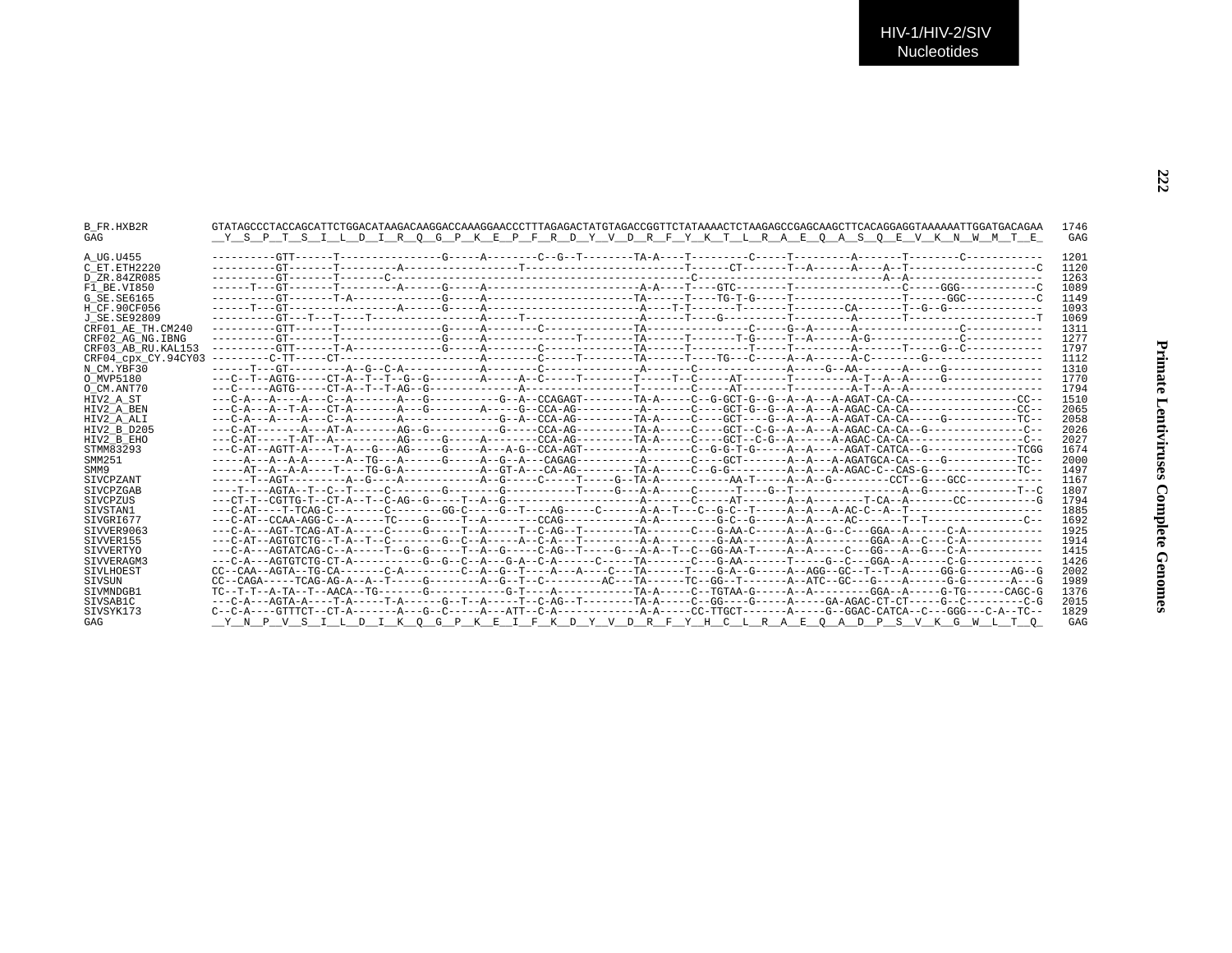| <b>B FR.HXB2R</b><br>GAG | ACCTTGTTGGTCCAAAATGCGAACCCAGATTGTAAGACTATTTTAAAAGCATTGGGACCAGCGGCTACACTAGAAGAAATGATGACAGCATGTCAGGGAGTAGGAGGACCCGGCCATAAGGCAAGAGTTT<br>T L L V O N A N P D C K T I L K A L G P A A T L E E M M T A C O G V G G P G H K A R V | 1876<br>GAG |
|--------------------------|-----------------------------------------------------------------------------------------------------------------------------------------------------------------------------------------------------------------------------|-------------|
| A UG.U455                |                                                                                                                                                                                                                             | 1331        |
| C ET. ETH2220            |                                                                                                                                                                                                                             | 1250        |
| D ZR.84ZR085             |                                                                                                                                                                                                                             | 1393        |
|                          |                                                                                                                                                                                                                             | 1219        |
| F1 BE.VI850              |                                                                                                                                                                                                                             | 1279        |
| G SE. SE6165             |                                                                                                                                                                                                                             | 1223        |
| H CF.90CF056             |                                                                                                                                                                                                                             |             |
| J SE.SE92809             |                                                                                                                                                                                                                             | 1199        |
| CRF01 AE TH.CM240        |                                                                                                                                                                                                                             | 1441        |
| CRF02 AG NG. IBNG        |                                                                                                                                                                                                                             | 1407        |
| CRF03 AB RU. KAL153      |                                                                                                                                                                                                                             | 1927        |
| CRF04 cpx CY.94CY03      |                                                                                                                                                                                                                             | 1242        |
| N CM.YBF30               |                                                                                                                                                                                                                             | 1440        |
| O MVP5180                |                                                                                                                                                                                                                             | 1900        |
| O CM.ANT70               |                                                                                                                                                                                                                             | 1924        |
| HIV2 A ST                |                                                                                                                                                                                                                             | 1640        |
| HIV2 A BEN               | --GC--C-AA-A--G-----C------C--C--TTAG-AC------G-C----GATGAATC-C--C------G---C-A--C--C-----G-----C-----A----G--AA                                                                                                            | 2195        |
| HIV2 A ALI               |                                                                                                                                                                                                                             | 2188        |
| HIV2 B D205              | --AC--C--A-T--G-----T---------C---TTAG-GC-T--G-GC------ATGAATC-C--CT----G------C-A--G--C--A--GA-------C--A--G--G-------GC-AA                                                                                                | 2156        |
| HIV2 B EHO               | --AC--C--A-T--G-----T---------C--ATTAG-GC-T--G-GC------ATGAACC-C---T---------C-A-----C--GA------C-A--G--G--G------GC-AA                                                                                                     | 2157        |
| STMM83293                |                                                                                                                                                                                                                             | 1804        |
| SMM251                   |                                                                                                                                                                                                                             | 2130        |
| SMM9                     |                                                                                                                                                                                                                             | 1627        |
| SIVCPZANT                |                                                                                                                                                                                                                             | 1297        |
| SIVCPZGAB                |                                                                                                                                                                                                                             | 1937        |
| SIVCPZUS                 |                                                                                                                                                                                                                             | 1924        |
| STVSTAN1                 |                                                                                                                                                                                                                             | 2015        |
| SIVGRI677                |                                                                                                                                                                                                                             | 1822        |
| SIVVER9063               |                                                                                                                                                                                                                             | 2055        |
| SIVVER155                | T-T---C-CA-T--G------C---------C--AGTA-----G--G-GCC-A--GATGCACC-C--T--T---------C-------C----A--G--C--AA-TT-C--A--C-A---CA                                                                                                  | 2044        |
| <b>SIVVERTYO</b>         |                                                                                                                                                                                                                             | 1545        |
| SIVVERAGM3               |                                                                                                                                                                                                                             | 1556        |
| SIVLHOEST                |                                                                                                                                                                                                                             | 2132        |
|                          | -AAA--C-A--G--------A-------------ATTGG-AA----G---C-----GA-A-TC-AT--T----G--G------G--C--A--G--T--G--G--GA-------A-G--AGA-CC                                                                                                |             |
| SIVSUN                   |                                                                                                                                                                                                                             | 2119        |
| SIVMNDGB1                |                                                                                                                                                                                                                             | 1506        |
| STVSAB1C                 | T-TC-----A----G-----C---------------AG-GC-C----GG--A--CATGAATC-A--C--------G---C-T--T----C-A--CA-T------G-ACAA--------C-TC-AA                                                                                               | 2145        |
| SIVSYK173                |                                                                                                                                                                                                                             | 1956        |
| GAG                      | T L L I O N A N P E C R O I L K A M V K . P T L E E M L O A C O G V G G P L H K A K L                                                                                                                                       | GAG         |
|                          |                                                                                                                                                                                                                             |             |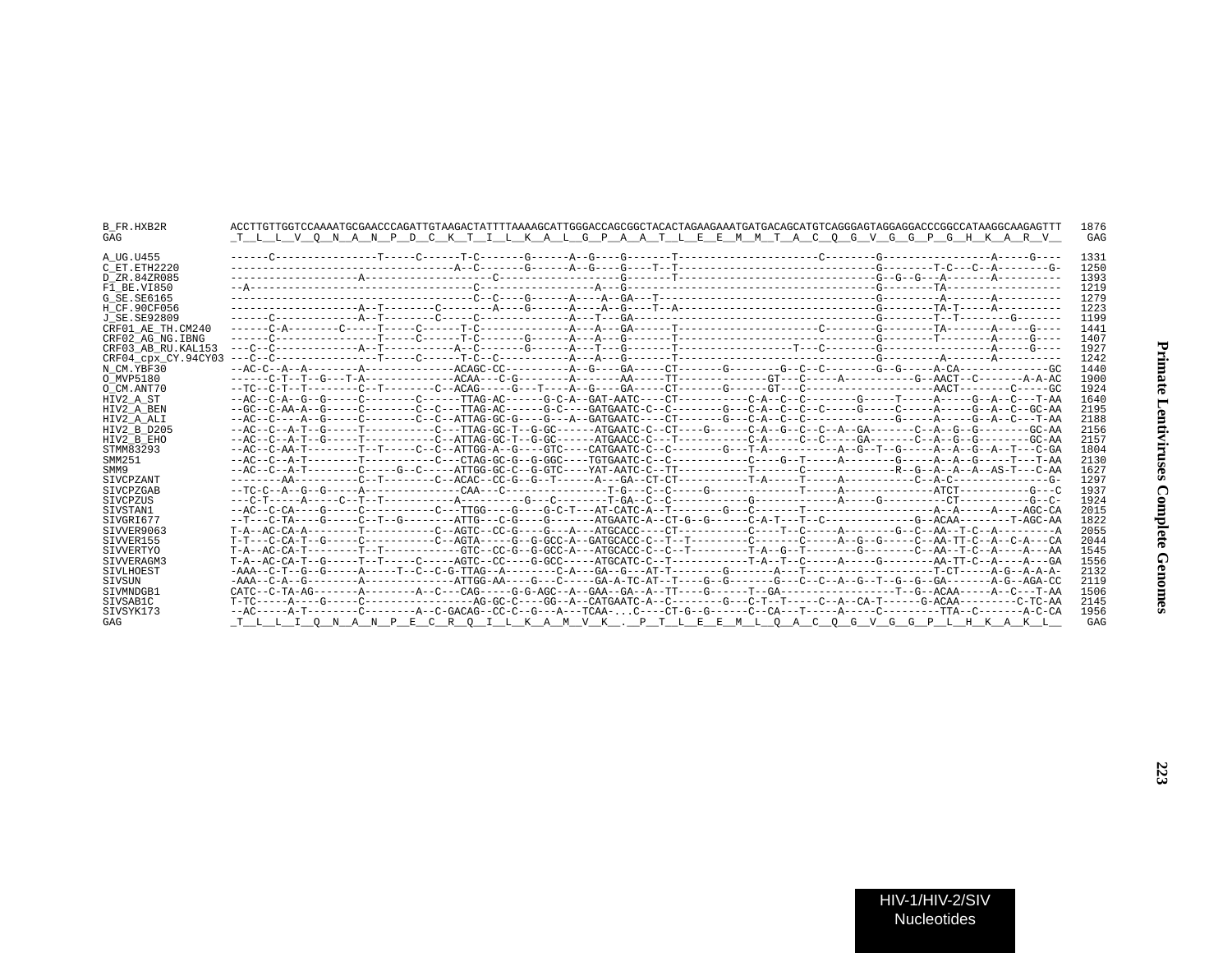| see Kaye, J Virol 72(7):5877-5885 (1998) Gag p2 role in RNA encapsidation |  |  |  |  |                            |
|---------------------------------------------------------------------------|--|--|--|--|----------------------------|
|                                                                           |  |  |  |  | / Pol signal start peptide |

| 1947<br>B FR.HXB2R<br>GAG<br>GAG<br>$---G---G---T---CA-C-GA-AGC$<br>1399<br>A UG.U455<br>$---G---G------AC---A-C---A-C$<br>1318<br>C ET.ETH2220<br>D ZR.84ZR085<br>1467<br>$---C-G---S---T---C--ATTCAG-C$<br>F1 BE.VI850<br>1284<br>1353<br>G SE. SE6165<br>1297<br>H CF.90CF056<br>$-\frac{1}{2}+\frac{1}{2}+\frac{1}{2}+\frac{1}{2}+\frac{1}{2}-\frac{1}{2}-\frac{1}{2}-\frac{1}{2}-\frac{1}{2}-\frac{1}{2}-\frac{1}{2}-\frac{1}{2}-\frac{1}{2}-\frac{1}{2}-\frac{1}{2}-\frac{1}{2}-\frac{1}{2}-\frac{1}{2}-\frac{1}{2}-\frac{1}{2}-\frac{1}{2}-\frac{1}{2}-\frac{1}{2}-\frac{1}{2}-\frac{1}{2}-\frac{1}{2}-\frac{1}{2}-\frac{1}{2}-\frac{1}{2}-\frac{1}{2}-\frac{1}{2}-\frac{$<br>1267<br>J SE. SE92809<br>1509<br>CRF01 AE TH.CM240<br>1475<br>CRF02 AG NG. IBNG<br>CRF03 AB RU. KAL153<br>1995<br>CRF04 cpx CY.94CY03<br>1316<br>1514<br>N CM.YBF30<br>1986<br>O MVP5180<br>2010<br>O CM.ANT70<br>1702<br>HIV2 A ST<br>2257<br>HIV2 A BEN<br>2250<br>HIV2 A ALI<br>2230<br>HIV2 B D205<br>2228<br>HIV2 B EHO<br>STMM83293<br>1872<br>2201<br>SMM251<br>$---A-G---T---AAG-T-C-CTG-CGCA--GGC-ACTCCCTGTRGCRGCAG-C--ACAGAAAGGACAA$<br>1698<br>SMM9<br>1374<br>SIVCPZANT<br>2014<br><b>STVCPZGAB</b><br>1995<br><b>STVCPZUS</b><br>2089<br>STVSTAN1<br>STVGRT677<br>1884<br>$---A---ATG---, ----AAC-TGC-GA-TCAA$ $--- 0.12 - 0.01 - 0.01 - 0.01 - 0.01 - 0.01 - 0.001 - 0.001 - 0.001 - 0.001 - 0.001 - 0.001 - 0.001 - 0.001 - 0.001 - 0.001 - 0.001 - 0.001 - 0.001 - 0.001 - 0.001 - 0.001 - 0.001 - 0.001 - 0.001 - 0.001 - 0.001 - 0.001 - 0.001 -$<br>2129<br>SIVVER9063<br>SIVVER155<br>2112<br>SIVVERTYO<br>1610<br>1624<br>STVVERAGM3<br>$---A-----GCTTC--CC-T-C-GCA-CAAGTAGACAA-AC---G----T--C-CCGCTT-GAA-TGCGCAAGGCAGGTTTGGAGGAGGGAGGGAGGGAGGGTCCC$<br>2245<br>SIVLHOEST<br>SIVSUN<br>2238<br>1598<br>SIVMNDGB1<br>$---G---T---CAGCG-CCTTTC-GCA-CAA-AGTT GGGAAC-CT-TG---CA---GGCAAGACCC-GGGGTCCCTTAGGGGGAAGAGGCTAGGCTAGGCTGACTCTCTG$<br>2252<br>SIVSAB1C<br>----A--G--C---GTAATG-CCCAGC-G----TAAT---G-A--AG-GCCATCAAAAG---GATC-ATGATTAAATGCTACAATTGTGGGCAAATTGGGCACATGCAAAA<br>STVSYK173<br>2068 |     | Gag $p2 \ \lor$ Gag $p7$ NC<br>Gag $p24 \ \sqrt{}$ Gag $p2$ |     |
|-------------------------------------------------------------------------------------------------------------------------------------------------------------------------------------------------------------------------------------------------------------------------------------------------------------------------------------------------------------------------------------------------------------------------------------------------------------------------------------------------------------------------------------------------------------------------------------------------------------------------------------------------------------------------------------------------------------------------------------------------------------------------------------------------------------------------------------------------------------------------------------------------------------------------------------------------------------------------------------------------------------------------------------------------------------------------------------------------------------------------------------------------------------------------------------------------------------------------------------------------------------------------------------------------------------------------------------------------------------------------------------------------------------------------------------------------------------------------------------------------------------------------------------------------------------------------------------------------------------------------------------------------------------------------------------------------------------------------------------------------------------------------------------------------------------------------------------------------------------------------------------------------------------------------------------------------------------------------------------------------------------------------------------------------------------------------------------------------------------|-----|-------------------------------------------------------------|-----|
|                                                                                                                                                                                                                                                                                                                                                                                                                                                                                                                                                                                                                                                                                                                                                                                                                                                                                                                                                                                                                                                                                                                                                                                                                                                                                                                                                                                                                                                                                                                                                                                                                                                                                                                                                                                                                                                                                                                                                                                                                                                                                                             |     |                                                             |     |
|                                                                                                                                                                                                                                                                                                                                                                                                                                                                                                                                                                                                                                                                                                                                                                                                                                                                                                                                                                                                                                                                                                                                                                                                                                                                                                                                                                                                                                                                                                                                                                                                                                                                                                                                                                                                                                                                                                                                                                                                                                                                                                             |     |                                                             |     |
|                                                                                                                                                                                                                                                                                                                                                                                                                                                                                                                                                                                                                                                                                                                                                                                                                                                                                                                                                                                                                                                                                                                                                                                                                                                                                                                                                                                                                                                                                                                                                                                                                                                                                                                                                                                                                                                                                                                                                                                                                                                                                                             |     |                                                             |     |
|                                                                                                                                                                                                                                                                                                                                                                                                                                                                                                                                                                                                                                                                                                                                                                                                                                                                                                                                                                                                                                                                                                                                                                                                                                                                                                                                                                                                                                                                                                                                                                                                                                                                                                                                                                                                                                                                                                                                                                                                                                                                                                             |     |                                                             |     |
|                                                                                                                                                                                                                                                                                                                                                                                                                                                                                                                                                                                                                                                                                                                                                                                                                                                                                                                                                                                                                                                                                                                                                                                                                                                                                                                                                                                                                                                                                                                                                                                                                                                                                                                                                                                                                                                                                                                                                                                                                                                                                                             |     |                                                             |     |
|                                                                                                                                                                                                                                                                                                                                                                                                                                                                                                                                                                                                                                                                                                                                                                                                                                                                                                                                                                                                                                                                                                                                                                                                                                                                                                                                                                                                                                                                                                                                                                                                                                                                                                                                                                                                                                                                                                                                                                                                                                                                                                             |     |                                                             |     |
|                                                                                                                                                                                                                                                                                                                                                                                                                                                                                                                                                                                                                                                                                                                                                                                                                                                                                                                                                                                                                                                                                                                                                                                                                                                                                                                                                                                                                                                                                                                                                                                                                                                                                                                                                                                                                                                                                                                                                                                                                                                                                                             |     |                                                             |     |
|                                                                                                                                                                                                                                                                                                                                                                                                                                                                                                                                                                                                                                                                                                                                                                                                                                                                                                                                                                                                                                                                                                                                                                                                                                                                                                                                                                                                                                                                                                                                                                                                                                                                                                                                                                                                                                                                                                                                                                                                                                                                                                             |     |                                                             |     |
|                                                                                                                                                                                                                                                                                                                                                                                                                                                                                                                                                                                                                                                                                                                                                                                                                                                                                                                                                                                                                                                                                                                                                                                                                                                                                                                                                                                                                                                                                                                                                                                                                                                                                                                                                                                                                                                                                                                                                                                                                                                                                                             |     |                                                             |     |
|                                                                                                                                                                                                                                                                                                                                                                                                                                                                                                                                                                                                                                                                                                                                                                                                                                                                                                                                                                                                                                                                                                                                                                                                                                                                                                                                                                                                                                                                                                                                                                                                                                                                                                                                                                                                                                                                                                                                                                                                                                                                                                             |     |                                                             |     |
|                                                                                                                                                                                                                                                                                                                                                                                                                                                                                                                                                                                                                                                                                                                                                                                                                                                                                                                                                                                                                                                                                                                                                                                                                                                                                                                                                                                                                                                                                                                                                                                                                                                                                                                                                                                                                                                                                                                                                                                                                                                                                                             |     |                                                             |     |
|                                                                                                                                                                                                                                                                                                                                                                                                                                                                                                                                                                                                                                                                                                                                                                                                                                                                                                                                                                                                                                                                                                                                                                                                                                                                                                                                                                                                                                                                                                                                                                                                                                                                                                                                                                                                                                                                                                                                                                                                                                                                                                             |     |                                                             |     |
|                                                                                                                                                                                                                                                                                                                                                                                                                                                                                                                                                                                                                                                                                                                                                                                                                                                                                                                                                                                                                                                                                                                                                                                                                                                                                                                                                                                                                                                                                                                                                                                                                                                                                                                                                                                                                                                                                                                                                                                                                                                                                                             |     |                                                             |     |
|                                                                                                                                                                                                                                                                                                                                                                                                                                                                                                                                                                                                                                                                                                                                                                                                                                                                                                                                                                                                                                                                                                                                                                                                                                                                                                                                                                                                                                                                                                                                                                                                                                                                                                                                                                                                                                                                                                                                                                                                                                                                                                             |     |                                                             |     |
|                                                                                                                                                                                                                                                                                                                                                                                                                                                                                                                                                                                                                                                                                                                                                                                                                                                                                                                                                                                                                                                                                                                                                                                                                                                                                                                                                                                                                                                                                                                                                                                                                                                                                                                                                                                                                                                                                                                                                                                                                                                                                                             |     |                                                             |     |
|                                                                                                                                                                                                                                                                                                                                                                                                                                                                                                                                                                                                                                                                                                                                                                                                                                                                                                                                                                                                                                                                                                                                                                                                                                                                                                                                                                                                                                                                                                                                                                                                                                                                                                                                                                                                                                                                                                                                                                                                                                                                                                             |     |                                                             |     |
|                                                                                                                                                                                                                                                                                                                                                                                                                                                                                                                                                                                                                                                                                                                                                                                                                                                                                                                                                                                                                                                                                                                                                                                                                                                                                                                                                                                                                                                                                                                                                                                                                                                                                                                                                                                                                                                                                                                                                                                                                                                                                                             |     |                                                             |     |
|                                                                                                                                                                                                                                                                                                                                                                                                                                                                                                                                                                                                                                                                                                                                                                                                                                                                                                                                                                                                                                                                                                                                                                                                                                                                                                                                                                                                                                                                                                                                                                                                                                                                                                                                                                                                                                                                                                                                                                                                                                                                                                             |     |                                                             |     |
|                                                                                                                                                                                                                                                                                                                                                                                                                                                                                                                                                                                                                                                                                                                                                                                                                                                                                                                                                                                                                                                                                                                                                                                                                                                                                                                                                                                                                                                                                                                                                                                                                                                                                                                                                                                                                                                                                                                                                                                                                                                                                                             |     |                                                             |     |
|                                                                                                                                                                                                                                                                                                                                                                                                                                                                                                                                                                                                                                                                                                                                                                                                                                                                                                                                                                                                                                                                                                                                                                                                                                                                                                                                                                                                                                                                                                                                                                                                                                                                                                                                                                                                                                                                                                                                                                                                                                                                                                             |     |                                                             |     |
|                                                                                                                                                                                                                                                                                                                                                                                                                                                                                                                                                                                                                                                                                                                                                                                                                                                                                                                                                                                                                                                                                                                                                                                                                                                                                                                                                                                                                                                                                                                                                                                                                                                                                                                                                                                                                                                                                                                                                                                                                                                                                                             |     |                                                             |     |
|                                                                                                                                                                                                                                                                                                                                                                                                                                                                                                                                                                                                                                                                                                                                                                                                                                                                                                                                                                                                                                                                                                                                                                                                                                                                                                                                                                                                                                                                                                                                                                                                                                                                                                                                                                                                                                                                                                                                                                                                                                                                                                             |     |                                                             |     |
|                                                                                                                                                                                                                                                                                                                                                                                                                                                                                                                                                                                                                                                                                                                                                                                                                                                                                                                                                                                                                                                                                                                                                                                                                                                                                                                                                                                                                                                                                                                                                                                                                                                                                                                                                                                                                                                                                                                                                                                                                                                                                                             |     |                                                             |     |
|                                                                                                                                                                                                                                                                                                                                                                                                                                                                                                                                                                                                                                                                                                                                                                                                                                                                                                                                                                                                                                                                                                                                                                                                                                                                                                                                                                                                                                                                                                                                                                                                                                                                                                                                                                                                                                                                                                                                                                                                                                                                                                             |     |                                                             |     |
|                                                                                                                                                                                                                                                                                                                                                                                                                                                                                                                                                                                                                                                                                                                                                                                                                                                                                                                                                                                                                                                                                                                                                                                                                                                                                                                                                                                                                                                                                                                                                                                                                                                                                                                                                                                                                                                                                                                                                                                                                                                                                                             |     |                                                             |     |
|                                                                                                                                                                                                                                                                                                                                                                                                                                                                                                                                                                                                                                                                                                                                                                                                                                                                                                                                                                                                                                                                                                                                                                                                                                                                                                                                                                                                                                                                                                                                                                                                                                                                                                                                                                                                                                                                                                                                                                                                                                                                                                             |     |                                                             |     |
|                                                                                                                                                                                                                                                                                                                                                                                                                                                                                                                                                                                                                                                                                                                                                                                                                                                                                                                                                                                                                                                                                                                                                                                                                                                                                                                                                                                                                                                                                                                                                                                                                                                                                                                                                                                                                                                                                                                                                                                                                                                                                                             |     |                                                             |     |
|                                                                                                                                                                                                                                                                                                                                                                                                                                                                                                                                                                                                                                                                                                                                                                                                                                                                                                                                                                                                                                                                                                                                                                                                                                                                                                                                                                                                                                                                                                                                                                                                                                                                                                                                                                                                                                                                                                                                                                                                                                                                                                             |     |                                                             |     |
|                                                                                                                                                                                                                                                                                                                                                                                                                                                                                                                                                                                                                                                                                                                                                                                                                                                                                                                                                                                                                                                                                                                                                                                                                                                                                                                                                                                                                                                                                                                                                                                                                                                                                                                                                                                                                                                                                                                                                                                                                                                                                                             |     |                                                             |     |
|                                                                                                                                                                                                                                                                                                                                                                                                                                                                                                                                                                                                                                                                                                                                                                                                                                                                                                                                                                                                                                                                                                                                                                                                                                                                                                                                                                                                                                                                                                                                                                                                                                                                                                                                                                                                                                                                                                                                                                                                                                                                                                             |     |                                                             |     |
|                                                                                                                                                                                                                                                                                                                                                                                                                                                                                                                                                                                                                                                                                                                                                                                                                                                                                                                                                                                                                                                                                                                                                                                                                                                                                                                                                                                                                                                                                                                                                                                                                                                                                                                                                                                                                                                                                                                                                                                                                                                                                                             |     |                                                             |     |
|                                                                                                                                                                                                                                                                                                                                                                                                                                                                                                                                                                                                                                                                                                                                                                                                                                                                                                                                                                                                                                                                                                                                                                                                                                                                                                                                                                                                                                                                                                                                                                                                                                                                                                                                                                                                                                                                                                                                                                                                                                                                                                             |     |                                                             |     |
|                                                                                                                                                                                                                                                                                                                                                                                                                                                                                                                                                                                                                                                                                                                                                                                                                                                                                                                                                                                                                                                                                                                                                                                                                                                                                                                                                                                                                                                                                                                                                                                                                                                                                                                                                                                                                                                                                                                                                                                                                                                                                                             |     |                                                             |     |
|                                                                                                                                                                                                                                                                                                                                                                                                                                                                                                                                                                                                                                                                                                                                                                                                                                                                                                                                                                                                                                                                                                                                                                                                                                                                                                                                                                                                                                                                                                                                                                                                                                                                                                                                                                                                                                                                                                                                                                                                                                                                                                             |     |                                                             |     |
|                                                                                                                                                                                                                                                                                                                                                                                                                                                                                                                                                                                                                                                                                                                                                                                                                                                                                                                                                                                                                                                                                                                                                                                                                                                                                                                                                                                                                                                                                                                                                                                                                                                                                                                                                                                                                                                                                                                                                                                                                                                                                                             |     |                                                             |     |
|                                                                                                                                                                                                                                                                                                                                                                                                                                                                                                                                                                                                                                                                                                                                                                                                                                                                                                                                                                                                                                                                                                                                                                                                                                                                                                                                                                                                                                                                                                                                                                                                                                                                                                                                                                                                                                                                                                                                                                                                                                                                                                             |     |                                                             |     |
|                                                                                                                                                                                                                                                                                                                                                                                                                                                                                                                                                                                                                                                                                                                                                                                                                                                                                                                                                                                                                                                                                                                                                                                                                                                                                                                                                                                                                                                                                                                                                                                                                                                                                                                                                                                                                                                                                                                                                                                                                                                                                                             |     |                                                             |     |
|                                                                                                                                                                                                                                                                                                                                                                                                                                                                                                                                                                                                                                                                                                                                                                                                                                                                                                                                                                                                                                                                                                                                                                                                                                                                                                                                                                                                                                                                                                                                                                                                                                                                                                                                                                                                                                                                                                                                                                                                                                                                                                             |     |                                                             |     |
|                                                                                                                                                                                                                                                                                                                                                                                                                                                                                                                                                                                                                                                                                                                                                                                                                                                                                                                                                                                                                                                                                                                                                                                                                                                                                                                                                                                                                                                                                                                                                                                                                                                                                                                                                                                                                                                                                                                                                                                                                                                                                                             |     |                                                             |     |
|                                                                                                                                                                                                                                                                                                                                                                                                                                                                                                                                                                                                                                                                                                                                                                                                                                                                                                                                                                                                                                                                                                                                                                                                                                                                                                                                                                                                                                                                                                                                                                                                                                                                                                                                                                                                                                                                                                                                                                                                                                                                                                             | GAG | <u>MAEAMVMAQOSV NMVQGPSKGRSMIKC</u> YNCGOIGHMOK             | GAG |

**Primate Lentiviruses Complete Genomes**

Primate Lentiviruses Complete Genomes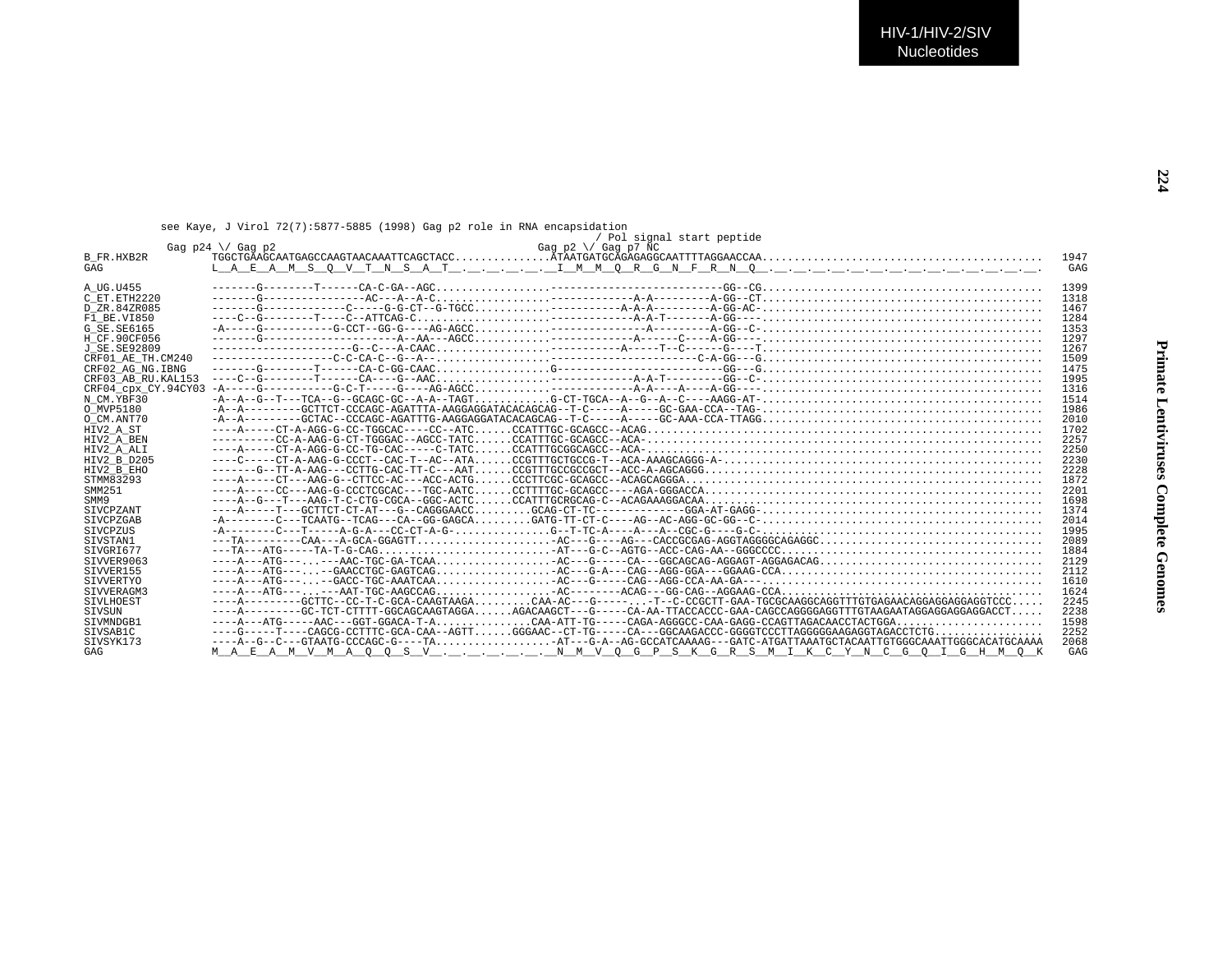| B FR.HXB2R<br>GAG   | $\ldots \ldots \ldots$ .AGAAAGATTGTTAAGTGTTTCAATTGTGGCAAAGAAGGGCACACAGCCAGAAATTGCAGGGCCCCTAGGAAAAAGGGCTGTTGGAAATGTGGAAAGGAAGGACACAA                                                                                                                                                                                                                                                                                                  |
|---------------------|--------------------------------------------------------------------------------------------------------------------------------------------------------------------------------------------------------------------------------------------------------------------------------------------------------------------------------------------------------------------------------------------------------------------------------------|
|                     |                                                                                                                                                                                                                                                                                                                                                                                                                                      |
| A UG.U455           |                                                                                                                                                                                                                                                                                                                                                                                                                                      |
| C ET.ETH2220        | $\ldots \ldots \ldots -A-GBGCAA---A---A-----C----G---CT---A---A$                                                                                                                                                                                                                                                                                                                                                                     |
| D ZR.84ZR085        |                                                                                                                                                                                                                                                                                                                                                                                                                                      |
| F1 BE.VI850         |                                                                                                                                                                                                                                                                                                                                                                                                                                      |
| G SE.SE6165         |                                                                                                                                                                                                                                                                                                                                                                                                                                      |
| H CF.90CF056        |                                                                                                                                                                                                                                                                                                                                                                                                                                      |
| J SE.SE92809        |                                                                                                                                                                                                                                                                                                                                                                                                                                      |
| CRF01 AE TH.CM240   |                                                                                                                                                                                                                                                                                                                                                                                                                                      |
| CRF02 AG NG.IBNG    |                                                                                                                                                                                                                                                                                                                                                                                                                                      |
| CRF03 AB RU.KAL153  |                                                                                                                                                                                                                                                                                                                                                                                                                                      |
| CRF04 cpx CY.94CY03 |                                                                                                                                                                                                                                                                                                                                                                                                                                      |
| N CM.YBF30          |                                                                                                                                                                                                                                                                                                                                                                                                                                      |
| O MVP5180           |                                                                                                                                                                                                                                                                                                                                                                                                                                      |
| O CM.ANT70          | $1.111.12 - 2.434 - 2.444 - 2.444 - 2.444 - 2.444 - 2.444 - 2.444 - 2.444 - 2.444 - 2.444 - 2.444 - 2.444 - 2.444 - 2.444 - 2.444 - 2.444 - 2.444 - 2.444 - 2.444 - 2.444 - 2.444 - 2.444 - 2.444 - 2.444 - 2.444 - 2.444 - 2.444 - 2.444 - 2.444 - 2.444 - $                                                                                                                                                                        |
| HIV2 A ST           |                                                                                                                                                                                                                                                                                                                                                                                                                                      |
| HIV2 A BEN          | -----GCAA---G--A--GG--C-----A--G--A---T-G--A---C-G---C-A--A-----A-G-C-------C-----G----C---CC-------ATC                                                                                                                                                                                                                                                                                                                              |
| HIV2 A ALI          |                                                                                                                                                                                                                                                                                                                                                                                                                                      |
| HIV2 B D205         | $\ldots \ldots \ldots \ldots - -GG--CA-G-CA-C-GG--C---C-G-C-G-A-----C-G-A-----CCA-----------A-G-C--.\ldots \ldots \ldots -A--C-------C-A-------AAC----AAC---ATC-0.$                                                                                                                                                                                                                                                                  |
| HIV2 B EHO          |                                                                                                                                                                                                                                                                                                                                                                                                                                      |
| STMM83293           |                                                                                                                                                                                                                                                                                                                                                                                                                                      |
| SMM251              | $\ldots \ldots \ldots \ldots -----CCAA------GG------G--G--G--A--T--T--A-GC-A-----A--A--G-C--\ldots \ldots \ldots \ldots --A-C-----A-AG--A-AG--CTT$                                                                                                                                                                                                                                                                                   |
| SMM9                | $\ldots \ldots \ldots$ . R-------AA--W------RG--C---R-A--G-----A---T-T--A---C-A-T---A--------A-G-C-R-----C-----G----------A-C---C--TGTT                                                                                                                                                                                                                                                                                              |
| SIVCPZANT           |                                                                                                                                                                                                                                                                                                                                                                                                                                      |
| SIVCPZGAB           |                                                                                                                                                                                                                                                                                                                                                                                                                                      |
| <b>STVCPZUS</b>     | $\ldots \ldots \ldots G-G-GA-AAA-C-A---T---T---C-G-A--TCT------T---T-A-G---A. \ldots \ldots \ldots -G--C---G---G---C---T---C$                                                                                                                                                                                                                                                                                                        |
| SIVSTAN1            | $\ldots \ldots \ldots \ldots ---GGCCCACCCCGC--C---A---A---A-C--ATT---T-T-CAA-A-G---TCCAAGAG-AG-AC---C\ldots \ldots \ldots \ldots$ AAA--CCTA-------G---CC-------TT-                                                                                                                                                                                                                                                                   |
| SIVGRI677           | $\ldots \ldots \ldots$ . C--GG-CCGC-A--A--C--T----------TTT--A--T-TGCAA--GG-A----A--A--AC-G-TCAAA--C-TT--G--C--AATT--C--TATG                                                                                                                                                                                                                                                                                                         |
| SIVVER9063          | $\ldots \ldots \ldots \ldots -- \texttt{CCCCCAC-A--A----A-----C--A---TTC--A----TGCAA--GC-A---CA-AA--A--A--G-TA.}\ldots\ldots\ldots\ldots\ldots\ldots --\texttt{G---C}-\texttt{C---C}-\texttt{C---C}-\texttt{C---C}-\texttt{C---C}-\texttt{C---C}-\texttt{C---C}-\texttt{C---C}-\texttt{C---C}-\texttt{C---C}-\texttt{C---C}-\texttt{C---C}-\texttt{C---C}-\texttt{C---C}-\texttt{C---C}-\texttt{C---C}-\texttt{C---C}-\texttt{C---C$ |
| SIVVER155           | $\ldots \ldots \ldots \ldots -- \texttt{CCCCCGCCA-------A---C----A---TTT--C---TGCAG--GC-G--TCCT-AG--A----AA \ldots \ldots \texttt{AAA---CTT----------CC--G---G---TT-}$                                                                                                                                                                                                                                                               |
| SIVVERTYO           |                                                                                                                                                                                                                                                                                                                                                                                                                                      |
| SIVVERAGM3          |                                                                                                                                                                                                                                                                                                                                                                                                                                      |
| SIVLHOEST           |                                                                                                                                                                                                                                                                                                                                                                                                                                      |
| SIVSUN              |                                                                                                                                                                                                                                                                                                                                                                                                                                      |
| STVMNDGB1           |                                                                                                                                                                                                                                                                                                                                                                                                                                      |
| SIVSAB1C            |                                                                                                                                                                                                                                                                                                                                                                                                                                      |
| SIVSYK173           |                                                                                                                                                                                                                                                                                                                                                                                                                                      |
| GAG                 |                                                                                                                                                                                                                                                                                                                                                                                                                                      |
|                     |                                                                                                                                                                                                                                                                                                                                                                                                                                      |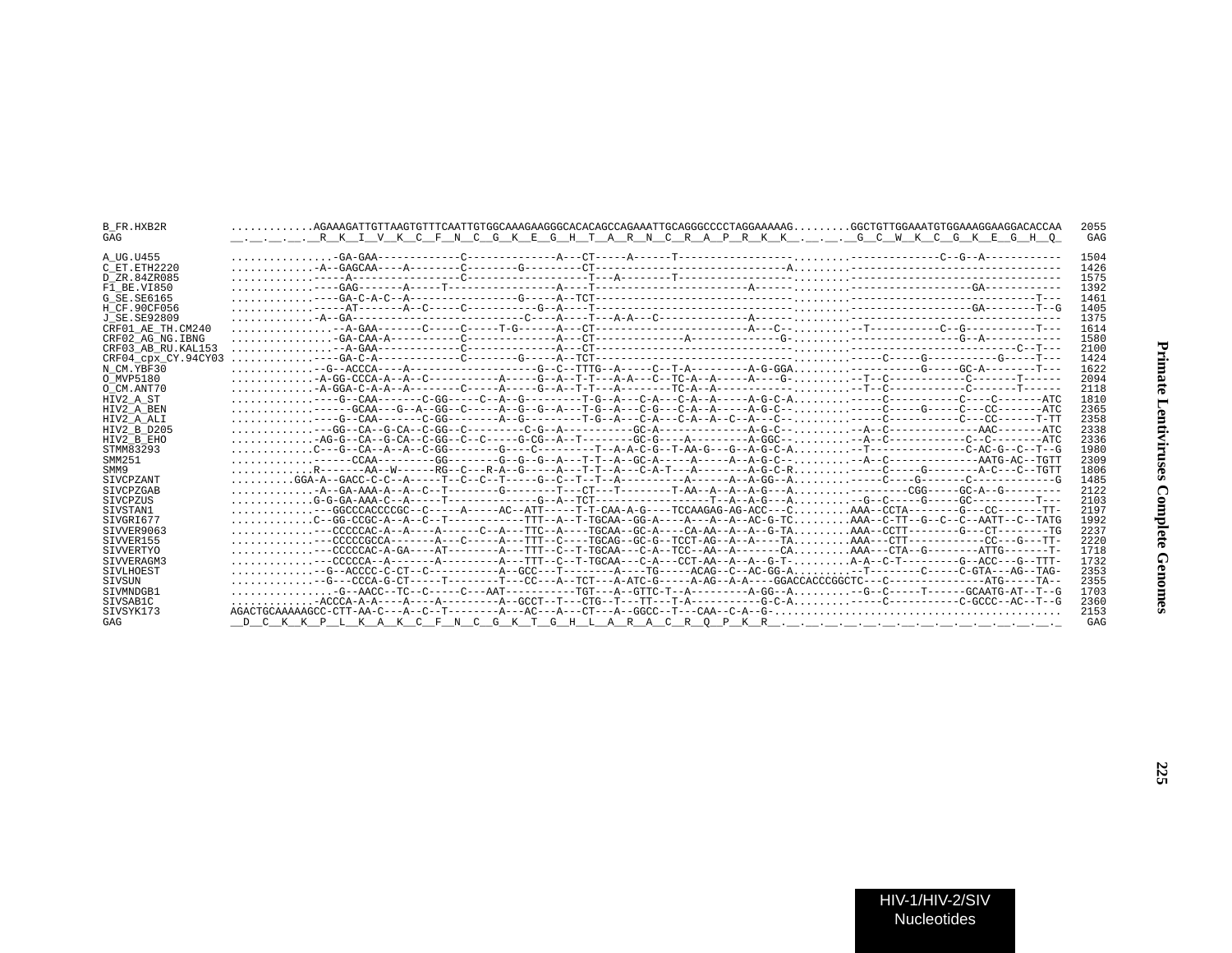## stem-loop after TTTTT slip potentiates slippage<br>Gag-Pol -1 ribosomal slip site<br>Gag p1 end \/ Gag p7 end \/ Gag p1 start

| B FR.HXB2R               |                                                                                                                                  | 2150 |
|--------------------------|----------------------------------------------------------------------------------------------------------------------------------|------|
| GAG                      |                                                                                                                                  | GAG  |
| POL                      | <u>FFRED.LAFLOGKAREFSSEQTR</u>                                                                                                   | POL  |
|                          |                                                                                                                                  |      |
| A UG.U455                |                                                                                                                                  | 1599 |
| C ET. ETH2220            |                                                                                                                                  | 1521 |
| D ZR.84ZR085             |                                                                                                                                  | 1670 |
| F1 BE.VI850              |                                                                                                                                  | 1487 |
| G SE. SE6165             |                                                                                                                                  | 1556 |
| H CF.90CF056             |                                                                                                                                  | 1500 |
| J SE.SE92809             |                                                                                                                                  | 1470 |
| CRF01 AE TH.CM240        |                                                                                                                                  | 1709 |
| CRF02 AG NG. IBNG        |                                                                                                                                  | 1675 |
| CRF03 AB RU. KAL153      |                                                                                                                                  | 2195 |
| CRF04 cpx CY.94CY03      |                                                                                                                                  | 1519 |
| N CM.YBF30               |                                                                                                                                  | 1729 |
| O MVP5180                |                                                                                                                                  | 2192 |
| O CM.ANT70               | ----------C-GAAAT-GA-A------A--.-------C--ATA------CC-GGGGGCACACG--------A-G-G--G--C-ACC-G--C-                                   | 2216 |
| HIV2 A ST                | --GC-A-A--CC-A--A-------GGG.---------TT-GGCCCA---GGA---AAGCCC-GC-----C-C-GT-GC-CA-ATCCCGCAG                                      | 1903 |
| HIV2 A BEN               | --GC-A-C--CC-G-A-------AGG.--------TT-GGCCCAC--GGA---AAGCCT-GC--C--C-CCGT--C-CA-G-CCCTCAG                                        | 2458 |
| HIV2 A ALI               | --GC-A-C--CC-A--A--------GG.--------CTTGGCCCA---GGA---AAGCCT-GC--C--C-CCGTA-C-C--GTTCCGCAG                                       | 2451 |
| HIV2 B D205              | ---TC-A-A--CC-A--A-------GGG.---------TTAGGACC----GGA---AAGCCT-GC--C--C-CCAT--C-CA-GTGCCTCAG                                     | 2431 |
| HIV2 B EHO               |                                                                                                                                  | 2426 |
| STMM83293                | --GCCA-A--CC-A-A------TGGG.-------CTTTGGCCCA--GGA---AAGCCC-AC--C--C-CCAT-GC-CA-AT-CCTCAG                                         | 2073 |
| SMM251                   | --GCCA-A--CC-A-C-------GGG.--------CCTTGGTCCA---GGA---AAGCCC-GC-----C-CCAT-GCTCA-GTGC-TCAG                                       | 2402 |
|                          | ---GCTA-A--CC-C--A-------GGG.--------CTTGGCCCA---GGA---AAGCCC-GC-----C-CCAT-GC-CAGATGCCTCAG                                      | 1899 |
| SMM9<br><b>STVCPZANT</b> | $C-T--A-C---C-AGCAACAAATACA-GA-GA-GA, \ldots, --, -----ACCGAC-CCCA- \ldots, G-GG-GGG-G-TC--A---C---C---G-G---AGGAGGA--T \ldots,$ | 1592 |
|                          | -------C--C--AGGA------TG--.--------AGGT-----TTCCCGCAGCGGGAGGCCAACTTTGTGCA---CAGAACAG-ACCA-CGG-CCC                               |      |
| SIVCPZGAB                |                                                                                                                                  | 2229 |
| SIVCPZUS                 |                                                                                                                                  | 2216 |
| SIVSTAN1                 | $GCA------CCGCAGT$ G------C---------GA--GCCAACCTGGGGA-CAAAGCC--GC-------T-AG--CAAG-CGG--CCGT                                     | 2292 |
| STVGRT677                |                                                                                                                                  | 2091 |
| SIVVER9063               | GCA-----C--C-GGG------TG--.---------TT-TGGACGG---A-GGGG-CAAA-CC-AGA--C-----CGCTGC--CT-AT                                         | 2324 |
| SIVVER155                |                                                                                                                                  | 2307 |
| SIVVERTYO                | GCA-----C--C-GGG------TG--.---------TT-TGGACGG---ATGGGGCAAA-CC-AGA--------CCGCCGCT-CT-TT                                         | 1805 |
| SIVVERAGM3               |                                                                                                                                  | 1819 |
| STVLHOEST                | $T-TCC-C-C-C-A$ AAACCAA-AG--A---TG-- .--------AT-TGGTCC----AGGAA-CCT----AC------C--TACTGG--GG--CTGCA                             | 2455 |
| SIVSUN                   |                                                                                                                                  | 2441 |
| SIVMNDGB1                | $-AAGCTC-A-CC-AAGCCAGCTCAGC-CAGAG-CTCAGC-1$ -----------T-TGGCCCT---GGTCCCTCC-AA--G-------A--CGGCACAAGAGGTGAC                     | 1807 |
| SIVSAB1C                 |                                                                                                                                  | 2449 |
| STVSYK173                | $\ldots$ --TC-AG-CC-- $\ldots\ldots\ldots$ CCA-TTGC--------- ----------AGGA---GGGGT-CC--G-A-GCCC----CC--C-C-CAGT---G--CGA        | 2245 |
|                          | frameshift                                                                                                                       |      |
| GAG                      | <u>. NOGP. PVAOA #FLGKG. WGV. #SRRPPANFPVRS #.</u>                                                                               | GAG  |
| POL.                     | # G G # L O E A P S O L P S E E R                                                                                                | POL  |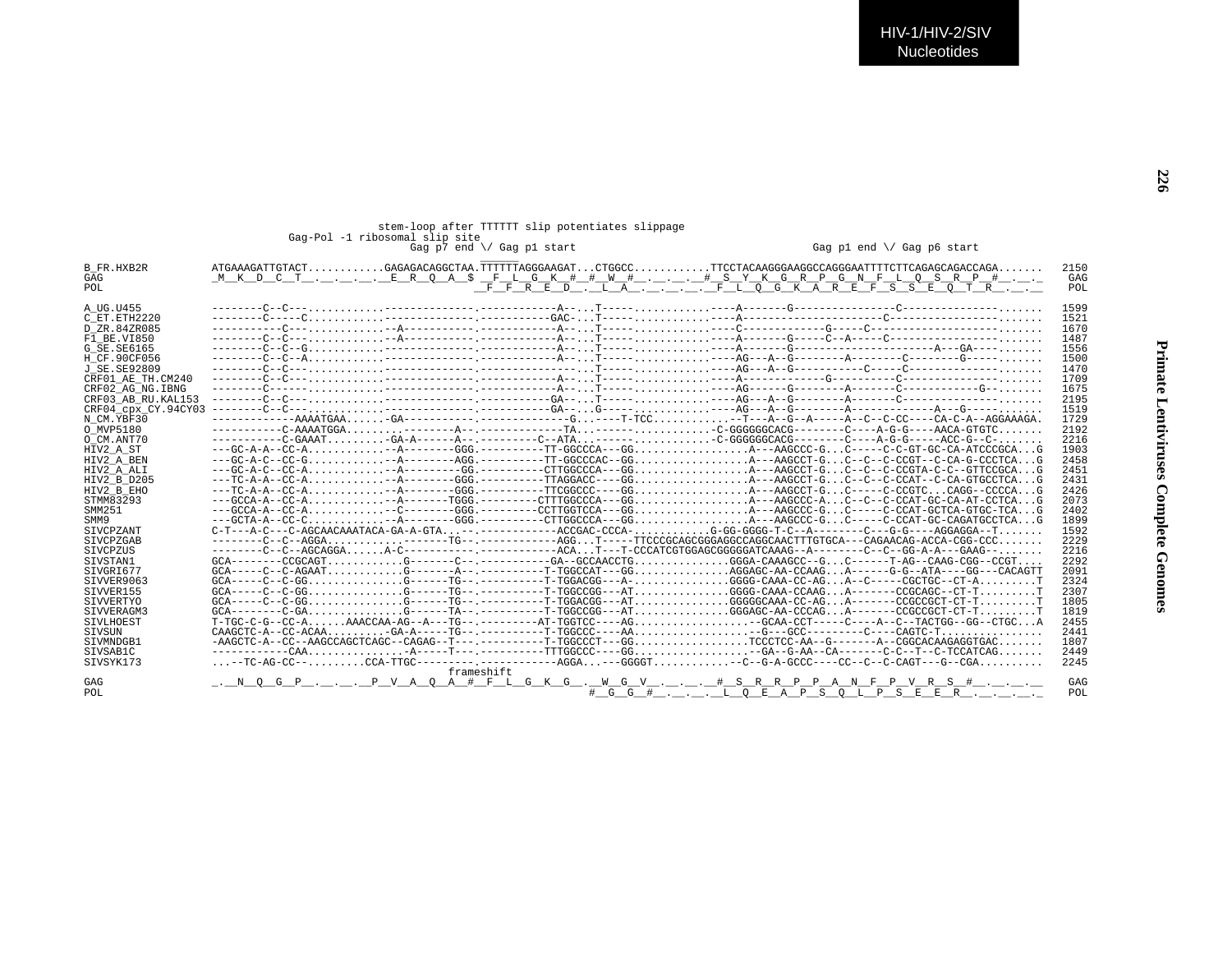| B FR.HXB2R          |                                                                                                                                                                                                                                                                                                                                                                                                                                                                                                                                            | 2198 |
|---------------------|--------------------------------------------------------------------------------------------------------------------------------------------------------------------------------------------------------------------------------------------------------------------------------------------------------------------------------------------------------------------------------------------------------------------------------------------------------------------------------------------------------------------------------------------|------|
| GAG                 |                                                                                                                                                                                                                                                                                                                                                                                                                                                                                                                                            | GAG  |
| POL                 |                                                                                                                                                                                                                                                                                                                                                                                                                                                                                                                                            | POL  |
|                     |                                                                                                                                                                                                                                                                                                                                                                                                                                                                                                                                            |      |
| A UG.U455           |                                                                                                                                                                                                                                                                                                                                                                                                                                                                                                                                            | 1644 |
| C ET.ETH2220        |                                                                                                                                                                                                                                                                                                                                                                                                                                                                                                                                            | 1575 |
| D ZR.84ZR085        |                                                                                                                                                                                                                                                                                                                                                                                                                                                                                                                                            | 1718 |
| F1 BE.VI850         |                                                                                                                                                                                                                                                                                                                                                                                                                                                                                                                                            | 1535 |
| G SE. SE6165        |                                                                                                                                                                                                                                                                                                                                                                                                                                                                                                                                            | 1604 |
| H CF.90CF056        |                                                                                                                                                                                                                                                                                                                                                                                                                                                                                                                                            | 1548 |
| J SE. SE92809       |                                                                                                                                                                                                                                                                                                                                                                                                                                                                                                                                            | 1515 |
| CRF01 AE TH.CM240   |                                                                                                                                                                                                                                                                                                                                                                                                                                                                                                                                            | 1757 |
| CRF02 AG NG. IBNG   |                                                                                                                                                                                                                                                                                                                                                                                                                                                                                                                                            | 1720 |
| CRF03 AB RU. KAL153 |                                                                                                                                                                                                                                                                                                                                                                                                                                                                                                                                            | 2243 |
| CRF04 CDX CY.94CY03 |                                                                                                                                                                                                                                                                                                                                                                                                                                                                                                                                            | 1567 |
| N CM. YBF30         | $\begin{minipage}{0.99\textwidth} \begin{minipage}{0.99\textwidth} \centering \begin{minipage}{0.99\textwidth} \centering \end{minipage} \begin{minipage}{0.99\textwidth} \centering \begin{minipage}{0.99\textwidth} \centering \end{minipage} \begin{minipage}{0.99\textwidth} \centering \end{minipage} \begin{minipage}{0.99\textwidth} \centering \begin{minipage}{0.99\textwidth} \centering \end{minipage} \begin{minipage}{0.99\textwidth} \centering \end{minipage} \begin{minipage}{0.99\textwidth} \centering \end{minipage} \$ | 1771 |
| O MVP5180           |                                                                                                                                                                                                                                                                                                                                                                                                                                                                                                                                            | 2207 |
| O CM.ANT70          |                                                                                                                                                                                                                                                                                                                                                                                                                                                                                                                                            | 2231 |
| HIV2 A ST           |                                                                                                                                                                                                                                                                                                                                                                                                                                                                                                                                            | 2006 |
| HIV2 A BEN          | GGGCTGATA--------A--T--G-C---TCCAGCAGC-GAACT-T-G----G-TATATGCAGCAAGGGAGAAAGCAGAGGGAGCAGAGGGAGAGACCATACA                                                                                                                                                                                                                                                                                                                                                                                                                                    | 2561 |
| HIV2 A ALI          |                                                                                                                                                                                                                                                                                                                                                                                                                                                                                                                                            | 2554 |
| HIV2 B D205         |                                                                                                                                                                                                                                                                                                                                                                                                                                                                                                                                            | 2534 |
| HIV2 B EHO          |                                                                                                                                                                                                                                                                                                                                                                                                                                                                                                                                            | 2529 |
| STMM83293           |                                                                                                                                                                                                                                                                                                                                                                                                                                                                                                                                            | 2123 |
| SMM251              |                                                                                                                                                                                                                                                                                                                                                                                                                                                                                                                                            | 2452 |
| SMM9                |                                                                                                                                                                                                                                                                                                                                                                                                                                                                                                                                            | 1949 |
| SIVCPZANT           |                                                                                                                                                                                                                                                                                                                                                                                                                                                                                                                                            | 1613 |
| <b>STVCPZGAB</b>    |                                                                                                                                                                                                                                                                                                                                                                                                                                                                                                                                            | 2253 |
| SIVCPZUS            |                                                                                                                                                                                                                                                                                                                                                                                                                                                                                                                                            | 2255 |
| SIVSTAN1            | $\ldots \ldots$ T--G--G--T--C--GATGCCTGCGCA-G-A-TCCCCAC--GTT-GC-AGCTGCGGGAGCATACGACCCAGCCAGGAAACTGCTGGAGCAGTATG                                                                                                                                                                                                                                                                                                                                                                                                                            | 2387 |
| SIVGRI677           |                                                                                                                                                                                                                                                                                                                                                                                                                                                                                                                                            | 2161 |
| SIVVER9063          |                                                                                                                                                                                                                                                                                                                                                                                                                                                                                                                                            | 2394 |
| SIVVER155           | $GGGGCGBA---GT---GT---C---TCCC---A-AA-TCTA-ACC, , , , , , , , , , , , , , , , TACGACCCAGCAAAGAAGAAGCTCCTGCAGCAGTATG$                                                                                                                                                                                                                                                                                                                                                                                                                       | 2386 |
| SIVVERTYO           |                                                                                                                                                                                                                                                                                                                                                                                                                                                                                                                                            | 1884 |
| SIVVERAGM3          |                                                                                                                                                                                                                                                                                                                                                                                                                                                                                                                                            | 1889 |
| SIVLHOEST           |                                                                                                                                                                                                                                                                                                                                                                                                                                                                                                                                            | 2517 |
| SIVSUN              |                                                                                                                                                                                                                                                                                                                                                                                                                                                                                                                                            | 2518 |
| SIVMNDGB1           |                                                                                                                                                                                                                                                                                                                                                                                                                                                                                                                                            | 1894 |
| SIVSAB1C            | $\ldots \ldots \ldots \ldots \vdots$                                                                                                                                                                                                                                                                                                                                                                                                                                                                                                       | 2571 |
| SIVSYK173           | $\ldots \ldots \ldots \ldots \ldots$ T-T--T--C--TCTG---GA-A--GAAGA----CC-TG-CTC--ATGGTCAGCACAGATGAGCCAACAAGCGAA $\ldots \ldots \ldots \ldots \ldots \ldots$ GGCACAGAACTCTCCCTCGA                                                                                                                                                                                                                                                                                                                                                           | 2349 |
| GAG                 |                                                                                                                                                                                                                                                                                                                                                                                                                                                                                                                                            | GAG  |
| POL                 | . <u> A I C S P S G G H R R W A M A H M V S T D E P T S T S E  G T E L S L E</u>                                                                                                                                                                                                                                                                                                                                                                                                                                                           | POL  |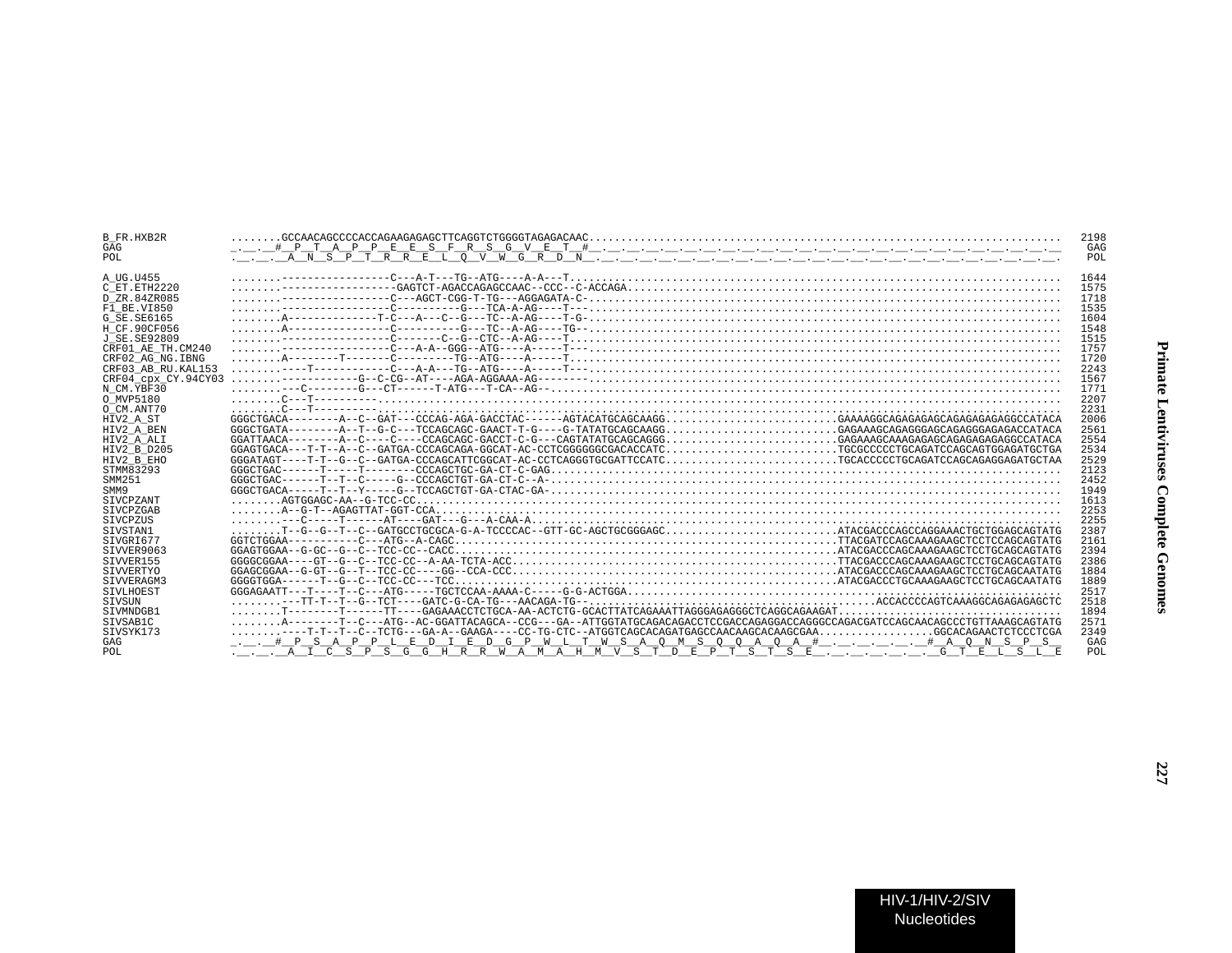|                     | Pol TF $\setminus$ Pol p10 protease<br>Gag $p6$ end $\leq$ -                                                                                                |      |
|---------------------|-------------------------------------------------------------------------------------------------------------------------------------------------------------|------|
| <b>B FR.HXB2R</b>   | $\ldots \ldots \ldots \ldots \ldots$ . AACTCCCCCTCAGAAGCAGGAGCCGATAGACAAGGAACT. $\ldots$ GTATCCTTTAACTTCCCTCAGGTCACTCTTTGGCAACGACCCCTCGTCACAATAAAGATAGGGGGG | 2303 |
| POL                 |                                                                                                                                                             | POL  |
| GAG                 | .__.__.__.__._. # T P P Q K Q E P I D K E # # Y P L T S L R S L F G N D P S S O \$                                                                          | GAG  |
|                     |                                                                                                                                                             |      |
| A UG.U455           |                                                                                                                                                             | 1749 |
| C ET. ETH2220       |                                                                                                                                                             | 1695 |
| D ZR.84ZR085        |                                                                                                                                                             | 1825 |
| F1 BE.VI850         |                                                                                                                                                             | 1640 |
| G SE.SE6165         |                                                                                                                                                             | 1700 |
| H CF.90CF056        |                                                                                                                                                             | 1650 |
| J SE. SE92809       |                                                                                                                                                             | 1617 |
| CRF01 AE TH.CM240   |                                                                                                                                                             | 1877 |
| CRF02 AG NG. IBNG   |                                                                                                                                                             | 1828 |
| CRF03 AB RU. KAL153 |                                                                                                                                                             | 2348 |
| CRF04 CDX CY.94CY03 |                                                                                                                                                             | 1669 |
| N CM.YBF30          |                                                                                                                                                             | 1897 |
| O MVP5180           | AATGGAGGAGGCAGTGAAGGAA-AAGAGA-TC--AGTC--AA-GGG--TC----GAGCT---C--A--TG-C-------AA--C-------G-CA----AA-A------GC----G-T-----T                                | 2333 |
| O CM.ANT70          | GATGGAGGAGGAAGTGAAGGGA-AGGAGA-TC--G-AC--AAAGGG-G-CC-A-CGAGCTC----G--TG-C-------AA-C------G-CA----AA-A--T---GC--GAG-T-----C                                  | 2357 |
| HIV2 A ST           |                                                                                                                                                             | 2133 |
| HIV2 A BEN          | AAGAGGTGACGGAGGACTTGCTG-A--TCG--C--AGA---A-ACCTC---GA--GGAGACAG-GGAC--GCTGCA-----AT--T--------A--A----AG-A-----GCGT-C--C-A--AT                              | 2688 |
| HIV2 A ALI          | AAGAGGTGACGGAGGA CTT-CTG-A--TCG--C--GGA---A-ACC-C----A--GG-GACAG-GGAC--GCTGCA-----AT--T------AT---A--A--A--AG-GA-G-AC------AG----                           | 2681 |
| HIV2 B D205         | AAAGTTACATGCAGATGGGGAG-CAA-AGAGAG---GC-GA---AGACCCT-------GG-GACAG-GGA---GCTGCA-----AT-------AG-A----AG-A----AG-A----A----AGC-TGT------                     | 2664 |
| HIV2 B EHO          | AGAACTACATGCAACTAGGGAAG-AG-AGAAGG----CAGA---AGACCCT------GG-GACAG-GGA---GCTGCA-----AT--T-------AG-A----AG-A----A-GC--CT--T-A---T                            | 2659 |
| STMM83293           | .AAGTTACATGCAGGCAGCAGGAAG-AG-AGAGAG---GCAG-A--A-ACCCT-----GG-GACAG-GGA---GCTGCA-----AT--T------AG-A----AG-A----AG-A-----GCCCT-T--T-A---T                    | 2252 |
| SMM251              | .GAACTACATGCAGTTGGGCAAGCAG-AGAGAG-A-GCAGA---AA-CCTT------GG-GACAG-GGA---GCTGCA-----AT--T-------AGGA----AG-A-----TGCTC-T--T-AA--A                            | 2581 |
| SMM9                | .GAATTACATGAAGGTGGGCAG--GG-AGAGGG----CAGA---AGACCTT------GG-AAC-G-GGA---GCTGCA-----AT--T-------AG-A----AG-A----TGCCT-C--T-AA-AA                             | 2078 |
| <b>STVCPZANT</b>    |                                                                                                                                                             | 1742 |
| SIVCPZGAB           | GGAGGA-GAGAAGAGC---G--A--A-AGA-GG---G-CCAGT--ATATCCA--AACCT------AA-----------G------------A--C--G----AG---AA---                                            | 2364 |
| SIVCPZUS            |                                                                                                                                                             | 2363 |
| SIVSTAN1            | CCAAAAAGGGAG-T--ATT-AGA-AGC-G----GAAGGAACTGGAGGACTA----T-G--T--C-------AGGA----AA-GAGT-AG--CT-C---CA---C                                                    | 2493 |
| SIVGRI677           | CAGAGAAGGGACAGCGCCTGAG-GAGGAGAGAG-AC--ACAAG-AAACAGA-GG--A--GAAGTGGAGGATGT----T-G--C--C-------AGGA----AA-GAAACG-G-C-TC----AA--A                              | 2288 |
| STVVER9063          | CAGAGAAGGGAAAACAGTTGAGGGAA-AAGGGA---GAACACCA--A-C-A-TCCA--CTG-GCGGAAGG-TA---TT-G-AC--C-------AG-A---AA-AAAA---G-C-TT--T-AA--AA---                           | 2521 |
| STVVER155           | CAGAGAAAGGGAAACAAATGAG--A--AGAACAGA--C-CCCCAG---ACA-TCCA--TTG-A-CGAGGG-TA---TT-G-AC--C-------AG-A----AA-AAGG--CTGT-TA----A--A--A--                          | 2513 |
| SIVVERTYO           | CAGAGAAAGGGAAACAACTGAGGGAG-AAAAGAG---T-CACC-G-A--GA-TCC---TTG-ACCGAGGG-TA---TT-G-AC--C-------AG-A----AA-AAAG---G-GT-T----AA--                               | 2011 |
| SIVVERAGM3          | CAGACAAGGGGAAGCAGTTGAGGGAA-AAAGGA-A--A-CACCAG-AG-GA-TCCC--TTG-ACAGAGGG-TA---TT-G-AC--C--------AG-A----AA-AAAA---G-TT-C----AA---                             | 2016 |
| <b>STVLHOEST</b>    | GACTTACAGGACTTTAGG-CAA-AG-TGA-A-G----C---A-CA--T-CCAC-GAAATGTGTGGACGAGC-C-G---G-AT--------CCAG------AA-A-AA-GT---TT-G-CAAT---                               | 2643 |
| SIVSUN              | TGGAGACCTACAGACTGTTAGG-CAGGG--TCAGAGCA---C--AA--GGA-GG-AAGGGGGGAA-G--AGGAGC-A-G-T-G-ATATG------CCAG-A-----T-A-AG-AGG-CTTC--TAAT---                          | 2648 |
| SIVMNDGB1           |                                                                                                                                                             | 1978 |
| SIVSAB1C            | CTGTTCAGGGGAAACGGCAGAA-CAG-AGTGG--A--C--CTC---ACA-C-G-GCCCCTACGA-G-GG---AC-GC---------T------AG-A----AA-GAAA--TG-GT-C----A--A                               | 2701 |
| SIVSYK173           | AGAAACCCCCCACCAACAGGGA-GTG-T-T-G-C----G--AGCAGTGGGA-GG----GACCAA-AG--TC-ATC-C--T-----C--T------AG-A-----AA-GA-AGA-G--G-TG---AA--T                           | 2479 |
| GAG                 | <u>K K P P T N R E V L S P K E S S G K E E T K S L Y P S L S S L F G E D Q \$</u>                                                                           | GAG  |
| POL                 | P H O O G S A L A E G E O W E G G D O E S L S L S O L S L W R R P M I E V D V E G                                                                           | POL  |
|                     |                                                                                                                                                             |      |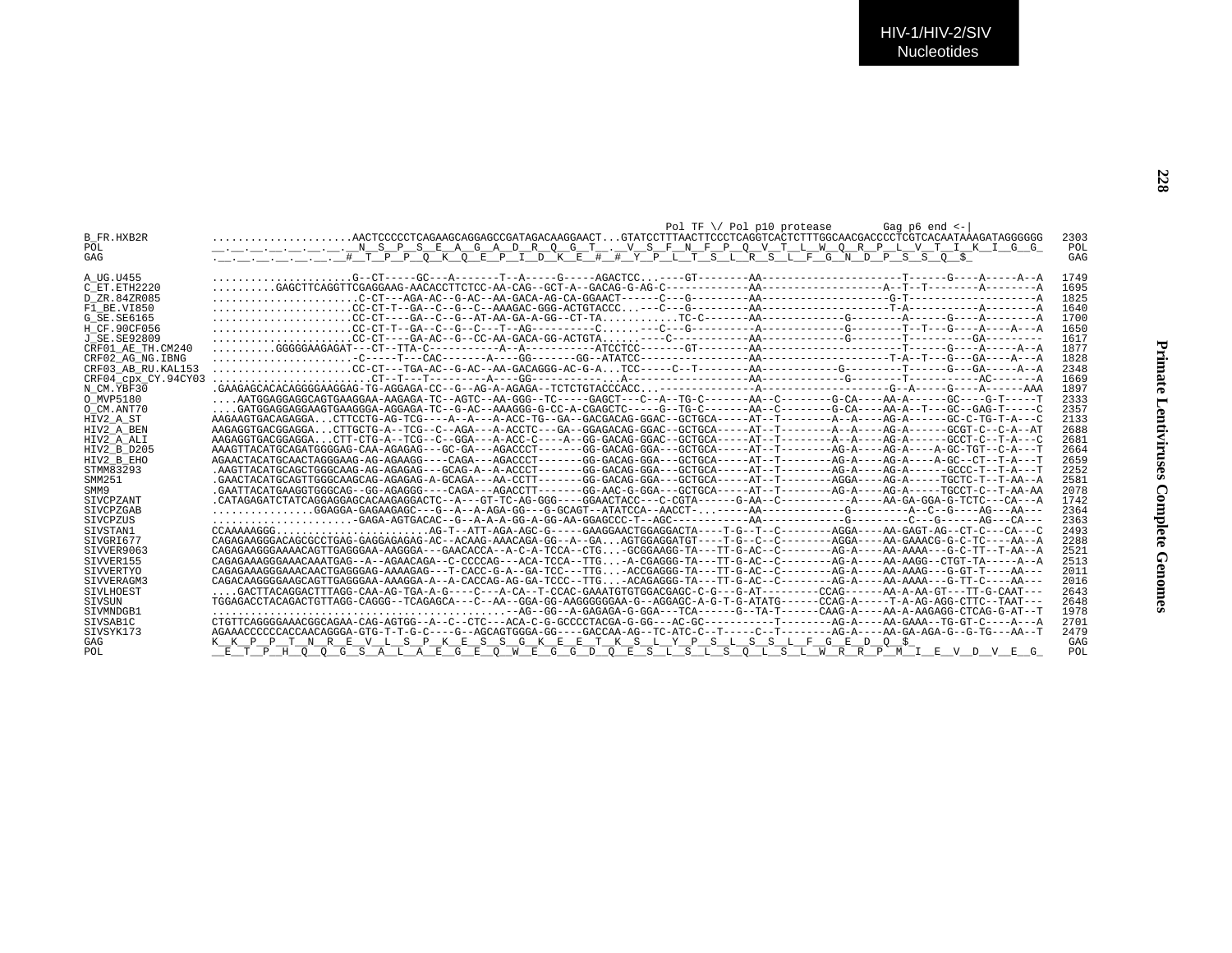| B FR.HXB2R          |                                                                                                                                  | 2421 |
|---------------------|----------------------------------------------------------------------------------------------------------------------------------|------|
| POL.                | <u>Q L K E A L L D T G A D D T V L E E M S L . _ . _ . _ . _ P G R W K P K M I G G I G G F I K V </u>                            | POL  |
| A UG.U455           |                                                                                                                                  | 1867 |
| C ET.ETH2220        |                                                                                                                                  | 1813 |
| D ZR.84ZR085        |                                                                                                                                  | 1943 |
| F1 BE.VI850         |                                                                                                                                  | 1758 |
| G SE.SE6165         |                                                                                                                                  | 1818 |
| H CF.90CF056        |                                                                                                                                  | 1768 |
| J SE.SE92809        |                                                                                                                                  | 1735 |
| CRF01 AE TH.CM240   |                                                                                                                                  | 1995 |
| CRF02 AG NG.IBNG    |                                                                                                                                  | 1946 |
| CRF03 AB RU.KAL153  |                                                                                                                                  | 2466 |
| CRF04 cpx CY.94CY03 |                                                                                                                                  | 1787 |
| N CM.YBF30          |                                                                                                                                  | 2015 |
| O MVP5180           |                                                                                                                                  | 2451 |
| O CM.ANT70          |                                                                                                                                  | 2475 |
| HIV2 A ST           | --G-C-GTA----T-T-GC----C-----G--T--C--CT--A--G---C---CCG-AGAG--AGGGA-C-AT-AT-GT-----G--AG-----------A--G--A--C--A--TACC-         | 2251 |
| HIV2 A BEN          | --G-CGGTA----TCT--C----C-----G--T-----CT--A--G--C--C---AGAA--AGGG-AC-AT-AC-CT---------AG--------A--G--A-----A-CACC-              | 2806 |
| HIV2 A ALI          | --G-C-GT-----T-T--C----C-----G--T--C----C----A--G---C---C---AGAG--AGGGA-C-AC-AT-CC---------AG---------A--G--A--C--A--TACC-       | 2799 |
| HIV2 B D205         | --GTC-GTA----TAT--C-----C------TT--C--CT--A--G---C--GG--AGAA--AGGTA-C-AT-AC-CC---------AG----A--G--A-----G--C--A--TACC-          | 2782 |
| HIV2 B EHO          |                                                                                                                                  | 2777 |
| STMM83293           |                                                                                                                                  | 2370 |
| SMM251              | --G-CTGTA----TAT----G--------G--T------T-TA-TG--AC--G---AGAG--AGGTCC-CAT-AT-CC---------AG----A-----A--------T--TACT-             | 2699 |
| SMM9                | --G-CC-TA----TAT-------------G--T------T--A-TG---C--GG--AGAA---GGTCC--AT-AT-CC--T-----AG----A----A----C--C--T--CACC-             | 2196 |
| SIVCPZANT           | ---AA-TGTC-G--------------------T----C------G----G-G---TCA-----A----AC-----G------CA--T--T-------G-------TTCC---C                | 1860 |
| SIVCPZGAB           |                                                                                                                                  | 2482 |
| SIVCPZUS            |                                                                                                                                  | 2481 |
| SIVSTAN1            | --G-C-GTAC---T---G-------------T------CA--A--A-G---GAAGA-A-CCATTTAGA----C-C---CGG--T---G-AG----A--T--A----GGGA---TC-----         | 2617 |
| SIVGRI677           | ACG-C-GT-C----CT-G-----------------C--TA--A-TC-----A-GAC---CACTTTCCCCCA-ATAA-CC----CGTT-C--GG-AG----A--T--A-----AGGG--TC-T--C-   | 2418 |
| SIVVER9063          |                                                                                                                                  | 2645 |
| SIVVER155           | ACTGCCGTTA-G--AT-----------G------C--TA--A--A-G--T-CAGA---ACAATTAAGG---TC------G--------AG----A-G----G-AGGGT-A-C---              | 2637 |
| SIVVERTYO           | $GTC-CC-TTA-GA-GC---GC---C---C---C---C--CA-A-TA---A-CTGA---A$ CAATTAT----TCC------G----T-------C--A-----AGGCC-T--T---            | 2135 |
| STVVERAGM3          |                                                                                                                                  | 2140 |
| SIVLHOEST           | ----C-GT-TC---A--G--G--C--T--G--T-----C---A-T--TTC-----ATTCAG-A<br>AGAATAGA----CCC-AT-CT----G-G-AG-------C--A--G--GCAA--T-GG---- | 2767 |
| SIVSUN              | . . TCCATAGA---TCAC-----G--C-GGG-AG-G--T--T--A--G--ACAA--T-G-----                                                                | 2772 |
| SIVMNDGB1           | $GTCACT-TAAG------C------------T------CA-C---TA-T---GA-A-T---GA-A-A.$                                                            | 2102 |
| SIVSAB1C            | --GAA-GTCACT-----------C-----------CT-----A--C-G-GT--AGAA--AGG--AC-AT--------G----A--T--A------A-G---T--T--                      | 2819 |
| SIVSYK173           |                                                                                                                                  | 2603 |
| POL                 | D L V O M L V D T G A D D T I I R E E D I O L H O P W S P K I V G G L G G N I T V                                                | POL  |
|                     |                                                                                                                                  |      |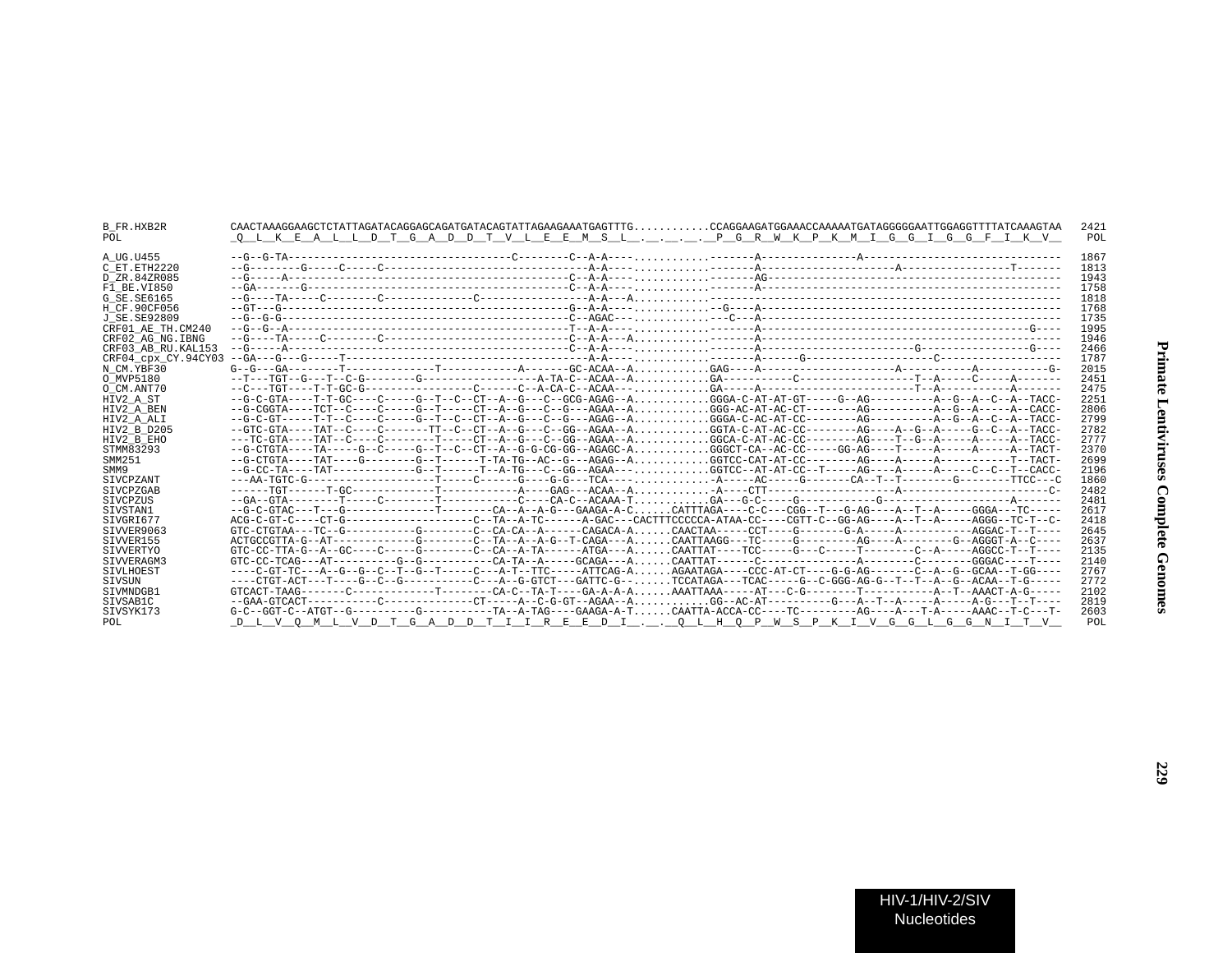|  | Primate Lendizizuses Complete Generations |
|--|-------------------------------------------|
|  |                                           |
|  |                                           |

| B FR.HXB2R          | $GACAGTATGATCAGATACTCATAGAAATCTGTGGACATAAAAGCTATA. GGTACAGTATTAGTAGGACCTACACCTGTCAACATAATTGGAAATCTGTTGACTCAGATTGGTTGGTTG$       | 2536 |  |
|---------------------|---------------------------------------------------------------------------------------------------------------------------------|------|--|
| POL                 | <u>R Q Y D Q I L I E I C G H K A I G T V L V G P T P V N I I G R N L L T Q I G C</u>                                            | POL  |  |
|                     |                                                                                                                                 |      |  |
| A UG.U455           |                                                                                                                                 | 1982 |  |
| C ET.ETH2220        |                                                                                                                                 | 1928 |  |
| D ZR.84ZR085        |                                                                                                                                 | 2058 |  |
| F1 BE.VI850         |                                                                                                                                 | 1873 |  |
| G SE.SE6165         |                                                                                                                                 | 1933 |  |
| H CF.90CF056        |                                                                                                                                 | 1883 |  |
| J SE.SE92809        |                                                                                                                                 | 1850 |  |
| CRF01 AE TH.CM240   |                                                                                                                                 | 2110 |  |
| CRF02 AG NG.IBNG    |                                                                                                                                 | 2061 |  |
| CRF03 AB RU.KAL153  |                                                                                                                                 | 2581 |  |
| CRF04 cpx CY.94CY03 |                                                                                                                                 | 1902 |  |
| N CM.YBF30          |                                                                                                                                 | 2130 |  |
| O MVP5180           |                                                                                                                                 | 2566 |  |
| O CM.ANT70          |                                                                                                                                 | 2590 |  |
| HIV2 A ST           |                                                                                                                                 | 2366 |  |
| HIV2 A BEN          | A-G-A--CA-AA-TG--GAA---A--G-ACTAAATA-A-G--TA-G-CC--CA--A-GAC----GA---C--AA-------CT-----A-TC----AGCCT-A--CAT                    | 2921 |  |
| HIV2 A ALI          | A-G-A-----AG-TG--GAA---A--G-ACTAAATA-A-G--TA-A-CC--CA--A-GAC---TGAC--C--AA----T--TT----C-----CA-T-----AGCCT-A--CAT              | 2914 |  |
| HIV2 B D205         |                                                                                                                                 | 2897 |  |
| HIV2 B EHO          |                                                                                                                                 | 2892 |  |
| STMM83293           | AGG-A-T-A-GA-TG--AA------GG-A-TA--CA-G---ATA-A--A--TA-GACT---GAC--C--CA-T-----TT----C--G--C--A-----AGCTT-G--GAT                 | 2485 |  |
| SMM251              | A-G-A-CA-AA-TG--AAA------G-T-TA--CA-A-GGAT--A--G---A-CA-GAC---GGAC--T--GA-T-----TT----T--G---T--C-A--AGCTC-G--GAT               | 2814 |  |
| SMM9                | A-G-A---A-AG-TG--AAA---A--G-A-TA--CA-AGT-AT--AG-A---A-GAC----GA---C--AA-T-----TT----C------C-A--AGCT--G-CAT                     | 2311 |  |
| SIVCPZANT           |                                                                                                                                 | 1975 |  |
| SIVCPZGAB           |                                                                                                                                 | 2597 |  |
| STVCPZUS            |                                                                                                                                 | 2596 |  |
| STVSTAN1            |                                                                                                                                 | 2732 |  |
| SIVGRI677           |                                                                                                                                 | 2533 |  |
| SIVVER9063          |                                                                                                                                 | 2760 |  |
| STVVER155           | A-G-A-------A-TG--GAAG--C--T-GGAA-ACA-G-T-TTA-G- --A-----CC-CA----G-A--T--CA---T--C--A-------CT-T--AG-C---GCA--AGC              | 2752 |  |
| SIVVERTYO           |                                                                                                                                 | 2250 |  |
| SIVVERAGM3          |                                                                                                                                 | 2255 |  |
| SIVLHOEST           |                                                                                                                                 | 2882 |  |
| SIVSUN              | A-G-A----CAG-TG-CT-TG-------TA-G-ATA-A-C-----C---A----G--G--G--A-----A--AG-T--C--A--G------A-TC-TT-AGCCT-A--GG-                 | 2887 |  |
| SIVMNDGB1           |                                                                                                                                 | 2217 |  |
| SIVSAB1C            | A-GCA--CC-CA-TCAGGAGG--A----AGAA-ATA-A-CTTG--A-C--CA-T--G-----GAA-----A--T--T--A--------G-C--AG-A--AT-A--AGT                    | 2934 |  |
| SIVSYK173           | -G--A---AGAA-T--TAGAT-CACTG-TGT-AA--CCTC--GA-A-AGAAAGCAAGTAGAG--G--TC-T----G--T-----G--A--A--T---T-A----G--A-AC-T--CA-AT-G--AGT | 2733 |  |
| POL                 | R O Y R N I R F T V V K P S G K R K O V E G T L L V G P T P V N I L G R N I L T K L G V                                         | POL  |  |
|                     |                                                                                                                                 |      |  |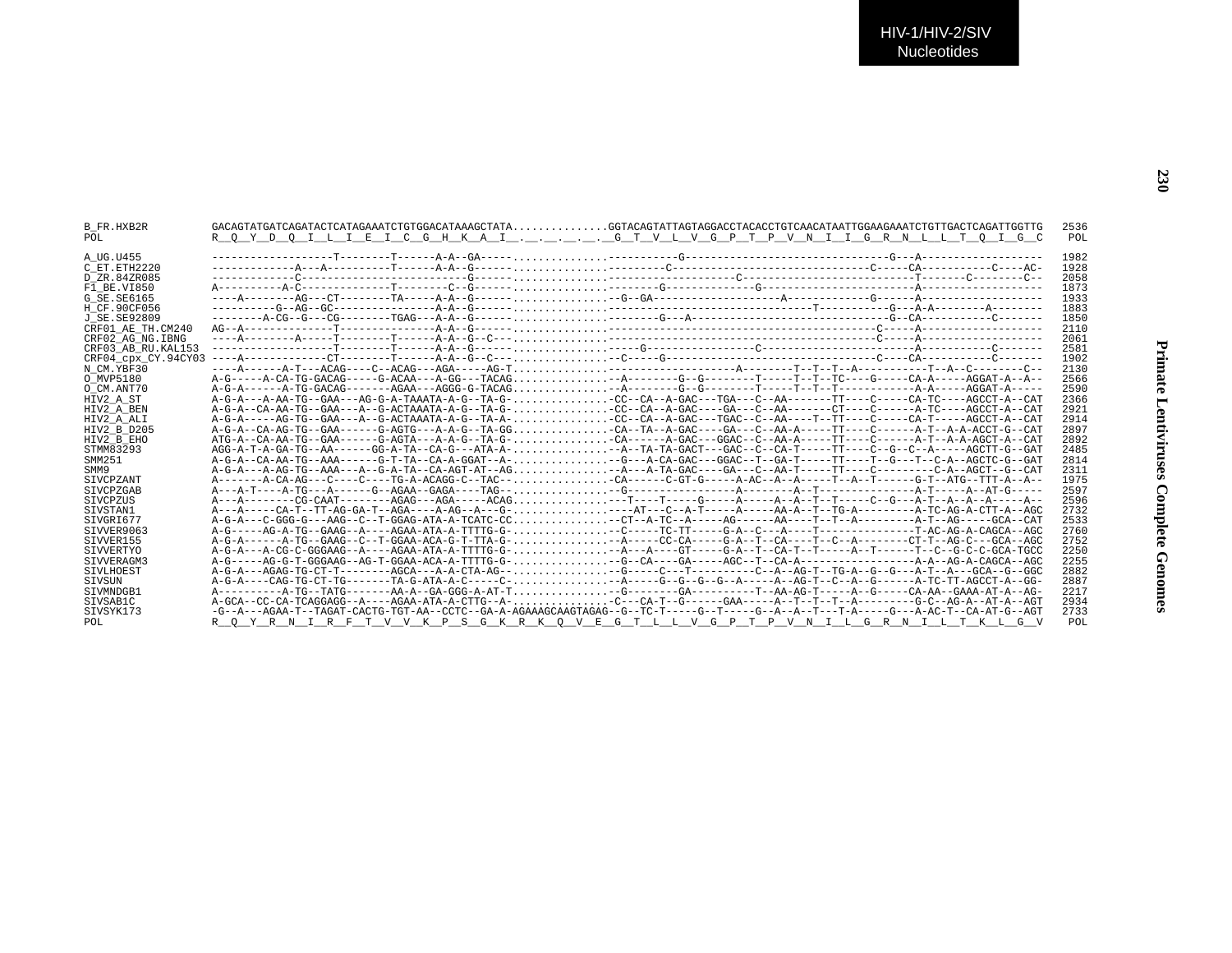|                    | Pol p10 protease end $\setminus$ Pol p51 and p66 reverse transcriptase start                                                            |  |      |
|--------------------|-----------------------------------------------------------------------------------------------------------------------------------------|--|------|
| B FR.HXB2R         | CACTTTAAATTTTCCCATTAGCCCTATTGAGACTGTACCAGTAAAATTAAAGCCAGGAATGGATGGCCCAAAAGTTAAACAATGGCCATTGACAGAAGAAAAAATAAAAGCATTAGTAGAAATT            |  | 2660 |
| POL                | <u>TLNFPISPIETVPVKLKPGMDGPKVKOWPL</u> TEEKIKALVEI                                                                                       |  | POL  |
|                    |                                                                                                                                         |  |      |
| A UG.U455          |                                                                                                                                         |  | 2106 |
| C ET ETH2220       |                                                                                                                                         |  | 2052 |
| D ZR.84ZR085       |                                                                                                                                         |  | 2182 |
| F1 BE.VI850        |                                                                                                                                         |  | 1997 |
| G SE.SE6165        |                                                                                                                                         |  | 2057 |
| H CF.90CF056       |                                                                                                                                         |  | 2007 |
| J SE.SE92809       |                                                                                                                                         |  | 1974 |
| CRF01 AE TH.CM240  |                                                                                                                                         |  | 2234 |
| CRF02 AG NG.IBNG   |                                                                                                                                         |  | 2185 |
| CRF03 AB RU.KAL153 |                                                                                                                                         |  | 2705 |
|                    |                                                                                                                                         |  | 2026 |
| N CM.YBF30         |                                                                                                                                         |  | 2254 |
| O MVP5180          |                                                                                                                                         |  | 2690 |
| O CM.ANT70         |                                                                                                                                         |  | 2714 |
| HIV2 A ST          |                                                                                                                                         |  | 2490 |
| HIV2 A BEN         |                                                                                                                                         |  | 3045 |
| HIV2 A ALI         |                                                                                                                                         |  | 3038 |
| HIV2 B D205        | $G$ ----------C--AG-GGCAAAGG-A--AC-A---AA---TG-G-----A--T---AA-----G-----GA-C-G--------TC-AT-CAGG-----G---CT---CC-CAA------C            |  | 3021 |
| HIV2 B EHO         | G---C-------C--AG-AGCAAGG--A--AC-A---AA---CC-G--------T-A--AA-----G------A-C-G--------CC-AT-CA----G------CT---CC-CAA------C             |  | 3016 |
| STMM83293          |                                                                                                                                         |  | 2609 |
| SMM251             |                                                                                                                                         |  | 2938 |
| SMM9               | $GT-c---C-C----AGCTAAGG-G--RC--A-- AA---C-C---A----CA---A----A---T-A-G---G---G---GCAT-GA----G---G---T---C---T---A-G---T---A$            |  | 2435 |
| SIVCPZANT          |                                                                                                                                         |  | 2099 |
| SIVCPZGAB          |                                                                                                                                         |  | 2721 |
| SIVCPZUS           |                                                                                                                                         |  | 2720 |
| SIVSTAN1           |                                                                                                                                         |  | 2862 |
| SIVGRI677          |                                                                                                                                         |  | 2663 |
| SIVVER9063         | T-GAC--GTGA-GGGACAATTGT-AGAAC-A-T-CCCATCACC-----C---C-G--AGAT---GCAAGG--A---C-TA-A---------TC-AT--A-G--G-------G--C---AC---G--AC---G--A |  | 2890 |
| SIVVER155          | --AA---GTGA-GGGGCAATTGT-GCAGACA-TACC-ATCACC--G---CGC------GA---GGCCAGA--A---CG-T-G--G--------C-CT-TA---------T---CC-GCA-------          |  | 2882 |
| SIVVERTYO          | -CGG---GTAA-GGGACAATTAT-AGAAA-A-T-CCTGTCACA--T--C-----G---GA---GGCTCGG--A--CTGT--A-G--------TC-CT-TA----G--G--TG---T---CAG-----A        |  | 2380 |
| SIVVERAGM3         |                                                                                                                                         |  | 2385 |
| SIVLHOEST          | --AA--G-T---AG-TCAGTTAAG-GA-A-A-T-CCTATTACAAAG---TCT-----A--T-GTGT-----A---G---A--G--G----TC-AT--A----G-----G--CCC--CA--CT---           |  | 3012 |
| SIVSUN             |                                                                                                                                         |  | 3017 |
| STVMNDGB1          |                                                                                                                                         |  | 2347 |
| SIVSAB1C           |                                                                                                                                         |  | 3058 |
| SIVSYK173          |                                                                                                                                         |  | 2857 |
| POL                | <u>KLVMVOTALEPVKVSLKPDKELPRLKOWPL</u> SVEKLEALKAI                                                                                       |  | POL  |
|                    |                                                                                                                                         |  |      |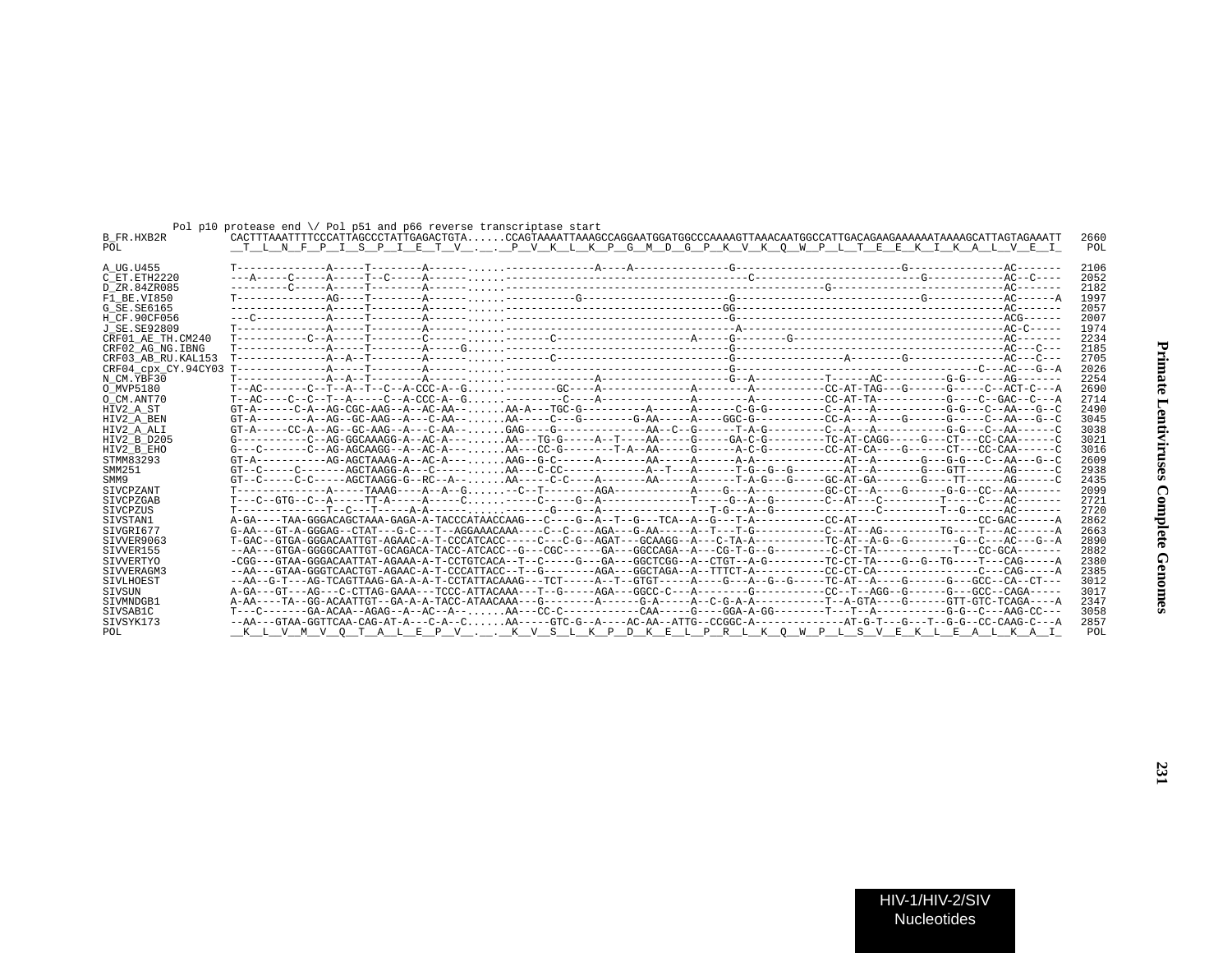| <b>B FR.HXB2R</b><br>POL. | C T E M E K E G K I S K I G P E N P Y N T P V F A I K K K D S T K W R K L V D F R E L                                               | 2790<br>POL |
|---------------------------|-------------------------------------------------------------------------------------------------------------------------------------|-------------|
|                           |                                                                                                                                     |             |
| A UG.U455                 |                                                                                                                                     | 2236        |
| C ET.ETH2220              |                                                                                                                                     | 2182        |
| D ZR.84ZR085              |                                                                                                                                     | 2312        |
| F1 BE.VI850               |                                                                                                                                     | 2127        |
| G SE.SE6165               |                                                                                                                                     | 2187        |
| H CF.90CF056              |                                                                                                                                     | 2137        |
| J SE.SE92809              |                                                                                                                                     | 2104        |
| CRF01 AE TH.CM240         |                                                                                                                                     | 2364        |
| CRF02 AG NG. IBNG         |                                                                                                                                     | 2315        |
| CRF03 AB RU. KAL153       |                                                                                                                                     | 2835        |
| CRF04 cpx CY.94CY03       |                                                                                                                                     | 2156        |
| N CM.YBF30                |                                                                                                                                     | 2384        |
| O MVP5180                 |                                                                                                                                     | 2820        |
| O CM.ANT70                |                                                                                                                                     | 2844        |
| HIV2 A ST                 |                                                                                                                                     | 2620        |
| HIV2 A BEN                | ---GA-A-A---------A--GC-GC-AGA-G-GGCACCT--AACT-----T---T---C--CAC------A--T-------G----AG-AC-------G-TGC-GA-------T------A-         | 3175        |
| HIV2 A ALI                |                                                                                                                                     | 3168        |
| HIV2 B D205               |                                                                                                                                     | 3151        |
| HIV2 B EHO                |                                                                                                                                     | 3146        |
| STMM83293                 |                                                                                                                                     | 2739        |
| SMM251                    |                                                                                                                                     | 3068        |
| SMM9                      |                                                                                                                                     | 2565        |
| SIVCPZANT                 |                                                                                                                                     | 2229        |
| SIVCPZGAB                 |                                                                                                                                     | 2851        |
| <b>STVCPZUS</b>           |                                                                                                                                     | 2850        |
| SIVSTAN1                  |                                                                                                                                     | 2992        |
| SIVGRI677                 |                                                                                                                                     | 2793        |
| SIVVER9063                | ---GA-C--T-A-----A---------CAGC--G--A--AGGA------G-T--T----C---A-C---TGT--C-GA--G--G---AA--C------G-TG-------C------C------TA-      | 3020        |
| SIVVER155                 |                                                                                                                                     | 3012        |
| <b>SIVVERTYO</b>          |                                                                                                                                     | 2510        |
| STVVERAGM3                |                                                                                                                                     | 2515        |
| <b>STVLHOEST</b>          |                                                                                                                                     | 3142        |
| SIVSUN                    | ---GATAGAT-----GCA-----A--G---AGC-GGGCA-AC--A-GG--C--T--T--C--A---A-T-----T------G----AA-A-G-------G-----G---A-----T----T----T---A- | 3147        |
|                           |                                                                                                                                     | 2477        |
| SIVMNDGB1                 | ---GA---CT-A-----AC----AC-TT-GGA--G---A-----A--------T--C--C----A-----A----G----T-AA---C-G------T-C-CA-G--C-----GC-GT-A-            | 3188        |
| SIVSAB1C                  |                                                                                                                                     |             |
| SIVSYK173                 |                                                                                                                                     | 2987        |
| POL                       | V E D M L K A G O L E K A S P T N P Y N T P V F V I R K K D K K K W R M L I D F R K L                                               | POL         |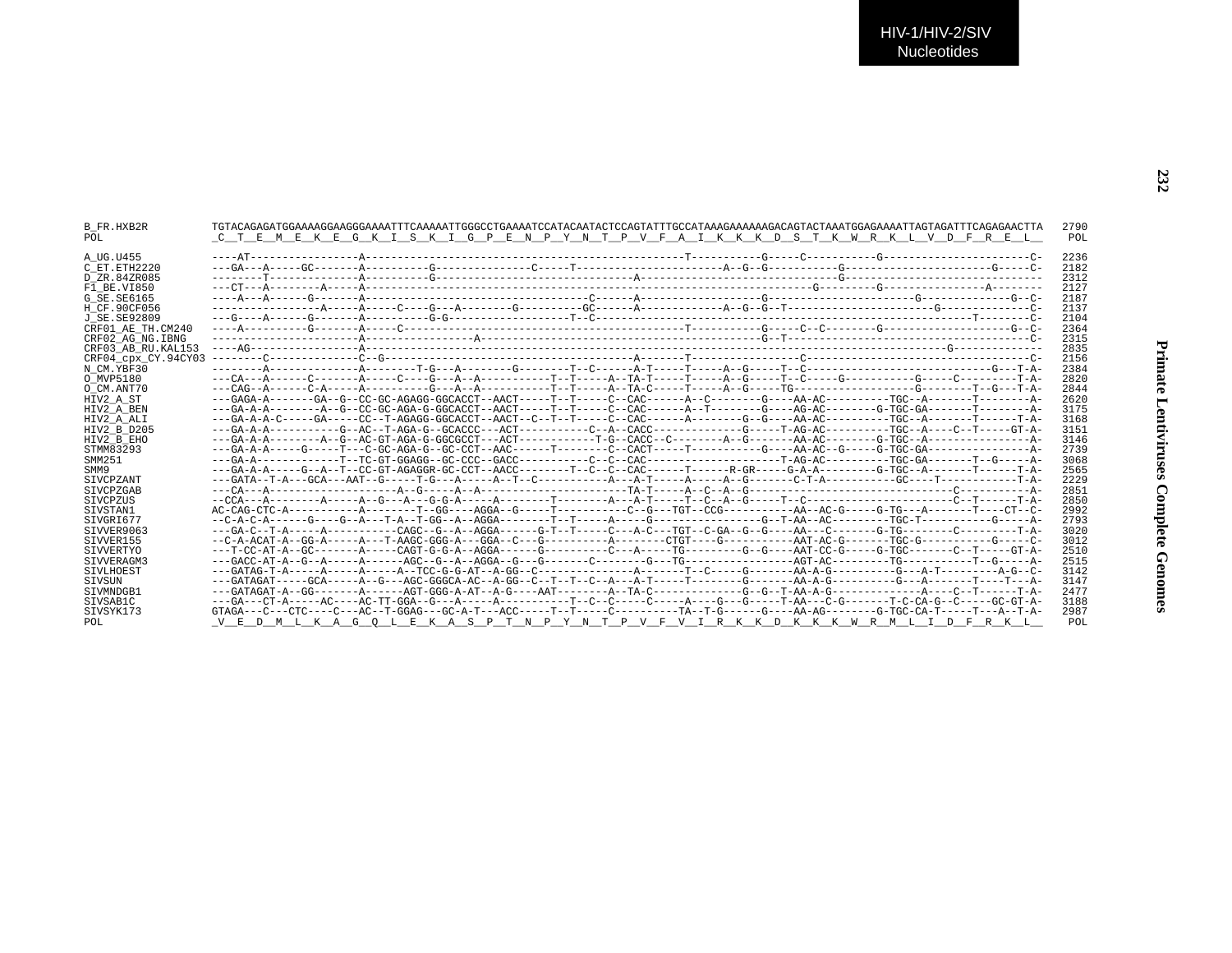| B FR.HXB2R<br>POL   | ATAAGAGAACTCAAGACTTCTGGGAAGTTCAATTAGGAATACCACATCCCGCAGGGTTAAAAAAGAAAAATCAGTAACAGTACTGGATGCGGTGATGCATATTTTTCAGTTCCCTTAGATGAAGACTT<br>N K R T O D F W E V O L G I P H P A G L K K K K S V T V L D V G D A Y F S V P L D E D F | 2920<br>POL |
|---------------------|-----------------------------------------------------------------------------------------------------------------------------------------------------------------------------------------------------------------------------|-------------|
| A UG.U455           |                                                                                                                                                                                                                             | 2366        |
| C ET. ETH2220       |                                                                                                                                                                                                                             | 2312        |
| D ZR.84ZR085        |                                                                                                                                                                                                                             | 2442        |
| F1 BE.VI850         |                                                                                                                                                                                                                             | 2257        |
| G SE. SE6165        |                                                                                                                                                                                                                             | 2317        |
| H CF.90CF056        |                                                                                                                                                                                                                             | 2267        |
| J SE. SE92809       |                                                                                                                                                                                                                             | 2234        |
| CRF01 AE TH.CM240   |                                                                                                                                                                                                                             | 2494        |
| CRF02 AG NG. IBNG   |                                                                                                                                                                                                                             | 2445        |
| CRF03 AB RU. KAL153 |                                                                                                                                                                                                                             | 2965        |
| CRF04 CDX CY.94CY03 |                                                                                                                                                                                                                             | 2286        |
| N CM.YBF30          |                                                                                                                                                                                                                             | 2514        |
| O MVP5180           | ----A-----A-----T--------G--G--------T--T-------A-GG--T-----GC-A-GGC----T------CT-A----A--A----T-----C---TGC--T-----CC------                                                                                                | 2950        |
| O CM.ANT70          | ----------A----G-------G-A-GC----T--C-------G-GG--T--G-GC-A-GC----T--T-----CT-A----A--A----T----C---TG--------CCC---T--                                                                                                     | 2974        |
| HIV2 A ST           | -C---GT------------ACA---A-C--G---------T-----C--A-----AC--GCC-----G---CG-A-T--T--C--A-----A--G--------CA-A--AC--C----G--T--                                                                                                | 2750        |
| HIV2 A BEN          | -----GTG--------T---ACA---A----GC---------C--G-----AC--GCC--A--G--AGGA-CT-TA--T-A-----A--G-----C-------CA-A--AC--C------T--                                                                                                 | 3305        |
| HIV2 A ALI          | -C---GT---------T---ACA--GA----G-----G--T--------A---G-CC-------G-AG-A-C--T--G--------A--G------CA-A--AC-GC----GAG--                                                                                                        | 3298        |
| HIV2 B D205         | -C---GT---C--G------ACA-----CA-C-.G--T--T--C--C--G-----TGGC-G-A----GGAG-A---------A-A-------A-----C--C-GAGTA-C--AC-----CC-A----                                                                                             | 3278        |
| HIV2 B EHO          |                                                                                                                                                                                                                             | 3276        |
| STMM83293           |                                                                                                                                                                                                                             | 2869        |
| SMM251              |                                                                                                                                                                                                                             | 3198        |
| SMM9                |                                                                                                                                                                                                                             | 2695        |
| <b>STVCPZANT</b>    |                                                                                                                                                                                                                             | 2359        |
| SIVCPZGAB           |                                                                                                                                                                                                                             | 2981        |
| SIVCPZUS            |                                                                                                                                                                                                                             | 2980        |
| SIVSTAN1            |                                                                                                                                                                                                                             | 3122        |
| STVGRT677           | -C--AGCT----------T-TT--G-----GC-G-----T--T--C--A--G--CC-TC-G--A--G--GCA-A-C------A-A--GA-A-G-----C----A----A-A--A---TGCA-G--A--                                                                                            | 2923        |
| SIVVER9063          |                                                                                                                                                                                                                             | 3150        |
| SIVVER155           |                                                                                                                                                                                                                             | 3142        |
| SIVVERTYO           | -----GC---C-----T-----T-----G-------G-----C--A-----A---G-----TG-G-CAGA-------TT-A----A--A--C--C----A--A--G---GC-A-T--                                                                                                       | 2640        |
| SIVVERAGM3          |                                                                                                                                                                                                                             | 2645        |
| SIVLHOEST           | --G-ATT-----------TCAT--GC-A--------T--T-----C--A-----TA-C--G--ATGC---CAGA-T------G-A--CA-A--A-----C-----CAGTA-C--T------CC-A-T-A                                                                                           | 3272        |
| SIVSUN              | --GGT-TG-----------TCAT--GT-A--G------G--T--T-----A-----A----G---TGT---CAGA-T------G-A-------G-------C--C---A-A--A--G---CC---T-A                                                                                            | 3277        |
| STVMNDGB1           | -C---TT---A--G--T--TCAT---T-A--G------T-----T--C--A-----AA-------TGT---AG-A-------C--A--A--G----C------AGTA-A--TC-G---CC---T-A                                                                                              | 2607        |
| SIVSAB1C            | ----A--T------------TCA------C--G------G-----C--C--A-----C--C-GC-A-GGG-GCAGA-T-----GT----CA-A--A-----C------AGCTGC--T------CC------                                                                                         | 3318        |
| SIVSYK173           |                                                                                                                                                                                                                             | 3114        |
| POL                 | N E A T O D F F E V O L G I P H P G G L K R O K . L T I I D L K D A Y Y S V P L D K E F                                                                                                                                     | POL         |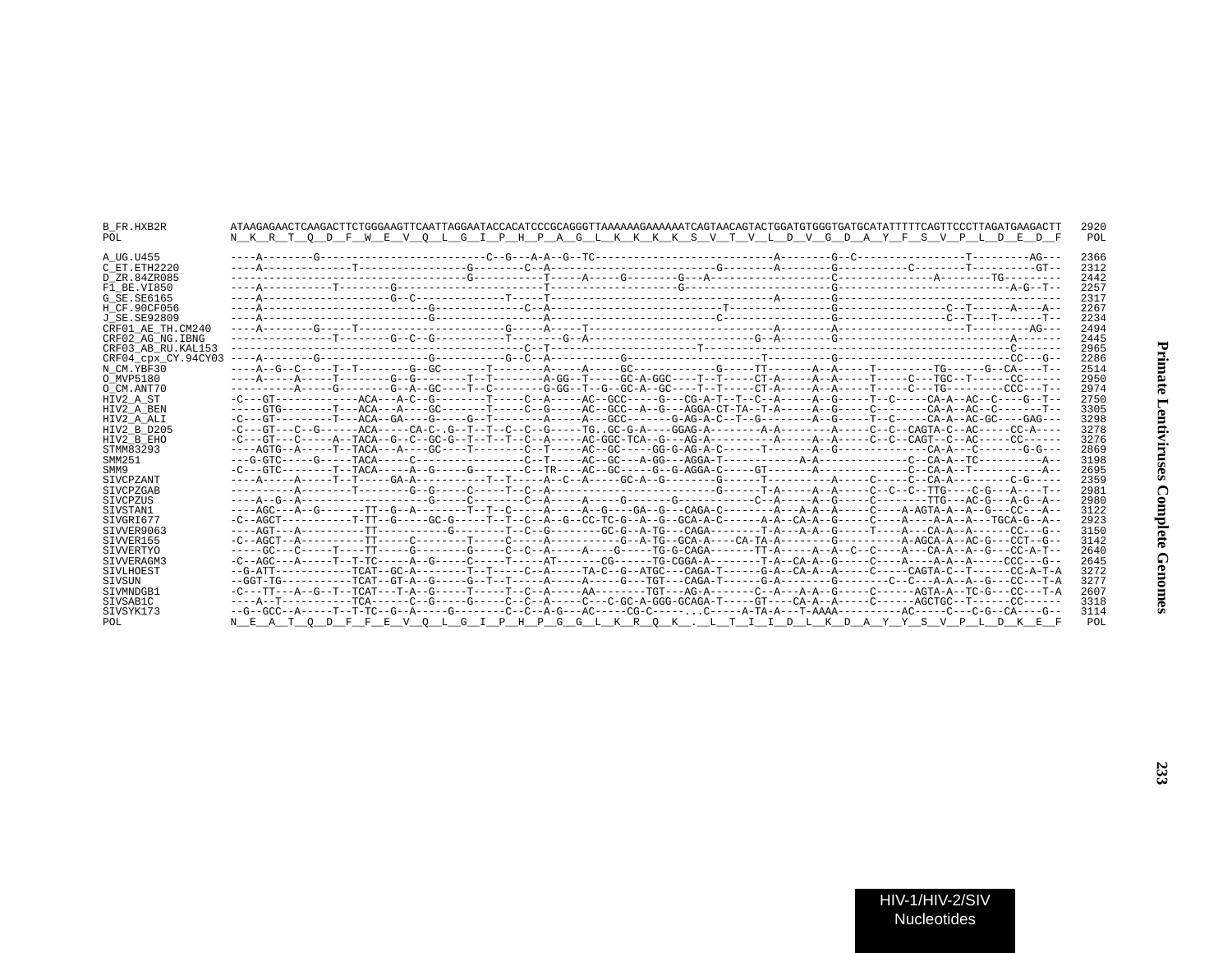| B FR.HXB2R<br>POL            |  | CAGGAAGTATACTGCATTTACCATACCTAGTATAACAATGAGACACCAGGGATTAGATATCAGTACAATGTGCTTCCACAGGGATGGAAAGGATCACCAACAATATTCCAAAGTAGCATGACAAAATC<br>RKYTAFTIP SIN NETP GIRY OYN VLP OG WKGSPAIF OSSMTKI | 3050<br>POL  |
|------------------------------|--|-----------------------------------------------------------------------------------------------------------------------------------------------------------------------------------------|--------------|
| A UG.U455                    |  |                                                                                                                                                                                         | 2496         |
| C ET.ETH2220<br>D ZR.84ZR085 |  |                                                                                                                                                                                         | 2442<br>2572 |
| F1 BE.VI850                  |  |                                                                                                                                                                                         | 2387         |
| G SE. SE6165                 |  |                                                                                                                                                                                         | 2447         |
| H CF.90CF056                 |  |                                                                                                                                                                                         | 2397         |
| J SE.SE92809                 |  |                                                                                                                                                                                         | 2364         |
| CRF01 AE TH.CM240            |  |                                                                                                                                                                                         | 2624         |
| CRF02 AG NG. IBNG            |  |                                                                                                                                                                                         | 2575         |
| CRF03 AB RU. KAL153          |  |                                                                                                                                                                                         | 3095         |
|                              |  |                                                                                                                                                                                         | 2416         |
| N CM.YBF30                   |  |                                                                                                                                                                                         | 2644         |
| O MVP5180                    |  | T--A--A--C-----C--C--T--T------G-G---------C-----AG-A-----C-------C--C--C--G--A--G------T-----C----T--G--TCA-------G-TCA                                                                | 3080         |
| O CM.ANT70                   |  |                                                                                                                                                                                         | 3104         |
| HIV2 A ST                    |  |                                                                                                                                                                                         | 2880         |
| HIV2 A BEN                   |  | T---C---------------C---AGCAG--------AT-GA------ATA--T--A--CT-G------A------G---------T--T--TAC-CA----GGC--G--                                                                          | 3435         |
| HIV2_A_ALI                   |  |                                                                                                                                                                                         | 3428         |
| HIV2 B D205                  |  |                                                                                                                                                                                         | 3408         |
| HIV2 B EHO<br>STMM83293      |  |                                                                                                                                                                                         | 3406<br>2999 |
| SMM251                       |  | T---C----C-----C-----TT----ATCAG----T----CAGAG-----A-AAC----CATT--T--G--T--C--T---------G--G-------C--C------TAC-CT----G-C-TG-G                                                         | 3328         |
| SMM9                         |  |                                                                                                                                                                                         | 2825         |
| SIVCPZANT                    |  |                                                                                                                                                                                         | 2489         |
| SIVCPZGAB                    |  |                                                                                                                                                                                         | 3111         |
| SIVCPZUS                     |  |                                                                                                                                                                                         | 3110         |
| STVSTAN1                     |  |                                                                                                                                                                                         | 3252         |
| SIVGRI677                    |  |                                                                                                                                                                                         | 3053         |
| SIVVER9063                   |  | T--A--A--C--A--------A--C---TCAG----T---C-AGG------TG----A-T----TGC--------A--C-------G--T---A-T--T--T--G-A-CAGCAG-------T                                                              | 3280         |
| STVVER155                    |  |                                                                                                                                                                                         | 3272         |
| <b>SIVVERTYO</b>             |  | T-----A---------T----T---CAG-G--T---C--GG---C--------G----A-T---CTGT--C--G--A--G---------T--TA----C-------A-CAGCAG--TCC--T                                                              | 2770         |
| SIVVERAGM3                   |  |                                                                                                                                                                                         | 2775         |
| SIVLHOEST                    |  |                                                                                                                                                                                         | 3402         |
| SIVSUN                       |  |                                                                                                                                                                                         | 3407         |
| SIVMNDGB1                    |  |                                                                                                                                                                                         | 2737         |
| SIVSAB1C                     |  |                                                                                                                                                                                         | 3448         |
| SIVSYK173                    |  |                                                                                                                                                                                         | 3244         |
| POL                          |  | RPYTAFTVPSINNASPGERY OFTVLPOGWKGSPTIFOSTINOI                                                                                                                                            | POL          |
|                              |  |                                                                                                                                                                                         |              |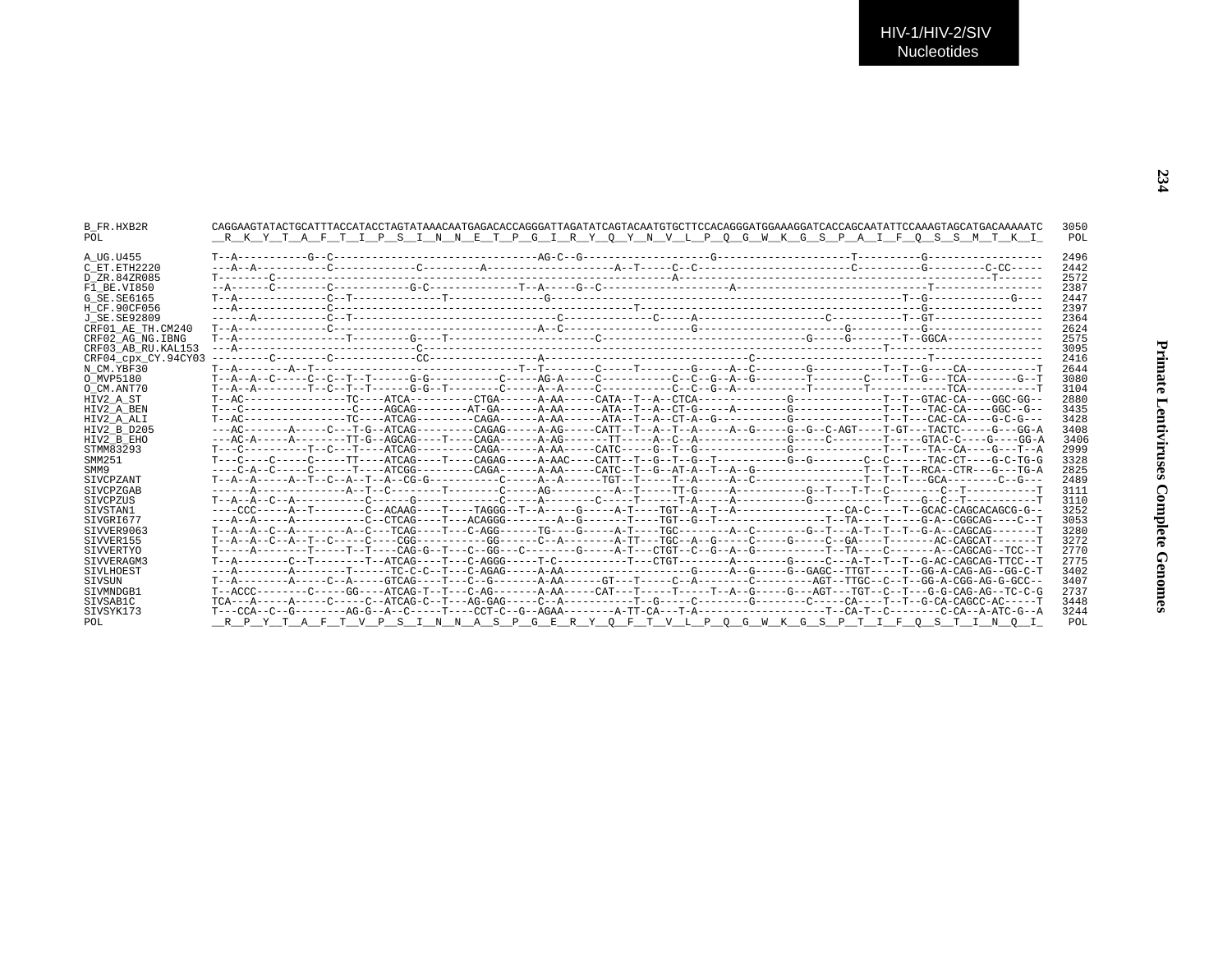| <b>B FR.HXB2R</b>   |                                                                                                                                                                                                                                                                                                                                                                                                                    | 3180 |
|---------------------|--------------------------------------------------------------------------------------------------------------------------------------------------------------------------------------------------------------------------------------------------------------------------------------------------------------------------------------------------------------------------------------------------------------------|------|
| POL                 | L E P F R K O N P D I V I Y O Y M D D L Y V G S D L E I G O H R T K I E E L R O H L L                                                                                                                                                                                                                                                                                                                              | POL  |
|                     |                                                                                                                                                                                                                                                                                                                                                                                                                    |      |
| A UG.U455           |                                                                                                                                                                                                                                                                                                                                                                                                                    | 2626 |
| C ET.ETH2220        |                                                                                                                                                                                                                                                                                                                                                                                                                    | 2572 |
| D ZR.84ZR085        |                                                                                                                                                                                                                                                                                                                                                                                                                    | 2702 |
| F1 BE.VI850         |                                                                                                                                                                                                                                                                                                                                                                                                                    | 2517 |
| G SE. SE6165        |                                                                                                                                                                                                                                                                                                                                                                                                                    | 2577 |
| H CF.90CF056        |                                                                                                                                                                                                                                                                                                                                                                                                                    | 2527 |
| J SE. SE92809       |                                                                                                                                                                                                                                                                                                                                                                                                                    | 2494 |
| CRF01 AE TH.CM240   |                                                                                                                                                                                                                                                                                                                                                                                                                    | 2754 |
| CRF02 AG NG. IBNG   |                                                                                                                                                                                                                                                                                                                                                                                                                    | 2705 |
| CRF03 AB RU. KAL153 |                                                                                                                                                                                                                                                                                                                                                                                                                    | 3225 |
| CRF04 cpx CY.94CY03 |                                                                                                                                                                                                                                                                                                                                                                                                                    | 2546 |
| N CM.YBF30          |                                                                                                                                                                                                                                                                                                                                                                                                                    | 2774 |
| O MVP5180           |                                                                                                                                                                                                                                                                                                                                                                                                                    | 3210 |
| O CM.ANT70          |                                                                                                                                                                                                                                                                                                                                                                                                                    | 3234 |
| HIV2 A ST           |                                                                                                                                                                                                                                                                                                                                                                                                                    | 3010 |
| HIV2 A BEN          |                                                                                                                                                                                                                                                                                                                                                                                                                    | 3565 |
| HIV2 A ALI          |                                                                                                                                                                                                                                                                                                                                                                                                                    | 3558 |
| HIV2 B D205         |                                                                                                                                                                                                                                                                                                                                                                                                                    | 3538 |
| HIV2 B EHO          | C----C-----C-----GCC--CAAT--TG-CAC---AATC--G---------CG-TCTC--G-C-AG----AGGAGCGATCT-G-----GAC-GGGT-G-GTCTC-A--A-A-G-G-TAT-AAAT-                                                                                                                                                                                                                                                                                    | 3536 |
| STMM83293           |                                                                                                                                                                                                                                                                                                                                                                                                                    | 3129 |
| SMM251              | C----A--C--G--GGC---------TG-GACCT-AGTC--G--T-------CA-C-TAA---CTAG----AGGAC-GACCT-G-A---GAC-GGGT-G-TTTAC----A-AGG---TCT-AAAT-                                                                                                                                                                                                                                                                                     | 3458 |
| SMM9                |                                                                                                                                                                                                                                                                                                                                                                                                                    | 2955 |
| SIVCPZANT           |                                                                                                                                                                                                                                                                                                                                                                                                                    | 2619 |
| SIVCPZGAB           |                                                                                                                                                                                                                                                                                                                                                                                                                    | 3241 |
| <b>STVCPZUS</b>     |                                                                                                                                                                                                                                                                                                                                                                                                                    | 3240 |
| SIVSTAN1            | $C--A-AGAAA-AG----A-GGT--A---TT---AA--AAT---G---G---CA---GGA-----A--T--GCC-GAGAAAG-A---GATGA---GG---A---G--A---A-G-T---A-G-T---C-AT$                                                                                                                                                                                                                                                                               | 3382 |
| SIVGRI677           | ------GAGA-C-A--GG--C-C---T-GGT---AA--TGTC---------C------GGT-G-CG--A---CAT--TGAGACTAGA----ATCA-C-GG----CATAG-A---A-GATG---C-AG                                                                                                                                                                                                                                                                                    | 3183 |
| STVVER9063          |                                                                                                                                                                                                                                                                                                                                                                                                                    | 3410 |
| SIVVER155           | C----AGAAA-A-AG---G--TTAAA-C-GC-GACG--TGTC--G---------CC-C-GG-------AC-AGA---GGGTCCAA-----GATCAGCT-G--C-AACA--T--GA-TAGAT--CAAG                                                                                                                                                                                                                                                                                    | 3402 |
| SIVVERTYO           |                                                                                                                                                                                                                                                                                                                                                                                                                    | 2900 |
| SIVVERAGM3          | $C----AGAAA-A---GG-GTTAAA-CC---ACC--TGTG----TGTG------------CC-A-GG-------G----GGA---TACAC----GATCGGTTGG----AC-A--A---ATGAA-AT-AAGTG$                                                                                                                                                                                                                                                                              | 2905 |
| SIVLHOEST           |                                                                                                                                                                                                                                                                                                                                                                                                                    | 3532 |
| SIVSUN              |                                                                                                                                                                                                                                                                                                                                                                                                                    | 3537 |
| STVMNDGB1           |                                                                                                                                                                                                                                                                                                                                                                                                                    | 2867 |
| SIVSAB1C            |                                                                                                                                                                                                                                                                                                                                                                                                                    | 3578 |
| SIVSYK173           | $C--C---A---A---GA-GT--T---TC-CAC-C-AATA--G---A---C-A-TGA-T-CA---TAG-TC-GAGAA-GCA---CAGGAG-T-G--C-A-A-AGTGAC-GCA--A--AGTGA-CCA-A-AGTGA-CT-A-A-CTGA-CCA-A-A-CTGA-C-A-A-A-CTGA-C-A-A-CTAA-A-CTGA-C-A-A-CTAA-C-A-A-A-CTGA-C-A-A-A-CTGA-C-A-A-CTAA-C-A-A-CTAA-C-A-A-CTAA-C-A-A-CTAA-C-A-A-CTAA-C-A-A-CTAA-C-A-A-CTAA-C-A-A-CTAA-C-A-A-CTAA-C-A-A-CTAA-C-A-A-CTAA-C-A-A-CTAA-C-A-A-CTAA-C-A-A-CTAA-C-A-A-CTAA-C-A-A-CT$ | 3374 |
| POL                 | L O P F R K K Y S D L T L I O Y M D D L L I G T D R S E K A H O E I V O O I V T A L L                                                                                                                                                                                                                                                                                                                              | POL  |
|                     |                                                                                                                                                                                                                                                                                                                                                                                                                    |      |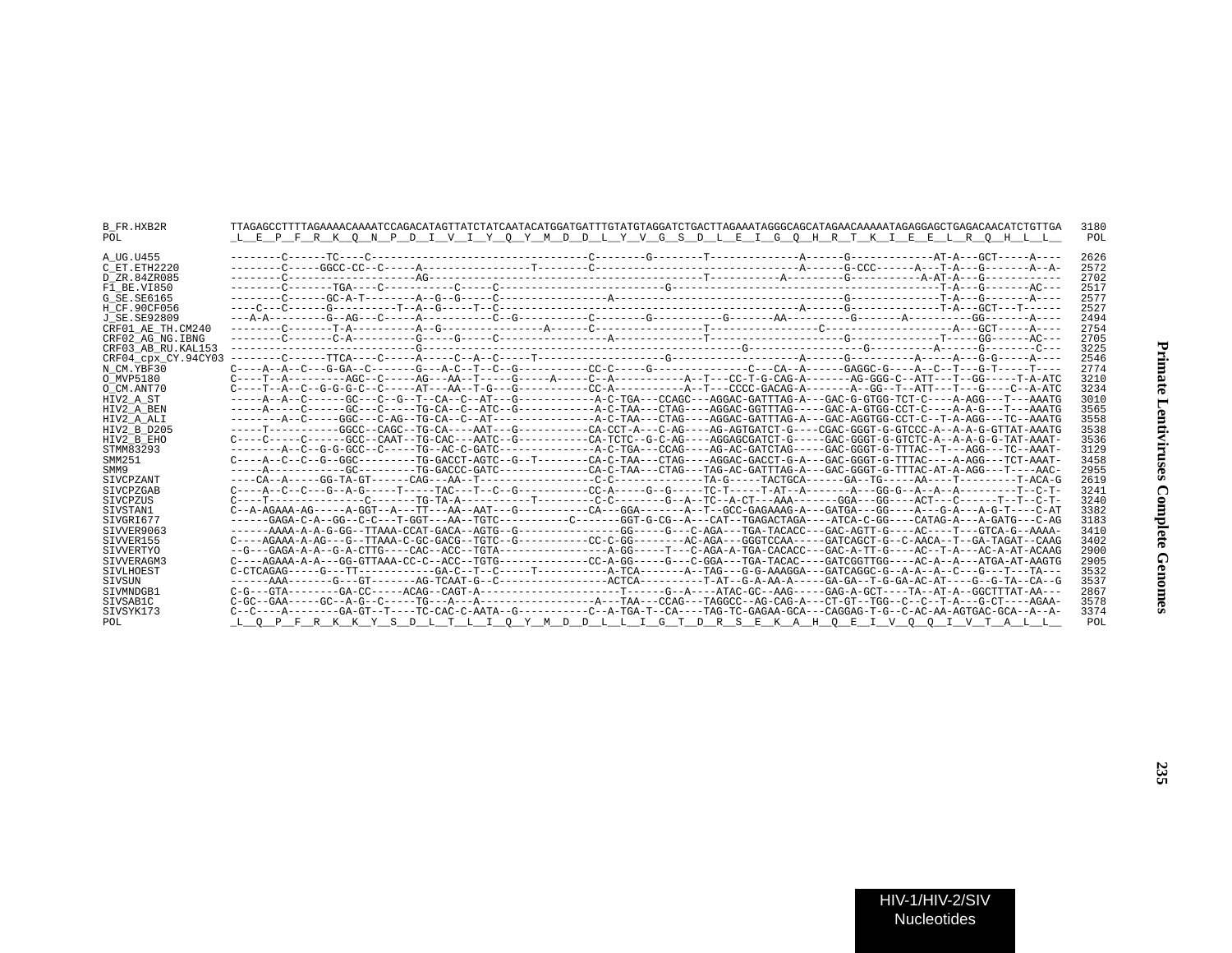| B FR.HXB2R<br>POL   | $GGTGGGAGCTTACCACACACAGACAAAAAACATCAGAAAGAAACCTCCATTCCTTTGGATGGGTTATGACTCCCTGATCCTGATAAATGGAAGCTACAGTACAGCCTATAGTGGCTGTCAGAAAAAGACAGC. TG$<br>R W G L T T P D K K H O K E P P F L W M G Y E L H P D K W T V O P I V L P E K D S W |  | 3304<br>POL |
|---------------------|-----------------------------------------------------------------------------------------------------------------------------------------------------------------------------------------------------------------------------------|--|-------------|
| A UG.U455           |                                                                                                                                                                                                                                   |  | 2750        |
| C ET.ETH2220        |                                                                                                                                                                                                                                   |  | 2696        |
| D ZR.84ZR085        |                                                                                                                                                                                                                                   |  | 2826        |
| F1 BE.VI850         |                                                                                                                                                                                                                                   |  | 2641        |
| G SE.SE6165         |                                                                                                                                                                                                                                   |  | 2701        |
| H CF.90CF056        |                                                                                                                                                                                                                                   |  | 2651        |
| J SE. SE92809       |                                                                                                                                                                                                                                   |  | 2618        |
| CRF01 AE TH.CM240   |                                                                                                                                                                                                                                   |  | 2878        |
| CRF02 AG NG. IBNG   |                                                                                                                                                                                                                                   |  | 2829        |
| CRF03 AB RU. KAL153 |                                                                                                                                                                                                                                   |  | 3349        |
| CRF04 CDX CY.94CY03 |                                                                                                                                                                                                                                   |  | 2670        |
| N CM.YBF30          |                                                                                                                                                                                                                                   |  | 2898        |
| O MVP5180           |                                                                                                                                                                                                                                   |  | 3334        |
| O CM.ANT70          | A-------T-C--T-C--T--------G-----A--G-------C--T--A-------G------G------A--C------A--C------T-C--CCAAT----TA-C--G--TGTG--                                                                                                         |  | 3358        |
| HIV2 A ST           |                                                                                                                                                                                                                                   |  | 3134        |
| HIV2 A BEN          | -CCTA--GT--T--T----TG-G--GTTC--A-----C-------T-AA------CG------ATGG--AAC-------AGC-G---AAAC--CAA-----CC-G------TA                                                                                                                 |  | 3689        |
| HIV2 A ALI          | -CCTA---T--T---C----TG-G--GTTC--A-----C-------A-AAA-------C----G---GTGG--AAC--------AGC-G--AAAA---CAAT---CC-G-----AGTA                                                                                                            |  | 3682        |
| HIV2 B D205         |                                                                                                                                                                                                                                   |  | 3662        |
| HIV2 B EHO          |                                                                                                                                                                                                                                   |  | 3660        |
| STMM83293           | AT-TA---T--T---C--T--AG-G---TT------G--T-------T-AA------AA-----G-C-GT-ATGG--AACA--G----A-C-G--AAAA----AAT-A--TC-G-G---GTT--                                                                                                      |  | 3253        |
| SMM251              | -CATA--GT-CT-T--C-----AG-G---TTC--A-----T--C-----T-AA-------G--C---T-GTGG--GACA------AGT-G--AAAG----A-T-----C---G-C-C---                                                                                                          |  | 3582        |
| SMM9                | -TATA---T---T----C----AG-G--GTTC--A-----T--C-------AG-------A-----T-GTGG--CACC-------A-C-G--AAAA----A-T----GC---G---A-C-,,,,,,                                                                                                    |  | 3079        |
| <b>STVCPZANT</b>    | $TC------AGAG---T---T---G------T------T-AA-----T---A---GT--A---T---A--C------T---A-AA---AA---AA---AA---A---A---GCC---TGAT---T---A---G=0.$                                                                                         |  | 2743        |
| <b>STVCPZGAB</b>    |                                                                                                                                                                                                                                   |  | 3365        |
| SIVCPZUS            |                                                                                                                                                                                                                                   |  | 3364        |
| SIVSTAN1            |                                                                                                                                                                                                                                   |  | 3506        |
| SIVGRI677           |                                                                                                                                                                                                                                   |  | 3310        |
| SIVVER9063          |                                                                                                                                                                                                                                   |  | 3534        |
| STVVER155           |                                                                                                                                                                                                                                   |  | 3526        |
| SIVVERTYO           |                                                                                                                                                                                                                                   |  | 3024        |
| STVVERAGM3          |                                                                                                                                                                                                                                   |  | 3029        |
| <b>STVLHOEST</b>    |                                                                                                                                                                                                                                   |  | 3662        |
| SIVSUN              |                                                                                                                                                                                                                                   |  | 3664        |
| STVMNDGB1           |                                                                                                                                                                                                                                   |  | 2994        |
| SIVSAB1C            |                                                                                                                                                                                                                                   |  | 3702        |
| SIVSYK173           | AAGT----T---AGGTC---A-AG-----TGG---G-CC--TA----A-G-AG---T-A-----CACT--T----A--C-G--G--CAGT-G---AAA----AA--C--TA-T-T---TGA-GAAAT                                                                                                   |  | 3501        |
| POL                 | K V G F K V P K E K W O D O Y P M O W L G Y T L H P D K W O L O K I E L P N I D D E . I                                                                                                                                           |  | POL         |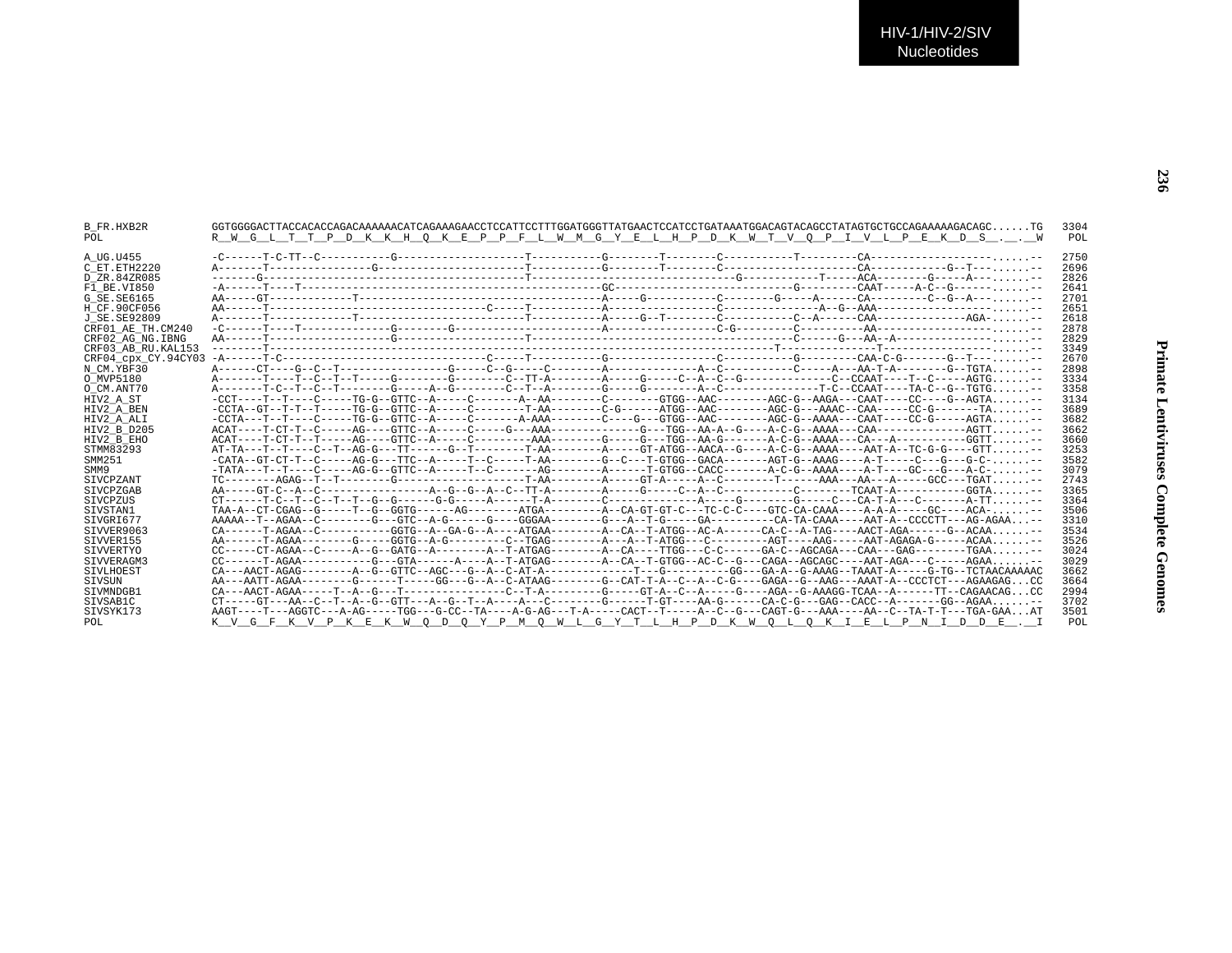| B FR.HXB2R<br>POL   | GACTGTCAATGACATACAGAAGTTAGTGGGGAAATTGAATTGGCCAAGTCAGATTTACCCAGGGATTAAAGTAAGGCAATTATGTAAACTCCTTAGAGGAACCAAAGCACTAACAGAAGTAATACCA<br>T V N D I O K L V G K L N W A S O I Y P G I K V R O L C K L L R G . T K A L T E V I P | 3431<br>POL |
|---------------------|--------------------------------------------------------------------------------------------------------------------------------------------------------------------------------------------------------------------------|-------------|
| A UG.U455           |                                                                                                                                                                                                                          | 2877        |
| C ET. ETH2220       |                                                                                                                                                                                                                          | 2823        |
| D ZR.84ZR085        |                                                                                                                                                                                                                          | 2953        |
| F1 BE.VI850         |                                                                                                                                                                                                                          | 2768        |
| G SE. SE6165        |                                                                                                                                                                                                                          | 2828        |
| H CF.90CF056        |                                                                                                                                                                                                                          | 2778        |
| J SE. SE92809       |                                                                                                                                                                                                                          | 2745        |
| CRF01 AE TH. CM240  |                                                                                                                                                                                                                          | 3005        |
| CRF02_AG_NG.IBNG    |                                                                                                                                                                                                                          | 2956        |
| CRF03 AB RU. KAL153 |                                                                                                                                                                                                                          | 3476        |
| CRF04 cpx CY.94CY03 |                                                                                                                                                                                                                          | 2797        |
| N CM.YBF30          |                                                                                                                                                                                                                          | 3025        |
| O MVP5180           |                                                                                                                                                                                                                          | 3461        |
| O CM.ANT70          |                                                                                                                                                                                                                          | 3485        |
| HIV2_A_ST           |                                                                                                                                                                                                                          | 3261        |
| HIV2 A BEN          | --A--------C--A-----AGTC--A-------GGCA--A--C--TT---A--A--A--C-AA--C------GC-AA--C------G--AA-----C--AA-TGA-AA-TGA----C-------A-G-G-AG                                                                                    | 3816        |
| HIV2 A ALI          | ---A----------C--A--ACAT-----TGTCC-A---------GCA--A--C-------A--GACC-AA--C-------G---AA-----. .GGA-AA-TGA----C-------G-G-G-AG                                                                                            | 3809        |
| HIV2 B D205         | ---A--G----CA--T--A--AC-G--A--AGT---A--C------GC---AC-C-TT--T--A------GAC------CA----C-----AA----GGGA-AG-TGA-C------------A-G---AG                                                                                       | 3789        |
| HIV2 B EHO          |                                                                                                                                                                                                                          | 3787        |
| STMM83293           |                                                                                                                                                                                                                          | 3380        |
| SMM251              |                                                                                                                                                                                                                          | 3709        |
| SMM9                | ---A--A--A-T-----A--A----A--AGTGC-A--------GCA--A-----T----A--A--GACT-AA--TC-T--C-G-T-AA-C---GGA-AA-TGA-TT---------AGG-T-AG                                                                                              | 3206        |
| SIVCPZANT           |                                                                                                                                                                                                                          | 2870        |
| SIVCPZGAB           |                                                                                                                                                                                                                          | 3492        |
| <b>STVCPZUS</b>     |                                                                                                                                                                                                                          | 3491        |
| SIVSTAN1            |                                                                                                                                                                                                                          | 3633        |
| SIVGRI677           |                                                                                                                                                                                                                          | 3437        |
| STVVER9063          |                                                                                                                                                                                                                          | 3661        |
| SIVVER155           | ---A--G-----TC-T-----A--G--A--------A-------GCA--AT-A--T-----AT-G-G-AC--AAA-TA-C-----G--A--------- -AG---AATT--TT---C--GG--GA-                                                                                           | 3653        |
| <b>SIVVERTYO</b>    |                                                                                                                                                                                                                          | 3151        |
| SIVVERAGM3          |                                                                                                                                                                                                                          | 3156        |
| SIVLHOEST           | T--A--A---C-A--------AC-G-----AGT-C-T--------GC---AT-G--TGAT--T----GGAC--AAG--C-C--C--T-AA-A--GGGAGTA---C-CT-GGA----A-C----AAC                                                                                           | 3789        |
| <b>STVSUN</b>       |                                                                                                                                                                                                                          | 3791        |
| SIVMNDGB1           | A--A--A-----A------A-G-A-T----A------TGCA---T-A--T----C---AC--AA---C-G--C--AA-A---,GGAGGACT-AACA-------GAA-G-CA--                                                                                                        | 3121        |
| SIVSAB1C            |                                                                                                                                                                                                                          | 3829        |
| SIVSYK173           |                                                                                                                                                                                                                          | 3628        |
| POL                 | T V N O L O K L I G V L N W A S O I Y S G I K T K E L C K C I R . G T K O L T E V L T                                                                                                                                    | POL         |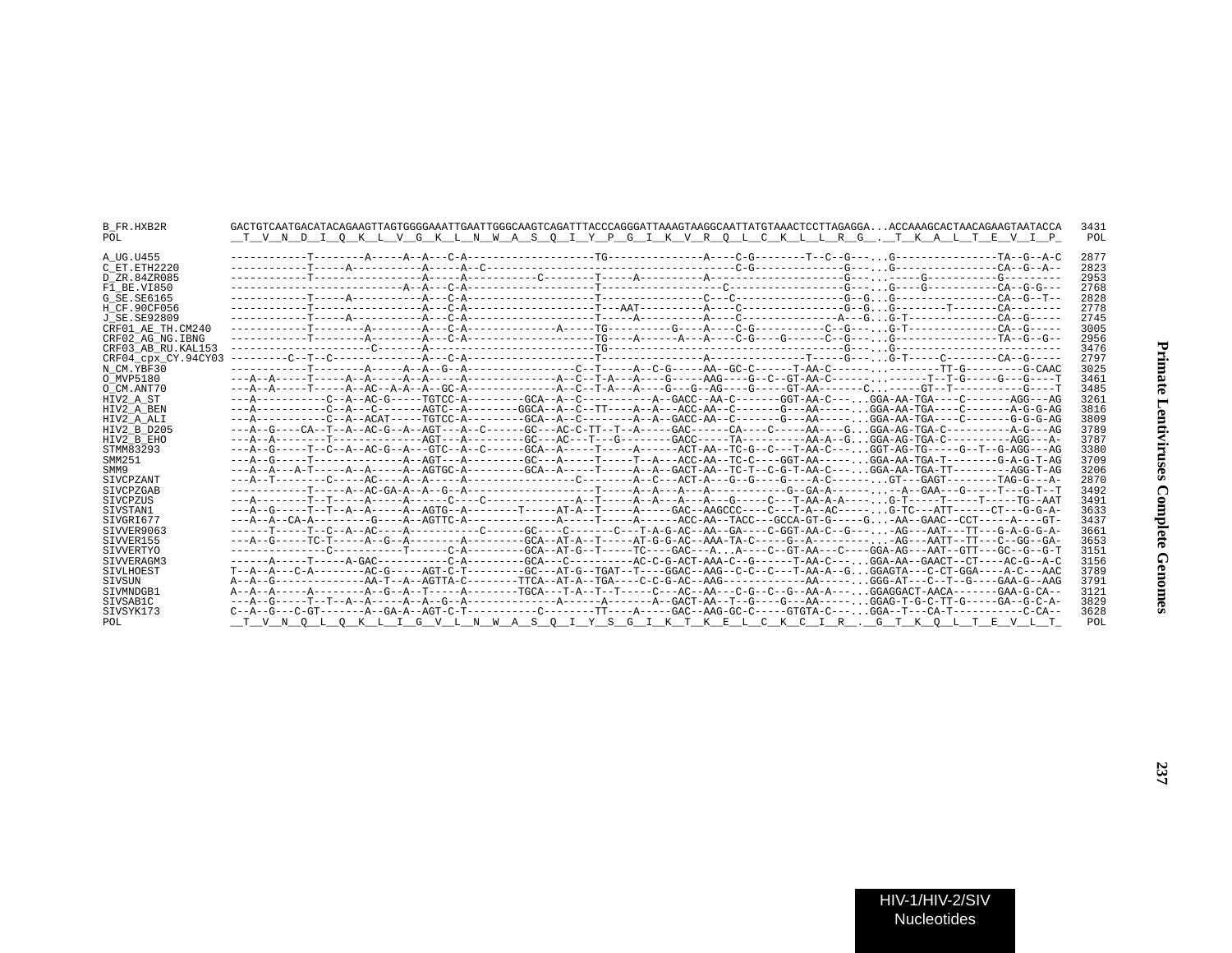| B FR.HXB2R<br>POL   | CTAACAGAAGAAGCAGAGCTAGAAACGGCAGAAAAACAGAGAGATTCTAAAAGAACCAGTACTATGGAGTCTATGACCCATCAAAAGACTTAATAGCAGAAATACAGAGGGGGAAGGGGCAAG<br>L T E E A E L E L A E N R E I L K E P V H G V Y Y D P S K D L I A E I O K O G O | 3552<br>POL |
|---------------------|----------------------------------------------------------------------------------------------------------------------------------------------------------------------------------------------------------------|-------------|
| A UG.U455           |                                                                                                                                                                                                                | 2998        |
| C ET. ETH2220       |                                                                                                                                                                                                                | 2944        |
| D ZR.84ZR085        |                                                                                                                                                                                                                | 3074        |
| F1 BE.VI850         |                                                                                                                                                                                                                | 2889        |
| G SE.SE6165         |                                                                                                                                                                                                                | 2949        |
| H CF.90CF056        |                                                                                                                                                                                                                | 2899        |
| J SE. SE92809       |                                                                                                                                                                                                                | 2866        |
| CRF01 AE TH.CM240   |                                                                                                                                                                                                                | 3126        |
| CRF02 AG NG. IBNG   |                                                                                                                                                                                                                | 3077        |
| CRF03 AB RU. KAL153 |                                                                                                                                                                                                                | 3597        |
| CRF04 cpx CY.94CY03 |                                                                                                                                                                                                                | 2918        |
| N CM.YBF30          |                                                                                                                                                                                                                | 3146        |
| O MVP5180           |                                                                                                                                                                                                                | 3582        |
| O CM.ANT70          |                                                                                                                                                                                                                | 3606        |
| HIV2 A ST           | TGG------TT------AGCG-----A-A---------A-ATC--CT---GCC-GGA-CA-G-A---TGC----CC-AGAGGA---G--GC--GA----AC-G-C--A--AG-TCAAG-CA                                                                                      | 3382        |
| HIV2 A BEN          | TGG------CT------AGC---G--A-A--------A-ATT--CT-G-GCC-GGA-CA-G-A---TAT-----CC-AGA-GA------A---GAG---AC---C--A--AAGCCAAGG-C                                                                                      | 3937        |
| HIV2 A ALI          | TGG------CT------AGC------A-AG--G------ATT--CT--GTC-GGA-CA-G-G--GCAC-----CC-AGA-GA---G--G---GA----AC-G-C--A--AG-TCAAG-CA                                                                                       | 3930        |
| HIV2 B D205         | TGG------CT-----AGC---G--ACAG--G--T-A-ATC--CT--G--C-GGA-CA-G-A---TCC--C--CA-GGA-AGGGT-CCGC--GA----AC-G-------AA-CCTAGC-A                                                                                       | 3910        |
| HIV2 B EHO          | TGG--T---TTG------GC----T-CCAG--------A-ATC--C---G--C--GAGCAGG-A---TCC------CA-AGA-GGGGT-CCT---GA----AC-G-G-G-----AA-TCTAGC-A                                                                                  | 3908        |
| STMM83293           | TGG------ATG------GC----TAT--------T-A-ATT---,,,,,,,,-C-GTC-GGAGCAGG-A--GCAA--C--CCGAGA-GAC--GCCTC--GAG---AC-G--GT---AG-TCA-G-CA                                                                               | 3501        |
| SMM251              | TGG--T--GATG-----AGC----TAT-AG-----T-AGATA----C-GTC-GGA-CA-G-A---TGT----CC-AGA-GGC--GCCA---GA---CACGG--ATA---AGTCA-G-CA                                                                                        | 3830        |
| SMM9                | TGG--T--GATG------GC----TAT-A--------AGATA----CC-GTC--GA-CC-G-G---TGT--C---C-GGAGGG---GCCAC--GAG---CC-G--ATA---AGTCA-G-TA                                                                                      | 3327        |
| SIVCPZANT           |                                                                                                                                                                                                                | 3000        |
| SIVCPZGAB           |                                                                                                                                                                                                                | 3613        |
| <b>STVCPZUS</b>     |                                                                                                                                                                                                                | 3612        |
| SIVSTAN1            | TGG--G--GC-G------GT---GT-CAG-C----TCA------CT------GAGCA---G----CT--C------AGT---TCT--G-G---CACT--TACC----T--ATG-T-                                                                                           | 3754        |
| SIVGRI677           |                                                                                                                                                                                                                | 3558        |
| STVVER9063          | TGG--T-----G--G--AGC---GTAT-----G----A---A---- T-G---AC-GA-CA-G-A---ACT------CA---GG---GCCTC-T-G----C-G-C-----ATTA-AAG-T-                                                                                      | 3782        |
| SIVVER155           | TGG--CCC---G-----AGC---GTAC-A--------AG-----C------AC-GAGCA-G-A--TACT-------CA---GA----CC-C-T-GG----C-G------ATTA--AG-T-                                                                                       | 3774        |
| SIVVERTYO           | TGG---CCT--G-----AGCT---TAT-------TGC---------T---AC-GA-CAGG-A---ACC-----CA-A---GG--T-CCTA-T-GG----C-G------ATT--AAGG--                                                                                        | 3272        |
| SIVVERAGM3          | TGG-----G-------AGC----TAT---------A-----CT----ACGGA-CAGG-A--GACC--C--CA-A---GG--G-CC-A-C-G-----C-G-G--A--A-TA-AAGG--                                                                                          | 3277        |
| <b>STVLHOEST</b>    | TGG-----G----CTT-GA----TAT-GGC-G----A----G-A --T-----AQGA-G--G-----CC---------GA--AC-T--T-TCAGGG-----C-AA-CAAAA-G-                                                                                             | 3910        |
| SIVSUN              |                                                                                                                                                                                                                | 3912        |
| SIVMNDGB1           | A-G------------AGA--G---TAT-A-C----T-A------CT-GGCT---GA-CA-G-A--GTCT--------TAT-TG--A---TAT-T-AG-T-T-----AACAACAGG--                                                                                          | 3242        |
| SIVSAB1C            | TGG--------G-----A------T-A-A------T---C----CT---G-C--AAGCAG--G---CAA----------TG-TCTTCCT---GG--TA-GG-T-TT--A-T---AG-T-                                                                                        | 3950        |
| SIVSYK173           | --T-------C---T---GC----T-A-A---G--T---C-A--CT---G---GA-CAGGCA--GTCT----------TAA----CCT--GA----C-C--CACT--A-TA---TCCC                                                                                         | 3749        |
| POL                 | L T E A A E A E L E E N R O I L K E E O A G S Y Y D P K K P L E A H I T K L G S                                                                                                                                | POL         |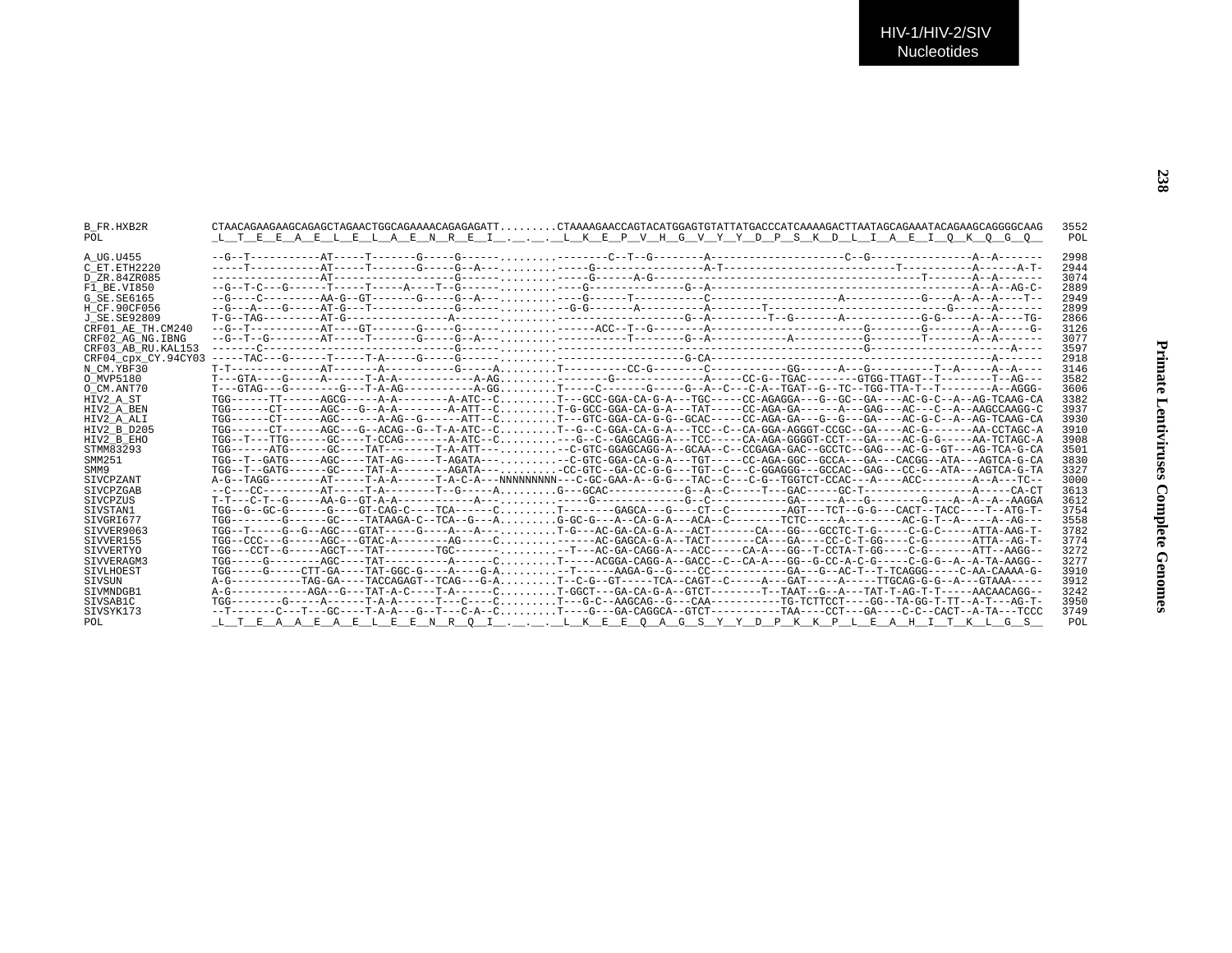| B FR.HXB2R<br>POL.  | GCCAATGGACATATCAAATTTATCAAGAGCCATTTAAAAATCTGAAAACAGGAAAATATGCAAGAATGAGGGTGCCCACACTAATGATGTAAAACAATTAACAGAGGCAGTGCAAAAAATAACCAC<br>G O W T Y O I Y O E P . F K N L K T G K Y A R M R G A H T N D V K O L T E A V O K I T T | 3679<br>POL |
|---------------------|---------------------------------------------------------------------------------------------------------------------------------------------------------------------------------------------------------------------------|-------------|
| A UG.U455           |                                                                                                                                                                                                                           | 3125        |
| C ET.ETH2220        |                                                                                                                                                                                                                           | 3071        |
| D_ZR.84ZR085        |                                                                                                                                                                                                                           | 3201        |
| F1 BE VI850         |                                                                                                                                                                                                                           | 3016        |
| G SE.SE6165         |                                                                                                                                                                                                                           | 3076        |
| H CF.90CF056        |                                                                                                                                                                                                                           | 3026        |
| J SE.SE92809        |                                                                                                                                                                                                                           | 2993        |
| CRF01 AE TH.CM240   |                                                                                                                                                                                                                           | 3253        |
| CRF02 AG NG. IBNG   |                                                                                                                                                                                                                           | 3204        |
| CRF03 AB RU. KAL153 |                                                                                                                                                                                                                           | 3724        |
| CRF04_cpx_CY.94CY03 |                                                                                                                                                                                                                           | 3045        |
| N CM.YBF30          |                                                                                                                                                                                                                           | 3273        |
| O MVP5180           | -G--------T--C--GG-A-----G--TGA-CA---C--T---------------T--GCAA-A--CCT------A-----A---G-----GG----A-T--C--G--GG-GT-TCA                                                                                                    | 3709        |
| O CM.ANT70          | AG--------T--C--G--A-----G--AGA-CA---G--C--C--------G------A-T--GCAA-A--CCT--------A----G------G----A-T-A-C--G--GG-GT-TCA                                                                                                 | 3733        |
| HIV2 A ST           |                                                                                                                                                                                                                           | 3506        |
| HIV2 A BEN          |                                                                                                                                                                                                                           | 4061        |
| HIV2 A ALI          |                                                                                                                                                                                                                           | 4054        |
| HIV2 B D205         | AT--G--------CA-----C----G-GAAA----GTC--A---GT--------------AGG-T-AAAACA-G-----C--G-G---G--T-C-GG--C-T-T---T--G------GG--A                                                                                                | 4034        |
| HIV2 B EHO          | AT--G---------CA-G---C----G-GAGA-----TC--A---GT-------------AGG-T-AAAACA-T-----C----GA----GG-TC-T-T---C---------GGA-A                                                                                                     | 4032        |
| STMM83293           | AT------T-C---A-G--AC-C-----AGAC----TAT-----GT---C--G-T----A-AAAACA-A--T--A---GA--T-G-TT---GG-C-T-TGA-T--G--G--GGG-A                                                                                                      | 3625        |
| SMM251              |                                                                                                                                                                                                                           | 3954        |
| SMM9                | AT------T-----A----C-C------GAC----TA--A----C----TA---AG--T-AAAA-A-A--T--A---GA--C-GCTT----G--C-T-T-----GGA-A                                                                                                             | 3451        |
| SIVCPZANT           |                                                                                                                                                                                                                           | 3127        |
| SIVCPZGAB           | ---G----T----G--A-T---G--A---CA---G---T----G------C---CAA---TCA-A-----A-----CA-C-GG---C-GG-G--A-----A-------TG-T-                                                                                                         | 3740        |
| SIVCPZUS            |                                                                                                                                                                                                                           | 3739        |
| SIVSTAN1            |                                                                                                                                                                                                                           | 3878        |
| SIVGRI677           | -G----------C---T-CACC-----AGGGGC-GTAT-A--GGTG----G-----C-AGCAA--A-AAA-T--T--------C--GGACTC--G--C-CCTT--C-------CTGT-A                                                                                                   | 3682        |
| STVVER9063          | -G-------GT-----GT--A-A--G--AGGA----TCT------GT-----------A-CAA-A-AACA----T--A-----AC-TCGCAC---GG-C-GCCT---A-------CTGT-A                                                                                                 | 3906        |
| STVVER155           |                                                                                                                                                                                                                           | 3898        |
| SIVVERTYO           | -A--G----GT--C---T-CA-A-----AGGAC--GTCT-----GT-------CA-C-AGCAA-A-AACA----T--A-----AC-TCGCAC----G-T-GTTT------G--GT-TG--A                                                                                                 | 3396        |
| STVVERAGM3          | -T-------GT--C---T-CA-G------GGAC--GTAT-A---GT---T-----CA---AGCA--AAAACA-T--T--C-----GT-CCGTGT---GG---GATT---A------C-TTGT-A                                                                                              | 3401        |
| SIVLHOEST           |                                                                                                                                                                                                                           | 4034        |
| SIVSUN              | -AAT--TA--C-T----TGG-TG--G-GAAAAC--GTAT-A-GGGT-----G----CA--AG-GAG---CA--A--TGAG---CC-TGTC----G---G---CT--CC-A-----G---GGA-G                                                                                              | 4036        |
| STVMNDGB1           |                                                                                                                                                                                                                           | 3366        |
| SIVSAB1C            | --------GG------G--A--C--GCCAGA-AA-----TA-----GGTT--C----------A----C-AAACA--A-----C----ATG---G-ATG---G---GCCT---A--G--GGA-A                                                                                              | 4077        |
| SIVSYK173           | AG------GG---CATG---A-G-------A-GAAGGCCC-CCC--A-T--------GACA----A-CCTTT-CA--A--T-G------CTATC--TCTC-TG-TC-ATTGT-AA-T-----GGG-T                                                                                           | 3879        |
| POL                 | O O W G Y M I K O E O <u>K G P P L I T G K T A K G F A A H S N D Y O S L A O L L N K I G I</u>                                                                                                                            | POL         |
|                     |                                                                                                                                                                                                                           |             |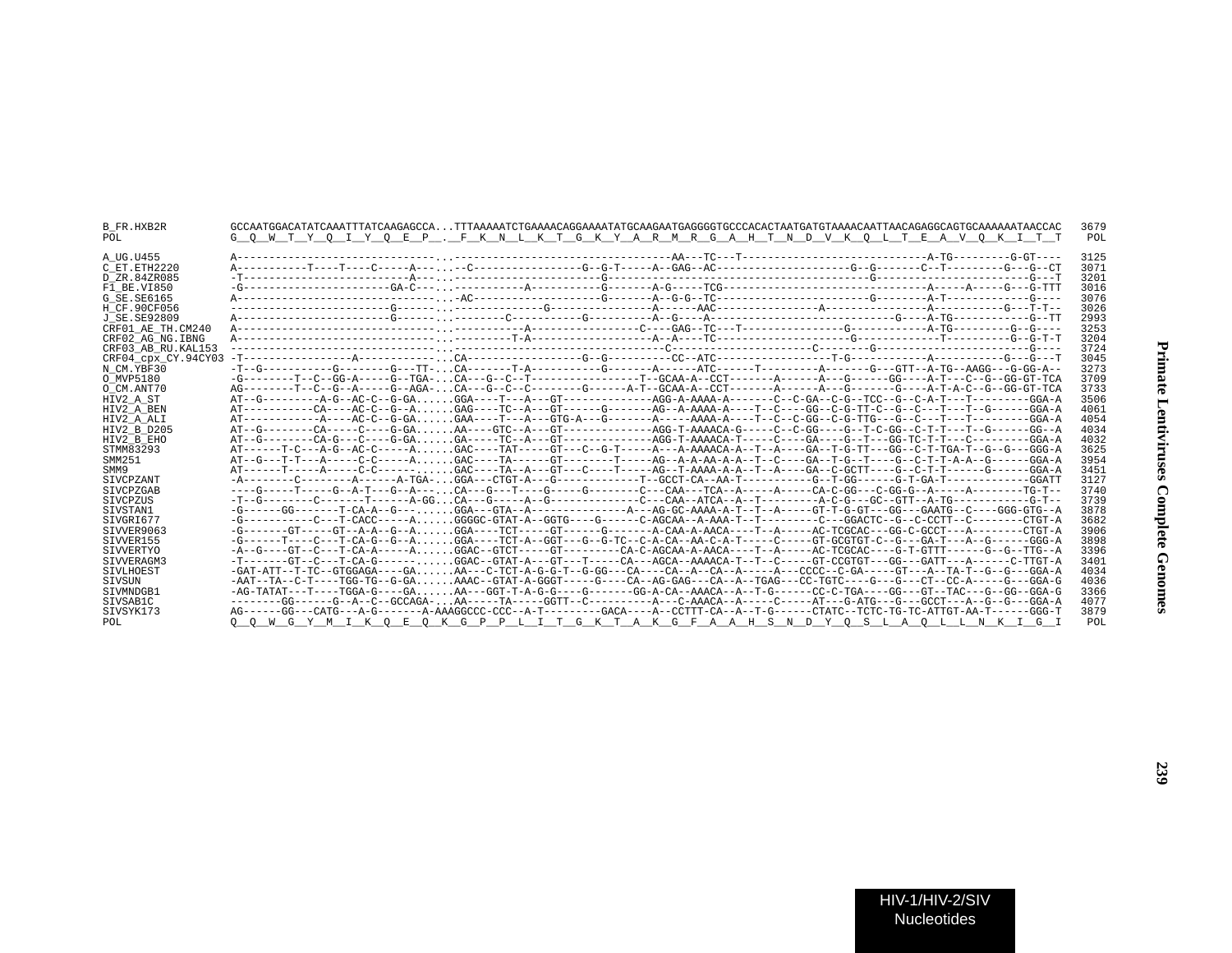| B FR.HXB2R          | AGAAAGCATAGTAATATAGGGGAAAGACTCCTAAATTTAAACTGCCCATACAAAAGGAAACATGGGAAACATGGTGGACAGAGTATTGGCAAGCCACCTGGATTCCTGAGTGGGAGTTTGTTAATACC                                                                                                                                                                                                                                                                                                                                                             |  |  |  | 3806 |
|---------------------|----------------------------------------------------------------------------------------------------------------------------------------------------------------------------------------------------------------------------------------------------------------------------------------------------------------------------------------------------------------------------------------------------------------------------------------------------------------------------------------------|--|--|--|------|
| POL                 | E S I V I W G K T . P K F K L P I O K E T W E T W W T E Y W O A T W I P E W E F V N T                                                                                                                                                                                                                                                                                                                                                                                                        |  |  |  | POL  |
| A UG.U455           |                                                                                                                                                                                                                                                                                                                                                                                                                                                                                              |  |  |  | 3252 |
| C ET.ETH2220        |                                                                                                                                                                                                                                                                                                                                                                                                                                                                                              |  |  |  | 3198 |
| D ZR.84ZR085        |                                                                                                                                                                                                                                                                                                                                                                                                                                                                                              |  |  |  | 3328 |
| F1 BE.VI850         |                                                                                                                                                                                                                                                                                                                                                                                                                                                                                              |  |  |  | 3146 |
| G SE. SE6165        |                                                                                                                                                                                                                                                                                                                                                                                                                                                                                              |  |  |  | 3203 |
| H CF.90CF056        |                                                                                                                                                                                                                                                                                                                                                                                                                                                                                              |  |  |  | 3153 |
| J SE.SE92809        |                                                                                                                                                                                                                                                                                                                                                                                                                                                                                              |  |  |  | 3120 |
| CRF01 AE TH.CM240   |                                                                                                                                                                                                                                                                                                                                                                                                                                                                                              |  |  |  | 3380 |
| CRF02 AG NG. IBNG   |                                                                                                                                                                                                                                                                                                                                                                                                                                                                                              |  |  |  | 3331 |
| CRF03 AB RU. KAL153 |                                                                                                                                                                                                                                                                                                                                                                                                                                                                                              |  |  |  | 3851 |
|                     |                                                                                                                                                                                                                                                                                                                                                                                                                                                                                              |  |  |  | 3172 |
| N CM.YBF30          |                                                                                                                                                                                                                                                                                                                                                                                                                                                                                              |  |  |  | 3400 |
| O MVP5180           |                                                                                                                                                                                                                                                                                                                                                                                                                                                                                              |  |  |  | 3836 |
| O CM.ANT70          |                                                                                                                                                                                                                                                                                                                                                                                                                                                                                              |  |  |  | 3860 |
| HIV2 A ST           | ----GCAC----C--T------CGA-TA--A------C-C--A--AG--G---GA--T--CA------CAG------GATA-C--C------TG--A-----C--A--C---C--CA-ATC----                                                                                                                                                                                                                                                                                                                                                                |  |  |  | 3633 |
| HIV2 A BEN          | ---GGCAC----C--T------CG--TA--A------C-C-----AG-GG-G-GA--G--C-----GCAG------GATA-C--C-------TG--A-----C--A-------C-----ATC----                                                                                                                                                                                                                                                                                                                                                               |  |  |  | 4188 |
| HIV2 A ALI          |                                                                                                                                                                                                                                                                                                                                                                                                                                                                                              |  |  |  | 4181 |
| HIV2 B D205         |                                                                                                                                                                                                                                                                                                                                                                                                                                                                                              |  |  |  | 4161 |
| HIV2 B EHO          |                                                                                                                                                                                                                                                                                                                                                                                                                                                                                              |  |  |  | 4159 |
| STMM83293           |                                                                                                                                                                                                                                                                                                                                                                                                                                                                                              |  |  |  | 3752 |
| SMM251              | G---GCA-----G--C-----C--GTC--A-----CC-CT-A--AG-TG-G-G---TGT------CAG---------C------G-TA-------A-G--C-----T---ACTCA-G                                                                                                                                                                                                                                                                                                                                                                        |  |  |  | 4081 |
| SMM9                |                                                                                                                                                                                                                                                                                                                                                                                                                                                                                              |  |  |  | 3578 |
| SIVCPZANT           |                                                                                                                                                                                                                                                                                                                                                                                                                                                                                              |  |  |  | 3254 |
| SIVCPZGAB           | T-------------T-------A--A--------GGT-A--AG----G--A------GT-------G----A--C-----G--A------C-----A-----A----A-C------                                                                                                                                                                                                                                                                                                                                                                         |  |  |  | 3867 |
| <b>STVCPZUS</b>     |                                                                                                                                                                                                                                                                                                                                                                                                                                                                                              |  |  |  | 3866 |
| SIVSTAN1            | G---GCG--CACCT-T--------ATTA--C-TCA-GG--G-A--AG--G---GA---GT-------CA--------GT--C-------T---A--A--A--A--ATA--A--CA-CTCC--A                                                                                                                                                                                                                                                                                                                                                                  |  |  |  | 4005 |
| SIVGRI677           |                                                                                                                                                                                                                                                                                                                                                                                                                                                                                              |  |  |  | 3809 |
| SIVVER9063          | ---GGCAC-G--C--T------G-ACTA--A-TT---G----C--AG--G---GT------CA------CA-----C--C------TG-G--------A------A-----G-G-GTA                                                                                                                                                                                                                                                                                                                                                                       |  |  |  | 4033 |
| SIVVER155           | --GGC-C-------T-----C-ATTA-CCCT---G----C-AG-GG-G-G---C-------CA------G-----C------T--GT----A--C--A----C-G-GTT                                                                                                                                                                                                                                                                                                                                                                                |  |  |  | 4025 |
| SIVVERTYO           | ----GCTC----T-----G-TATTA--AGTTC-AG----C--G---GA--GGT------GAA-------G-C---------C------C-T--C-------C--A-----T----C-GC---                                                                                                                                                                                                                                                                                                                                                                   |  |  |  | 3523 |
| SIVVERAGM3          | ----TCTT----T--------G--TTG--AGTCC--G----C--A---G-G-G-----GT-------CA------G-T--T--C-----G-TA-GT--------A--C-----A-----C-G----                                                                                                                                                                                                                                                                                                                                                               |  |  |  | 3528 |
| SIVLHOEST           | -----------C--C----CTTGTG--A---A--C--G-C--AG-GACT-GA---GTC-----GCAC-------GC--CC-C-----G-TT--A--------A--C-TA--A--CA--TC----                                                                                                                                                                                                                                                                                                                                                                 |  |  |  | 4161 |
| <b>STVSUN</b>       |                                                                                                                                                                                                                                                                                                                                                                                                                                                                                              |  |  |  | 4163 |
| STVMNDGB1           |                                                                                                                                                                                                                                                                                                                                                                                                                                                                                              |  |  |  | 3493 |
| SIVSAB1C            | $G \texttt{-----} C \texttt{---} C \texttt{---} C \texttt{---} C \texttt{---} C \texttt{---} T \texttt{---} C \texttt{---} C \texttt{---} C \texttt{---} C \texttt{---} C \texttt{---} C \texttt{---} C \texttt{---} C \texttt{---} C \texttt{---} C \texttt{---} C \texttt{---} C \texttt{---} C \texttt{---} C \texttt{---} C \texttt{---} C \texttt{---} C \texttt{---} C \texttt{---} C \texttt{---} C \texttt{---} C \texttt{---} C \texttt{---} C \texttt{---} C \texttt{---} C \text$ |  |  |  | 4204 |
| SIVSYK173           |                                                                                                                                                                                                                                                                                                                                                                                                                                                                                              |  |  |  | 4006 |
| POL                 | O S L W Y W G K V . P T F H L P V K R E E W E K W W T D Y W O A T W V P E V K F I S T                                                                                                                                                                                                                                                                                                                                                                                                        |  |  |  | POL  |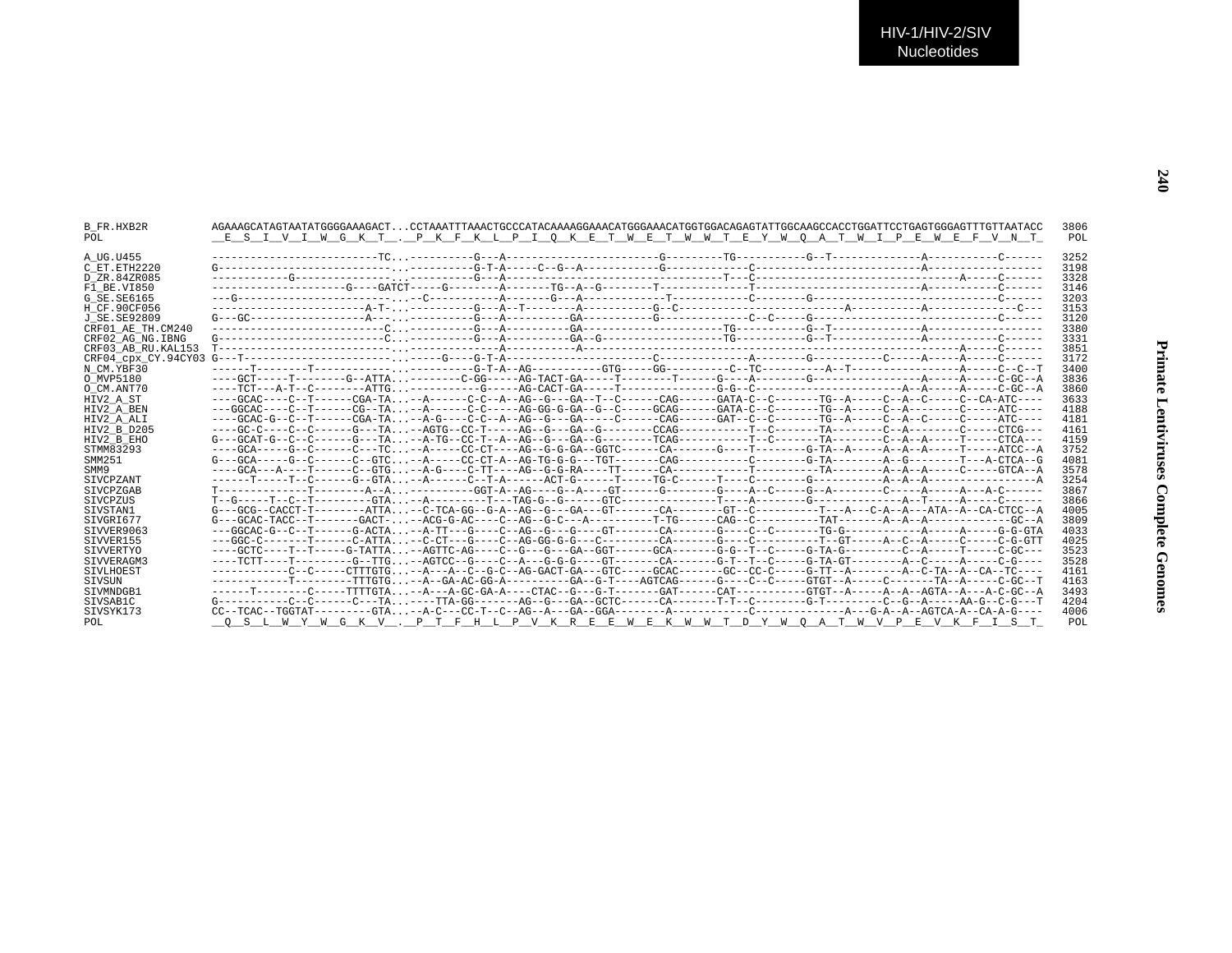|                     | Pol p51 reverse transcriptase end $\setminus$ Pol p51 Rnase H                                                                         |      |
|---------------------|---------------------------------------------------------------------------------------------------------------------------------------|------|
| <b>B FR.HXB2R</b>   | CCTCCCTTAGTGAAATTATGGTACCAGTTAGAGAAAGAACCCATAGTAGGAGAAAACCTTCTATGTAGATGGGGCAGCTAACAGGGAGATTAAGGAAAAGCAGGATATGTTACTAATAGGAAA           | 3936 |
| POL                 | P P L V K L W Y O L E K E P I V G A E T F Y V D G A A N R E T K L G K A G Y V T N R G                                                 | POL  |
| A UG.U455           |                                                                                                                                       | 3382 |
| C ET. ETH2220       |                                                                                                                                       | 3328 |
| D ZR.84ZR085        |                                                                                                                                       | 3458 |
| F1 BE.VI850         |                                                                                                                                       | 3276 |
| G SE. SE6165        |                                                                                                                                       | 3333 |
| H CF.90CF056        |                                                                                                                                       | 3283 |
| J SE. SE92809       |                                                                                                                                       | 3250 |
| CRF01 AE TH.CM240   |                                                                                                                                       | 3510 |
| CRF02 AG NG. IBNG   |                                                                                                                                       | 3461 |
| CRF03 AB RU. KAL153 |                                                                                                                                       | 3981 |
| CRF04 CDX CY.94CY03 |                                                                                                                                       | 3302 |
| N CM.YBF30          |                                                                                                                                       | 3530 |
| O MVP5180           |                                                                                                                                       | 3966 |
| O CM.ANT70          |                                                                                                                                       | 3990 |
| HIV2 A ST           |                                                                                                                                       | 3763 |
| HIV2 A BEN          |                                                                                                                                       | 4318 |
| HIV2 A ALI          |                                                                                                                                       | 4311 |
| HIV2 B D205         |                                                                                                                                       | 4291 |
| HIV2 B EHO          |                                                                                                                                       | 4289 |
| STMM83293           |                                                                                                                                       | 3882 |
| SMM251              |                                                                                                                                       | 4211 |
| SMM9                |                                                                                                                                       | 3708 |
| SIVCPZANT           | --C--A---A-T-G-C-C-----TA-TC--TT-GC---C--T--TCC--AG--T--------T-----T--------T-----T--AA-CT--C---G--G--G--G-----C-----C---AG-C------- | 3384 |
| SIVCPZGAB           |                                                                                                                                       | 3997 |
| SIVCPZUS            |                                                                                                                                       | 3996 |
| STVSTAN1            |                                                                                                                                       | 4135 |
| SIVGRI677           |                                                                                                                                       | 3939 |
| SIVVER9063          |                                                                                                                                       | 4163 |
| SIVVER155           |                                                                                                                                       | 4155 |
| <b>STVVERTYO</b>    |                                                                                                                                       | 3650 |
| SIVVERAGM3          |                                                                                                                                       | 3658 |
| <b>STVLHOEST</b>    |                                                                                                                                       | 4291 |
| SIVSUN              |                                                                                                                                       | 4290 |
| SIVMNDGB1           |                                                                                                                                       | 3623 |
| STVSAB1C            |                                                                                                                                       | 4334 |
| SIVSYK173           |                                                                                                                                       | 4136 |
| POL                 | P P L V R W Y Y N L V <u>P E P I P E A V T F Y V D G A A N R D S K T G N A G Y V A S D G</u>                                          | POL  |

Pol p66 reverse transcriptase continue (RT is dimer of p51 and p66)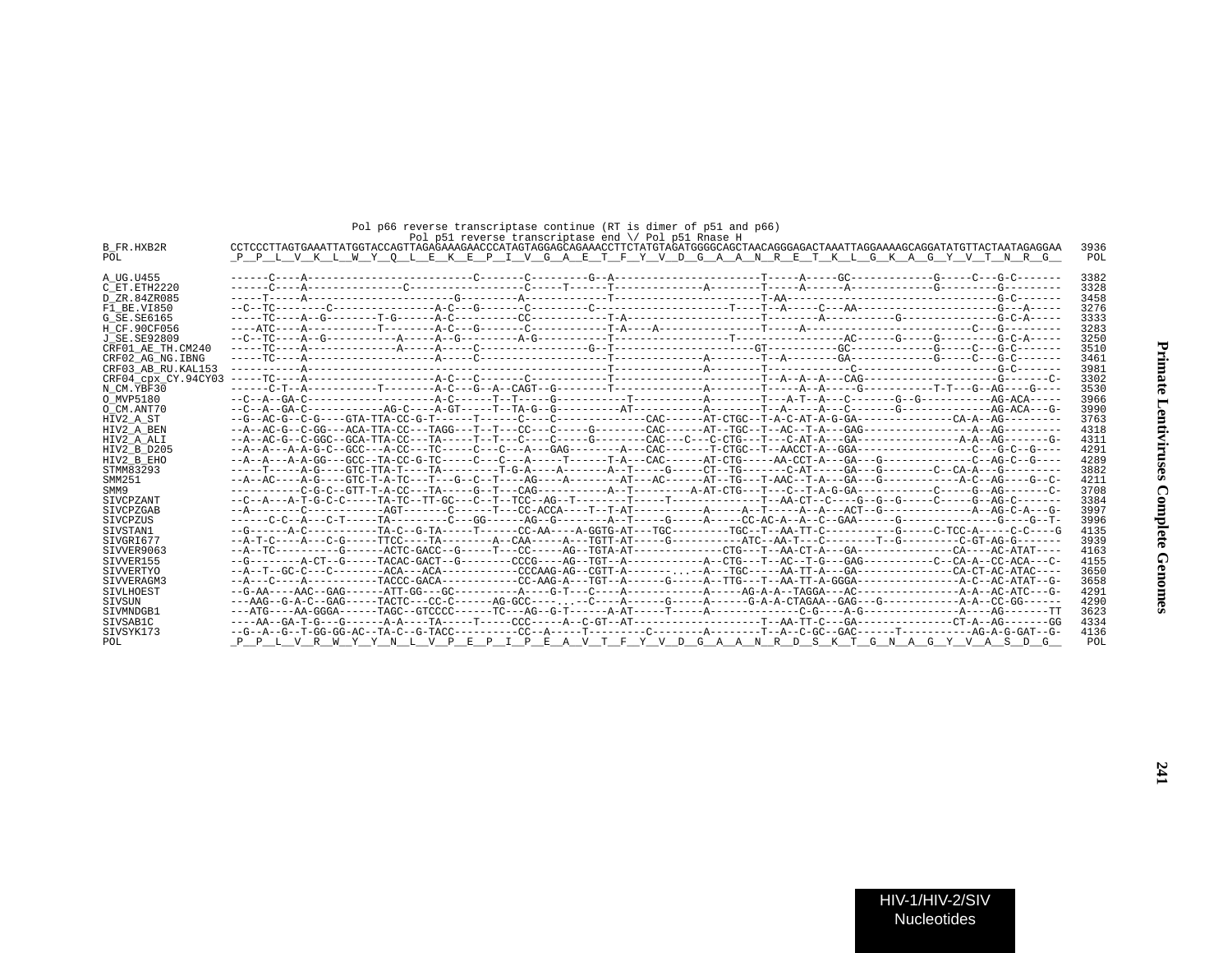| <b>B FR.HXB2R</b><br>POL.                  | GACAAAAAGTTGTCACCCTAACTGACAACAACAATCAGAAGGCTGAGTTACAAGCAATTTATCTAGCTTTGCAGGATTCGGGATTAGAAGTAAACATAGTAACAGACTCACAATATGCATTAGGAATCACA<br>R O K V V T L T D T T N O K T E L O A I Y L A L O D S G L E V N I V T D S O Y A L G I I | 4066<br>POL          |
|--------------------------------------------|--------------------------------------------------------------------------------------------------------------------------------------------------------------------------------------------------------------------------------|----------------------|
| A UG.U455<br>C ET. ETH2220<br>D ZR.84ZR085 |                                                                                                                                                                                                                                | 3512<br>3458<br>3588 |
| F1 BE.VI850                                |                                                                                                                                                                                                                                | 3406                 |
| G SE.SE6165                                |                                                                                                                                                                                                                                | 3463                 |
| H CF.90CF056                               |                                                                                                                                                                                                                                | 3413                 |
| J SE.SE92809                               |                                                                                                                                                                                                                                | 3380                 |
| CRF01 AE TH.CM240                          |                                                                                                                                                                                                                                | 3640                 |
| CRF02 AG NG. IBNG                          |                                                                                                                                                                                                                                | 3591                 |
| CRF03 AB RU. KAL153                        |                                                                                                                                                                                                                                | 4111                 |
| CRF04 cpx CY.94CY03                        |                                                                                                                                                                                                                                | 3432                 |
| N CM.YBF30                                 |                                                                                                                                                                                                                                | 3660                 |
| O MVP5180                                  |                                                                                                                                                                                                                                | 4096                 |
| O CM.ANT70                                 |                                                                                                                                                                                                                                | 4120                 |
| HIV2 A ST                                  |                                                                                                                                                                                                                                | 3893                 |
| HIV2 A BEN                                 |                                                                                                                                                                                                                                | 4448                 |
| HIV2_A_ALI                                 |                                                                                                                                                                                                                                | 4441                 |
| HIV2 B D205                                |                                                                                                                                                                                                                                | 4421                 |
| HIV2 B EHO                                 |                                                                                                                                                                                                                                | 4419                 |
| STMM83293                                  |                                                                                                                                                                                                                                | 4012                 |
| SMM251                                     | A-G-C-----AAAAGTGT--GAAC-G--T--T----AC-AG-A--A--G-----T--CTCA-G--A---ACA--C--A--GCC-A-GAC---T--TA--GT---T--------TTA-G-----A--                                                                                                 | 4341                 |
| SMM9                                       | --GGC--GACAAAACTG--GGAAC-G--T--C-----AC-AG-A-----GG----CT---------C--AGCA-----A--CC-A---C---T--TA--GT---T--C------TTA-G--C--AG-                                                                                                | 3838                 |
| SIVCPZANT                                  |                                                                                                                                                                                                                                | 3514                 |
| <b>STVCPZGAB</b>                           |                                                                                                                                                                                                                                | 4127                 |
| <b>STVCPZUS</b>                            |                                                                                                                                                                                                                                | 4126                 |
| SIVSTAN1                                   |                                                                                                                                                                                                                                | 4265                 |
| STVGRT677                                  |                                                                                                                                                                                                                                | 4069                 |
| SIVVER9063                                 |                                                                                                                                                                                                                                | 4293                 |
| STVVER155                                  |                                                                                                                                                                                                                                | 4285                 |
| <b>STVVERTYO</b>                           |                                                                                                                                                                                                                                | 3780                 |
| STVVERAGM3                                 |                                                                                                                                                                                                                                | 3788                 |
| SIVLHOEST                                  |                                                                                                                                                                                                                                | 4421                 |
| SIVSUN                                     |                                                                                                                                                                                                                                | 4420                 |
| SIVMNDGB1                                  |                                                                                                                                                                                                                                | 3753                 |
| STVSAB1C                                   |                                                                                                                                                                                                                                | 4464                 |
| SIVSYK173                                  | C---G-G---ACAGTAT--GGAGC-A-------C--AC--G-A--A---G-G-GCT-GCTCA-G--A-------C--AAA-GACA-------T------GT---T------CT-T-AT--C--TC-                                                                                                 | 4266                 |
| POL                                        | T O R V O Y L E O T T N O O A E L E G L L M A L O D S K D K V N I V V D S O Y S Y G I L                                                                                                                                        | POL                  |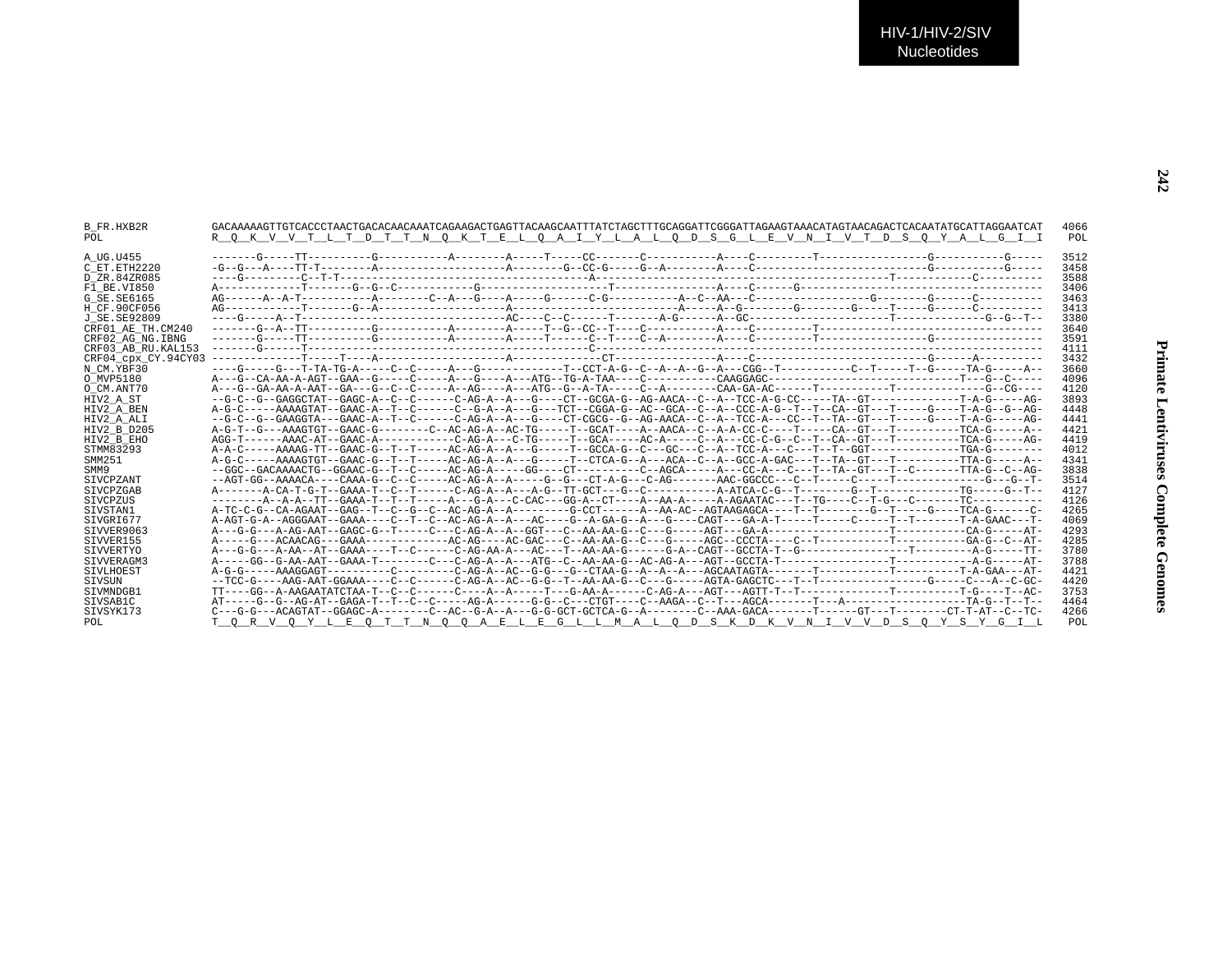| 3642<br>A UG.U455<br>3588<br>C ET.ETH2220<br>3718<br>D ZR.84ZR085<br>3536<br>F1 BE.VI850<br>3593<br>G SE.SE6165<br>3543<br>H CF.90CF056<br>3510<br>J SE. SE92809<br>3770<br>CRF01 AE TH.CM240<br>3721<br>CRF02 AG NG. IBNG<br>4241<br>CRF03 AB RU.KAL153<br>3562<br>CRF04 cpx CY.94CY03<br>3790<br>N CM.YBF30 |
|---------------------------------------------------------------------------------------------------------------------------------------------------------------------------------------------------------------------------------------------------------------------------------------------------------------|
|                                                                                                                                                                                                                                                                                                               |
|                                                                                                                                                                                                                                                                                                               |
|                                                                                                                                                                                                                                                                                                               |
|                                                                                                                                                                                                                                                                                                               |
|                                                                                                                                                                                                                                                                                                               |
|                                                                                                                                                                                                                                                                                                               |
|                                                                                                                                                                                                                                                                                                               |
|                                                                                                                                                                                                                                                                                                               |
|                                                                                                                                                                                                                                                                                                               |
|                                                                                                                                                                                                                                                                                                               |
|                                                                                                                                                                                                                                                                                                               |
|                                                                                                                                                                                                                                                                                                               |
| 4226<br>O MVP5180                                                                                                                                                                                                                                                                                             |
| 4250<br>O CM.ANT70                                                                                                                                                                                                                                                                                            |
| AGC--GC------ACAG-GTCA--GAGTA-AA-----A-------C-----AG-AA-G--------GCAA-----GT-------C--T-----C--A------C-GG-G------<br>4023<br>HIV2 A ST                                                                                                                                                                      |
| AGC--GC--G---ACAG-GTCA---AATAGAA----C--C--C--C----AG-AA-G-----G------GCA------C-T-----C--T----C--T----C--A------C--A------CC-GC------C<br>4578<br>HIV2 A BEN                                                                                                                                                  |
| 4571<br>HIV2 A ALI                                                                                                                                                                                                                                                                                            |
| 4551<br>HIV2 B D205                                                                                                                                                                                                                                                                                           |
| 4549<br>HIV2 B EHO                                                                                                                                                                                                                                                                                            |
| 4142<br>STMM83293                                                                                                                                                                                                                                                                                             |
| SMM251<br>4471                                                                                                                                                                                                                                                                                                |
| 3968<br>SMM9                                                                                                                                                                                                                                                                                                  |
| 3644<br><b>SIVCPZANT</b>                                                                                                                                                                                                                                                                                      |
| 4257<br>SIVCPZGAB                                                                                                                                                                                                                                                                                             |
| 4256<br><b>STVCPZUS</b>                                                                                                                                                                                                                                                                                       |
| 4395<br>SIVSTAN1                                                                                                                                                                                                                                                                                              |
| SIVGRI677<br>4199                                                                                                                                                                                                                                                                                             |
| STVVER9063<br>4423                                                                                                                                                                                                                                                                                            |
| STVVER155<br>4415                                                                                                                                                                                                                                                                                             |
| 3910<br>SIVVERTYO                                                                                                                                                                                                                                                                                             |
| AACT--C-----CACA--G-----C---CCC---A-AG-A------T---CA-TAA-GG--C----AC-TC--A-A--CT--CA---------G--------G--A-----C------G-GA-----<br>3918<br>SIVVERAGM3                                                                                                                                                         |
| 4551<br>SIVLHOEST                                                                                                                                                                                                                                                                                             |
| 4550<br>SIVSUN                                                                                                                                                                                                                                                                                                |
| 3883<br>STVMNDGB1                                                                                                                                                                                                                                                                                             |
| SIVSAB1C<br>4594                                                                                                                                                                                                                                                                                              |
| 4396<br>STVSYK173                                                                                                                                                                                                                                                                                             |
| C P T N T E H P I V E O I I O E A I K K E A I Y V T W V P A H K G I G G N E A V D<br><b>POT</b><br>POL.                                                                                                                                                                                                       |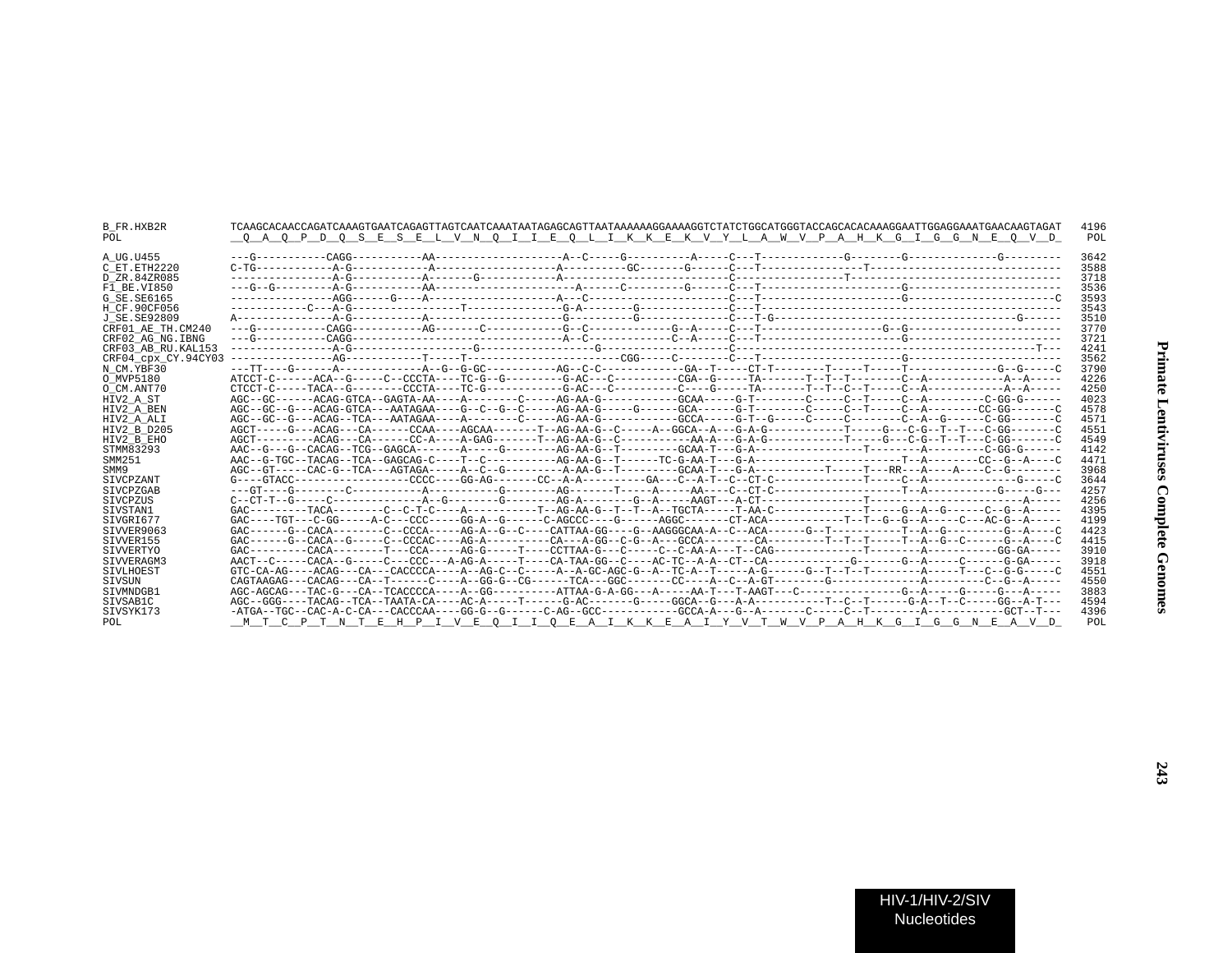| <b>B FR.HXB2R</b><br>POL. | Pol p66 RT and Pol p15 Rnase H end $\setminus$ Pol p31 integrase start<br>AAATTAGTGCAATGAAGATGAAGATGAAGATGAAGATGAAGATGAAGATGAAGATAAGATGAAAATATCACAGTAATTGGAGAGCAATGGCTAGTGTATTTTAACCTGCCACCTG<br>K L V S A G I R K V L F L D G I D K A O D E H E K Y H S N W R A M A S D F N L P P | 4320<br>POL |
|---------------------------|------------------------------------------------------------------------------------------------------------------------------------------------------------------------------------------------------------------------------------------------------------------------------------|-------------|
| A UG.U455                 |                                                                                                                                                                                                                                                                                    | 3766        |
| C ET.ETH2220              |                                                                                                                                                                                                                                                                                    | 3712        |
| D ZR.84ZR085              |                                                                                                                                                                                                                                                                                    | 3842        |
| F1 BE.VI850               |                                                                                                                                                                                                                                                                                    | 3660        |
| G SE. SE6165              |                                                                                                                                                                                                                                                                                    | 3717        |
| H CF.90CF056              |                                                                                                                                                                                                                                                                                    | 3667        |
| J SE. SE92809             |                                                                                                                                                                                                                                                                                    | 3634        |
| CRF01 AE TH.CM240         |                                                                                                                                                                                                                                                                                    | 3894        |
| CRF02 AG NG. IBNG         |                                                                                                                                                                                                                                                                                    | 3845        |
| CRF03 AB RU. KAL153       |                                                                                                                                                                                                                                                                                    | 4365        |
| CRF04 CDX CY.94CY03       |                                                                                                                                                                                                                                                                                    | 3686        |
| N CM.YBF30                |                                                                                                                                                                                                                                                                                    | 3914        |
| O MVP5180                 |                                                                                                                                                                                                                                                                                    | 4350        |
| O CM.ANT70                |                                                                                                                                                                                                                                                                                    | 4374        |
| HIV2 A ST                 | $C-C---A---CAG--C---A$ $C----T---CC---GAA---ACCC--T-G--G---A---A---A---T-C---GTA-A--ACCA-A-A---GGA---GGA---CAAAT$                                                                                                                                                                  | 4147        |
| HIV2 A BEN                | $C-T---A---CAA--C---A$ $C---T---CC-G--AAAG---GCC--T---G---A---A---A---T-C-T-ATA-A--AC-AA-CCA-A-A---GGAA-A--C-T-C$                                                                                                                                                                  | 4702        |
| HIV2 A ALI                | $C-T---A---CAG--C---A$ $C---T-G---C---AAA---GCCA---T-G---A---A---G---T--C---T--C---GT-A-AC-AT-CCA-A-A---GGAT-A--CAA-C-A$                                                                                                                                                           | 4695        |
| HIV2 B D205               | $C-CC---A---CAA------AC-G--CT-G--CC---AAA----CCA---G---A-C---A---C---C---GT-A--G---GTA-A--A-C---TCA-A-A-C---GGAA--CGGAA---AAT$                                                                                                                                                     | 4675        |
| HIV2 B EHO                | $C-CC---G-CCAA---T-A$ $C-A-C---A-A---C---AAA---ACCA---A---A---A---A---T-A---T-A---GTA-A--ACCA-A-A---GGGA-A---GGGA-T---AAT$                                                                                                                                                         | 4673        |
| STMM83293                 | C-T--G--A---CAG-----T--A C-G--C-----CC----AAA------ACCA--T-----A--G-----A------T--C---GT--A--AGC-A-TCTTCA-G---GG-A-A---AGC-                                                                                                                                                        | 4266        |
| SMM251                    |                                                                                                                                                                                                                                                                                    | 4595        |
| SMM9                      | $C-TC---T---CAA-A---T-A$ $C---C---C---C---AAA---ACCA--G---G---A---C---A---C---T---C---GTA-A-AA-T---TATTCA-A---RGTT-A---RGTT-A---TAGC$                                                                                                                                              | 4092        |
| SIVCPZANT                 |                                                                                                                                                                                                                                                                                    | 3768        |
| SIVCPZGAB                 |                                                                                                                                                                                                                                                                                    | 4381        |
| SIVCPZUS                  |                                                                                                                                                                                                                                                                                    | 4380        |
| SIVSTAN1                  | --GC----A--CCAG--G--T---C----G-----C-----CA----G--AG-A-----G--ATC------T-------T-C------CA-TTT--AAGAGA--CA--CGGTA-A---G-AC-AC-                                                                                                                                                     | 4519        |
| STVGRT677                 |                                                                                                                                                                                                                                                                                    | 4323        |
| STVVER9063                |                                                                                                                                                                                                                                                                                    | 4547        |
| SIVVER155                 |                                                                                                                                                                                                                                                                                    | 4539        |
| SIVVERTYO                 | -------G---AAA--C--T--A -G---TT----C-----AAA------AG-A--T----AA-G-----A-G-----T-A------A-AACC-A--AGA-ACA-A-GGG--T----AAA                                                                                                                                                           | 4034        |
| SIVVERAGM3                |                                                                                                                                                                                                                                                                                    | 4042        |
| SIVLHOEST                 | $C-CC---A---AAA---T---ACAGAAAC-G---CA-G---C---AAAG---ACCT---ACCT---AG---A----ACC---TC---T-AC---GCA-AG-ATC-A-AGAAA-A------A-C---A-C-A-AC-$                                                                                                                                          | 4681        |
| <b>STVSUN</b>             | C--C----T--CCAG--------AAAGAGAC-G---A-G---A-G----AAAG-----ACCA--TGT---A------GC---G-TC--T-AC---GCAGCCT-TT--CAGGAGATG---G--A-A--C-TA-                                                                                                                                               | 4680        |
| SIVMNDGB1                 |                                                                                                                                                                                                                                                                                    | 4007        |
| SIVSAB1C                  | ---C----T---CAA-----A--AC---------CC-G--CA----T--AG-A--A-----A--G-----T----C--TGCC--------GAGT---CAACAA--A--GG-T-A--TG--A                                                                                                                                                          | 4718        |
| SIVSYK173                 |                                                                                                                                                                                                                                                                                    | 4520        |
| POL.                      | K L V S K q I R K I L F L E R I P O A O E D H E R Y H S N M E Y L R O E F H L P R                                                                                                                                                                                                  | POL         |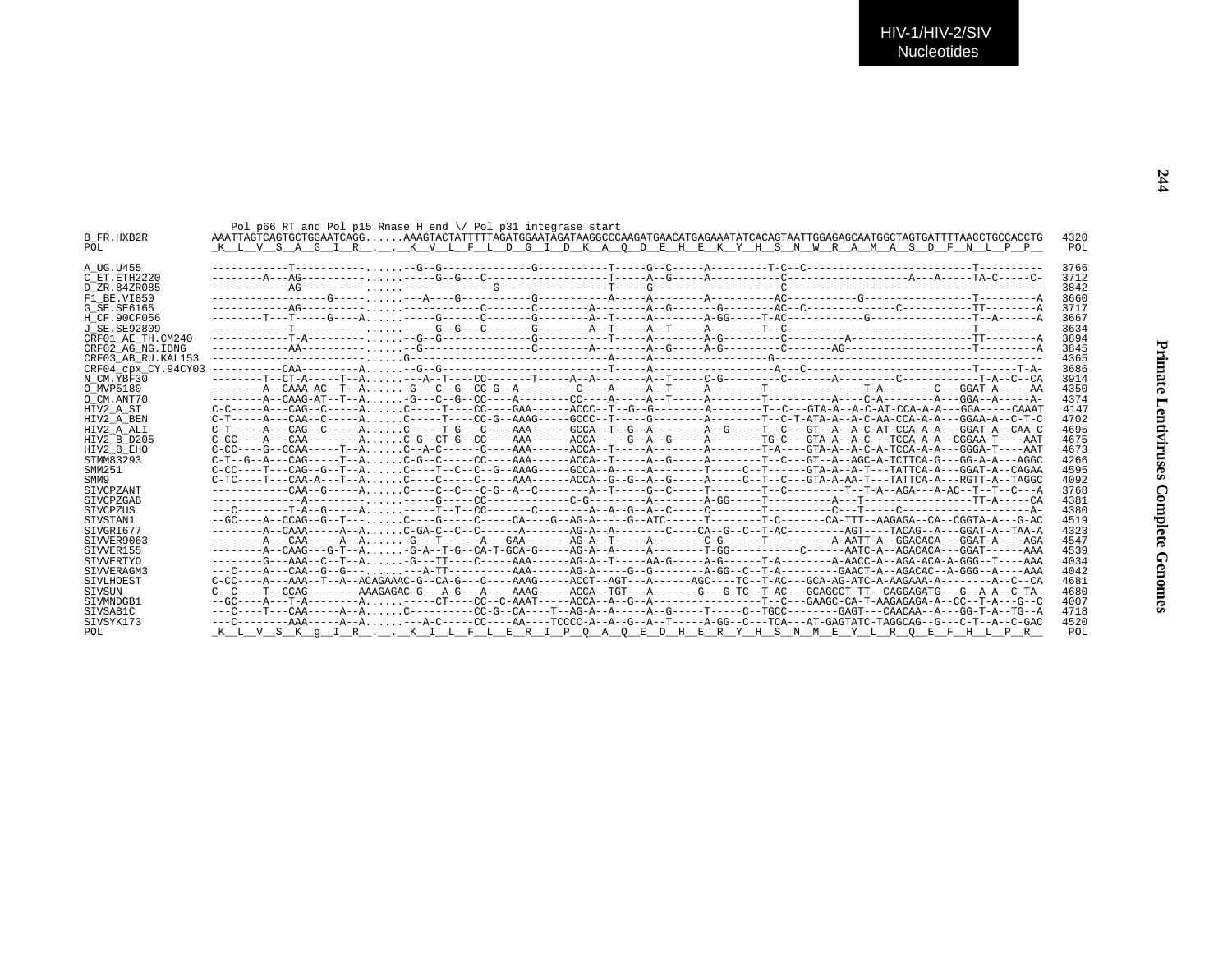| B FR.HXB2R<br>POL         | V V A K E I V A S C D K C O L K G E A M H G O V D C S P G I W O L D C T H L E G K V I L                                          |  |  |  |  |  | 4450<br>POL  |
|---------------------------|----------------------------------------------------------------------------------------------------------------------------------|--|--|--|--|--|--------------|
| A UG.U455<br>C ET.ETH2220 |                                                                                                                                  |  |  |  |  |  | 3896<br>3842 |
| D ZR.84ZR085              |                                                                                                                                  |  |  |  |  |  | 3972         |
| F1 BE.VI850               |                                                                                                                                  |  |  |  |  |  | 3790         |
| G SE.SE6165               |                                                                                                                                  |  |  |  |  |  | 3847         |
| H CF.90CF056              |                                                                                                                                  |  |  |  |  |  | 3797         |
| J SE.SE92809              |                                                                                                                                  |  |  |  |  |  | 3764         |
| CRF01 AE TH.CM240         |                                                                                                                                  |  |  |  |  |  | 4024         |
| CRF02 AG NG. IBNG         |                                                                                                                                  |  |  |  |  |  | 3975         |
| CRF03 AB RU. KAL153       |                                                                                                                                  |  |  |  |  |  | 4495         |
| CRF04 cpx CY.94CY03       |                                                                                                                                  |  |  |  |  |  | 3816         |
| N CM.YBF30                |                                                                                                                                  |  |  |  |  |  | 4044         |
| O MVP5180                 |                                                                                                                                  |  |  |  |  |  | 4480         |
| O CM.ANT70                |                                                                                                                                  |  |  |  |  |  | 4504         |
| HIV2 A ST                 |                                                                                                                                  |  |  |  |  |  | 4277         |
| HIV2_A_BEN                |                                                                                                                                  |  |  |  |  |  | 4832         |
| HIV2 A ALI<br>HIV2 B D205 |                                                                                                                                  |  |  |  |  |  | 4825<br>4805 |
| HIV2 B EHO                |                                                                                                                                  |  |  |  |  |  | 4803         |
| STMM83293                 |                                                                                                                                  |  |  |  |  |  | 4396         |
| SMM251                    |                                                                                                                                  |  |  |  |  |  | 4725         |
| SMM9                      |                                                                                                                                  |  |  |  |  |  | 4222         |
| SIVCPZANT                 |                                                                                                                                  |  |  |  |  |  | 3898         |
| SIVCPZGAB                 |                                                                                                                                  |  |  |  |  |  | 4511         |
| SIVCPZUS                  |                                                                                                                                  |  |  |  |  |  | 4510         |
| SIVSTAN1                  |                                                                                                                                  |  |  |  |  |  | 4649         |
| SIVGRI677                 |                                                                                                                                  |  |  |  |  |  | 4453         |
| STVVER9063                |                                                                                                                                  |  |  |  |  |  | 4677         |
| SIVVER155                 |                                                                                                                                  |  |  |  |  |  | 4669         |
| SIVVERTYO                 |                                                                                                                                  |  |  |  |  |  | 4164         |
| STVVERAGM3                |                                                                                                                                  |  |  |  |  |  | 4172         |
| SIVLHOEST                 |                                                                                                                                  |  |  |  |  |  | 4811         |
| SIVSUN                    |                                                                                                                                  |  |  |  |  |  | 4810         |
| SIVMNDGB1                 | -------C---C-G--T--GCAA--T--CAG---G--CTGT-ATC-T----GC----AA-G-----GAC---TGC-TCA-TT---G-C-----GA------C------C-G---AATC--A----TA- |  |  |  |  |  | 4137         |
| SIVSAB1C                  |                                                                                                                                  |  |  |  |  |  | 4848         |
| SIVSYK173                 | AG----------C---TA-CAACAA---CCA--------AAAT-G-------C-A-AA-----G-------TGTAGA-AT-TAT-AT----GA-G--C-----T---GAG-----C-----A---TG  |  |  |  |  |  | 4650         |
| POL                       | O V A K A I I O O C P K C O N R G E P K H G O V D V D I Y N W O M D C T H E E G K V I C                                          |  |  |  |  |  | POL          |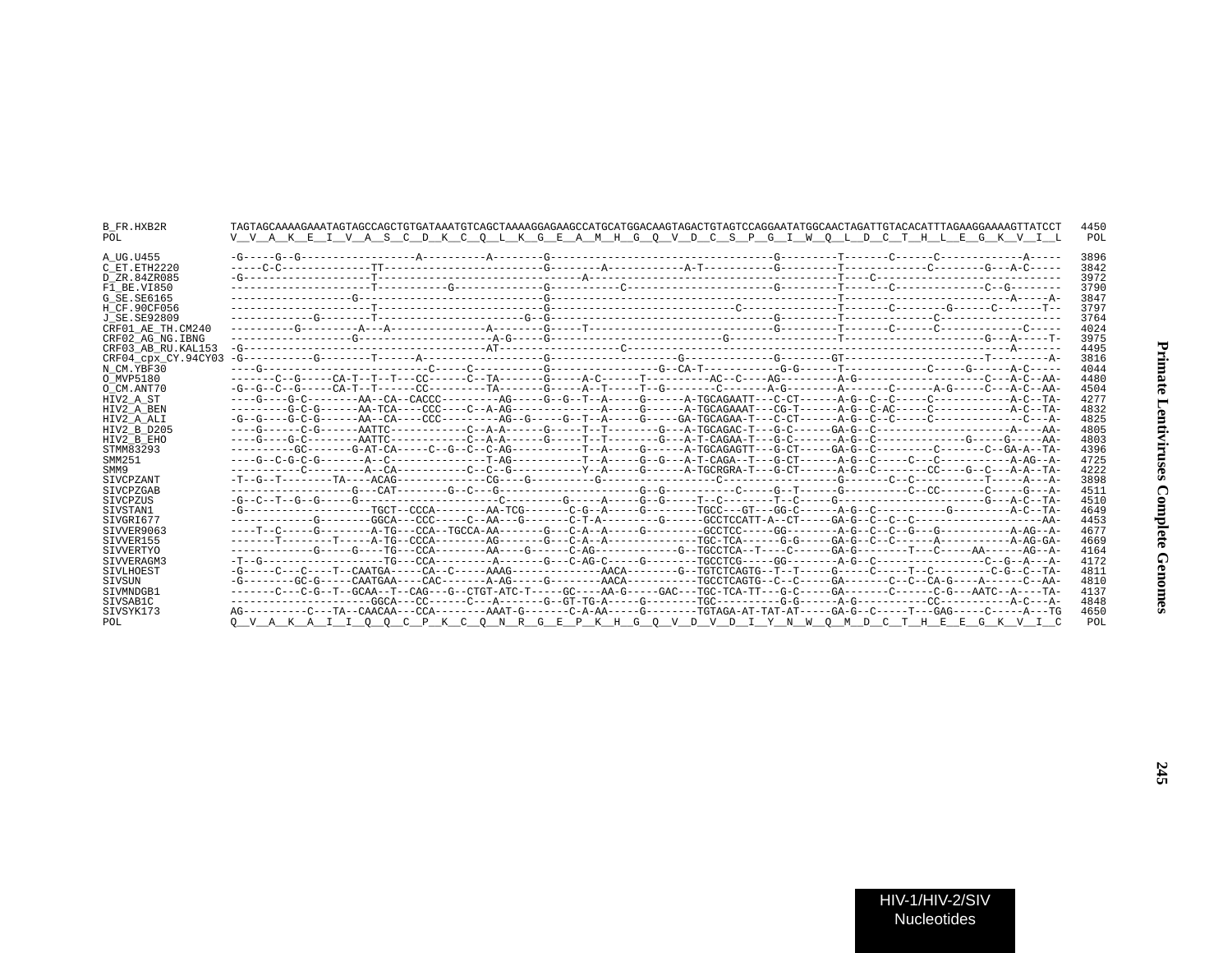| B FR.HXB2R<br>POL   |  | VAVHVASGYIEAEVIPAETGOETAYFLLKLAGRWPVKTIHTDN                                                                                    |  |  |  | 4580<br>POL |
|---------------------|--|--------------------------------------------------------------------------------------------------------------------------------|--|--|--|-------------|
| A UG.U455           |  |                                                                                                                                |  |  |  | 4026        |
| C ET. ETH2220       |  |                                                                                                                                |  |  |  | 3972        |
| D ZR.84ZR085        |  |                                                                                                                                |  |  |  | 4102        |
| F1 BE.VI850         |  |                                                                                                                                |  |  |  | 3920        |
| G SE.SE6165         |  |                                                                                                                                |  |  |  | 3977        |
| H CF.90CF056        |  |                                                                                                                                |  |  |  | 3927        |
| J SE. SE92809       |  |                                                                                                                                |  |  |  | 3894        |
| CRF01 AE TH.CM240   |  |                                                                                                                                |  |  |  | 4154        |
| CRF02 AG NG. IBNG   |  |                                                                                                                                |  |  |  | 4105        |
| CRF03 AB RU. KAL153 |  |                                                                                                                                |  |  |  | 4625        |
| CRF04 CDX CY.94CY03 |  |                                                                                                                                |  |  |  | 3946        |
| N CM.YBF30          |  |                                                                                                                                |  |  |  | 4174        |
| O MVP5180           |  |                                                                                                                                |  |  |  | 4610        |
| O CM.ANT70          |  |                                                                                                                                |  |  |  | 4634        |
| HIV2 A ST           |  |                                                                                                                                |  |  |  | 4407        |
| HIV2 A BEN          |  |                                                                                                                                |  |  |  | 4962        |
| HIV2 A ALI          |  | AA-------G-----T---------TC---------G--C--C--GCAG---T----AAGAC--------CTC--C--A------C-G--TA-T---------A--C-CACT-G--C--A--T-G- |  |  |  | 4955        |
| HIV2_B_D205         |  | A--G-----C-------------G-T----------G-A--A--CCA---G-----AAGAC-G-----TCTC--C--AC----G--CA-C---------TA-C-C-CACC----C-A-----C    |  |  |  | 4935        |
| HIV2 B EHO          |  |                                                                                                                                |  |  |  | 4933        |
| STMM83293           |  |                                                                                                                                |  |  |  | 4526        |
| SMM251              |  |                                                                                                                                |  |  |  | 4855        |
| SMM9                |  | A--T-----A-----G-GT--------TC-----G--------A--C--GCRG--------AAGAC--------CTG---------CA-C--------CA-C-C-CATC-G-------T---     |  |  |  | 4352        |
| SIVCPZANT           |  |                                                                                                                                |  |  |  | 4028        |
| SIVCPZGAB           |  |                                                                                                                                |  |  |  | 4641        |
| SIVCPZUS            |  |                                                                                                                                |  |  |  | 4640        |
| STVSTAN1            |  |                                                                                                                                |  |  |  | 4779        |
| STVGRI677           |  |                                                                                                                                |  |  |  | 4583        |
| STVVER9063          |  | A-----------G----C----TC------------C--A--TAGG--------AAGA--G-----CA-A--C------A--TTGA-T------A--GTCCAGT----C--A--T--          |  |  |  | 4807        |
| SIVVER155           |  |                                                                                                                                |  |  |  | 4799        |
| SIVVERTYO           |  |                                                                                                                                |  |  |  | 4294        |
| STVVERAGM3          |  |                                                                                                                                |  |  |  | 4302        |
| SIVLHOEST           |  |                                                                                                                                |  |  |  | 4941        |
| SIVSUN              |  |                                                                                                                                |  |  |  | 4940        |
| STVMNDGB1           |  |                                                                                                                                |  |  |  | 4267        |
| SIVSAB1C            |  |                                                                                                                                |  |  |  | 4978        |
| SIVSYK173           |  |                                                                                                                                |  |  |  | 4780        |
| POL                 |  | V A V N T A S G Y I E T K I L K R E T G D E T A L F L M O I A S R W P I K O I H T D N                                          |  |  |  | POL         |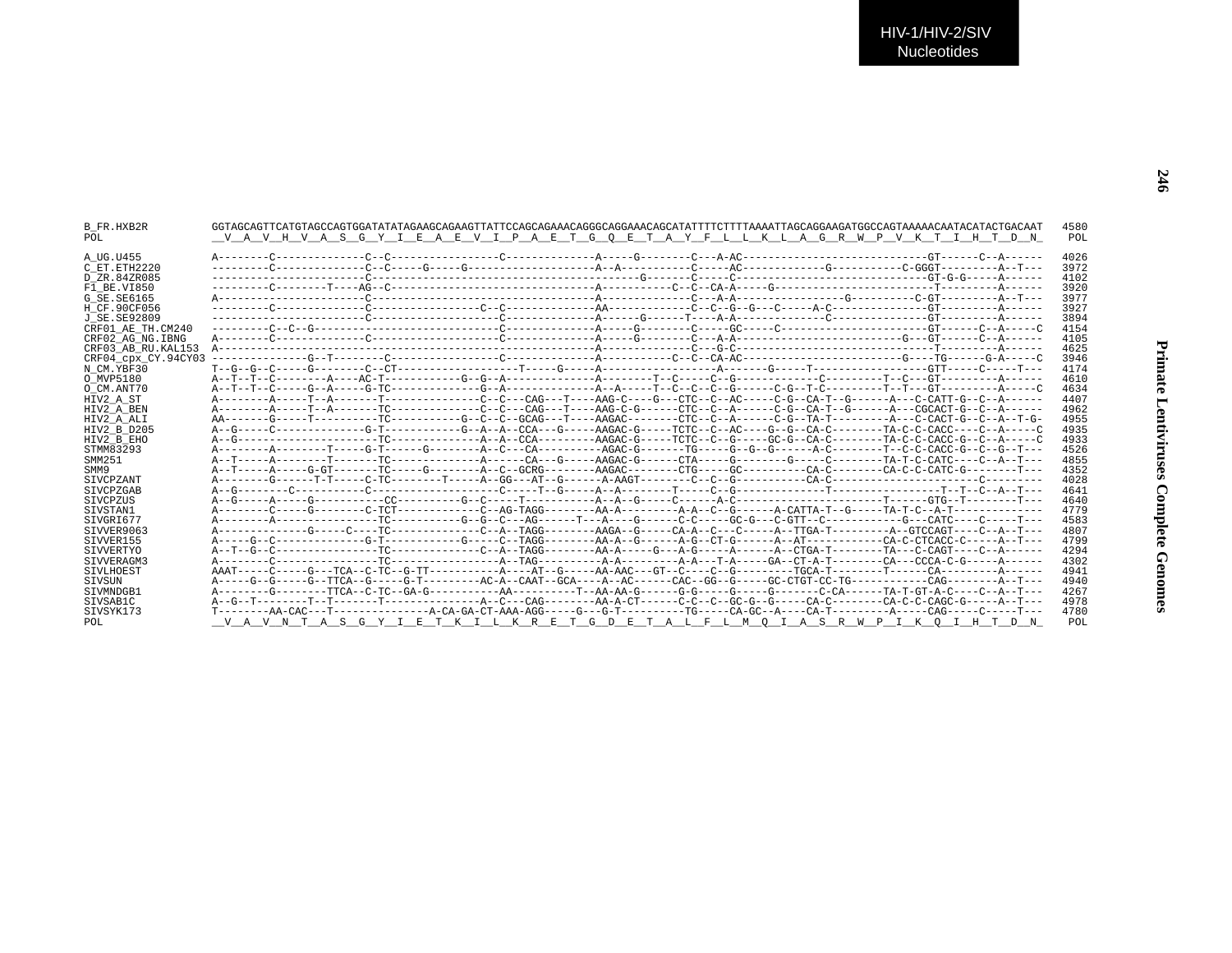| B FR.HXB2R<br>POL.                         | GGCAGCAATTTCACCGGTGCTACGGTTAGGGCCGCCTGTTGGTGGGCGGGAATCAAGCAGGAATTTGGAATTCCCTACAATCCCCAAAGTCAAGGAGTAGTAGAATCTATGAATAAAGAATTAAAGAAAA<br>G S N F T G A T V R A A C W W A G I K O E F G I P Y N P O S O G V V E S M N K E L K K | 4710<br>POL          |
|--------------------------------------------|-----------------------------------------------------------------------------------------------------------------------------------------------------------------------------------------------------------------------------|----------------------|
| A UG.U455<br>C ET. ETH2220<br>D ZR.84ZR085 |                                                                                                                                                                                                                             | 4156<br>4102<br>4232 |
| F1 BE.VI850                                |                                                                                                                                                                                                                             | 4050                 |
| G SE.SE6165                                |                                                                                                                                                                                                                             | 4107                 |
| H CF.90CF056                               |                                                                                                                                                                                                                             | 4057                 |
| J SE.SE92809                               |                                                                                                                                                                                                                             | 4024                 |
| CRF01 AE TH.CM240                          |                                                                                                                                                                                                                             | 4284                 |
| CRF02 AG NG. IBNG                          |                                                                                                                                                                                                                             | 4235                 |
| CRF03 AB RU.KAL153                         |                                                                                                                                                                                                                             | 4755                 |
| CRF04 CDX CY.94CY03                        |                                                                                                                                                                                                                             | 4076                 |
| N CM.YBF30                                 |                                                                                                                                                                                                                             | 4304                 |
| O MVP5180                                  |                                                                                                                                                                                                                             | 4740                 |
| O CM.ANT70                                 |                                                                                                                                                                                                                             | 4764                 |
| HIV2 A ST                                  | --TGC---C-----TTCACAGGAA--A-A-ATG-TGGCA------ATA--T--AG-A--ATCC--C---G-A--T-------A-----C--------G---G-A-----C-CC-CC----A--TC                                                                                               | 4537                 |
| HIV2 A BEN                                 |                                                                                                                                                                                                                             | 5092                 |
| HIV2 A ALI                                 |                                                                                                                                                                                                                             | 5085                 |
| HIV2 B D205                                |                                                                                                                                                                                                                             | 5065                 |
| HIV2 B EHO                                 | --TGC---C-----TTCACAAGAT--G-AAATG--AGCC------ATA--G--AG-A--AAC---C---G-G------T----AG--------G--------G-A-----CC-TC-TC-G--A--TC                                                                                             | 5063                 |
| STMM83293                                  |                                                                                                                                                                                                                             | 4656                 |
| SMM251                                     |                                                                                                                                                                                                                             | 4985                 |
| SMM9                                       | --TGC--------ATCACAAGAA--G-AAATG-TTGC---------A--R--TG-A---ACC---R-GG-A--T--T----A--G--C---R-G----G---G---C-C-TC-TC-TC----A-CCC                                                                                             | 4482                 |
| SIVCPZANT                                  |                                                                                                                                                                                                                             | 4158                 |
| SIVCPZGAB                                  |                                                                                                                                                                                                                             | 4771                 |
| <b>STVCPZUS</b>                            |                                                                                                                                                                                                                             | 4770                 |
| SIVSTAN1                                   | --GCCA-----TGTTA--CAGGA---ACAAA-TATT---------GACA-G-AG----CAC-ACA--G--C-----T--C-A---TCA------AGT-------AG-------G-C-------AG---                                                                                            | 4909                 |
| SIVGRI677                                  | ---CCA--C--T---TC-CAG-AT--GGCA--G-TG--C-------GTAAT--AG----CACCAC------A--T--T--C--A--GTCA--G--TAGT------AGC----C-G-C-GC-C---G---                                                                                           | 4713                 |
| STVVER9063                                 |                                                                                                                                                                                                                             | 4937                 |
| SIVVER155                                  | --ACCA-------TTC-CAGGAA--AGCT--TATG--C------GAAAGG-AG-A--CAC-ACG--GG-A--A--T-----A--GTCC--G---TCTA-----AG-----C---C---G--AG-G-                                                                                              | 4929                 |
| SIVVERTYO                                  |                                                                                                                                                                                                                             | 4424                 |
| STVVERAGM3                                 | --ACC------T--GTC-CAAGAA--AGCA--AATG---------GAAA---AG-A--CACCACA--TG-A-----T--C-T---TCA-----CTCTA-----GAG--------C-G-----AG---                                                                                             | 4432                 |
| SIVLHOEST                                  | --TCCA-----TGTAA--AAGGA---ACA---A-TAACC------ATA--G--AG-A--TAC-AC---G--A--T--T--C--T--G------G--T------G-A-AA--C----TT-----A-GT-                                                                                            | 5071                 |
| SIVSUN                                     |                                                                                                                                                                                                                             | 5070                 |
| STVMNDGB1                                  |                                                                                                                                                                                                                             | 4397                 |
| SIVSAB1C                                   |                                                                                                                                                                                                                             | 5108                 |
| SIVSYK173                                  | --ACCA--C--TGT-A---AC-A-T-C-AA--A--A--------TGT--C--AG-A--CACTACA--T-----A-----C--A-----C--G---A------G--C-AA----GGT-T-----AG--G                                                                                            | 4910                 |
| POL                                        | G P N F V S D K F K A A C W W C G I E H T T G I P Y N P O S O G I V E S K N R Y L K E                                                                                                                                       | POL                  |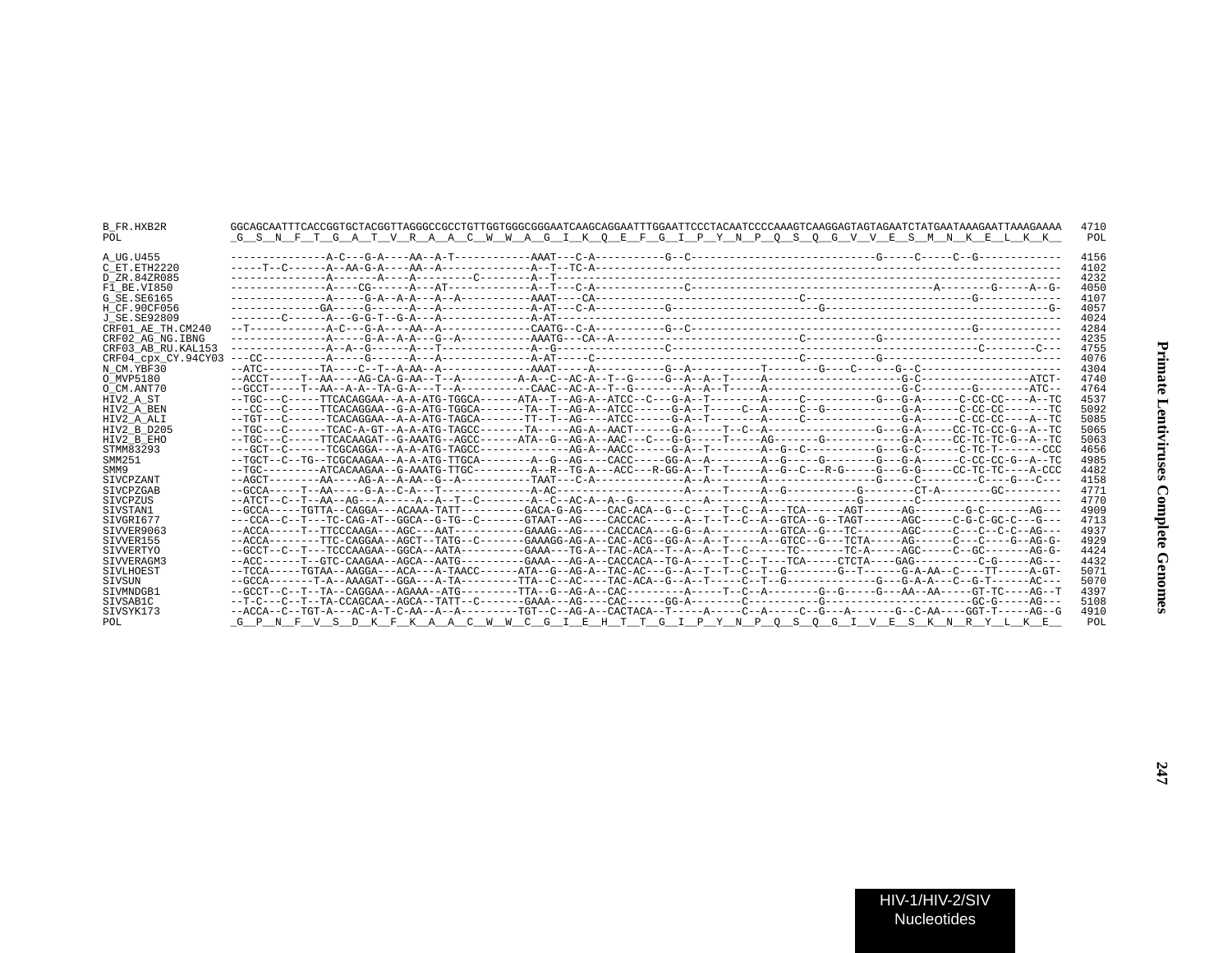| B FR.HXB2R         | TTATAGGACAGGTAAGAGATCAGGCTGAACATCTTAAGACAGCAGTACAAATGGCAGTATTCATCACAAATTTTAAAAGAAAAGGGGGATTGGGGGGTACAGTGCAGGGAAAGAATAGTAGACATAAT                                                                                                                                                                                                                                                                         |  |  |  | 4840       |
|--------------------|----------------------------------------------------------------------------------------------------------------------------------------------------------------------------------------------------------------------------------------------------------------------------------------------------------------------------------------------------------------------------------------------------------|--|--|--|------------|
| POL                | I I G O V R D O A E H L K T A V O M A V F I H N F K R K G G I G G Y S A G E R I V D I I                                                                                                                                                                                                                                                                                                                  |  |  |  | POL        |
| A UG.U455          |                                                                                                                                                                                                                                                                                                                                                                                                          |  |  |  | 4286       |
| C ET ETH2220       |                                                                                                                                                                                                                                                                                                                                                                                                          |  |  |  | 4232       |
| D ZR.84ZR085       |                                                                                                                                                                                                                                                                                                                                                                                                          |  |  |  | 4362       |
| F1 BE.VI850        |                                                                                                                                                                                                                                                                                                                                                                                                          |  |  |  | 4180       |
| G SE.SE6165        |                                                                                                                                                                                                                                                                                                                                                                                                          |  |  |  | 4237       |
| H CF.90CF056       |                                                                                                                                                                                                                                                                                                                                                                                                          |  |  |  | 4187       |
| J SE.SE92809       |                                                                                                                                                                                                                                                                                                                                                                                                          |  |  |  | 4154       |
| CRF01 AE TH.CM240  |                                                                                                                                                                                                                                                                                                                                                                                                          |  |  |  | 4414       |
| CRF02 AG NG.IBNG   |                                                                                                                                                                                                                                                                                                                                                                                                          |  |  |  | 4365       |
| CRF03 AB RU.KAL153 |                                                                                                                                                                                                                                                                                                                                                                                                          |  |  |  | 4885       |
|                    |                                                                                                                                                                                                                                                                                                                                                                                                          |  |  |  | 4206       |
| N CM.YBF30         |                                                                                                                                                                                                                                                                                                                                                                                                          |  |  |  | 4434       |
| O MVP5180          |                                                                                                                                                                                                                                                                                                                                                                                                          |  |  |  | 4870       |
| O CM.ANT70         |                                                                                                                                                                                                                                                                                                                                                                                                          |  |  |  | 4894       |
| HIV2 A ST          |                                                                                                                                                                                                                                                                                                                                                                                                          |  |  |  | 4667       |
| HIV2 A BEN         |                                                                                                                                                                                                                                                                                                                                                                                                          |  |  |  | 5222       |
| HIV2 A ALI         |                                                                                                                                                                                                                                                                                                                                                                                                          |  |  |  | 5215       |
| HIV2 B D205        |                                                                                                                                                                                                                                                                                                                                                                                                          |  |  |  | 5195       |
| HIV2 B EHO         |                                                                                                                                                                                                                                                                                                                                                                                                          |  |  |  | 5193       |
| STMM83293          |                                                                                                                                                                                                                                                                                                                                                                                                          |  |  |  | 4786       |
| SMM251             | ----ATAGAA-C--G--A--A--TCAG-AG-A--CAT----TT---------TCATTG-ATG---------GG--A--A--A---ATATG-C-C---CA------T--A-                                                                                                                                                                                                                                                                                           |  |  |  | 5115       |
| SMM9               | AA----ATAGAA-T-----AA-TTCAA-AG-A--TAT-----T------A-TCATTG-AT---------GG--A--A--A--A--ATATG-C-C---CA-----TA---GA-                                                                                                                                                                                                                                                                                         |  |  |  | 4612       |
| SIVCPZANT          |                                                                                                                                                                                                                                                                                                                                                                                                          |  |  |  | 4288       |
| <b>STVCPZGAB</b>   |                                                                                                                                                                                                                                                                                                                                                                                                          |  |  |  | 4901       |
| STVCPZUS           |                                                                                                                                                                                                                                                                                                                                                                                                          |  |  |  | 4900       |
| SIVSTAN1           |                                                                                                                                                                                                                                                                                                                                                                                                          |  |  |  | 5039       |
| STVGRI677          |                                                                                                                                                                                                                                                                                                                                                                                                          |  |  |  | 4843       |
| SIVVER9063         |                                                                                                                                                                                                                                                                                                                                                                                                          |  |  |  | 5067       |
| SIVVER155          |                                                                                                                                                                                                                                                                                                                                                                                                          |  |  |  | 5059       |
| SIVVERTYO          |                                                                                                                                                                                                                                                                                                                                                                                                          |  |  |  | 4554       |
| SIVVERAGM3         |                                                                                                                                                                                                                                                                                                                                                                                                          |  |  |  | 4562       |
| SIVLHOEST          |                                                                                                                                                                                                                                                                                                                                                                                                          |  |  |  | 5201       |
| SIVSUN             | ----CA-CAGAA-T-----AG-T--AC-GG-AT-G--A--T-------TC-----TC-GCA---T-------CA--GG--A--AC-A----AATG-CA----CA--G--GT-TA-CA----G--                                                                                                                                                                                                                                                                             |  |  |  | 5200       |
| SIVMNDGB1          |                                                                                                                                                                                                                                                                                                                                                                                                          |  |  |  | 4527       |
| SIVSAB1C           |                                                                                                                                                                                                                                                                                                                                                                                                          |  |  |  | 5238       |
| SIVSYK173          | $C---CTC---AA-T---CG-C-TCAC---T-GC-A----CGC------ACC---TTA------C---G--A--A--A---A-TATCAC---A---GTACAC---A---G-TACC---A-CTACAC---A---G-TACC---A-CTACAC---A---G-TACC---A---G-TACC---A---A-CTACC---A-CTACC---A---A-CTACC---A-CTACC---A-CTACC---A-CTACC---A-CTACC---A-CTACC---A-CTACC---A-CTACC---A-CTACC---A-CTACC---A-CTACC---A-CTACC---A-CTACC---A-CTACC---A-CTACC---A-CTACC---A-CTACC---A-CTACC---A-CT$ |  |  |  | 5040       |
| POL                | A I S O I R D D V T H L O T A V A M A T F I L N F K R K G G I G G I S P G E R Y I N M L                                                                                                                                                                                                                                                                                                                  |  |  |  | <b>POT</b> |
|                    |                                                                                                                                                                                                                                                                                                                                                                                                          |  |  |  |            |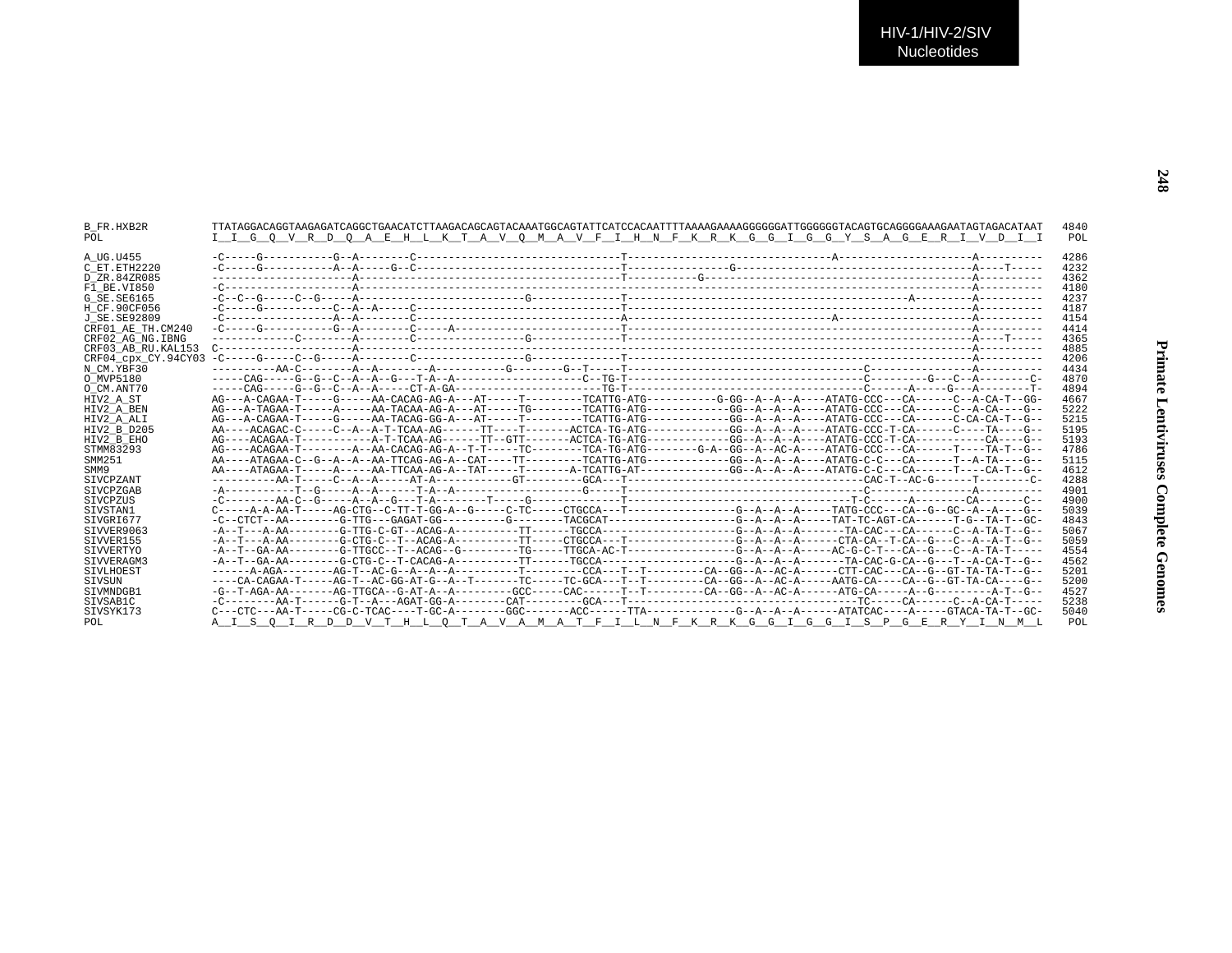| B FR.HXB2R<br>POL   | A T D I O T K E L O K O I T K I O N F R V Y Y R D S R N P L W K G P A K L L W K G E G                                                  |  | 4970<br>POL |
|---------------------|----------------------------------------------------------------------------------------------------------------------------------------|--|-------------|
| A UG.U455           |                                                                                                                                        |  | 4416        |
| C ET. ETH2220       |                                                                                                                                        |  | 4362        |
| D ZR.84ZR085        |                                                                                                                                        |  | 4492        |
| F1 BE.VI850         |                                                                                                                                        |  | 4310        |
| G SE.SE6165         |                                                                                                                                        |  | 4367        |
| H CF.90CF056        |                                                                                                                                        |  | 4317        |
| J SE.SE92809        |                                                                                                                                        |  | 4284        |
| CRF01 AE TH.CM240   |                                                                                                                                        |  | 4544        |
| CRF02 AG NG. IBNG   |                                                                                                                                        |  | 4495        |
| CRF03 AB RU. KAL153 |                                                                                                                                        |  | 5015        |
| CRF04 cpx CY.94CY03 |                                                                                                                                        |  | 4336        |
| N CM.YBF30          |                                                                                                                                        |  | 4564        |
| O MVP5180           |                                                                                                                                        |  | 5000        |
| O CM.ANT70          |                                                                                                                                        |  | 5024        |
| HIV2 A ST           |                                                                                                                                        |  | 4797        |
| HIV2 A BEN          |                                                                                                                                        |  | 5352        |
| HIV2 A ALI          |                                                                                                                                        |  | 5345        |
| HIV2 B D205         |                                                                                                                                        |  | 5325        |
| HIV2 B EHO          | -A-T-----ACA-G---TAC--TTCC-C----C-A---A-TT----T-C-------C-----C------A--AG-----G---A---C----G----T-GTG-T--AT-G------G-------C--------- |  | 5323        |
| STMM83293           |                                                                                                                                        |  | 4916        |
| SMM251              |                                                                                                                                        |  | 5245        |
| SMM9                |                                                                                                                                        |  | 4742        |
| SIVCPZANT           |                                                                                                                                        |  | 4418        |
| SIVCPZGAB           |                                                                                                                                        |  | 5031        |
| <b>STVCPZUS</b>     |                                                                                                                                        |  | 5030        |
| SIVSTAN1            |                                                                                                                                        |  | 5169        |
| SIVGRI677           |                                                                                                                                        |  | 4973        |
| STVVER9063          | -A-----C-AT--G--CTAC--AC--------CCA------CA------TT------A-A--C--C---A--AG-G---G-----G-G------G------C-AT-AA--------G------G------     |  | 5197        |
| SIVVER155           | -A-----C-AT--G---TC--CACTC------CCA------CCA------TTG------A-A--C--C-----A-AG-----G-----G----G----T--TCGC--GA---------A-----C          |  | 5189        |
| SIVVERTYO           |                                                                                                                                        |  | 4684        |
| STVVERAGM3          | TA-T---C-AT--G--TTAC--C-CC------CCA------CA------TT-------A-A--C--C-----A--AG-G---G-----TG-C---------G-C--T-AA-T-------G------T        |  | 4692        |
| SIVLHOEST           |                                                                                                                                        |  | 5331        |
| SIVSUN              |                                                                                                                                        |  | 5330        |
| STVMNDGB1           | CAAT-----AT--G--TA-C--T-TCA------T------T-----A-TT------AA------C-T---AG-A---G---AG--G---------T-GT-TC--TT-G-------A------             |  | 4657        |
| SIVSAB1C            |                                                                                                                                        |  | 5368        |
| STVSYK173           |                                                                                                                                        |  | 5164        |
| POL.                | Y T E L O L O O N T T S . P K F S N F R V Y Y R O . G K N E W K G P A R L L W K G E G                                                  |  | POL         |
|                     |                                                                                                                                        |  |             |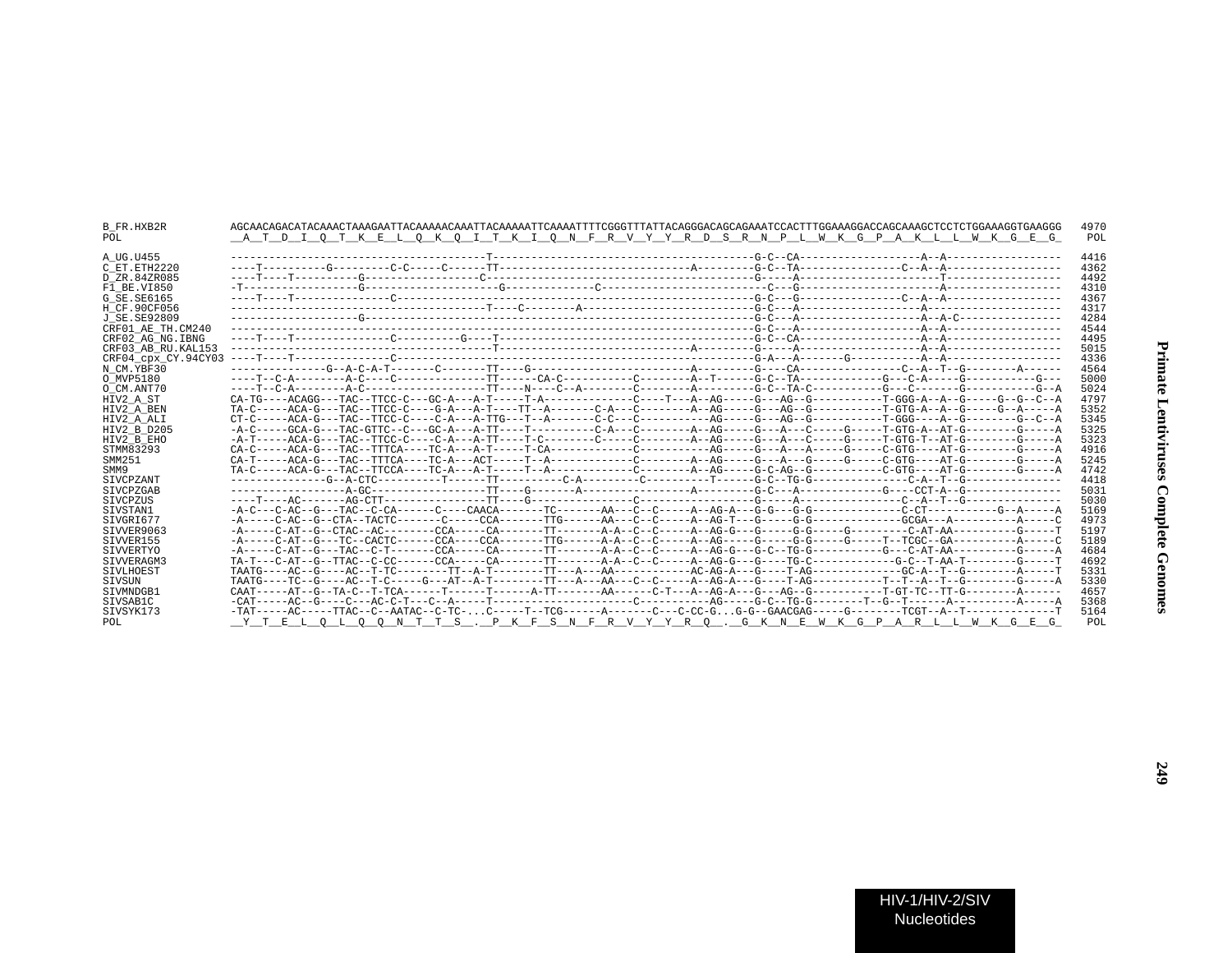| <b>B FR.HXB2R</b>   | 4982 |
|---------------------|------|
| POL                 | POL  |
|                     |      |
| A UG.U455           | 4428 |
| C ET. ETH2220       | 4374 |
| D ZR.84ZR085        | 4504 |
| F1 BE.VI850         | 4322 |
| G SE. SE6165        | 4379 |
| H CF.90CF056        | 4329 |
| J SE. SE92809       | 4296 |
| CRF01 AE TH.CM240   | 4556 |
| CRF02 AG NG. IBNG   | 4507 |
| CRF03 AB RU. KAL153 | 5027 |
| CRF04 cpx CY.94CY03 | 4348 |
| N CM.YBF30          | 4576 |
| O MVP5180           | 5012 |
| O CM.ANT70          | 5036 |
| HIV2 A ST           | 4809 |
| HIV2 A BEN          | 5364 |
| HIV2 A ALI          | 5357 |
| HIV2 B D205         | 5337 |
| HIV2 B EHO          | 5335 |
| STMM83293           | 4928 |
| SMM251              | 5257 |
| SMM9                | 4754 |
| SIVCPZANT           | 4548 |
| SIVCPZGAB           | 5043 |
| SIVCPZUS            | 5042 |
| SIVSTAN1            | 5181 |
| STVGRT677           | 4985 |
| SIVVER9063          | 5209 |
| STVVER155           | 5201 |
| <b>SIVVERTYO</b>    | 4696 |
| STVVERAGM3          | 4704 |
| SIVLHOEST           | 5343 |
| SIVSUN              | 5342 |
| STVMNDGB1           | 4669 |
| STVSAB1C            | 5380 |
| STVSYK173           | 5176 |
| POL                 | POL  |
|                     |      |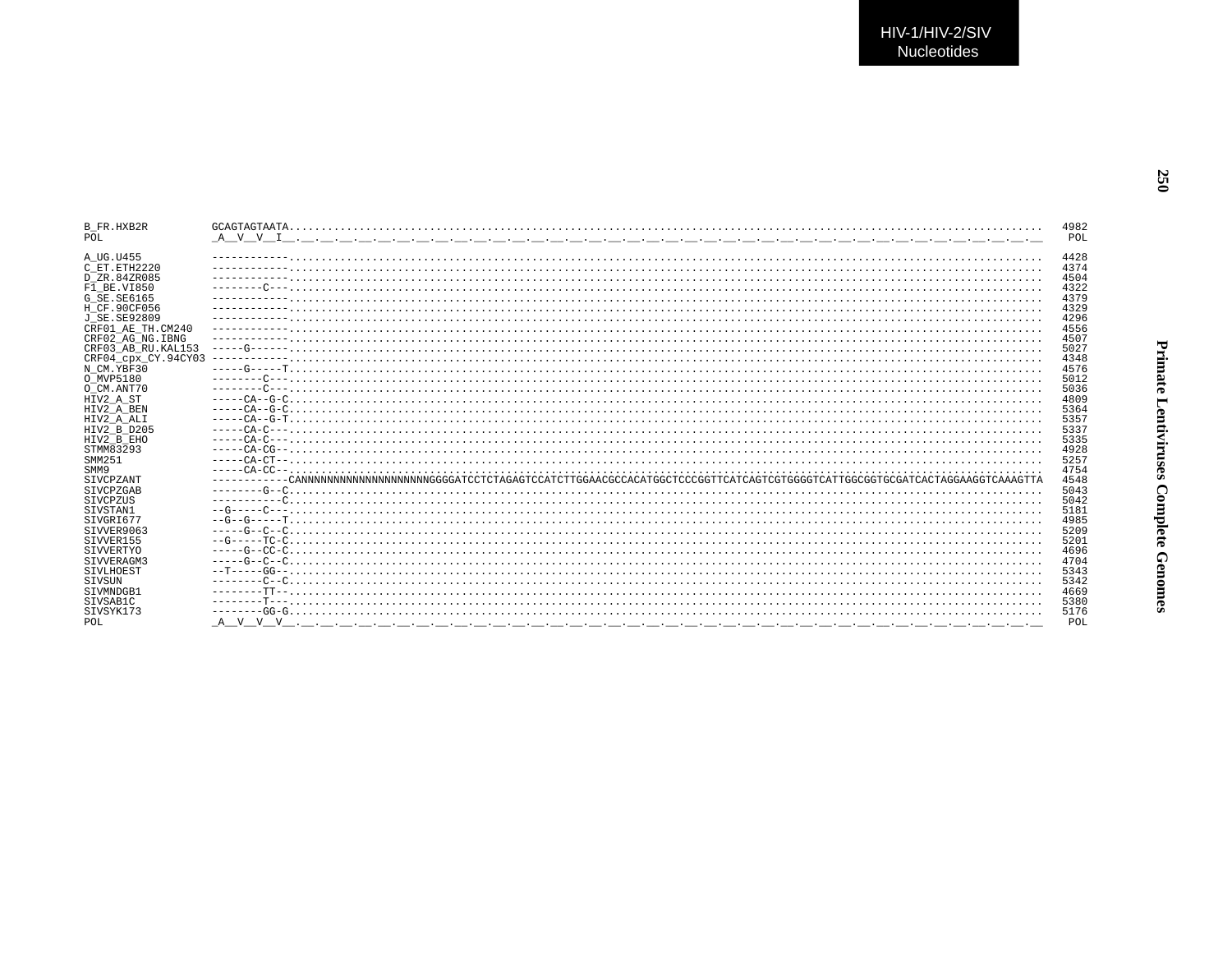| B FR.HXB2R<br>POL   |                                                                                                                                   | 4996<br>POI |
|---------------------|-----------------------------------------------------------------------------------------------------------------------------------|-------------|
|                     |                                                                                                                                   |             |
| A UG.U455           |                                                                                                                                   | 4442        |
| C ET. ETH2220       |                                                                                                                                   | 4388        |
| D ZR.84ZR085        |                                                                                                                                   | 4518        |
| F1 BE.VI850         |                                                                                                                                   | 4336        |
| G SE. SE6165        |                                                                                                                                   | 4393        |
| H CF.90CF056        |                                                                                                                                   | 4343        |
| J SE.SE92809        |                                                                                                                                   | 4310        |
| CRF01_AE_TH.CM240   |                                                                                                                                   | 4570        |
| CRF02 AG NG. IBNG   |                                                                                                                                   | 4521        |
| CRF03 AB RU. KAL153 |                                                                                                                                   | 5041        |
| CRF04 cpx CY.94CY03 |                                                                                                                                   | 4362        |
| N CM.YBF30          |                                                                                                                                   | 4590        |
| O MVP5180           |                                                                                                                                   | 5026        |
| O CM.ANT70          |                                                                                                                                   | 5050        |
| HIV2 A ST           |                                                                                                                                   | 4823        |
| HIV2 A BEN          |                                                                                                                                   | 5378        |
| HIV2 A ALI          |                                                                                                                                   | 5371        |
| HIV2 B D205         |                                                                                                                                   | 5351        |
| HIV2 B EHO          |                                                                                                                                   | 5349        |
| STMM83293           |                                                                                                                                   | 4941        |
| SMM251              |                                                                                                                                   | 5271        |
| SMM9                |                                                                                                                                   | 4768        |
| SIVCPZANT           |                                                                                                                                   | 4678        |
| SIVCPZGAB           |                                                                                                                                   | 5057        |
| SIVCPZUS            |                                                                                                                                   | 5056        |
| SIVSTAN1            |                                                                                                                                   | 5195        |
| SIVGRI677           |                                                                                                                                   | 4999        |
| SIVVER9063          |                                                                                                                                   | 5223        |
| SIVVER155           |                                                                                                                                   | 5215        |
| SIVVERTYO           |                                                                                                                                   | 4710        |
| STVVERAGM3          |                                                                                                                                   | 4718        |
| SIVLHOEST           |                                                                                                                                   | 5357        |
| SIVSUN              |                                                                                                                                   | 5356        |
| SIVMNDGB1           |                                                                                                                                   | 4683        |
| STVSAB1C            |                                                                                                                                   | 5394        |
| SIVSYK173           |                                                                                                                                   | 5193        |
| POL                 | O T E E G D<br><u>. In the second contract of the second contract of the second contract of the second contract of the second</u> | POI         |
|                     |                                                                                                                                   |             |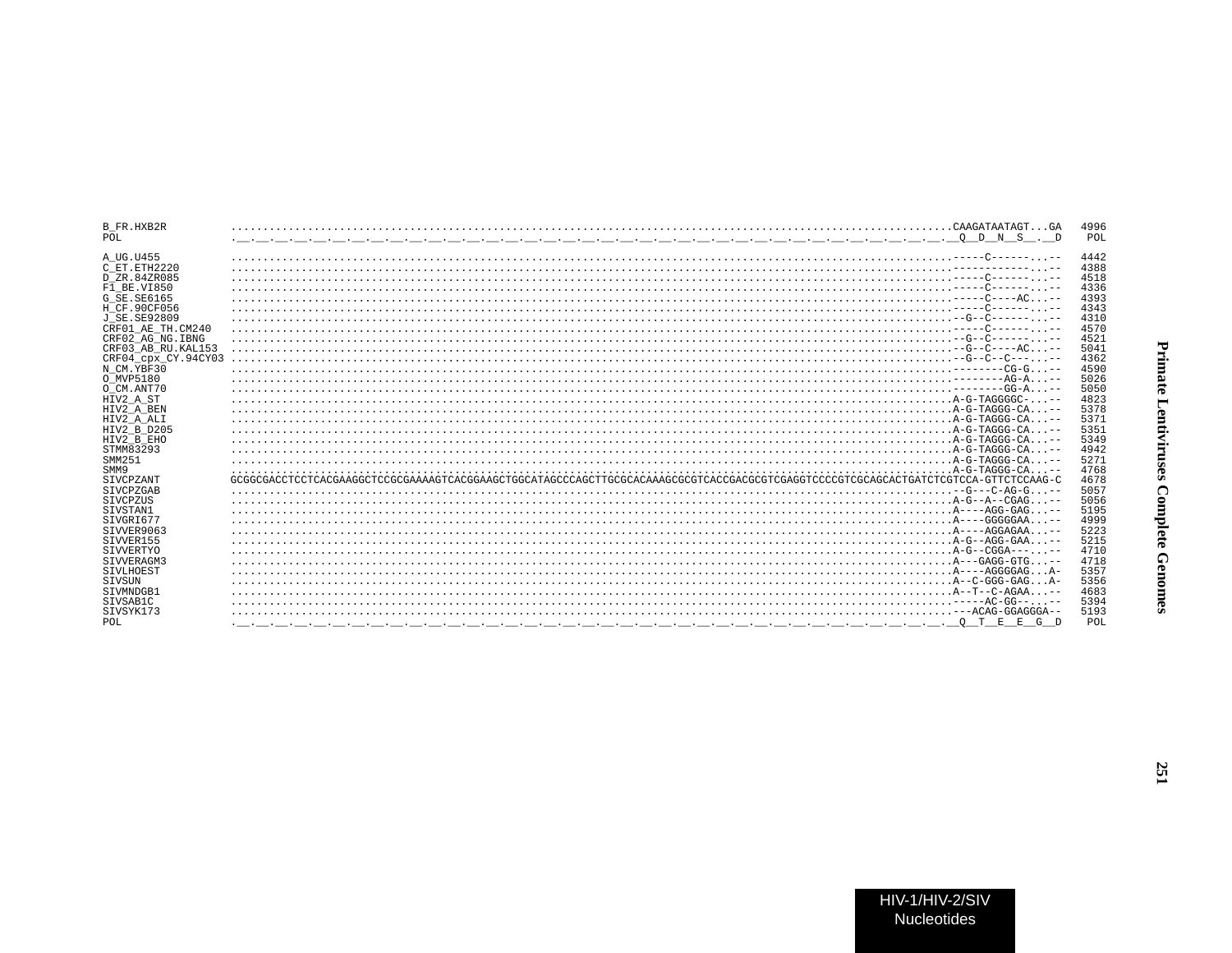| <b>B FR.HXB2R</b>   | $\rightarrow$ Vif<br>CATAAAAGTAGTGCCAAGAAAAAAGCAAAGATCATTAGGGATTÀTGGAAAACAGATGGCAGGTGATGATGTGTGCAAGTAGACAGGATGAGGATTAGAACATGGAAAACGTTTAGTAAAA         | Pol p31 integrase end <-<br>5118                           |
|---------------------|-------------------------------------------------------------------------------------------------------------------------------------------------------|------------------------------------------------------------|
| POL                 | I K V V P R R K A K I I R D # O # . # O M A G D D C V A S R O D E D \$                                                                                | POL                                                        |
| <b>VTF</b>          |                                                                                                                                                       | ME. . NRW O V M I V W O V D R M R I R T W K S L V K<br>VIR |
| A UG.U455           |                                                                                                                                                       | 4564                                                       |
| C ET. ETH2220       |                                                                                                                                                       | 4510                                                       |
| D ZR.84ZR085        |                                                                                                                                                       | 4640                                                       |
| F1 BE.VI850         |                                                                                                                                                       | 4458                                                       |
| G SE. SE6165        |                                                                                                                                                       | 4515                                                       |
| H CF.90CF056        |                                                                                                                                                       | 4465                                                       |
| J SE. SE92809       |                                                                                                                                                       | 4432                                                       |
| CRF01 AE TH.CM240   |                                                                                                                                                       | 4692                                                       |
| CRF02 AG NG. IBNG   |                                                                                                                                                       | 4643                                                       |
| CRF03 AB RU. KAL153 |                                                                                                                                                       | 5163                                                       |
|                     |                                                                                                                                                       | 4484                                                       |
| N CM.YBF30          |                                                                                                                                                       | 4712                                                       |
| O MVP5180           |                                                                                                                                                       | 5148                                                       |
| O CM.ANT70          |                                                                                                                                                       | 5172                                                       |
| HIV2 A ST           |                                                                                                                                                       | 4948                                                       |
| HIV2 A BEN          | ------------A-------G--G--C-----T--C-----C-----GGAAGAC-GG-AC---ATA--AG-CCCCACC---AGG--GCCAG---G--T-GAG-A----C-TGCCC-T--C--G                           | 5503                                                       |
| HIV2 A ALI          | ------------A-------G--G--C-------C--A--C-----GGAAGGC--G--C--ATA---G-CCCCACT---AGG--GCCAG---G--T-GAG-AG---C-T--CC-T--C--G                             | 5496                                                       |
| HIV2 B D205         |                                                                                                                                                       | 5476                                                       |
| HIV2 B EHO          |                                                                                                                                                       | 5474                                                       |
| STMM83293           | ---T--------A-----G-----G--T--A-----C-AA--------GGAGGAA--G--G--ATA---G-TCCCACC---AGGA--CCAG---G-CT-GAG-GG---C-T--CC-CA-----                           | 5067                                                       |
| SMM251              | ---T--G-----A--C-------G--T--A--T--C-AA---- . -----GGAGGAA--G--G--ATA-CAG-TCCCACA---AGGA--CCGGA--G-CTAGAG-GG---C-T--CC-CA-----                        | 5396                                                       |
| SMM9                |                                                                                                                                                       | 4893                                                       |
| <b>STVCPZANT</b>    | ACATG-G-A-AA-ATCTTC-C-GT-CTG-GC-ATGACT-CATCGG-C-GCGTCATCGCTGTG-----A--A---------AT-TC-----TCC-----G--                                                 | 4788                                                       |
| SIVCPZGAB           |                                                                                                                                                       | 5179                                                       |
| SIVCPZUS            |                                                                                                                                                       | 5178                                                       |
| STVSTAN1            |                                                                                                                                                       | 5320                                                       |
| SIVGRI677           | ---C--G-----C--C--G-----G--T----T--C-AA--------GAGAGAA--ACA----ATA---G-G-A--A---AGG--GTCAGA--G-CAA--A--C-G-----GGG-GA----G                            | 5124                                                       |
| STVVER9063          | $GC-G--A-T--C------------A---C-AA---C-AA---A-CCAAGAA--AGA---GT-A---G-T-AACA---A-G--CTCAG--GACCT---A-CC-A---C--G-A---C--A---C-A---C--G-A---C--A---C-.$ | 5348                                                       |
| SIVVER155           | AC-G--C-----T--G-----G-------A------A-AA--C----AGCCAAGAA--ACAT---GT-A---GAC-CACC---A-G--GC-GGA-GAAGT---C-CC-A----C-GG-GA----T                         | 5340                                                       |
| SIVVERTYO           | -C----G--T--A-------G-----T--A--T---A-----,---A-CCCAAAC--AGAG---GTAA---G-GAC----A-G---CCAG--GATCT---A-CT-A----C-GG-AA----C.                           | 4835                                                       |
| SIVVERAGM3          |                                                                                                                                                       | 4843                                                       |
| SIVLHOEST           |                                                                                                                                                       | 5482                                                       |
| <b>STVSUN</b>       |                                                                                                                                                       | 5463                                                       |
| STVMNDGB1           |                                                                                                                                                       | 4808                                                       |
| SIVSAB1C            | AT-G---AC-A-C------------C--A--T--A-AA----, .------, -GCAT---ATA--C-G-CCCC-C---A-G---ACGG-CGGACA-CAGGAG-GG----CT--CC----G---                          | 5516                                                       |
| SIVSYK173           | ---TTTT-C--A---------G----A--A----CA--CC-----G-AGA---ATA---G-TCCCAC----AG-A-GAC-CCA-GACA----GAT-G--T-C-GCA-A--A-----                                  | 5315                                                       |
| POL                 | I F A V P R R K A K I I T D # O # . # R M D S G S H V E N D P K T D \$                                                                                | POL                                                        |
| <b>VIF</b>          |                                                                                                                                                       | ME. . KEWIVVPTWRMTPROIDRLOHIIK<br><b>VTF</b>               |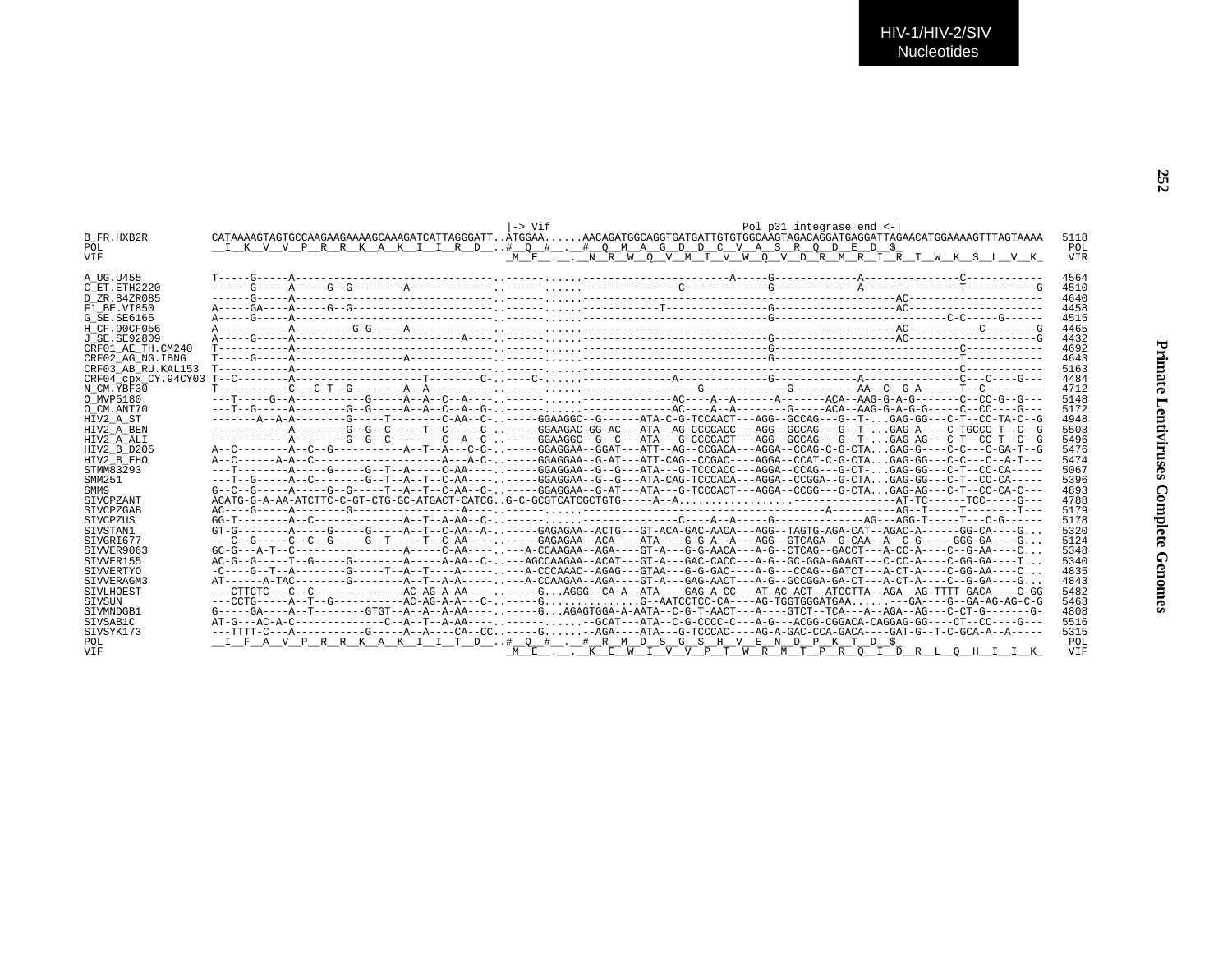| Primate Lentiviruses Complete Genom |
|-------------------------------------|
| 253                                 |

B\_FR.HXB2R CACCATATGTATGTTTCAGGGAAAGCTAGGGGATGGTTTTAT...AGACATCACTAT............................................................GAAAGCCCTCATC 5185

 $\overline{H-H-M}$  y v s  $\overline{G}$  k  $\overline{A}$  r  $\overline{G}$  w  $\overline{F}$  y  $\ldots$  r  $\overline{H}$   $\overline{H}$  y  $\ldots$   $\ldots$   $\ldots$   $\ldots$   $\ldots$   $\ldots$   $\ldots$   $\ldots$   $\ldots$   $\ldots$   $\ldots$   $\ldots$   $\ldots$   $\overline{E}$  s  $\overline{P}$   $\overline{H}$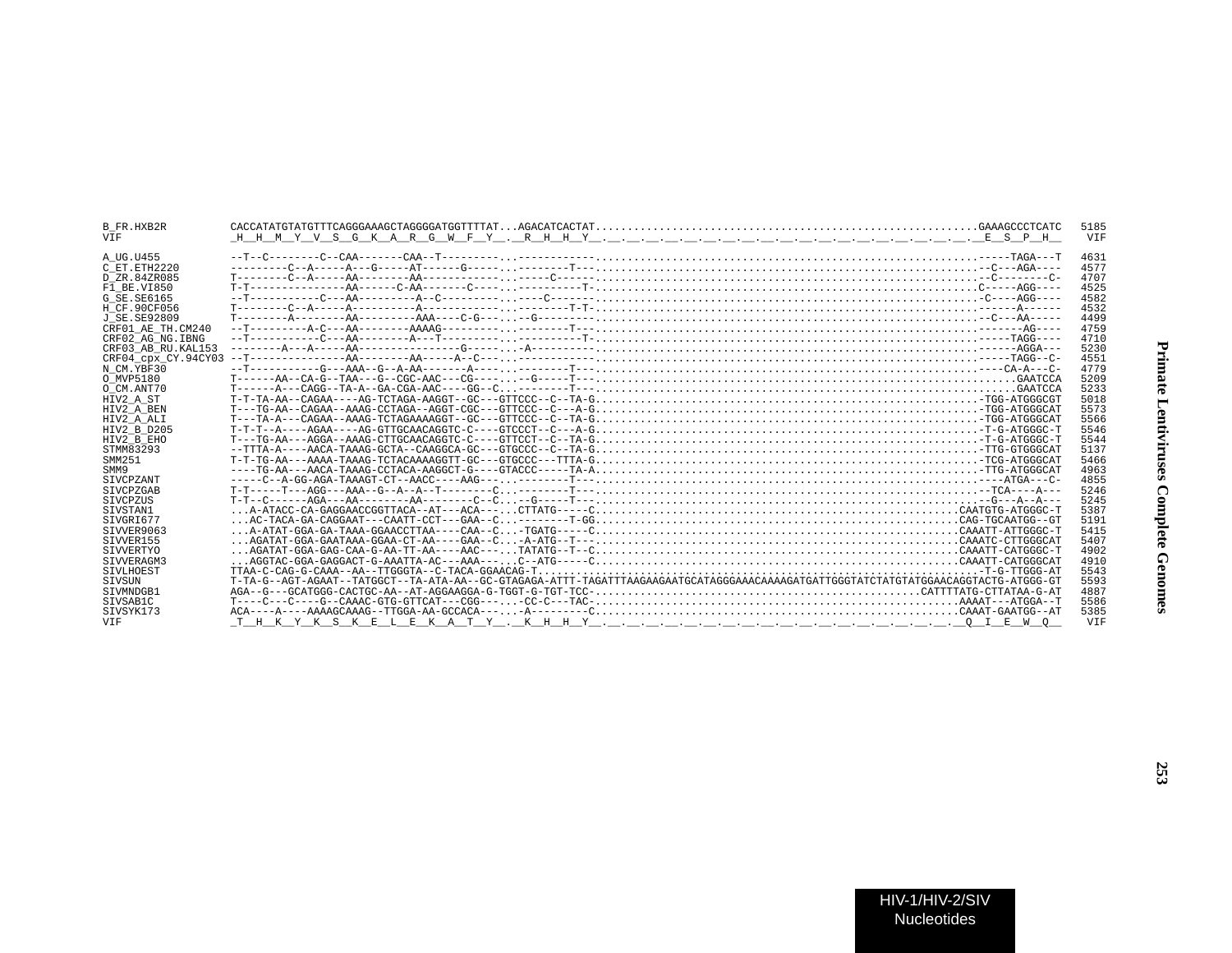| B FR.HXB2R<br><b>VTF</b> | P R I S S E V H I P L G D A R L V I T T Y W G L H T G E R D W H L G O G                                                         | 5291<br><b>VTF</b> |
|--------------------------|---------------------------------------------------------------------------------------------------------------------------------|--------------------|
| A UG.U455                |                                                                                                                                 | 4737               |
| C ET. ETH2220            |                                                                                                                                 | 4683               |
| D ZR.84ZR085             |                                                                                                                                 | 4813               |
| F1 BE.VI850              |                                                                                                                                 | 4631               |
| G SE.SE6165              |                                                                                                                                 | 4688               |
| H CF.90CF056             |                                                                                                                                 | 4638               |
| J SE.SE92809             |                                                                                                                                 | 4605               |
| CRF01 AE TH.CM240        |                                                                                                                                 | 4865               |
| CRF02 AG NG. IBNG        |                                                                                                                                 | 4816               |
| CRF03 AB RU. KAL153      |                                                                                                                                 | 5336               |
| CRF04 cpx CY.94CY03      |                                                                                                                                 | 4657               |
| N CM.YBF30               |                                                                                                                                 | 4885               |
| O MVP5180                |                                                                                                                                 | 5321               |
| O CM.ANT70               | $G--ATCC---AGTTAGTTTC-AGTG-ATG+ATA-TCCA-TA-GGGTGGCCCATG-A---G---C----------AT--ATGCC---G-------TGAA---$                         | 5345               |
| HIV2 A ST                |                                                                                                                                 | 5128               |
| HIV2 A BEN               |                                                                                                                                 | 5683               |
| HIV2 A ALI               |                                                                                                                                 | 5676               |
| HIV2 B D205              | $GGT-G-CTT-CAGTAG-A--ATAT-T--C---AACA-A-GAGC-TGGC-A-A-G-CCA-GG------AAC-A--CCC------G-GA-TCTTGAGCTCCTATGCTGTA$                  | 5656               |
| HIV2 B EHO               |                                                                                                                                 | 5654               |
| STMM83293                |                                                                                                                                 | 5247               |
| SMM251                   |                                                                                                                                 | 5576               |
| SMM9                     | $GGT-G-CTT-CAGCAGC---AT-T---GT---G-T---A-GGCTCAT$ ----A-G--CA-GG-------AA-T-----CC---GRA--GG----TCAGTACTTATGCAGTG               | 5073               |
| SIVCPZANT                | ---AG-A-G-AGA----------T--A------CCAACATTGGATAAAAAA------G-G---GTG-TC-----AT-A--ATGT------C-CCCA-----C--A--A--T--               | 4967               |
| SIVCPZGAB                |                                                                                                                                 | 5355               |
| <b>STVCPZUS</b>          |                                                                                                                                 | 5351               |
| SIVSTAN1                 | $GGTAC-C-T--AGTAG-T-C-T------CT---A-GA-AAG--AAA. A-A---G--GATTGT--C---CAC--A. --GCC---CAG-GA---TCTCTACCTACCTATGCAGTAGCAA-A.$    | 5503               |
| SIVGRI677                | TTT-G-CCTACAGCC-GT-CATT-----CT--TCAA-A-A-GATTACA-A-A-G-G-AT-TT---CACAAC--C--CCC--------GA----TCTCAAGTCATGGAGTAGGG--A            | 5307               |
| SIVVER9063               | $GGTAT-CT-TG-GCAG-TACAT------A---ATTA-AAG--GAA. A-ACAG---GACTGC-----CA-T-A. ---CC-------G----TCTCTACTACGCCATAGGAA-A.$           | 5531               |
| STVVER155                | GGTAC-CT-TGAGCAG-TATGTA--A--C--CCCA-GAAG-G--GAA A-CCATG-GGAT-TC-----CA-T-A G-TCC-A--CA--GA----TCTCAACTTATGCAGTAGGAA-A           | 5523               |
| SIVVERTYO                | $GGTAC-CC-TGAGTAG-TATGTA--A---A---AA-ACA-G-GGAA$ $A-ATGTG--GACCT---C-A-T-A$ $---CC---GCA--GA---TATCCACATATGCAGTAGGTA-A$         | 5018               |
| STVVERAGM3               | $GGTAC-C--TGAGTAG-TATG-G--A-C---C--C-ACA-G--AGT, A-ACATG--GATCT---C-A---C-A---C.---C-C---A--AC-G-GA---TATCAACATATGCTGAGGGGA-A.$ | 5026               |
| <b>STVLHOEST</b>         |                                                                                                                                 | 5650               |
| SIVSUN                   | $GGTAC-C-TACAATA-A-TATT--T---G-ACTT---GGC-CTAG-A---GG-TC---G-ACAC-C---CC---C---A-GG-T-TT-AACCAGTGGGGATTT$                       | 5700               |
| SIVMNDGB1                | GGTAT-CTT-CAGTA-----GTG--TAT-A--AATAGG-AC-T-AGA-AA--G-T-G--GC------CA-T--CA-AT---GGT--GA-CTTAAGTACTTATGCAGTAAGCA-A-AAGCA-T      | 5011               |
| SIVSAB1C                 | $GGTACTCCTA-CA---TGGGT---A---CAA---CAAGCTCTAA-AAAG-T---T-AT---CA-T-A---CCC---G-A---GA---T-AA-CCTT-AC---A-.$                     | 5696               |
| SIVSYK173                | $GGTAC-CTTA--GCC--TGGACA--A---G---A---GA--CTATA--G-A-C-CGTTC---CACAA-T---G-CCC------GA---TTACATATGCAGGGAATT$                    | 5492               |
| <b>VTF</b>               | WYTYCOWTIPV <u>GDGTI.WIT.FYHNL.APERGWLHMOGI</u> .                                                                               | <b>VTF</b>         |
|                          |                                                                                                                                 |                    |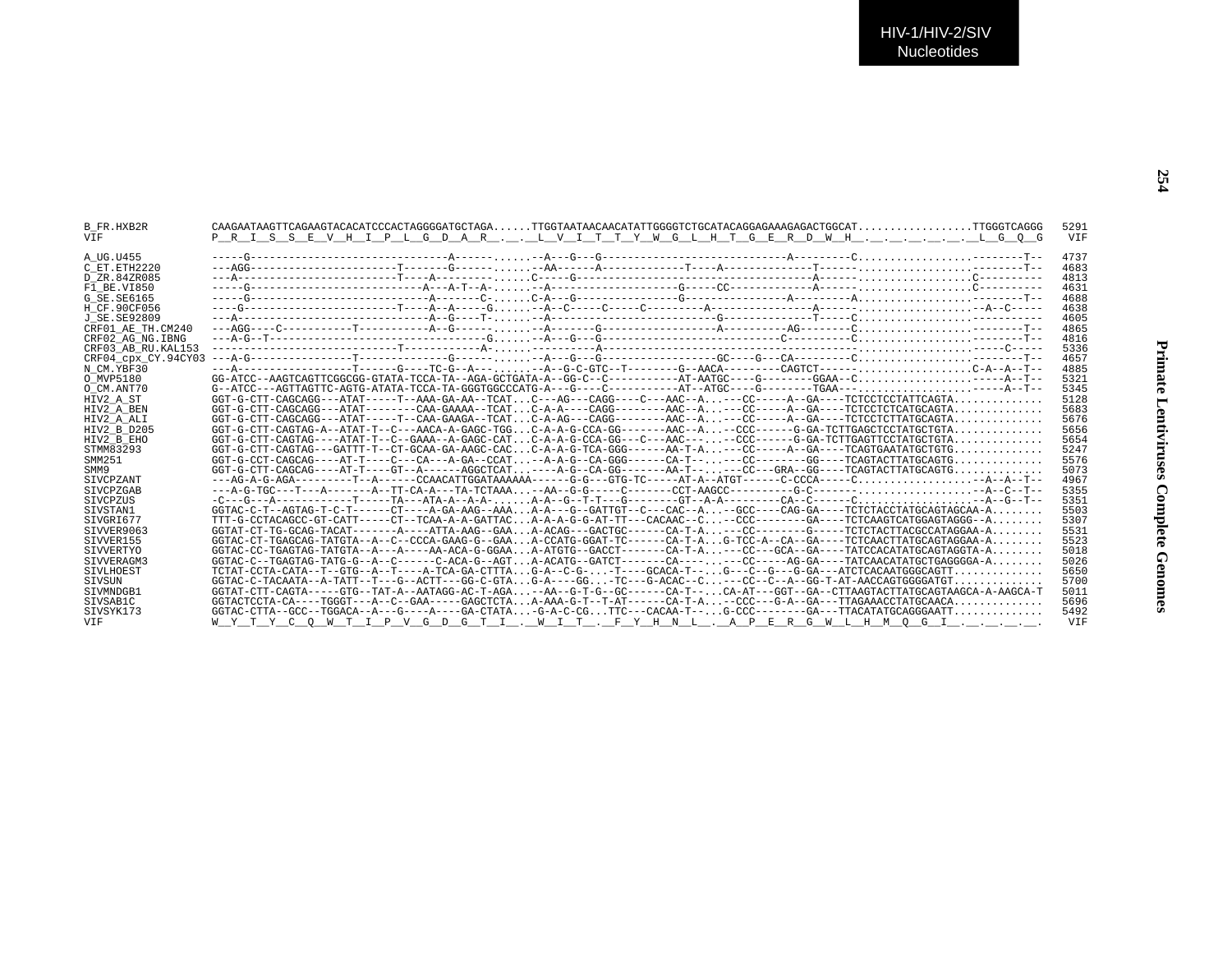| B FR.HXB2R<br>VIF   | AGTCTCCATAGAATGGAGGAAAAAGAGATATAGCACACAAGTAGACCCTGAACTAGCAGACCAACTAATTCATCTGTATTACTTTGACTGTTTTTCAGACTCTGCTATAAGAAAGGCCTTATTAGGACAC<br>V S I E W R K K R Y S T O V D P E L A D O L I H L Y Y F D C F S D S A I R K A L L G H | 5421<br>VIF |
|---------------------|-----------------------------------------------------------------------------------------------------------------------------------------------------------------------------------------------------------------------------|-------------|
| A UG.U455           |                                                                                                                                                                                                                             | 4867        |
| C ET.ETH2220        |                                                                                                                                                                                                                             | 4813        |
| D ZR.84ZR085        |                                                                                                                                                                                                                             | 4943        |
| F1 BE.VI850         |                                                                                                                                                                                                                             | 4761        |
| G SE.SE6165         |                                                                                                                                                                                                                             | 4818        |
| H CF.90CF056        |                                                                                                                                                                                                                             | 4768        |
| J SE.SE92809        |                                                                                                                                                                                                                             | 4735        |
| CRF01 AE TH.CM240   |                                                                                                                                                                                                                             | 4995        |
| CRF02 AG NG.IBNG    |                                                                                                                                                                                                                             | 4946        |
| CRF03 AB RU.KAL153  |                                                                                                                                                                                                                             | 5466        |
| CRF04 cpx CY.94CY03 |                                                                                                                                                                                                                             | 4787        |
| N CM.YBF30          | ---A------------ACT--GA-A---C-AG--------T--T-----A-G------A-G------A----TC----T-------A----C-----C----CGC-A--GG-C----GGA                                                                                                    | 5015        |
| O MVP5180           | G--TAGT--------CAAT-C---GAG----AA------GA-T---T------AC------AGGA-G--A------C---T--CACA------A--A--A--A--C--G------A-TC----G-G-C--                                                                                          | 5451        |
| O CM.ANT70          |                                                                                                                                                                                                                             | 5475        |
| HIV2 A ST           | AGAC--ACT---TAT-C-G-A-A--TCT-G---G-T--TAC---A--CTGT--G---TCC-----A---AGCAC---T--CTCT--C---A-G-CAGGC-AAG------GA---A-CAG---GG-A                                                                                              | 5254        |
| HIV2 A BEN          | AGAT--ACC---TAT-C-G-A-AG-TCT-G---G-T--TAC---A--CTGT------ATC-----AC--AGCAC---T--CTCT--C---A-G-CAGG--AAG------GA---A-CAG---GG-A                                                                                              | 5809        |
| HIV2 A ALI          | AGA---ACT---TAT-C-G-A-AG-TCT-G---G-T--TAC---A--CTGT------TCC-----A--GGCAC---T--CTCT--C---A-G-CAGG--AAG------GA---A-CAG---A-CAG---GG-A                                                                                       | 5802        |
| HIV2 B D205         | AGAC--AC----TATG-G-G--AC-T-TAT---G-T---ACA-----TG-G-------G---C-G---GG--C---T--CTCT--C-------C-AA--AAG----G-GA---A-CAGG---G-A                                                                                               | 5782        |
| HIV2 B EHO          | AGAC--AC----TATG-G-G---C-T-TAT---G-T---ACT-----TG------G-T--C-G---GG--CG---T--CTCT-CG---A---CTAA--AAG----G-GA---A-CAGG---G-A                                                                                                | 5780        |
| STMM83293           | $\ldots$ AGG---ACT---TAT-CC-GA-AT-TCT-GT--G-T---ACA--A--CTGT-----T--G---CGC--GGCAC---T--CCCT--C---A---CGGGA-AAG-G----GA---A-CAGG---G-A                                                                                      | 5373        |
| SMM251              |                                                                                                                                                                                                                             | 5702        |
| SMM9                | AGA---ACC---TACTCC-GA-AT-TCT-G---G-T-C-ACA--A--TTAT------ACTT--C-G---GGCAC---T--CCCT--C-------GGGA-AAG--C---G---A-CAGG---G-A                                                                                                | 5199        |
| SIVCPZANT           |                                                                                                                                                                                                                             | 5097        |
| SIVCPZGAB           |                                                                                                                                                                                                                             | 5485        |
| SIVCPZUS            |                                                                                                                                                                                                                             | 5481        |
| STVSTAN1            | .AGT-TTGAGA-T---CAA--C-CG--C-AA---G----ACT-----TG-G--G-----TA-G-----TGCC-C-----CCCT--C--A----TAGA--C--CCA-C----A-CAG---GG-A                                                                                                 | 5629        |
| SIVGRI677           |                                                                                                                                                                                                                             | 5430        |
| SIVVER9063          | .CAA-A-T-G-G-GCAGTAGG- -AT-TC--A---G--T-------A-C-AC-----TGG-A-G--A--C--AC-C--T---TCA-----AGG----AAGG--C--TCA---A-CA--TA--AGG---G-G                                                                                         | 5657        |
| SIVVER155           |                                                                                                                                                                                                                             | 5652        |
| SIVVERTYO           |                                                                                                                                                                                                                             | 5147        |
| SIVVERAGM3          |                                                                                                                                                                                                                             | 5155        |
| SIVLHOEST           |                                                                                                                                                                                                                             | 5776        |
| SIVSUN              |                                                                                                                                                                                                                             | 5826        |
| STVMNDGB1           |                                                                                                                                                                                                                             | 5141        |
| SIVSAB1C            | $\ldots$ .ggA----G--AC--T---GG-GA--GGTTT---G-GC-T--T---TGGAC---G-----TA-T------TG--CC--T--CCC-------A---TAGA---G-CCA-C-A---A-CAGG---G-A                                                                                     | 5822        |
| SIVSYK173           | AGG--TC---ACCAATGG--CCAG-GG-A---TG-CT--ACA--A-C-G--------GC--T--A---AAT-T---T--CCCT--C---A---CAAGA--GG-C-ACC----AG-CAG---GG-A                                                                                               | 5618        |
| VIF                 | <u> R I Q Y Q W N Q W N T D L T P A V A D R L I H N F Y F P C F T A R A V N Q A V R G E</u>                                                                                                                                 | <b>VTF</b>  |
|                     |                                                                                                                                                                                                                             |             |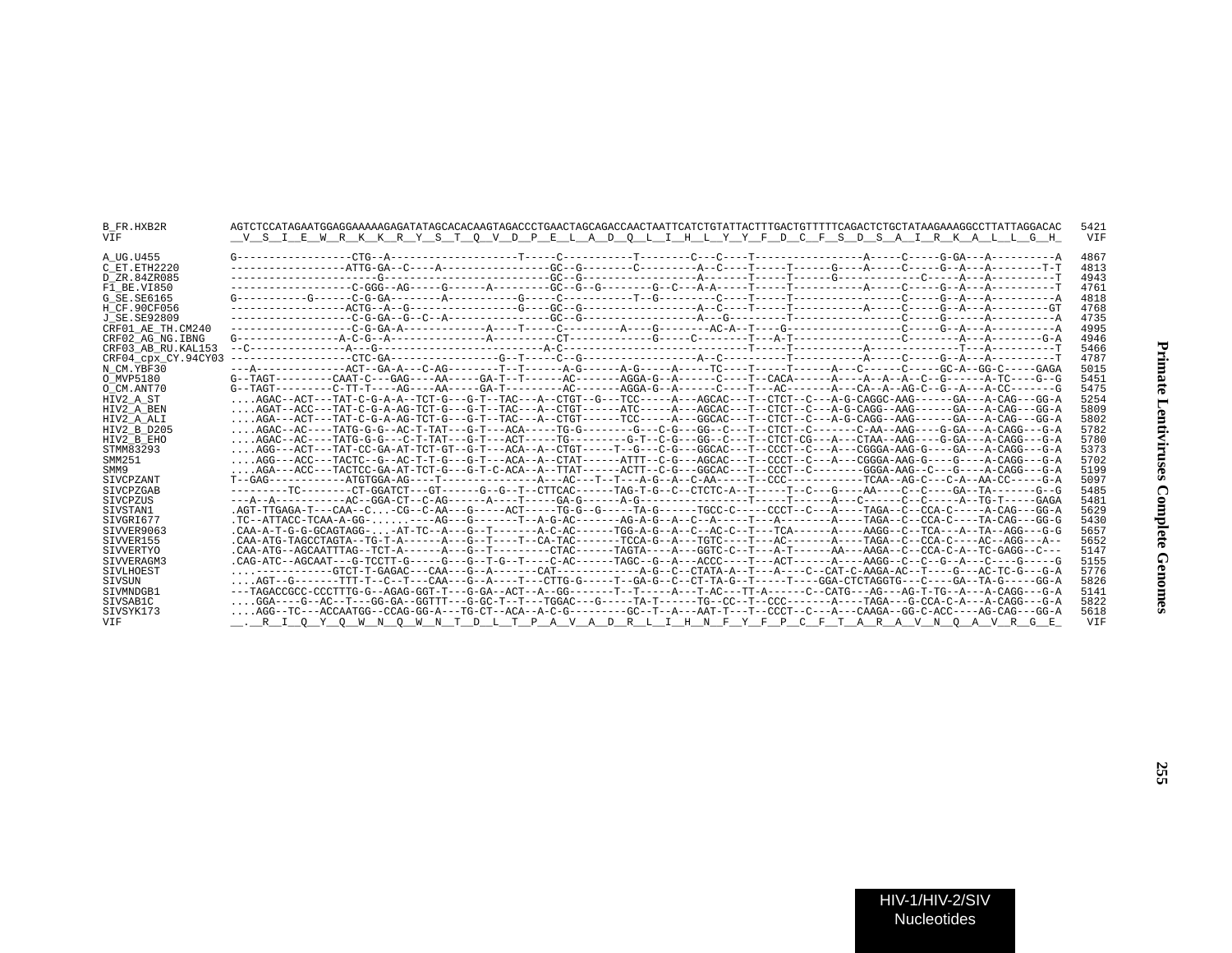| B FR.HXB2R          |                                                                                                                                   |                                                                                              | 5521       |
|---------------------|-----------------------------------------------------------------------------------------------------------------------------------|----------------------------------------------------------------------------------------------|------------|
| <b>VTF</b>          | I V S P R C E Y O A G H N K V G S L O Y L A L A A L I T P K K I K                                                                 |                                                                                              | VIF        |
|                     |                                                                                                                                   |                                                                                              | 4967       |
| A UG.U455           |                                                                                                                                   |                                                                                              | 4913       |
| C ET.ETH2220        |                                                                                                                                   |                                                                                              |            |
| D ZR.84ZR085        |                                                                                                                                   |                                                                                              | 5043       |
| F1 BE.VI850         |                                                                                                                                   |                                                                                              | 4861       |
| G SE SE6165         |                                                                                                                                   |                                                                                              | 4918       |
| H CF.90CF056        |                                                                                                                                   |                                                                                              | 4868       |
| J SE.SE92809        |                                                                                                                                   |                                                                                              | 4835       |
| CRF01 AE TH.CM240   |                                                                                                                                   |                                                                                              | 5095       |
| CRF02 AG NG. IBNG   |                                                                                                                                   |                                                                                              | 5046       |
| CRF03 AB RU. KAL153 |                                                                                                                                   |                                                                                              | 5566       |
| CRF04 cpx CY.94CY03 |                                                                                                                                   |                                                                                              | 4887       |
| N CM.YBF30          |                                                                                                                                   |                                                                                              | 5115       |
| O MVP5180           | $-G=-GCTGA-C-A------C-TG------G-T$                                                                                                |                                                                                              | 5551       |
| O CM.ANT70          |                                                                                                                                   |                                                                                              | 5575       |
| HIV2 A ST           | -AGC-ATTAT-CT-C--CA-C--C-CCCA--CC-----GTACC-----CCG--A--C--G-TTC----CT---CT--G-GCA-CA-AATGGC-G-                                   |                                                                                              | 5350       |
| HIV2_A_BEN          | $-AGT-ATTGT-CT-C-CA-C---CCCA-CT----AGCA$ C----CC---A--T------C-A-C---T--T-G--CA-CA-AATG-C-GA                                      |                                                                                              | 5905       |
| VIF                 |                                                                                                                                   |                                                                                              | VIF        |
| <b>VPX</b>          |                                                                                                                                   | $V$ $V$ $V$ $Q$ $\ldots$ $Q$ $N$ $D$ $R$ $\ldots$<br>$S_Y$ $Y$ $#$ $$ $X$ $K$ $M$ $T$ $#$ $$ |            |
|                     |                                                                                                                                   |                                                                                              |            |
| HIV2 A ALI          |                                                                                                                                   |                                                                                              | 5898       |
| HIV2 B D205         | $-AGA-ATTGT-CTAC--CA-C---C-T---CT---CT--CG-AGGG. ---CC-AGCT---G-TTC-A--C---AGG-TCG--CAG. GA-GG---TGG-$                            |                                                                                              | 5881       |
| HIV2 B EHO          |                                                                                                                                   |                                                                                              | 5879       |
| STMM83293           |                                                                                                                                   |                                                                                              | 5466       |
| SMM251              | CA-C-GCTGT--T-C--CA-G-TC-CGAG--CT----GGTACC----CC-AGC-----G-----A-----AA--T-G---GCGATGTC-G-                                       |                                                                                              | 5795       |
| SMM9                | -A-T-GCTGT--T-C--CA-G-TC-CGAA--CT-----GAATC----CC-AGC----G--TC-A------A---T-G---GTCATGTCRSR                                       |                                                                                              | 5292       |
| SIVCPZANT           | -G-A-ATTGA-ATAC--CC-C--CA-GAAG-------GTC------GA-A--G--G--T--A--TT-TTGTAAGA-CC--GAATTCAGAGGATAC--C--GGGTCC--GAA                   |                                                                                              | 5209       |
| SIVCPZGAB           |                                                                                                                                   |                                                                                              | 5585       |
| SIVCPZUS            |                                                                                                                                   |                                                                                              | 5581       |
| SIVSTAN1            | -GCT--TTGTGG--CAC---CA-G-A------CGTAGCAGAAAACCATTGGGGTC-----C-G--C--G--G-TT--A--C--GA---T--AT-C-GACTTCCT--GA-ATGGCA               |                                                                                              | 5744       |
| SIVGRI677           | -AGTA--CGTGG--CAC--TCA-G-A---------AGGTC----CA---A--G---CTT-----------TT----AT-C-ATGGC-TC-G--AG-GA.                               |                                                                                              | 5529       |
| SIVVER9063          | -G-T-CGT-TTC---C---TC-CC-AG--------AACCACAGGA------CCC--A--G--G-----A--C--TCTG--CCATCAGATGGC-TC-G-GAG-G-.                         |                                                                                              | 5762       |
| SIVVER155           | $-GGT-C-T-TC---C---T-C--G-------ACTAACAGGTC----CCC-CT-G----T-A---T--CT---CCT-CCATCA---ATGGCCTC-G--AG-GA.$                         |                                                                                              | 5757       |
| SIVVERTYO           | -G-T--GT-TTC---C-G-T--C--A---G-----AAGCACAGGAC-----CC----T-G--C-A--T--GCTC---CATCA-ATGGCCTC-G-GAG-GA.                             |                                                                                              | 5252       |
| SIVVERAGM3          | $-GGT-C-TTC---C-G-TC-CC-AG-----C-GAAAACAGAC----CCC---T-G-----A---A--T--CCTT---CACCA---ATGGCCTC-G-CAG-GA.$                         |                                                                                              | 5260       |
| SIVLHOEST           | $-G-A-A-CTATGT-T-CC-G - CTTT----ACGT. \n \n \n \nTGT-TCTC--T-C-C-TTA-CTGCT-GAG-CA-C-C-CA- \n \n \nCTGTCC-GGCA. \n \n$             |                                                                                              | 5869       |
| SIVSUN              |                                                                                                                                   |                                                                                              | 5922       |
| SIVMNDGB1           | $GA---GTTAAAAGTT---AG---T---C---T---CAGCA$ ,,,,,,,,,,,,CAAGGT--TCTC---T-G--G-TTC-CTGCT-GAG--TCA-CTAT,,,,,,,,,,,,GGG--G--G--,,,,,, |                                                                                              | 5240       |
| SIVSAB1C            | $-AGTA-CTTTGG---A--C-C--G-TG---G-TG---C-GCCAACAGGGC-A---CC---AT---G-T-A---TAGG-T-TAT---AATGGCCTC$                                 |                                                                                              | 5918       |
| STVSYK173           | $C--T-G-CAT-ACAC--CTGGACC-C----CTGACC----CCC-A--T--G--T-A---T-CA--TGTACC-T-A-A--G-TGGC$                                           |                                                                                              | 5705       |
| VIF                 | L L T S H C W T P H T D O V P S L O Y L A L O V . Y L K D G                                                                       |                                                                                              | <b>VTF</b> |
|                     |                                                                                                                                   |                                                                                              |            |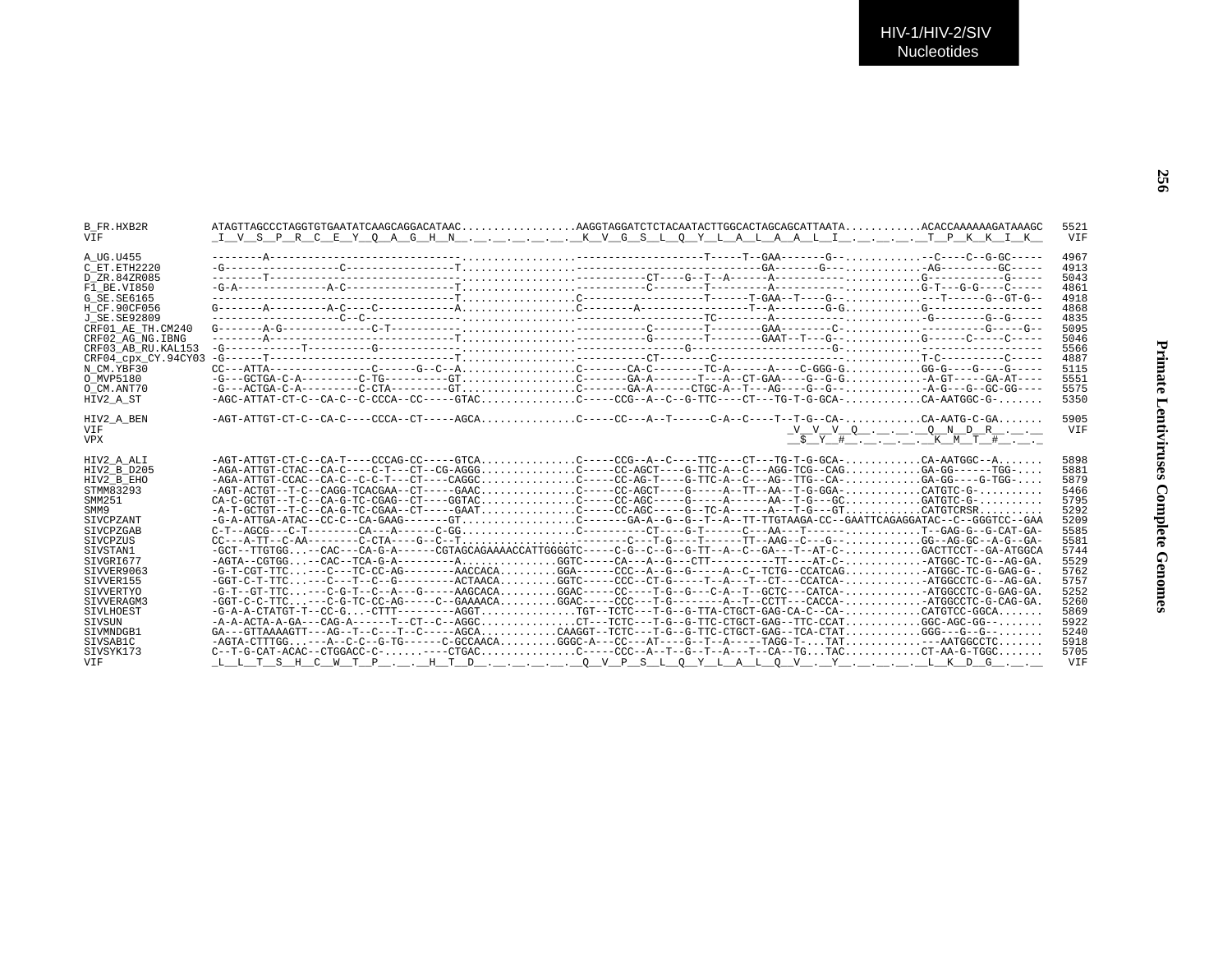| <b>B FR.HXB2R</b>          |                                                                                                                      | 5606         |
|----------------------------|----------------------------------------------------------------------------------------------------------------------|--------------|
| <b>VTF</b>                 |                                                                                                                      | <b>VTF</b>   |
| <b>VPR</b>                 |                                                                                                                      | <b>VPR</b>   |
| A UG.U455                  |                                                                                                                      | 5052         |
| C ET ETH2220               |                                                                                                                      | 4998         |
| D ZR.84ZR085               |                                                                                                                      | 5128         |
| F1 BE.VI850                |                                                                                                                      | 4946         |
| G SE. SE6165               |                                                                                                                      | 5003         |
| H CF.90CF056               |                                                                                                                      | 4953         |
| J SE. SE92809              |                                                                                                                      | 4920         |
| CRF01 AE TH.CM240          |                                                                                                                      | 5174         |
|                            |                                                                                                                      |              |
| CRF02 AG NG. IBNG          |                                                                                                                      | 5131         |
| CRF03 AB RU.KAL153         |                                                                                                                      | 5651         |
| CRF04 cpx CY.94CY03        |                                                                                                                      | 4972         |
| N CM.YBF30                 |                                                                                                                      | 5200         |
| O MVP5180                  |                                                                                                                      | 5636         |
| O CM.ANT70                 |                                                                                                                      | 5660         |
| HIV2 A ST                  |                                                                                                                      | 5467         |
| HIV2_A_BEN                 |                                                                                                                      | 6022         |
| VIF                        | .__._._. PORK G T G R # # O W R R D H W R G L R V A R E D H R S L K O G G S E P S A P                                | <b>VTF</b>   |
| <b>VPX</b>                 | TTTPRERVPPG # TSGEETIGEAFEWLERTIEALNREAVNHLP                                                                         | <b>VPX</b>   |
|                            |                                                                                                                      |              |
| HIV2 A ALI                 | CCCCAG-GA--CAGT--CACCAGG-AACAGTGGC-AAGAGACTAT-GG--A-G-CTTCGA-TG--T-G---GGACAGTAGAGGCCTTAAACAGAGAGGCGGTGAATCACCTGCCCG | 6015         |
| HIV2 B D205                |                                                                                                                      | 5998         |
| HIV2 B EHO                 | TCCCAGGGAG-GAGT--CACCAGG-AACAGCGGC-AAGA-AC--TAGG--A-G--TTCGAATG--T-G-G-CAACATTAGAACATCTCAACAGTAGCAGTCAATCACTTGCCCAG  | 5996         |
| STMM83293                  | TCCCAG-GAG-GAAT--C-CCCGG-AACAGTGG--AAGAG-C-ATAG-G-AAG--TTCGA-TG--T----GAACGGTAGAGGACATAAACCGAGAGGCAGTAAACCATCTACCGAG | 5583         |
| SMM251                     | TCCCAGGGAG-GAATC-CACCTGG-AACAGTGG--AAGAGAC-ATAGG--A-G-CTTCGAATG--T-A---GAACAGTAGAGGAGATAAACAGAGGGAGTAAACCACCTACCAAG  | 5912         |
| SMM9                       | TCCCAGGGAG-GRATC-CACCTGG-AACAGTGG--AAGA-ACRRTAGGC-A-G-YTTCGACTG--T----GAACASTAGAAGAAATAAACAGGGCAGCAGTGAATCATTTGCCRAG | 5409         |
| SIVCPZANT                  | $G-AG--C-----C-GT-T-TCT-A---A---A---------G-C-G-TG-G---TG-----A---A---ATG---$                                        | 5294         |
| <b>STVCPZGAB</b>           |                                                                                                                      | 5670         |
| SIVCPZUS                   |                                                                                                                      | 5666         |
| SIVSTAN1                   |                                                                                                                      | 5792         |
|                            |                                                                                                                      | 5566         |
| STVGRT677                  |                                                                                                                      |              |
| STVVER9063                 |                                                                                                                      | 5799         |
| STVVER155                  |                                                                                                                      | 5794         |
| SIVVERTYO                  |                                                                                                                      | 5289         |
| STVVERAGM3                 |                                                                                                                      | 5297         |
| SIVLHOEST<br><b>STVSUN</b> |                                                                                                                      | 5869<br>5922 |
| SIVMNDGB1                  |                                                                                                                      | 5240         |
|                            |                                                                                                                      | 5918         |
| SIVSAB1C                   |                                                                                                                      |              |
| SIVSYK173                  |                                                                                                                      | 5705         |
| <b>VTF</b>                 |                                                                                                                      | <b>VTF</b>   |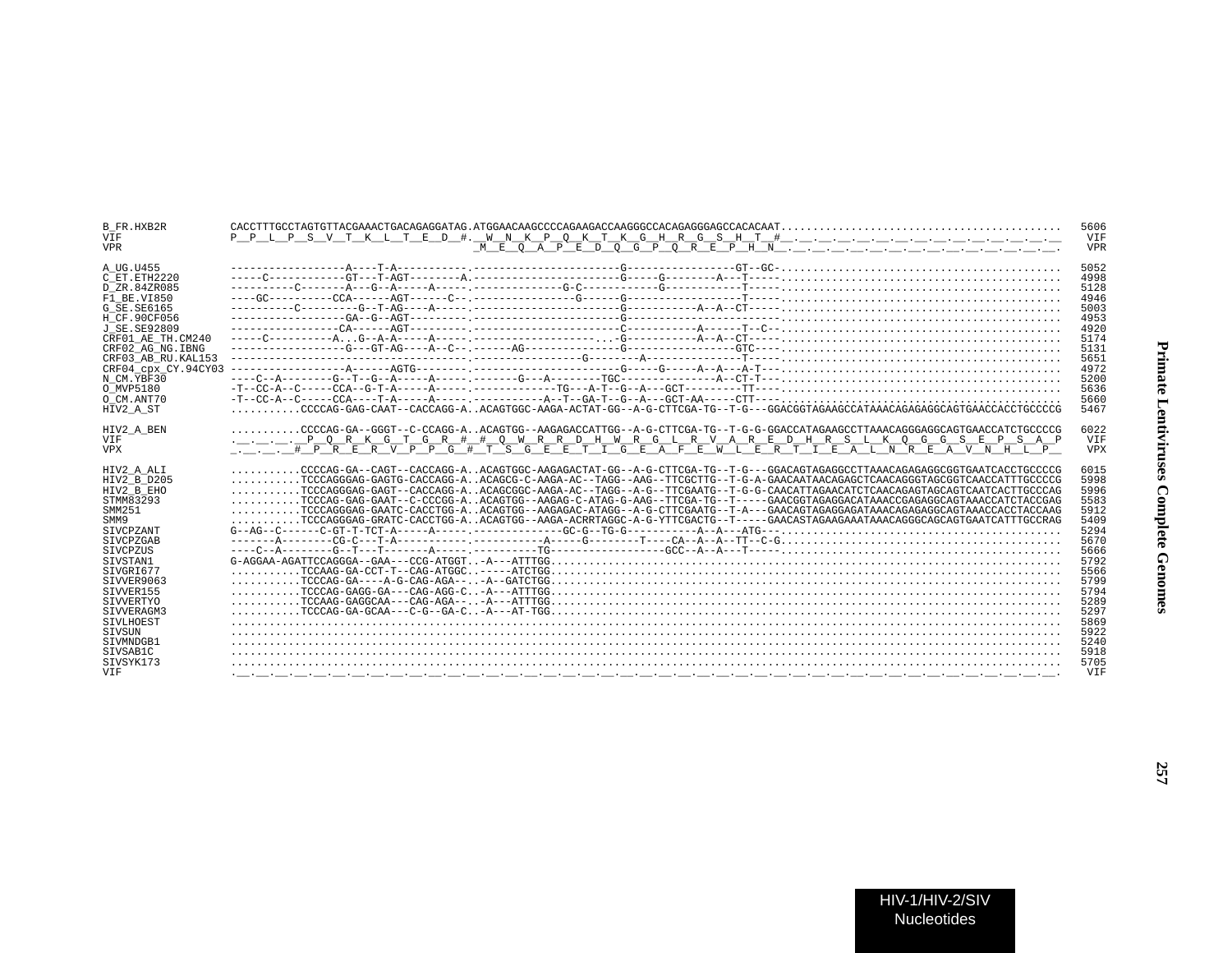| B FR.HXB2R               |                                                                                                                                                                                                               | 5606              |
|--------------------------|---------------------------------------------------------------------------------------------------------------------------------------------------------------------------------------------------------------|-------------------|
|                          |                                                                                                                                                                                                               |                   |
| VIF                      |                                                                                                                                                                                                               | VIF               |
| <b>VPR</b>               |                                                                                                                                                                                                               | <b>VPR</b>        |
|                          |                                                                                                                                                                                                               |                   |
| A UG.U455                |                                                                                                                                                                                                               | 5052              |
|                          |                                                                                                                                                                                                               |                   |
| C ET. ETH2220            |                                                                                                                                                                                                               | 4998              |
| D ZR.84ZR085             |                                                                                                                                                                                                               | 5128              |
|                          |                                                                                                                                                                                                               |                   |
| $F1$ BE.VI850            |                                                                                                                                                                                                               | 4946              |
| G SE. SE6165             |                                                                                                                                                                                                               | 5003              |
| H CF.90CF056             |                                                                                                                                                                                                               | 4953              |
|                          |                                                                                                                                                                                                               |                   |
| <b>J SE. SE92809</b>     |                                                                                                                                                                                                               | 4920              |
| CRF01 AE TH.CM240        |                                                                                                                                                                                                               | 5174              |
|                          |                                                                                                                                                                                                               |                   |
| CRF02 AG NG. IBNG        |                                                                                                                                                                                                               | 5131              |
| CRF03 AB RU. KAL153      |                                                                                                                                                                                                               | 5651              |
| CRF04_cpx_CY.94CY03      |                                                                                                                                                                                                               | 4972              |
|                          |                                                                                                                                                                                                               |                   |
| N CM.YBF30               |                                                                                                                                                                                                               | 5200              |
| O MVP5180                |                                                                                                                                                                                                               | 5636              |
| O CM.ANT70               |                                                                                                                                                                                                               | 5660              |
|                          |                                                                                                                                                                                                               |                   |
| HIV2 A ST                |                                                                                                                                                                                                               | 5597              |
| HIV2 A BEN<br>VIF        | Vif end in HIV-2 and SMM sequences <-<br>RAHFPGVAKVLEILA\$                                                                                                                                                    | 6152<br>VIF       |
| <b>VPX</b>               | $R$ $R$ $L$ $T$ $R$ $O$ $V$ $W$ $O$ $R$<br>$S$ $\overline{W}$ $\overline{R}$ $\overline{Y}$ $\overline{W}$ $\overline{H}$ $D$<br>A S Y T K Y R Y L C L M O K A<br>E<br>$O$ G<br>$M$ S<br>T F<br>T.<br>H F K R | <b>VPX</b>        |
|                          |                                                                                                                                                                                                               |                   |
|                          |                                                                                                                                                                                                               |                   |
|                          |                                                                                                                                                                                                               |                   |
| HIV2 A ALI               | GGAGCTCATTTTCCAGGTGTGGCAAAGGTCCTGGAGATACTGGCATGATGAACAAGGAATGTCACAAAGTTACACAAAATATAGATACTTGTGCTTAATGCAGAAAGCTATGTACACACATTTCATGAAA                                                                            | 6145              |
| HIV2 B D205              | AGAACTTATTTTCCAGGTCTGGCAGAGGTCTTGGCATACTGGCGTGAGGAACAGGGCATGTCAATTAGCTATACCAAATATAGATACTTGTTGCTAATGCAGAAAGCAATGTTTGTGCACTATACAAAG                                                                             | 6128              |
|                          |                                                                                                                                                                                                               |                   |
| HIV2 B EHO               | GGAACTTATTTTCCAGGTCTGGCAGAAGTCTTGGGCATATTGGCGTGAGGAACAGGGCATGTCAATTAGTTATACCAAATATAGGTATTTGTGTCTAATGCAAAAAGCAATGTTTATACACTTTGCAAAG                                                                            | 6126              |
| STMM83293                | GGAACTGATTTTCCAGGTCTGGCGAAGGTCTTGGGAATACTGGCATGATGAGGAAGGGATGCCCGGGAGCTATGTTAAATATAGATACTTGTGCTTGATACAGAAAGCTTTGTTATGCATAGCAAGAGG                                                                             | 5713              |
| SMM251                   |                                                                                                                                                                                                               | 6042              |
|                          |                                                                                                                                                                                                               |                   |
| SMM9                     | GGAGCTAATTTTCCAGGTCTGGCGAAGGKCCTGGGAATACTGGCAATGAAAGGGAATGTCAGGTAAGCTAAAGCTAAATRCAGATACTTGGTAAAGAAAGCTCTGTTTATGCAAGAAAGG                                                                                      | 5539              |
| SIVCPZANT                |                                                                                                                                                                                                               | 5294              |
| SIVCPZGAB                |                                                                                                                                                                                                               | 5670              |
|                          |                                                                                                                                                                                                               |                   |
| SIVCPZUS                 |                                                                                                                                                                                                               | 5666              |
| STVSTAN1                 |                                                                                                                                                                                                               | 5792              |
| SIVGRI677                |                                                                                                                                                                                                               | 5566              |
|                          |                                                                                                                                                                                                               |                   |
| STVVER9063               |                                                                                                                                                                                                               | 5799              |
| SIVVER155                |                                                                                                                                                                                                               | 5794              |
| SIVVERTYO                |                                                                                                                                                                                                               | 5289              |
|                          |                                                                                                                                                                                                               |                   |
| SIVVERAGM3               |                                                                                                                                                                                                               | 5297              |
| <b>STVLHOEST</b>         |                                                                                                                                                                                                               | 5869              |
| <b>STVSUN</b>            |                                                                                                                                                                                                               | 5922              |
| SIVMNDGB1                |                                                                                                                                                                                                               | 5240              |
|                          |                                                                                                                                                                                                               |                   |
| SIVSAB1C                 |                                                                                                                                                                                                               | 5918              |
| SIVSYK173                |                                                                                                                                                                                                               | 5705              |
| <b>VTF</b><br><b>VPR</b> | كالمستحيظ والمستحي والمستحي والمستحي والمستحي والمستحي والمستحي والمستحي والمستحي والمستحي والمستحي والمستحي والمستحي                                                                                         | VIF<br><b>VDR</b> |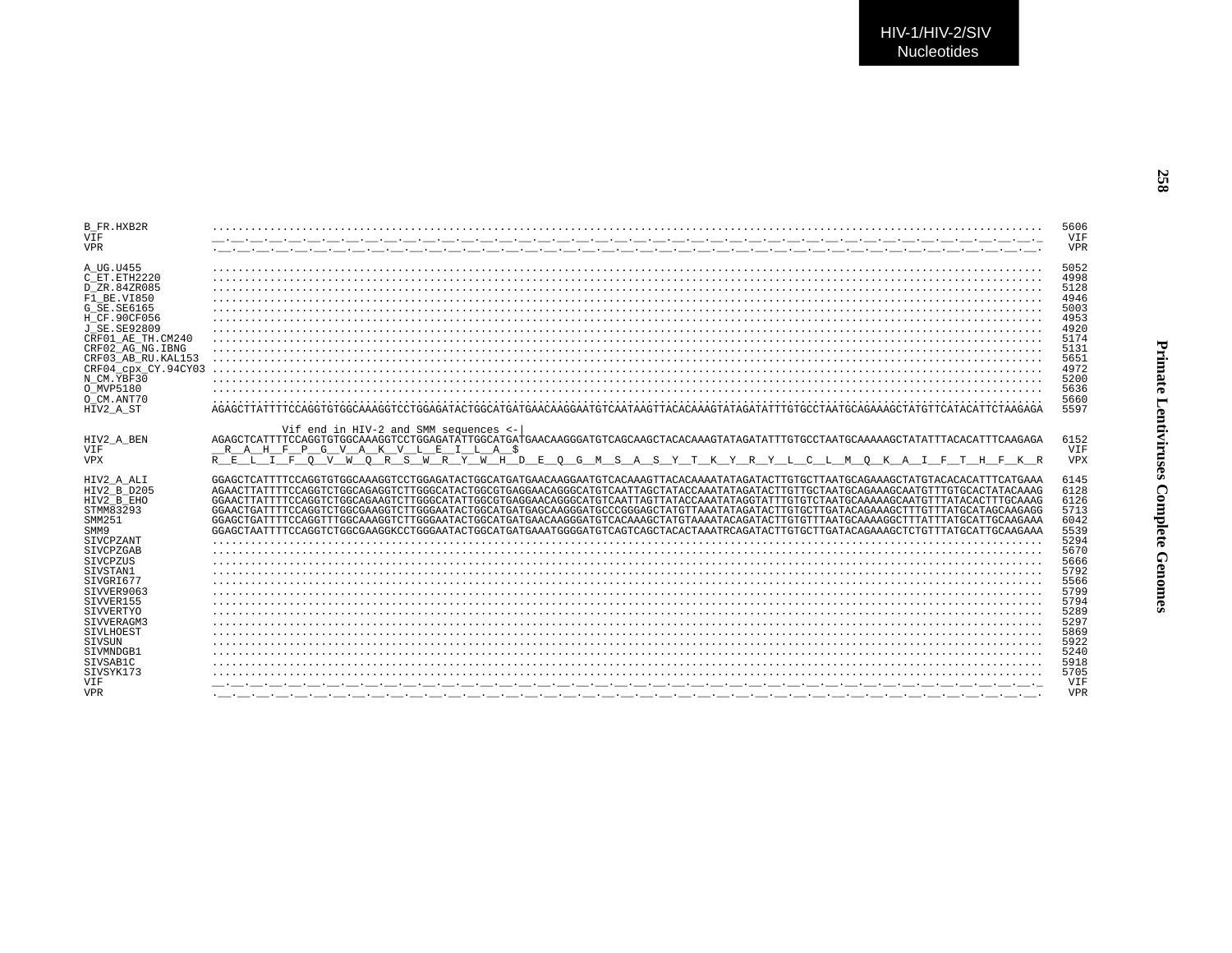| <b>B FR.HXB2R</b><br><b>VTF</b><br><b>VPR</b>                                                                                                                                                                                                                                 | in a comparable compared to the compared of the compared of the compared of the compared of the compared of th<br>والمستحق والمستحي والمستحي والمستحي والمستحي والمستحي والمستحي والمستحي والمستحي والمستحي والمستحي والمستحي والمستحي                                                                                                                                                                                                                                                                                                                                                                                                                                                                                                                                                                                                                                                                                                                                                                                                   | 5606<br>VIF<br><b>VPR</b>                                                                                                                                           |
|-------------------------------------------------------------------------------------------------------------------------------------------------------------------------------------------------------------------------------------------------------------------------------|------------------------------------------------------------------------------------------------------------------------------------------------------------------------------------------------------------------------------------------------------------------------------------------------------------------------------------------------------------------------------------------------------------------------------------------------------------------------------------------------------------------------------------------------------------------------------------------------------------------------------------------------------------------------------------------------------------------------------------------------------------------------------------------------------------------------------------------------------------------------------------------------------------------------------------------------------------------------------------------------------------------------------------------|---------------------------------------------------------------------------------------------------------------------------------------------------------------------|
| A UG.U455<br>C ET.ETH2220<br>D ZR.84ZR085<br>F1 BE.VI850<br>$G$ SE. SE6165<br>H CF.90CF056<br>J SE. SE92809<br>CRF01 AE TH.CM240<br>CRF02 AG NG. IBNG<br>CRF03 AB RU. KAL153<br>CRF04 CDX CY.94CY03<br>N CM.YBF30<br>O MVP5180<br>O CM.ANT70<br>HIV2 A ST                     | COASPRAGED DESCRIPTION DESCRIPTION AND ARRESTMENT CONTRACT CONTRACT CONTRACT CONTRACT CONTRACT CONTRACT CONTRACT CONTRACT CONTRACT CONTRACT CONTRACT CONTRACT CONTRACT CONTRACT CONTRACT CONTRACT CONTRACT CONTRACT CONTRACT C                                                                                                                                                                                                                                                                                                                                                                                                                                                                                                                                                                                                                                                                                                                                                                                                           | 5052<br>4998<br>5128<br>4946<br>5003<br>4953<br>4920<br>5174<br>5131<br>5651<br>4972<br>5200<br>5636<br>5660<br>5723                                                |
| HIV2 A BEN<br><b>VPX</b>                                                                                                                                                                                                                                                      | Vpx end in HIV-2 $\leftarrow$<br>$G \upharpoonright P \upharpoonright P \upharpoonright P \upharpoonright P \upharpoonright G \upharpoonright H \upharpoonright S$<br>G<br># M G R R G L E D<br>$\cap$<br>E.                                                                                                                                                                                                                                                                                                                                                                                                                                                                                                                                                                                                                                                                                                                                                                                                                             | 6281<br><b>VPX</b>                                                                                                                                                  |
| HIV2 A ALI<br>HIV2 B D205<br>HIV2 B EHO<br>STMM83293<br>SMM251<br>SMM9<br>SIVCPZANT<br>SIVCPZGAB<br>SIVCPZUS<br>SIVSTAN1<br>SIVGRI677<br>SIVVER9063<br>SIVVER155<br><b>STVVERTYO</b><br>STVVERAGM3<br>SIVLHOEST<br>SIVSUN<br>SIVMNDGB1<br>STVSAB1C<br>STVSYK173<br><b>VTF</b> | GGGTGCACCTGCCTGGGGGGGAGGCATGGGCCAGGAGGATGGAGATCAGGACCTCCCCCTCCTCCCCCTCCAGGTCTAGTCTAATGACTGAAGCACCAACAGAGTTTCCCCCGGCCGGAATGGGAC<br>GGCTGTAGGTGCCTGCAGGAGGGCCATGGGCCAGGGGATGGAGATCAGGACCTCCTCCTCCTCCTCCCAGGCCTGGCCTAATGGCAGAAGCAGCCCCAGAGATCCCTCCAGAGAACGAGAACCAGAACCAGAGAACC<br>GAATGACACACAGACCTCCAGAGGATGAAGGCC<br>AGATGAGCAAGTATCAGAAGATCAAGGAC<br>. AGGAGGGTGGCTCCCACCAGTAGGAGGGATCCTCCCAAGGATCCCCCAAGAATCCCCAA<br>.GAAGAGATACCAGGATGGCTAGAAACATGGGATT<br>GFLOS .# PACARN<br>M V T, H S K<br>the contract of the contract of the contract of the contract of the contract of the contract of the contract of<br>$\frac{1}{1-\frac{1}{1-\frac{1}{1-\frac{1}{1-\frac{1}{1-\frac{1}{1-\frac{1}{1-\frac{1}{1-\frac{1}{1-\frac{1}{1-\frac{1}{1-\frac{1}{1-\frac{1}{1-\frac{1}{1-\frac{1}{1-\frac{1}{1-\frac{1}{1-\frac{1}{1-\frac{1}{1-\frac{1}{1-\frac{1}{1-\frac{1}{1-\frac{1}{1-\frac{1}{1-\frac{1}{1-\frac{1}{1-\frac{1}{1-\frac{1}{1-\frac{1}{1-\frac{1}{1-\frac{1}{1-\frac{1}{1-\frac{1}{1-\frac{1}{1-\frac{1}{1-\frac{1}{1-\frac{1$ | 6271<br>6254<br>6252<br>5829<br>6157<br>5655<br>5294<br>5670<br>5666<br>5796<br>5570<br>5803<br>5798<br>5293<br>5301<br>5913<br>5957<br>5269<br>6013<br>5770<br>VIF |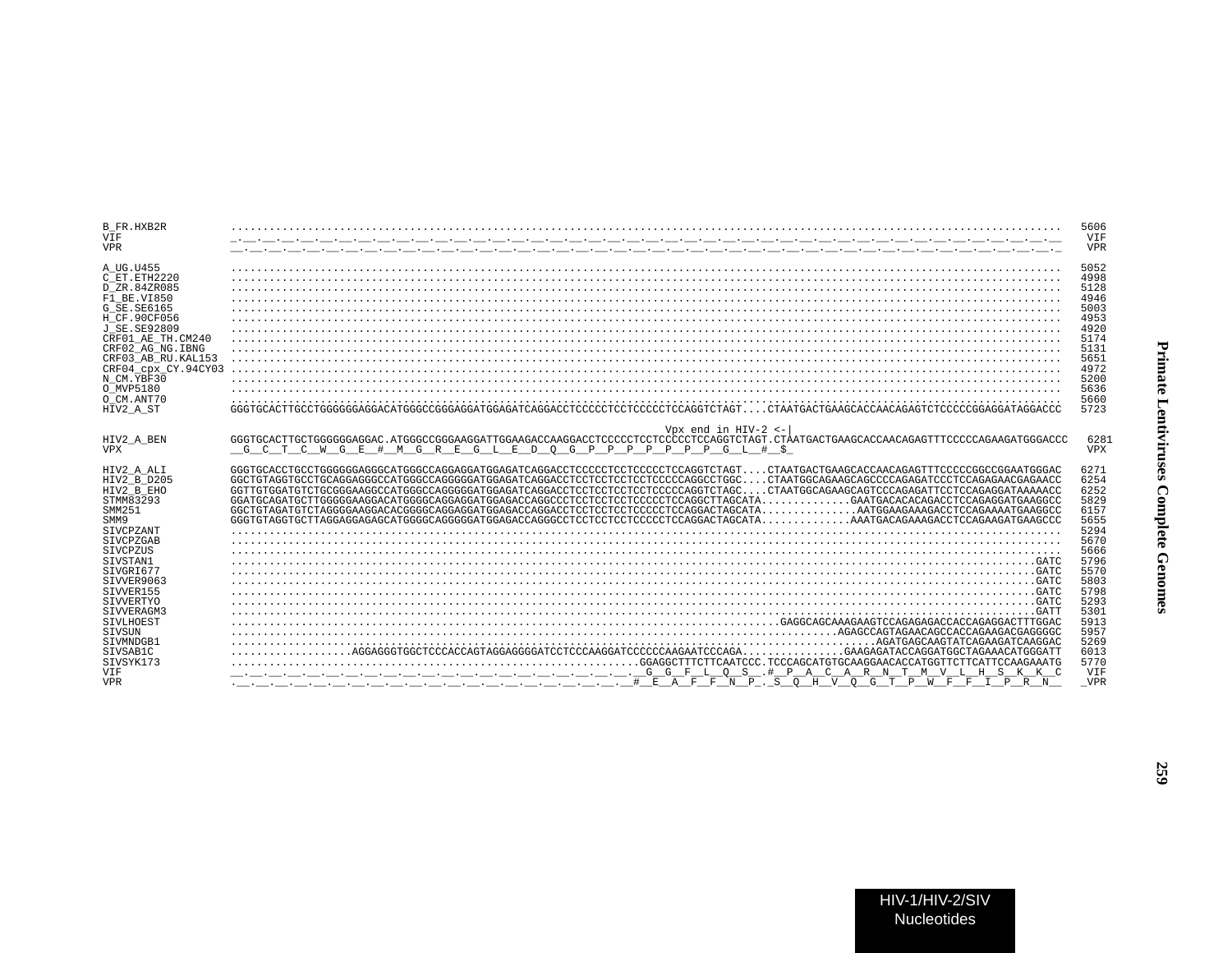| B FR.HXB2R<br><b>VTF</b> | Vif end in HTV-1 $\lt$ -<br>$\ldots$ $\ldots$ $\ldots$ $\ldots$ $\ldots$ $\ldots$ $\stackrel{+}{\ldots}$ $\stackrel{N}{\ldots}$ G $\ldots$ H $\stackrel{S}{\ldots}$                 | 5695<br><b>VTF</b> |
|--------------------------|-------------------------------------------------------------------------------------------------------------------------------------------------------------------------------------|--------------------|
| <b>VPR</b>               | .__.__.__.__.__. E W T L E L L E E L K N E A V R H F P R I W L H G L G Q H . _ . _ . _ . _ . _ . _ . _ I                                                                            | <b>VPR</b>         |
|                          |                                                                                                                                                                                     |                    |
| A UG.U455                |                                                                                                                                                                                     | 5141               |
| C ET. ETH2220            |                                                                                                                                                                                     | 5087               |
| D ZR.84ZR085             |                                                                                                                                                                                     | 5217               |
| F1 BE.VI850              |                                                                                                                                                                                     | 5035               |
| G SE. SE6165             |                                                                                                                                                                                     | 5092               |
| H CF.90CF056             |                                                                                                                                                                                     | 5042               |
| J SE.SE92809             |                                                                                                                                                                                     | 5009               |
| CRF01 AE TH.CM240        | $\ldots\ldots\ldots\ldots\ldots\ldots\ldots\vdots$                                                                                                                                  | 5263               |
| CRF02 AG NG. IBNG        |                                                                                                                                                                                     | 5220               |
| CRF03 AB RU. KAL153      |                                                                                                                                                                                     | 5740               |
| CRF04 CDX CY.94CY03      |                                                                                                                                                                                     | 5061               |
| N CM.YBF30               |                                                                                                                                                                                     | 5289               |
| O MVP5180                |                                                                                                                                                                                     | 5725               |
| O CM.ANT70               | $\ldots \ldots \ldots \ldots \ldots \ldots$                                                                                                                                         | 5749               |
| HIV2 A ST                | $CACCGAGGGAGACCGAGGGGAT--G=--GT-A---AACCC-GAGA---A-A---AT-A----T-A-AG---C---GACCCTCGC-T---AAT-ACTC-T---C-A-CT--C.$                                                                  | 5832               |
| HIV2 A BEN               | $CACGGAGGGACTTAGGGAGT--C---GT-A---AAC-C-GAG---AA-A---G-A----CT-A------GA-CCCCGC-T---AAT--CTC-T--CT-CT--$                                                                            | 6390               |
| HIV2 A ALI               | $CCACACAGGGAGCCAGGGAT--G---GT-A----AG-CC-GAGA--AA-A---AG-A----T-A-G-----GACCCTCGCAT---AAT--CTC-T--CGGCT---$                                                                         | 6380               |
| HIV2 B D205              | CACAAAGAGAACCGTGGGAA--G----T-GGG---A-CC-G----AA-A---C-A-----CT-A-AG------GA-CCTCGC-T---AAC--CGC-T--TA-CTT-,,,,,,,,,,,,,,,,,,,                                                       | 6363               |
| HIV2 B EHO               | $CACAAAGAGAACCGTTGGGAAC-G---GTC-G-G---G-G-C-G---C-G---A-A-A-AC-A---C-T-A-AG---GACCCCCCGC-TAT-AAC---CAC-T-CAC-TTC-A-TTT-$                                                            | 6361               |
| STMM83293                | $CACAGAGAGGAGACCATGGGAT--G--G-T-G-G--AG--C--A-A--AC-A---CC-GC-G------GA-CCTCGC-T---AAGC-CGC-T--TA-GC-T--A-CT--$                                                                     | 5938               |
| SMM251                   | $CACAAAGGGAACCATGGGAT----GT-G-G---G---G--R--AT-G---AT-G---AG-A-----T-A-A------GA-CCTCGC-T---AAC--CAC--T---T-A--T---, , , , , , , , , , , , -$                                       | 6266               |
| SMM9                     | $CACAGAGGGBACCGTGGGAT----GTRG---AG--C-G----A-KA--AG-A----CC-G-AC--K---GA-CCTCGC-T---AATY-CGC-T---TA-CT---A-CTC---A.$                                                                | 5764               |
| <b>STVCPZANT</b>         | $\ldots \ldots \ldots \ldots \ldots -G--TTGT---AAC---A-AA-A-AA-A--A---G-A--A---C--AC-ACA-CC-ACA-CC-ACAT-A--- \ldots \ldots \ldots \ldots \ldots \ldots \ldots \ldots \ldots \ldots$ | 5365               |
| <b>STVCPZGAB</b>         | $\ldots \ldots \ldots \ldots \ldots$ $\ldots \ldots$ $\ldots$ $\ldots \ldots$ $\vdots$                                                                                              | 5759               |
| SIVCPZUS                 |                                                                                                                                                                                     | 5755               |
| SIVSTAN1                 | TCAGCAGGGAGCCGTGGGAC-----ATT-AG---CA-GG---CA--A--C--TC-G-----ACAAC-C------GGG--AGAACTC---TTCCAAG--T--A-CTTCTGTCAGGAAGAAGG                                                           | 5917               |
| STVGRT677                | TAGACAGGGAGCCATGGGAC------CT--A---CA-GC-CAG---T--A--CG-A-----CAGA--G--C---GGA-T--ACAT---AATCC-AG--T--A-TT-CTGTGTAGAGGAGGG                                                           | 5691               |
| SIVVER9063               | TAAACAGAGAACCATGGGAC------CT-AGG--CA-G-----A--T--C--TC-G-----CAAATT------GGC--AGAGCTC---TTCCAAG-TT--A-TT--TGTCAGGAAGGAAGG                                                           | 5924               |
| STVVER155                | TCAGCAGGGAGCCGTGGGAC------CTCAG---TA-GG----A--AA-C--C--C-----CAAACTG------GGCC-AGAACTC--AT-CCAAG--T--A-TT--,,,,,,,,,TGTCAGGAAGGAAGG                                                 | 5919               |
| SIVVERTYO                | TAAGCAGGGAGCCGTGGGACA-----CT-AG---TA-G---C-A--T--C--CC-G--G--GAGGCTG------GGG--AGAACTC--GTTCCAAG--T--A-CT-CTGTCAGGAGGAAGG                                                           | 5414               |
| SIVVERAGM3               | TGAGCAGGGAGCCGTGGGAC------CT-AG---CA-GC----A--TA-C--TC-G-----CAAG-TG-----GGGC-CGAGCTC--GTTCCAAG--T--A-CT--TGTCAGGAGGAGGG                                                            | 5422               |
| SIVLHOEST                | CACCAAGGGAGCCATGGGGTC-G---TT-GC---CACCA-G-----AA-A--AG-G--G--AAGAC-C-----C--AGAAG-AAT-T-GGCCCAAG-CTC----T--,,,,,,,,,,,,,,,,,,,,,                                                    | 6022               |
| SIVSUN                   | CACCGAGAGAGCCATTTGCAC-----CTGGC---TACCA-G--A--AA-C-G-G-C-----G-AA--G-----C-AGCAGCAATAG-TGCCCAAG-CTT----T-CTG                                                                        | 6066               |
| STVMNDGB1                | CTCCCAGAGAGCCATACAATC-G---CT-GC---TAC-A-G-----AA-A---G-A-----AAGA-AG--C--C--CTC---ATC--AA---CAG--TCAG--T--TG                                                                        | 5378               |
| SIVSAB1C                 |                                                                                                                                                                                     | 6137               |
| SIVSYK173                | TAGAGTTGACCCCAAACGTGATCAATGTCACT-TAAAGGC---ACT-G-AGT--CA-----ATCC-AG------A--CCTCAAGAAA-AT----AG-TT--A-T--ATCCTTAAACGAAGAGGCAGGG-C                                                  | 5900               |
| <b>VTF</b>               | R V D P K R D O C H C K G R T G S D R S I O A F Y S S R N I W S L E S I L K R R G R D                                                                                               | <b>VTF</b>         |
| <b>VPR</b>               | V E L T P N V I N V T V K A E L V V T E A S K H F T P O E I Y G V W N O S L N E E A G T                                                                                             | <b>VPR</b>         |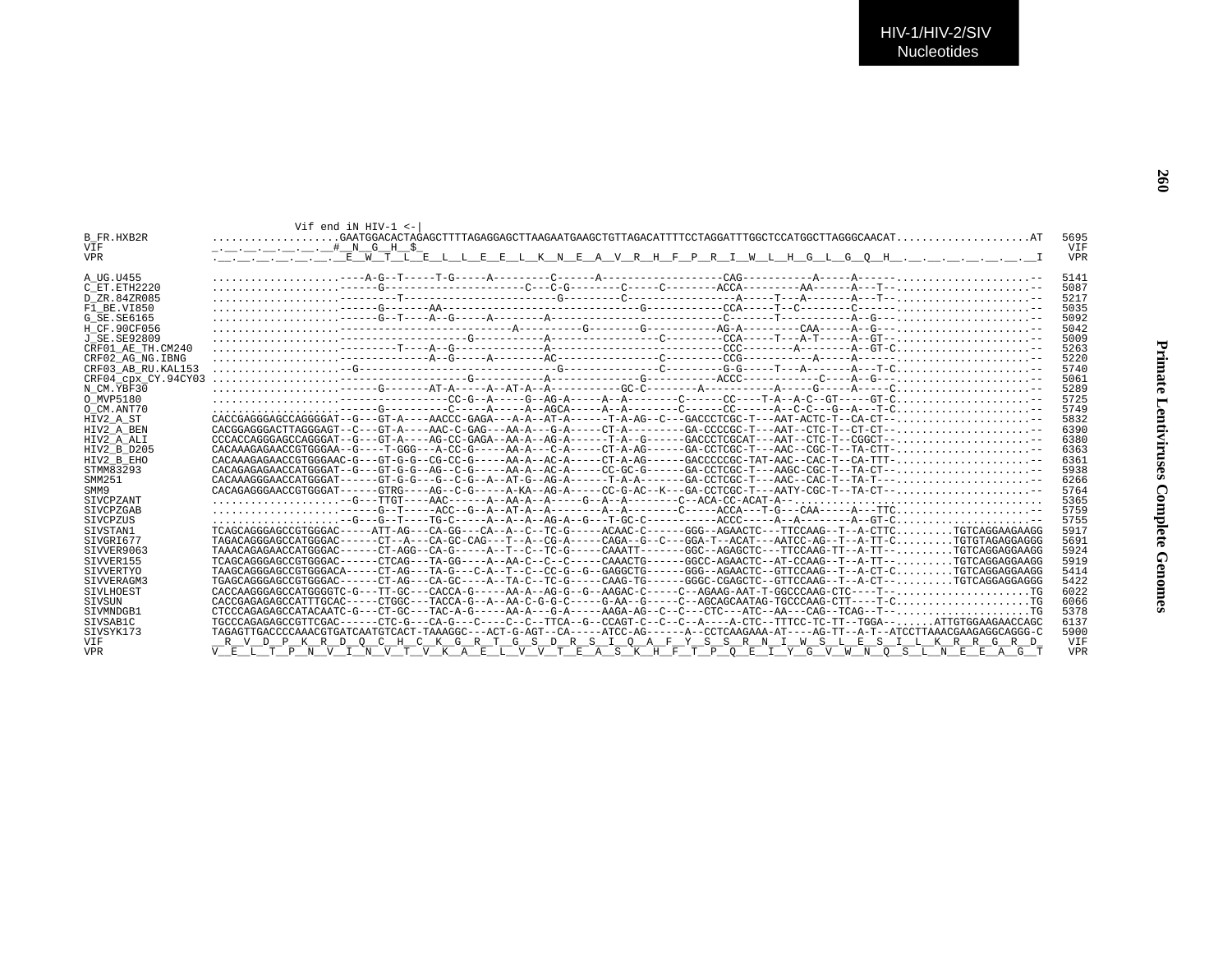| B FR.HXB2R          | CTATGAAACTTATGGGGATACTTGGGCAGGAGTGGAAGCCATAATAAGAATTCTGCAACAACTGCTGTTTATCCATTTTCAGAATTGGGTGTCGACATAGCAGAATAGGCGTTACTCGACAGAGGGGAGA                 | 5823       |
|---------------------|----------------------------------------------------------------------------------------------------------------------------------------------------|------------|
| <b>VPR</b>          | YETYGDTWAGVEAIIRILOOLLFIH #FRIGCRH SRIGVTRORR                                                                                                      | <b>VPR</b> |
| <b>VPR</b>          | # # O N W V S T \$ O N R R Y S T E E                                                                                                               | <b>VPR</b> |
|                     |                                                                                                                                                    |            |
| A UG.U455           |                                                                                                                                                    | 5268       |
| C ET. ETH2220       |                                                                                                                                                    | 5214       |
| D ZR.84ZR085        |                                                                                                                                                    | 5344       |
| F1 BE.VI850         |                                                                                                                                                    | 5162       |
| G SE. SE6165        |                                                                                                                                                    | 5219       |
| H CF.90CF056        |                                                                                                                                                    | 5169       |
| J SE. SE92809       |                                                                                                                                                    | 5136       |
| CRF01 AE TH.CM240   |                                                                                                                                                    | 5390       |
| CRF02 AG NG. IBNG   |                                                                                                                                                    | 5347       |
| CRF03 AB RU. KAL153 |                                                                                                                                                    | 5867       |
| CRF04 cpx CY.94CY03 |                                                                                                                                                    | 5188       |
| N CM.YBF30          |                                                                                                                                                    | 5416       |
| O MVP5180           |                                                                                                                                                    | 5852       |
| O CM.ANT70          | T----G----------C------T------TATG--A--T-------CT-A------T--------C----.-AT--------A--C-A----T----------AA---AC-C-AGAG-A---                        | 5876       |
| HIV2 A ST           | -----CT-GAC----A--C--CCTT-A---C-CCAG--GGC-C--T--G--C--A----G-GCC--CC-CT-G--C------GCA--A--CG-C-GCTCA--G--T--T                                      | 5941       |
| HIV2 A BEN          | -C--A-T-GAC----A--C--CCTT-A---C-CCAG--AGC-C--T-A--CC---A----G-GCC--C--CG-G--C------GCG--A---AAC-GCTCA-----T---                                     | 6499       |
| HIV2 A ALI          | ----ACT-GAC----A--C--CCTT-A-A---CCAGG-AGC-C--T-ATGCC--A----G-GCC--C--C--C--C-------GCA--A---G-C-G-TCA---G-T---                                     | 6489       |
| HIV2 B D205         | ---CAGT-GGC----A-----CCTT-------CA-G--AGC-C--T-A---C--C---G-GCC--C--CC----C------GCC--T----A---CTCA--G--T--A                                       | 6472       |
| HIV2 B EHO          | ---CA-T-GGC----AA----CCTT-A-----CA-G--AGC-C--T-A-C-C--C--G-GGGCA--C--CC----C------GGG--T--C-A---CTCA--G--T--A                                      | 6470       |
| STMM83293           |                                                                                                                                                    | 6047       |
| SMM251              |                                                                                                                                                    | 6375       |
| SMM9                |                                                                                                                                                    | 5873       |
| <b>STVCPZANT</b>    | $\ldots \ldots \ldots -$ ACT---AA--TGGGTATAT-C-AATT-C-GAGATTC-T-G-GAGGAGTG--GG-TT--A-A--T-TCCTTCAA-A-GC-CT--T-AC----TAT---CAC--ATG-G---ATAGC----T- | 5488       |
| SIVCPZGAB           |                                                                                                                                                    | 5886       |
| SIVCPZUS            |                                                                                                                                                    | 5882       |
| SIVSTAN1            | GG-AAGG-A-GGG-CACCA-TGATA-A-A-G-CTT-TAGATATTAT--GT-GG-A--GA-GGCTT-A---G-G-----TC--TG---C--CA-GAGA--A-CTCCTTTT-AGC-CTACG-AGAA--G                    | 6044       |
| SIVGRI677           | AAGGAG-CA-A--ACCCCATGGAAT-AGAT--GCT-CAAGTACTAT-----G-T---A-GTCTA-----G-A--------TG---T---A--AGG--AG--CCTTTTTCCC--TACG-AGA---G                      | 5818       |
| SIVVER9063          | AG-GAG-CGGGGA-CCCCA-TGAC--AGA-G-CCT-TAGATACTAT--GT-GG-T--GA--GCA--C---G-T------C-TTG---T----TAGA--ACAGCCCTT--AAC--TACG--GAA---                     | 6051       |
| SIVVER155           | GG-GAG-CAGGGAA-ACCC-TAGC--A-A-G-CAT-TAAGTATTATC-CT-AG-T--GA--GCT--C---G-G------C-GTG---A-----CAGG--ACA-CCCTTT-AGC-ATACG--GA---G                    | 6046       |
| SIVVERTYO           | AG-AAG-CA-GG-ACTCCC-TGAT--A-A-G-CCT-CAAATATTAT--GC-AG-A---A-GGCT--C---G-G----TC--TG-----CA-GAGA--GCAGCCCTTT-AAC-ATACG--GA---G                      | 5541       |
|                     |                                                                                                                                                    | 5549       |
| STVVERAGM3          | TGTA--C-G-ACA---TCAGAAGA--AG-CCTGCATGAAAT-C--C-CCC-AG-CA-TAG-GCTT----C-T--CCTCCCAACT----CCAGCTATGC-GC--C-AGA-CAG                                   | 6135       |
| SIVLHOEST           | TGCG--CT--ACA---TCAGAAAA--A---GTGTATGAGAGC---C-CTT-G--CA-TAG-GCCT----C--T---CTGCCAAT----CTTC-TA--TC-G-AT-AGAAGTGG-TCA-GA-                          |            |
| SIVSUN              |                                                                                                                                                    | 6188       |
| SIVMNDGB1           | TGTGC---ACACA---AG-GAGGAA-AG-CCTGT--GAAAT-T--T-CCT-AA--A-TAG-GCCA-T-GGG----CC-AGCTCAA------GATGGA-C-TTC-GG-AAG-AGACCAC                             | 5497       |
| SIVSAB1C            | $-AT---TCA-GGGCAAACC-GGCT--A---CTG-T-TAAATATTGT------A-GGCTT-A---G-G---ATGAAAG-T-GAT-T---AAG-CA-AG-CTCACCCT$                                       | 6249       |
| SIVSYK173           |                                                                                                                                                    | 6009       |
| <b>VPR</b>          | D S P T M A W <u>E R T M L D M V R A L N L M L F E H . F A A G C P Q R T R Y</u>                                                                   | <b>VPR</b> |
| TAT                 | M S S T D O I #<br>the company of the company of the company                                                                                       | <b>TAT</b> |

## frameshift insert in HXB2 HXB2 Vpr premature end (without frameshift)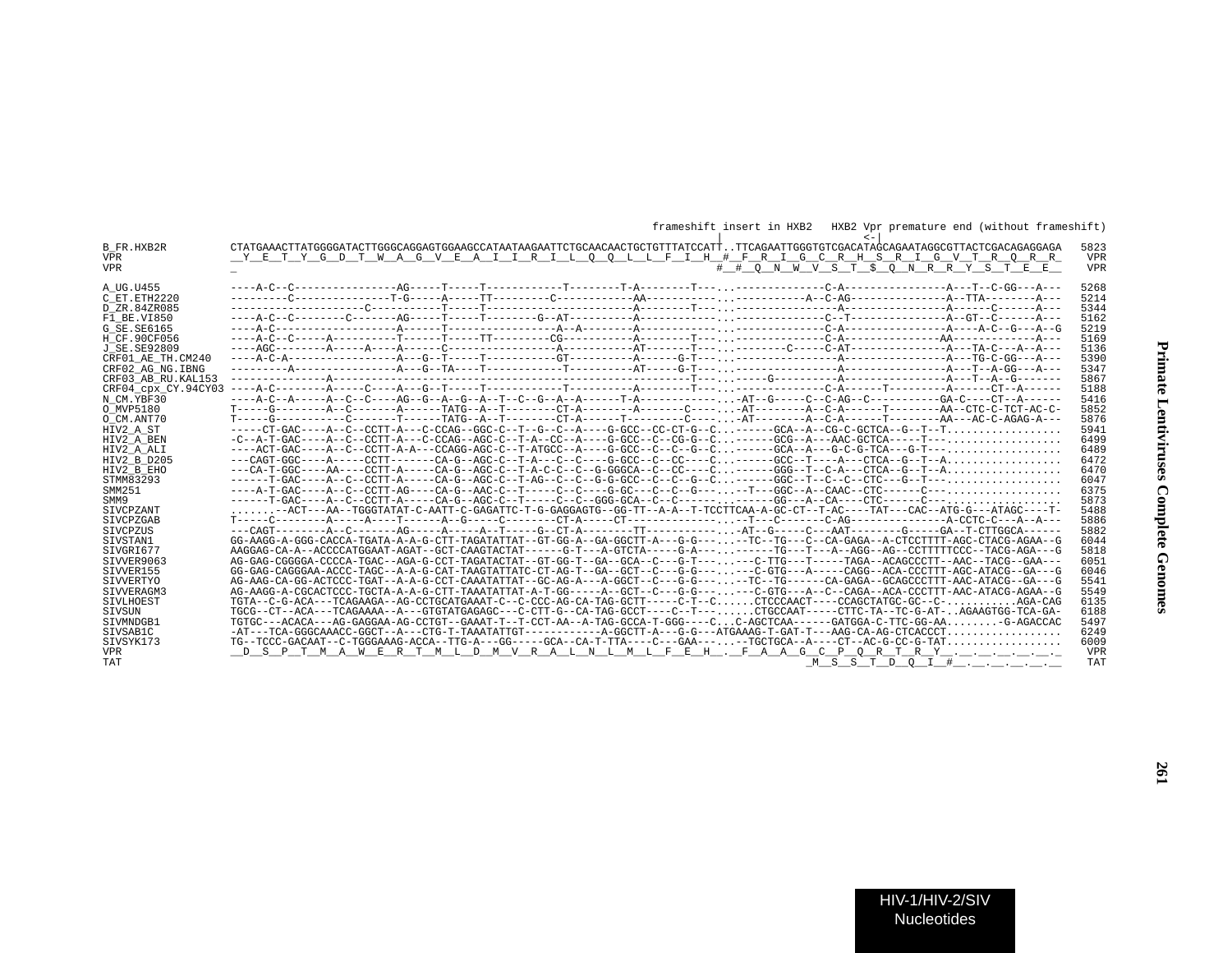| $Q$ $V$ $=$                                | TAT          |  |
|--------------------------------------------|--------------|--|
| $---C---$                                  | 5384         |  |
| $-T------$ 5330                            |              |  |
|                                            | 5460         |  |
|                                            | 5278         |  |
| -------<br>---TGG-<br>-------              | 5335         |  |
|                                            |              |  |
| $---A-G-$ 5285<br>$---G-$ 5252             |              |  |
|                                            | 5506         |  |
| ---C-A-<br>---T-G-<br>--------<br>-------- | 5462         |  |
|                                            | 5983         |  |
|                                            | 5308         |  |
| $TT-TA--$ 5529                             |              |  |
| $T-T--- 5980$                              |              |  |
| $T-T---$                                   | 5995         |  |
| $--GA-G-$                                  |              |  |
|                                            | 6039         |  |
| $- - GC - G - 6597$                        |              |  |
| $- - GC - G - 6587$                        |              |  |
| $--GC--- 6570$                             |              |  |
| $- - GC - - -$                             | 6568         |  |
| $--GC-G-$                                  | 6145         |  |
| $--GT---$                                  | 6473         |  |
| $--GCA--$                                  | 5971         |  |
| $-CTC-C-5601$                              |              |  |
| AT-TA-- 6002                               |              |  |
| $GTG--- 6010$                              |              |  |
| --------                                   | 6163         |  |
| $G-GC---$ 5931                             |              |  |
| $--GC--- 6179$                             |              |  |
| $---T-C- 6174$                             |              |  |
| $--GC---$ 5669                             |              |  |
| $--GC---$ 5677                             |              |  |
| $ATTC---$                                  | 6265         |  |
| $\sim$ $\sim$ $\sim$                       | $\sim$ 2.2.0 |  |

| TAT<br>AR# MEP V D P R L E P W K H P G S O P K T A C T N C Y C K K C C F H C O V<br>$-GC-G-1$<br>A UG.U455<br>C ET ETH2220<br>D ZR.84ZR085<br>F1 BE.VI850<br>H CF.90CF056<br>J SE.SE92809<br>CRF02 AG NG. IBNG<br>CRF03 AB RU. KAL153<br>CAGC--AG-GGAC--AAT-CTTT-T--G-T-TACCAA-CC-TAG-GG-ATGCGA--A---A--T--C-------C-----AC--------GA-G-<br>TA-A-AAG--GA---A-T-CTTGCC--G-TGCACC-A-CC-TAG-GC-ATGCAC--A---A---------GCGA--CA-T--C--------GC-G-<br>CAG--TGGAGGAR--AAT-CTCTCT--A-T-TACC-C-CKGTAG-GG-GTG--A--A--G--Y--C-----G--A--------A------T--GCA-<br>-G-C----C--C-----CG--GA-AC-CCT--A---TTA--C--TCCTGC-ACA--AGC---GC-A--C-AT--C--T--C------TGC------T-AC------CTC-C-<br>AG-GTGGACAAGGGGGAGCCA----A-A-C-TGT-CCAC-AG--CTTGA-TG-AG-CTATCAG-AG-CT-TGC-G---TG-AAA-AT--A--T-T---C-----A----T-AC--C--T-GC---<br>AGGGTGGACAAGGGGGAGGAC----AG-GC-CGTACCAC-AG--CTTGATTG-A--A-TCAA-GCA-CC-TG--GCGGTG-ACA-A---G---------TGT--C--T-A---C--T--GC---<br>-A-CAGCCCATCCAACAGAAGCA-C-C-A--ACCTAATG-AGGAGACATA-AACG--GCAGTGACT-AAGCC-TGC--G-GTG-CAG-AT-CC--T-GC-------A---------TATTC---<br>SIVLHOEST<br>ATGTC--CCCAAGGCCACCAACAA--C-A--ACC-GGGC-AGGGGACATTAGAAG--GCCTACAAG-C-A-CTTGG-GG-CTG-GA--A---A----GG----GG-GA--C-------C--T---C--<br>SIVSUN<br>AACT-CCCCCCTCAGGATTCAGGCC-AGAG-AGATAGA-TATAAGC-A-TGCTAG-AG-GTATTATCAG-CTTTGC--G--TG-GAG-AT--A----GG--C--G--A--C--------TATGC---<br>SIVMNDGB1<br>.GC-T-TGGACCAGGAGCAGAGA--CC-GCCCC-GGTCT-GGAG----TTCA-G--G-G-TGCATC-G--TCC-GG-CTG-GA--AT-C-----TC--C---GTT--C-------TATTC-C-<br>STVSAB1C<br>$\ldots \ldots \ldots \ldots$ GCCAG-CAC--AGG---CCC--ATCCT-CTTAGAAG-A-CATTC-T--AG-AAGGA--ACC---AC-A----AT--A----T---C-----C-------A-------GC---<br>STVSYK173<br>Vpr end in SIVSYKES <-<br>$\ldots$ $\ldots$ $\ldots$ $\ldots$ $\ldots$ $A$ R H R G Y P H P S \$ |                   | -> Tat start |  |  |  |      |
|------------------------------------------------------------------------------------------------------------------------------------------------------------------------------------------------------------------------------------------------------------------------------------------------------------------------------------------------------------------------------------------------------------------------------------------------------------------------------------------------------------------------------------------------------------------------------------------------------------------------------------------------------------------------------------------------------------------------------------------------------------------------------------------------------------------------------------------------------------------------------------------------------------------------------------------------------------------------------------------------------------------------------------------------------------------------------------------------------------------------------------------------------------------------------------------------------------------------------------------------------------------------------------------------------------------------------------------------------------------------------------------------------------------------------------------------------------------------------------------------------------------------------------------------------------------------------------------------------------------------------------------------------------------------------------------------------------------------------------------------------------------------------------------------|-------------------|--------------|--|--|--|------|
| TAT<br>5384<br>5330<br>5460<br>5278<br>5335<br>5285<br>5252<br>5506<br>5462<br>5983<br>5308<br>5529<br>5980<br>5995<br>6039<br>6597<br>6587<br>6570<br>6568<br>6145<br>6473<br>5971<br>5601<br>6002<br>6010<br>6163<br>5931<br>6179<br>6174<br>5669<br>5677<br>6265<br>6318<br>5627<br>6377<br>6123<br><b>VPR</b><br><b>TAT</b>                                                                                                                                                                                                                                                                                                                                                                                                                                                                                                                                                                                                                                                                                                                                                                                                                                                                                                                                                                                                                                                                                                                                                                                                                                                                                                                                                                                                                                                                | B FR.HXB2R        |              |  |  |  | 5939 |
|                                                                                                                                                                                                                                                                                                                                                                                                                                                                                                                                                                                                                                                                                                                                                                                                                                                                                                                                                                                                                                                                                                                                                                                                                                                                                                                                                                                                                                                                                                                                                                                                                                                                                                                                                                                                |                   |              |  |  |  |      |
|                                                                                                                                                                                                                                                                                                                                                                                                                                                                                                                                                                                                                                                                                                                                                                                                                                                                                                                                                                                                                                                                                                                                                                                                                                                                                                                                                                                                                                                                                                                                                                                                                                                                                                                                                                                                |                   |              |  |  |  |      |
|                                                                                                                                                                                                                                                                                                                                                                                                                                                                                                                                                                                                                                                                                                                                                                                                                                                                                                                                                                                                                                                                                                                                                                                                                                                                                                                                                                                                                                                                                                                                                                                                                                                                                                                                                                                                |                   |              |  |  |  |      |
|                                                                                                                                                                                                                                                                                                                                                                                                                                                                                                                                                                                                                                                                                                                                                                                                                                                                                                                                                                                                                                                                                                                                                                                                                                                                                                                                                                                                                                                                                                                                                                                                                                                                                                                                                                                                |                   |              |  |  |  |      |
|                                                                                                                                                                                                                                                                                                                                                                                                                                                                                                                                                                                                                                                                                                                                                                                                                                                                                                                                                                                                                                                                                                                                                                                                                                                                                                                                                                                                                                                                                                                                                                                                                                                                                                                                                                                                |                   |              |  |  |  |      |
|                                                                                                                                                                                                                                                                                                                                                                                                                                                                                                                                                                                                                                                                                                                                                                                                                                                                                                                                                                                                                                                                                                                                                                                                                                                                                                                                                                                                                                                                                                                                                                                                                                                                                                                                                                                                |                   |              |  |  |  |      |
|                                                                                                                                                                                                                                                                                                                                                                                                                                                                                                                                                                                                                                                                                                                                                                                                                                                                                                                                                                                                                                                                                                                                                                                                                                                                                                                                                                                                                                                                                                                                                                                                                                                                                                                                                                                                | G SE.SE6165       |              |  |  |  |      |
|                                                                                                                                                                                                                                                                                                                                                                                                                                                                                                                                                                                                                                                                                                                                                                                                                                                                                                                                                                                                                                                                                                                                                                                                                                                                                                                                                                                                                                                                                                                                                                                                                                                                                                                                                                                                |                   |              |  |  |  |      |
|                                                                                                                                                                                                                                                                                                                                                                                                                                                                                                                                                                                                                                                                                                                                                                                                                                                                                                                                                                                                                                                                                                                                                                                                                                                                                                                                                                                                                                                                                                                                                                                                                                                                                                                                                                                                |                   |              |  |  |  |      |
|                                                                                                                                                                                                                                                                                                                                                                                                                                                                                                                                                                                                                                                                                                                                                                                                                                                                                                                                                                                                                                                                                                                                                                                                                                                                                                                                                                                                                                                                                                                                                                                                                                                                                                                                                                                                | CRF01 AE TH.CM240 |              |  |  |  |      |
|                                                                                                                                                                                                                                                                                                                                                                                                                                                                                                                                                                                                                                                                                                                                                                                                                                                                                                                                                                                                                                                                                                                                                                                                                                                                                                                                                                                                                                                                                                                                                                                                                                                                                                                                                                                                |                   |              |  |  |  |      |
|                                                                                                                                                                                                                                                                                                                                                                                                                                                                                                                                                                                                                                                                                                                                                                                                                                                                                                                                                                                                                                                                                                                                                                                                                                                                                                                                                                                                                                                                                                                                                                                                                                                                                                                                                                                                |                   |              |  |  |  |      |
|                                                                                                                                                                                                                                                                                                                                                                                                                                                                                                                                                                                                                                                                                                                                                                                                                                                                                                                                                                                                                                                                                                                                                                                                                                                                                                                                                                                                                                                                                                                                                                                                                                                                                                                                                                                                |                   |              |  |  |  |      |
|                                                                                                                                                                                                                                                                                                                                                                                                                                                                                                                                                                                                                                                                                                                                                                                                                                                                                                                                                                                                                                                                                                                                                                                                                                                                                                                                                                                                                                                                                                                                                                                                                                                                                                                                                                                                | N CM.YBF30        |              |  |  |  |      |
|                                                                                                                                                                                                                                                                                                                                                                                                                                                                                                                                                                                                                                                                                                                                                                                                                                                                                                                                                                                                                                                                                                                                                                                                                                                                                                                                                                                                                                                                                                                                                                                                                                                                                                                                                                                                | O MVP5180         |              |  |  |  |      |
|                                                                                                                                                                                                                                                                                                                                                                                                                                                                                                                                                                                                                                                                                                                                                                                                                                                                                                                                                                                                                                                                                                                                                                                                                                                                                                                                                                                                                                                                                                                                                                                                                                                                                                                                                                                                | O CM.ANT70        |              |  |  |  |      |
|                                                                                                                                                                                                                                                                                                                                                                                                                                                                                                                                                                                                                                                                                                                                                                                                                                                                                                                                                                                                                                                                                                                                                                                                                                                                                                                                                                                                                                                                                                                                                                                                                                                                                                                                                                                                | HIV2 A ST         |              |  |  |  |      |
|                                                                                                                                                                                                                                                                                                                                                                                                                                                                                                                                                                                                                                                                                                                                                                                                                                                                                                                                                                                                                                                                                                                                                                                                                                                                                                                                                                                                                                                                                                                                                                                                                                                                                                                                                                                                | HIV2 A BEN        |              |  |  |  |      |
|                                                                                                                                                                                                                                                                                                                                                                                                                                                                                                                                                                                                                                                                                                                                                                                                                                                                                                                                                                                                                                                                                                                                                                                                                                                                                                                                                                                                                                                                                                                                                                                                                                                                                                                                                                                                | HIV2 A ALI        |              |  |  |  |      |
|                                                                                                                                                                                                                                                                                                                                                                                                                                                                                                                                                                                                                                                                                                                                                                                                                                                                                                                                                                                                                                                                                                                                                                                                                                                                                                                                                                                                                                                                                                                                                                                                                                                                                                                                                                                                | HIV2 B D205       |              |  |  |  |      |
|                                                                                                                                                                                                                                                                                                                                                                                                                                                                                                                                                                                                                                                                                                                                                                                                                                                                                                                                                                                                                                                                                                                                                                                                                                                                                                                                                                                                                                                                                                                                                                                                                                                                                                                                                                                                | HIV2 B EHO        |              |  |  |  |      |
|                                                                                                                                                                                                                                                                                                                                                                                                                                                                                                                                                                                                                                                                                                                                                                                                                                                                                                                                                                                                                                                                                                                                                                                                                                                                                                                                                                                                                                                                                                                                                                                                                                                                                                                                                                                                | STMM83293         |              |  |  |  |      |
|                                                                                                                                                                                                                                                                                                                                                                                                                                                                                                                                                                                                                                                                                                                                                                                                                                                                                                                                                                                                                                                                                                                                                                                                                                                                                                                                                                                                                                                                                                                                                                                                                                                                                                                                                                                                | SMM251            |              |  |  |  |      |
|                                                                                                                                                                                                                                                                                                                                                                                                                                                                                                                                                                                                                                                                                                                                                                                                                                                                                                                                                                                                                                                                                                                                                                                                                                                                                                                                                                                                                                                                                                                                                                                                                                                                                                                                                                                                | SMM9              |              |  |  |  |      |
|                                                                                                                                                                                                                                                                                                                                                                                                                                                                                                                                                                                                                                                                                                                                                                                                                                                                                                                                                                                                                                                                                                                                                                                                                                                                                                                                                                                                                                                                                                                                                                                                                                                                                                                                                                                                | SIVCPZANT         |              |  |  |  |      |
|                                                                                                                                                                                                                                                                                                                                                                                                                                                                                                                                                                                                                                                                                                                                                                                                                                                                                                                                                                                                                                                                                                                                                                                                                                                                                                                                                                                                                                                                                                                                                                                                                                                                                                                                                                                                | SIVCPZGAB         |              |  |  |  |      |
|                                                                                                                                                                                                                                                                                                                                                                                                                                                                                                                                                                                                                                                                                                                                                                                                                                                                                                                                                                                                                                                                                                                                                                                                                                                                                                                                                                                                                                                                                                                                                                                                                                                                                                                                                                                                | SIVCPZUS          |              |  |  |  |      |
|                                                                                                                                                                                                                                                                                                                                                                                                                                                                                                                                                                                                                                                                                                                                                                                                                                                                                                                                                                                                                                                                                                                                                                                                                                                                                                                                                                                                                                                                                                                                                                                                                                                                                                                                                                                                | STVSTAN1          |              |  |  |  |      |
|                                                                                                                                                                                                                                                                                                                                                                                                                                                                                                                                                                                                                                                                                                                                                                                                                                                                                                                                                                                                                                                                                                                                                                                                                                                                                                                                                                                                                                                                                                                                                                                                                                                                                                                                                                                                | STVGRT677         |              |  |  |  |      |
|                                                                                                                                                                                                                                                                                                                                                                                                                                                                                                                                                                                                                                                                                                                                                                                                                                                                                                                                                                                                                                                                                                                                                                                                                                                                                                                                                                                                                                                                                                                                                                                                                                                                                                                                                                                                | SIVVER9063        |              |  |  |  |      |
|                                                                                                                                                                                                                                                                                                                                                                                                                                                                                                                                                                                                                                                                                                                                                                                                                                                                                                                                                                                                                                                                                                                                                                                                                                                                                                                                                                                                                                                                                                                                                                                                                                                                                                                                                                                                | SIVVER155         |              |  |  |  |      |
|                                                                                                                                                                                                                                                                                                                                                                                                                                                                                                                                                                                                                                                                                                                                                                                                                                                                                                                                                                                                                                                                                                                                                                                                                                                                                                                                                                                                                                                                                                                                                                                                                                                                                                                                                                                                | SIVVERTYO         |              |  |  |  |      |
|                                                                                                                                                                                                                                                                                                                                                                                                                                                                                                                                                                                                                                                                                                                                                                                                                                                                                                                                                                                                                                                                                                                                                                                                                                                                                                                                                                                                                                                                                                                                                                                                                                                                                                                                                                                                | STVVERAGM3        |              |  |  |  |      |
|                                                                                                                                                                                                                                                                                                                                                                                                                                                                                                                                                                                                                                                                                                                                                                                                                                                                                                                                                                                                                                                                                                                                                                                                                                                                                                                                                                                                                                                                                                                                                                                                                                                                                                                                                                                                |                   |              |  |  |  |      |
|                                                                                                                                                                                                                                                                                                                                                                                                                                                                                                                                                                                                                                                                                                                                                                                                                                                                                                                                                                                                                                                                                                                                                                                                                                                                                                                                                                                                                                                                                                                                                                                                                                                                                                                                                                                                |                   |              |  |  |  |      |
|                                                                                                                                                                                                                                                                                                                                                                                                                                                                                                                                                                                                                                                                                                                                                                                                                                                                                                                                                                                                                                                                                                                                                                                                                                                                                                                                                                                                                                                                                                                                                                                                                                                                                                                                                                                                |                   |              |  |  |  |      |
|                                                                                                                                                                                                                                                                                                                                                                                                                                                                                                                                                                                                                                                                                                                                                                                                                                                                                                                                                                                                                                                                                                                                                                                                                                                                                                                                                                                                                                                                                                                                                                                                                                                                                                                                                                                                |                   |              |  |  |  |      |
|                                                                                                                                                                                                                                                                                                                                                                                                                                                                                                                                                                                                                                                                                                                                                                                                                                                                                                                                                                                                                                                                                                                                                                                                                                                                                                                                                                                                                                                                                                                                                                                                                                                                                                                                                                                                |                   |              |  |  |  |      |
|                                                                                                                                                                                                                                                                                                                                                                                                                                                                                                                                                                                                                                                                                                                                                                                                                                                                                                                                                                                                                                                                                                                                                                                                                                                                                                                                                                                                                                                                                                                                                                                                                                                                                                                                                                                                |                   |              |  |  |  |      |
|                                                                                                                                                                                                                                                                                                                                                                                                                                                                                                                                                                                                                                                                                                                                                                                                                                                                                                                                                                                                                                                                                                                                                                                                                                                                                                                                                                                                                                                                                                                                                                                                                                                                                                                                                                                                |                   |              |  |  |  |      |
|                                                                                                                                                                                                                                                                                                                                                                                                                                                                                                                                                                                                                                                                                                                                                                                                                                                                                                                                                                                                                                                                                                                                                                                                                                                                                                                                                                                                                                                                                                                                                                                                                                                                                                                                                                                                | VPR.              |              |  |  |  |      |
|                                                                                                                                                                                                                                                                                                                                                                                                                                                                                                                                                                                                                                                                                                                                                                                                                                                                                                                                                                                                                                                                                                                                                                                                                                                                                                                                                                                                                                                                                                                                                                                                                                                                                                                                                                                                | TAT               |              |  |  |  |      |

HIV-1 Vpr normal end  $\leftarrow$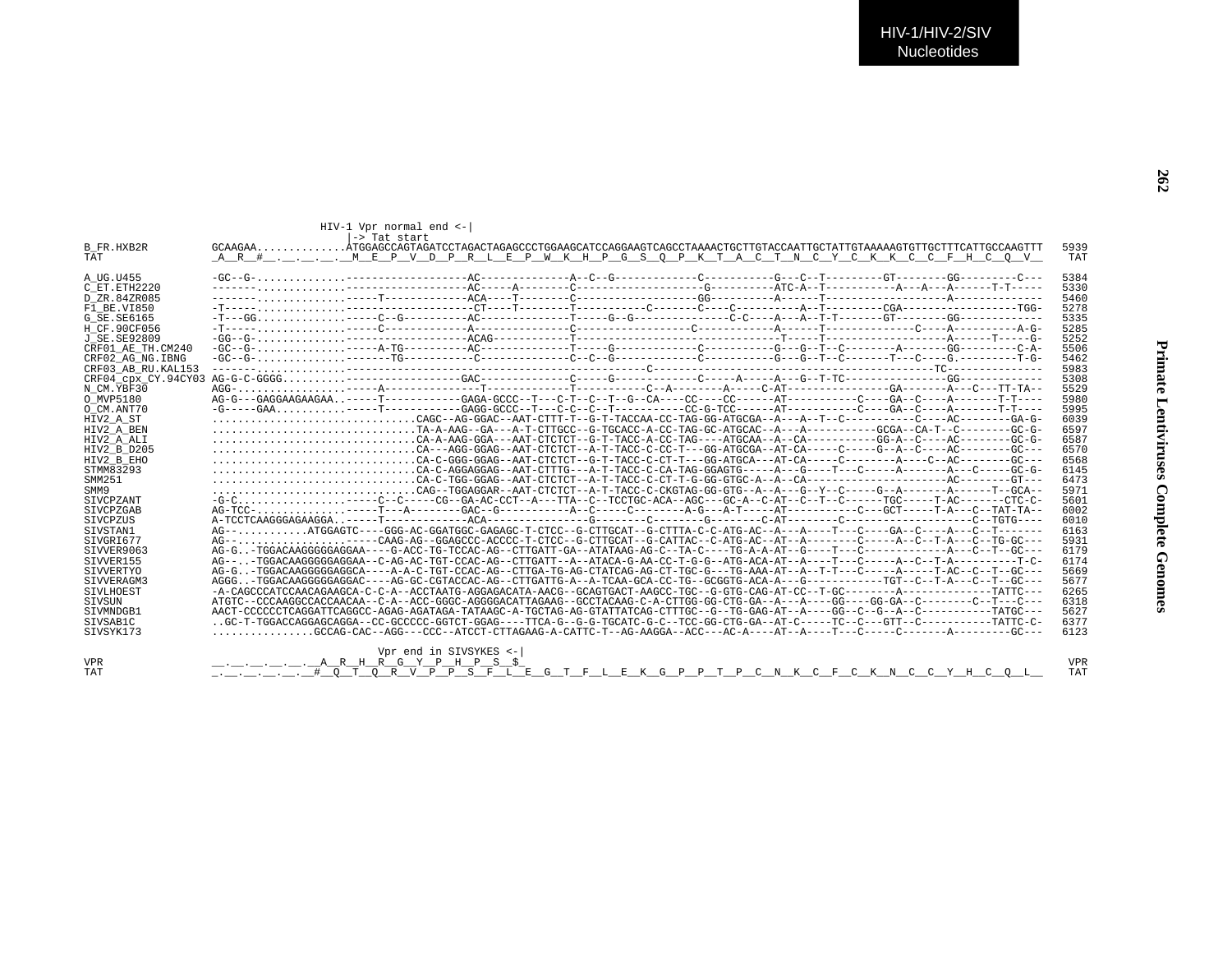| <b>B FR.HXB2R</b><br>TAT<br><b>REV</b> | Tat and Rev exon end \/ intron<br>-> Rev start<br>C F I T K A L G I S Y G R K K R R O R R R A H O N S O T H O A S L S K O<br>MAGRSGDSDEELI# .#TVRLIKLLYOSS                                         | 6049<br>TAT<br><b>REV</b> |
|----------------------------------------|----------------------------------------------------------------------------------------------------------------------------------------------------------------------------------------------------|---------------------------|
| A UG.U455                              |                                                                                                                                                                                                    | 5494                      |
| C ET.ETH2220                           |                                                                                                                                                                                                    | 5451                      |
| D ZR.84ZR085                           |                                                                                                                                                                                                    | 5570                      |
| F1 BE.VI850                            |                                                                                                                                                                                                    | 5388                      |
| G SE. SE6165                           | $-C = TC - G - A$                                                                                                                                                                                  | 5445                      |
| H CF.90CF056                           |                                                                                                                                                                                                    | 5395                      |
| J SE.SE92809                           |                                                                                                                                                                                                    | 5362                      |
| CRF01 AE TH.CM240                      | $-C = TC - G - A - 1$                                                                                                                                                                              | 5616                      |
| CRF02 AG NG. IBNG                      | $-C = TC - G - AC - G - C - C - C - C$                                                                                                                                                             | 5572                      |
| CRF03 AB RU. KAL153                    |                                                                                                                                                                                                    | 6093                      |
| CRF04 CDX CY.94CY03                    | $-C--TC-G-0---G---C------------------A---T---G---T---T---AGG---CA-GGC----AA-CT-A--C---------$                                                                                                      | 5418                      |
| N CM.YBF30                             |                                                                                                                                                                                                    | 5639                      |
| O MVP5180                              |                                                                                                                                                                                                    | 6087                      |
| O CM.ANT70                             |                                                                                                                                                                                                    | 6099                      |
| HIV2 A ST                              | ----TT---AC--G-GGC-C--G--A-GG----AAC-A---GGCA-A---AGAA--ACTCCGAAGA-AC-A--G-----TCGT-----GC----G-CA---G-                                                                                            | 6143                      |
| HIV2 A BEN                             | -----TCG-A---G-GGC-C--A--A--A----AGC-A---GGCA-AC--AGAA-GACTCC-AGGA-AC-A-----C-TCGC-----GC-C--G-CA---G-                                                                                             | 6701                      |
| HIV2 A ALI                             | ----TT---AT--G-GAC-C--G--A-GG----A-C-A---GGCA--C--AGAA--TCTCC-AAGA-AT-A--G-----TCGT-----GC----G-CA---G-                                                                                            | 6691                      |
| HIV2 B D205                            |                                                                                                                                                                                                    | 6668                      |
| HIV2 B EHO                             |                                                                                                                                                                                                    | 6666                      |
| STMM83293                              |                                                                                                                                                                                                    | 6243                      |
| SMM251                                 | ----TC-T-A---G-GA--G--G--A-GT----AGCA-TCACGAAA----AGAA--ACTCCGAAAA-GGC-A--G--A--AC-T-----GC------CA-----                                                                                           | 6577                      |
| SMM9                                   | ----TC-Y-A---G-G---G--A--A-G-----AGCA-C-ACGAA-A---ACT-CGAAG-AGA--A-GG--A--AC-TT----GC----G-CA-----                                                                                                 | 6069                      |
| <b>SIVCPZANT</b>                       |                                                                                                                                                                                                    | 5717                      |
| SIVCPZGAB                              |                                                                                                                                                                                                    | 6115<br>6125              |
| SIVCPZUS<br>SIVSTAN1                   | $-C--TC-GCAG--G---------P----CATGTCTCT-G-ATC---AGAC-CTAAG-AGAA---$                                                                                                                                 | 6264                      |
| STVGRT677                              | $-C---C-GCAG---G-----AG-GCGT---CATGTCTCT-G-AAA---AGAAA-AC---CA---A$                                                                                                                                | 6029                      |
| SIVVER9063                             | ----TC-GCA-----G-C----TG-TA-----CATGCCCCT-G-ACC---AGAAAGAA---T-T---GC--A---GCCTA----A-CAGG-C------                                                                                                 | 6277                      |
| SIVVER155                              | $-C--T--CGG---GAC---T--TA---CATGCCTTT-G-ACC---AGAAGAAG---T---TCGG--G---GCAT-C--G--C-GC---G--C-G---A-G.$                                                                                            | 6272                      |
| SIVVERTYO                              |                                                                                                                                                                                                    | 5767                      |
| STVVERAGM3                             |                                                                                                                                                                                                    | 5775                      |
| SIVLHOEST                              |                                                                                                                                                                                                    | 6366                      |
| SIVSUN                                 | $-C--TC-GCAG---GG---G---CA---TATGTCT-C-G-G-AC----AT-A-$                                                                                                                                            | 6416                      |
| STVMNDGB1                              |                                                                                                                                                                                                    | 5734                      |
| SIVSAB1C                               |                                                                                                                                                                                                    | 6475                      |
| SIVSYK173                              | -----C-TCA---G-GA--G--A---A-T----C---ACCA-G-AA-C--GCAGCT--CGT-T-TCTGAGG--G-TAGCGC-C-T-CAGG----                                                                                                     | 6218                      |
|                                        | Rev start except in macaques and mangebeys<br>$\sigma$ $\tau$ $\sigma$ $\eta$ $\eta$ $\eta$ $\sigma$ $\eta$ $\sigma$ $\sigma$ $\sigma$<br>$\alpha$ provoter provision provision professor $\alpha$ |                           |

|     | Rev start<br>c except in macaques and mangebeys |            |
|-----|-------------------------------------------------|------------|
| TAT | ARPRKRAAR                                       | TAT        |
| REV | # V F I, R M<br>H<br>.                          | <b>RAV</b> |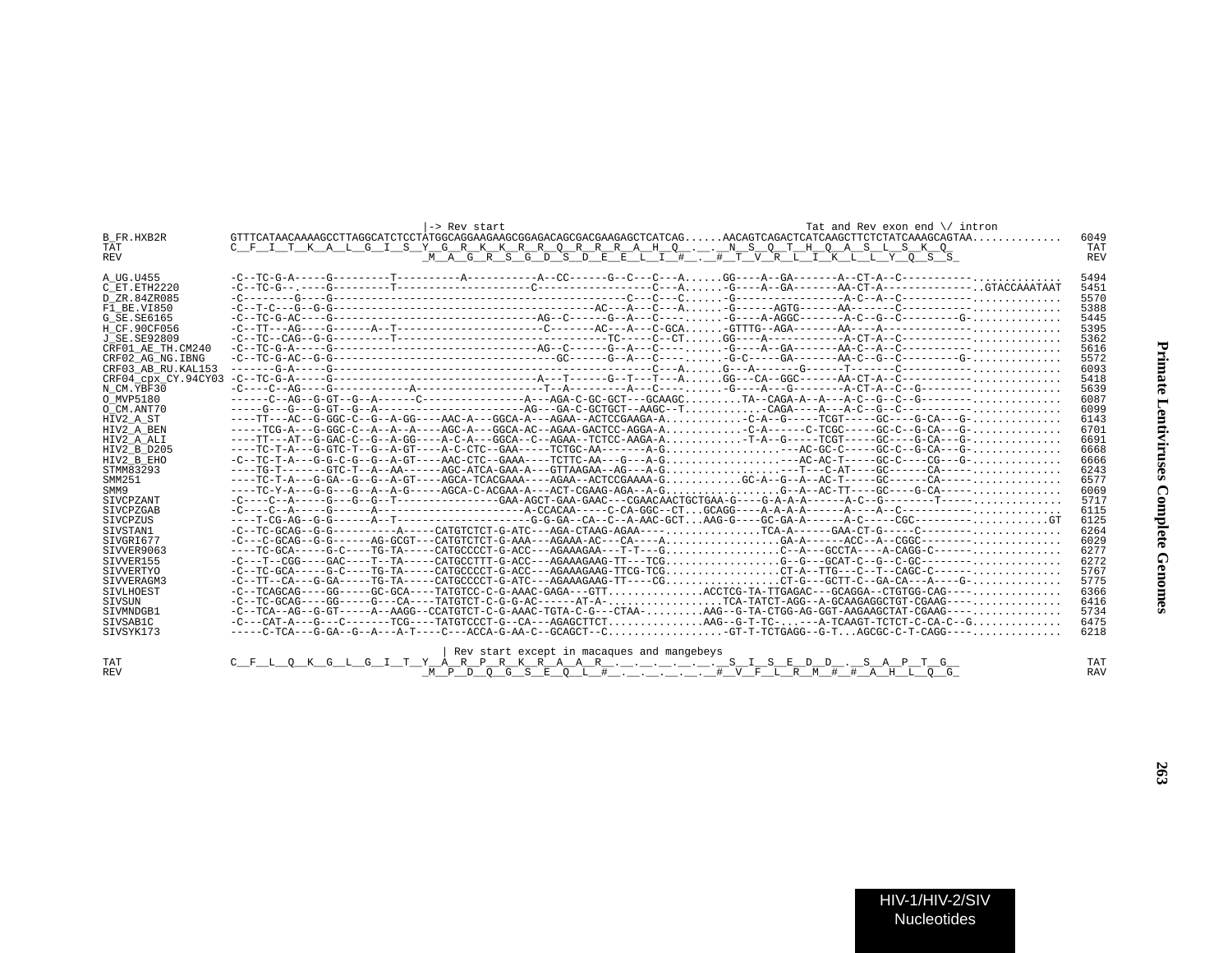|                     | (ACG start codon in HXB2, ATG in others)<br>-> Vpu start                                                                                            |            |
|---------------------|-----------------------------------------------------------------------------------------------------------------------------------------------------|------------|
| B FR.HXB2R          | $\ldots \ldots \ldots$ CTAGTACATGTAACGCAACCTATACCAATAGTAGCAATAGTAGCATTAGTAGCAATAATAATAGCAATAGTTGTGTGGTCCATAGTAATCATAGAATAT $\ldots$ AGGAAAATATTAAGA | 6166       |
| <b>VPU</b>          |                                                                                                                                                     | <b>VPU</b> |
|                     |                                                                                                                                                     |            |
| A UG.U455           |                                                                                                                                                     | 5617       |
| C ET.ETH2220        |                                                                                                                                                     | 5578       |
| D ZR.84ZR085        |                                                                                                                                                     | 5687       |
| F1 BE.VI850         |                                                                                                                                                     | 5515       |
| G SE. SE6165        |                                                                                                                                                     | 5572       |
| H CF.90CF056        | --TTATC-TAAATGTA----TT-GG-T---G----G---GC-------A--T-T--C-----CG--A--------A-------TAT----------AA---T-GG----G                                      | 5509       |
| J SE. SE92809       |                                                                                                                                                     | 5488       |
| CRF01 AE TH.CM240   |                                                                                                                                                     | 5737       |
| CRF02 AG NG. IBNG   |                                                                                                                                                     | 5699       |
| CRF03 AB RU. KAL153 |                                                                                                                                                     | 6210       |
| CRF04 CDX CY.94CY03 |                                                                                                                                                     | 5539       |
| N CM.YBF30          |                                                                                                                                                     | 5750       |
| O MVP5180           | GTAACGC-GA-G---CA-GA-A-C-TGC--G-CT--A----TT--AGT--T--GTGTC-TAT--ATG--C-TAT-TGGT-GT-TAACCTT-G-A-TTATT---TGC-AAGA-AAC--GATAG---G                      | 6213       |
| O CM.ANT70          | GTAACGC--A-G---CAT-G-C-C-TGC--G-----A--ATT--TAGT--T--GC-GT-TAT--ATG---TTT-TGG-GGT-TATTCTT-G-AA-TATT----C-AAAGGAAC--GACAG--AG                        | 6225       |
| HIV2 A ST           |                                                                                                                                                     | 6143       |
| HIV2 A BEN          |                                                                                                                                                     | 6701       |
| HIV2 A ALI          |                                                                                                                                                     | 6691       |
| HIV2 B D205         |                                                                                                                                                     | 6668       |
| HIV2 B EHO          |                                                                                                                                                     | 6666       |
| STMM83293           |                                                                                                                                                     | 6243       |
| SMM251              |                                                                                                                                                     | 6577       |
| SMM9                |                                                                                                                                                     | 6069       |
| SIVCPZANT           |                                                                                                                                                     | 5834       |
| <b>STVCPZGAB</b>    | $\ldots \ldots \ldots$ .GTATATGACTCT-TT-GTCGGCTT-G-TC-CAT-T------GC---A-T-C-TGG-AC--TTGTAT-TGG-GATACATTATT-A-TGGGGATATAG-AGGTAT-AA-G-CATAGGCTT      | 6233       |
| SIVCPZUS            | GCCCTTTTGT-CTA-G-T-AATTG-TTTGAA---GGTT--A-----T---G-AT-GA--GTA-TTT-G--G-G---ATCTGG-GAC-AGTTG-T-G-T-GTGG-G-C--ATAAAA-TA---GA-AAT-CT                  | 6255       |
| STVSTAN1            |                                                                                                                                                     | 6264       |
| STVGRT677           |                                                                                                                                                     | 6029       |
| SIVVER9063          |                                                                                                                                                     | 6277       |
| SIVVER155           |                                                                                                                                                     | 6272       |
| SIVVERTYO           |                                                                                                                                                     | 5767       |
| STVVERAGM3          |                                                                                                                                                     | 5775       |
| SIVLHOEST           |                                                                                                                                                     | 6366       |
| STVSUN              |                                                                                                                                                     | 6416       |
| STVMNDGB1           |                                                                                                                                                     | 5734       |
| STVSAB1C            |                                                                                                                                                     | 6475       |
| STVSYK173           |                                                                                                                                                     | 6218       |
|                     |                                                                                                                                                     |            |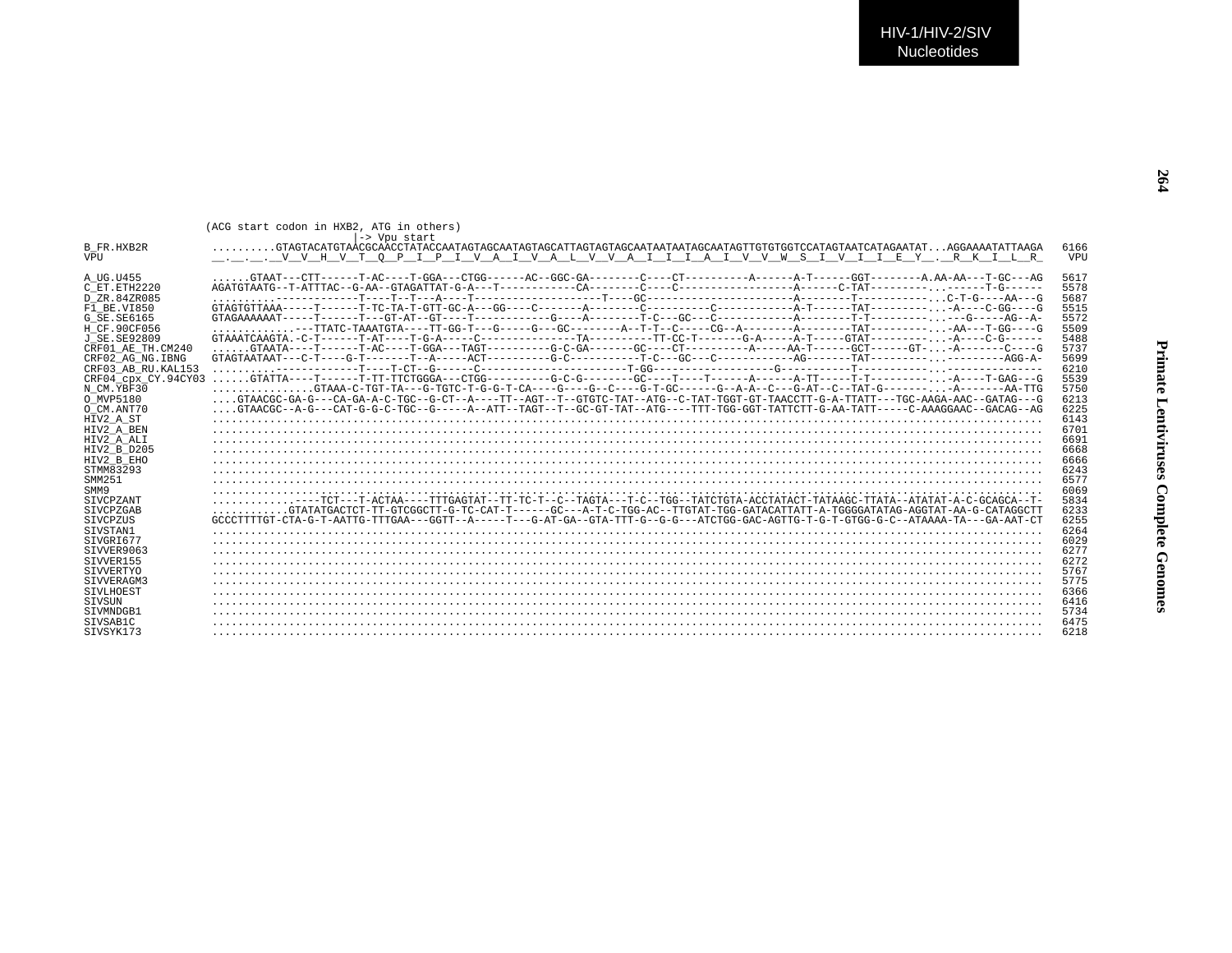|                     | $\left  \rightarrow \right $ Env qp160 start in HIV-1                                                                                  |            |
|---------------------|----------------------------------------------------------------------------------------------------------------------------------------|------------|
| B FR.HXB2R          | CAAAGAAAAATAGACAGGTTAATTGATAGACTAATAGAAAGAGCAGAAGACAGTGGCAATGAGAGTGAAGGAGAAATATCAGCACTTGTGGAGATGGGGGTGGAGATGGGGCACCATGCTCCTTGGA        | 6294       |
| <b>VPU</b>          | ORKIDRLIDRLIERAEDSG #. ESEAEISALVEMGVEMGHHAPWD                                                                                         | VPU        |
| <b>ENV</b>          | M R V K E K Y O H L W R W G W R W G T M L L G                                                                                          | <b>ENV</b> |
|                     |                                                                                                                                        |            |
| A UG.U455           |                                                                                                                                        | 5742       |
| C ET. ETH 2220      |                                                                                                                                        | 5703       |
| D ZR.84ZR085        |                                                                                                                                        | 5812       |
| F1 BE.VI850         |                                                                                                                                        | 5640       |
| G SE.SE6165         |                                                                                                                                        | 5697       |
| H CF.90CF056        |                                                                                                                                        | 5634       |
| J SE.SE92809        |                                                                                                                                        | 5613       |
| CRF01 AE TH.CM240   |                                                                                                                                        | 5862       |
| CRF02 AG NG.IBNG    |                                                                                                                                        | 5824       |
| CRF03 AB RU.KAL153  |                                                                                                                                        | 6326       |
| CRF04 cpx CY.94CY03 |                                                                                                                                        | 5664       |
| N CM.YBF30          |                                                                                                                                        | 5878       |
| O MVP5180           | $G-GCAGG----CTTGAAAG-T-AGG---A-G----AGG---TCAGG---T-----A-T---A---A-T-A----GA-CA-CAGGAA--CAT-GA-CTTA-AC-T-GCA-GG-A-CTT-AC-T-$          | 6329       |
| O CM.ANT70          | $G-G---G---CTTGA-AGGT-AAGA---A---G---TTAGG---T---T---A-T.---A--CA-T----GAGGA-CA-GAA--TAT-GACCTT--ACTCT-.$                              | 6341       |
| HIV2_A_ST           |                                                                                                                                        | 6188       |
| HIV2 A BEN          |                                                                                                                                        | 6746       |
| HIV2 A ALI          |                                                                                                                                        | 6736       |
| HIV2 B D205         |                                                                                                                                        | 6713       |
| HIV2 B EHO          |                                                                                                                                        | 6711       |
| STMM83293           |                                                                                                                                        | 6288       |
| SMM251              |                                                                                                                                        | 6622       |
| SMM9                |                                                                                                                                        | 6114       |
| SIVCPZANT           | $G-T$ ,,,,-T-AGAGA-ATCA--GAATC-T-GA-G-GTT---TAG-AG-CTT---ATAG,,,--AGTGCAAT--A----GATGAG-A-GCC-ATACATATTATT---G-TCT-,,,,,,,,,GCTT-GCTA- | 5950       |
| STVCPZGAB           |                                                                                                                                        | 6361       |
| SIVCPZUS            |                                                                                                                                        | 6362       |
| STVSTAN1            |                                                                                                                                        | 6309       |
| SIVGRI677           |                                                                                                                                        | 6074       |
| SIVVER9063          |                                                                                                                                        | 6322       |
| SIVVER155           |                                                                                                                                        | 6317       |
| SIVVERTYO           |                                                                                                                                        | 5812       |
| SIVVERAGM3          |                                                                                                                                        | 5820       |
| STVLHOEST           |                                                                                                                                        | 6408       |
| SIVSUN              |                                                                                                                                        | 6458       |
| STVMNDGB1           |                                                                                                                                        | 5773       |
| STVSAB1C            |                                                                                                                                        | 6517       |
| STVSYK173           |                                                                                                                                        | 6261       |
| <b>ENV</b>          | MAAFRTYIVCLF                                                                                                                           | <b>ENV</b> |
|                     |                                                                                                                                        |            |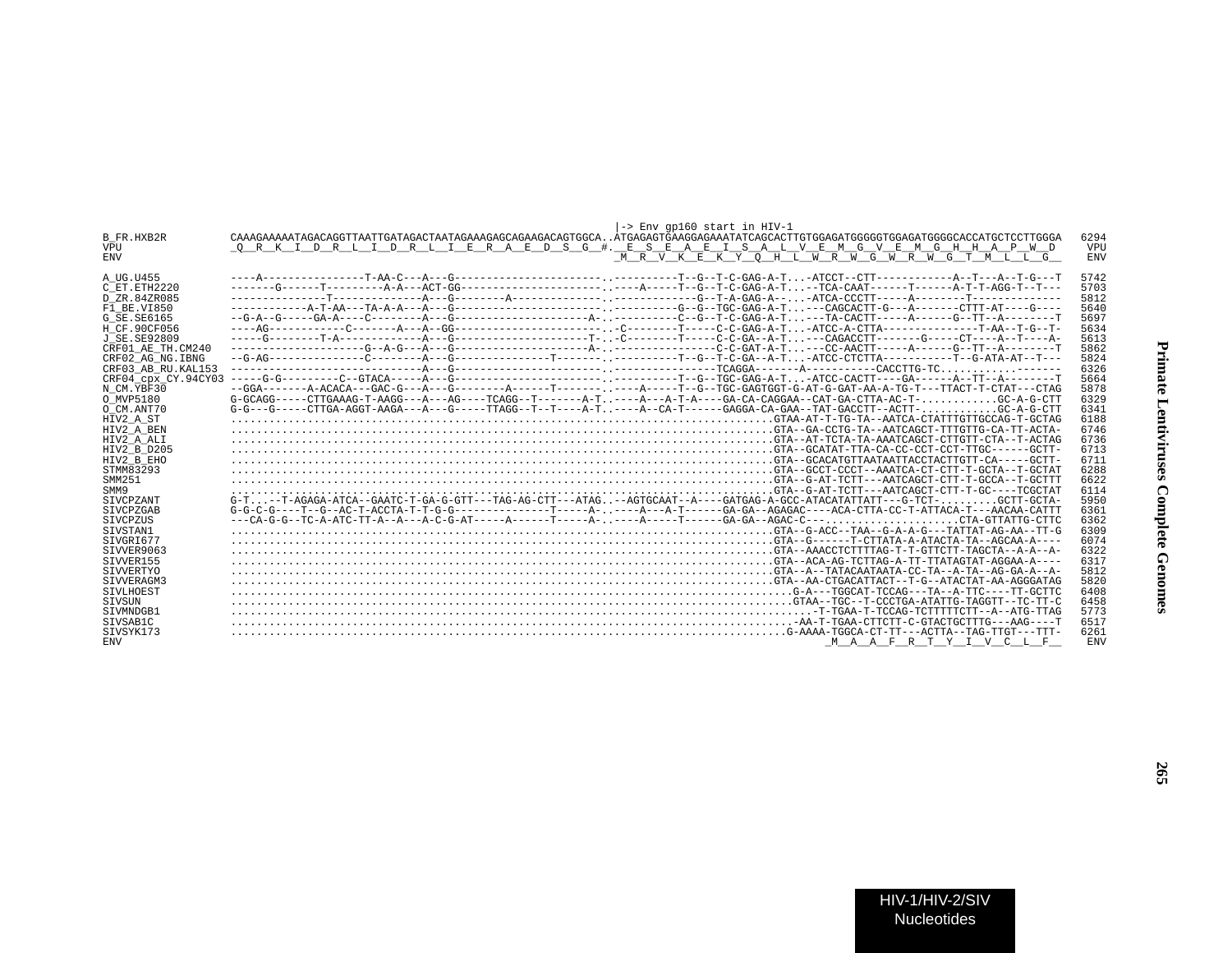|                     | Vpu $end$ $\leftarrow$                                                                                              |            |
|---------------------|---------------------------------------------------------------------------------------------------------------------|------------|
| B FR.HXB2R          |                                                                                                                     | 6418       |
| <b>VPU</b>          | V D D L # #                                                                                                         | <b>VPU</b> |
| <b>ENV</b>          | M L M I C . S A T E K L W V T V Y Y G V P V W K E A . T T T L F C A S D A K A Y D T E V                             | <b>ENV</b> |
| A UG.U455           |                                                                                                                     | 5863       |
| C ET ETH2220        |                                                                                                                     | 5827       |
| D ZR.84ZR085        |                                                                                                                     | 5939       |
| F1 BE.VI850         |                                                                                                                     | 5764       |
|                     |                                                                                                                     | 5821       |
| G SE. SE6165        |                                                                                                                     | 5758       |
| H CF.90CF056        |                                                                                                                     | 5737       |
| J SE. SE92809       |                                                                                                                     |            |
| CRF01 AE TH.CM240   |                                                                                                                     | 5986       |
| CRF02 AG NG. IBNG   |                                                                                                                     | 5945       |
| CRF03 AB RU. KAL153 |                                                                                                                     | 6450       |
| CRF04 CDX CY.94CY03 |                                                                                                                     | 5788       |
| N CM.YBF30          |                                                                                                                     | 6005       |
| O MVP5180           |                                                                                                                     | 6456       |
| O CM.ANT70          | --A-A-CCCCA---TTGAGCCTTAG-C-GC-A-AT-CA--------GC------G----A---G-A--T----AC-AGTA-----C----T------CCT-ACAAGC--T--AAA | 6465       |
| HIV2 A ST           |                                                                                                                     | 6288       |
| HIV2 A BEN          |                                                                                                                     | 6846       |
| HIV2 A ALI          | $CTAGTGCTTG - TAGTA, , TATTGT --- CAA-AT--G--T-T-T--T--C--G--G--G--A-CA---A-A-T---, T---TTC-C---C---L-$             | 6836       |
| HIV2 B D205         | $-AGGT--C-GTG-GTTTGT-TGT---CAA-AT--T---T----C--C---C-A---C-A-C---A-C---A-CTTC-C---C-A---C-A---A-.1299$              | 6813       |
| HIV2 B EHO          |                                                                                                                     | 6811       |
| STMM83293           | $-AAGTGCTTG - TGACCTATTGC - CTCA - AT----G - A-T---T---A - CA---G - A-T--G--G-TTC-C---C---C---CA - CA---CA - AA$    | 6388       |
| SMM251              | $-AAGTG-CTATG-GATCTATTGT-CTCAA-AT------T-----T-----T---A-CT---G-A-T--G--A-TTC-C---C---C---CA--CA--CA--AA-$          | 6722       |
| SMM9                | YAAGTGCTTCAG-GATTTATTGTGTTCAA-AT--A-----A-TC-----T-----A-CA----G-A-T--G-AGTTC-C--C--C---CA--CAGAAA                  | 6214       |
| <b>STVCPZANT</b>    |                                                                                                                     | 6074       |
| <b>STVCPZGAB</b>    |                                                                                                                     | 6482       |
| <b>STVCPZUS</b>     |                                                                                                                     | 6489       |
| SIVSTAN1            | $GA$ --A-GCT-AATAGGACTGTTATAT-GG-C-CA--ATA-T-----G-T-----TA-C--A--A----AA-CAGCT-AGTGCAAGCT--C---ATG---CCTAA         | 6415       |
| STVGRT677           | $-AAGT--AGGAATA$ $GT--CC---AT--G----G-T----AA-C--A---AA-TT---AA-TT---AA-TT---AGTTCAGGC-----CATG--GCCCAA$            | 6168       |
| SIVVER9063          |                                                                                                                     | 6419       |
| STVVER155           |                                                                                                                     | 6417       |
| SIVVERTYO           | $-AGG---AG-G-TAAGT$ -GCAA---A-A-------T-----AA----A----AA-CAGCT-GGTGCAGGCT--C--CTG--TCCCAC                          | 5906       |
| SIVVERAGM3          |                                                                                                                     | 5917       |
| STVLHOEST           |                                                                                                                     | 6505       |
| STVSUN              | ----AGGT-GTATAGCA-T-CA--AT--A-----A-TC-----ACT---AA----G-ACC----GTAGTGC-AT--A-A---C-T---CTAA                        | 6552       |
| STVMNDGB1           |                                                                                                                     | 5872       |
| SIVSAB1C            |                                                                                                                     | 6614       |
| SIVSYK173           |                                                                                                                     | 6367       |
| <b>ENV</b>          | S L I S L G F M <u>E K Q Q Y V T V F Y G I P H W E D A . Y A P L F C T T S H</u>                                    | <b>ENV</b> |
|                     |                                                                                                                     |            |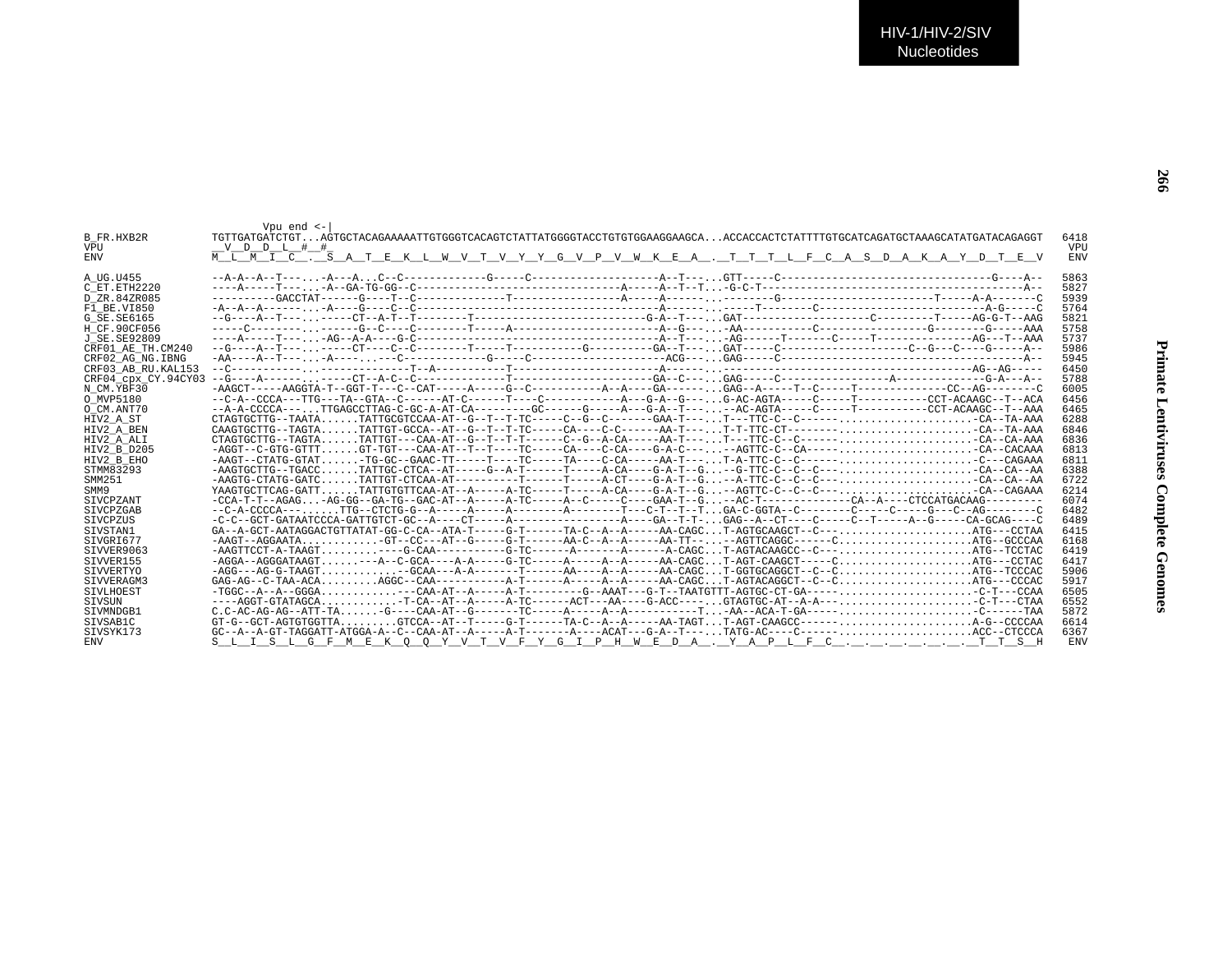| B FR.HXB2R<br><b>ENV</b> | ACATAATGTTTGGGCCACACATGCCTGTGTACCCACAGACCCCAACCCACAAGAAGTAGTATTGGTAAATGTGACAGAAAATTTTAACATGTGGAAAAATGACATGGTAGAACAGATGCAT<br>H N V W A T H A C V P T D P N P O E V V L V N V T E N F N M W K N D M V E O M H |  | 6539<br><b>ENV</b> |
|--------------------------|--------------------------------------------------------------------------------------------------------------------------------------------------------------------------------------------------------------|--|--------------------|
| A UG.U455                |                                                                                                                                                                                                              |  | 5984               |
| C ET. ETH2220            |                                                                                                                                                                                                              |  | 5948               |
| D ZR.84ZR085             |                                                                                                                                                                                                              |  | 6060               |
| F1 BE.VI850              |                                                                                                                                                                                                              |  | 5885               |
| G SE.SE6165              |                                                                                                                                                                                                              |  | 5942               |
| H CF.90CF056             |                                                                                                                                                                                                              |  | 5879               |
| J SE.SE92809             |                                                                                                                                                                                                              |  | 5858               |
| CRF01 AE TH.CM240        |                                                                                                                                                                                                              |  | 6107               |
| CRF02 AG NG. IBNG        |                                                                                                                                                                                                              |  | 6066               |
| CRF03 AB RU. KAL153      |                                                                                                                                                                                                              |  | 6571               |
| CRF04 cpx CY.94CY03      |                                                                                                                                                                                                              |  | 5909               |
| N CM.YBF30               |                                                                                                                                                                                                              |  | 6126               |
| O MVP5180                |                                                                                                                                                                                                              |  | 6577               |
| O CM.ANT70               |                                                                                                                                                                                                              |  | 6586               |
| HIV2 A ST                | TAGAG--AC-----GA--CATACAG--CT-G--AGACA-TGATG--TAT--G---A---CT--A--------GGCC--CG--GCA---A-T-ATAC--T-ACAGAA--A                                                                                                |  | 6400               |
| HIV2 A BEN               | TAGAG-CAC-----GG--CATACAG--CT-G--AGACA-TGATG-TTAT--G---A--A-T--A-------GGC----G-TGCA---A-T-ATAC--TGACAGAA--A                                                                                                 |  | 6958               |
| HIV2 A ALI               | TAGAG--AC-----GA--CATACAG--CT----AGACA-TGATG-TTAT--G---A---CT-----------GGC---CG-TGCA-----T-ATAC--T-ACAGAA--A                                                                                                |  | 6948               |
| HIV2 B D205              | CAGAG-CACC----GA--TGTACAG---C-C--AGACA-TGGTG--TACACT--GA-CAGGC-A-CA-A----GGC----G-TGCA-----T-ATAC--TGACACAA--G                                                                                               |  | 6925               |
| HIV2 B EHO               | $CAGAG--ACC---GA---TGTACAA--CC--A-GATA-TGATG---TATACC---A-CCA---A$ --A-A----GGC---G-TGCA-----T-ATAC--TGACAGAT--G                                                                                             |  | 6923               |
| STMM83293                | TAGGG--AC-----GA---AC-CAA---C----AGACA-TGGTG-TTACTC----T-G-C-A-A----C----GGC----G-TGCC-------ATAC--TCACAGAA--A                                                                                               |  | 6500               |
| SMM251                   | TAGGG--AC-----GA---AC-CAG--CC----AGATA-TGGTG-TTATTC----T-G-CCC-T----T------GC---G-TGCT----G-ATAC--TCACAGAA--G                                                                                                |  | 6834               |
| SMM9                     | TAGGG--AC-----GA--CACACAA--CT-G--AGATA-TGGTG-TTACTC----T-G-C-A-T----C----GGC----G-TGCT----TATAC--TCACAGAA--A                                                                                                 |  | 6326               |
| SIVCPZANT                | G--C-----A-----A--TACCAGT-----G--A-T---T--AG-T--TATT-T---TAGGC-C---ACCT---TCTGG-----TGCT-AT------T-T--------AGT---ACA                                                                                        |  | 6192               |
| SIVCPZGAB                |                                                                                                                                                                                                              |  | 6603               |
| SIVCPZUS                 |                                                                                                                                                                                                              |  | 6610               |
| STVSTAN1                 | TACC--CC-------A---AC-AAT---A----AGAT--T-ATG-TTATACT------CAG--A----CT-T--G--A---G-AGCA-----GG-CAGG-ATCC-TT-GT-GCA--G                                                                                        |  | 6533               |
| SIVGRI677                | TACC---A-G-----A--CACCAA---CA----AGAT--T-ATG-TAATAC---G--GCCTC-A-CA-T-----GC---CG-GGCT----T-ATCCGCTGGTA-AA--A                                                                                                |  | 6280               |
| SIVVER9063               | TACC-GGC-A-----T---AC-AAT--CA----AGAT--T-ATG-TTATAC---G--GCC---A-CA-T--T--GCCC---G-AGCC---GC-G--AGG-ATCC-TT-GT-GCA--G                                                                                        |  | 6537               |
| STVVER155                | TAC--GGT-G-----A--TAC-AAT--CA----AGAT--T-ATG--TATAC-------CC-C-----A-A----GCCA---G-AGCA---GC-G-CAGA-ATCCCTT-GTAGCA--A                                                                                        |  | 6535               |
| SIVVERTYO                | $CACA-GCT-A---T-T-TAC-AAT--CA---AGAT-T-ATG-TATAC---T-CTC-A$ ---A-C--T--CCA---G-GGCA---GGTG--AGA-ACCC-TT-ATAGCA--A                                                                                            |  | 6024               |
| STVVERAGM3               | CACC-GAC-A-----A--TAC-AA--CGA----AGAT--T-ATG--TACAC---G---CC---A-CA-C--T---CCA---G-AGCA---GCTG-CAGA-ACCCCTT-GTAGCA--A                                                                                        |  | 6035               |
| <b>STVLHOEST</b>         | TAC--GCC-C----T---GACAT-T--CT-G--AGATTTG-AATCTTATGC---G---CCTA-CTAT---A-TT------CA--ACCAGT---A----ATCAG-TTATACA---A                                                                                          |  | 6626               |
| SIVSUN                   | TA---GCT-G----TG--TAC-T-A--CT-G--AGATTTA-AA-CTTATGC------GCCCA-AAC-GGGT-AGA---G-------CAGA-G-A-T--GCA-T-ATCA-AT-GT-CA---A                                                                                    |  | 6673               |
| STVMNDGB1                | TTCA-G-C-C----TA--CAC-AAT--CA----TT--TTG--AG-TTATG-T--G----A-A-TCCTG--A-A-G---------CAGGACTT-T--GG--A-ATCAGAT-GTTTAT--A                                                                                      |  | 5993               |
| SIVSAB1C                 | TACG--CC-A------T-TAC-AAT--CA-C---GAT--TGAACCAGA-GG-AC-A---C-GAA---CCCATACCT---A-C---------A---G-TGCT---------CGG-ACCCTCT-GTAGGC--A                                                                          |  | 6744               |
| SIVSYK173                | TA-AGGA-GA-----T--TA-GAAT-----G--GT---CAGATC-AAT-G---T-AGG--CAAC-T-ACAGG----T-C---CCAGCA-----T-GCAGTCACA-GAT-AG-CA---A                                                                                       |  | 6485               |
| <b>ENV</b>               | <u>KGGWATKN CVPSADOIEVRVNIGGEYFPAWNSSHMIROO</u>                                                                                                                                                              |  | <b>ENV</b>         |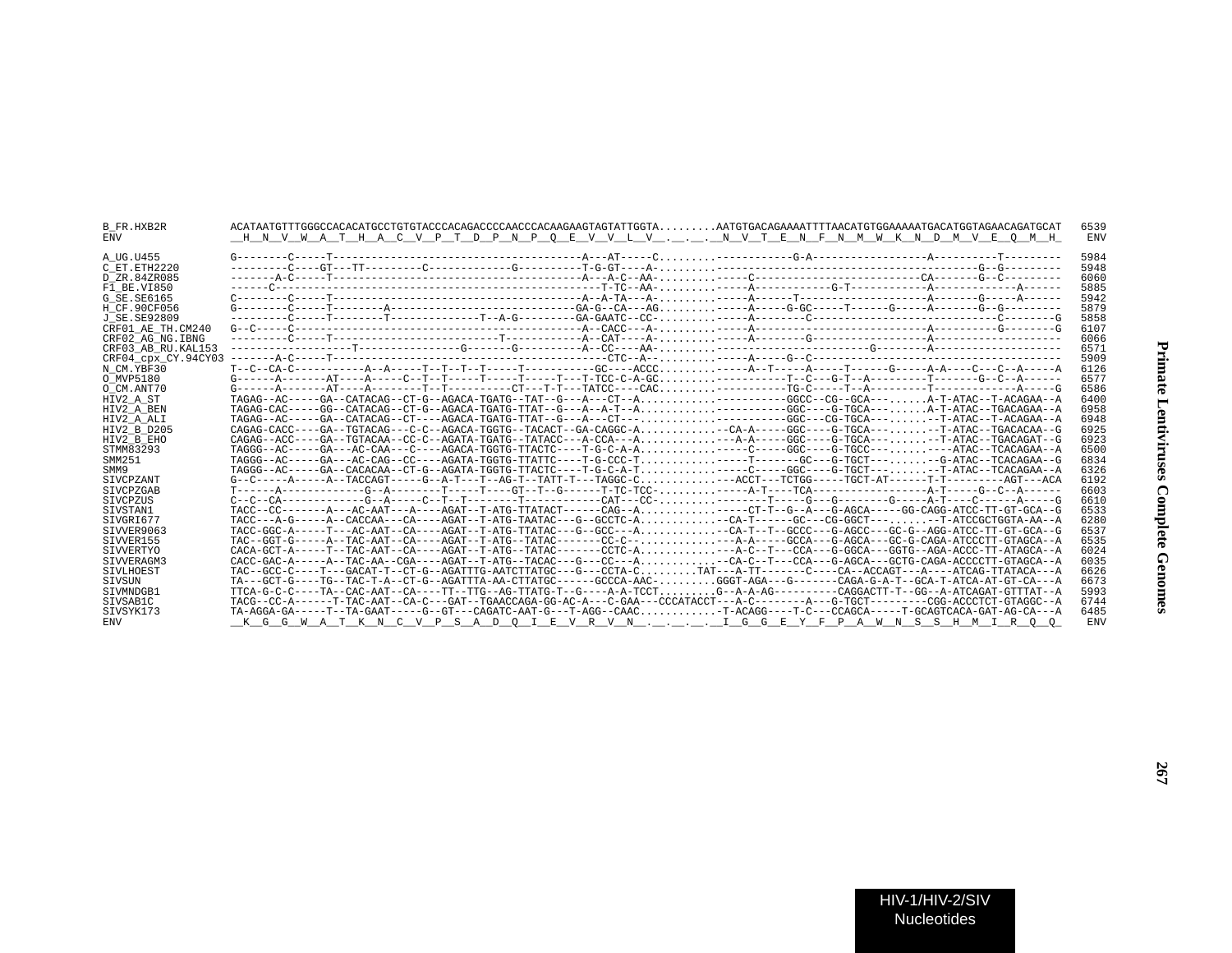|                                                                                                                                     | 6648                                                                                                                                                                                                                                                                                                                                                                                                                                                                                                                                                                                                                                                                                                                                                                                                                                                                                                                                                                                                                           |
|-------------------------------------------------------------------------------------------------------------------------------------|--------------------------------------------------------------------------------------------------------------------------------------------------------------------------------------------------------------------------------------------------------------------------------------------------------------------------------------------------------------------------------------------------------------------------------------------------------------------------------------------------------------------------------------------------------------------------------------------------------------------------------------------------------------------------------------------------------------------------------------------------------------------------------------------------------------------------------------------------------------------------------------------------------------------------------------------------------------------------------------------------------------------------------|
| ED I I S L W D O S L K P C V K L T P L C V S L K C T D L K N D T N T N                                                              | ENV                                                                                                                                                                                                                                                                                                                                                                                                                                                                                                                                                                                                                                                                                                                                                                                                                                                                                                                                                                                                                            |
|                                                                                                                                     |                                                                                                                                                                                                                                                                                                                                                                                                                                                                                                                                                                                                                                                                                                                                                                                                                                                                                                                                                                                                                                |
|                                                                                                                                     | 6108                                                                                                                                                                                                                                                                                                                                                                                                                                                                                                                                                                                                                                                                                                                                                                                                                                                                                                                                                                                                                           |
|                                                                                                                                     | 6072                                                                                                                                                                                                                                                                                                                                                                                                                                                                                                                                                                                                                                                                                                                                                                                                                                                                                                                                                                                                                           |
|                                                                                                                                     | 6184                                                                                                                                                                                                                                                                                                                                                                                                                                                                                                                                                                                                                                                                                                                                                                                                                                                                                                                                                                                                                           |
|                                                                                                                                     | 6002                                                                                                                                                                                                                                                                                                                                                                                                                                                                                                                                                                                                                                                                                                                                                                                                                                                                                                                                                                                                                           |
|                                                                                                                                     | 6066                                                                                                                                                                                                                                                                                                                                                                                                                                                                                                                                                                                                                                                                                                                                                                                                                                                                                                                                                                                                                           |
|                                                                                                                                     | 6003                                                                                                                                                                                                                                                                                                                                                                                                                                                                                                                                                                                                                                                                                                                                                                                                                                                                                                                                                                                                                           |
|                                                                                                                                     | 5982                                                                                                                                                                                                                                                                                                                                                                                                                                                                                                                                                                                                                                                                                                                                                                                                                                                                                                                                                                                                                           |
|                                                                                                                                     | 6231                                                                                                                                                                                                                                                                                                                                                                                                                                                                                                                                                                                                                                                                                                                                                                                                                                                                                                                                                                                                                           |
|                                                                                                                                     | 6190                                                                                                                                                                                                                                                                                                                                                                                                                                                                                                                                                                                                                                                                                                                                                                                                                                                                                                                                                                                                                           |
|                                                                                                                                     | 6680                                                                                                                                                                                                                                                                                                                                                                                                                                                                                                                                                                                                                                                                                                                                                                                                                                                                                                                                                                                                                           |
| CRF04 cpx CY.94CY03                                                                                                                 | 6032                                                                                                                                                                                                                                                                                                                                                                                                                                                                                                                                                                                                                                                                                                                                                                                                                                                                                                                                                                                                                           |
|                                                                                                                                     | 6250                                                                                                                                                                                                                                                                                                                                                                                                                                                                                                                                                                                                                                                                                                                                                                                                                                                                                                                                                                                                                           |
|                                                                                                                                     | 6700                                                                                                                                                                                                                                                                                                                                                                                                                                                                                                                                                                                                                                                                                                                                                                                                                                                                                                                                                                                                                           |
|                                                                                                                                     | 6691                                                                                                                                                                                                                                                                                                                                                                                                                                                                                                                                                                                                                                                                                                                                                                                                                                                                                                                                                                                                                           |
|                                                                                                                                     | 6530                                                                                                                                                                                                                                                                                                                                                                                                                                                                                                                                                                                                                                                                                                                                                                                                                                                                                                                                                                                                                           |
|                                                                                                                                     | 7088                                                                                                                                                                                                                                                                                                                                                                                                                                                                                                                                                                                                                                                                                                                                                                                                                                                                                                                                                                                                                           |
|                                                                                                                                     | 7078                                                                                                                                                                                                                                                                                                                                                                                                                                                                                                                                                                                                                                                                                                                                                                                                                                                                                                                                                                                                                           |
|                                                                                                                                     | 7055                                                                                                                                                                                                                                                                                                                                                                                                                                                                                                                                                                                                                                                                                                                                                                                                                                                                                                                                                                                                                           |
|                                                                                                                                     | 7053                                                                                                                                                                                                                                                                                                                                                                                                                                                                                                                                                                                                                                                                                                                                                                                                                                                                                                                                                                                                                           |
|                                                                                                                                     | 6630                                                                                                                                                                                                                                                                                                                                                                                                                                                                                                                                                                                                                                                                                                                                                                                                                                                                                                                                                                                                                           |
|                                                                                                                                     | 6964                                                                                                                                                                                                                                                                                                                                                                                                                                                                                                                                                                                                                                                                                                                                                                                                                                                                                                                                                                                                                           |
|                                                                                                                                     | 6456                                                                                                                                                                                                                                                                                                                                                                                                                                                                                                                                                                                                                                                                                                                                                                                                                                                                                                                                                                                                                           |
|                                                                                                                                     | 6316                                                                                                                                                                                                                                                                                                                                                                                                                                                                                                                                                                                                                                                                                                                                                                                                                                                                                                                                                                                                                           |
|                                                                                                                                     | 6727                                                                                                                                                                                                                                                                                                                                                                                                                                                                                                                                                                                                                                                                                                                                                                                                                                                                                                                                                                                                                           |
|                                                                                                                                     | 6727                                                                                                                                                                                                                                                                                                                                                                                                                                                                                                                                                                                                                                                                                                                                                                                                                                                                                                                                                                                                                           |
| -C---GAGTAAC---CATTTGC-C-TT--AAGC-CT--G-------C-----CG--A--TA-G--CA-A-AGA-G--T--T---AAATTAACAAGTACC-CCCCT-CATCAAG---CCC---ATCA-     | 6663                                                                                                                                                                                                                                                                                                                                                                                                                                                                                                                                                                                                                                                                                                                                                                                                                                                                                                                                                                                                                           |
|                                                                                                                                     | 6410                                                                                                                                                                                                                                                                                                                                                                                                                                                                                                                                                                                                                                                                                                                                                                                                                                                                                                                                                                                                                           |
|                                                                                                                                     | 6667                                                                                                                                                                                                                                                                                                                                                                                                                                                                                                                                                                                                                                                                                                                                                                                                                                                                                                                                                                                                                           |
| -CA-GAAGTAAC--TCA-CTGC-G-TT--A--G-CAT-------C-------GC--T-A--T--A---A-C-AAA-G--T--TGTAGAGTTAAAAGGCTCC-CAACCTCT-CCCCAG-A-CCT-T-C-    | 6665                                                                                                                                                                                                                                                                                                                                                                                                                                                                                                                                                                                                                                                                                                                                                                                                                                                                                                                                                                                                                           |
|                                                                                                                                     | 6154                                                                                                                                                                                                                                                                                                                                                                                                                                                                                                                                                                                                                                                                                                                                                                                                                                                                                                                                                                                                                           |
|                                                                                                                                     | 6165                                                                                                                                                                                                                                                                                                                                                                                                                                                                                                                                                                                                                                                                                                                                                                                                                                                                                                                                                                                                                           |
|                                                                                                                                     | 6756                                                                                                                                                                                                                                                                                                                                                                                                                                                                                                                                                                                                                                                                                                                                                                                                                                                                                                                                                                                                                           |
| -CATGGCAAGCT--G-C-TC-A-GGTA---GCC-TTA-G-----T------GA-C-AT--CTAT-----C-AAA-G-----TC-ACCGAAACCGACAACTCCC-CCTCC--CTCA--AGTC-AA-G--    | 6803                                                                                                                                                                                                                                                                                                                                                                                                                                                                                                                                                                                                                                                                                                                                                                                                                                                                                                                                                                                                                           |
|                                                                                                                                     | 6123                                                                                                                                                                                                                                                                                                                                                                                                                                                                                                                                                                                                                                                                                                                                                                                                                                                                                                                                                                                                                           |
|                                                                                                                                     | 6874                                                                                                                                                                                                                                                                                                                                                                                                                                                                                                                                                                                                                                                                                                                                                                                                                                                                                                                                                                                                                           |
| ATATTAGAGGAC--GTCAGC-----TCTTG---GC-AAT-GA--C-----GC--GC--G-A--CA-G---A----GA-GTT---T--ATTGGACAACAGCCCT-C-ACA-GT-CCCC-----CA-GTCCCC | 6615                                                                                                                                                                                                                                                                                                                                                                                                                                                                                                                                                                                                                                                                                                                                                                                                                                                                                                                                                                                                                           |
| I L E D M S A L F L O A N R P C V K L A P M C I R M L C T L D N S P A T S T P T T S                                                 | ENV                                                                                                                                                                                                                                                                                                                                                                                                                                                                                                                                                                                                                                                                                                                                                                                                                                                                                                                                                                                                                            |
|                                                                                                                                     | -----,,,,,--T-----C-G----A--G---T-------C----T--------T-A-----A-C-A-GCTT--T-ACGATAGCTATGGGGAG--AAG---C---ACA-A--TG--A-CA-<br>--A--C--T--T---------C--G--T--T--A--T-----TC--A-G--TTTC--G-----ACAAA-GG----T--AAACATAGCTGGAACAACAATG-A<br>-CAATAGAGGATG-CTGG-ACC-T-TT--AAC-TC-A-T--A--T--------G--T-----A--A--A-GCAA-G-G---T-A-AAGAATGAAACAGACA-A-G-GGATTGACAGGG--A--AGTA-<br>-CAATAGAGGACG--TGGCAAC-C-TT--GACCTCAA-------T--------T-----T-A--CA---C-A-G-GA----A-AAAAGTGAGACAGATAGA-G-GGATTGACA-AATCAT-A-CA-<br>--A--C-T------C-C-------G--T--C-----T-------G--G------T-A-----A-CC--GC-----G-AAGGCTAACTTTAGCC-GGCA--A--CCTA--A--CCAG-CAT<br>$-5A---T--T--CC------C--G---T---A--T---A---G-----T--G-----C--A--G--CT--CCT--ACCCCGATAGTAATAG-AGTGTTAA---C-$<br>-CA-GAAGTAAT--TCATTTG--G-TT--A----CAT-G--A-----C--------T-T--T--A---A-A-AAA-G-GC--TGTAGAGTTGAACTCAAGTAGAAGA--CCCAAC-C-A-C-T-AGC-T<br>-CA-CCAGTAAC--CCATTTAC-C-TT--G----CTA-G--A--T----G--G---T-A-----A--CA-C-AGA-G--T--TGTAGAGTTAAATTCCACAAGAGAA-G-GCGACA--ACC---A-CG- |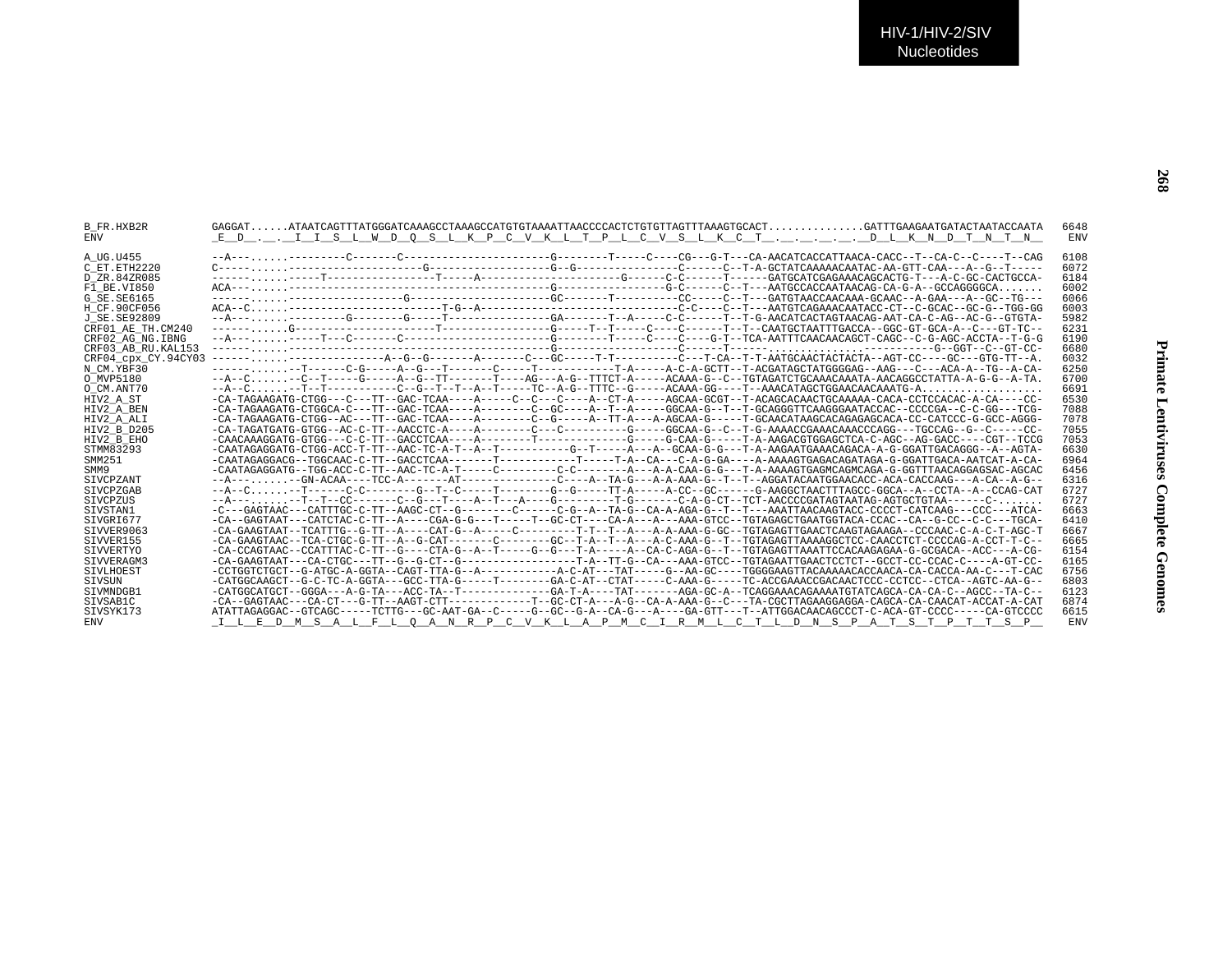| <b>B FR.HXB2R</b><br><b>ENV</b> | $S_S$                                                                                                                                                                                                                                                                                                                                             | 6679<br><b>ENV</b> |
|---------------------------------|---------------------------------------------------------------------------------------------------------------------------------------------------------------------------------------------------------------------------------------------------------------------------------------------------------------------------------------------------|--------------------|
| A UG.U455                       |                                                                                                                                                                                                                                                                                                                                                   | 6125               |
| C ET. ETH2220                   |                                                                                                                                                                                                                                                                                                                                                   | 6082               |
| D ZR.84ZR085                    |                                                                                                                                                                                                                                                                                                                                                   | 6197               |
| F1 BE.VI850                     |                                                                                                                                                                                                                                                                                                                                                   | 6002               |
| $G$ SE. SE6165                  |                                                                                                                                                                                                                                                                                                                                                   | 6106               |
| H CF.90CF056                    |                                                                                                                                                                                                                                                                                                                                                   | 6014               |
| J SE. SE92809                   |                                                                                                                                                                                                                                                                                                                                                   | 5996               |
| CRF01 AE TH.CM240               |                                                                                                                                                                                                                                                                                                                                                   | 6253               |
| CRF02 AG NG. IBNG               |                                                                                                                                                                                                                                                                                                                                                   | 6204               |
| CRF03 AB RU. KAL153             |                                                                                                                                                                                                                                                                                                                                                   | 6706               |
| CRF04 cpx CY.94CY03             |                                                                                                                                                                                                                                                                                                                                                   | 6034               |
| N CM. YBF30                     | $\verb -AGAACCA-AC-T-GGATAC-AA , \verb  , \verb  , \verb  , \verb  , \verb  , \verb  , \verb  , \verb  , \verb  , \verb  , \verb  , \verb  , \verb  , \verb  , \verb  , \verb  , \verb  , \verb  , \verb  , \verb  , \verb  , \verb  , \verb  , \verb  , \verb  , \verb  , \verb  , \verb  , \verb  , \verb  , \verb  , \verb  , \verb  , \verb $ | 6273               |
| O MVP5180                       |                                                                                                                                                                                                                                                                                                                                                   | 6702               |
| O CM.ANT70                      |                                                                                                                                                                                                                                                                                                                                                   | 6693               |
| HIV2 A ST                       |                                                                                                                                                                                                                                                                                                                                                   | 6613               |
| HIV2 A BEN                      |                                                                                                                                                                                                                                                                                                                                                   | 7185               |
| HIV2 A ALI                      |                                                                                                                                                                                                                                                                                                                                                   | 7161               |
| HIV2 B D205                     |                                                                                                                                                                                                                                                                                                                                                   | 7146               |
| HIV2 B EHO                      |                                                                                                                                                                                                                                                                                                                                                   | 7138               |
| STMM83293                       |                                                                                                                                                                                                                                                                                                                                                   | 6733               |
| SMM251                          |                                                                                                                                                                                                                                                                                                                                                   | 7073               |
| SMM9                            |                                                                                                                                                                                                                                                                                                                                                   | 6565               |
| SIVCPZANT                       | $CAGTA-CACCA$                                                                                                                                                                                                                                                                                                                                     | 6356               |
| SIVCPZGAB                       |                                                                                                                                                                                                                                                                                                                                                   | 6740               |
| SIVCPZUS                        |                                                                                                                                                                                                                                                                                                                                                   | 6729               |
| SIVSTAN1                        |                                                                                                                                                                                                                                                                                                                                                   | 6742               |
| STVGRT677                       |                                                                                                                                                                                                                                                                                                                                                   | 6477               |
| STVVER9063                      |                                                                                                                                                                                                                                                                                                                                                   | 6776               |
| STVVER155                       |                                                                                                                                                                                                                                                                                                                                                   | 6759               |
| SIVVERTYO                       |                                                                                                                                                                                                                                                                                                                                                   | 6251               |
| STVVERAGM3                      |                                                                                                                                                                                                                                                                                                                                                   | 6283               |
| SIVLHOEST                       |                                                                                                                                                                                                                                                                                                                                                   | 6869               |
| SIVSUN                          | -CT--GATTATT-G-C--CC-CCAC-GCTAAGACTACAACTCAGACTACAAGTACCAGCTCCACTGCTAGTACAACTACTCCAATGCCTCTAGAATTGGAATTGTACACAGAGAACATAGCG-A                                                                                                                                                                                                                      | 6933               |
| STVMNDGB1                       |                                                                                                                                                                                                                                                                                                                                                   | 6212               |
| STVSAB1C                        |                                                                                                                                                                                                                                                                                                                                                   | 6944               |
| SIVSYK173                       |                                                                                                                                                                                                                                                                                                                                                   | 6668               |
| <b>ENV</b>                      | D.<br>P N E                                                                                                                                                                                                                                                                                                                                       | <b>ENV</b>         |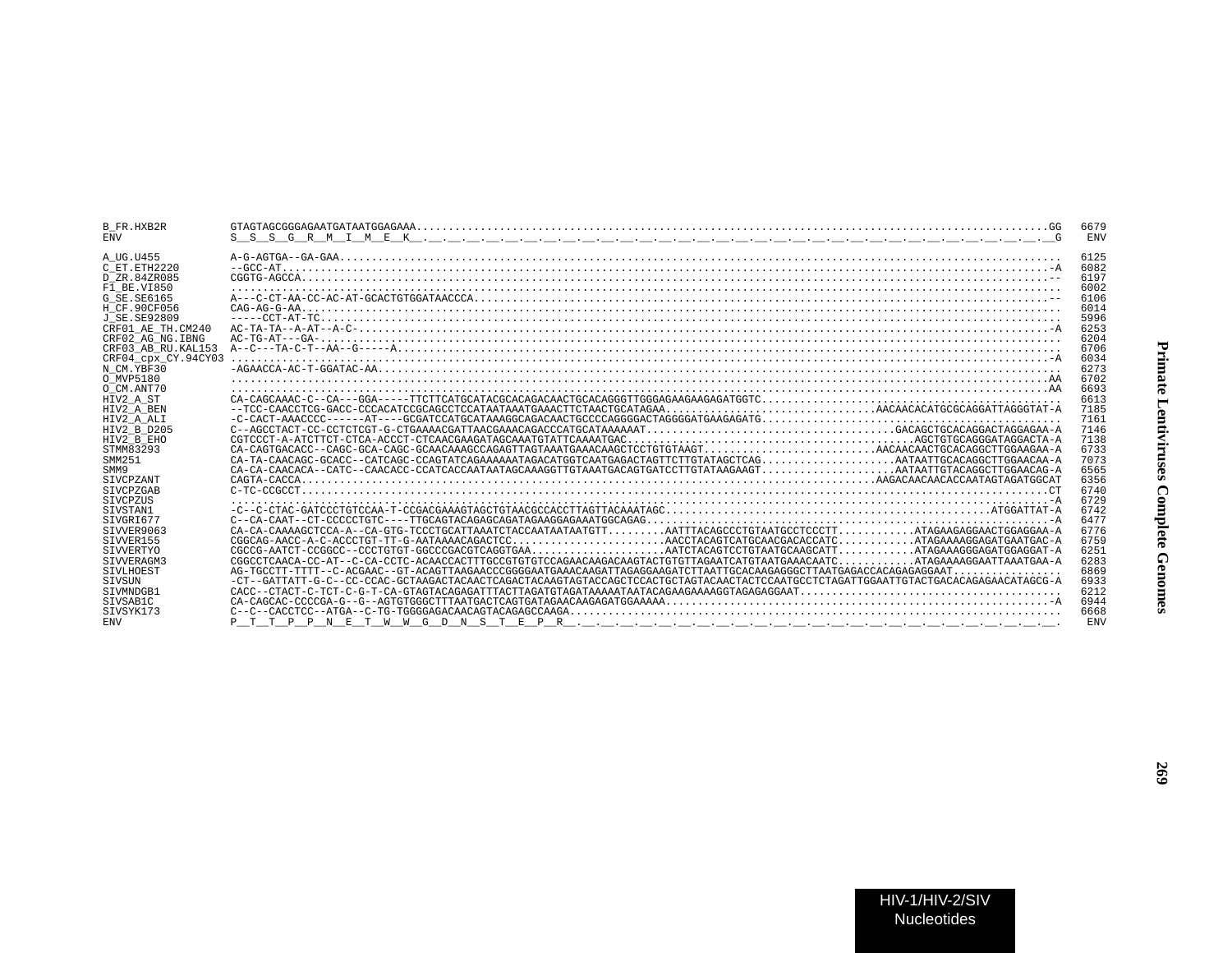B\_FR.HXB2R AGAGATAAAAAACTGCTCTTTCAATATCAGCACAAGCATAAGAGGTAAGGTGCAGAAAGAA...TATGCATTTTTTTATAAACTTGATATAATACCAATAGATAATGATACT.................. 6788

SIVVER155 G-CAGCGTC-------A-C--TGC---GGCTGGGTA---T--G-ACC-AAA-A----TT-C...-CA-T-G-A-GGA--G-TGCA--A--CT-TTGT-AGCG--G-ACA...TCGCATAAT......... 6874SIVVERTYO GCCCGCCTCT--T--TA-A---GCA--GGCTGGCTATG------A-C--AA-A-A--TT-TTAT-C--TGG-G-GGA--G-TGCA--A--CTATTGC-A-A----GAC-......AATAGC......... 6366SIVVERAGM3 GCCTGCTTCT--T--TA-A--TGCA--GGCAGGGTATG------A-C--AAAA----GT-T...-CA-TGG-G-GGA--G-TGCA--A--C--GTGT-AGA-GGG-..........AACAAT.........<br>SIVLHOEST ......GC-G-A---CAG-AT---G-A-CAGGGTTATGC----AC

SIVSUN GAGC-AT---GTA--TAAA-AT---G-G-CAGGGCTTTGT----A-TGTAAAAC-G-G-TG...G-ACA-AAC---AGGG-TACA--AG-T-CTTGC-AT-G------C..................... 7039

 $SIVSYK173 \begin{array}{c} \begin{array}{c} \begin{array}{c} \begin{array}{c} \begin{array}{c} \end{array} \end{array} & \begin{array}{c} \begin{array}{c} \end{array} & \begin{array}{c} \end{array} & \begin{array}{c} \end{array} & \begin{array}{c} \end{array} & \begin{array}{c} \end{array} & \begin{array}{c} \end{array} & \begin{array}{c} \end{array} & \begin{array}{c} \end{array} & \begin{array}{c} \end{array} & \begin{array}{c} \end{array} & \begin{array}{c} \end{array} & \begin{array}{c} \end{array} & \begin{array$ 

ENV \_\_\_\_\_\_F\_N\_C\_S\_F\_N\_L\_T\_G\_G\_F\_K\_D\_K\_K\_Q\_Q\_Y\_\_.R\_A\_F\_F\_Y\_K\_D\_D\_L\_M\_K\_E\_E\_G\_N\_S\_S\_.\_\_.\_\_.\_\_.\_\_.\_.

SIVMNDGB1 .......C-TGTA--TAGG-AT--C--A-CAGG-CTATGC--G-A-TC-AA-G-AG--AT-...GTAA--AA----AGAGGGGA----G-G-A-TGTGA-A-----........................ 6308SIVSAB1C -C--GCC-TG-----T--C--TGC---GGCAGG-TAT-G---G-A-GTAAA-A-A--TT-C...-CAA--G-A-GGG--G-T-AA--GG-GG-TTGTGA---GGGAAGGGAAAAATCAAAC......... 7062

 $\underline{\hspace{1.5em}}$  EIKNCSFNISTSIRGKVOKE. YAFFYKLDIIPIDNDT............

SIVLHOEST .......GC-G-A---CAG-AT---G-A-CAGGGTTATGC----ACTGCAG-AC-G--AT-AAAC-AAGC---AGA---...GA----G---CGTGCTC--GAG-GAGGGAGAACAGA............ 6977

| A UG.U455           |                                                                                                                                                       | 6233 |
|---------------------|-------------------------------------------------------------------------------------------------------------------------------------------------------|------|
| C ET.ETH2220        | $T-A--G---T--T---T---2--C---GARC----A---A-AAAG---G-C----C---2---2---C---C---G---C-TA---C-G-T---C-G-T---$                                              | 6191 |
| D ZR.84ZR085        | ---A--G------------------A-C----GTAG---CG-A----AG-A--C---T-C-----C-------G-------G---A---------GGG-AAAAATGAAATCAAT                                    | 6321 |
| F1 BE.VI850         |                                                                                                                                                       | 6110 |
| G SE.SE6165         | $---A---------G-A-C---GAA------A---A---AABA---------C---G---G---G---G---G---G---G---TA---TA---CA.$                                                    | 6212 |
| H CF.90CF056        | $\ldots$ .c--c---T-----------G-A-CT---GTAC------A----CA--------T- $\ldots$ C-------G-C-------G--G-------T----CA---G- $\ldots\ldots\ldots\ldots\ldots$ | 6119 |
| J SE.SE92809        |                                                                                                                                                       | 6101 |
| CRF01 AE TH.CM240   | $T-AG---G----TA---T----G-C---GARC---CA---A---A---B---G-TCC-----C-C------G-------G---A---T---AG---A-G-AGACTAGT$                                        | 6368 |
| CRF02 AG NG. IBNG   |                                                                                                                                                       | 6312 |
| CRF03 AB RU. KAL153 |                                                                                                                                                       | 6808 |
| CRF04 cpx CY.94CY03 |                                                                                                                                                       | 6161 |
| N CM.YBF30          |                                                                                                                                                       | 6375 |
| O MVP5180           | $T---G-G---T---TAG---T---G-A-CT---GTC-C-C--AC--AAA-G---C--A---C-G---TC-A--C---GT-TCA---C-G-TAAGG-TA--G-CTCA-A-GCAGTAAATGGA.$                          | 6823 |
| O CM.ANT70          | $CCTT - -G - -G - TGAG - -T - -G-A-C - -TGTT - -C-A - A-C - AAA -G - -A-A - C$                                                                        | 6814 |
| HIV2 A ST           | $\ldots\ldots\ldots$ G----TCAG-------G-CAGG-TTAGAG--G-A----AAAA-ACT-T-TA---A-ACA-GG--CTC-AAA---G--G-CTGTGA-TCA-----C--CAAGAAAGAG                      | 6721 |
| HIV2 A BEN          | $G---G-TGC-A--TGAG------G-AGGGGTTAGA-CA---A---AAAAG--GGT-TA-G-ACACA-GG---TT-GAA---G-GG-TTGTGACA-C-CAACA$                                              | 7291 |
| HIV2 A ALI          | GTC--T--TCGG-----C--G-CAGG-TTACAG----A----CCAA-AC-GT-TA---A-ACA-GG--CTC-AAA---G-GG-TTGTGA-CCATT-A-C--CACCACAAAC                                       | 7272 |
| HIV2 B D205         | $G--A---TGC-A--TAA---T-G---G--G-GGG-CTA-G---A-A-G--C-AA-AC--T-TA-A-ACACC-GG--CTC-GAA---T--GAGTGT-ATA---CCAGG-AGTATACC$                                | 7261 |
| HIV2 B EHO          | ---A--G-T-G----TCAA-----A--G-CAGG-TTA-A-----A-G--TCAA-AC--T-TA-G-ACACC-GG-------AA---T--G-GTGTGA-A-GGGGACA-GGAGTAAT                                   | 7253 |
| STMM83293           | -TCAC--GT-GGT--TAAA--------G-CAGG-CTA-A-----A--AAA-AGAG-GT-CA---A-ACG-GG--CTCTAGC---C----CTGTGA-C-A---GTCACTGGC                                       | 6845 |
| SMM251              | $GC-A--G-T-G---TAAA---CC--G-CAGGGTTTA-A---AC---ACAA--G-GT-CA---A-AC--GG--CTTACA---T-GG-TTGTAA-C-AGGGA---AGCACTGAT$                                    | 7188 |
| SMM9                | $GCCC--GGT--GTr--TAAA--T--C--G-CAGGGTTA-A---A-C--AAA-AGAG---T-T. A---A-ACA-GG---TC-AGA---T--G-GTGTGA-C-A---AGC-A-GGAARTGAA.$                          | 6683 |
| SIVCPZANT           | $GA - C - C - G - A - T$ AAC--T---CAG-------G-AT-T-A---A----AAA--A---ATGA-A--CA-A-------GGA---C-T--GAAGTGTC-GG-CA-C-A-GAGACTAACTGC                    | 6477 |
| SIVCPZGAB           |                                                                                                                                                       | 6846 |
| <b>STVCPZUS</b>     |                                                                                                                                                       | 6829 |
| SIVSTAN1            | GA-T-GTTCT-TA-----C--TGC---GGCAGG-TAT-GG----A-GTAAAAA-----T-TA--AGTAC--GG---GT-AG--GT-GG--TGTGAGA-GG-AA-C-ACACCACA                                    | 6857 |
| STVGRT677           | -CCAGC-TCC------A----TGCA--TGCAGG-TATCA-----A-GTAAAAA----TT-TAGCATGACC-GG---G-T-AG--GT--G-CTGC-ATA----AACAGGAAGTGAAAAG                                | 6595 |
| STVVER9063          | --CAGCTTC---T--TA-A--TGC---GGCAGGGTA---T----A-C--AA-A-A---TT-T-CA-T-G-A-GGA--G-TGCA--G--CTATTGT-AGA-C-GCTC--GCTCTAACTCT                               | 6894 |
| STVVER155           | $G-CAGCGTC---A-C--TGC---GGCTGGGTA---T--G-ACC-AAA-A---TT-C.-CA-T-G-A-GGA--G-TGCA--A--CT-TTGT-AGCG--G-ACA. TCGCATAAT.$                                  | 6874 |
| SIVVERTYO           | $GCCCGCCTCT---TA-A---GCA---GGCTGGCTATG---A-C---AC---AA-A-A---TT-TAT-C---TGG-G-GGA---G-TGCA---A---CTATTGC-A-A----GAC-AATAGC$                           | 6366 |
| STVVERAGM3          | $GCCTGCTTCT--T--TA-A--TGCA--GGCAGGGTATG---A-C--AAAA---GT-T--CA-TGG-G-GCA--G-TGCA--A--C--GTGT-AGA-GGG-AACAAT$                                          | 6392 |
| STULHOFST           | CO-C-A---OAC-AT---C-A-CACCOTTATCO----ACTCOAC-AD-C--AT-AAAC-AACO---ACA-------CA----CCTCOTCOAC-CAC-CACCAAAAACAA                                         | 6977 |

7039

6308

7062 6773

ENV

**Primate Lentiviruses Complete Genomes**

**Primate Lentiviruses Complete Genomes**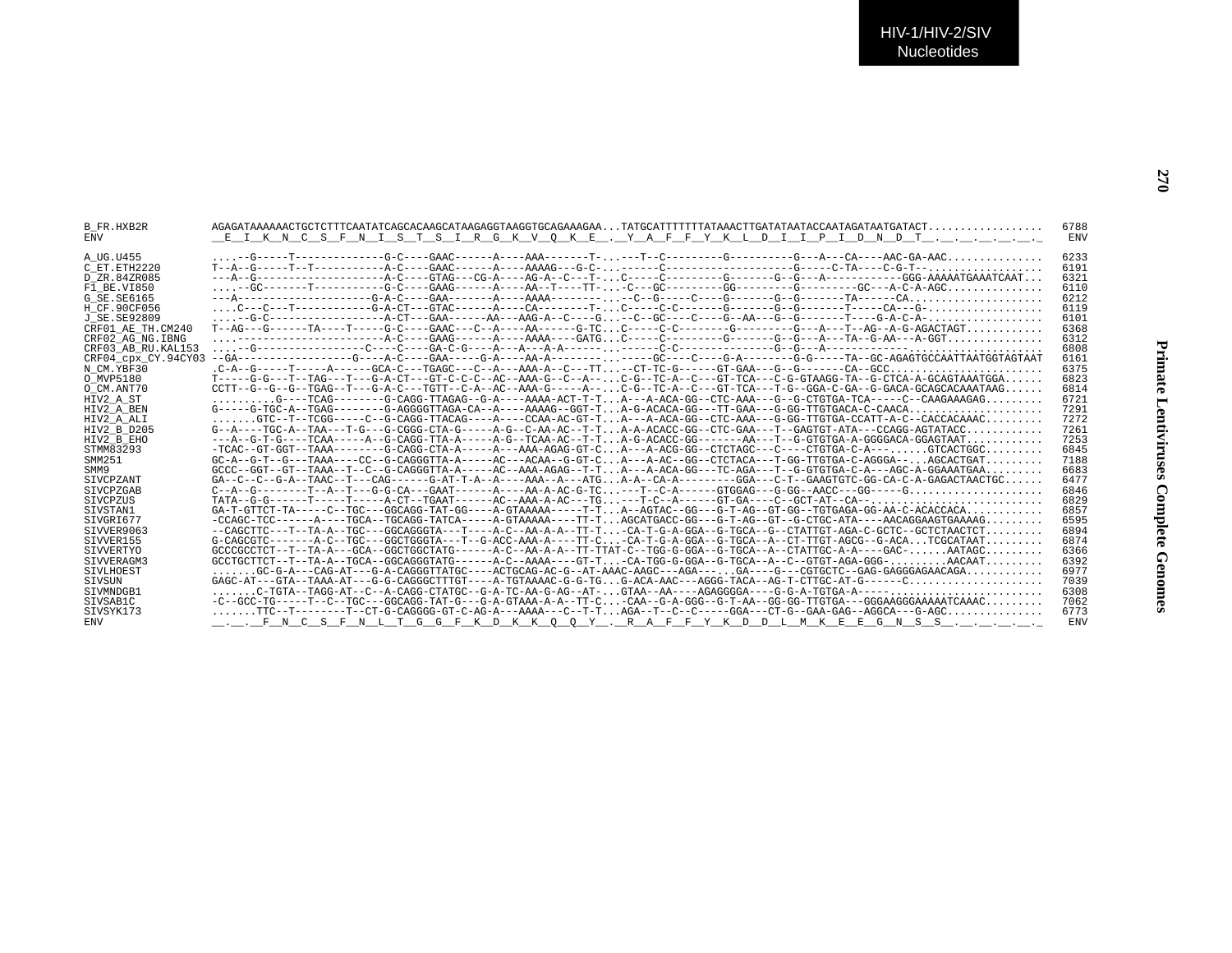| B FR.HXB2R<br><b>ENV</b> |                                                                                                                                                        | 6903<br><b>ENV</b> |
|--------------------------|--------------------------------------------------------------------------------------------------------------------------------------------------------|--------------------|
| A UG.U455                |                                                                                                                                                        | 6348               |
| C ET. ETH2220            |                                                                                                                                                        | 6306               |
| D ZR.84ZR085             |                                                                                                                                                        | 6445               |
| F1 BE.VI850              |                                                                                                                                                        | 6225               |
| G SE. SE6165             |                                                                                                                                                        | 6327               |
| H CF.90CF056             |                                                                                                                                                        | 6234               |
| J SE. SE92809            |                                                                                                                                                        | 6216               |
| CRF01 AE TH.CM240        |                                                                                                                                                        | 6483               |
| CRF02 AG NG. IBNG        |                                                                                                                                                        | 6427               |
| CRF03 AB RU. KAL153      |                                                                                                                                                        | 6920               |
| CRF04 cpx CY.94CY03      |                                                                                                                                                        | 6291               |
| N CM.YBF30               |                                                                                                                                                        | 6496               |
| O MVP5180                | -A-CA----T---A--T-A-------T--A--A-T--C-AG---------G-----AGT--------C---------C-------T--AA-A--A-A---C--CT-T-                                           | 6938               |
| O CM.ANT70               |                                                                                                                                                        | 6938               |
| HIV2 A ST                | AA-CA-G-T-CA---ACCAC--C-----A------C---G--T-A---GAC-AT-GG--TA-T-GAGGT-TAGA-------A-AC-G------CC-G---                                                   | 6836               |
| HIV2 A BEN               | GCTGG--CA-G-T-CA---G-CA---C-----A---A---C-A-G--T-A---GAT---CAC-AT-GG--TG-T--GAGGT-TAGA--C-----A--AC-G--C-----CC-AT---                                  | 7409               |
| HIV2 A ALI               |                                                                                                                                                        | 7390               |
| HIV2 B D205              | $\ldots \ldots \ldots \ldots -$ G---A-GCT-TA-A-G--CC--C-----AA--A-T--CCA-G--T-A---GAC--ACAT-AT-GG--CAGCT-AAGGT-TAGG--------T--CC-G--G---TTC-A----      | 7376               |
| HIV2 B EHO               | $\ldots \ldots \ldots$ GAA-G--AA-G-T-TA-A-A--CC-----T--A---A-T--CCA-G-AT-A---GAC--ACAT-AT-GG--TAGTT-AAGAT-TAGG--------T--CC-A--A-----TT-G----          | 7371               |
| STMM83293                | GAAGAG-G---A-GCT-CA---G-CA---C--T---AGT--A---CA-G-AT----GAC--ACAT-AT-GG--TG-CT-AAGGT-TAGG--------A--AC------A---TT-G--C-                               | 6966               |
| SMM251                   |                                                                                                                                                        | 7309               |
| SMM9                     | ACTGAC-GT-AA-GCT-TA---ACCA---------AGT--T---CA-G-AT-----GAC---CAT-AT-GG--TG-T---AGAT-YAGA--------A---C-A----A---TT-G--T-                               | 6804               |
| <b>STVCPZANT</b>         |                                                                                                                                                        | 6586               |
| SIVCPZGAB                |                                                                                                                                                        | 6964               |
| SIVCPZUS                 |                                                                                                                                                        | 6947               |
| SIVSTAN1                 | GGCACG-GAG-T-G-T-CA---TTCAC--C---GA---T-A-A-A-G-A--T---GAG--AACT-AT-GG--TA-CT-AAGAT--AGA--C-----A--A--C-----T--CT--                                    | 6978               |
| SIVGRI677                | $\ldots\ldots\ldots$ GGAAGT-AGGAT-G-T-CA------T-CA------TGAT-----G--A-A-G-A--T---GAT--AAC--AT-GG--TA-TT-AAGAG--AGA--C-----A--A--A--G-A---TT-G----      | 6716               |
| STVVER9063               | AGCACA-AAGAA-GCT-TA---TTCAC-----TGAT----T--A-A-G-A-----GA---AAC--AT-GG--TGAGC-AAGGC--AGA--C-------A--A--A-----TC-GT---                                 | 7015               |
| SIVVER155                | $\ldots \ldots \ldots$ GGGACA-AAGAG-GCT-TA---TCCAC-----TGAT-----T-A-AGG-A--T---GAT---AC--AT-GG--TGA-T-AAGAC--AGA--------T--A--A--A-AC--TT-G--T-        | 6995               |
| SIVVERTYO                |                                                                                                                                                        | 6487               |
| SIVVERAGM3               |                                                                                                                                                        | 6513               |
| SIVLHOEST                |                                                                                                                                                        | 7089               |
| SIVSUN                   | $\ldots \ldots \ldots \ldots \ldots$ . - CA-G-T-TA-----CA---C--TGAT---A-T-------A-A---C-AT----GTATTA-GC-AAATGC-TA-T-CAGGCT------A-T--G--G-A-AT-T-AT--- | 7151               |
| STVMNDGB1                | -CT-GCT-TA---ATCA------TGAG-----T-A---G-A-A-----AG---GGAC--TT-AT--GATGT--TTTAGG-----TG--TC-A-A-A-TC--GT---                                             | 6417               |
| SIVSAB1C                 |                                                                                                                                                        | 7189               |
| SIVSYK173                | TAT---T-CC--TT-CA------T--AAGT--T--AT-CGCA--A---GAG--ACAGA-----CT----G---T--A--C-----T--AC-G----ACT-AT-GT-G-                                           | 6885               |
| ENV                      |                                                                                                                                                        | ENV                |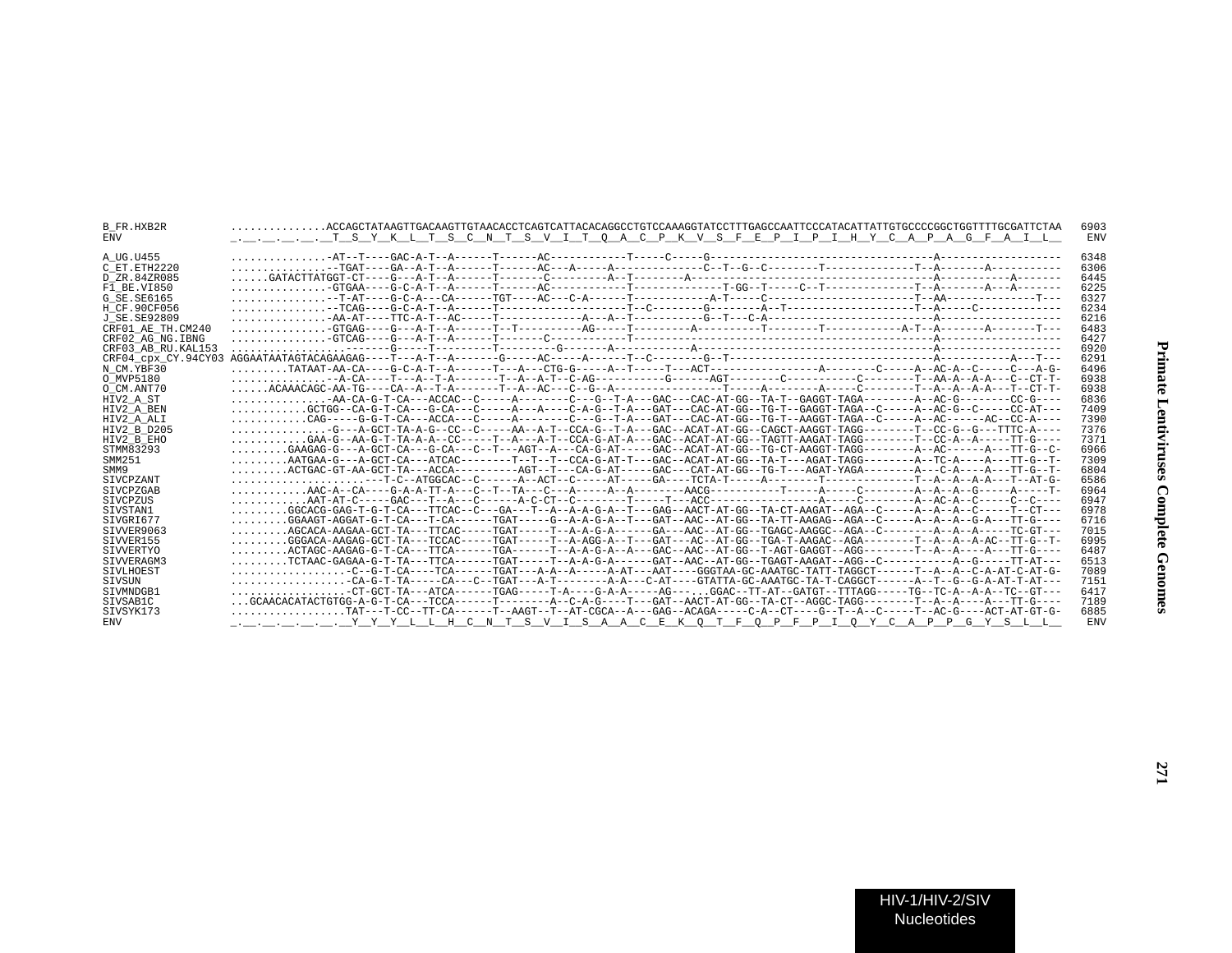| B FR.HXB2R<br>ENV   | K C N N K T F N G T G P . C T N V S T V O C T H G I R P V V S T O L L L N G S L A E E E                                                                                                                                                                                                                                                                                   | 7030<br><b>ENV</b> |
|---------------------|---------------------------------------------------------------------------------------------------------------------------------------------------------------------------------------------------------------------------------------------------------------------------------------------------------------------------------------------------------------------------|--------------------|
| A UG.U455           |                                                                                                                                                                                                                                                                                                                                                                           | 6475               |
| C ET.ETH2220        |                                                                                                                                                                                                                                                                                                                                                                           | 6433               |
| D ZR.84ZR085        |                                                                                                                                                                                                                                                                                                                                                                           | 6572               |
| F1 BE.VI850         |                                                                                                                                                                                                                                                                                                                                                                           | 6352               |
| G SE.SE6165         |                                                                                                                                                                                                                                                                                                                                                                           | 6454               |
| H CF.90CF056        |                                                                                                                                                                                                                                                                                                                                                                           | 6361               |
| J SE.SE92809        |                                                                                                                                                                                                                                                                                                                                                                           | 6343               |
| CRF01 AE TH.CM240   |                                                                                                                                                                                                                                                                                                                                                                           | 6610               |
| CRF02 AG NG.IBNG    |                                                                                                                                                                                                                                                                                                                                                                           | 6554               |
| CRF03 AB RU.KAL153  |                                                                                                                                                                                                                                                                                                                                                                           | 7047               |
| CRF04 cpx CY.94CY03 |                                                                                                                                                                                                                                                                                                                                                                           | 6418               |
| N CM.YBF30          | -------G-AGGA-AC--T-G-----AT---AGC--------G--T------C---------A-A------GA----C-----GT-AA-CC------A-CT--AATAC---T-G                                                                                                                                                                                                                                                        | 6623               |
| O MVP5180           | -G------G-C-CAGAC--T----------C-T---CCAC---A-TTCAGTG--TACT----------C--C-A---AC------AA-AC-G-----G-CA--CT-TAG----A-                                                                                                                                                                                                                                                       | 7065               |
| O CM.ANT70          | -G-----C-GC-CAGAA--T-----------CA----C-G---CA-A-CGGT---TACT----------C------AC----AGT----G-AA-A--------G-CA--CT-TA---G-A-                                                                                                                                                                                                                                                 | 7065               |
| HIV2 A ST           | $G---C---G---C---AT-ATT-ATTCA---CTTT-AG---CART---T-T--G---AGTAG-T-CTAC-----AGGATG--GGAAG-GCAAA-GCA-ACC--C---TGGT-TGGC--T-----C-AGG---A-TAGC--T-CTAGC--T-CTAGC--T-CTAGC--T-CTAGC--T-CTAGC--T-CTAGC--T-CTAGC--T-CTAGC--T-CTAGC--T-CTAGC--T-CTAGC--T-CTAGC--T-CTAGC--T-CTAGC--T-CTAGC--T-CTAGC--T-CTAGC--T-CTAGC--T-CTAGC--T-CTAGC--T-CTAGC--T-CTAG-CCAA-CCA-CTG-CCA-CTAG-C$ | 6966               |
| HIV2 A BEN          | G-------G---CC-AC-ATTCA--CTTT-A---TAAG--C--T--A--AGTAG-T-CTTC---C---AGGATG--GGAAA-GCA-ACT--T---TGGT-TGGC--T------C-AG-------A-TAG                                                                                                                                                                                                                                         | 7539               |
| HIV2 A ALI          | G---CG--G---TC-AT-ATTCA--CTTT-C---CAAT--CT-T--A--AGTAG-T-CTAC---C---AGGATG--GGA-A-GCA-ACT--T---TGGT-TGGC--T------C-AGG------A-TAG                                                                                                                                                                                                                                         | 7520               |
| HIV2 B D205         | G-------G---CC-AC-ATTCA--CTTCATG--CAAC--C-GT--G--AGTAG-GTCCTCC--C---AGAATG--GGAAA--CAGTCC--T--ATGGT-TGGC--C-----T-CAAGG-----GA-CAG                                                                                                                                                                                                                                        | 7506               |
| HIV2 B EHO          | G---C---G---CT-AA-ATTCA--CTTCATG--CAAC----GT--G--AGTAGT-TCT-TGTACAGAATG--GGAAA--CAGACC--T--ATGGT-TGGC--C-----T-CAAGG------A-CAG                                                                                                                                                                                                                                           | 7498               |
| STMM83293           |                                                                                                                                                                                                                                                                                                                                                                           | 7096               |
| SMM251              | $G------G-C-CA-AT-ATTCA--CTTTTATG--TAAA---T-T--G--GGTGGTCTCTTC---C---AGGATG--GGA-A--CAGACT---T---T-GGT-TGGC--T---A-C-AG---C-A-G--A-TAG-$                                                                                                                                                                                                                                  | 7439               |
| SMM9                |                                                                                                                                                                                                                                                                                                                                                                           | 6934               |
| SIVCPZANT           | G----G-AG--G--GAT--T-CA---GT---GATG----A-------TCAGT------T--C--T--------A--C---AG--GG----ATGGT-A--A--------A-C-TACCA-AC-A-CAC                                                                                                                                                                                                                                            | 6713               |
| SIVCPZGAB           |                                                                                                                                                                                                                                                                                                                                                                           | 7091               |
| STVCPZUS            |                                                                                                                                                                                                                                                                                                                                                                           | 7074               |
| STVSTAN1            | ------GG---CT-AT-AT-CA---TTT--TGTT----G------TTCAGT---TAGT----TGGATTG--G-ATA-TAC---GAGCT-AGC-T-TGGCA---------AG------AC-CAG                                                                                                                                                                                                                                               | 7105               |
| STVGRT677           | -------G----GAT-AT-GA--CTTT-CT---AAG--C-AG-----TTCAGT---G--T----TAGATT---C-ATA-TACTA--A-T--AGGGA-AGGA-------T---AG-T-----AGT-                                                                                                                                                                                                                                             | 6846               |
| SIVVER9063          | ----CC--G--C-TGAT-AT-----TTATAAG-A-AAT----GT-----TTCAGT-----C-----TGGACTT--G-ATA--AC---T--T--AGG---A-----G----A--CTATT-T--GA-TCG                                                                                                                                                                                                                                          | 7145               |
| SIVVER155           | -------G--TG-GAT-ATGCA---TTTAAG---GAA---T-T-----TTCAGT---G--T--C---AC-TT---G-ATA--AC----A-C---GGT---T-A--G-----A--CTATT-----A-TCG                                                                                                                                                                                                                                         | 7125               |
| SIVVERTYO           | -------G-G-AGAT-AT-----GTATAA--A-AAT--CT-------ATCAGT---G--T------GGCTT---G-ATA--AC---GA----AGGGT--T--C-G-----A--CTATCAT--GA-TCG                                                                                                                                                                                                                                          | 6617               |
| STVVERAGM3          | ----C--CC--T-TGAT-ATGCA--GTTTAAGA--AAC---T-T-----TTCAGTG--G--T-----TA-CTTG--A-ATA--AC---GA-T---GG----T----G---C-ACTA--CTACT----GA-TCG                                                                                                                                                                                                                                     | 6643               |
| SIVLHOEST           |                                                                                                                                                                                                                                                                                                                                                                           | 7213               |
| SIVSUN              |                                                                                                                                                                                                                                                                                                                                                                           | 7275               |
| STVMNDGB1           | G--A----G-G---TTAAAT---AAT-A-TTG----GC---A-ATCAG----G--G-----T--GCACT-AGTAG-CAC----AGT-GCTTTT-TGGC--T-----A-C-A-GCATA-G----G                                                                                                                                                                                                                                              | 6541               |
| SIVSAB1C            | $G----GCAG---CAGAT-ATTCA---CATAAGGCA---GG----A-CAGT-TC-GCT---C-TAGGTT---C-ATA-GT---AGC---AGG-A-GG-A-GGAA-T---T---TAT-T--C-A-TAG-$                                                                                                                                                                                                                                         | 7316               |
| SIVSYK173           | ----C---G---CA-AT--TG-A---GAC-ATGTC----------A-CTG-----TC---C-----G-A-T-C-ATA--T-G-CTAGC--ATGGT-C-AAC-G-----G-CCTACAA--C-A----                                                                                                                                                                                                                                            | 7012               |
| ENV                 | K C N D T N F E G D D V . C T N V T A V S C T O E F N T L A S T W F O L N G T Y K A K D                                                                                                                                                                                                                                                                                   | <b>ENV</b>         |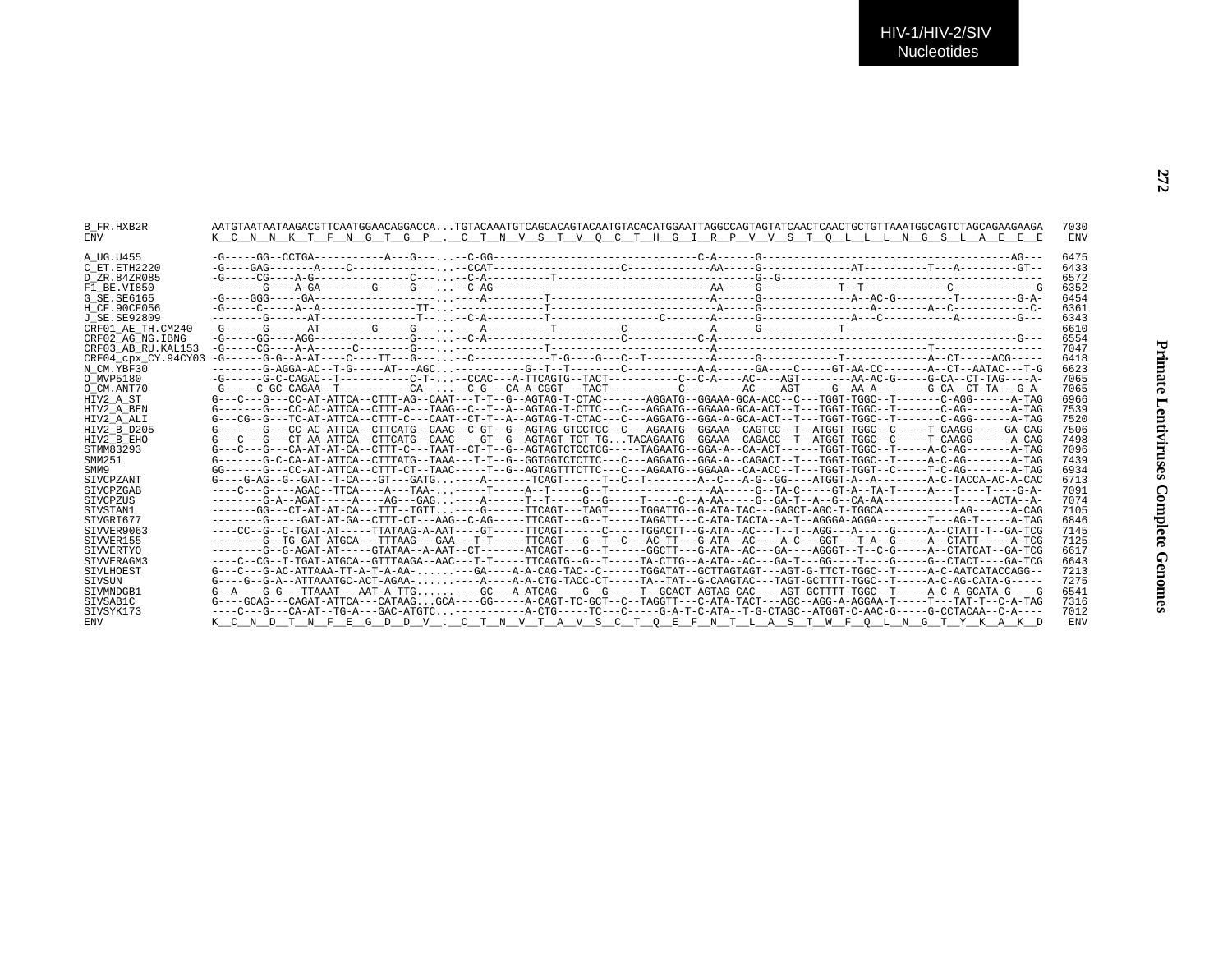|                     | -> V3 loop start                                                                                                                   |            |
|---------------------|------------------------------------------------------------------------------------------------------------------------------------|------------|
| B FR.HXB2R          |                                                                                                                                    | 7139       |
| <b>ENV</b>          |                                                                                                                                    | <b>ENV</b> |
|                     |                                                                                                                                    |            |
| A UG.U455           |                                                                                                                                    | 6581       |
| C ET. ETH2220       |                                                                                                                                    | 6542       |
| D ZR.84ZR085        |                                                                                                                                    | 6681       |
| F1 BE.VI850         |                                                                                                                                    | 6461       |
| G SE. SE6165        |                                                                                                                                    | 6563       |
| H CF.90CF056        |                                                                                                                                    | 6470       |
| J SE. SE92809       |                                                                                                                                    | 6452       |
| CRF01 AE TH.CM240   |                                                                                                                                    | 6719       |
| CRF02 AG NG. IBNG   |                                                                                                                                    | 6663       |
| CRF03 AB RU. KAL153 |                                                                                                                                    | 7156       |
| CRF04_cpx_CY.94CY03 |                                                                                                                                    | 6527       |
| N CM.YBF30          |                                                                                                                                    | 6720       |
| O MVP5180           |                                                                                                                                    | 7174       |
| O CM.ANT70          |                                                                                                                                    | 7171       |
| HIV2 A ST           |                                                                                                                                    | 7072       |
| HIV2 A BEN          | AAC-TAT--CTATTGGC--GG--GA--T---AGG-CT-T---T-GCT--A-CAA-T-TTATAA-C-CAC---GCG-----AG-----AGGA--T--G---GTTTT-                         | 7645       |
| HIV2 A ALI          | AAC-TAT--CTATTGGC--GGT-GA--T---AGA-CT-T---C-GCT--A-CAAAC-TTATAA-C-TACT--GC------AG--G--AGGA--T--G---GTTGT-                         | 7626       |
| HIV2 B D205         | -AC-TAT--ATATTGGC--GAA-AA------AGG-CC-T-----GCT--A-TACAT--TATAA-T-GTC---AC-C---AG--G--AGGA-----G-CGTTGT-                           | 7612       |
| HIV2 B EHO          | -AC-TAT--CTATTGGC--GGT-AA-----AGG-CT-T----GCT--A-TTCAT-TTATAA-C-GAC---GC-C----A--G-AGGA-----A-TGGTTGTG                             | 7604       |
| STMM83293           | AAC-TAT--CTATTGGC--GG--G---T---AGG-CT-TT---GCT-GA-CAA-T-TTACAA-T--AC---G-GC----G-----AGGG-----A---GTCTT-                           | 7202       |
| SMM251              |                                                                                                                                    | 7545       |
| SMM9                | AAC-TAC---TATTGGC--RG--GAAG----AGA-CC-TA--T-GCT--A-TAA-T-TTRTAA-C--AC---G-GA----G-----AGGA--T--G---GTCTT-                          | 7040       |
| SIVCPZANT           | TTC----G-A-TGAA--GTCGCAAA-AT--ATC--TGCTTGTA-G-T-T-G-A-AGAATT-GA-AACT--AC-----CA----T-----AGGA--T-GG---GT--G-                       | 6822       |
| SIVCPZGAB           |                                                                                                                                    | 7200       |
| SIVCPZUS            |                                                                                                                                    | 7174       |
| STVSTAN1            |                                                                                                                                    | 7217       |
| STVGRT677           | AAC--AG--AT-GCAGAAA-GAGGAAATGATA-TG--A-AGTT-TA----AGT-GA-TAA-TTTTACAACT-GAC-G-G-GA--CCG-----TGGT--T--A--GTGTUG                     | 6958       |
| SIVVER9063          | AAC-CA---AT-GCAGAAGCAT-GAG-G-ATA-TG--T--GT--TAG-TC-TT-TA-CAA-T-TACCAA-T-GAC-G-C-C---C-A---G--AGGA--T--G---GTCTT-                   | 7257       |
| SIVVER155           | AACCCAG--CT-GCAAAACATGGAG-G-GCA-TG-CT-AGTGTTA--CT-GC-CA-TAA-C-TTATAACC-GAC-G---CA--C-A---G--AGGG--T--G--GTCTTG                     | 7237       |
| SIVVERTYO           | AACCCAG--AT-GCAGAAACAT-GGG-A-ATA-T--CA-AGT-TTG--CT-CA-CAA-C--TATAA-C--TC-G-C-CC----GG-----AGGA-----G---GTCCT-                      | 6729       |
| STVVERAGM3          |                                                                                                                                    | 6755       |
| SIVLHOEST           | T-AGC-T---CC-CTAACTCCAAATAAGATG-AAG--C-A-AT-GTGCAAAGTTTGTGTAT-A----GCAGGA--ATGGGG-T--ATT----GA--C-T----AAAGGA--T-GAT--GA-GT-       | 7337       |
| SIVSUN              | T-AGT----ACC-ATCAATAACAAGGTA-GAC-AGGGG-T--GGGA-AAT-TGTATGG-A----GCAGCT--GTGGGGGT---T---C-G--C-T---GAAAGGG--T-GGT--CA-GT-           | 7396       |
| SIVMNDGB1           | A-A-T-G--ACCCATAGATGATAAATATAGGGGCC-A-AGG-A--TCATC-A-GGAAGTTTGT-TAT-AG--G-CAGGA--ATATGGCT--A-G--AG-A---CAC---AAAGGA--T-GGT--GT-GTG | 6671       |
| SIVSAB1C            | AAC--A---CT-GCAGAAAAATGGCAATT-CA-TG--T--GTT-TT--F-GGC-CA-TAGAT-TTTTAA-T--ACT--C-GA----G-----AGGA--T--G---GT-TTG                    | 7428       |
| STVSYK173           | TAA---T-GATTTATCAAACAA--GGAT-AAA-TG-GT-AGT--TT---T-CAGAAGCACTTAGAT-GC-G----TA---GA------AGGA--TG-GT-T-TC---                        | 7124       |
| <b>ENV</b>          | <u> KVRF IKOKDKNESVIILVPEALRLOIICERPGNESIK</u>                                                                                     | <b>ENV</b> |
|                     |                                                                                                                                    |            |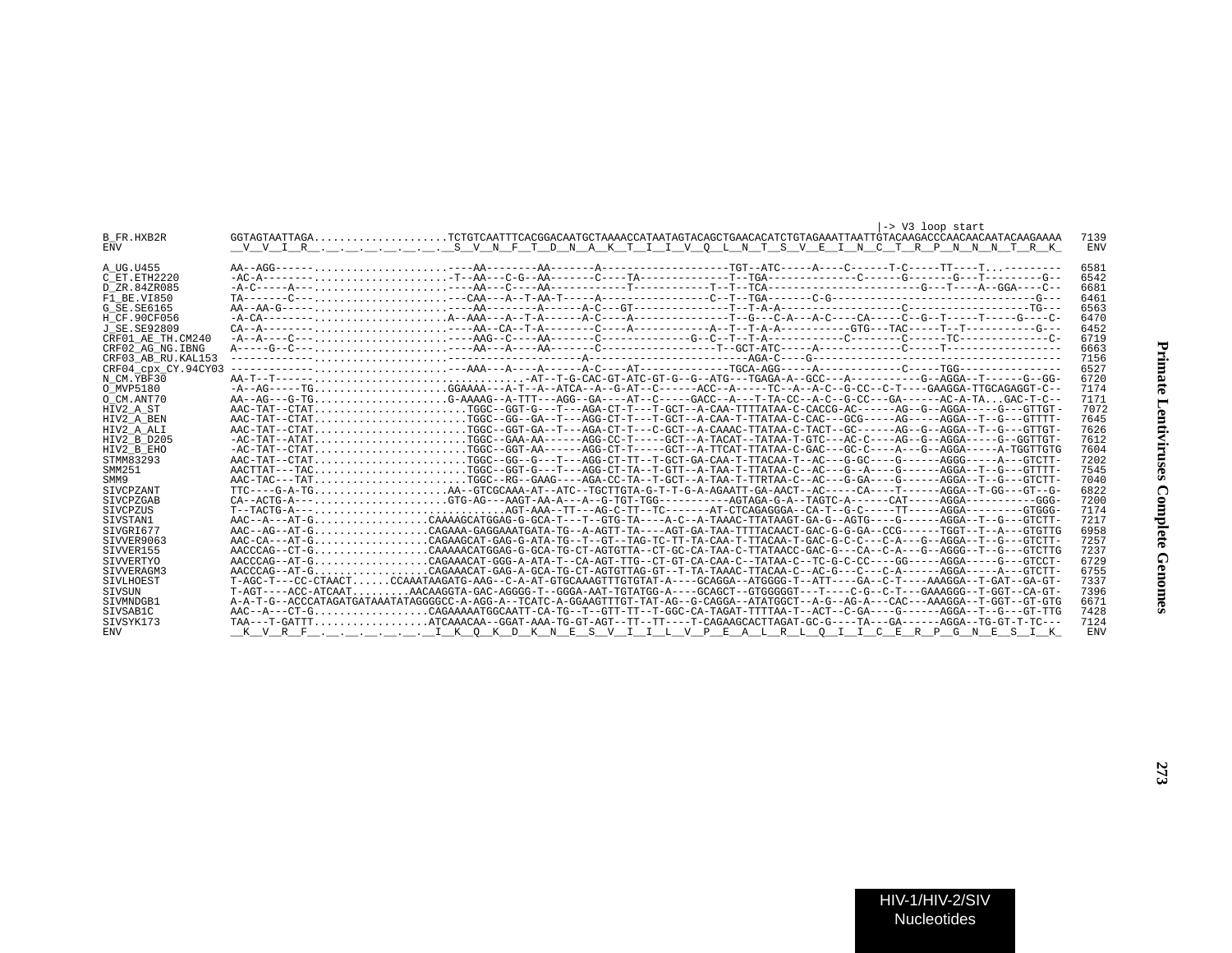| <b>B FR.HXB2R</b>   |                                                                                                                 | 7248       |
|---------------------|-----------------------------------------------------------------------------------------------------------------|------------|
| <b>ENV</b>          | RIRIOR .GPGRAFVTIGKI .GNMROAHCNISRAKWNNT                                                                        | <b>ENV</b> |
|                     |                                                                                                                 |            |
| A UG.U455           |                                                                                                                 | 6696       |
| C ET.ETH2220        |                                                                                                                 | 6648       |
| D ZR.84ZR085        |                                                                                                                 | 6787       |
| F1 BE.VI850         |                                                                                                                 | 6567       |
| G SE. SE6165        | --G--AA-A--GG--ATT--------ACA-A-G--CTA-G---C---TGCC---ATA---G-C--A---------------TG---C--A-AG---------ACG-GG-C- | 6675       |
| H CF.90CF056        |                                                                                                                 | 6576       |
| J SE. SE92809       |                                                                                                                 | 6558       |
| CRF01 AE TH.CM240   |                                                                                                                 | 6825       |
| CRF02 AG NG. IBNG   |                                                                                                                 | 6769       |
| CRF03 AB RU. KAL153 |                                                                                                                 | 7262       |
| CRF04_cpx_CY.94CY03 |                                                                                                                 | 6633       |
| N CM.YBF30          | $CAGG-G-AG--A$ -----T-CT-TGA-----TA--AC----A-------GTA---G-C--T--------T-C-----TG-CTC--A--A-CT----G-ACCA-TG-    | 6826       |
| O MVP5180           | $GAT--ATA--CA$                                                                                                  | 7292       |
| O CM.ANT70          | GAG--GA-A--A-TC--C-GGTAC-GC--GGGAATAGGG---C-GC-GGAAAC-GCTCA--GGC---TT---C--GTA--A-GCCA-TG-T---GGA--A-TA         | 7283       |
| HIV2 A ST           | CC---AACAC--AT-TC----TT--TG---CACTCCCAGCC---CAATA---GACCC--G------TGG--CTGGT-C-AAG-C-AGTGGAA-G-AGC--TGA         | 7175       |
| HIV2 A BEN          | $CC---AACAC-TAT-TC-$ -ATT--TG---CACTCTCAGCC---CAACAC--GGCCT--G--G---TGG--CCGGT--G- AG-CAG-TGGA--G-AGC--TGC      | 7748       |
| HIV2 A ALI          |                                                                                                                 | 7729       |
| HIV2 B D205         |                                                                                                                 | 7715       |
| HIV2 B EHO          |                                                                                                                 | 7707       |
| STMM83293           |                                                                                                                 | 7305       |
| SMM251              | CC-G--ACC--TAT-TCT--ATTG-TT--CCACTC-CA-CC---CAAT-AT-GGCCA-AG--G---TGG---TGGT--G-AG--AA-TGGAA-G--GCA-TAA         | 7648       |
| SMM9                | $CC - G = -ACC - TAT - TC - \ldots \ldots \ldots \ldots \ldots \ldots \ldots \ldots \ldots$                     | 7143       |
| <b>STVCPZANT</b>    | -ATC-A-AA--A--------A-TGA-T--CTA--ACG--A--T-GC-ACA---G-C-CT--GA----GTTC---CAG-C-A--AGA-GCT---G-AC-AG-AC-        | 6928       |
| SIVCPZGAB           |                                                                                                                 | 7306       |
| SIVCPZUS            |                                                                                                                 | 7280       |
| SIVSTAN1            | $CC-G-AACC---AT-GC-$ -TCTC-TG--CCACTC-CACTC-CA-C--TATAATAC---AT-A------TGG--CC-TT-CCAGG-T-ATTGGAAAGGAGC-TGGA    | 7320       |
| SIVGRI677           | $CC-G-AACA---AT-GC---.$ --TT--T---CACTCTCACTCTCAG--TATATACC-GGT-A-A------GTGG--CC--T-CCAAG---ATTGGAAAGGGGATGGA  | 7061       |
| STVVER9063          |                                                                                                                 | 7360       |
| SIVVER155           |                                                                                                                 | 7340       |
| SIVVERTYO           |                                                                                                                 | 6832       |
| STVVERAGM3          |                                                                                                                 | 6858       |
| SIVLHOEST           | TCC-CAAT--G-TCT-C---ATATTT----TA-TATGGCCT-G--CATGGCA-C-GAT-A---TT-----G-----AT--GAAG-CCA-TGGG-A-GA-TGTT-A       | 7443       |
| <b>STVSUN</b>       | --T-CTATA-GTAGT-C--ACTGCTG---TA-TATGGGCT-G-GCC-GGTTCT--GT-A----TG-----AT--GTAG--CA-TGGG-A-GAGC-TT-G             | 7502       |
| SIVMNDGB1           | --T-CT-CATCAGCT-C---ATT-TT----TA-CATGGGTT-G--CCTGGAAAG---T-A-AGA---GCATG--C-C-T-C-AAG--CGTTGGG--TTAGCACT--      | 6777       |
| SIVSAB1C            |                                                                                                                 | 7531       |
| SIVSYK173           | -AT--T-AAT-GGCTGC--CTATTCC-CCCAGT----CA-GGG-A-TTGAA--CCGG---GG-C---A-AC--GC-T-CT--C---T-C-G-A--TGG--AG          | 7230       |
| <b>ENV</b>          | <u>NIQLAAGYFLPVIQGKLKTGRDAKRAFCRVTGNWT</u>                                                                      | <b>ENV</b> |
|                     |                                                                                                                 |            |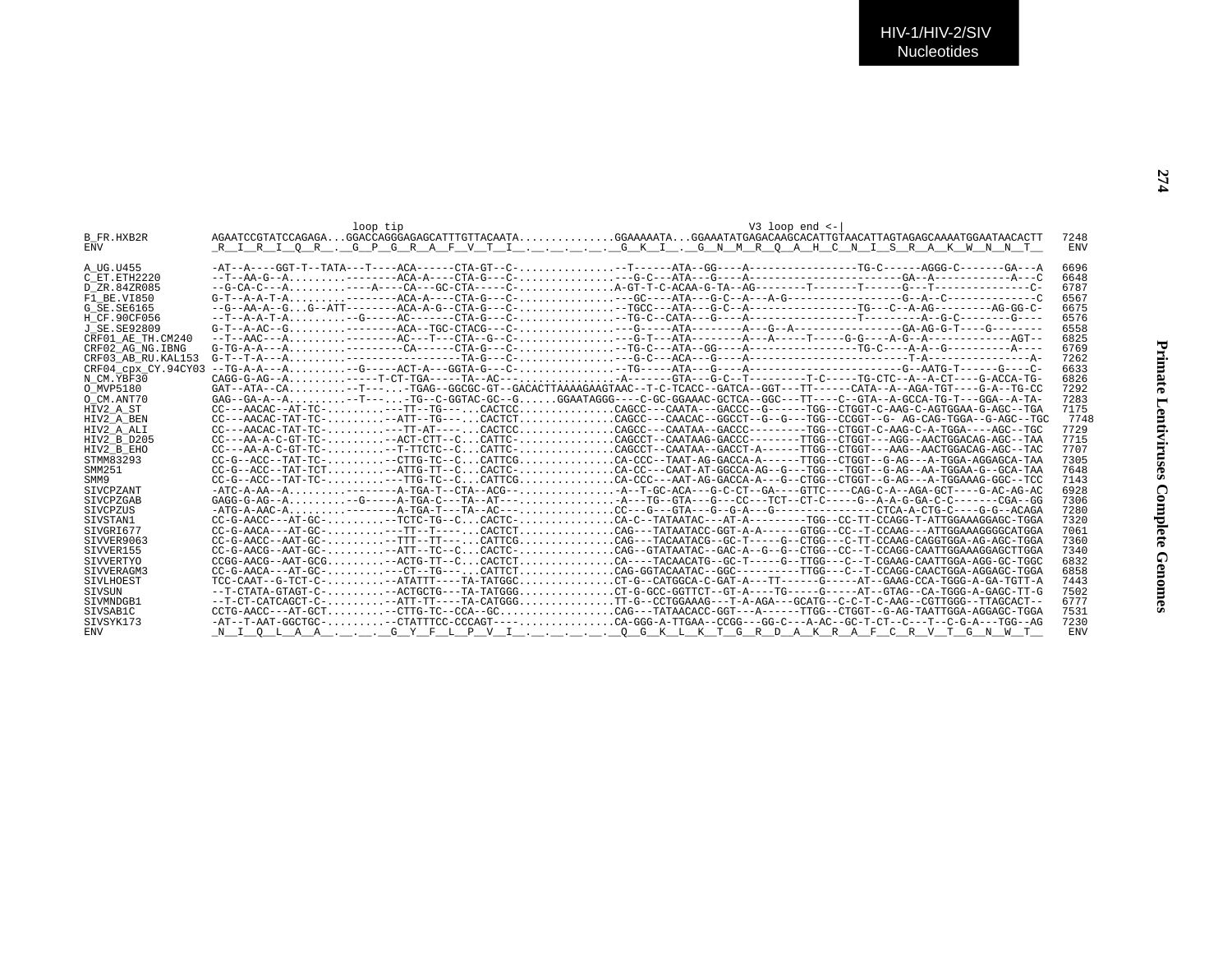| B FR.HXB2R         |                                                                                                                                                                                                                                                                                                                                                                                                         | 7304       |
|--------------------|---------------------------------------------------------------------------------------------------------------------------------------------------------------------------------------------------------------------------------------------------------------------------------------------------------------------------------------------------------------------------------------------------------|------------|
| $\bar{\text{ENV}}$ |                                                                                                                                                                                                                                                                                                                                                                                                         | <b>ENV</b> |
|                    |                                                                                                                                                                                                                                                                                                                                                                                                         |            |
| A UG.U455          |                                                                                                                                                                                                                                                                                                                                                                                                         | 6748       |
| C ET.ETH2220       |                                                                                                                                                                                                                                                                                                                                                                                                         | 6700       |
| D ZR.84ZR085       |                                                                                                                                                                                                                                                                                                                                                                                                         | 6839       |
| F1 BE.VI850        |                                                                                                                                                                                                                                                                                                                                                                                                         | 6622       |
| G SE SE6165        |                                                                                                                                                                                                                                                                                                                                                                                                         | 6733       |
| H CF.90CF056       |                                                                                                                                                                                                                                                                                                                                                                                                         | 6628       |
| J SE.SE92809       | $-{\tt CGTRGAG}\--\--{\tt CAP}\--{\tt C-P}\--{\tt C-P}\--{\tt C-P}\--{\tt APT}\--{\tt A-T-P}\--{\tt CCA}\+{\tt C.A.}\+{\tt C.A.}\+{\tt C.A.}\+{\tt C.A.}\+{\tt C.A.}\+{\tt C.A.}\+{\tt C.A.}\+{\tt C.A.}\+{\tt C.A.}\+{\tt C.A.}\+{\tt C.A.}\+{\tt C.A.}\+{\tt C.A.}\+{\tt C.A.}\+{\tt C.A.}\+{\tt C.A.}\+{\tt C.A.}\+{\tt C.A.}\+{\tt C.A.}\+{\tt C.A.}\+{\tt C.A.}\+{\tt C.A.}\+{\tt C.A.}\+{\tt C.A$ | 6607       |
| CRF01 AE TH.CM240  |                                                                                                                                                                                                                                                                                                                                                                                                         | 6874       |
| CRF02_AG_NG.IBNG   |                                                                                                                                                                                                                                                                                                                                                                                                         | 6821       |
| CRF03 AB RU.KAL153 |                                                                                                                                                                                                                                                                                                                                                                                                         | 7314       |
|                    |                                                                                                                                                                                                                                                                                                                                                                                                         | 6686       |
| N CM.YBF30         |                                                                                                                                                                                                                                                                                                                                                                                                         | 6884       |
| O MVP5180          |                                                                                                                                                                                                                                                                                                                                                                                                         | 7353       |
| O CM.ANT70         |                                                                                                                                                                                                                                                                                                                                                                                                         | 7344       |
| HIV2 A ST          |                                                                                                                                                                                                                                                                                                                                                                                                         | 7245       |
| HIV2 A BEN         | $AGG-GGT--AGCAA-C-TTTG--CA-C-T-CCAGATAC--AGGA-TC-ATGAT-CA, , , , , , , , , , , , , , GGAAATTAACTTCACTT$                                                                                                                                                                                                                                                                                                 | 7818       |
| HIV2 A ALI         |                                                                                                                                                                                                                                                                                                                                                                                                         | 7799       |
| HIV2 B D205        |                                                                                                                                                                                                                                                                                                                                                                                                         | 7791       |
| HIV2 B EHO         |                                                                                                                                                                                                                                                                                                                                                                                                         | 7777       |
| STMM83293          |                                                                                                                                                                                                                                                                                                                                                                                                         | 7375       |
| SMM251             |                                                                                                                                                                                                                                                                                                                                                                                                         | 7718       |
| SMM9               |                                                                                                                                                                                                                                                                                                                                                                                                         | 7213       |
| <b>STVCPZANT</b>   |                                                                                                                                                                                                                                                                                                                                                                                                         | 6995       |
| <b>STVCPZGAB</b>   |                                                                                                                                                                                                                                                                                                                                                                                                         | 7364       |
| <b>STVCPZUS</b>    |                                                                                                                                                                                                                                                                                                                                                                                                         | 7332       |
| SIVSTAN1           | $GGG - GT - G - AAA - CA - T - G - GGAGCTT - C - AAA - AG - AT - - CG - GGG - C - -AT, , , , , , , , , , , , , , , , $                                                                                                                                                                                                                                                                                  | 7390       |
| STVGRT677          |                                                                                                                                                                                                                                                                                                                                                                                                         | 7128       |
| STVVER9063         |                                                                                                                                                                                                                                                                                                                                                                                                         | 7430       |
| SIVVER155          |                                                                                                                                                                                                                                                                                                                                                                                                         | 7410       |
| SIVVERTYO          |                                                                                                                                                                                                                                                                                                                                                                                                         | 6902       |
| STVVERAGM3         |                                                                                                                                                                                                                                                                                                                                                                                                         | 6928       |
| <b>STVLHOEST</b>   | AT--T-TAGGCAAA-TGCT-AAGGAGTTGA-TGCA-A-GCC-TG--TTAT-C-GAAGGGACAGGGACATGTGATTCTAAGAAAACAACTTGTGGACGGAAATTAAAAGGCTTACCAATAGC                                                                                                                                                                                                                                                                               | 7564       |
| SIVSUN             | CC-CCTTAGGGAAACTATTGAGGCAG-TGG--CC-TT-GC---C-TG-GT-ATGG-TGTACATTTGATAATATAACAAAGACATGCAGATTTACCAATGGTACAGATTTTAAAAAGATGATTAACTATA                                                                                                                                                                                                                                                                       | 7632       |
| STVMNDGB1          |                                                                                                                                                                                                                                                                                                                                                                                                         | 6833       |
| SIVSAB1C           |                                                                                                                                                                                                                                                                                                                                                                                                         | 7601       |
| STVSYK173          | $A-TTTTTT-AGCAGGTAC-TGA-CAG-CCACGAAAACCTGG--A--TGT--CC-A-$                                                                                                                                                                                                                                                                                                                                              | 7291       |
| <b>ENV</b>         |                                                                                                                                                                                                                                                                                                                                                                                                         | <b>ENV</b> |
|                    |                                                                                                                                                                                                                                                                                                                                                                                                         |            |
|                    |                                                                                                                                                                                                                                                                                                                                                                                                         |            |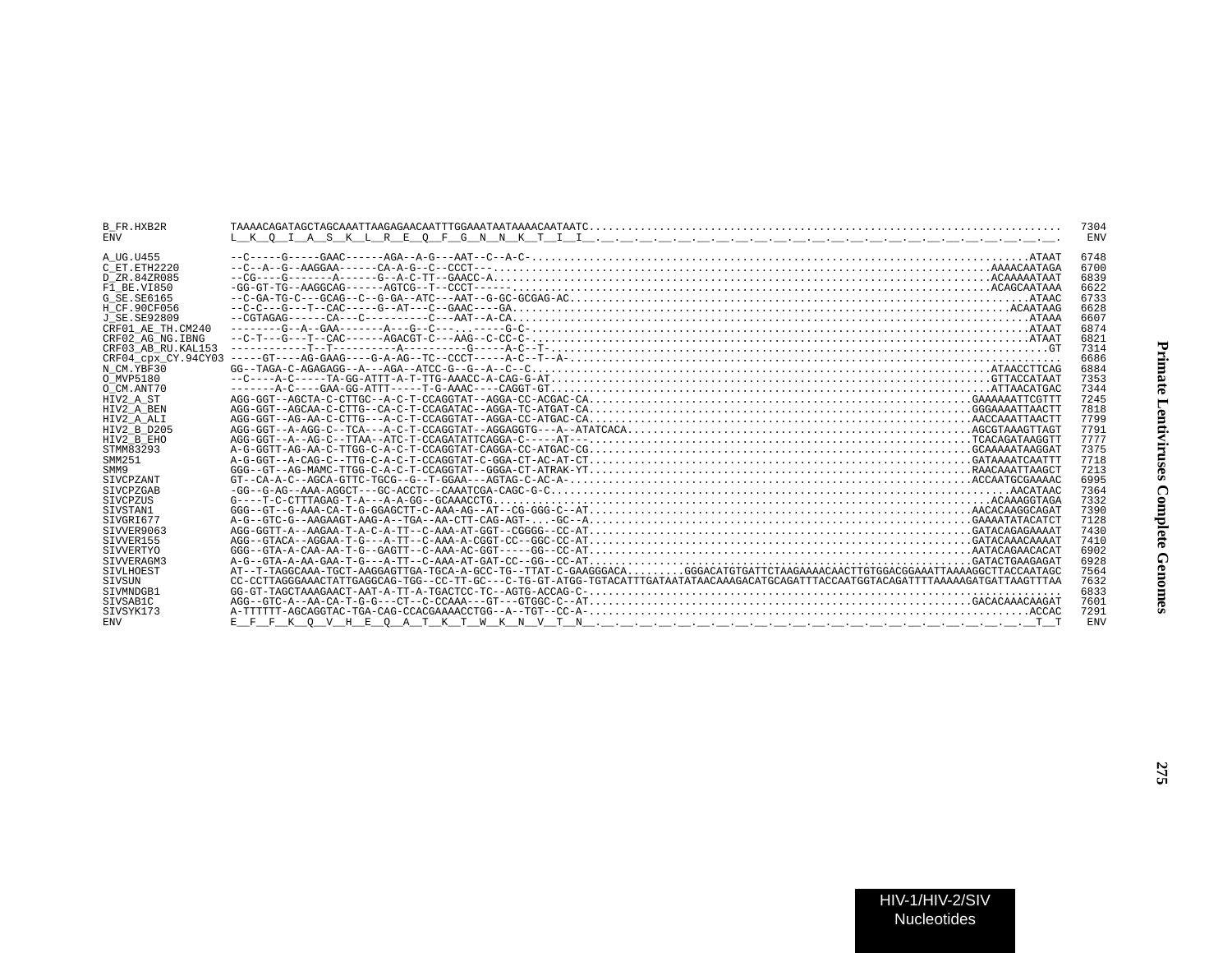| B FR.HXB2R          | TTTAAGCAATCCTCAGGAGGGACCCAGAAATTGTAACGCACAGTTTTAATTGTGGAGGGAATTTTTCTACTGTAATTCAACACAGTGTTTAATAGTACTTGATACTTGGAGTACTGAA            | 7433       |
|---------------------|-----------------------------------------------------------------------------------------------------------------------------------|------------|
| ENV                 | F K O S S G G D P E I V T H S F N C G G E F F Y C N S T O L F N S T W F N S T W S T E                                             | ENV        |
| A UG.U455           |                                                                                                                                   | 6878       |
| C ET. ETH2220       |                                                                                                                                   | 6830       |
| D ZR.84ZR085        |                                                                                                                                   | 6969       |
| F1 BE.VI850         |                                                                                                                                   | 6743       |
| G SE.SE6165         | C-----CTC---TG------------T------AC---A--T-----C-T----A----A--G------T-----A--T--GGC-------TCA-GCCT---G-GATCA-A-A-T---GGA         | 6863       |
| H CF.90CF056        |                                                                                                                                   | 6758       |
|                     |                                                                                                                                   | 6737       |
| J SE.SE92809        |                                                                                                                                   | 7004       |
| CRF01 AE TH.CM240   |                                                                                                                                   |            |
| CRF02 AG NG.IBNG    |                                                                                                                                   | 6951       |
| CRF03 AB RU.KAL153  |                                                                                                                                   | 7438       |
| CRF04 cpx CY.94CY03 |                                                                                                                                   | 6815       |
| N CM.YBF30          | GGC-CGAG-GAGGAAT-A---A----T---G-GAC-CACTTA-TG--C------A-----A--G------T----CA-TT-CA--T-A-----GAGGAA-TAC----CGAG--AG-TGAGC-----    | 7011       |
| O MVP5180           |                                                                                                                                   | 7483       |
| O CM.ANT70          | A--C--T--CAG-AGC--T--A--T-T---GG-AACCCATTTACAC-----C---CAT--A-----C--T--T-----CA--G-TA-GA-------TA---C-TT-CATG--ACGGAACC-CCTG-AGT | 7474       |
| HIV2 A ST           |                                                                                                                                   | 7372       |
| HIV2 A BEN          |                                                                                                                                   | 7945       |
| HIV2 A ALI          |                                                                                                                                   | 7926       |
| HIV2 B D205         | ZAG-A--TGGAAA---TTCA--T-------CAAC-TATATGT-GACC------A-----A-----C-A--------ATG--CTGGT-C--A--CT-GGTAGA-AAC--A-CA-A-ACA-C-CGG      | 7918       |
| HIV2 B EHO          |                                                                                                                                   | 7904       |
| STMM83293           | AG-GGCT-CTGGG-----A--T-----GG-CACCTTCATGT-GACA-----CC-T--A------C-T--T--C--AATG-ATTGGT-C--A---T-G-TAGAAAAC-GA-----A-CAGAA         | 7496       |
| SMM251              | AACGGCT-CTGG------A-T--G---A-CTTCATGT-GACA-----CA----A--G--CC--------AATG-ATTGGT-TC-A---T-GGTAGA-GA--GGGA-GTAACT-CC               | 7839       |
| SMM9                | AACAGCT-C-GG------A-T-----G--ACTTTCATGT-GACA------C----A----C--A-T--C--AATG-ATTGGT-TC-----T-GGTAGAAGY--TA-AA-A-G-TTC-             | 7334       |
| SIVCPZANT           |                                                                                                                                   | 7125       |
| SIVCPZGAB           |                                                                                                                                   | 7482       |
| STVCPZUS            |                                                                                                                                   | 7459       |
| STVSTAN1            | T-GGCTAAGTAGACA-T-G--A--T------GCA-CT-ACATTT-GC-C-----CCA---A--G-------T----C-C-TGATTGGT-TG-----T-GCTGAATAA-G-GTC--A-A-TG-A-GAA-T | 7520       |
| SIVGRI677           | GAGA-G- AT-T-G--A--T-----TCA-CG-ATTTT-G--C-------CA---T--------T-----T----GATGGACTGGT-TA-C---TA-CTAAACAAA-CGA-CAGAAGATGCAGAA      | 7249       |
| SIVVER9063          | A-A-CT---GAGACAGTTT--A--T-----GCA-C--ATTTGT-G-------CCAG--A--G--C-------C--GATGGACTGGT-TC-A---TA-TTGAATAA-C-ATCAGTAGATGCA-A-C-T   | 7560       |
| SIVVER155           | $C---TT---AGACA-TTT--A------GCA-C--AT-TAT-G---C---C---C-------------ATGGACTGGT-T--A---TACCGATAA-TTA-CAGTGGATGC-GA-C-T$            | 7540       |
| SIVVERTYO           | A-ACCT----AGACA-T-G--A--------GCATCC-ACTTGT-G---------CA---A-----C--T--T-----GATGGATTGGT-T--A---TACTTAAATAA---A-CATGGATGCATAC     | 7029       |
| STVVERAGM3          | T-A-CT---GAGACT-TTT--A--T------GCA-C--ATTTAT-G--------CAG-------C----T-----AATGGATTGGT-TC-A---TACCTGAATAA-CG--CAGTAGATCCGGACC-T   | 7058       |
| SIVLHOEST           |                                                                                                                                   | 7691       |
| SIVSUN              | ACCA-T-G-GAAGCAT----CA--TG---CA-AG-T-TTG-TGA-G-C--------AA--GA-G-----TT-------AG-A-T--C--AGTATGGAATGAC-CA-CCT-CAAT-AATGG          | 7759       |
| SIVMNDGB1           |                                                                                                                                   | 6959       |
| SIVSAB1C            | T---CTA---AGACA-T-G--A--T------TC--A-TTCTT-TT---------CA---T-----C----T-----AATGGATTGGT-CC-C--CTA-TTGAATAA---GTCAGTAGACCCA.       | 7725       |
| SIVSYK173           |                                                                                                                                   | 7421       |
| ENV                 | WRSOPGGD <u>LEVRTHWFQCGGEFFYCNVSKLFANITNGNASKN</u>                                                                                | <b>ENV</b> |
|                     |                                                                                                                                   |            |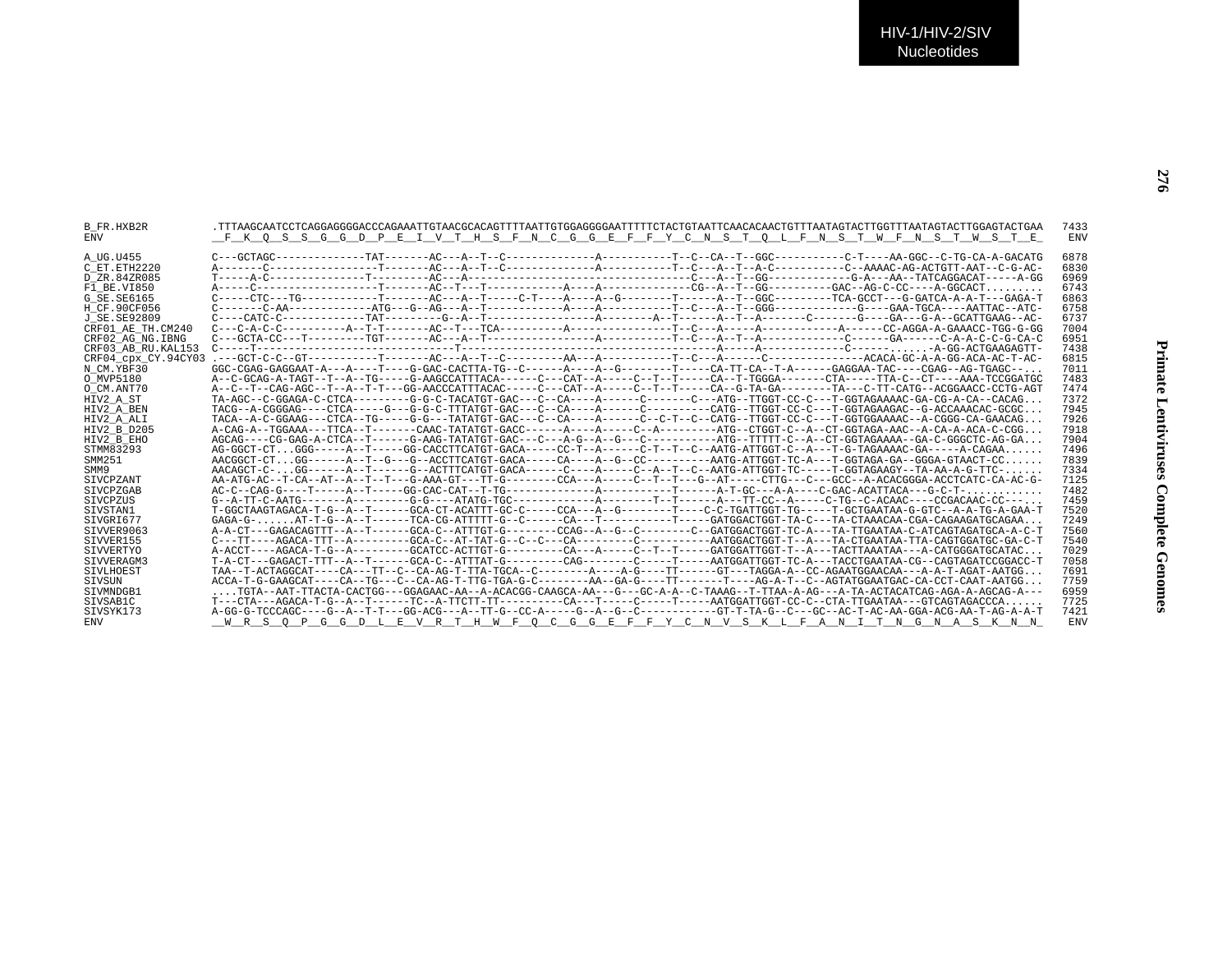| 6930<br>A UG.U455<br>6876<br>C ET.ETH2220<br>7021<br>D ZR.84ZR085<br>6780<br>F1 BE.VI850<br>6906<br>G SE.SE6165<br>6819<br>H CF.90CF056<br>6795<br>J SE. SE92809<br>CRF01 AE TH.CM240<br>7053<br>7009<br>CRF02 AG NG. IBNG<br>7496<br>CRF03 AB RU. KAL153<br>6876<br>7048<br>N CM.YBF30<br>7556<br>O MVP5180<br>7538<br>O CM.ANT70<br>7412<br>HIV2 A ST<br>7976<br>HIV2 A BEN<br>7966<br>HIV2 A ALI<br>7958<br>HIV2 B D205<br>7941<br>HIV2 B EHO<br>STMM83293<br>7575<br>7903<br>SMM251<br>$AGATGGGAAAGAAGAAGAAGGATGGACGATGGAAAA-ATTATG-G---TCAT---TRG---G-A--C---T-AC--G---A--C--T-AC--G---A--C--T-AC--G---A--C--T-AC--G---A--C--T-AC--G---A--C--T-AC--G---A--C--T-AC--G---A--C--T-AC--G---A--C--T-AC--G---A--C--T-AC--G---A--C--T-AC--G---A--C--T-AC--G---A--C--T-AC--G---A--C--T-AC--G---A--C--T-AC--G---A--C--T-AC--G---A--C--T-AC--G---A--C--T-AC--G---A--C--T$<br>7410<br>SMM9<br>7165<br><b>SIVCPZANT</b><br>7519<br><b>STVCPZGAB</b><br>7496<br>SIVCPZUS<br>7614<br>SIVSTAN1<br>GGTACTAATAGGACCTGTGACAAAGGGAAGCCAGGACCAGGACCATGTGTTCAGAGA-CTTATG-TG-C---CAT---GG----TG<br>7343<br>STVGRT677<br>STVVER9063<br>$\ldots \ldots \ldots \ldots \ldots \ldots \ldots \ldots \ldots \ldots \ldots$ AATCAATGTAGTAATGAAAAAAAAAGGGAATGCCCCAGGACCATGTGTACAAAGG-CTTATG-TG-T---CAC--C-G-TCTG-C-----TG<br>7654<br>7634<br>STVVER155<br>7123<br>SIVVERTYO<br>$\ldots \ldots \ldots \ldots \ldots \ldots \ldots \ldots \ldots \ldots$ . CATAATTTTGTAGCAGAGAAAAGGAACAGCAGGACCAGGACCATGTGTACAAAGG-CGTATG-TG-T-A-CAT--C-GGTCTG-A-----TG<br>7152<br>STVVERAGM3<br>7731<br><b>STVLHOEST</b><br>7799<br>SIVSUN<br>STVMNDGB1<br>7089<br>$\ldots \ldots \ldots \ldots \ldots \ldots \ldots \ldots \ldots \ldots \ldots \ldots$ . GACCATAACAACTGTGCAAAAATAATAAGAGCCATGTTGGCAGAGA-C-TATG-T--C---CAC----GG----GAC----TG<br>STVSAB1C<br>7810<br>SIVSYK173<br>7470<br><b>ENV</b><br><b>ENV</b> | <b>B FR.HXB2R</b><br>B FR.HXB2R | 7500<br><b>ENV</b> |
|---------------------------------------------------------------------------------------------------------------------------------------------------------------------------------------------------------------------------------------------------------------------------------------------------------------------------------------------------------------------------------------------------------------------------------------------------------------------------------------------------------------------------------------------------------------------------------------------------------------------------------------------------------------------------------------------------------------------------------------------------------------------------------------------------------------------------------------------------------------------------------------------------------------------------------------------------------------------------------------------------------------------------------------------------------------------------------------------------------------------------------------------------------------------------------------------------------------------------------------------------------------------------------------------------------------------------------------------------------------------------------------------------------------------------------------------------------------------------------------------------------------------------------------------------------------------------------------------------------------------------------------------------------------------------------------------------------------------------------------------------------------------------------------------------------------------------------------------------------------------------|---------------------------------|--------------------|
|                                                                                                                                                                                                                                                                                                                                                                                                                                                                                                                                                                                                                                                                                                                                                                                                                                                                                                                                                                                                                                                                                                                                                                                                                                                                                                                                                                                                                                                                                                                                                                                                                                                                                                                                                                                                                                                                           |                                 |                    |
|                                                                                                                                                                                                                                                                                                                                                                                                                                                                                                                                                                                                                                                                                                                                                                                                                                                                                                                                                                                                                                                                                                                                                                                                                                                                                                                                                                                                                                                                                                                                                                                                                                                                                                                                                                                                                                                                           |                                 |                    |
|                                                                                                                                                                                                                                                                                                                                                                                                                                                                                                                                                                                                                                                                                                                                                                                                                                                                                                                                                                                                                                                                                                                                                                                                                                                                                                                                                                                                                                                                                                                                                                                                                                                                                                                                                                                                                                                                           |                                 |                    |
|                                                                                                                                                                                                                                                                                                                                                                                                                                                                                                                                                                                                                                                                                                                                                                                                                                                                                                                                                                                                                                                                                                                                                                                                                                                                                                                                                                                                                                                                                                                                                                                                                                                                                                                                                                                                                                                                           |                                 |                    |
|                                                                                                                                                                                                                                                                                                                                                                                                                                                                                                                                                                                                                                                                                                                                                                                                                                                                                                                                                                                                                                                                                                                                                                                                                                                                                                                                                                                                                                                                                                                                                                                                                                                                                                                                                                                                                                                                           |                                 |                    |
|                                                                                                                                                                                                                                                                                                                                                                                                                                                                                                                                                                                                                                                                                                                                                                                                                                                                                                                                                                                                                                                                                                                                                                                                                                                                                                                                                                                                                                                                                                                                                                                                                                                                                                                                                                                                                                                                           |                                 |                    |
|                                                                                                                                                                                                                                                                                                                                                                                                                                                                                                                                                                                                                                                                                                                                                                                                                                                                                                                                                                                                                                                                                                                                                                                                                                                                                                                                                                                                                                                                                                                                                                                                                                                                                                                                                                                                                                                                           |                                 |                    |
|                                                                                                                                                                                                                                                                                                                                                                                                                                                                                                                                                                                                                                                                                                                                                                                                                                                                                                                                                                                                                                                                                                                                                                                                                                                                                                                                                                                                                                                                                                                                                                                                                                                                                                                                                                                                                                                                           |                                 |                    |
|                                                                                                                                                                                                                                                                                                                                                                                                                                                                                                                                                                                                                                                                                                                                                                                                                                                                                                                                                                                                                                                                                                                                                                                                                                                                                                                                                                                                                                                                                                                                                                                                                                                                                                                                                                                                                                                                           |                                 |                    |
|                                                                                                                                                                                                                                                                                                                                                                                                                                                                                                                                                                                                                                                                                                                                                                                                                                                                                                                                                                                                                                                                                                                                                                                                                                                                                                                                                                                                                                                                                                                                                                                                                                                                                                                                                                                                                                                                           |                                 |                    |
|                                                                                                                                                                                                                                                                                                                                                                                                                                                                                                                                                                                                                                                                                                                                                                                                                                                                                                                                                                                                                                                                                                                                                                                                                                                                                                                                                                                                                                                                                                                                                                                                                                                                                                                                                                                                                                                                           |                                 |                    |
|                                                                                                                                                                                                                                                                                                                                                                                                                                                                                                                                                                                                                                                                                                                                                                                                                                                                                                                                                                                                                                                                                                                                                                                                                                                                                                                                                                                                                                                                                                                                                                                                                                                                                                                                                                                                                                                                           |                                 |                    |
|                                                                                                                                                                                                                                                                                                                                                                                                                                                                                                                                                                                                                                                                                                                                                                                                                                                                                                                                                                                                                                                                                                                                                                                                                                                                                                                                                                                                                                                                                                                                                                                                                                                                                                                                                                                                                                                                           |                                 |                    |
|                                                                                                                                                                                                                                                                                                                                                                                                                                                                                                                                                                                                                                                                                                                                                                                                                                                                                                                                                                                                                                                                                                                                                                                                                                                                                                                                                                                                                                                                                                                                                                                                                                                                                                                                                                                                                                                                           |                                 |                    |
|                                                                                                                                                                                                                                                                                                                                                                                                                                                                                                                                                                                                                                                                                                                                                                                                                                                                                                                                                                                                                                                                                                                                                                                                                                                                                                                                                                                                                                                                                                                                                                                                                                                                                                                                                                                                                                                                           |                                 |                    |
|                                                                                                                                                                                                                                                                                                                                                                                                                                                                                                                                                                                                                                                                                                                                                                                                                                                                                                                                                                                                                                                                                                                                                                                                                                                                                                                                                                                                                                                                                                                                                                                                                                                                                                                                                                                                                                                                           |                                 |                    |
|                                                                                                                                                                                                                                                                                                                                                                                                                                                                                                                                                                                                                                                                                                                                                                                                                                                                                                                                                                                                                                                                                                                                                                                                                                                                                                                                                                                                                                                                                                                                                                                                                                                                                                                                                                                                                                                                           |                                 |                    |
|                                                                                                                                                                                                                                                                                                                                                                                                                                                                                                                                                                                                                                                                                                                                                                                                                                                                                                                                                                                                                                                                                                                                                                                                                                                                                                                                                                                                                                                                                                                                                                                                                                                                                                                                                                                                                                                                           |                                 |                    |
|                                                                                                                                                                                                                                                                                                                                                                                                                                                                                                                                                                                                                                                                                                                                                                                                                                                                                                                                                                                                                                                                                                                                                                                                                                                                                                                                                                                                                                                                                                                                                                                                                                                                                                                                                                                                                                                                           |                                 |                    |
|                                                                                                                                                                                                                                                                                                                                                                                                                                                                                                                                                                                                                                                                                                                                                                                                                                                                                                                                                                                                                                                                                                                                                                                                                                                                                                                                                                                                                                                                                                                                                                                                                                                                                                                                                                                                                                                                           |                                 |                    |
|                                                                                                                                                                                                                                                                                                                                                                                                                                                                                                                                                                                                                                                                                                                                                                                                                                                                                                                                                                                                                                                                                                                                                                                                                                                                                                                                                                                                                                                                                                                                                                                                                                                                                                                                                                                                                                                                           |                                 |                    |
|                                                                                                                                                                                                                                                                                                                                                                                                                                                                                                                                                                                                                                                                                                                                                                                                                                                                                                                                                                                                                                                                                                                                                                                                                                                                                                                                                                                                                                                                                                                                                                                                                                                                                                                                                                                                                                                                           |                                 |                    |
|                                                                                                                                                                                                                                                                                                                                                                                                                                                                                                                                                                                                                                                                                                                                                                                                                                                                                                                                                                                                                                                                                                                                                                                                                                                                                                                                                                                                                                                                                                                                                                                                                                                                                                                                                                                                                                                                           |                                 |                    |
|                                                                                                                                                                                                                                                                                                                                                                                                                                                                                                                                                                                                                                                                                                                                                                                                                                                                                                                                                                                                                                                                                                                                                                                                                                                                                                                                                                                                                                                                                                                                                                                                                                                                                                                                                                                                                                                                           |                                 |                    |
|                                                                                                                                                                                                                                                                                                                                                                                                                                                                                                                                                                                                                                                                                                                                                                                                                                                                                                                                                                                                                                                                                                                                                                                                                                                                                                                                                                                                                                                                                                                                                                                                                                                                                                                                                                                                                                                                           |                                 |                    |
|                                                                                                                                                                                                                                                                                                                                                                                                                                                                                                                                                                                                                                                                                                                                                                                                                                                                                                                                                                                                                                                                                                                                                                                                                                                                                                                                                                                                                                                                                                                                                                                                                                                                                                                                                                                                                                                                           |                                 |                    |
|                                                                                                                                                                                                                                                                                                                                                                                                                                                                                                                                                                                                                                                                                                                                                                                                                                                                                                                                                                                                                                                                                                                                                                                                                                                                                                                                                                                                                                                                                                                                                                                                                                                                                                                                                                                                                                                                           |                                 |                    |
|                                                                                                                                                                                                                                                                                                                                                                                                                                                                                                                                                                                                                                                                                                                                                                                                                                                                                                                                                                                                                                                                                                                                                                                                                                                                                                                                                                                                                                                                                                                                                                                                                                                                                                                                                                                                                                                                           |                                 |                    |
|                                                                                                                                                                                                                                                                                                                                                                                                                                                                                                                                                                                                                                                                                                                                                                                                                                                                                                                                                                                                                                                                                                                                                                                                                                                                                                                                                                                                                                                                                                                                                                                                                                                                                                                                                                                                                                                                           |                                 |                    |
|                                                                                                                                                                                                                                                                                                                                                                                                                                                                                                                                                                                                                                                                                                                                                                                                                                                                                                                                                                                                                                                                                                                                                                                                                                                                                                                                                                                                                                                                                                                                                                                                                                                                                                                                                                                                                                                                           |                                 |                    |
|                                                                                                                                                                                                                                                                                                                                                                                                                                                                                                                                                                                                                                                                                                                                                                                                                                                                                                                                                                                                                                                                                                                                                                                                                                                                                                                                                                                                                                                                                                                                                                                                                                                                                                                                                                                                                                                                           |                                 |                    |
|                                                                                                                                                                                                                                                                                                                                                                                                                                                                                                                                                                                                                                                                                                                                                                                                                                                                                                                                                                                                                                                                                                                                                                                                                                                                                                                                                                                                                                                                                                                                                                                                                                                                                                                                                                                                                                                                           |                                 |                    |
|                                                                                                                                                                                                                                                                                                                                                                                                                                                                                                                                                                                                                                                                                                                                                                                                                                                                                                                                                                                                                                                                                                                                                                                                                                                                                                                                                                                                                                                                                                                                                                                                                                                                                                                                                                                                                                                                           |                                 |                    |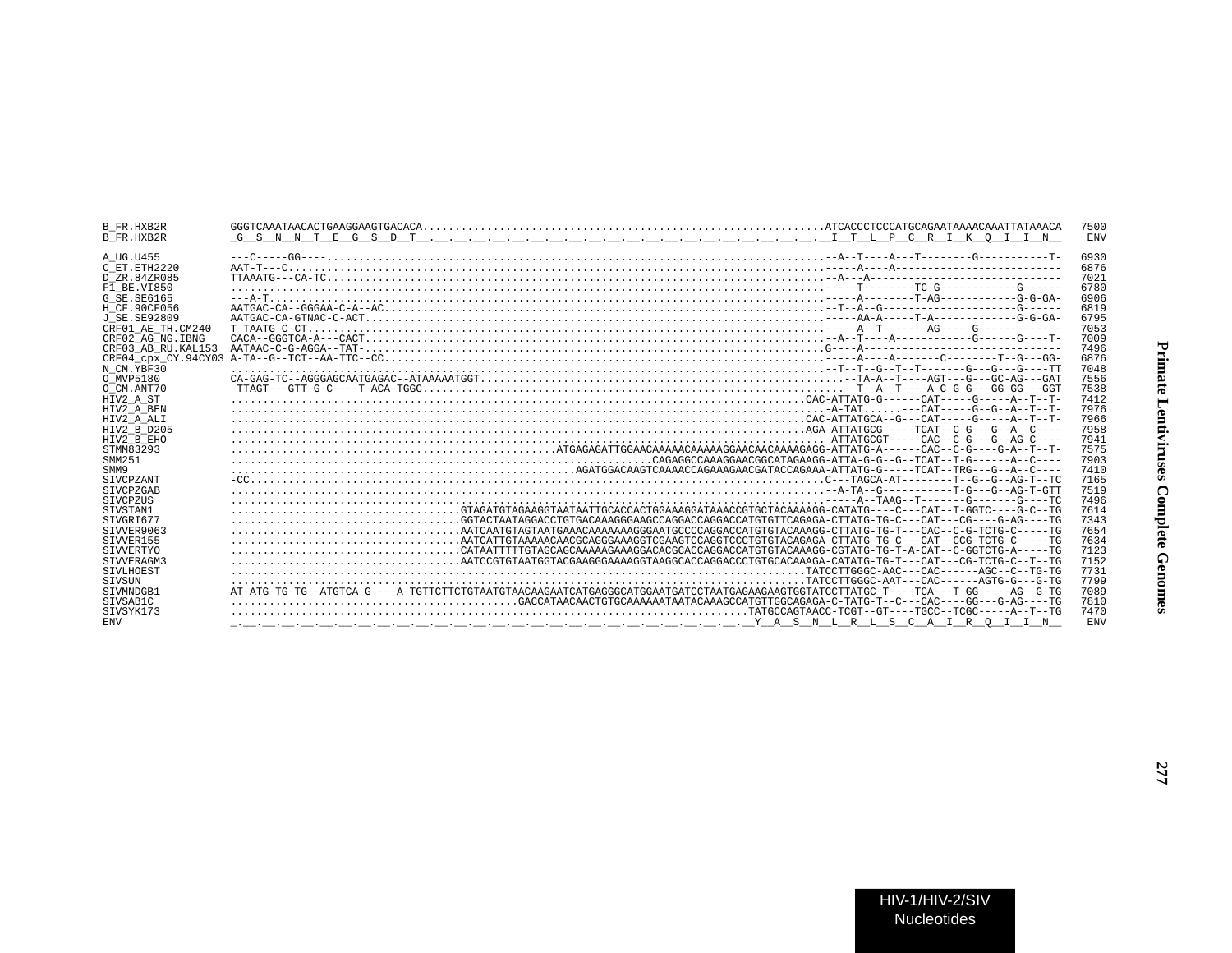| <b>ENV</b><br><b>ENV</b><br>M W O K V G K A M Y A P P I S G O I R C S S N I T G L L L T R D G G N S<br>7037<br>A UG.U455<br>6985<br>C ET.ETH2220<br>7127<br>D ZR.84ZR085<br>6884<br>F1 BE.VI850<br>7024<br>G SE.SE6165<br>--------G------CG-------------------CAA---,,,,,,,,A-C---TG---GT---------------A--AA----G----TT--C-AG-----C,,,,,,,,,,,,,,,GC<br>6925<br>H CF.90CF056<br>J SE.SE92809<br>6913<br>7160<br>CRF01 AE TH.CM240<br>$\texttt{-----} \texttt{-----} \texttt{---} \texttt{---} \texttt{---} \texttt{---} \texttt{CAA} \texttt{---} \texttt{---} \texttt{CAA} \texttt{---} \texttt{---} \texttt{---} \texttt{A} \texttt{---} \texttt{---} \texttt{CAA} \texttt{---} \texttt{---} \texttt{CAA} \texttt{---} \texttt{---} \texttt{---} \texttt{C} \texttt{---} \texttt{---} \texttt{--} \texttt{A} \texttt{---} \texttt{---} \texttt{--} \texttt{---} \texttt{---} \texttt{--} \texttt{---} \texttt{--}$<br>7113<br>CRF02 AG NG. IBNG<br>7602<br>CRF03 AB RU. KAL153<br>6980<br>CRF04_cpx_CY.94CY03<br>7152<br>N CM.YBF30<br>7662<br>O MVP5180<br>$CA---ATA-GG-G-CARTCG-G-C-C---C---A---A---A-A---A---A-TC.$<br>7647<br>O CM.ANT70<br>7516<br>HIV2 A ST<br>$CC-----T------G---AATG-A---TTG-----T-GGGAA---G.$ G=GT-GGCC---GA------CAG-A--CA-AA-TGCT-AC-TT--CATA-A---AAAT<br>8083<br>HIV2 A BEN<br>8070<br>HIV2 A ALI<br>8059<br>HIV2 B D205<br>$C-----C--GA-T---G-AATG---TTG---T-TG---A-GAGAG---T, , , G--C-CTCC---AAT--C-C-G----CA-C--CA-C-CTC-AC-TT--CT-GATAG---AAG, , ,$<br>8048<br>HIV2 B EHO<br>$CA---T---C---AATG---AATG---TTG---A-GACAA---A$ G-CC---CT---AAT--C-C-G-G--CA-TA-AA--GC--AC-TT--CT-GAC---CAAT<br>STMM83293<br>7682<br>SMM251<br>8010<br>$C----C-----C---AATG---R-TGG---T-GGAA---T-GGAA---G-CC-G--AAC--C-C-G-A--TA-C-C-GA--GC-GA--T---C-GG-A--T---T-GATC---GGC$<br>7517<br>SMM9<br>AT---GGC-T---TTC-----GC--T--CTTAG-C--T-GG--A--GA-TG--T-CC---A-T--C-GC--A--T--AA-TA-G--GGA-G-TC-AATATA----<br>7269<br><b>STVCPZANT</b><br>$CA--AT--GG------G--G---A---A---A--C-A---A---A---A---C--C--C--C-AT--TAAT--T--C---T-A--T--C----TTC---CAC-CC-GTGACT-A$<br>7628<br>SIVCPZGAB<br>A----AT--G----------G---C-T------A--A----AA--TGTGC-A--T---AAC-------A-G--AA--A-TC-TGAC-T-AGCATAA-CGCAGTCAAT-A<br>7608<br><b>STVCPZUS</b><br>AC---T-C-CGC-CA-T--GAA--CC-----A--A--A-GGGAA-----CT-AGA---CA----CAG-G---TCTA--A-GG--T--CTG---TA-AAC-GCAAA<br>7721<br>SIVSTAN1<br>AT---T-C-CT--CTCT---AAGG-A-----T--A--A-GGGAA--T-TT-GGAG---AAC---TCAG-C--G-CA--ATACG-GG---T----TA-AAC--CAAG<br>7450<br>STVGRT677<br>AT---T-T-CCA--TC---GAA-G-------T--A--GGGAA---,,,,,,,--TC-GGA---CA----C-CGG-C--T--TA--AC-G--GA-CT-A--TA-AAC---AAC.,,,,,,,,,,,,<br>7761<br>SIVVER9063<br>AT---T-T-CTA--TC---GAA--CA-----T--A--A-GAGAA---,,,,,,,--TT-GCAG--CA-G--C-CAG-----T---A--AC-G--GAGCT-A-CTA-AA---CCAG,,,,,,,,,,,,,<br>7741<br>SIVVER155<br>7230<br>SIVVERTYO<br>AT---T-C-C-C--TC--GGAA--CC-----A--G--A-GAGAA--G-CT-GCA---CA----C-CGG-A--G--TA--TC-G-GGAGCT-A--TACAA--G-AAG<br>7259<br>STVVERAGM3<br>7861<br><b>STVLHOEST</b><br>AT---GC-TC---G--C--GAAG--T--CTTG--C--A-CATCA--GTTTAATAACAG---A------G--AAC-GAG-G----AAGCATGG--C---CTG--AA-G-TGG-AGACTGGAAGGTAAATG-<br>7929<br>SIVSUN<br>AC---AT-C------G-AG--A--TTA--A--T-CATCA---TTAATAAT--C--A-T-G---A-CAT-GGG-A----AAA--TAC--TGA--TGC-AAAGATAG--AGTAATGAAACAAAA<br>7217<br>STVMNDGB1<br>AT---T-C-CCT-GTCT---AAG-CA--C---------GAGAA--C-CT-GGAG---AAC--G-CAGCC----C----TATG--GA-TTGA-CTA-AAC-G-AAA<br>7917<br>SIVSAB1C<br>$AT---AGAT-T---A---TTG---A--CCTG---C-T-CGGCA--G$ -T---A----A-T--C---G-C--T-CAG-AT-GACGGAC-T---ATACTACCCAGGA<br>7577<br>STVSYK173 | B FR.HXB2R |                                                                                | 7606       |
|----------------------------------------------------------------------------------------------------------------------------------------------------------------------------------------------------------------------------------------------------------------------------------------------------------------------------------------------------------------------------------------------------------------------------------------------------------------------------------------------------------------------------------------------------------------------------------------------------------------------------------------------------------------------------------------------------------------------------------------------------------------------------------------------------------------------------------------------------------------------------------------------------------------------------------------------------------------------------------------------------------------------------------------------------------------------------------------------------------------------------------------------------------------------------------------------------------------------------------------------------------------------------------------------------------------------------------------------------------------------------------------------------------------------------------------------------------------------------------------------------------------------------------------------------------------------------------------------------------------------------------------------------------------------------------------------------------------------------------------------------------------------------------------------------------------------------------------------------------------------------------------------------------------------------------------------------------------------------------------------------------------------------------------------------------------------------------------------------------------------------------------------------------------------------------------------------------------------------------------------------------------------------------------------------------------------------------------------------------------------------------------------------------------------------------------------------------------------------------------------------------------------------------------------------------------------------------------------------------------------------------------------------------------------------------------------------------------------------------------------------------------------------------------------------------------------------------------------------------------------------------------------------------------------------------------------------------------------------------------------------------------------------------------------------------------------------------------------------------------------------------------------------------------------------------------------------------------------------------------------------------------------------------------------------------------------------------------------------------------------------------------------------------------------------------------------------------------------------------------------------------------------------------------------------------------------------------------------------------|------------|--------------------------------------------------------------------------------|------------|
|                                                                                                                                                                                                                                                                                                                                                                                                                                                                                                                                                                                                                                                                                                                                                                                                                                                                                                                                                                                                                                                                                                                                                                                                                                                                                                                                                                                                                                                                                                                                                                                                                                                                                                                                                                                                                                                                                                                                                                                                                                                                                                                                                                                                                                                                                                                                                                                                                                                                                                                                                                                                                                                                                                                                                                                                                                                                                                                                                                                                                                                                                                                                                                                                                                                                                                                                                                                                                                                                                                                                                                                                          |            |                                                                                |            |
|                                                                                                                                                                                                                                                                                                                                                                                                                                                                                                                                                                                                                                                                                                                                                                                                                                                                                                                                                                                                                                                                                                                                                                                                                                                                                                                                                                                                                                                                                                                                                                                                                                                                                                                                                                                                                                                                                                                                                                                                                                                                                                                                                                                                                                                                                                                                                                                                                                                                                                                                                                                                                                                                                                                                                                                                                                                                                                                                                                                                                                                                                                                                                                                                                                                                                                                                                                                                                                                                                                                                                                                                          |            |                                                                                |            |
|                                                                                                                                                                                                                                                                                                                                                                                                                                                                                                                                                                                                                                                                                                                                                                                                                                                                                                                                                                                                                                                                                                                                                                                                                                                                                                                                                                                                                                                                                                                                                                                                                                                                                                                                                                                                                                                                                                                                                                                                                                                                                                                                                                                                                                                                                                                                                                                                                                                                                                                                                                                                                                                                                                                                                                                                                                                                                                                                                                                                                                                                                                                                                                                                                                                                                                                                                                                                                                                                                                                                                                                                          |            |                                                                                |            |
|                                                                                                                                                                                                                                                                                                                                                                                                                                                                                                                                                                                                                                                                                                                                                                                                                                                                                                                                                                                                                                                                                                                                                                                                                                                                                                                                                                                                                                                                                                                                                                                                                                                                                                                                                                                                                                                                                                                                                                                                                                                                                                                                                                                                                                                                                                                                                                                                                                                                                                                                                                                                                                                                                                                                                                                                                                                                                                                                                                                                                                                                                                                                                                                                                                                                                                                                                                                                                                                                                                                                                                                                          |            |                                                                                |            |
|                                                                                                                                                                                                                                                                                                                                                                                                                                                                                                                                                                                                                                                                                                                                                                                                                                                                                                                                                                                                                                                                                                                                                                                                                                                                                                                                                                                                                                                                                                                                                                                                                                                                                                                                                                                                                                                                                                                                                                                                                                                                                                                                                                                                                                                                                                                                                                                                                                                                                                                                                                                                                                                                                                                                                                                                                                                                                                                                                                                                                                                                                                                                                                                                                                                                                                                                                                                                                                                                                                                                                                                                          |            |                                                                                |            |
|                                                                                                                                                                                                                                                                                                                                                                                                                                                                                                                                                                                                                                                                                                                                                                                                                                                                                                                                                                                                                                                                                                                                                                                                                                                                                                                                                                                                                                                                                                                                                                                                                                                                                                                                                                                                                                                                                                                                                                                                                                                                                                                                                                                                                                                                                                                                                                                                                                                                                                                                                                                                                                                                                                                                                                                                                                                                                                                                                                                                                                                                                                                                                                                                                                                                                                                                                                                                                                                                                                                                                                                                          |            |                                                                                |            |
|                                                                                                                                                                                                                                                                                                                                                                                                                                                                                                                                                                                                                                                                                                                                                                                                                                                                                                                                                                                                                                                                                                                                                                                                                                                                                                                                                                                                                                                                                                                                                                                                                                                                                                                                                                                                                                                                                                                                                                                                                                                                                                                                                                                                                                                                                                                                                                                                                                                                                                                                                                                                                                                                                                                                                                                                                                                                                                                                                                                                                                                                                                                                                                                                                                                                                                                                                                                                                                                                                                                                                                                                          |            |                                                                                |            |
|                                                                                                                                                                                                                                                                                                                                                                                                                                                                                                                                                                                                                                                                                                                                                                                                                                                                                                                                                                                                                                                                                                                                                                                                                                                                                                                                                                                                                                                                                                                                                                                                                                                                                                                                                                                                                                                                                                                                                                                                                                                                                                                                                                                                                                                                                                                                                                                                                                                                                                                                                                                                                                                                                                                                                                                                                                                                                                                                                                                                                                                                                                                                                                                                                                                                                                                                                                                                                                                                                                                                                                                                          |            |                                                                                |            |
|                                                                                                                                                                                                                                                                                                                                                                                                                                                                                                                                                                                                                                                                                                                                                                                                                                                                                                                                                                                                                                                                                                                                                                                                                                                                                                                                                                                                                                                                                                                                                                                                                                                                                                                                                                                                                                                                                                                                                                                                                                                                                                                                                                                                                                                                                                                                                                                                                                                                                                                                                                                                                                                                                                                                                                                                                                                                                                                                                                                                                                                                                                                                                                                                                                                                                                                                                                                                                                                                                                                                                                                                          |            |                                                                                |            |
|                                                                                                                                                                                                                                                                                                                                                                                                                                                                                                                                                                                                                                                                                                                                                                                                                                                                                                                                                                                                                                                                                                                                                                                                                                                                                                                                                                                                                                                                                                                                                                                                                                                                                                                                                                                                                                                                                                                                                                                                                                                                                                                                                                                                                                                                                                                                                                                                                                                                                                                                                                                                                                                                                                                                                                                                                                                                                                                                                                                                                                                                                                                                                                                                                                                                                                                                                                                                                                                                                                                                                                                                          |            |                                                                                |            |
|                                                                                                                                                                                                                                                                                                                                                                                                                                                                                                                                                                                                                                                                                                                                                                                                                                                                                                                                                                                                                                                                                                                                                                                                                                                                                                                                                                                                                                                                                                                                                                                                                                                                                                                                                                                                                                                                                                                                                                                                                                                                                                                                                                                                                                                                                                                                                                                                                                                                                                                                                                                                                                                                                                                                                                                                                                                                                                                                                                                                                                                                                                                                                                                                                                                                                                                                                                                                                                                                                                                                                                                                          |            |                                                                                |            |
|                                                                                                                                                                                                                                                                                                                                                                                                                                                                                                                                                                                                                                                                                                                                                                                                                                                                                                                                                                                                                                                                                                                                                                                                                                                                                                                                                                                                                                                                                                                                                                                                                                                                                                                                                                                                                                                                                                                                                                                                                                                                                                                                                                                                                                                                                                                                                                                                                                                                                                                                                                                                                                                                                                                                                                                                                                                                                                                                                                                                                                                                                                                                                                                                                                                                                                                                                                                                                                                                                                                                                                                                          |            |                                                                                |            |
|                                                                                                                                                                                                                                                                                                                                                                                                                                                                                                                                                                                                                                                                                                                                                                                                                                                                                                                                                                                                                                                                                                                                                                                                                                                                                                                                                                                                                                                                                                                                                                                                                                                                                                                                                                                                                                                                                                                                                                                                                                                                                                                                                                                                                                                                                                                                                                                                                                                                                                                                                                                                                                                                                                                                                                                                                                                                                                                                                                                                                                                                                                                                                                                                                                                                                                                                                                                                                                                                                                                                                                                                          |            |                                                                                |            |
|                                                                                                                                                                                                                                                                                                                                                                                                                                                                                                                                                                                                                                                                                                                                                                                                                                                                                                                                                                                                                                                                                                                                                                                                                                                                                                                                                                                                                                                                                                                                                                                                                                                                                                                                                                                                                                                                                                                                                                                                                                                                                                                                                                                                                                                                                                                                                                                                                                                                                                                                                                                                                                                                                                                                                                                                                                                                                                                                                                                                                                                                                                                                                                                                                                                                                                                                                                                                                                                                                                                                                                                                          |            |                                                                                |            |
|                                                                                                                                                                                                                                                                                                                                                                                                                                                                                                                                                                                                                                                                                                                                                                                                                                                                                                                                                                                                                                                                                                                                                                                                                                                                                                                                                                                                                                                                                                                                                                                                                                                                                                                                                                                                                                                                                                                                                                                                                                                                                                                                                                                                                                                                                                                                                                                                                                                                                                                                                                                                                                                                                                                                                                                                                                                                                                                                                                                                                                                                                                                                                                                                                                                                                                                                                                                                                                                                                                                                                                                                          |            |                                                                                |            |
|                                                                                                                                                                                                                                                                                                                                                                                                                                                                                                                                                                                                                                                                                                                                                                                                                                                                                                                                                                                                                                                                                                                                                                                                                                                                                                                                                                                                                                                                                                                                                                                                                                                                                                                                                                                                                                                                                                                                                                                                                                                                                                                                                                                                                                                                                                                                                                                                                                                                                                                                                                                                                                                                                                                                                                                                                                                                                                                                                                                                                                                                                                                                                                                                                                                                                                                                                                                                                                                                                                                                                                                                          |            |                                                                                |            |
|                                                                                                                                                                                                                                                                                                                                                                                                                                                                                                                                                                                                                                                                                                                                                                                                                                                                                                                                                                                                                                                                                                                                                                                                                                                                                                                                                                                                                                                                                                                                                                                                                                                                                                                                                                                                                                                                                                                                                                                                                                                                                                                                                                                                                                                                                                                                                                                                                                                                                                                                                                                                                                                                                                                                                                                                                                                                                                                                                                                                                                                                                                                                                                                                                                                                                                                                                                                                                                                                                                                                                                                                          |            |                                                                                |            |
|                                                                                                                                                                                                                                                                                                                                                                                                                                                                                                                                                                                                                                                                                                                                                                                                                                                                                                                                                                                                                                                                                                                                                                                                                                                                                                                                                                                                                                                                                                                                                                                                                                                                                                                                                                                                                                                                                                                                                                                                                                                                                                                                                                                                                                                                                                                                                                                                                                                                                                                                                                                                                                                                                                                                                                                                                                                                                                                                                                                                                                                                                                                                                                                                                                                                                                                                                                                                                                                                                                                                                                                                          |            |                                                                                |            |
|                                                                                                                                                                                                                                                                                                                                                                                                                                                                                                                                                                                                                                                                                                                                                                                                                                                                                                                                                                                                                                                                                                                                                                                                                                                                                                                                                                                                                                                                                                                                                                                                                                                                                                                                                                                                                                                                                                                                                                                                                                                                                                                                                                                                                                                                                                                                                                                                                                                                                                                                                                                                                                                                                                                                                                                                                                                                                                                                                                                                                                                                                                                                                                                                                                                                                                                                                                                                                                                                                                                                                                                                          |            |                                                                                |            |
|                                                                                                                                                                                                                                                                                                                                                                                                                                                                                                                                                                                                                                                                                                                                                                                                                                                                                                                                                                                                                                                                                                                                                                                                                                                                                                                                                                                                                                                                                                                                                                                                                                                                                                                                                                                                                                                                                                                                                                                                                                                                                                                                                                                                                                                                                                                                                                                                                                                                                                                                                                                                                                                                                                                                                                                                                                                                                                                                                                                                                                                                                                                                                                                                                                                                                                                                                                                                                                                                                                                                                                                                          |            |                                                                                |            |
|                                                                                                                                                                                                                                                                                                                                                                                                                                                                                                                                                                                                                                                                                                                                                                                                                                                                                                                                                                                                                                                                                                                                                                                                                                                                                                                                                                                                                                                                                                                                                                                                                                                                                                                                                                                                                                                                                                                                                                                                                                                                                                                                                                                                                                                                                                                                                                                                                                                                                                                                                                                                                                                                                                                                                                                                                                                                                                                                                                                                                                                                                                                                                                                                                                                                                                                                                                                                                                                                                                                                                                                                          |            |                                                                                |            |
|                                                                                                                                                                                                                                                                                                                                                                                                                                                                                                                                                                                                                                                                                                                                                                                                                                                                                                                                                                                                                                                                                                                                                                                                                                                                                                                                                                                                                                                                                                                                                                                                                                                                                                                                                                                                                                                                                                                                                                                                                                                                                                                                                                                                                                                                                                                                                                                                                                                                                                                                                                                                                                                                                                                                                                                                                                                                                                                                                                                                                                                                                                                                                                                                                                                                                                                                                                                                                                                                                                                                                                                                          |            |                                                                                |            |
|                                                                                                                                                                                                                                                                                                                                                                                                                                                                                                                                                                                                                                                                                                                                                                                                                                                                                                                                                                                                                                                                                                                                                                                                                                                                                                                                                                                                                                                                                                                                                                                                                                                                                                                                                                                                                                                                                                                                                                                                                                                                                                                                                                                                                                                                                                                                                                                                                                                                                                                                                                                                                                                                                                                                                                                                                                                                                                                                                                                                                                                                                                                                                                                                                                                                                                                                                                                                                                                                                                                                                                                                          |            |                                                                                |            |
|                                                                                                                                                                                                                                                                                                                                                                                                                                                                                                                                                                                                                                                                                                                                                                                                                                                                                                                                                                                                                                                                                                                                                                                                                                                                                                                                                                                                                                                                                                                                                                                                                                                                                                                                                                                                                                                                                                                                                                                                                                                                                                                                                                                                                                                                                                                                                                                                                                                                                                                                                                                                                                                                                                                                                                                                                                                                                                                                                                                                                                                                                                                                                                                                                                                                                                                                                                                                                                                                                                                                                                                                          |            |                                                                                |            |
|                                                                                                                                                                                                                                                                                                                                                                                                                                                                                                                                                                                                                                                                                                                                                                                                                                                                                                                                                                                                                                                                                                                                                                                                                                                                                                                                                                                                                                                                                                                                                                                                                                                                                                                                                                                                                                                                                                                                                                                                                                                                                                                                                                                                                                                                                                                                                                                                                                                                                                                                                                                                                                                                                                                                                                                                                                                                                                                                                                                                                                                                                                                                                                                                                                                                                                                                                                                                                                                                                                                                                                                                          |            |                                                                                |            |
|                                                                                                                                                                                                                                                                                                                                                                                                                                                                                                                                                                                                                                                                                                                                                                                                                                                                                                                                                                                                                                                                                                                                                                                                                                                                                                                                                                                                                                                                                                                                                                                                                                                                                                                                                                                                                                                                                                                                                                                                                                                                                                                                                                                                                                                                                                                                                                                                                                                                                                                                                                                                                                                                                                                                                                                                                                                                                                                                                                                                                                                                                                                                                                                                                                                                                                                                                                                                                                                                                                                                                                                                          |            |                                                                                |            |
|                                                                                                                                                                                                                                                                                                                                                                                                                                                                                                                                                                                                                                                                                                                                                                                                                                                                                                                                                                                                                                                                                                                                                                                                                                                                                                                                                                                                                                                                                                                                                                                                                                                                                                                                                                                                                                                                                                                                                                                                                                                                                                                                                                                                                                                                                                                                                                                                                                                                                                                                                                                                                                                                                                                                                                                                                                                                                                                                                                                                                                                                                                                                                                                                                                                                                                                                                                                                                                                                                                                                                                                                          |            |                                                                                |            |
|                                                                                                                                                                                                                                                                                                                                                                                                                                                                                                                                                                                                                                                                                                                                                                                                                                                                                                                                                                                                                                                                                                                                                                                                                                                                                                                                                                                                                                                                                                                                                                                                                                                                                                                                                                                                                                                                                                                                                                                                                                                                                                                                                                                                                                                                                                                                                                                                                                                                                                                                                                                                                                                                                                                                                                                                                                                                                                                                                                                                                                                                                                                                                                                                                                                                                                                                                                                                                                                                                                                                                                                                          |            |                                                                                |            |
|                                                                                                                                                                                                                                                                                                                                                                                                                                                                                                                                                                                                                                                                                                                                                                                                                                                                                                                                                                                                                                                                                                                                                                                                                                                                                                                                                                                                                                                                                                                                                                                                                                                                                                                                                                                                                                                                                                                                                                                                                                                                                                                                                                                                                                                                                                                                                                                                                                                                                                                                                                                                                                                                                                                                                                                                                                                                                                                                                                                                                                                                                                                                                                                                                                                                                                                                                                                                                                                                                                                                                                                                          |            |                                                                                |            |
|                                                                                                                                                                                                                                                                                                                                                                                                                                                                                                                                                                                                                                                                                                                                                                                                                                                                                                                                                                                                                                                                                                                                                                                                                                                                                                                                                                                                                                                                                                                                                                                                                                                                                                                                                                                                                                                                                                                                                                                                                                                                                                                                                                                                                                                                                                                                                                                                                                                                                                                                                                                                                                                                                                                                                                                                                                                                                                                                                                                                                                                                                                                                                                                                                                                                                                                                                                                                                                                                                                                                                                                                          |            |                                                                                |            |
|                                                                                                                                                                                                                                                                                                                                                                                                                                                                                                                                                                                                                                                                                                                                                                                                                                                                                                                                                                                                                                                                                                                                                                                                                                                                                                                                                                                                                                                                                                                                                                                                                                                                                                                                                                                                                                                                                                                                                                                                                                                                                                                                                                                                                                                                                                                                                                                                                                                                                                                                                                                                                                                                                                                                                                                                                                                                                                                                                                                                                                                                                                                                                                                                                                                                                                                                                                                                                                                                                                                                                                                                          |            |                                                                                |            |
|                                                                                                                                                                                                                                                                                                                                                                                                                                                                                                                                                                                                                                                                                                                                                                                                                                                                                                                                                                                                                                                                                                                                                                                                                                                                                                                                                                                                                                                                                                                                                                                                                                                                                                                                                                                                                                                                                                                                                                                                                                                                                                                                                                                                                                                                                                                                                                                                                                                                                                                                                                                                                                                                                                                                                                                                                                                                                                                                                                                                                                                                                                                                                                                                                                                                                                                                                                                                                                                                                                                                                                                                          |            |                                                                                |            |
|                                                                                                                                                                                                                                                                                                                                                                                                                                                                                                                                                                                                                                                                                                                                                                                                                                                                                                                                                                                                                                                                                                                                                                                                                                                                                                                                                                                                                                                                                                                                                                                                                                                                                                                                                                                                                                                                                                                                                                                                                                                                                                                                                                                                                                                                                                                                                                                                                                                                                                                                                                                                                                                                                                                                                                                                                                                                                                                                                                                                                                                                                                                                                                                                                                                                                                                                                                                                                                                                                                                                                                                                          |            |                                                                                |            |
|                                                                                                                                                                                                                                                                                                                                                                                                                                                                                                                                                                                                                                                                                                                                                                                                                                                                                                                                                                                                                                                                                                                                                                                                                                                                                                                                                                                                                                                                                                                                                                                                                                                                                                                                                                                                                                                                                                                                                                                                                                                                                                                                                                                                                                                                                                                                                                                                                                                                                                                                                                                                                                                                                                                                                                                                                                                                                                                                                                                                                                                                                                                                                                                                                                                                                                                                                                                                                                                                                                                                                                                                          |            |                                                                                |            |
|                                                                                                                                                                                                                                                                                                                                                                                                                                                                                                                                                                                                                                                                                                                                                                                                                                                                                                                                                                                                                                                                                                                                                                                                                                                                                                                                                                                                                                                                                                                                                                                                                                                                                                                                                                                                                                                                                                                                                                                                                                                                                                                                                                                                                                                                                                                                                                                                                                                                                                                                                                                                                                                                                                                                                                                                                                                                                                                                                                                                                                                                                                                                                                                                                                                                                                                                                                                                                                                                                                                                                                                                          |            |                                                                                |            |
|                                                                                                                                                                                                                                                                                                                                                                                                                                                                                                                                                                                                                                                                                                                                                                                                                                                                                                                                                                                                                                                                                                                                                                                                                                                                                                                                                                                                                                                                                                                                                                                                                                                                                                                                                                                                                                                                                                                                                                                                                                                                                                                                                                                                                                                                                                                                                                                                                                                                                                                                                                                                                                                                                                                                                                                                                                                                                                                                                                                                                                                                                                                                                                                                                                                                                                                                                                                                                                                                                                                                                                                                          |            |                                                                                |            |
|                                                                                                                                                                                                                                                                                                                                                                                                                                                                                                                                                                                                                                                                                                                                                                                                                                                                                                                                                                                                                                                                                                                                                                                                                                                                                                                                                                                                                                                                                                                                                                                                                                                                                                                                                                                                                                                                                                                                                                                                                                                                                                                                                                                                                                                                                                                                                                                                                                                                                                                                                                                                                                                                                                                                                                                                                                                                                                                                                                                                                                                                                                                                                                                                                                                                                                                                                                                                                                                                                                                                                                                                          |            |                                                                                |            |
|                                                                                                                                                                                                                                                                                                                                                                                                                                                                                                                                                                                                                                                                                                                                                                                                                                                                                                                                                                                                                                                                                                                                                                                                                                                                                                                                                                                                                                                                                                                                                                                                                                                                                                                                                                                                                                                                                                                                                                                                                                                                                                                                                                                                                                                                                                                                                                                                                                                                                                                                                                                                                                                                                                                                                                                                                                                                                                                                                                                                                                                                                                                                                                                                                                                                                                                                                                                                                                                                                                                                                                                                          |            |                                                                                |            |
|                                                                                                                                                                                                                                                                                                                                                                                                                                                                                                                                                                                                                                                                                                                                                                                                                                                                                                                                                                                                                                                                                                                                                                                                                                                                                                                                                                                                                                                                                                                                                                                                                                                                                                                                                                                                                                                                                                                                                                                                                                                                                                                                                                                                                                                                                                                                                                                                                                                                                                                                                                                                                                                                                                                                                                                                                                                                                                                                                                                                                                                                                                                                                                                                                                                                                                                                                                                                                                                                                                                                                                                                          | <b>ENV</b> | <u>D W R Y V R K L I Y L P P T A G H I K C T S N V T A V L T D I E Y Y P G</u> | <b>ENV</b> |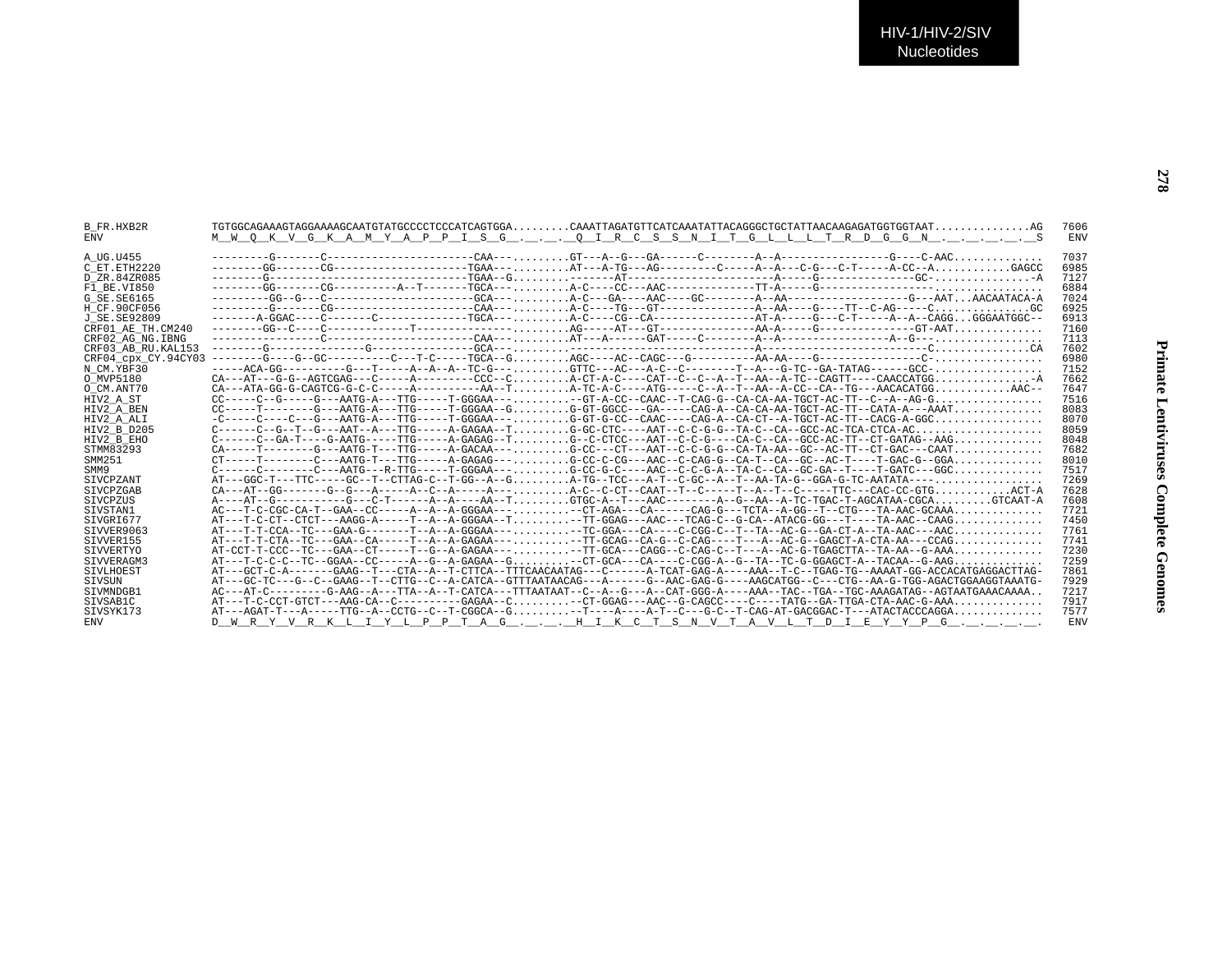| B FR.HXB2R<br><b>ENV</b> | $CAACAATGAGTCCGAGATCTTCAGACCTGGAGGGAGGAGATATGAGGGACAATTGGGAAAGTGAATTTATAAATATAAAATTAAAAATTGAAAATTGAAACCATAGGGAGTAGCCACCCACCAAGGCA.$<br>N N E S E I F R P G G G D M R D N W R S E L Y K Y K V V K I E P L G V A P T K A | 7727<br><b>ENV</b> |
|--------------------------|------------------------------------------------------------------------------------------------------------------------------------------------------------------------------------------------------------------------|--------------------|
| A UG.U455                |                                                                                                                                                                                                                        | 7157               |
| C ET.ETH2220             | $AC-T-GCACAAA$                                                                                                                                                                                                         | 7106               |
| D ZR.84ZR085             |                                                                                                                                                                                                                        | 7248               |
| F1 BE.VI850              |                                                                                                                                                                                                                        | 7004               |
| G SE.SE6165              |                                                                                                                                                                                                                        | 7145               |
| H CF.90CF056             |                                                                                                                                                                                                                        | 7046               |
| J SE. SE92809            |                                                                                                                                                                                                                        | 7034               |
| CRF01 AE TH.CM240        |                                                                                                                                                                                                                        | 7280               |
| CRF02 AG NG. IBNG        |                                                                                                                                                                                                                        | 7233               |
| CRF03 AB RU.KAL153       |                                                                                                                                                                                                                        | 7723               |
| CRF04 cpx CY.94CY03      |                                                                                                                                                                                                                        | 7097               |
| N CM.YBF30               |                                                                                                                                                                                                                        | 7272               |
| O MVP5180                |                                                                                                                                                                                                                        | 7792               |
| O CM.ANT70               | --G---CA-CAAT-TA-CA--T-----AAT---G-----C----AA--T-TA-------C-----G-TC--C------GG--AA----T--TA-T--G------ACGTATTGCAAGGCCA                                                                                               | 7777               |
| HIV2 A ST                | $\ldots \ldots \ldots$ AA-C---CAAAT-TTA-CTTTA-T-C---GG--GCA--ACTA-ACC--TTA-----GGGGG-T------T-GA--G--G-AAC----A-T--CT-T-----T-ACCA-T- $\ldots \ldots$                                                                  | 7627               |
| HIV2 A BEN               | CG-A-TC-T-C-AA--TTA-CTTTA-T-C---AG--GCA--ACTG-ACC--TTA---C-GGGAG-C--C---T--A--G----AAC----A-T--CT-C----T--AG-TCAG                                                                                                      | 8197               |
| HIV2 A ALI               | $\ldots \ldots \ldots$ AA-C---CAAAT-TTA-CTTTA-T-C---GG--GCA--ACTA-ACC--TTA-----GGGGG-T------T-----G-G--AAC----A-T--CT-C-----T--ATCA-A- $\ldots \ldots$                                                                 | 8181               |
| HIV2 B D205              | $\ldots \ldots$ . A-CAGTACC-C-AAT-TTT---TGA-T-C---AG--TCA--ACTG-AT---TTG---C-GGGGG-C------T----G----AAC----A-T--CT-C-----T--AG-T---AG-T----                                                                            | 8173               |
| HIV2 B EHO               | $\ldots \ldots \ldots$ AA-CTT-CTAAT-TTA---TGA-T-C---AG--TCA--ACTG-AT-A-TTG---C-GGGGG-C--C--T-----G-G--AAC----A-T--CT-T-----T--A-GTAT- $\ldots \ldots \ldots$                                                           | 8159               |
| STMM83293                | $\ldots \ldots \ldots$ AAT----CTAA--TCA---C-A-T-C---GG--GCA--ACTG-ATC--TTG----GGGAG-T--C---T-----G----AACT---A-T--CT-G--C--A--G--T-TG                                                                                  | 7793               |
| SMM251                   | $\ldots\ldots\ldots$ AA-C-A-CTAGT-TCA-CATGA-T-C---GG--GCA--ACTG-ATC--TTG--G--GGGAG-T------T----G-G--CACT--GA-T--CT-G--C-----AG-T-TG                                                                                    | 8121               |
| SMM9                     | $\ldots \ldots \ldots$ AATA---C-AAT-TCA-CATGA-T-C---GG--GCA--ACTG-ATC--TTG--G--GGGAG-T--C---T-----G-G---ACT---A-T--CT-C--C-----A-GT-T-                                                                                 | 7628               |
| SIVCPZANT                | $\ldots \ldots \ldots$ CAAACTG-TAAAGTGT-ACCT-CT-C-AGAG-AGCA---C-A------GCG--G--G-CC-GG--CC-G--G--G-G-----RT--C--GTC------C--A-CA-GN $\ldots \ldots \ldots$                                                             | 7380               |
| SIVCPZGAB                |                                                                                                                                                                                                                        | 7758               |
| SIVCPZUS                 |                                                                                                                                                                                                                        | 7729               |
| SIVSTAN1                 | .                                                                                                                                                                                                                      | 7832               |
| SIVGRI677                | $\ldots\ldots\ldots$ TCTGG-CCA--AAATGTGA-CCT-A-TCCTC-GG-AC-CAG--TA---GCGTAC---C-GGGAG-C------T-----G-G--AAC----A-T--CT-T--T--T--T--AG-T-T-                                                                             | 7564               |
| SIVVER9063               |                                                                                                                                                                                                                        | 7872               |
| STVVER155                | $\ldots \ldots \ldots$ AA-AG--CAAATGT-A-ATTGA-TCCCC-G--AGAAAC--TC---GCGGCA-----GGGC-G---C---T-G---G-G---AC----A-T---T-T-------AG-A-TC                                                                                  | 7852               |
| SIVVERTYO                | $\ldots\ldots\ldots$ AA-AGA-C-AA-GTGA-ACT-A-TCCCC-G--AGAATCT-TC---GCGGC------GGGC-G---C---T----GG----CAC----A-T--CT-T--------AG-A-T- $\ldots\ldots\ldots$                                                              | 7341               |
| SIVVERAGM3               | AA-AG--CTAATGT-A-ATT-A-TCCCC-G--AGAAAC--TC---GC-GCA-----GGGC-GG--C---T----G-----AC----A-T--CT-C--------AG-A-T-                                                                                                         | 7370               |
| SIVLHOEST                | AGG---CCTAAGT--AAAGTTCTTGCCTCC-TC-TGGGAA-CTA-TC-A-TTGTGGCA---GGG-C---------T-GA-----T-GA-T---A-T--GT-T--T--T-AG-T-AG-                                                                                                  | 7979               |
| SIVSUN                   | ATCA--CATC--A-TTG-AGC-TTC-AGCC-CCTACCA-C-CCTTAA-TC-A-TTGTG--CAC-GG-GCAC-T--C---C-----G---AGG---A-T--GT-T--T--A--AG-T-AG-                                                                                               | 8050               |
| STVMNDGB1                | $\ldots \ldots \ldots$ ATGC-A--TAAATTCTTGCCTCCCA-T--A-CCTCCA-TC-A-TTGTTGC-T-TGG-GC-C-T------T----C----AATG---A-T--CA-------T-AG-T-TG-                                                                                  | 7328               |
| SIVSAB1C                 | $\ldots \ldots \ldots$ AA-AG--C-AATGTGA-GTT-TC-CCTC-G--TGAAAG--T----GCT-A------GGGAG-T--C---T----GG----CA-G---A-T---T-T-T-T--A-----A-T-                                                                                | 8028               |
| STVSYK173                | $\ldots\ldots\ldots\ldots$ -TAC-T-GAA-TTTA--CC-AC--C-A--G--GA---TGT-------GCA--TC-G-TC--T------T-GA-TC------A-----A-T--CT-T--G-----TG-TCA-                                                                             | 7688               |
| <b>ENV</b>               | . S T L N F T P T A N V E D V W R A D L F N Y K L I O I K P I G F A P T D O                                                                                                                                            | <b>ENV</b>         |
|                          |                                                                                                                                                                                                                        |                    |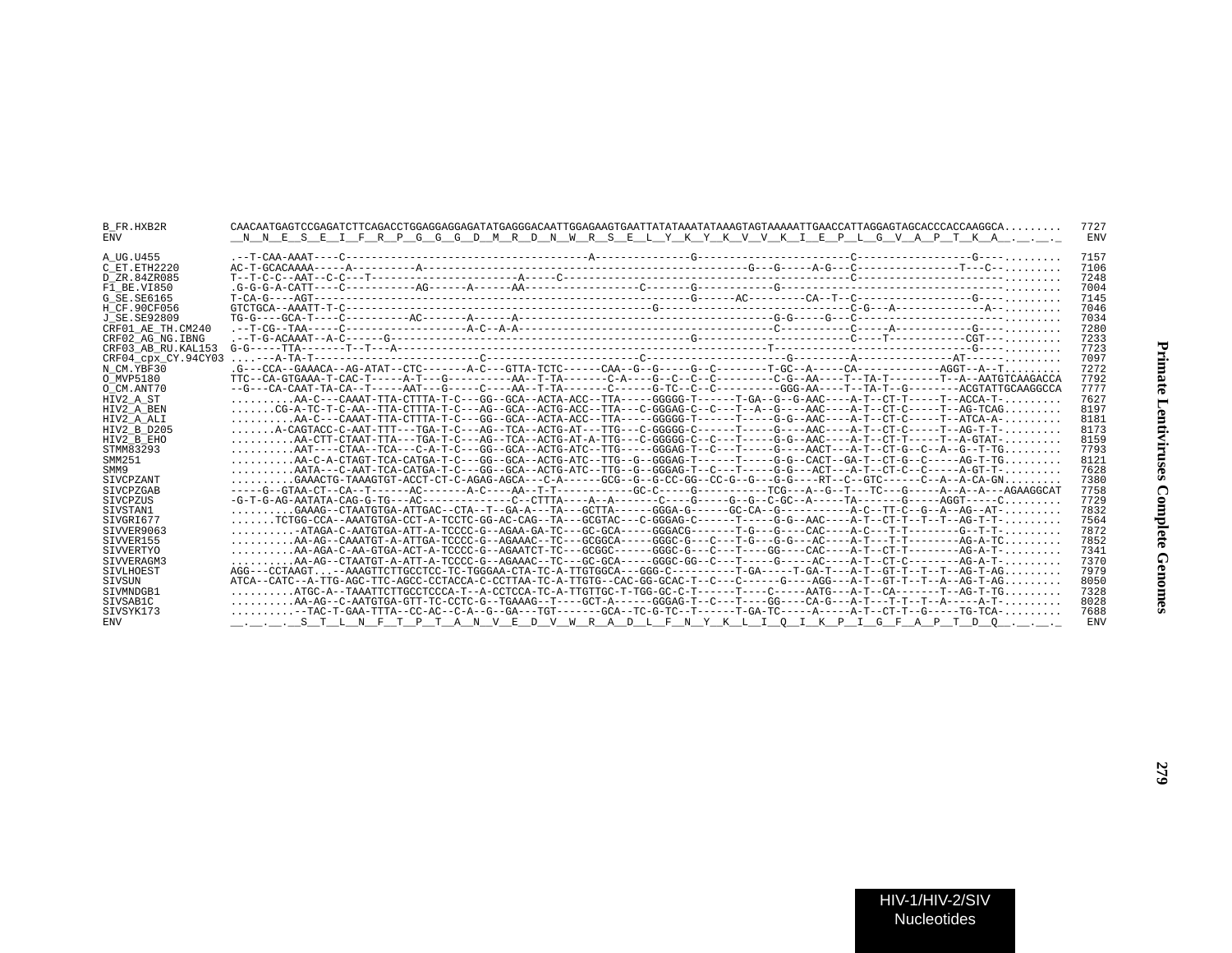| Primate Lentiviruses Complete Genomes |  |  |
|---------------------------------------|--|--|
|                                       |  |  |
|                                       |  |  |

Rev responsive element secondary structure in RNA, see Charpentier, J Mol Evol 266:950-956 (1997)<br>see HIV-1 complete genome annotation in Compendium for stem-loop positions<br>cleavage after R\_\_E\_\_K\_\_R\_Gg120 \/ gp41<br>B FR.HXB2

| n <sup>-r.</sup> v.monew<br><b>ENV</b> | <u>. KRRV VO.REKRA. VG. I GALFLGFLGAAGSTMGAASMT LTVO</u>                                                                                                  | , , , ,<br><b>ENV</b> |
|----------------------------------------|-----------------------------------------------------------------------------------------------------------------------------------------------------------|-----------------------|
|                                        |                                                                                                                                                           |                       |
| A UG.U455                              |                                                                                                                                                           | 7275                  |
| C ET. ETH2220                          |                                                                                                                                                           | 7221                  |
| D ZR.84ZR085                           |                                                                                                                                                           | 7366                  |
| F1 BE.VI850                            |                                                                                                                                                           | 7122                  |
| G SE. SE6165                           |                                                                                                                                                           | 7263                  |
| H CF.90CF056                           |                                                                                                                                                           | 7164                  |
| J SE. SE92809                          |                                                                                                                                                           | 7152                  |
| CRF01 AE TH.CM240                      |                                                                                                                                                           | 7398                  |
| CRF02 AG NG. IBNG                      |                                                                                                                                                           | 7351                  |
| CRF03 AB RU. KAL153                    |                                                                                                                                                           | 7841                  |
| CRF04 CDX CY.94CY03                    |                                                                                                                                                           | 7215                  |
| N CM.YBF30                             |                                                                                                                                                           | 7393                  |
| O MVP5180                              |                                                                                                                                                           | 7916                  |
| O CM.ANT70                             | $GTC-TA--C-CTAGAACT--T---------P---A---PT-G---ATGC-A---T-G---G-TC-AA-T------T------T-----------GG---CA-----G---A---F---F-1.$                              | 7898                  |
| HIV2 A ST                              | $\ldots$ --A---TACTCCTCTGCTCC--TG-GG-ATAA-AGA-GT-T-TTC-TGCTAGG----T-A--T--TC-CACGA-------GCTG-A-------G--G--CT-------T---CT----T                          | 7748                  |
| HIV2 A BEN                             | $\ldots$ -GA--GTACTCCTCAACTCC--TG-GG-ACAA-AGA-GT-TGTTC-TGCTAGG----T-G--T--TC-C-CGA-------TTCTG-A--------GCGG--CC-------T-A-CC---T                         | 8318                  |
| HIV2 A ALI                             | $\ldots$ -G----TACTCCTCTACTCC-AGG-GG-ATAA-AGA-GT-TGTTC-TGCTAGG----T-A--T--TC-C-CGA-------TTCTG-A------A-G--AG-TT-A------T-T-CT---T                        | 8302                  |
| HIV2 B D205                            | $\ldots$ -GA---TACTCCTCAGTA-A-CCG-GG-ATAA-AGA-GT-T---G-TGCTAGGA---T-G--A---C-T-C-ATG-----TTCTG-A--------A-G--TT-------T-A-CT---T                          | 8294                  |
| HIV2 B EHO                             | -A---TATTCCTCAGTG-C-CCG-GG-ATAA-AGA-GT-T-C-T-TGCTAGG---TT-G--A---C-T-CGA-G-----TTCTG-A-------G--G--CT-----T--T--CT---T                                    | 8280                  |
| STMM83293                              |                                                                                                                                                           | 7914                  |
| SMM251                                 | ----GTACACTACTGGTGGC-CCTC--G--ATAA-AGA-G--TCTTT-TGCTAGG----T-G--T--TC-C-C-A-G-----TTCTG-A-------G--G--GT--------C-CT----T-C-CT---T                        | 8245                  |
| SMM9                                   | -A--GTACACCACAACTGGTGCCTC--G--ATAA-AGA-G--TCTTT-TGCTAGG----T-G--T--TC-C-CGA-------TTCTG-A--------G--G--GT-------T---CT---T                                | 7752                  |
| SIVCPZANT                              |                                                                                                                                                           | 7507                  |
| SIVCPZGAB                              |                                                                                                                                                           | 7882                  |
| SIVCPZUS                               |                                                                                                                                                           | 7850                  |
| SIVSTAN1                               |                                                                                                                                                           | 7950                  |
| SIVGRI677                              |                                                                                                                                                           | 7682                  |
| SIVVER9063                             | $\ldots$ -GAC-TTATAC--GAGGACA---C-G-TC-AA-CGA--CCCGTTT-TGCTAGG------A--C----A----T--T---CTG-A-----A----GG-G-CAG-C-------C---T                             | 7993                  |
| SIVVER155                              |                                                                                                                                                           | 7973                  |
| SIVVERTYO                              | -G-C-TTATAC--GAGGACAT--G-GGCA-AAGAGA--CCCGTTT-TGCTAGG----T-A--C-------G--T--T---CTG-A-----A-----GG-G-GC-GC-------C---T                                    | 7462                  |
| SIVVERAGM3                             | $\ldots$ -GA--GTATAC--GA $\ldots$ GGTCAT--C-G--C-AAGCGA--CCCGTTC $\ldots$ -TGCTAGG------A--C-----A----T--T--G-CTG-A-----A-----A----GG-G-CAG-C-------C---T | 7491                  |
| SIVLHOEST                              | C-C--GTAC-CACCC-G-G--GGCA-A-CAGA-CA-CGCCTC-G-CTTTAGGAGC-T-G--AC-TC-CA-T--T-----C-CTG-A------TT--TA--G-C--TA--A--T--C----                                  | 8100                  |
| SIVSUN                                 | $\ldots$ C-CC-GTAC-CACCC $\ldots\ldots\ldots$ AGG--GGA-AAGAGG-CA-C-CCTG-T-CCCTAGGAGCTT-G-CAC-TC-CA-T--T--G--T-CTG-A------TT--TA--G-C--TA--A--T--C----     | 8168                  |
| STVMNDGB1                              |                                                                                                                                                           | 7452                  |
| SIVSAB1C                               | -GA---TACACT-GCCCC----G-CA-AA-AGG---CC-TTC-TGCTAGG------A--T------------T---GCTG-A-----T----GG-G-CAG-C-------C---T                                        | 8146                  |
| SIVSYK173                              | CGTC-GTAT-A-T---CT-ATACC-GGGA-AA-AGG-CA-C-CCAT-G-C-GC------G--A--AC-CTCG--T--G--C-CTG-A----G-GC--TG-G-CAG----A--AC-C---T                                  | 7812                  |
| <b>ENV</b>                             | . R R Y E L P . N T R E K R A A P L A L G F L G L L S A A G T A M G G A A T A L T L O                                                                     | <b>ENV</b>            |
|                                        |                                                                                                                                                           |                       |

## RRE Structure

after B. Charpentier, *J. Mol. Evol.*, **266**:950–62 (1997)

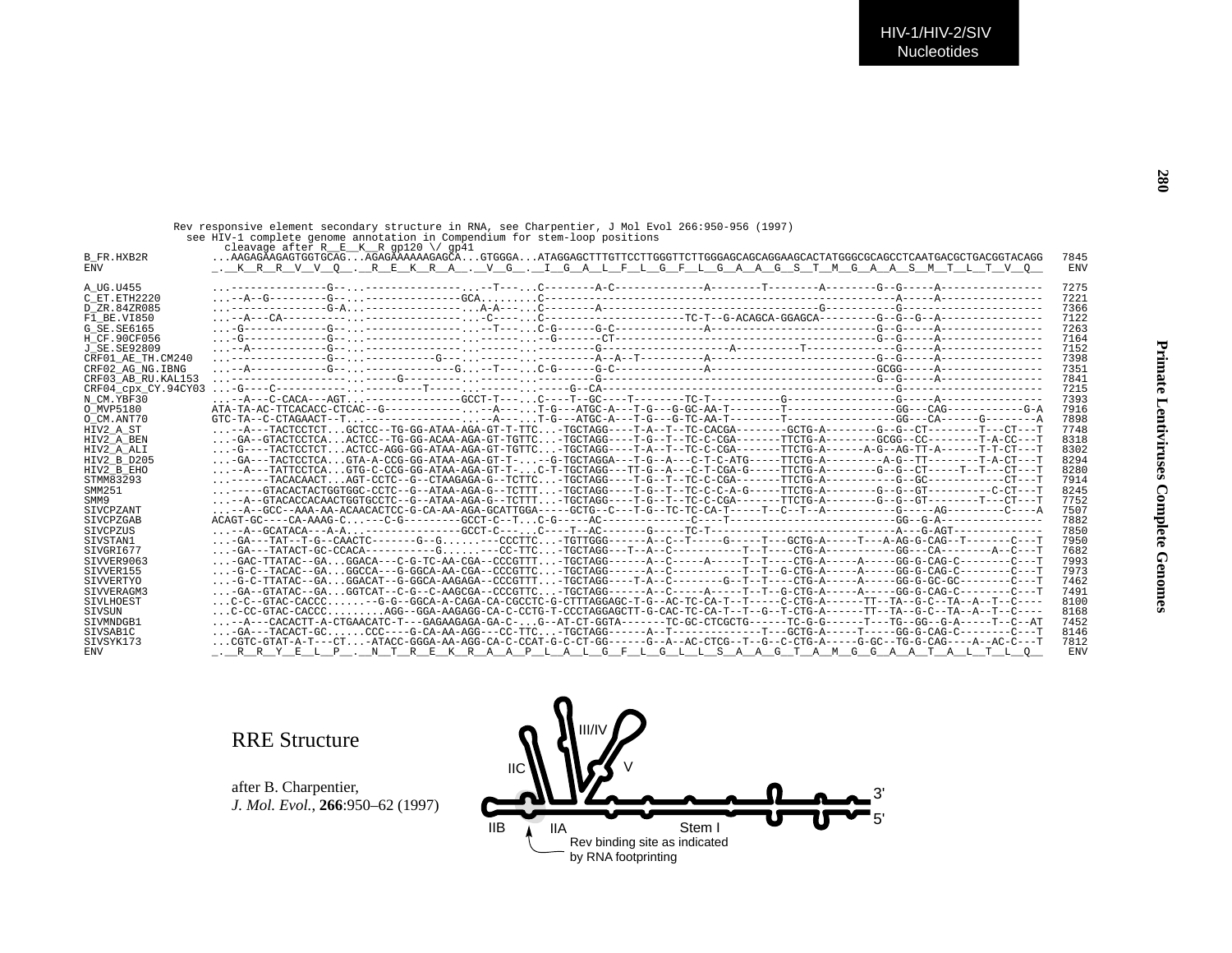| B FR.HXB2R<br>ENV   | SEE UIV-I COMPIECE GENOME QUNOCQUION IN COMPENDIUM IOI SCEM-IOOP POSICIONS |  |  | CCAGACAATTATTGTCTGGTATAGTGCAGCAGCAGAACAATTTGCTGAGGGCTATTGAGGCGCAACAGCATCTGTTGCAACTCACAGTCTGGGGCATCAAGCAGCTCCAGGCAAGAATCCTGGCTGTGGA<br>A R O L L S G I V O O O N N L L R A I E A O O H L L O L T V W G I K O L O A R I L A V E | 7975<br>ENV |
|---------------------|----------------------------------------------------------------------------|--|--|-------------------------------------------------------------------------------------------------------------------------------------------------------------------------------------------------------------------------------|-------------|
|                     |                                                                            |  |  |                                                                                                                                                                                                                               |             |
| A UG.U455           |                                                                            |  |  |                                                                                                                                                                                                                               | 7405        |
| C ET.ETH2220        |                                                                            |  |  |                                                                                                                                                                                                                               | 7351        |
| D ZR.84ZR085        |                                                                            |  |  |                                                                                                                                                                                                                               | 7496        |
| F1 BE.VI850         |                                                                            |  |  |                                                                                                                                                                                                                               | 7252        |
| G SE.SE6165         |                                                                            |  |  |                                                                                                                                                                                                                               | 7393        |
| H CF.90CF056        |                                                                            |  |  |                                                                                                                                                                                                                               | 7294        |
| J SE.SE92809        |                                                                            |  |  |                                                                                                                                                                                                                               | 7282        |
| CRF01 AE TH.CM240   |                                                                            |  |  |                                                                                                                                                                                                                               | 7528        |
| CRF02 AG NG.IBNG    |                                                                            |  |  |                                                                                                                                                                                                                               | 7481        |
| CRF03 AB RU.KAL153  |                                                                            |  |  |                                                                                                                                                                                                                               | 7971        |
| CRF04 cpx CY.94CY03 |                                                                            |  |  |                                                                                                                                                                                                                               | 7345        |
| N CM.YBF30          |                                                                            |  |  |                                                                                                                                                                                                                               | 7523        |
| O MVP5180           |                                                                            |  |  | --CACAGTG--C--AAG----------A-----G----CC------A--G--AC----C--G--A--CT--C--AGGT-AT-T--A----T--GA--A---GA--TC-CC-G-AA--CT-A--                                                                                                   | 8046        |
| O CM.ANT70          |                                                                            |  |  | --CACACT--GC--AAG-----------A-----GC----A--A--A--A--AC----CC-----AT--GT--AGG--AT-TR-A-----T----GA--A----CA--TC-CC-G--A--CT-A--                                                                                                | 8028        |
| HIV2 A ST           |                                                                            |  |  |                                                                                                                                                                                                                               | 7878        |
| HIV2 A BEN          |                                                                            |  |  |                                                                                                                                                                                                                               | 8448        |
| HIV2 A ALI          |                                                                            |  |  |                                                                                                                                                                                                                               | 8432        |
| HIV2 B D205         |                                                                            |  |  |                                                                                                                                                                                                                               | 8424        |
| HIV2 B EHO          |                                                                            |  |  |                                                                                                                                                                                                                               | 8410        |
| STMM83293           |                                                                            |  |  | --C-GACT------A----G-----------A---C-AC-GC--T--GAC-TGG-CA--AGA-----AG-AT------G---G--C--------A-C----A-C-----A-T---G--ACT---A-C--                                                                                             | 8044        |
| SMM251              |                                                                            |  |  |                                                                                                                                                                                                                               | 8375        |
| SMM9                |                                                                            |  |  |                                                                                                                                                                                                                               | 7882        |
| SIVCPZANT           |                                                                            |  |  |                                                                                                                                                                                                                               | 7637        |
| SIVCPZGAB           |                                                                            |  |  |                                                                                                                                                                                                                               | 8012        |
| <b>STVCPZUS</b>     |                                                                            |  |  |                                                                                                                                                                                                                               | 7980        |
| SIVSTAN1            |                                                                            |  |  | --CAG------C-TG-A--G---T-----------G---C----GC---AG----CA---G----GA--C-AA-G----CAT----CA-T---TG-G-AA-C---A-T--CC-CG--ACT--CC-T-                                                                                               | 8080        |
| SIVGRI677           |                                                                            |  |  | -TC-G--T--GC-TG----G--T-----------G--C----G-C-----GC----G-G--ACA------A--GT------A-G--CA-T----TG-G--AA-C---A-T--CC-CG--ACA---C-C--                                                                                            | 7812        |
| SIVVER9063          |                                                                            |  |  |                                                                                                                                                                                                                               | 8123        |
| SIVVER155           |                                                                            |  |  | -TCAG--T---C-TG----G---T------------G---C-C----GC----GC----G-GA--T--------GA-----A-G--CA-T-----TG-G--AA-C---A-T--CC-CG--ACA---C-T--                                                                                           | 8103        |
| SIVVERTYO           |                                                                            |  |  |                                                                                                                                                                                                                               | 7592        |
| SIVVERAGM3          |                                                                            |  |  |                                                                                                                                                                                                                               | 7621        |
| SIVLHOEST           |                                                                            |  |  | --CA-GC-G-C---CAA--G---T-----------GC-G------GT-CT-G-----AAA--G--AG-A-----AAG------CA-A-----AG-G---A-T-----A---C-CC-GACA--CC-T--                                                                                              | 8230        |
| SIVSUN              |                                                                            |  |  | --CA-GC-G-C---CAA--G---T-----------GC-G------GT-CT-G-----AA---G--AG-G--AC-AAG------CA-A-----AG-G-----A-T-----A--C-CC-GACA--CC-A                                                                                               | 8298        |
| SIVMNDGB1           |                                                                            |  |  | -TCAGTCT--GG--A----G------G-A--A--A--AC-G---T---A-CTC--A---CAA--GTCTG-A--C--AA-------CA-A-----AG-A---A-TT-A---A-TC-CC-GACCAG-T----                                                                                            | 7582        |
| SIVSAB1C            |                                                                            |  |  | -TCAG--G---C-CG----G---C-------------A--C----TGC----G-A--CA---G-----AA--C-AA-G-----TA-T----TG-A--AA-C---A-T--CC-CG--ACT---C-T--                                                                                               | 8276        |
| SIVSYK173           |                                                                            |  |  | -TCAGACT--G---G----G-------------C-A--G-----GA---AG------A--G--A--C--C--AGGCT-A--T-------TG----AA-C--TA-C--CC-GC--ACA---T-A-                                                                                                  | 7942        |
| ENV                 |                                                                            |  |  | <u>S O T L L A G I V O O O O K L L E A V E A O O H L L G L T V W G V K N L N A R L T A L E</u>                                                                                                                                | <b>ENV</b>  |
|                     |                                                                            |  |  |                                                                                                                                                                                                                               |             |

Rev responsive element secondary structure in RNA, see Charpentier, J Mol Evol 266:950-956 (1997) see HIV-1 complete genome annotation in Compendium for stem-loop positions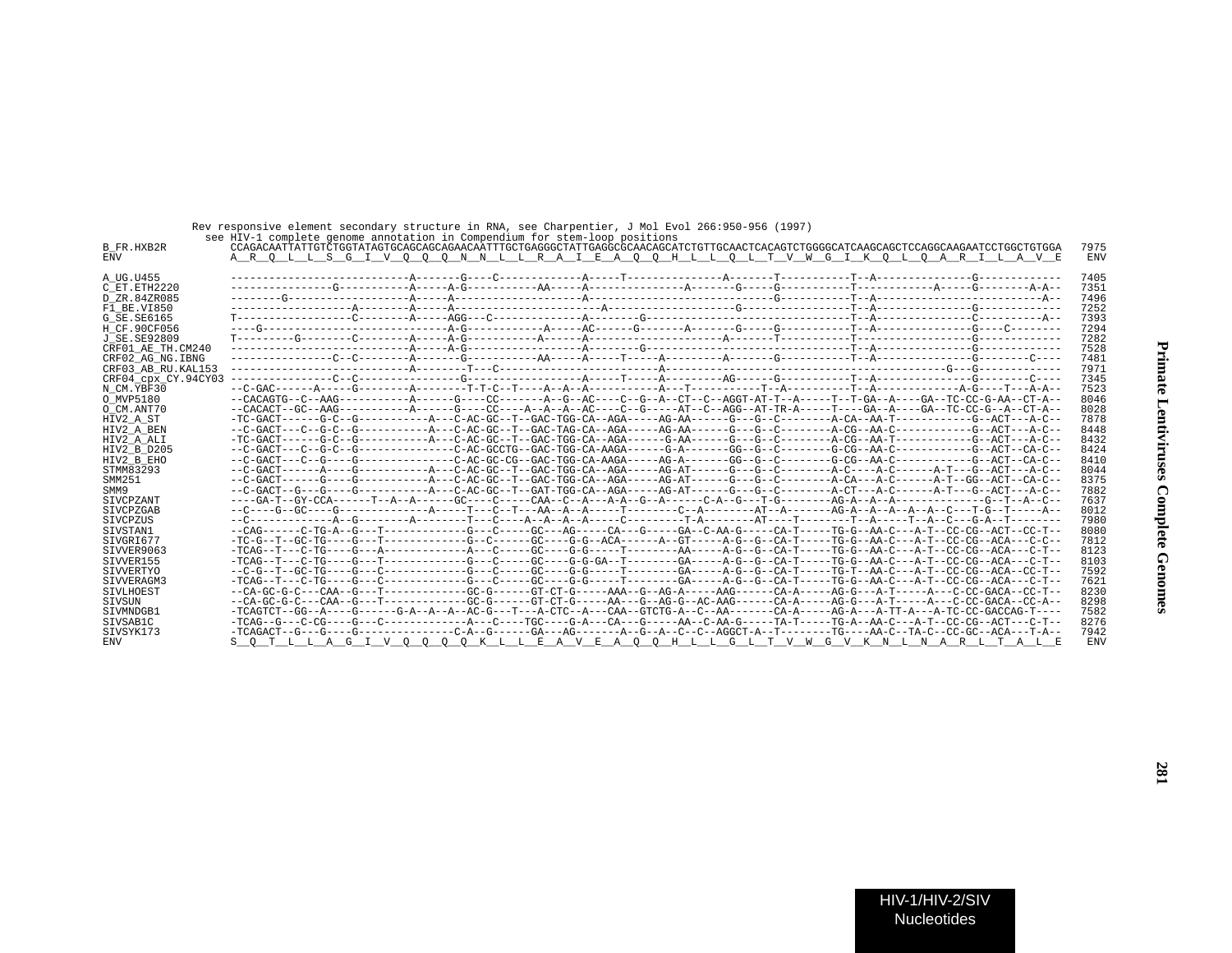Rev responsive element secondary structure in RNA, see Charpentier, J Mol Evol 266:950-956 (1997) see HIV-1 complete genome annotation in Compendium for stem-loop positions

## Rev responsive element end

| B FR.HXB2R          |                                                                                                                 | 8078       |
|---------------------|-----------------------------------------------------------------------------------------------------------------|------------|
| <b>ENV</b>          | <u>RYLKD Q Q LLG I WGCSGKLICTTAVPWNASWSNKS</u>                                                                  | <b>ENV</b> |
|                     |                                                                                                                 |            |
| A UG.U455           |                                                                                                                 | 7508       |
| C ET. ETH2220       |                                                                                                                 | 7454       |
| D ZR.84ZR085        |                                                                                                                 | 7599       |
| F1 BE.VI850         |                                                                                                                 | 7355       |
| G SE. SE6165        |                                                                                                                 | 7496       |
| H CF.90CF056        |                                                                                                                 | 7397       |
| J SE.SE92809        |                                                                                                                 | 7385       |
| CRF01 AE TH.CM240   |                                                                                                                 | 7631       |
|                     |                                                                                                                 | 7584       |
| CRF02 AG NG. IBNG   |                                                                                                                 | 8074       |
| CRF03 AB RU. KAL153 |                                                                                                                 | 7448       |
| CRF04 cpx CY.94CY03 |                                                                                                                 |            |
| N CM.YBF30          | $-----T-G---G---G-AA---AA-TC-A---C---A---A---A---TACA--TAT--CA------C---G---C---C---TA-CTCT$                    | 7629       |
| O MVP5180           | $-CCCTTA-C-PA---G-PA-G---AAACCA---C-TAAA---A--CTA--CTA---ATPA--A+AA---C-ATCA---CAA-CTA--CAA-.$                  | 8152       |
| O CM.ANT70          |                                                                                                                 | 8125       |
| HIV2 A ST           |                                                                                                                 | 7969       |
| HIV2 A BEN          |                                                                                                                 | 8539       |
| HIV2 A ALI          |                                                                                                                 | 8523       |
| HIV2 B D205         |                                                                                                                 | 8515       |
| HIV2 B EHO          |                                                                                                                 | 8501       |
| STMM83293           |                                                                                                                 | 8135       |
| SMM251              | $G-AG---T---C---GGC--AGC---AG---AAATGC----A---TC-GTTT-G---AAG-C---CA---A---A---A---CCAAA-GCAA--CCAAA--C.$       | 8466       |
| SMM9                | $G-AG----------GGC--CRN-AAATTCA---A--TG--TTT-GG-AGG-C---CA---A-K--A---CCAAA-GACACA-$                            | 7973       |
| SIVCPZANT           |                                                                                                                 | 7767       |
| SIVCPZGAB           | ---G-----GC-------G---A-T-----CC-G-----C--------GCCTG-C--TTAT--CA-G---------CAACTC----CC-GGG-GCAA-TCC           | 8118       |
| SIVCPZUS            |                                                                                                                 | 8086       |
| SIVSTAN1            |                                                                                                                 | 8171       |
| STVGRT677           | $G-AG-----G----GGCA-GG--AAATTCA---A-TTG-GT-G---AAG-A---TCA---CA-A----A---GTA---A-A-AAC$                         | 7903       |
| SIVVER9063          |                                                                                                                 | 8214       |
| SIVVER155           |                                                                                                                 | 8194       |
| SIVVERTYO           |                                                                                                                 | 7683       |
| SIVVERAGM3          |                                                                                                                 | 7712       |
| SIVLHOEST           |                                                                                                                 | 8318       |
| SIVSUN              | $GGAG---TG-GC-A--C---AGC--TT-A-CTTC-----G---TCAAT-G---AAG-A---CAT---AA---C-----TA---TA-.$                       | 8386       |
| STVMNDGB1           | $G-AT-TA-C---C---GCTT-G---TCTCAA---G-T--AT-GGC--AGG-G---TCAT---T-CT---AGAG---C-AA-C$                            | 7673       |
| SIVSAB1C            | $G-A------G----GGCA-GGT--AAC------A-TG-TTC-GG-AGG-G--TCA---GA-G--C-T----GTA-A-AAC$                              | 8367       |
| SIVSYK173           | $G-CG-T-C-GA-C-GGCCA-T-T-TCA-A---A---A--G-ATTC-G-AG---C-TCAT-A---A--A--G---G-GAAAGCA---TG-A---C--C--CAACTTCTGT$ | 8054       |
| <b>ENV</b>          | Y L R D O A I L S N W G C A F K O I C H T A V T W E K A C G N N S N F C                                         | <b>ENV</b> |
|                     |                                                                                                                 |            |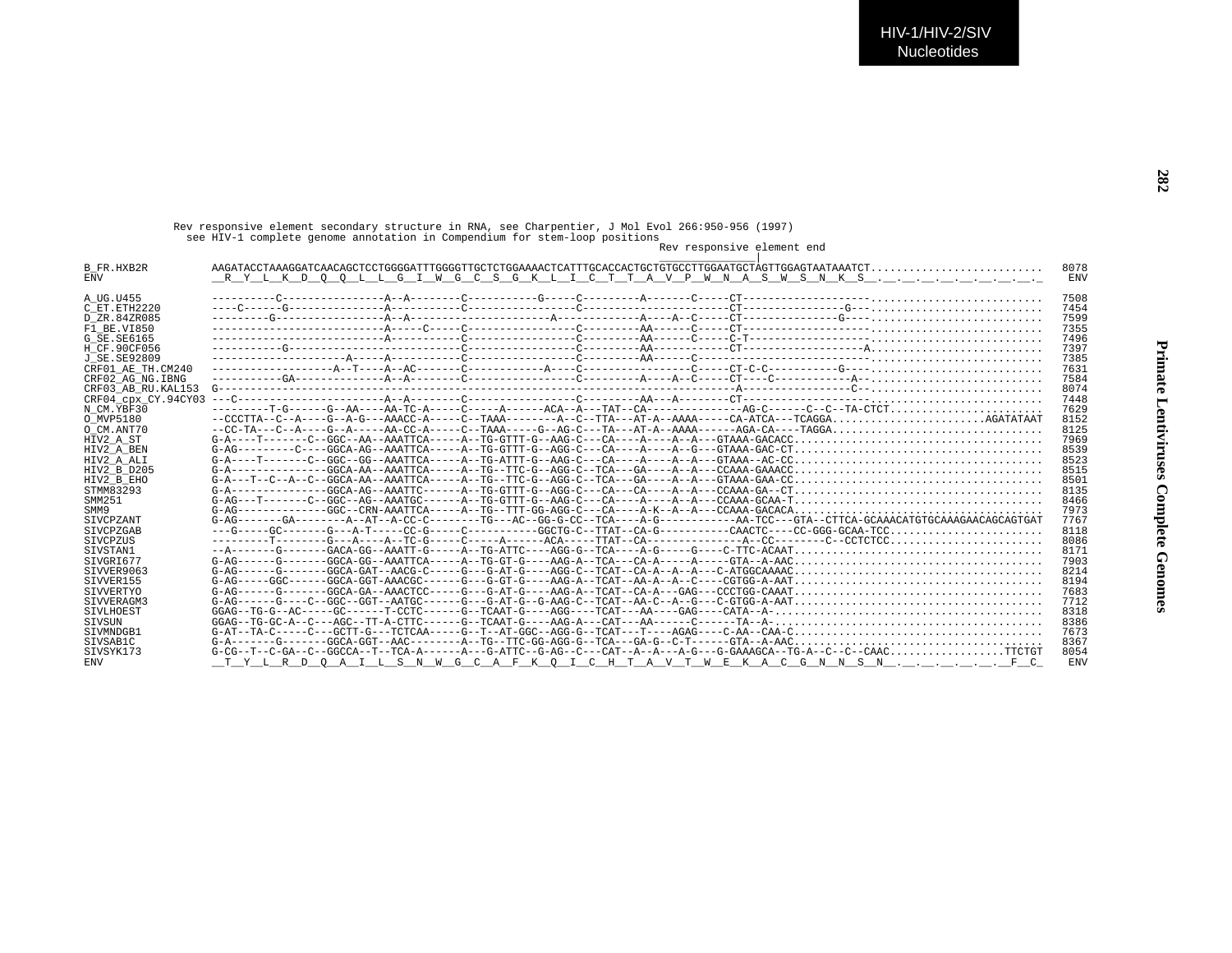| <b>B FR.HXB2R</b><br><b>ENV</b> | L E O I W N H T T W M E W D R E I N N Y T S L I H S L I E E S O N O O E K N E O E L L                                               | 8208<br><b>ENV</b> |
|---------------------------------|-------------------------------------------------------------------------------------------------------------------------------------|--------------------|
| A UG.U455                       |                                                                                                                                     | 7638               |
| C ET.ETH2220                    |                                                                                                                                     | 7584               |
| D ZR.84ZR085                    |                                                                                                                                     | 7729               |
| F1 BE.VI850                     |                                                                                                                                     | 7485               |
| G SE. SE6165                    |                                                                                                                                     | 7626               |
| H CF.90CF056                    |                                                                                                                                     | 7527               |
| J SE. SE92809                   |                                                                                                                                     | 7515               |
| CRF01 AE TH.CM240               |                                                                                                                                     | 7761               |
| CRF02 AG NG. IBNG               |                                                                                                                                     | 7714               |
| CRF03 AB RU. KAL153             |                                                                                                                                     | 8204               |
| CRF04 cpx CY.94CY03             |                                                                                                                                     | 7578               |
| N CM.YBF30                      | TAT--TACA--C------A-TTTA------CAAC-A-----TGAGA--G-A-GA--C--TT--G-TG-C--TTTTGGAC-T--A---C-GG-A---G-A--A--GA-C-CA-----GA--TC-C-C----  | 7759               |
| O MVP5180                       | GAT--CAGT------G-CA--CTT--A---CA-C-A------CA-C-C--A------GTA-GCTC-A-T---T-TGATGA---AC---C-G-A---G----A--G------T-A---C---G----      | 8282               |
| O CM.ANT70                      | AAC---AGC------G-CAC-TTA--A---CA---A-----TC-GC-G--A-G---CATA-GCTC-ACC---T-TGAGGA---AC--A-GG-A---GTA-----G-A-----GA--A-G--GC---      | 8255               |
| HIV2 A ST                       |                                                                                                                                     | 8099               |
| HIV2 A BEN                      |                                                                                                                                     | 8669               |
| HIV2 A ALI                      |                                                                                                                                     | 8653               |
| HIV2 B D205                     | --CAC--CA-A-------A---T---A---CAAC-------A-AGC--G-CC-TTTC-TGGATGCAAAT---ACGG-TC-GT-A-----GG-T--G-TA--A--G--------CATGT-T------CA-A  | 8645               |
| HIV2 B EHO                      |                                                                                                                                     | 8631               |
| STMM83293                       | T---T--C-GA------CA-T-T---A---CA---A-----G---A-GG--G--TT-CTTGAGGCAAAT---ACACAAC-GT-A------G-TT--AT-G---------ATGT-T--G-GCAAA        | 8265               |
| SMM251                          | --AAC--CAGAC-----CA-TGAT--T---CAA--------GC--A-GG--G--TTC-TGGAGGAAAAT---ACAG--C-CC-A-----GG-A----TT--A-----G----CATGT-T-----CAAA    | 8596               |
| SMM9                            | T--AC--CT-RC-----CA-T-T--YT---CAA--------A-A-C-GG-G---TTCCTAGAGGCAAAT---ACTSAA-Y-T-G------G-A----TT---------M-----ATGT-T----GCAAA   | 8103               |
| <b>STVCPZANT</b>                | A-AC--TGT------G-AA-T-T---A---CAA--A--------TT-G-AC-G----CA---G-ACAG---T-TAATA-CT-AC--AT-G-A--TG-G--A-----G-GA---A-G-------AT-      | 7897               |
| SIVCPZGAB                       | ACA--TG-C------GGGA-TCTA--A---CA-C-A-----T-A-TT-G-GTCT--C------G-GAA---TTTGGTC-GT-A--G---G-A---TCA--A-----G--A-----AGG--CC------    | 8248               |
| SIVCPZUS                        | TAT--TGCT------GGCA-TCTA--T---CAA--A--------A--G-A-GA--C--TT--G-TACT--TTTTAGTC-T--A---C--G-A---G-A-----GA-T-CA------A--TC-C-C----   | 8216               |
| SIVSTAN1                        | AC--CAGAC---G-CA-T-T-------CA---A-----G--CC----A-CTGCC-TGGA-G-AAAT--TAGTA-TACTC---TCA--G-AT-TG-G--AG-GC-G--A---ATGG-TACT-ATCAAA     | 8298               |
| STVGRT677                       | ACT-CT-AG---G-CA-T-T---T----T-------G---C------TGCC-TGGA-G--AAC---ACTCAAC--T-G------G-A-----T---G--TC------CTGG-TCTG-ACCA-A         | 8030               |
| SIVVER9063                      | A--ACG-CC-A----C-AA---T-------T--------A---C-G---GGAG-G-TGGA-G--AAC---ACAGAACAGT-A-T-A--G-AAG-G-A--AG----G--A---TT-G-T-CC-ATCAAA    | 8344               |
| SIVVER155                       |                                                                                                                                     | 8321               |
| SIVVERTYO                       | -G-ACT-C-GA----C-AA-T-T---T---T--------A---C----AGCTG---TGGA----AAC--TACGGGACA-T-A-TGA-GG-TAG-G-A---G-G---------CT-G-T-CC-ATCA-A    | 7813               |
| SIVVERAGM3                      |                                                                                                                                     | 7842               |
| SIVLHOEST                       | A-CAC--CC-A-----CCA-GGAT-------GA--A-----ATC-A-GG-AGCA-T---TGAC-AGAAC--TACT--TC-GT-AC-----G-AT-C-C-ACAG-GCT-G-----C-GA-TA----TAA-A  | 8448               |
| SIVSUN                          | A-CACG-CC-A-----C-A-GGAC----------A-----T--GC--G-A--A-TG--TGATGATAAT---ACAG-TC-TC-CC-G--GG-AT-TGTAACAG-GTT-G----C-A-G--CAAAC        | 8516               |
| STVMNDGB1                       | A-CACT-CA-A-----CATCAGAA--T----A---A-----G-C-AG--C-G-TT--CTGCA-CAAAAC--TACAGAAA-GT-AA--C-GG-AT-TG-T-GAG-GC---GA--CAC-T-T------CAC-T | 7803               |
| SIVSAB1C                        | ACT-CCGAC---G-AA---T---G---CAA--A-----G--GC----AG-A--G--TGA-GCTAAC--CAGTAGGA-TT-A--GC--G-A--TG-A---G--C--------TTGG-TAGT-ATCAAA     | 8494               |
| SIVSYK173                       | -CCA---CACAG-----AA-T-T---A---CACAGA-----ACA---GG-AG------TG--TGA-CAT--TG-TGGA--GC-CAG----G-A---G-A--A--G--G-GA----TG--T--TC--ACAA  | 8184               |
| <b>ENV</b>                      | P K P O W K N M T W H R W E O E V D N L T D H I D G L L R E A O E O O E R N V H D L T                                               | <b>ENV</b>         |
|                                 |                                                                                                                                     |                    |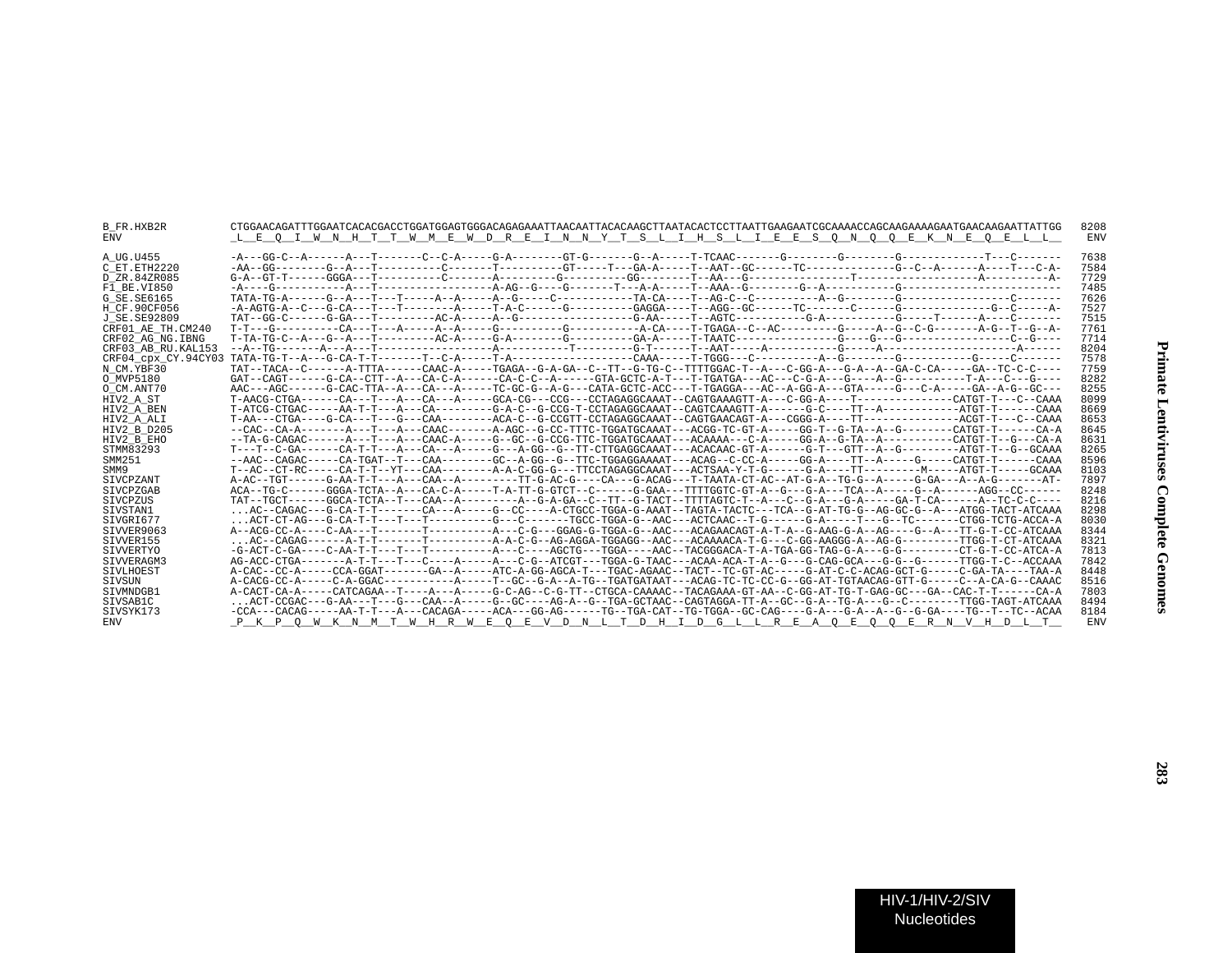| B FR.HXB2R<br>ENV  | AATTAGATAAATGGGCAAGTTTGTGGAATTGGTTTAACATAACAAATTGGCTGTGGTATATAAAATTATTCATAATGATAGTAGGAGGCTTGGTAGGTTTAAGAATAGTTTTTGCTGTACTTTCTATAGT<br>E L D K W A S L W N W F N I T N W L W Y I K L F I M I V G G L V G L R I V F A V L S I V | 8338<br>ENV |
|--------------------|-------------------------------------------------------------------------------------------------------------------------------------------------------------------------------------------------------------------------------|-------------|
|                    |                                                                                                                                                                                                                               |             |
| A UG.U455          |                                                                                                                                                                                                                               | 7768        |
| C ET.ETH2220       |                                                                                                                                                                                                                               | 7714        |
| D ZR.84ZR085       |                                                                                                                                                                                                                               | 7859        |
| F1 BE.VI850        |                                                                                                                                                                                                                               | 7615        |
| G SE.SE6165        | $CC-GC-GC-GC-1$                                                                                                                                                                                                               | 7756        |
| H CF.90CF056       |                                                                                                                                                                                                                               | 7657        |
| J SE.SE92809       |                                                                                                                                                                                                                               | 7645        |
| CRF01 AE TH.CM240  |                                                                                                                                                                                                                               | 7891        |
| CRF02 AG NG.IBNG   |                                                                                                                                                                                                                               | 7844        |
| CRF03 AB RU.KAL153 |                                                                                                                                                                                                                               | 8334        |
|                    |                                                                                                                                                                                                                               | 7708        |
| N CM.YBF30         |                                                                                                                                                                                                                               | 7889        |
| O MVP5180          |                                                                                                                                                                                                                               | 8412        |
| O CM.ANT70         |                                                                                                                                                                                                                               | 8385        |
| HIV2 A ST          |                                                                                                                                                                                                                               | 8229        |
| HIV2 A BEN         |                                                                                                                                                                                                                               | 8799        |
| HIV2 A ALI         |                                                                                                                                                                                                                               | 8783        |
| HIV2 B D205        |                                                                                                                                                                                                                               | 8775        |
| HIV2 B EHO         |                                                                                                                                                                                                                               | 8761        |
| STMM83293          | --C--A---GC----ATGTA--TG-C--------G--C-T--CTC----G-AA-A--C---C--ATGGAG--TATT----TAT---A--A-G---G---CAA-CTA-A--A-GCAAT-GT-                                                                                                     | 8395        |
| SMM251             |                                                                                                                                                                                                                               | 8726        |
| SMM9               |                                                                                                                                                                                                                               | 8233        |
| SIVCPZANT          |                                                                                                                                                                                                                               | 8027        |
| SIVCPZGAB          |                                                                                                                                                                                                                               | 8378        |
| STVCPZUS           |                                                                                                                                                                                                                               | 8346        |
| SIVSTAN1           | -G----G-G-T---A-TTC--G------CATC---G--G-CT--TCA---T-C---GG--T----GGGGAT-TTAT-----AT---AC-TA--TTG--T--G--G-C--GGCT-A-TTGGGGATGCA-                                                                                              | 8428        |
| STVGRT677          | ---G-T---F-C-T--C-G-C--C--TCA-----CCCCAC-GT---C----T-AG-C---G-T---A--GGAT-TT-AG-GA---TGATTA-TC----A----T-T-CA-GG-TAT--TGGGGATGTA-                                                                                             | 8160        |
| SIVVER9063         | G---GACATCT---T---AC--C---TC------CG-TT-CT----A-----AAACAT-C-T---A--GGAT-CT-AG------T---TA-CA----AC-T--GT--C-G-A-A-AA--TA-AG-TGCA-                                                                                            | 8474        |
| STVVER155          | -G--GTCAG-C---T-G-----T---TC-----CG-TT-TT----A------AACAT-T----GA--GG-T-TT--GC----AT----G-TA----G-----T-GC---ACA-AT--TA-A--TGCA-                                                                                              | 8451        |
| SIVVERTYO          | -G---AC--GT---T--GA---C---TC------CG-TT-CT----A----TAACAT-T-----A-GGGAT-TT-AG--A---T---AA-AA----G------T--C---ACA-A---TA-GGATGTA                                                                                              | 7943        |
| STVVERAGM3         |                                                                                                                                                                                                                               | 7972        |
| SIVLHOEST          | -G---C-AG---TT-AC--T---G-----GC-T---CG-T-CC-C---T-TACT---G-T--G-ATGCAG-GT-A--TA--CTT-TAA-CA----G-----G--T-GAGCTT-A--A-ACAA-AT--                                                                                               | 8575        |
| SIVSUN             | -GC--C-AG---TT-AC--C----G-----GG--C-GT-TC-A---T-TCTA--C-------ATGCAG-CC----TA----CATTA-AA---CAGCT-----TC--AG-TT-A-CA-ACAACAGA-                                                                                                | 8643        |
| SIVMNDGB1          |                                                                                                                                                                                                                               | 7933        |
| SIVSAB1C           | ----G-TGTCT---T--GAC--T---TCG------G--C-C-----A---T-TG-A-GG--G--GA--GC---C---G-TA---C----A-CA---TAGCT---G-TC-GC-A-TAA--A-AGGA--TC                                                                                             | 8624        |
| SIVSYK173          | -G---C-GG------ACTCG-------GC------G--T-GT-G--A---T-C-TT---C----GA--GGAT-TTATG--A------CT--A--GCT-------GC-----AG-TT-AGTG-AGGA--CA-                                                                                           | 8314        |
| ENV                | K L O E W D S L W S W F D L S K W F F Y L K I G F Y V I G A L V L L R L V S F S V G I I                                                                                                                                       | <b>ENV</b>  |
|                    |                                                                                                                                                                                                                               |             |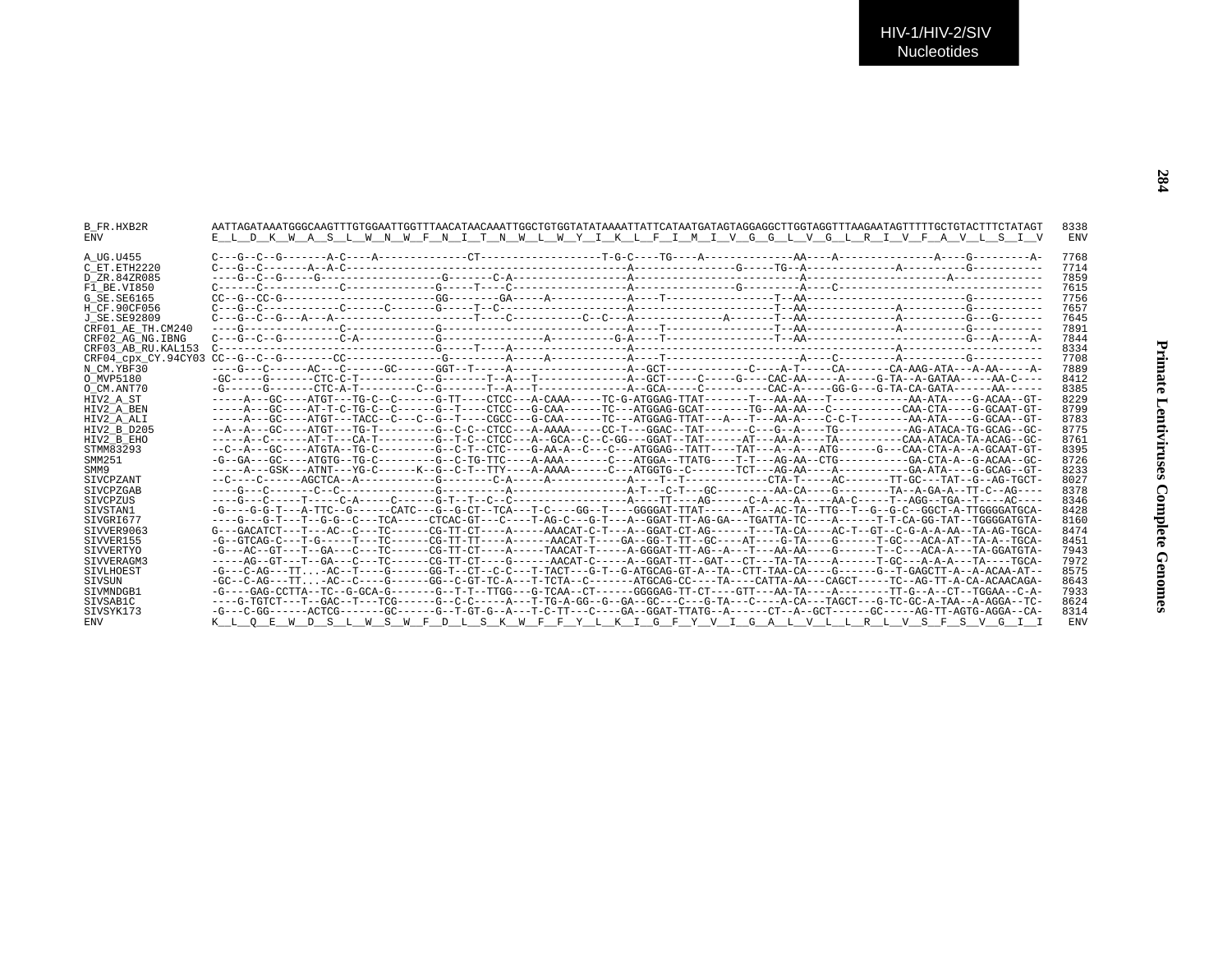|                    | Tat and Rev intron end \/ exon start<br>Tat end in HXB2 <-                                                                             |            |
|--------------------|----------------------------------------------------------------------------------------------------------------------------------------|------------|
| B FR.HXB2R         |                                                                                                                                        | 8465       |
| ENV                | NR VR OG Y S PL S F O T H L P T . PR G P D R P E G I E E E G G E R D R D R S I R                                                       | <b>ENV</b> |
| TAT                | P T S O # # R G D P T G P K E \$ K K K V E R E T E T D P F D                                                                           | TAT        |
| REV                | <u>D P P P N # # E G T R Q A R R N R R R R W R E R Q R Q I H S</u>                                                                     | <b>REV</b> |
|                    |                                                                                                                                        |            |
| A UG.U455          |                                                                                                                                        | 7895       |
| C ET.ETH2220       |                                                                                                                                        | 7841       |
| D ZR.84ZR085       |                                                                                                                                        | 7986       |
| F1 BE.VI850        |                                                                                                                                        | 7742       |
| G SE.SE6165        |                                                                                                                                        | 7883       |
| H CF.90CF056       |                                                                                                                                        | 7784       |
| J SE.SE92809       |                                                                                                                                        | 7772       |
| CRF01 AE TH.CM240  |                                                                                                                                        | 8018       |
| CRF02 AG NG.IBNG   |                                                                                                                                        | 7971       |
| CRF03 AB RU.KAL153 |                                                                                                                                        | 8461       |
|                    |                                                                                                                                        | 7838       |
| N CM.YBF30         |                                                                                                                                        | 8016       |
| O MVP5180          |                                                                                                                                        | 8539       |
| O CM.ANT70         |                                                                                                                                        | 8512       |
| HIV2_A_ST          | A-G----C----AA----C---AGG--TG-T-TC-C-TCCC---C-GCTTACTT-CAA-A--TCCATAT-C---A-GA-CGG-A-CAGCC--CCAG--AA-A-ACAGA---AGAC-TTG--AA--GCGTT     | 8359       |
| HIV2 A BEN         | A-G----T----AA----C---AGG--TG-T-TC-C-TCCC---C-GGTTATCT-CAA-A--TCCATAT-C---A-GA-CGG---CAGCC--CCA-C-AA---ACAGA---AGAC-T-G--GG-GACA-T     | 8929       |
| HIV2 A ALI         | A-G----C-C---A----C---AGG--TG-T-TC-CCTCCC-T-C-GGTTAC-T-CAA-A--TCCATAT-C---A-GA-C-G-A-CAGCC-ACCAG---A-A-ACAGA---AGAC-TTG--GA--ACGTT     | 8913       |
| HIV2 B D205        | AGCA---C----A----C---AGG---G---TC-CCTCCC-T-C-TCTTAT--TCAA-A--TCCCTAT-CG--A-GA-CGG---CAA-C-C-AA-A-ACAGA---AG---GTG--AA-GACG-G           | 8905       |
| HIV2 B EHO         | AGCA--GC-----A---C---AGG---G---TC-CCTCCC-T-C-TCTTAT--TCAA-A--TCCCTAT-CG--A-GA-CGG---CAGCC--CCA-C-AA-A-ACAGA---AG---GTG--AA-AACAGGAG    | 8891       |
| STMM83293          |                                                                                                                                        | 8525       |
| SMM251             | AGC--AGT-A-------G---AGG---G-G-TC-C-TCCC-A-C-TCTTATTT-CAGTA--CTCATA--C-ACA-GA-CCG-C-C-GCC-ACCAG--AA--CA-AGA--GAGAC-GTG--GAAGGCG-T      | 8856       |
| SMM9               | AGC---GT-A--A-----T---AGG---G-G-TC-C-TCCC-T-C-GCTTRTGTTYAG-A--TCCCTAT-Y-R-C-GG-C-G-A-C-GCC-ACCA---AA-----AGA--GAGAC-GTG--GR--GAG-T     | 8363       |
| SIVCPZANT          | A-GA-AG-------------CAT--TC-G--A-------T--CTAC--A--A-CAG-A-GATCC-GAGC-GCCAGAA---AT--G-------GT--AA--A-AGACAGG-TCAGGT-GAGGGCCTTG        | 8157       |
| SIVCPZGAB          | $C-GG---------C---C---TC-C-----TC-C-----G------TTA----GT- -A---A--AA-GA---T--G--A---C---C---C----CA----CA---AG---AG---A-G--A---A$      | 8505       |
| STVCPZUS           |                                                                                                                                        | 8473       |
| SIVSTAN1           | AGC---G-----------T--C-TT--T--G--TCC-----T-A-TA---GCCTGG--AGG---CAGCC---CA-C-C---A-----AGACA-AGATTC---CAG--GCA--                       | 8540       |
| STVGRI677          | $C-GA-ATA--------AAT--TC-CCC---T---TA---AC-GTICAGC--A--GGCCAGACA-AG---GGGC----GGGC----CAG------AA--CAG---CAG---CAG---A--TG--AA--$      | 8284       |
| SIVVER9063         |                                                                                                                                        | 8601       |
| SIVVER155          |                                                                                                                                        | 8578       |
| SIVVERTYO          |                                                                                                                                        | 8073       |
| SIVVERAGM3         |                                                                                                                                        | 8099       |
| SIVLHOEST          | AGTA-A-A-GT-TAG---G---AGGGTGC-C--CCCCTCTGTTT-TA-TGA-CAGGACTAC-A-T-GGAGA-AGAAGAGA-CCA-GA-C-GCC---CA-A-A---AGAGA-AG---CAGATA-AGAGACT     | 8705       |
| SIVSUN             | $CT---GA-GT-T------AGGGTG--G--CCC-TCTG-TT-G-TGA-CAGGATTG-CTCCAGGAAAC-T-C---A--CCC-C---CA----AA-A---AGAGACAGAGA-AGA-AGA-AGA-C.$         | 8770       |
| STVMNDGB1          | A-G---GT---------CT--CG---TG---TG-C-TT-CA---GA-TG--AG-AG-A-CTATACC-CAA--GGCCAGACAA--G--A-GA----AGCA-CA-CTT---ACT--GAGAGC---AC---GAGAAC | 8063       |
| SIVSAB1C           | T-GG-AGT----AA-A--G---G---TC-C--C-CC-TCC--TCTTCT-ATTAA-A-ATC-ATAT-CAC-TG--CAAGGG-C-GCC---CAAA-A---AGAGC-AG-CAG-G-TGGGC-AAAC            | 8748       |
| SIVSYK173          |                                                                                                                                        | 8435       |
| ENV                | <u>KNLLGGYVPILONPTOG. RKDPGKPADEEEGSGDREGLNVS</u>                                                                                      | <b>ENV</b> |
| TAT                | <u>LPRH., HGRTQANPQTKKAVETEKDSTSL</u>                                                                                                  | TAT        |
| REV                | <u>EPYPG#_._.#EGPRQTRRRRRRQWRQRRTQRL</u>                                                                                               | <b>REV</b> |
|                    |                                                                                                                                        |            |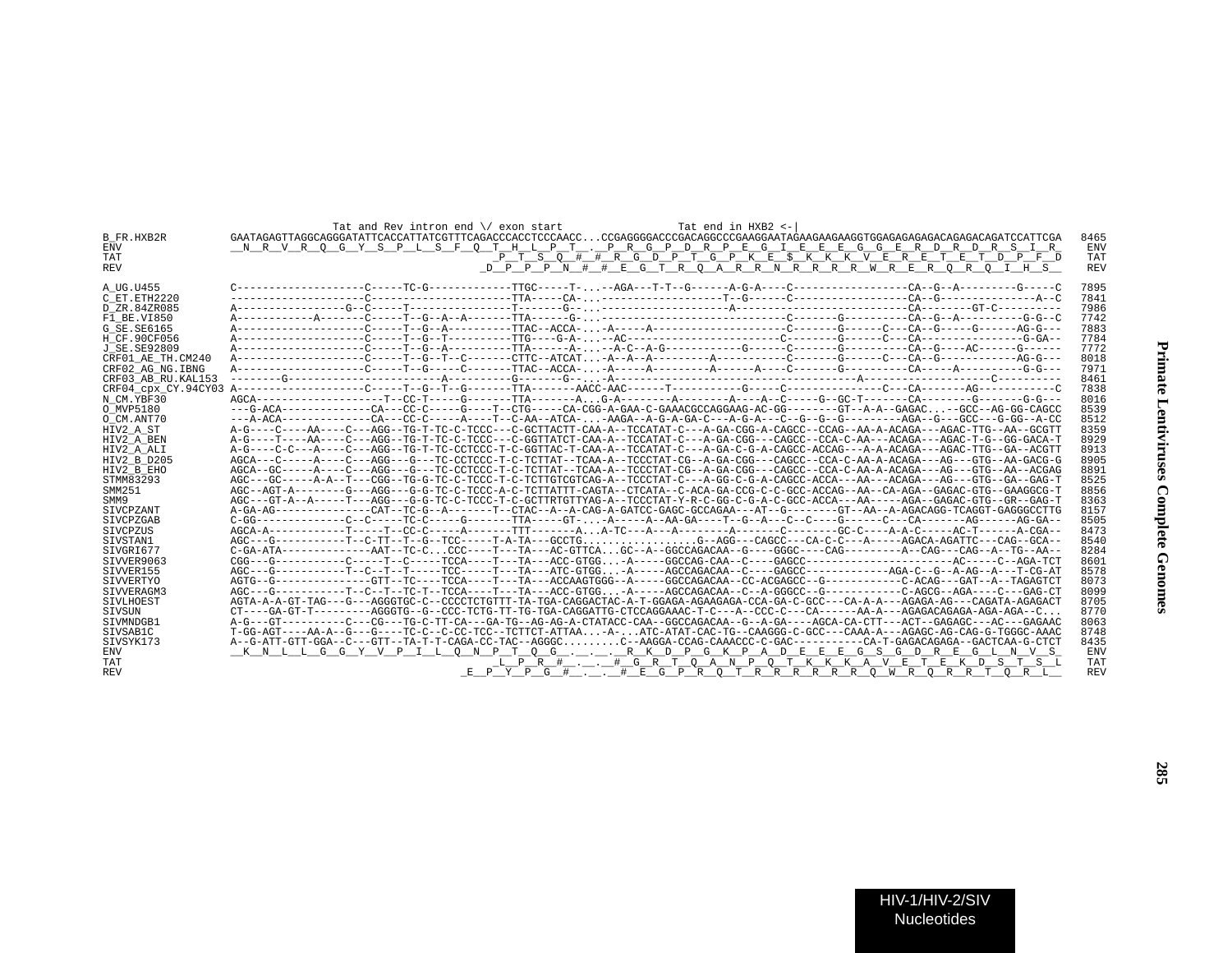**286**

| Tat end in HIV-1 <- |                                                                                                                                                                 |            |
|---------------------|-----------------------------------------------------------------------------------------------------------------------------------------------------------------|------------|
| B FR.HXB2R          |                                                                                                                                                                 | 8582       |
| <b>ENV</b>          | <u>L V N G S L A L I W D D L R S L C L F S Y H R L R D L L L I V T R I V E L L G </u>                                                                           | <b>ENV</b> |
| TAT                 |                                                                                                                                                                 | TAT        |
| REV                 | <u>I SERILGTYLGRSAEPVPLOLPPLERLTLDCNEDCGTSG#</u> .                                                                                                              | <b>REV</b> |
|                     |                                                                                                                                                                 |            |
| A UG.U455           |                                                                                                                                                                 | 8012       |
| C ET.ETH2220        |                                                                                                                                                                 | 7958       |
| D ZR.84ZR085        |                                                                                                                                                                 | 8103       |
| F1 BE.VI850         |                                                                                                                                                                 | 7859       |
| G SE.SE6165         |                                                                                                                                                                 | 8000       |
| H CF.90CF056        |                                                                                                                                                                 | 7901       |
| J SE.SE92809        |                                                                                                                                                                 | 7889       |
| CRF01 AE TH.CM240   |                                                                                                                                                                 | 8135       |
| CRF02 AG NG.IBNG    |                                                                                                                                                                 | 8088       |
|                     |                                                                                                                                                                 |            |
| CRF03 AB RU.KAL153  |                                                                                                                                                                 | 8578       |
|                     |                                                                                                                                                                 | 7955       |
| N CM.YBF30          |                                                                                                                                                                 | 8133       |
| O MVP5180           |                                                                                                                                                                 | 8656       |
| O CM.ANT70          | $-CGCC-C-A-G-T---C---GT-G-ACACGC-C-CA-A-CAA-AATAT-G-GG-CT---C-A---CT---CA----GCA-CAGGGA-CCA-G-GG-GA-CAGGTA---C-GA-CAGCTA---A-G, , , ,$                          | 8629       |
| HIV2 A ST           | GG-GA-AATTGGTGGCC----CCGATAAGATAT-TA-AT-T---GA--C--C-G-TGATTCGCCTCTTGAACAGAC-ATACAAC-TCT-C-GG-ACTT---ATCCA-GAGCTTCCAGACCC                                       | 8480       |
| HIV2 A BEN          | GGTA-GACTTGTGGCCT---CCAATAAACTATGTG-A--T---GA--CA-CTA-TGACTCGCCTCTTGA-CGGGC-ATACAAC-TCT-C-GA-ACTT---ATCCAAGAACTCCCCG                                            | 9046       |
| HIV2 A ALI          | GGGGA-AGATTGTGGCC----CCGATCGCATATTTA-AT-T---GA--CA-CTG-TAGCTCGCCTCTTGA-CGGGC--TACAGC-TCT-C-GG-ACTT---ATCCA-GATCTCCCCGATCC                                       | 9034       |
| HIV2 B D205         | $GAC$ -A-AGAT-CTGGCC----C-GATAGAATAC-TT-AT-TT--AC-GC--C-G-TGA-GAACCTCTTAA-TTGGC-ATACAACGGCT-C-GAACCTT---GT--AAGACCTTCCAA                                        | 9022       |
| HIV2_B_EHO          | GGCA-AGAT-TTGGCC----C-GATCGAATAC-T--AC-T--CGA-TC--C-A-TGA-GGACCTCTTGA-TTGGC-ATACAGCGGCT-C-GAACCTT-T-ATCAAAGACCTTCCAA                                            | 9008       |
| STMM83293           | $GG AT-AACT-CTGGCCT---C-AATAGAATAT-CT-AT-T---GA---C-C-C-G-TAGTACGCCTCTTGACTTGGC---TACAAC-ACTTC-GG-CTTGT---ATCCA-GATCTACCAGACCC$                                 | 8646       |
| SMM251              | GGCAA-AGCT-CTGGCCT---C-GATAGAATAT-TT-AT-T---GA--C--C-A-TGATACGCCTCTTGACTTGGC-AT-CAGC-ACT-C-GAACCTTG--ATC-A--GCATACCAGATCC                                       | 8977       |
| SMM9                | GGCAA-AGAT-TTGGCCT-R-C-GATAGAATAT-TT-AT-T---GA--C--C-G-TGATACGCCTCTTGACTTGGC-AT-CAGC-GTT-C-GG-ATTGG--AT--A-GANCTGCCAAATCC                                       | 8484       |
| SIVCPZANT           | CAGCACGGGTTC-T-GCACTCT-GT                                                                                                                                       | 8182       |
| SIVCPZGAB           |                                                                                                                                                                 | 8622       |
| SIVCPZUS            |                                                                                                                                                                 | 8590       |
| SIVSTAN1            | GACAA-TCGCCGC---CA-TGAAAGAA-CTTTATTG-CCAAC--AGGAG-GA--CAAGCGG-GG-GA-AGCTT-GCGGCAG-AT----CCAATTG-T-CT-GACAATCAGCAGTT-GT                                          | 8658       |
| SIVGRI677           | --GCA-G-A-AG----CAA---C-TCGA--AT-A-CAACT--T-G--CAA-T--AAG----G-AG-TTGAGA-T-AGGACTTGG-GTTACAAC-TCT-CC-GACCCTC--CA-ATTC                                           | 8401       |
| SIVVER9063          | -GGCA---A-----TGGAA-GAGACAAAA-AGA-GCAGTT-----AAAC--T-GAC--AT-GG-T-TCGAC-TTCAG-ACCTGGC-ATACAAC--CTTCC-GACCCTC--AA-TCAT                                           | 8718       |
| SIVVER155           | -AGCA---A-A--TTGG--G--GAGA-AA-AGGACCAGTT--T--AG-CAAT-GAC--AT-GGTT-TTGACACTCAG-A-CTGG--ACACAAC-GCT-CC-GACCCTC-----CAAG                                           | 8695       |
| SIVVERTYO           | -GGTA---A-AC---AA-AGCAGGTGTAT-C-GTTGACCGCCT-G---ACGAGGC---A-ACTTGGC-ATACAAC-GTT-CC-GACCCTC--CA-TCAG                                                             | 8172       |
| SIVVERAGM3          | -GGCA---A-A---TGGCA--GCAGAG---A-GAGCAACT--T--AA-C-AT-GAC--AT-GGTG-TCGA-C--CAG-A-CTGGC-ATACAAC-GTT-CC-GACCCTC--AG-TCAT                                           | 8216       |
| SIVLHOEST           | A-CTAC---AACTTA--G-A-T-C-AGAAAGAATCT-C---GCCA-TGT-GAACGTG----GGAA-GA-CC-T--CAAGACTCGC--TT-G-GACTCTCCTGAAGTGG                                                    | 8813       |
| SIVSUN              | $\ldots\ldots\ldots\ldots$ TACAT-AACTT-GAGCAG-CCA-GA-AGAATCTTTG-CACCA-CT-GG-CAGTAG--T-GGACGAGCCT--GAGAGACTC-C-GTTAGT--C-C-TCTCAAGTG-CTGAAAGCTTGG $\ldots\ldots$ | 8887       |
| STVMNDGB1           | --GAA-G-A-A------AAACAGATC--T-ATA--GGAC-T--C-AGC-TTGC-AGGGAG-GA-CAATT-G-CTTTGGC-GAAAAATC-GAG-G-AGCA----AAT-TGGGT-CCTCGCAGTCCAA                                  | 8189       |
| SIVSAB1C            | AGC-AC-G-A-G--A-ACA-TTGGCAGA-A--ATTCT--A-ACA------T-A-AGATTGAT-ACTT-GC-C--GA-T--GAC-AGTTGGT-CT---CA--CT-CAGCAAC--CCAT                                           | 8865       |
| SIVSYK173           |                                                                                                                                                                 | 8532       |
| ENV                 |                                                                                                                                                                 | ENV        |
| TAT                 |                                                                                                                                                                 | TAT        |
| REV                 |                                                                                                                                                                 | <b>REV</b> |
|                     |                                                                                                                                                                 |            |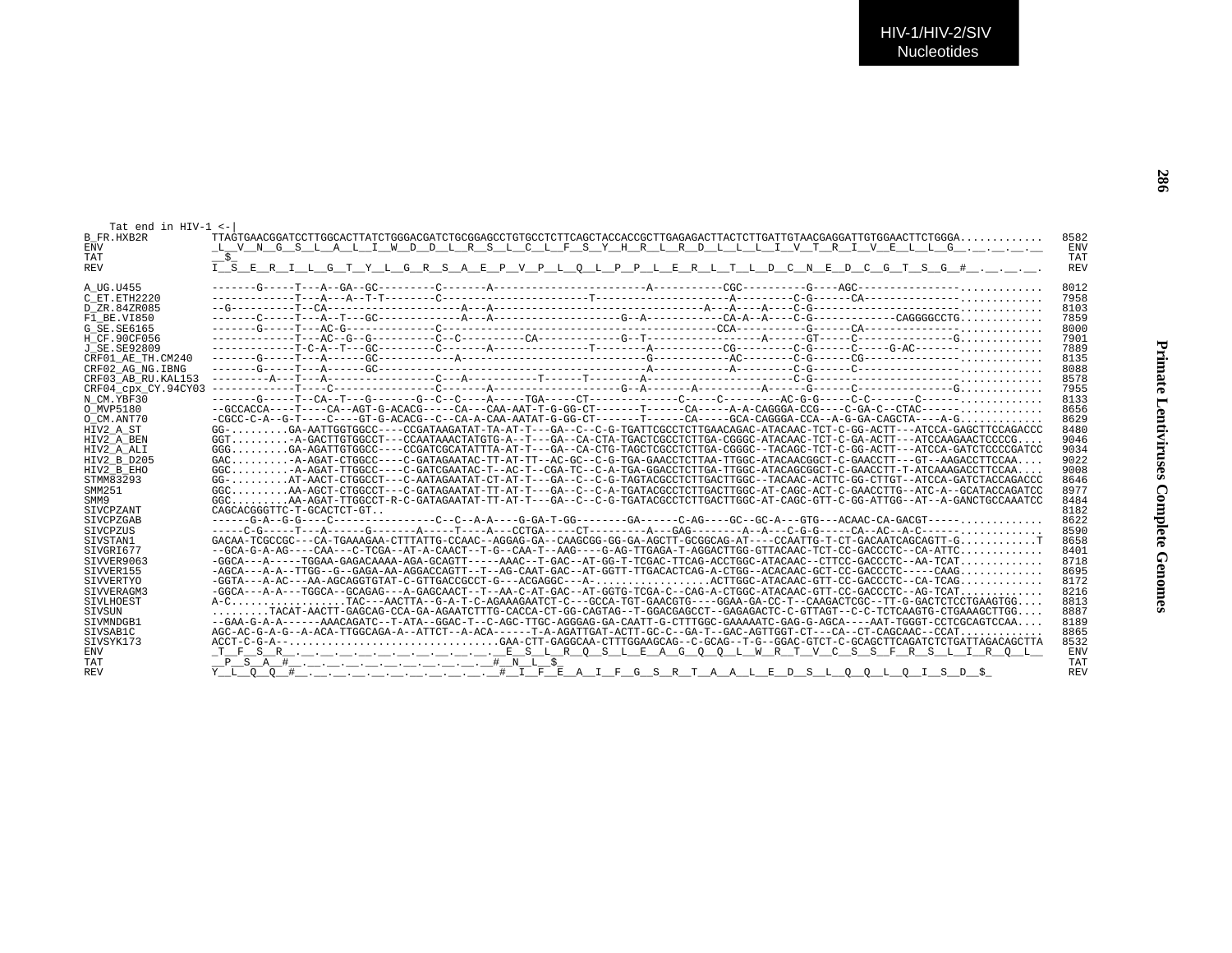|                                | Rev end $\le$ -                                                                                                                                                                                                                                                                                                                                                                             |            |
|--------------------------------|---------------------------------------------------------------------------------------------------------------------------------------------------------------------------------------------------------------------------------------------------------------------------------------------------------------------------------------------------------------------------------------------|------------|
| B FR.HXB2R                     |                                                                                                                                                                                                                                                                                                                                                                                             | 8677       |
| <b>ENV</b>                     |                                                                                                                                                                                                                                                                                                                                                                                             | <b>ENV</b> |
| REV                            |                                                                                                                                                                                                                                                                                                                                                                                             | <b>REV</b> |
|                                |                                                                                                                                                                                                                                                                                                                                                                                             |            |
| A UG.U455                      | CGCAGCAGCCTCAAGGGACTGA-ACT--------G-G--------CT---------T--G-T------G-T-------A-T------A-T-----CT-----TG-C                                                                                                                                                                                                                                                                                  | 8128       |
| C ET. ETH2220                  |                                                                                                                                                                                                                                                                                                                                                                                             | 8074       |
| D ZR.84ZR085                   |                                                                                                                                                                                                                                                                                                                                                                                             | 8198       |
| $\overline{{\tt F1}}$ BE.VI850 |                                                                                                                                                                                                                                                                                                                                                                                             | 7954       |
| G SE.SE6165                    |                                                                                                                                                                                                                                                                                                                                                                                             | 8116       |
| H CF.90CF056                   |                                                                                                                                                                                                                                                                                                                                                                                             | 7996       |
| J SE.SE92809                   |                                                                                                                                                                                                                                                                                                                                                                                             | 7984       |
| CRF01 AE TH.CM240              |                                                                                                                                                                                                                                                                                                                                                                                             | 8251       |
| CRF02 AG NG. IBNG              |                                                                                                                                                                                                                                                                                                                                                                                             | 8204       |
| CRF03 AB RU.KAL153             |                                                                                                                                                                                                                                                                                                                                                                                             | 8673       |
| CRF04 cpx CY.94CY03            |                                                                                                                                                                                                                                                                                                                                                                                             | 8050       |
| N CM.YBF30                     |                                                                                                                                                                                                                                                                                                                                                                                             | 8249       |
| O MVP5180                      | CTGGGACTGTGGATCCTGGGA-AA-A-ACAATT-----TTGT-G-CT---TG-AGC-G-AA-G--A------CTA--A----T-G--A--------ACA-A-C----TG--A-T-T                                                                                                                                                                                                                                                                        | 8772       |
| O CM.ANT70                     | $\ldots \ldots \ldots \ldots \ldots \text{CTTGGACTGTGGATCCTAGGG-AG-A-ATAATTA-T-TTTG--G-AT---TGCAGC-G-AAC---A--C--CTA--A--T-GC-------CCA-----ACA-----A-G----C-A-C----C\_T\_G--------C\_T\_G--------C\_T\_G--------C\_T\_G------C\_T\_G------C\_T\_G------C\_T\_G------C\_T\_G------C\_T\_G------C\_T\_G------C\_T\_G----C\_T\_G----C\_T\_G----C\_T\_G----C\_T\_G----C\_T\_G----C\_T\_G----C$ | 8745       |
| HIV2 A ST                      | --DREACTAATCTCCCAGAGTCTTCGGAGAGCATTGACAGCA-TCA-A--CTGG--G-G--T-AACACAGCCTA---G--A---G--G-CG--TGGA-CC-AG-AGCGTTCCGAGC---CGCG-GG--T-                                                                                                                                                                                                                                                          | 8610       |
| HIV2 A BEN                     | ACCCGCCGACTGATCTCCCAGAGTCTAACAGCAATCA----CTGG--G-G-CT-AA-GC-GCC-AA--G--A---G--T-CG--TGGA-CC-AG-AGC-TTCCAAGCA--CGCG-GGA-T--                                                                                                                                                                                                                                                                  | 9168       |
| HIV2_A_ALI                     | TCCAACCGATCTTCCGGAGTCTTCAGAGAGCGCTGACA-CAATCA----CTGG--G-CT-AAAGCAGCCTA---G-----G--T-CG--TGGA-CC-AG-AGCGTTCCGGGC---TGCA-GGATTG-                                                                                                                                                                                                                                                             | 9164       |
| HIV2 B D205                    | $\ldots \ldots \ldots \ldots \ldots$ . ATCCTCCACCAAATCTCA-CCAATCTCC--C-A----GGCTCCC-GTTGCGTA---C-----G---TCAGCTGGT-CC-AG-AGCGCTCCGAGCGGCAGCA-GG--T--                                                                                                                                                                                                                                        | 9132       |
| HIV2 B EHO                     | $\ldots \ldots \ldots \ldots \ldots \ldots \ldots$ ACCCTC-AACCA-TACTCC--C-G----GGCT-CCACCTGCATA---C-GA---G---TCAGCTGGT-CC-AG-AGCAATCCAAGCAGCAGC--GG--TG-                                                                                                                                                                                                                                    | 9109       |
| STMM83293                      | TCCACCCAACCTTCCAAAGGATCTCCAGGATACTG-AG--AATTA-A----T-G---G-CTAG-AGCAGCCTATT-------G-T-CATCTGGA-CC-AG-AGCA-GCAAGCAGCATGG-GA--TG-                                                                                                                                                                                                                                                             | 8776       |
| SMM251                         | TCCAACCAATACTCCAGAGGCTCTCTGCGACCCTA--A----TTC-A----T----GGAC-GAACT--CCTA------A---G--T-GAGCT-TT-CC-TG-GGCG-TCCAAGC-GGCTGG-GAT-TG-                                                                                                                                                                                                                                                           | 9107       |
| SMM9                           | TCCAGCCAGTGCTCCAGAGCCTCTCAAGGACGCTG-AG--A-CCC-T----T-A---G-GT-GA-ATA-CCTA---------G--T-G-GTT-C--CC-AG-AGCA--GCARR---G-TGG--ATGG--ATTTGY                                                                                                                                                                                                                                                     | 8614       |
| SIVCPZGAB                      |                                                                                                                                                                                                                                                                                                                                                                                             | 8738       |
| SIVCPZUS                       | CAGAACATCAACAAGGGACTG-AACT-TT-AAT---CT-AGAGC-CGC--C---GGGG-AA-CGCT--C---GCAAG---G----AGT-------ACA-----AT-AG--A-A--                                                                                                                                                                                                                                                                         | 8706       |
| SIVSTAN1                       | TATTGAGACTTTACCAGATCCTCCGCAGGAGCCTCACG-CTCTTCTTC--CTG--T-G-C-GGA---CC-ATA-A-T------G--T-G---C--T-C--AG-GG-A--A-CA--G-CTT-TG-G--TTT                                                                                                                                                                                                                                                          | 8788       |
| STVGRT677                      |                                                                                                                                                                                                                                                                                                                                                                                             | 8478       |
| SIVVER9063                     |                                                                                                                                                                                                                                                                                                                                                                                             | 8795       |
| SIVVER155                      |                                                                                                                                                                                                                                                                                                                                                                                             | 8772       |
| SIVVERTYO                      |                                                                                                                                                                                                                                                                                                                                                                                             | 8249       |
| SIVVERAGM3                     |                                                                                                                                                                                                                                                                                                                                                                                             | 8293       |
| SIVLHOEST                      | CTCAAGGAAGGGGAATACTCCTCCTATCACTA-T----C-GAG-----GT-GGCT----C-T-GT-GATCCT--TCT-GATCCT--TCTTC--AA-TGGGC-ACGCCT-TGGCAG-C-AGCAG--GATGG-T                                                                                                                                                                                                                                                        | 8935       |
| SIVSUN                         | $\ldots \ldots \ldots \ldots \ldots$ .GGAATAGTCCTAGCA-AA-ACATC-ACC-CCTG--A-GT-TC-T---C-C--A--TAC-AC--CCTTC--TC-TGGGC-ACGCCT-TGGCAG-C-C-CAGAGG-TGGCT                                                                                                                                                                                                                                         | 8997       |
| STVMNDGB1                      |                                                                                                                                                                                                                                                                                                                                                                                             | 8260       |
| STVSAB1C                       | CGCTGCCTC-AGGACATCCAAC-GAGAAC--G-C-GCTAACAGC--AT--TG-A---G--T-G--A--G--C--AGCAGCA--A-CGTCAC-CACTGTG--TGT-                                                                                                                                                                                                                                                                                   | 8969       |
| STVSYK173                      | CTATCACCTGGGGATTCATCACCTATGGGTTCAACGAGCTCAAAATC-C---AGCTTCGCTCG-AA--G-AA-A-GCG-T-GGGT-GCGGCTATTTGGC-AGCA-TATAC-CCGCTACC                                                                                                                                                                                                                                                                     | 8651       |
| ENV                            | T I T W G F I S Y G F N E L K I A A A S L G R E I R D W V A A I W O A I Y A A T                                                                                                                                                                                                                                                                                                             | ENV        |
| NEF.                           | M G S T S S K S O O L R S E G K Y A I G W R L F G K O Y T P L #                                                                                                                                                                                                                                                                                                                             | <b>NEF</b> |
|                                |                                                                                                                                                                                                                                                                                                                                                                                             |            |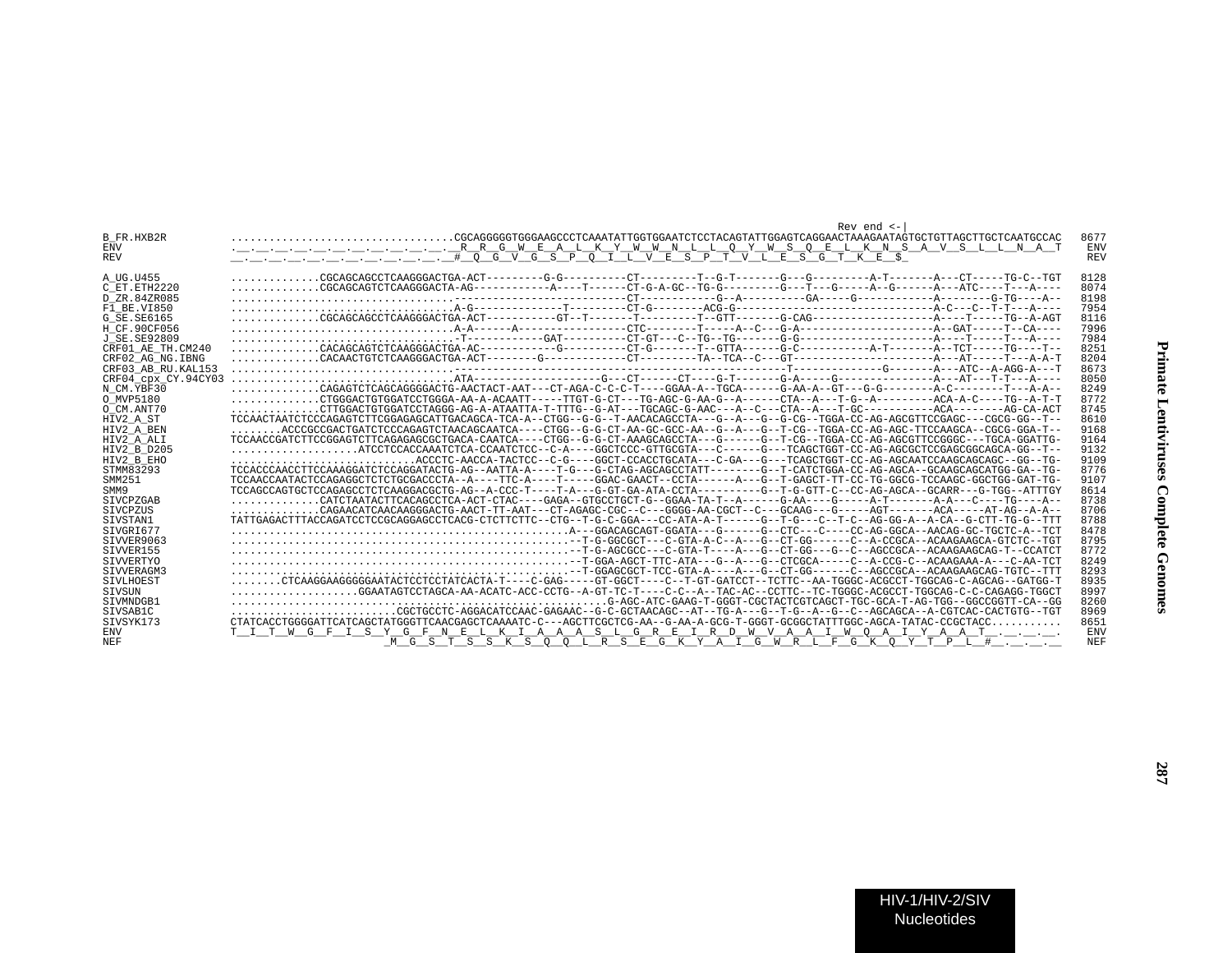| <b>B FR.HXB2R</b><br><b>ENV</b> | $qp160$ and $qp41$ Env end $<-$<br>$AGCCATAGCAGTGAGGGGACAGATAGGGTTTATAGAAGTAGTACAAGGAGGCTTGTAGAGCCTATTCGCCACATACCTAGAAGACTAAGACAGGGGCTTGGAAAGGATTTTGCTATAÀG.$<br><u>. A I A V A E G T D R V I E V V O G A C R A I R H I P R R I R O G L E R I L L \$</u> | 8796<br><b>ENV</b> |
|---------------------------------|----------------------------------------------------------------------------------------------------------------------------------------------------------------------------------------------------------------------------------------------------------|--------------------|
| A UG.U455                       |                                                                                                                                                                                                                                                          | 8247               |
| C ET.ETH2220                    |                                                                                                                                                                                                                                                          | 8193               |
| D ZR.84ZR085                    |                                                                                                                                                                                                                                                          | 8317               |
| F1 BE.VI850                     |                                                                                                                                                                                                                                                          | 8073               |
| G SE.SE6165                     |                                                                                                                                                                                                                                                          | 8235               |
| H CF.90CF056                    |                                                                                                                                                                                                                                                          | 8116               |
| J SE. SE92809                   |                                                                                                                                                                                                                                                          | 8103               |
| CRF01 AE TH.CM240               |                                                                                                                                                                                                                                                          | 8370               |
| CRF02 AG NG. IBNG               |                                                                                                                                                                                                                                                          | 8323               |
| CRF03 AB RU. KAL153             |                                                                                                                                                                                                                                                          | 8792               |
| CRF04 cpx CY.94CY03             |                                                                                                                                                                                                                                                          | 8169               |
| N CM.YBF30                      |                                                                                                                                                                                                                                                          | 8368               |
| O MVP5180                       | $T-AG-GT---T-CA-TT---T-CG-CA-C--CTT-GTC---A--ATAG-ACA-CAT-C-TT---C-A---T---A---T---A-TGCA---A--C--AG-G---C-.$                                                                                                                                            | 8891               |
| O CM.ANT70                      |                                                                                                                                                                                                                                                          | 8864               |
| HIV2 A ST                       | G-GAGAGA-TC-TA-AA-C-CCTGGAGAG-CT-CTGG-GGAC-C-GGG-CA-AT-G-G--G-GA--A-TTGCAG-C--A-----G--C--G-----GGCA----TCGCCC-C--G-G--                                                                                                                                  | 8729               |
| HIV2 A BEN                      |                                                                                                                                                                                                                                                          | 9287               |
| HIV2 A ALI                      | $GAGAGAGA-TC-TA-AA-CACCTGGAGAGACT-GTGG-GC----G-GT-G-TCG-G--GAGG-A-T-GCAG-C-A-C-G-G-C-C-C-G-C--G--C-C-GC-A---TTCCCC-C-G-G-A.$                                                                                                                             | 9283               |
| HIV2 B D205                     |                                                                                                                                                                                                                                                          | 9251               |
| HIV2 B EHO                      | G-GAGAGA-TC-T--GAGC-C-G-GAGG-CCTCGTGG-G---CC-CAGGA----GGCAG---AG--CATTGCA-----C--G--G--C-----A--GGCT---CTCGCCC-CT-G-G-T                                                                                                                                  | 9228               |
| STMM83293                       |                                                                                                                                                                                                                                                          | 8895               |
| SMM251                          |                                                                                                                                                                                                                                                          | 9226               |
| SMM9                            | RCGAGAGA-TC-T--AAGC-C-TGGAGAGACT-ATGG--GACTC-GGG-A-G-T-G-A--G-GA--A-T-GCA--C--MR--C-C--G--A--GC-T--GCTC-C-C-CT-G-G--                                                                                                                                     | 8733               |
| <b>STVCPZGAB</b>                |                                                                                                                                                                                                                                                          | 8866               |
| SIVCPZUS                        |                                                                                                                                                                                                                                                          | 8823               |
| SIVSTAN1                        | $G-G-GC--T-CGCAAAGC-CC-GTCG--C-C-ATGGA-T-CTTCAG-TCC---A-C-G--A--C-T-G-ACAT--A-----GC---A-AAC---C-AAC--C-AAC--C-AAC--C-AAC--C-0.$                                                                                                                         | 8907               |
| SIVGRI677                       |                                                                                                                                                                                                                                                          | 8597               |
| SIVVER9063                      | G--ACGCTTT-C-CAAA-C-CAGGTC-CCAAA-ATGGCTT-CTTGCAG-TCCA---A---GCAC--CAT-AG--GT--A------G--C----A--GC-T--GGAA--CC-TAAT--G-                                                                                                                                  | 8914               |
| SIVVER155                       |                                                                                                                                                                                                                                                          | 8891               |
| SIVVERTYO                       | G--AGGC-TT-C-CAAA-C-CATGTC-CCA-A-ATGGCTT-CTTGCAG-TCC----A---GAAC--CGT-A---GT--A-----G-GC----A---C-T--GGAA--CC-TAAT--G-                                                                                                                                   | 8368               |
| STVVERAGM3                      | $G--ACGCCTT-C-CAAA-C-C-GGCT-CCA-A-ATGGCTT-CTTGCAG-TCC---A---G--A--CAT-A--TCT--A---G-GC---A---C-T---G-A--CC-TACCT-AA---C--AA--C--AA---G-.$                                                                                                                | 8412               |
| SIVLHOEST                       | $G-TGGA-AAC-CTCAGA--ATTCAGAGCT--C-C-GG--GAA-TGCAG-A-GAACA-AG--CAGT-ATCGAG--CTGA---A--AC-TC--ATTGGGCA---A-AA-AG--GGA$                                                                                                                                     | 9051               |
| SIVSUN                          | $G-GTTCGCACC-TAT-C---CT--GAGC---A-C-GGA-C-CGTGCAG-ACCAGCA-GGAGAGAG-ATCATCGTCT-AG-AGGGC--G---TAGAAC---TAGTCTCGGCGAGAAA---GGA$                                                                                                                             | 9116               |
| STVMNDGB1                       | -TGGC--CA--C-AA-AGAATCTTCACAG--TGC-G----C-A-CATT-CT--GG-G-CGTGC--AT-G-------TC-----G--T----AA-TGCA---C-ACCCC-TAAC---A                                                                                                                                    | 8379               |
| STVSAB1C                        | $G-T-CA--T-CGA-AAGC-CC-GT---TCA--ACG-C-T-CTTGCAG-TCCAT-GT---G--AG-CAT-GCACAT-A--------GC-C-A-AGC-T--G--ATGG--TAAT--G-$                                                                                                                                   | 9088               |
| STVSYK173                       |                                                                                                                                                                                                                                                          | 8724               |
| <b>ENV</b>                      |                                                                                                                                                                                                                                                          | <b>ENV</b>         |
| NEF                             |                                                                                                                                                                                                                                                          | <b>NEF</b>         |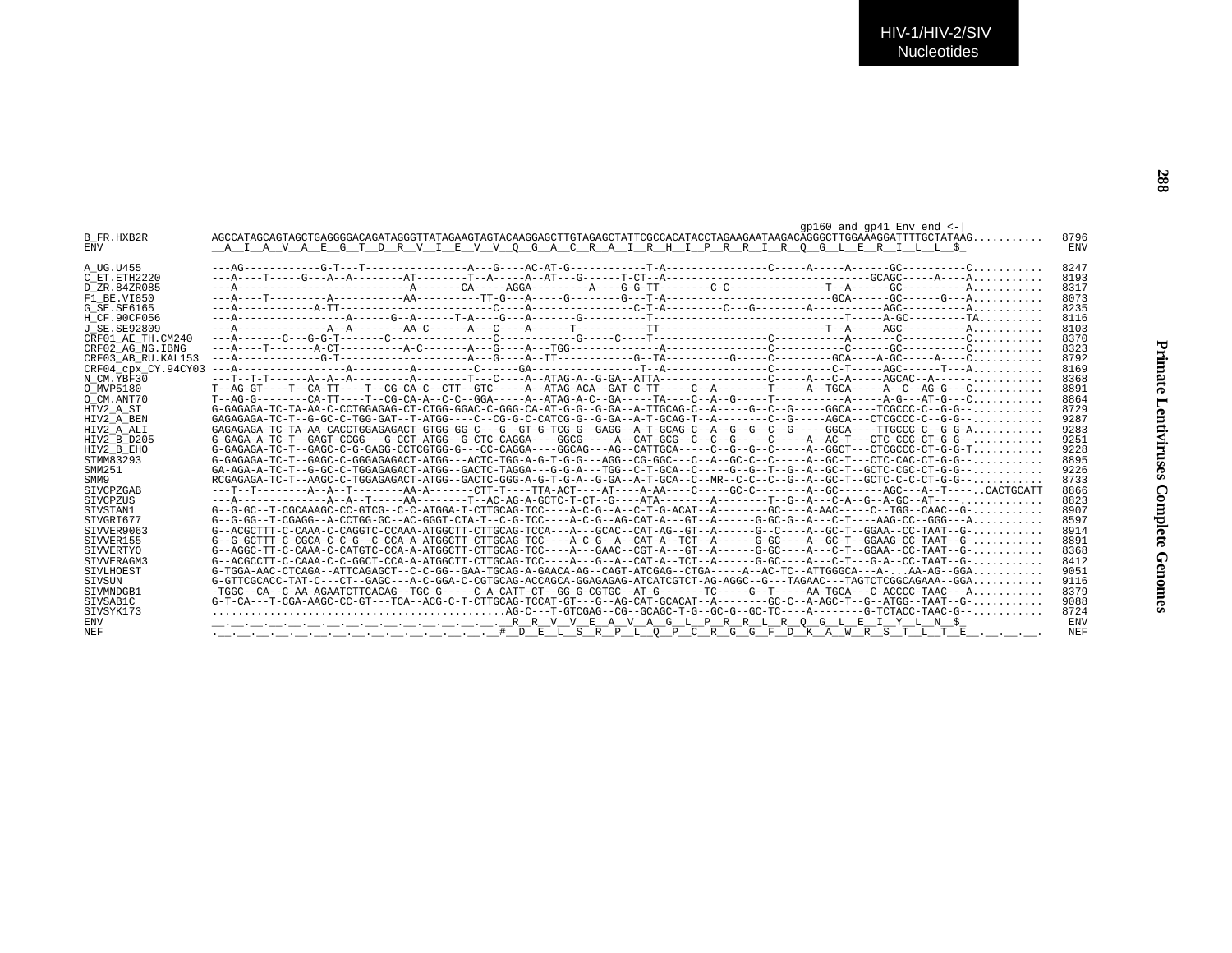| <b>B FR.HXB2R</b><br><b>NEF</b> |                                                                                                                                                                                                                                                                                                                                                                                                                        | 8887<br><b>NEF</b> |
|---------------------------------|------------------------------------------------------------------------------------------------------------------------------------------------------------------------------------------------------------------------------------------------------------------------------------------------------------------------------------------------------------------------------------------------------------------------|--------------------|
| A UG.U455                       | ------------------AG--CAGAG-G-A--------GAG--T-------GA-A--CCTG--GCA---A-AG-A--A-                                                                                                                                                                                                                                                                                                                                       | 8338               |
| C ET.ETH2220                    |                                                                                                                                                                                                                                                                                                                                                                                                                        | 8284               |
| D ZR.84ZR085                    |                                                                                                                                                                                                                                                                                                                                                                                                                        | 8432               |
| F1 BE.VI850                     |                                                                                                                                                                                                                                                                                                                                                                                                                        | 8164               |
| G SE.SE6165                     |                                                                                                                                                                                                                                                                                                                                                                                                                        | 8326               |
| H CF.90CF056                    |                                                                                                                                                                                                                                                                                                                                                                                                                        | 8207               |
| J SE. SE92809                   |                                                                                                                                                                                                                                                                                                                                                                                                                        | 8185               |
| CRF01 AE TH.CM240               |                                                                                                                                                                                                                                                                                                                                                                                                                        | 8461               |
| CRF02 AG NG. IBNG               | $\ldots \hbox{---} \hbox{---} \hbox{---} \hbox{---} \hbox{---} \hbox{---} \hbox{---} \hbox{---} \hbox{---} \hbox{---} \hbox{---} \hbox{---} \hbox{---} \hbox{---} \hbox{---} \hbox{---} \hbox{---} \hbox{---} \hbox{---} \hbox{---} \hbox{---} \hbox{---} \hbox{---} \hbox{---} \hbox{---} \hbox{---} \hbox{---} \hbox{---} \hbox{---} \hbox{---} \hbox{---} \hbox{---} \hbox{---} \hbox{---} \hbox{---} \hbox{---} \$ | 8414               |
| CRF03 AB RU. KAL153             |                                                                                                                                                                                                                                                                                                                                                                                                                        | 8886               |
| CRF04 cpx CY.94CY03             |                                                                                                                                                                                                                                                                                                                                                                                                                        | 8296               |
| N CM.YBF30                      |                                                                                                                                                                                                                                                                                                                                                                                                                        | 8474               |
| O MVP5180                       | $\ldots \mbox{---GAATGCA---AGC-----C-AAT-TGCA-----T-AGAA----A--T-------T-CCCT-T-AT\\ \ldots \mbox{---}\ldots \mbox{---CTCCT-CAACAACCATGT---CC-G-A--A--A--C-CA-CA-CA}$                                                                                                                                                                                                                                                  | 8997               |
| O CM.ANT70                      |                                                                                                                                                                                                                                                                                                                                                                                                                        | 8973               |
| HIV2 A ST                       |                                                                                                                                                                                                                                                                                                                                                                                                                        | 8745               |
| HIV2 A BEN                      |                                                                                                                                                                                                                                                                                                                                                                                                                        | 9303               |
| HIV2 A ALI                      |                                                                                                                                                                                                                                                                                                                                                                                                                        | 9299               |
| HIV2 B D205                     |                                                                                                                                                                                                                                                                                                                                                                                                                        | 9251               |
|                                 |                                                                                                                                                                                                                                                                                                                                                                                                                        | 9228               |
| HIV2 B EHO<br>STMM83293         |                                                                                                                                                                                                                                                                                                                                                                                                                        | 8911               |
|                                 |                                                                                                                                                                                                                                                                                                                                                                                                                        |                    |
| SMM251                          |                                                                                                                                                                                                                                                                                                                                                                                                                        | 9242               |
| SMM9                            |                                                                                                                                                                                                                                                                                                                                                                                                                        | 8749               |
| <b>STVCPZGAB</b>                |                                                                                                                                                                                                                                                                                                                                                                                                                        | 8960               |
| SIVCPZUS                        |                                                                                                                                                                                                                                                                                                                                                                                                                        | 8920               |
| SIVSTAN1                        |                                                                                                                                                                                                                                                                                                                                                                                                                        | 8907               |
| STVGRT677                       |                                                                                                                                                                                                                                                                                                                                                                                                                        | 8597               |
| SIVVER9063                      |                                                                                                                                                                                                                                                                                                                                                                                                                        | 8914               |
| STVVER155                       |                                                                                                                                                                                                                                                                                                                                                                                                                        | 8891               |
| SIVVERTYO                       |                                                                                                                                                                                                                                                                                                                                                                                                                        | 8368               |
| SIVVERAGM3                      |                                                                                                                                                                                                                                                                                                                                                                                                                        | 8412               |
| SIVLHOEST                       |                                                                                                                                                                                                                                                                                                                                                                                                                        | 9051               |
| STVSUN                          |                                                                                                                                                                                                                                                                                                                                                                                                                        | 9116               |
| STVMNDGB1                       |                                                                                                                                                                                                                                                                                                                                                                                                                        | 8379               |
| SIVSAB1C                        |                                                                                                                                                                                                                                                                                                                                                                                                                        | 9088               |
| STVSYK173                       |                                                                                                                                                                                                                                                                                                                                                                                                                        | 8724               |
| <b>NEF</b>                      | والمتحافظ فالمستحيظ والمستحيظ فالمستحيظ فالمستحيظ فالمستحيظ والمستحيظ والمستحيظ والمستحيظ والمستحيظ والمستحيظ والمستحيظ                                                                                                                                                                                                                                                                                                | NEF                |
|                                 |                                                                                                                                                                                                                                                                                                                                                                                                                        |                    |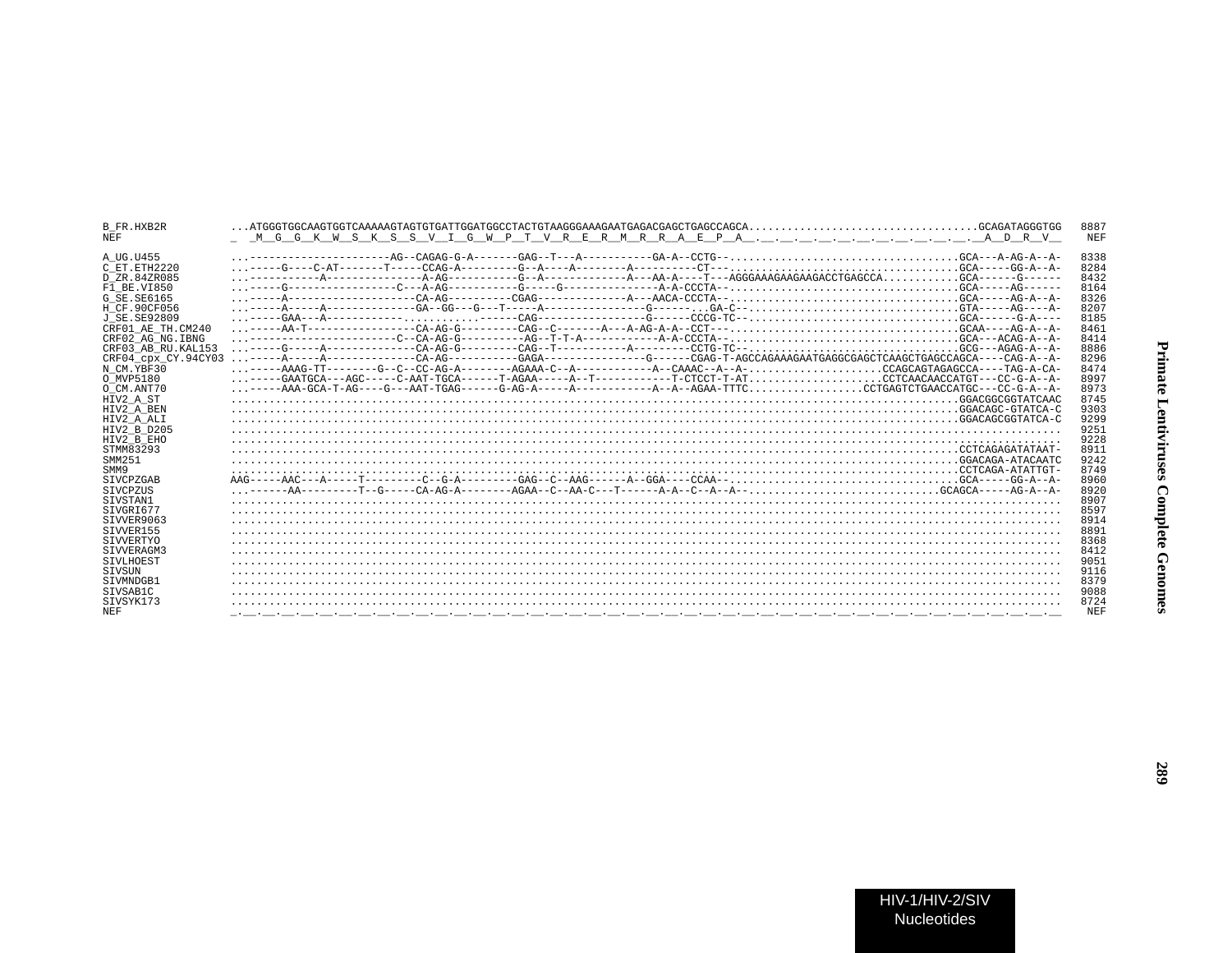| <b>B FR.HXB2R</b><br><b>NEF</b>                                | GAGCAGCATCTCGAGACCTGGAAAAACATGGAGCAATCACAAGTAGCAATACAGCAGCTACCAATGCTGCTTGTGCCTGGCTAGAAGCACAAGGAGGAGGAGGAGGTGGGTTTTCCAGTCACACC<br>G A A S R D L E K H G A I T S S N T A A T N A A C A W L E A O E E E E V G F P V T P | 9011<br>NEF                  |
|----------------------------------------------------------------|----------------------------------------------------------------------------------------------------------------------------------------------------------------------------------------------------------------------|------------------------------|
| A UG.U455<br>$C$ $ET$ $ETH2220$<br>D ZR.84ZR085<br>F1 BE.VI850 |                                                                                                                                                                                                                      | 8462<br>8411<br>8559<br>8288 |
| G SE. SE6165                                                   |                                                                                                                                                                                                                      | 8453                         |
| H CF.90CF056                                                   |                                                                                                                                                                                                                      | 8334                         |
| J SE SE92809<br>CRF01 AE TH.CM240                              |                                                                                                                                                                                                                      | 8309<br>8579                 |
| CRF02 AG NG. IBNG                                              |                                                                                                                                                                                                                      | 8538                         |
| CRF03 AB RU. KAL153                                            |                                                                                                                                                                                                                      | 9010                         |
| CRF04 cpx CY.94CY03                                            |                                                                                                                                                                                                                      | 8423                         |
| N CM.YBF30                                                     |                                                                                                                                                                                                                      | 8601                         |
| O MVP5180                                                      |                                                                                                                                                                                                                      | 9121                         |
| O CM.ANT70                                                     |                                                                                                                                                                                                                      | 9097                         |
| HIV2 A ST                                                      | AG-G--AT-T-ATGA-TACCCC-TGGAGA-CCC--GCAGAAG-GG-G-A--GCT-GTA---GCAACAAAA-ATGGATGAT-T--ATTC---T--T--T--CCTA--A--GG-C--T-------                                                                                          | 8869                         |
| HIV2 A BEN                                                     |                                                                                                                                                                                                                      | 9430                         |
| HIV2 A ALI                                                     | $\ldots \ldots \ldots \ldots \ldots \ldots \ldots \ldots \ldots -$ G-CAA-ATGCCC-GGGGG---A--GGGGAGGGCAACAAGA---AGATGA-AGT-ATG-G--C--T--AGTG-GA-CCA-ATGTAAG--C--                                                       | 9429<br>9343                 |
| HIV2 B D205<br>HIV2 B EHO                                      | $\ldots \ldots \ldots \ldots \ldots \ldots \ldots \ldots \ldots -$ G-CAA-AG-C-TTGGGAG---A--GGGGAGGAAAACAAGA-T-AGATGAG--T-ATG-G--CA-T--A--A--GG-C-GT--A-G---                                                          | 9317                         |
| STMM83293                                                      | --GE---DA---RE-ACCOCTTGGA-AAACC-GGCAG--GAA---GC--AGCT--AATAT-GACAGCAAAACATGGATGAT-T--ATG-G--A--T--TA-TCTA--A--AG-AG---ACAT                                                                                           | 9038                         |
| SMM251                                                         |                                                                                                                                                                                                                      | 9369                         |
| SMM9                                                           |                                                                                                                                                                                                                      | 8870                         |
| <b>STVCPZGAB</b>                                               | ---A--TT--GAAG-----A----G---C-----T-----G--C--C---AG--T---CAAA--CTA--T-------G-A-ATG--CA-T--A--A--A--A--C-----A-G---                                                                                                 | 9084                         |
| SIVCPZUS                                                       |                                                                                                                                                                                                                      | 9050                         |
| SIVSTAN1                                                       | A-G-G--AG-GC-CCCCTG-AGG-AAATTGGCA----A-GACA-A---GAT--CTGGG--CCA-----A-AGAA------C-------A-G-G-                                                                                                                       | 9005                         |
| STVGRT677                                                      | $\ldots \ldots \ldots \ldots \ldots \ldots \ldots \ldots \ldots$ -GT-AA-TG-C-CCAG-CGGCCGCCCCCC-A-AA-GAGACA---TTGAT--GTGGG-T--T--A--AGAA--A--C--C--T--GCA---                                                          | 8692                         |
| SIVVER9063                                                     | $\ldots\ldots\ldots\ldots\ldots\ldots\ldots$ --GAGGAAT-GC-A--TG-C-CCAG--GG-AG-CGCCTGC-A-AA-GAGAC-AA---GAT---TGGTC---T--T--A--TGAA-----A----T--A-A---                                                                 | 9018                         |
| SIVVER155                                                      |                                                                                                                                                                                                                      | 8995                         |
| <b>SIVVERTYO</b>                                               | $\ldots \ldots \ldots \ldots \ldots \ldots \ldots$                                                                                                                                                                   | 8472                         |
| SIVVERAGM3                                                     | $\ldots \ldots \ldots \ldots \ldots \ldots$ --GAGAAAT-GT-AA-TG-C-CCAG-AGG-AA-TAA-TAC-A-AA-GAGA-AAA---GAT---TGGTCT--T--A--A--TGAA--A--A---------A-G---                                                                | 8516                         |
| SIVLHOEST<br>SIVSUN                                            |                                                                                                                                                                                                                      | 9092<br>9163                 |
| STVMNDGB1                                                      |                                                                                                                                                                                                                      | 8447                         |
| SIVSAB1C                                                       |                                                                                                                                                                                                                      | 9195                         |
| SIVSYK173                                                      | C-CATT---CAC-CGGG-CG-ACAG-GA-TGGG-ACATTCGGG--G-CAA-AATTCT-AC--G-A-ATATAG-GC-G-ATG---GA--CACA-GTCTC--A-----C--T--GTGT--                                                                                               | 8843                         |
| <b>NEF</b>                                                     | . P I D P H G P D R D W G H S G G O K F S P G D I V O D E G D T G L . V G F P V T P                                                                                                                                  | NEF                          |
|                                                                |                                                                                                                                                                                                                      |                              |

**290**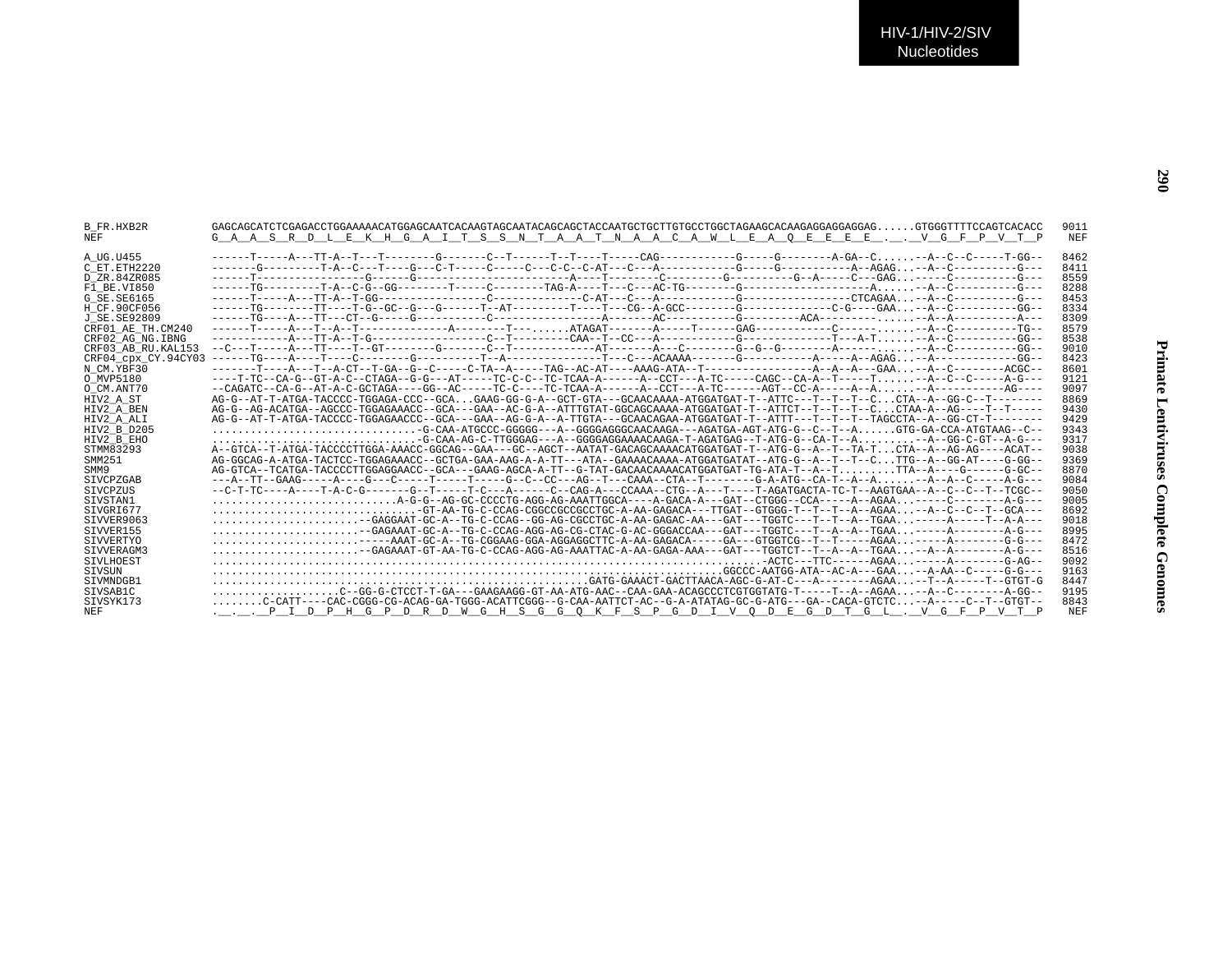|                     | -> 3' LTR U3 region                                                                                                                    |                 |
|---------------------|----------------------------------------------------------------------------------------------------------------------------------------|-----------------|
| B FR.HXB2R          | TCAGGTACCTTTAAGACCAATGACTTACAAGGCAGCTGTAGATCTTAGCCACTTTTAAAAGAAAAGGGGGGAACTGGAAGGGCTAATTCACTCCCAAAGAAGACAAGATATCCTTGATCTGGGATGTGGATCTC | 9141            |
| <b>NEF</b>          | O V P L R P M T Y K A A V D L S H F L K E K G G L E G L I H S O R R O D I L D L W I Y                                                  | NEF             |
|                     |                                                                                                                                        |                 |
| A UG.U455           |                                                                                                                                        | 8592            |
| C ET.ETH2220        |                                                                                                                                        | 8541            |
| D ZR.84ZR085        |                                                                                                                                        | 8689            |
| F1 BE.VI850         |                                                                                                                                        | 8418            |
| G SE.SE6165         |                                                                                                                                        | 8583            |
| H CF.90CF056        |                                                                                                                                        | 8464            |
| J SE.SE92809        |                                                                                                                                        | 8439            |
| CRF01 AE TH.CM240   |                                                                                                                                        | 8709            |
| CRF02 AG NG. IBNG   |                                                                                                                                        | 8668            |
| CRF03 AB RU. KAL153 |                                                                                                                                        | 9139            |
| CRF04 cpx CY.94CY03 |                                                                                                                                        | 8553            |
| N CM.YBF30          |                                                                                                                                        | 8731            |
| O MVP5180           |                                                                                                                                        | 9251            |
| O CM.ANT70          |                                                                                                                                        | 9227            |
|                     |                                                                                                                                        | 8999            |
| HIV2 A ST           |                                                                                                                                        | 9560            |
| HIV2 A BEN          | AAGA----AA------A------A-----ATTG--A------A-GTCA--T--AA--------G--------G--------A-GT--T--AGTG-G------TAGA---T-A--CA-A-ACT-AG-A        | 9559            |
| HIV2 A ALI          |                                                                                                                                        |                 |
| HIV2 B D205         |                                                                                                                                        | 9473            |
| HIV2 B EHO          |                                                                                                                                        | 9447            |
| STMM83293           |                                                                                                                                        | 9168            |
| SMM251              |                                                                                                                                        | 9499            |
| SMM9                |                                                                                                                                        | 9000            |
| <b>STVCPZGAB</b>    |                                                                                                                                        | 9214            |
| <b>STVCPZUS</b>     |                                                                                                                                        | 9180            |
| SIVSTAN1            |                                                                                                                                        | 9135            |
| STVGRT677           |                                                                                                                                        | 8822            |
| STVVER9063          |                                                                                                                                        | 9148            |
| STVVER155           |                                                                                                                                        | 9125            |
| SIVVERTYO           |                                                                                                                                        | 8602            |
| STVVERAGM3          |                                                                                                                                        | 8646            |
| <b>STVLHOEST</b>    |                                                                                                                                        | 9222            |
| SIVSUN              |                                                                                                                                        | 9293            |
| STVMNDGB1           |                                                                                                                                        | 8577            |
| STVSAB1C            |                                                                                                                                        | 9325            |
| SIVSYK173           | ---AAC---AC-C---A--T-A--C-----ATTG--AA----C--CTCT--T---A-c----A-C-----A-c---C-G--CA-G-A-T-T-GTG---AG---G-T--A--T---C-A-C-ACC-AC-G      | 8973            |
| NEF                 | P L R T L T Y K L A I D L S H F I K N K G G L O G M N Y C E K R D E I L H L Y L O                                                      | NE <sub>F</sub> |
|                     |                                                                                                                                        |                 |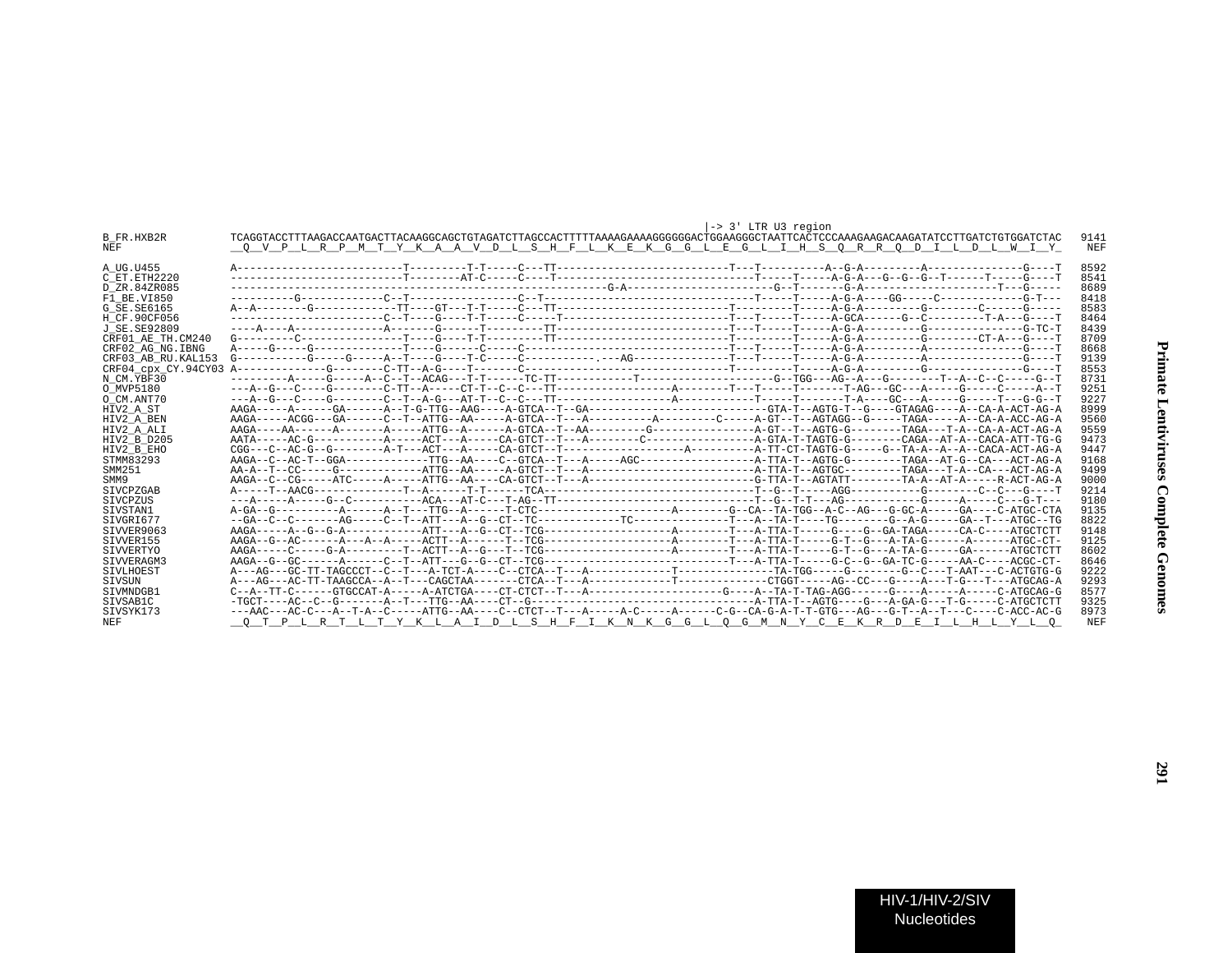| $r - c - GG - -$                           | 8722 |  |
|--------------------------------------------|------|--|
|                                            |      |  |
|                                            |      |  |
|                                            |      |  |
|                                            |      |  |
|                                            |      |  |
|                                            |      |  |
|                                            |      |  |
| ----C<br>----G----<br>----G---<br>--CAG-G- | 8839 |  |
|                                            | 8798 |  |
|                                            | 9254 |  |
| $- -C - G - - -$                           | 8683 |  |
| $r$ – – – $G$ – – –                        | 8861 |  |
| 3GG---TA                                   | 9381 |  |
| AGGA--TA                                   | 9357 |  |
| --G-G-G.                                   | 9128 |  |
| AG--G-G.                                   | 9689 |  |
| $- - C - G - G$ .                          | 9688 |  |
| $G-GG-G-$                                  | 9603 |  |
| $-G-GG--$ .                                | 9576 |  |
| $3G - -G - T -$                            | 9298 |  |
| $3G - -G - G$ .                            | 9628 |  |
| AG-CG-G.                                   | 9129 |  |
|                                            | 9344 |  |
| ----G---<br>--------                       |      |  |
|                                            | 9310 |  |
| .G--G-G.                                   | 9261 |  |
| - TG-G-G.<br>- TG-G-G.                     | 8951 |  |
|                                            | 9277 |  |
| $ATG-G--$ .                                | 9254 |  |
| $ATG-G--$ .                                | 8731 |  |
| $TTG-G-G$ .                                | 8775 |  |
| -TCAG-T-                                   | 9352 |  |
| $r---c-rc$                                 | 9423 |  |
| TGCAGCT.                                   | 8706 |  |
| $r$ -G-G-G.                                | 9454 |  |
| ΓG-GG-G.                                   | 9099 |  |
|                                            |      |  |

| 8722<br>A UG.U455<br>8671<br>C ET.ETH2220<br>D ZR.84ZR085<br>8819<br>8548<br>F1 BE.VI850<br>8713<br>G SE.SE6165<br>8594<br>H CF.90CF056<br>8569<br>J SE.SE92809<br>8839<br>CRF01 AE TH.CM240<br>8798<br>CRF02 AG NG. IBNG<br>CRF03 AB RU. KAL153<br>9254<br>8683<br>CRF04 cpx CY.94CY03<br>8861<br>N CM.YBF30<br>9381<br>O MVP5180<br>9357<br>O CM.ANT70<br>9128<br>HIV2 A ST<br>9689<br>HIV2 A BEN<br>9688<br>HIV2 A ALI<br>9603<br>HIV2 B D205<br>9576<br>HIV2 B EHO<br>STMM83293<br>9298<br>9628<br>SMM251<br>A-RGA-G----AATAA-A--A----G---A-T------G-------AA-------C--TA--TT-------CT---AG-CG-AT---WC--G--AA-TGTCTCAG-TGAO-CCH-AAG-CG-G<br>9129<br>SMM9<br><b>STVCPZGAB</b><br>9344<br>9310<br>SIVCPZUS<br>.A-TGA-TGG---ATTA-AGA-----G---AGCA--TT-C--T------CAC---GACA--TD-C-GATG---C-GTT----TTG--TT---G--G-A--TGTCTCCC--GA<br>9261<br>SIVSTAN1<br>A--GAGTGG--AATAA-AGA-----G---AGCT---T------C--G---A-A--G--C--GAGAGT------C-TC----TT-------C---G--C-TGC--G-GAG-C-CGCAA-TG-G-G<br>8951<br>SIVGRI677<br>STVVER9063<br>9277<br>STVVER155<br>9254<br>A-TGA-TGG--GATAA-TGA-----G-A-TGC--GGT-GAAG--A-----AA-A-----TC--TAAATG------G-TC----TT-------G---C---G--CTT-C--G--GA--C-C-AA-ATG-G--<br>SIVVERTYO<br>8731<br>.A-TGAGTGG--AAT-A-TGA-----G-A-TGCT-GGT--GA---A-----AA------C---AGATG---C--C-TC---TT--AT-G-----A-C-TGC--GA--C-BA----ATTG---A-TTG-G-G<br>8775<br>STVVERAGM3<br>-7-70AGTGG--TCT-A-TGGA--C-TCAT---------GAT--A-----ACA-----C--T----A-------TG-GGC--T---A------GCTTGT---G-TATA---TC-TCAG<br>9352<br>SIVLHOEST<br>A-TGAGTGG----T-A-AA---GC-G---AG-T-----CAA------T--A--G--------AA-G-------CTA-GG------C-----CACCATT---G-AGACAGG--TC-T---C-TC<br>9423<br>SIVSUN<br>A-TGAGCAG--C--TAGCA----GA-G---AC-G--T--GA----T---AAC-------AAC-------TAA---A-----TCCTG-TT----G-A-----GAGCAG--C--TAGGAG---T--TAGCAGCT.<br>8706<br>STVMNDGB1<br>A-TGAGTGG---ATAG-AGA--GA-G-----------GAT-------TAC---G-C---AA-TG---------TT-----TT--A-G------T--G-GAG-CTA--GAG-CTA--AAT-G-G-G-G-G-G-G-<br>SIVSAB1C<br>9454<br>SIVSYK173<br>A-TGAG--T--AAT-A-AG-CAG-ATC--T-----CT-------AAC-C-G--G--CT-------AAC-C-GT-A-T-------TA-GGG-A-----T---AA----AT---ATC-GGGATGCTTG---TATG-GG-G<br>9099<br>N E H G I I # # R I N Y T S G P G Y R Y P L I F G W L W E L V P N E I E G C L E Y E E<br><b>NEF</b><br>NEF | <b>B FR.HXB2R</b><br>NEF | Nef end premature in HXB2 <-<br>CACACACACACACACACTTCCCTGATTAGCAGAACTACACACCAGGGCCAGGGGTCAGATATCCACTGACCTTTGGATGCTGCTACAAGCTAGTACCAGTTGAGCCAGATAAGATAAGAGGCCAATAAAG<br>H T O G Y F P D \$ O N Y T P G P G V R Y P L T F G W C Y K L V P V E P D K I E E A N K | 9271<br>NEF |
|--------------------------------------------------------------------------------------------------------------------------------------------------------------------------------------------------------------------------------------------------------------------------------------------------------------------------------------------------------------------------------------------------------------------------------------------------------------------------------------------------------------------------------------------------------------------------------------------------------------------------------------------------------------------------------------------------------------------------------------------------------------------------------------------------------------------------------------------------------------------------------------------------------------------------------------------------------------------------------------------------------------------------------------------------------------------------------------------------------------------------------------------------------------------------------------------------------------------------------------------------------------------------------------------------------------------------------------------------------------------------------------------------------------------------------------------------------------------------------------------------------------------------------------------------------------------------------------------------------------------------------------------------------------------------------------------------------------------------------------------------------------------------------------------------------------------------------------------------------------------------------------------------------------------------------------------------------------------------------------------------------------------------------------------------------------------------------------------------------------------------------------------------------------------------------------------------------------------------------------------------------------------------------------------|--------------------------|--------------------------------------------------------------------------------------------------------------------------------------------------------------------------------------------------------------------------------------------------------------|-------------|
|                                                                                                                                                                                                                                                                                                                                                                                                                                                                                                                                                                                                                                                                                                                                                                                                                                                                                                                                                                                                                                                                                                                                                                                                                                                                                                                                                                                                                                                                                                                                                                                                                                                                                                                                                                                                                                                                                                                                                                                                                                                                                                                                                                                                                                                                                            |                          |                                                                                                                                                                                                                                                              |             |
|                                                                                                                                                                                                                                                                                                                                                                                                                                                                                                                                                                                                                                                                                                                                                                                                                                                                                                                                                                                                                                                                                                                                                                                                                                                                                                                                                                                                                                                                                                                                                                                                                                                                                                                                                                                                                                                                                                                                                                                                                                                                                                                                                                                                                                                                                            |                          |                                                                                                                                                                                                                                                              |             |
|                                                                                                                                                                                                                                                                                                                                                                                                                                                                                                                                                                                                                                                                                                                                                                                                                                                                                                                                                                                                                                                                                                                                                                                                                                                                                                                                                                                                                                                                                                                                                                                                                                                                                                                                                                                                                                                                                                                                                                                                                                                                                                                                                                                                                                                                                            |                          |                                                                                                                                                                                                                                                              |             |
|                                                                                                                                                                                                                                                                                                                                                                                                                                                                                                                                                                                                                                                                                                                                                                                                                                                                                                                                                                                                                                                                                                                                                                                                                                                                                                                                                                                                                                                                                                                                                                                                                                                                                                                                                                                                                                                                                                                                                                                                                                                                                                                                                                                                                                                                                            |                          |                                                                                                                                                                                                                                                              |             |
|                                                                                                                                                                                                                                                                                                                                                                                                                                                                                                                                                                                                                                                                                                                                                                                                                                                                                                                                                                                                                                                                                                                                                                                                                                                                                                                                                                                                                                                                                                                                                                                                                                                                                                                                                                                                                                                                                                                                                                                                                                                                                                                                                                                                                                                                                            |                          |                                                                                                                                                                                                                                                              |             |
|                                                                                                                                                                                                                                                                                                                                                                                                                                                                                                                                                                                                                                                                                                                                                                                                                                                                                                                                                                                                                                                                                                                                                                                                                                                                                                                                                                                                                                                                                                                                                                                                                                                                                                                                                                                                                                                                                                                                                                                                                                                                                                                                                                                                                                                                                            |                          |                                                                                                                                                                                                                                                              |             |
|                                                                                                                                                                                                                                                                                                                                                                                                                                                                                                                                                                                                                                                                                                                                                                                                                                                                                                                                                                                                                                                                                                                                                                                                                                                                                                                                                                                                                                                                                                                                                                                                                                                                                                                                                                                                                                                                                                                                                                                                                                                                                                                                                                                                                                                                                            |                          |                                                                                                                                                                                                                                                              |             |
|                                                                                                                                                                                                                                                                                                                                                                                                                                                                                                                                                                                                                                                                                                                                                                                                                                                                                                                                                                                                                                                                                                                                                                                                                                                                                                                                                                                                                                                                                                                                                                                                                                                                                                                                                                                                                                                                                                                                                                                                                                                                                                                                                                                                                                                                                            |                          |                                                                                                                                                                                                                                                              |             |
|                                                                                                                                                                                                                                                                                                                                                                                                                                                                                                                                                                                                                                                                                                                                                                                                                                                                                                                                                                                                                                                                                                                                                                                                                                                                                                                                                                                                                                                                                                                                                                                                                                                                                                                                                                                                                                                                                                                                                                                                                                                                                                                                                                                                                                                                                            |                          |                                                                                                                                                                                                                                                              |             |
|                                                                                                                                                                                                                                                                                                                                                                                                                                                                                                                                                                                                                                                                                                                                                                                                                                                                                                                                                                                                                                                                                                                                                                                                                                                                                                                                                                                                                                                                                                                                                                                                                                                                                                                                                                                                                                                                                                                                                                                                                                                                                                                                                                                                                                                                                            |                          |                                                                                                                                                                                                                                                              |             |
|                                                                                                                                                                                                                                                                                                                                                                                                                                                                                                                                                                                                                                                                                                                                                                                                                                                                                                                                                                                                                                                                                                                                                                                                                                                                                                                                                                                                                                                                                                                                                                                                                                                                                                                                                                                                                                                                                                                                                                                                                                                                                                                                                                                                                                                                                            |                          |                                                                                                                                                                                                                                                              |             |
|                                                                                                                                                                                                                                                                                                                                                                                                                                                                                                                                                                                                                                                                                                                                                                                                                                                                                                                                                                                                                                                                                                                                                                                                                                                                                                                                                                                                                                                                                                                                                                                                                                                                                                                                                                                                                                                                                                                                                                                                                                                                                                                                                                                                                                                                                            |                          |                                                                                                                                                                                                                                                              |             |
|                                                                                                                                                                                                                                                                                                                                                                                                                                                                                                                                                                                                                                                                                                                                                                                                                                                                                                                                                                                                                                                                                                                                                                                                                                                                                                                                                                                                                                                                                                                                                                                                                                                                                                                                                                                                                                                                                                                                                                                                                                                                                                                                                                                                                                                                                            |                          |                                                                                                                                                                                                                                                              |             |
|                                                                                                                                                                                                                                                                                                                                                                                                                                                                                                                                                                                                                                                                                                                                                                                                                                                                                                                                                                                                                                                                                                                                                                                                                                                                                                                                                                                                                                                                                                                                                                                                                                                                                                                                                                                                                                                                                                                                                                                                                                                                                                                                                                                                                                                                                            |                          |                                                                                                                                                                                                                                                              |             |
|                                                                                                                                                                                                                                                                                                                                                                                                                                                                                                                                                                                                                                                                                                                                                                                                                                                                                                                                                                                                                                                                                                                                                                                                                                                                                                                                                                                                                                                                                                                                                                                                                                                                                                                                                                                                                                                                                                                                                                                                                                                                                                                                                                                                                                                                                            |                          |                                                                                                                                                                                                                                                              |             |
|                                                                                                                                                                                                                                                                                                                                                                                                                                                                                                                                                                                                                                                                                                                                                                                                                                                                                                                                                                                                                                                                                                                                                                                                                                                                                                                                                                                                                                                                                                                                                                                                                                                                                                                                                                                                                                                                                                                                                                                                                                                                                                                                                                                                                                                                                            |                          |                                                                                                                                                                                                                                                              |             |
|                                                                                                                                                                                                                                                                                                                                                                                                                                                                                                                                                                                                                                                                                                                                                                                                                                                                                                                                                                                                                                                                                                                                                                                                                                                                                                                                                                                                                                                                                                                                                                                                                                                                                                                                                                                                                                                                                                                                                                                                                                                                                                                                                                                                                                                                                            |                          |                                                                                                                                                                                                                                                              |             |
|                                                                                                                                                                                                                                                                                                                                                                                                                                                                                                                                                                                                                                                                                                                                                                                                                                                                                                                                                                                                                                                                                                                                                                                                                                                                                                                                                                                                                                                                                                                                                                                                                                                                                                                                                                                                                                                                                                                                                                                                                                                                                                                                                                                                                                                                                            |                          |                                                                                                                                                                                                                                                              |             |
|                                                                                                                                                                                                                                                                                                                                                                                                                                                                                                                                                                                                                                                                                                                                                                                                                                                                                                                                                                                                                                                                                                                                                                                                                                                                                                                                                                                                                                                                                                                                                                                                                                                                                                                                                                                                                                                                                                                                                                                                                                                                                                                                                                                                                                                                                            |                          |                                                                                                                                                                                                                                                              |             |
|                                                                                                                                                                                                                                                                                                                                                                                                                                                                                                                                                                                                                                                                                                                                                                                                                                                                                                                                                                                                                                                                                                                                                                                                                                                                                                                                                                                                                                                                                                                                                                                                                                                                                                                                                                                                                                                                                                                                                                                                                                                                                                                                                                                                                                                                                            |                          |                                                                                                                                                                                                                                                              |             |
|                                                                                                                                                                                                                                                                                                                                                                                                                                                                                                                                                                                                                                                                                                                                                                                                                                                                                                                                                                                                                                                                                                                                                                                                                                                                                                                                                                                                                                                                                                                                                                                                                                                                                                                                                                                                                                                                                                                                                                                                                                                                                                                                                                                                                                                                                            |                          |                                                                                                                                                                                                                                                              |             |
|                                                                                                                                                                                                                                                                                                                                                                                                                                                                                                                                                                                                                                                                                                                                                                                                                                                                                                                                                                                                                                                                                                                                                                                                                                                                                                                                                                                                                                                                                                                                                                                                                                                                                                                                                                                                                                                                                                                                                                                                                                                                                                                                                                                                                                                                                            |                          |                                                                                                                                                                                                                                                              |             |
|                                                                                                                                                                                                                                                                                                                                                                                                                                                                                                                                                                                                                                                                                                                                                                                                                                                                                                                                                                                                                                                                                                                                                                                                                                                                                                                                                                                                                                                                                                                                                                                                                                                                                                                                                                                                                                                                                                                                                                                                                                                                                                                                                                                                                                                                                            |                          |                                                                                                                                                                                                                                                              |             |
|                                                                                                                                                                                                                                                                                                                                                                                                                                                                                                                                                                                                                                                                                                                                                                                                                                                                                                                                                                                                                                                                                                                                                                                                                                                                                                                                                                                                                                                                                                                                                                                                                                                                                                                                                                                                                                                                                                                                                                                                                                                                                                                                                                                                                                                                                            |                          |                                                                                                                                                                                                                                                              |             |
|                                                                                                                                                                                                                                                                                                                                                                                                                                                                                                                                                                                                                                                                                                                                                                                                                                                                                                                                                                                                                                                                                                                                                                                                                                                                                                                                                                                                                                                                                                                                                                                                                                                                                                                                                                                                                                                                                                                                                                                                                                                                                                                                                                                                                                                                                            |                          |                                                                                                                                                                                                                                                              |             |
|                                                                                                                                                                                                                                                                                                                                                                                                                                                                                                                                                                                                                                                                                                                                                                                                                                                                                                                                                                                                                                                                                                                                                                                                                                                                                                                                                                                                                                                                                                                                                                                                                                                                                                                                                                                                                                                                                                                                                                                                                                                                                                                                                                                                                                                                                            |                          |                                                                                                                                                                                                                                                              |             |
|                                                                                                                                                                                                                                                                                                                                                                                                                                                                                                                                                                                                                                                                                                                                                                                                                                                                                                                                                                                                                                                                                                                                                                                                                                                                                                                                                                                                                                                                                                                                                                                                                                                                                                                                                                                                                                                                                                                                                                                                                                                                                                                                                                                                                                                                                            |                          |                                                                                                                                                                                                                                                              |             |
|                                                                                                                                                                                                                                                                                                                                                                                                                                                                                                                                                                                                                                                                                                                                                                                                                                                                                                                                                                                                                                                                                                                                                                                                                                                                                                                                                                                                                                                                                                                                                                                                                                                                                                                                                                                                                                                                                                                                                                                                                                                                                                                                                                                                                                                                                            |                          |                                                                                                                                                                                                                                                              |             |
|                                                                                                                                                                                                                                                                                                                                                                                                                                                                                                                                                                                                                                                                                                                                                                                                                                                                                                                                                                                                                                                                                                                                                                                                                                                                                                                                                                                                                                                                                                                                                                                                                                                                                                                                                                                                                                                                                                                                                                                                                                                                                                                                                                                                                                                                                            |                          |                                                                                                                                                                                                                                                              |             |
|                                                                                                                                                                                                                                                                                                                                                                                                                                                                                                                                                                                                                                                                                                                                                                                                                                                                                                                                                                                                                                                                                                                                                                                                                                                                                                                                                                                                                                                                                                                                                                                                                                                                                                                                                                                                                                                                                                                                                                                                                                                                                                                                                                                                                                                                                            |                          |                                                                                                                                                                                                                                                              |             |
|                                                                                                                                                                                                                                                                                                                                                                                                                                                                                                                                                                                                                                                                                                                                                                                                                                                                                                                                                                                                                                                                                                                                                                                                                                                                                                                                                                                                                                                                                                                                                                                                                                                                                                                                                                                                                                                                                                                                                                                                                                                                                                                                                                                                                                                                                            |                          |                                                                                                                                                                                                                                                              |             |
|                                                                                                                                                                                                                                                                                                                                                                                                                                                                                                                                                                                                                                                                                                                                                                                                                                                                                                                                                                                                                                                                                                                                                                                                                                                                                                                                                                                                                                                                                                                                                                                                                                                                                                                                                                                                                                                                                                                                                                                                                                                                                                                                                                                                                                                                                            |                          |                                                                                                                                                                                                                                                              |             |
|                                                                                                                                                                                                                                                                                                                                                                                                                                                                                                                                                                                                                                                                                                                                                                                                                                                                                                                                                                                                                                                                                                                                                                                                                                                                                                                                                                                                                                                                                                                                                                                                                                                                                                                                                                                                                                                                                                                                                                                                                                                                                                                                                                                                                                                                                            |                          |                                                                                                                                                                                                                                                              |             |
|                                                                                                                                                                                                                                                                                                                                                                                                                                                                                                                                                                                                                                                                                                                                                                                                                                                                                                                                                                                                                                                                                                                                                                                                                                                                                                                                                                                                                                                                                                                                                                                                                                                                                                                                                                                                                                                                                                                                                                                                                                                                                                                                                                                                                                                                                            |                          |                                                                                                                                                                                                                                                              |             |
|                                                                                                                                                                                                                                                                                                                                                                                                                                                                                                                                                                                                                                                                                                                                                                                                                                                                                                                                                                                                                                                                                                                                                                                                                                                                                                                                                                                                                                                                                                                                                                                                                                                                                                                                                                                                                                                                                                                                                                                                                                                                                                                                                                                                                                                                                            |                          |                                                                                                                                                                                                                                                              |             |
|                                                                                                                                                                                                                                                                                                                                                                                                                                                                                                                                                                                                                                                                                                                                                                                                                                                                                                                                                                                                                                                                                                                                                                                                                                                                                                                                                                                                                                                                                                                                                                                                                                                                                                                                                                                                                                                                                                                                                                                                                                                                                                                                                                                                                                                                                            |                          |                                                                                                                                                                                                                                                              |             |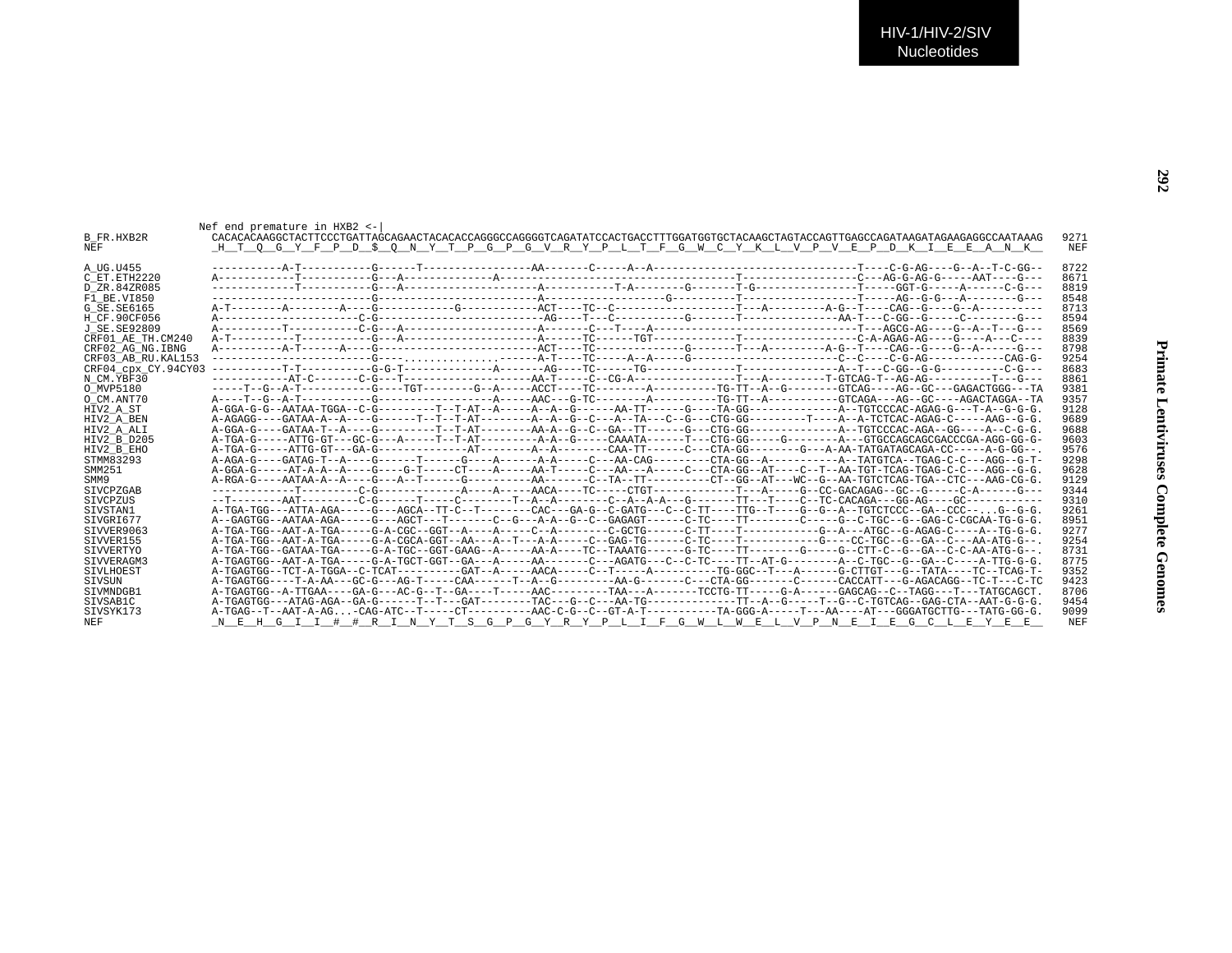| B FR.HXB2R          | GAGAGAACACCAGCTTGTTACACCCTGTGAGCCTGCATGGATGGATGACCCGGAGAGAGAGTGTTAGAGTGGAGGTTTGACAGCCGCCTAGCATTTCATCACGTGGCCCGAGAGCTGCA                                                            | 9392 |
|---------------------|------------------------------------------------------------------------------------------------------------------------------------------------------------------------------------|------|
| NEF                 | G E . N T S L L H P V S L H G M D D P E R E V L E W R F D S R L A F H H V A R E L H                                                                                                | 3097 |
|                     |                                                                                                                                                                                    |      |
| A UG.U455           |                                                                                                                                                                                    | 8843 |
| C ET.ETH2220        |                                                                                                                                                                                    | 8792 |
| D ZR.84ZR085        |                                                                                                                                                                                    | 8940 |
| F1 BE.VI850         |                                                                                                                                                                                    | 8669 |
| G SE. SE6165        |                                                                                                                                                                                    | 8834 |
| H CF.90CF056        |                                                                                                                                                                                    | 8715 |
| J SE. SE92809       |                                                                                                                                                                                    | 8690 |
| CRF01 AE TH.CM240   |                                                                                                                                                                                    | 8960 |
| CRF02 AG NG. IBNG   | --------A---T--A-------CA-CT-T-AA-----A----GAC--T-------C-GATC----A--------TA-A--G----CAGA---ACA--TA---------                                                                      | 8919 |
| CRF03 AB RU. KAL153 |                                                                                                                                                                                    | 9375 |
| CRF04 cpx CY.94CY03 |                                                                                                                                                                                    | 8804 |
| N CM.YBF30          |                                                                                                                                                                                    | 8982 |
| O MVP5180           | C-A-TGAAG-TG-T--TC-TC----T--A-CTT-TAAT-----AGCT--G--TG-AC-CG-G--GA-AC--A-A---CA------T--ATCAT---GC--AACA--TA-A----TGC-AAA---                                                       | 9505 |
| O CM.ANT70          | $C- TGTGAG-GRGG-T- ATC-CC-G--T--A$ -CAT-TGCC-----AT-T--A--TA-AC-T-A----A-AC-GAT-----A---T--A--T--ATCT---GCAACACC--T--T--TATGATAACT--                                               | 9481 |
| HIV2 A ST           | $\ldots \ldots \ldots \text{-CTCA-T---AG-G--T--AGCACAA} \ldots \text{ACAAGCA--T-T-------C-TG----ACA---TT-----------CC-ACG----T---AC-G---T---ACG--------A-GCT---A---TTTATT-GAT---.$ | 9244 |
| HIV2 A BEN          | GC--A-T----AG-------AGCACAAACAAGCA-ACAT-----TGA-C-TG-G-GACA----T----CA-------TC-ATG--G--C-A-A-CT--AA----TTCACT---T-                                                                | 9805 |
| HIV2 A ALI          | $\ldots \ldots \ldots$ -CTCA-T--C--C-------AGTACAAACAAGCA--CAT------A--C-TG-G--GACA----TT-----A----CCTAAG--G--TCA-G--T--AAA---TTTATT--A--                                          | 9804 |
| HIV2 B D205         | A--C-CATT--C-AA-G-----GGCACAGA-CTCCTCATG------ATCC-TG-G--GACTC-TATC---CA------TTC--T---G----A-G--T-T----TTCA-TAG-TT                                                                | 9721 |
| HIV2 B EHO          | -C-CATT-TC--G-G--T--AGCACAGACCTCC-CATG--------CC-CGA---GACCC-T-TC---CA-------TC--TC--T------A-G-CT-T-----TTCAGCAG-TT                                                               | 9692 |
| STMM83293           | -G. -CACATTATC--G-G--T--AGCACAG. ACA---CA-TG--------TTG-G------AC-G-TT----AA-----TCCA-TAT----CCA-AC-T-T-A----TTT-TTAGA--                                                           | 9416 |
| SMM251              | GGCATTAT--AA-G--G--AGCTCAAACTTCCAA-TG--------TTG-G---G--TC----G----A-----TCCAACT-----C-ACAC-T-T-A---ATAT-CTAGAT-                                                                   | 9744 |
| SMM9                |                                                                                                                                                                                    | 9245 |
| <b>STVCPZGAB</b>    |                                                                                                                                                                                    | 9465 |
|                     |                                                                                                                                                                                    | 9431 |
| SIVCPZUS            |                                                                                                                                                                                    |      |
| SIVSTAN1            |                                                                                                                                                                                    | 9362 |
| SIVGRI677           | $\ldots \ldots \ldots -$ GACA-T-TC--A-G--T--AGCACAGA--G-GGAAG--CCTGAT-GAATAGATC-TG-------C-G-TC----A-------CCGAAGT-G--GG-GG-GT-- $\ldots \ldots \ldots \ldots$                     | 9058 |
| SIVVER9063          | $\ldots \ldots \ldots -$ GACATTA----GCG--T---GCACAAA-A-AAGA-G-CCCCGAT-GCAT-AGTC-TG----GACC--G-TC----A-------CCTATGT-----G-G--GT-T--C-CAA-                                          | 9390 |
| SIVVER155           |                                                                                                                                                                                    | 9367 |
| SIVVERTYO           | $\ldots \ldots \ldots -$ GACATT--C-AG-C--T--AGCGCAGA--G-AGAAG--CCAGAT-G-AT-AGCC-TG----GA-C--G-T----A------TCCTATGT-G---A-A--GT-- $\ldots \ldots \ldots$                            | 8844 |
| SIVVERAGM3          | $\ldots \ldots \ldots$ -GACATT--C--G-G--T--AGCACAA-----GGAAG-CCCTGAT-GAAT-AACC-TG-------C--G-TC----A------TCC-ATGT-----G-C--AT-T $\ldots \ldots \ldots$ --C-CTA-                   | 8888 |
| <b>STVLHOEST</b>    | AG-CACAAT--C-T--G--TT-AAGCCAG---GGG-TCC----A-----CTG-G----GAG-C-TATC---CAC--CA-TCCAATGT-G---G-GG-CTTTA-A----TCA-AAA---                                                             | 9470 |
| SIVSUN              | CTTGTCAAGC-C-AC-G--TT-CAGCCAG-AAGGG-TT-AT--A-----TTG-G----GAGAC-TATC----CA-----TCC-ACT--G--C-A-G--TTTAG----AT-C-AAA---                                                             | 9541 |
| STVMNDGB1           | $\ldots\ldots\ldots--$ ATCATC-------T-CTCCCAGT-AT-T-CT--G-AAGATCCA--AGGA----CCCTCA---GGTCTG---CCC-CAT-TTG-CTA-GA-T--G--G--TTAACATATCACC---AG                                       | 8828 |
| SIVSAB1C            | --CA-T--C--C-G--T---GCTCAAG--GCCTATGA------G-CTG--A---GACCC-G-T-----A------CCA-TA------G-GG-CT-T--T--TT-GAG------                                                                  | 9570 |
| SIVSYK173           |                                                                                                                                                                                    | 9182 |
| NEF                 |                                                                                                                                                                                    | NEF  |
|                     |                                                                                                                                                                                    |      |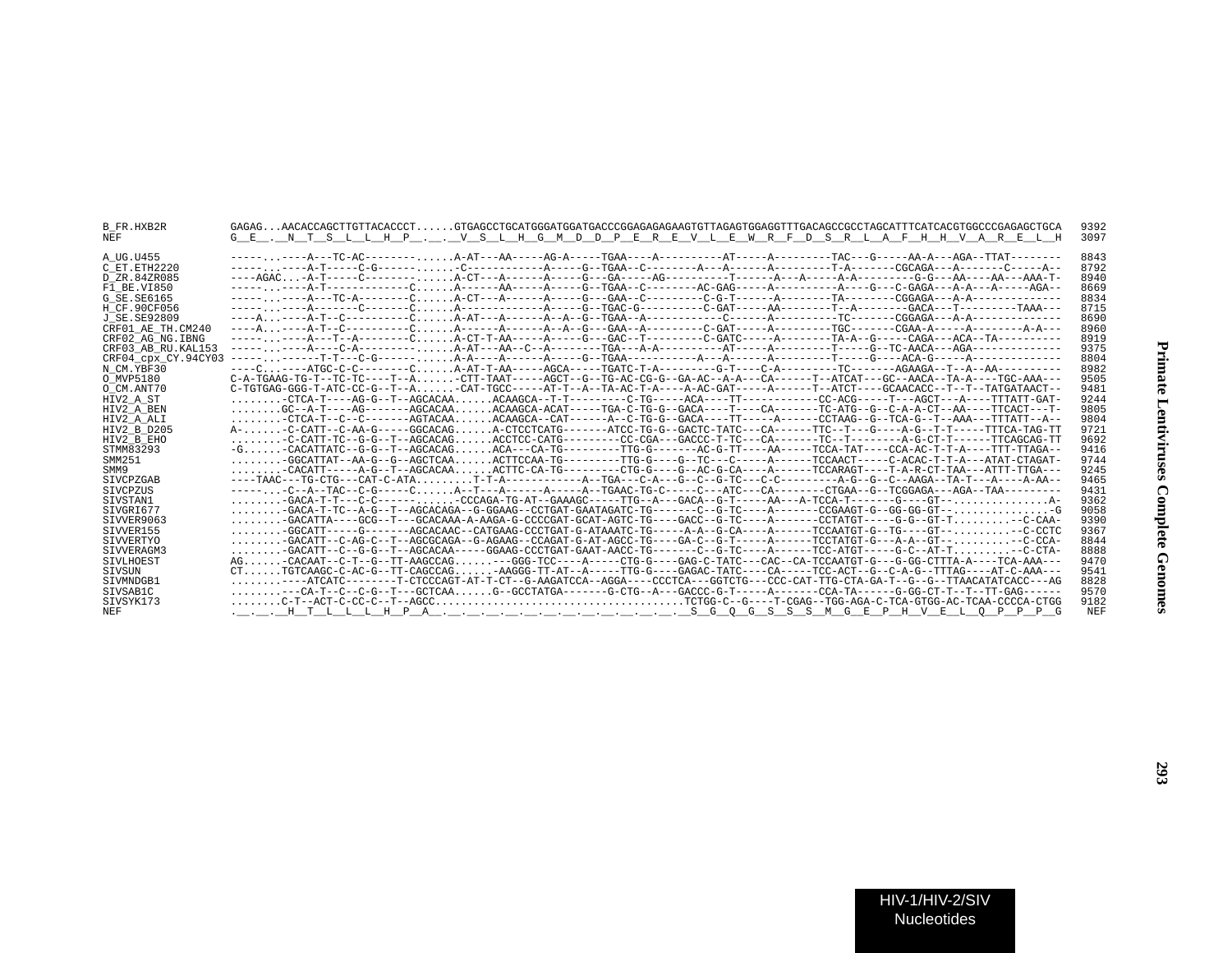| rinate Lentiviruses Complete Genome |
|-------------------------------------|
|                                     |
|                                     |
|                                     |

|                     | TCF-1 alpha                                                                                                                        |            |
|---------------------|------------------------------------------------------------------------------------------------------------------------------------|------------|
| B FR.HXB2R          |                                                                                                                                    | 9427       |
| NEF.                | PEYFKNCS                                                                                                                           | <b>NEF</b> |
|                     |                                                                                                                                    |            |
| A UG.U455           |                                                                                                                                    | 8875       |
| C ET.ETH2220        |                                                                                                                                    | 8824       |
| D ZR.84ZR085        |                                                                                                                                    | 8975       |
| F1 BE.VI850         |                                                                                                                                    | 8724       |
| G SE SE6165         |                                                                                                                                    | 8869       |
| H CF.90CF056        |                                                                                                                                    | 8750       |
| J SE.SE92809        |                                                                                                                                    | 8725       |
| CRF01 AE TH.CM240   |                                                                                                                                    | 8995       |
| CRF02 AG NG.IBNG    |                                                                                                                                    | 8954       |
| CRF03 AB RU. KAL153 |                                                                                                                                    | 9410       |
|                     |                                                                                                                                    | 8839       |
| N CM YBF30          |                                                                                                                                    | 9022       |
| O MVP5180           | $C-A---CT---CCC--G-AACTGACA-TGCCG.$                                                                                                | 9539       |
| O CM.ANT70          |                                                                                                                                    | 9515       |
| HIV2 A ST           |                                                                                                                                    | 9370       |
| HIV2 A BEN          | C-A-AG-G-TGG-C-AAG-C-GGATTGCCAGAGAAAGAATGGAAGGCAAAACTGAAAGCAAGAGGGATACCATATAGTGAATAACAGGAACCATACTTGGTCAAGGCAGGAAGTAGCTA            | 9931       |
| HIV2 A ALI          |                                                                                                                                    | 9927       |
| HTV2 B D205         | --AG--GG-T--GG-T-C-GGG-T-C-.AGAGGAGGAGTGGAAGCTAGAAGGAAGAGAGGAAGGGATACCTACAGATTAGGCAAGAGACAGCATAAACAGGAACTAGCTGACACTGACAGA          | 9851       |
| HIV2 B EHO          | C--A---G-G--TGG-T-TCAG-C-GGAATGC-.AGAGAAAGAGTGGAAGGCTAAACTGAGAGCAAGAGAATACCTACAGAGTAGACAGGAAATAACAGCACAAAGAGGAACTAGCTAACACTGCATAGA | 9822       |
| STMM83293           |                                                                                                                                    | 9507       |
| SMM251              |                                                                                                                                    | 9834       |
| SMM9                |                                                                                                                                    | 9336       |
| <b>STVCPZGAB</b>    |                                                                                                                                    | 9529       |
| <b>STVCPZUS</b>     |                                                                                                                                    | 9481       |
| SIVSTAN1            | $C----CAG---T---G---ATGCATGG---TT-T-AGAGAGAGAAGTAGCCTA$                                                                            | 9459       |
| STVGRT677           |                                                                                                                                    | 9111       |
| SIVVER9063          |                                                                                                                                    | 9474       |
| SIVVER155           |                                                                                                                                    | 9452       |
| SIVVERTYO           |                                                                                                                                    | 8943       |
| STVVERAGM3          |                                                                                                                                    | 8987       |
| SIVLHOEST           | $G-T-C-A-GA-AC-A-TACTGCTTTCGCTTT-GCCTGCAAGAGGGAAGTAGTAGCCQAAACCGCAACCGGCAGCACCTCTTGCAGCCCGGTTGCTAAGGCAACCGGGCTAGCGGCTAGCGCATG$     | 9587       |
| STVSUN              |                                                                                                                                    | 9631       |
| STVMNDGB1           |                                                                                                                                    | 8947       |
| SIVSAB1C            |                                                                                                                                    | 9639       |
| STVSYK173           |                                                                                                                                    | 9244       |
| NEF.                |                                                                                                                                    | <b>NEF</b> |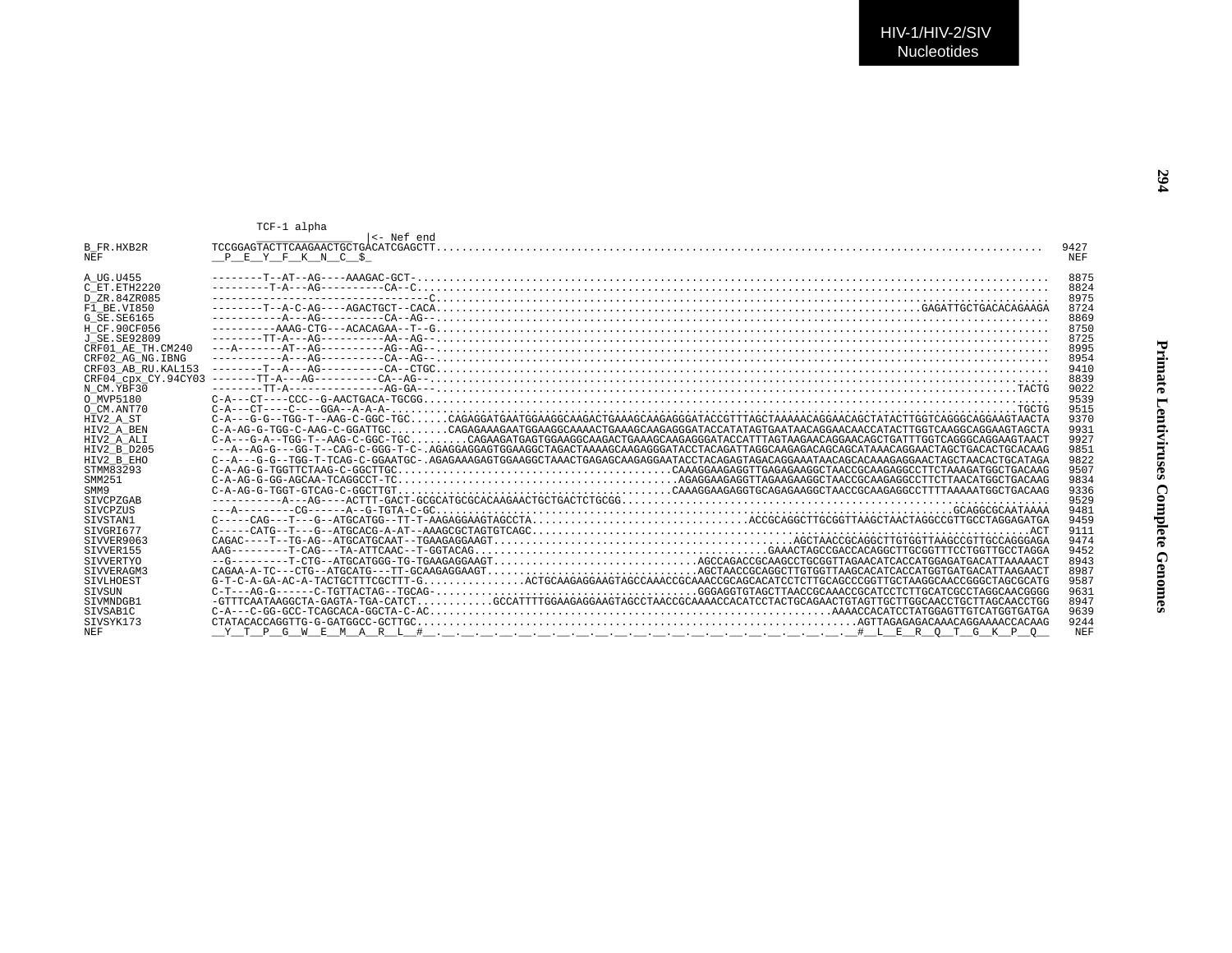| 9525<br><b>B</b> FR.HXB2R<br>ACACAGAA-T--CT---AGGGACTTTCCA-TG--GACTTTCCGAGGGAGGTGTGGTTT-GGC--A-TTG--GAGTGG--AGCCCT-A-ATGC-GCAT-TAA--A<br>8979<br>A UG.U455<br>$\ldots \ldots \ldots \ldots \ldots \ldots$<br>8925<br>C ET. ETH2220                                                                                                                                                                                                                                                                                                |
|-----------------------------------------------------------------------------------------------------------------------------------------------------------------------------------------------------------------------------------------------------------------------------------------------------------------------------------------------------------------------------------------------------------------------------------------------------------------------------------------------------------------------------------|
|                                                                                                                                                                                                                                                                                                                                                                                                                                                                                                                                   |
|                                                                                                                                                                                                                                                                                                                                                                                                                                                                                                                                   |
| 8975<br>D ZR.84ZR085<br>8823<br>F1 BE.VI850                                                                                                                                                                                                                                                                                                                                                                                                                                                                                       |
| 8969<br>G SE.SE6165                                                                                                                                                                                                                                                                                                                                                                                                                                                                                                               |
| 8843<br>H CF.90CF056                                                                                                                                                                                                                                                                                                                                                                                                                                                                                                              |
| 8824<br>J SE. SE92809                                                                                                                                                                                                                                                                                                                                                                                                                                                                                                             |
| 9092<br>CRF01 AE TH.CM240<br>9052<br>CRF02 AG NG. IBNG                                                                                                                                                                                                                                                                                                                                                                                                                                                                            |
| 9520<br>CRF03 AB RU.KAL153                                                                                                                                                                                                                                                                                                                                                                                                                                                                                                        |
| GC-GACAAA---------GCCCG--AC-TT--A---GAGGCGCGGCCTGGGA---GT---------T-A---------G------A-------C---<br>8940<br>CRF04 cpx CY.94CY03                                                                                                                                                                                                                                                                                                                                                                                                  |
| 9124<br>N CM.YBF30                                                                                                                                                                                                                                                                                                                                                                                                                                                                                                                |
| $\ldots \ldots \ldots \ldots \ldots \ldots \ldots$<br>9642<br>O MVP5180<br>9645<br>O_CM.ANT70                                                                                                                                                                                                                                                                                                                                                                                                                                     |
| ACAG-A--CA-CTGAGA-TGCA-----------AAG--GC--TTACCA-GGGAGGGACATGGGA--AG-C--T-G-GAA--CC-T-AT-CT-T---T---A-T-T-C-C---<br>9483<br>HIV2 A ST                                                                                                                                                                                                                                                                                                                                                                                             |
| CTAAGA--CA-CTGAGG-TGCA-----------AAG--GC--TAACCAAGGGAGGGACATGGGA--AG----T-G-GAA--CC-T-AT-CT-A---T---A-T-T-C-C---<br>10044<br>HIV2 A BEN                                                                                                                                                                                                                                                                                                                                                                                           |
| ACTG-A--CA-CTGAGA-TGCA-----------AAG--GC--TAACCA-GGGAAGGACATGGGA--AG----T-G-GAA--CC-T-AT-CTC-.--T---A-T-T-C-C---<br>10039<br>HIV2 A ALI                                                                                                                                                                                                                                                                                                                                                                                           |
| AAGG-A-CTA-CAGACA-TGCA----------AAAGA-GC--TAACATGGGAGGAGCAAGGGA---GT---TTG-GAA--CC-AT-A-ATCT---T---A-T-T-C-C---<br>9963<br>HIV2 B D205<br>$GAAGGA--CTAG--GATACTGCA--------AAG--GC--TAACA-T$ GGGAGGGACATGGGA--AG-A---AG-AACGCCCAT-AAGAC--.--T---A-T-T-C-C---<br>9934<br>HIV2 B EHO                                                                                                                                                                                                                                                 |
| AAGG-A-CAA-CTGAGA-AGCA----------CAAG--GC--TAA.CA-GGGAGGTACTGGG.A--A-----T-G-GAA--CC-TT-T-CT-T---T---A-TA--C---<br>9618<br>STMM83293                                                                                                                                                                                                                                                                                                                                                                                               |
| A-GG-A-CTC-CTGAGATAGCA----------CAAG--GA--TTATGGGG.A--AG-C--TCG-GAA-ACC-A--TTCT-GA--T---A-TATCA----A<br>9934<br>SMM251                                                                                                                                                                                                                                                                                                                                                                                                            |
| AAGA-A-CAA-CTAGGA-AGCA----------CAA---G-AT-TT.AC-GGGAGGTTCTGGGGA--AG----CTG-.AA--CC-A--T-TTCT---T---A-TA--A----A<br>9447<br>SMM9                                                                                                                                                                                                                                                                                                                                                                                                  |
| $\ldots\ldots\ldots\ldots\ldots\ldots\ldots\ldots\ldots\ldots\vdots$ $\vdots$ $\vdots$ $\vdots$ $\vdots$ $\vdots$ $\vdots$ $\vdots$ $\vdots$ $\vdots$ $\vdots$ $\vdots$ $\vdots$ $\vdots$ $\vdots$ $\vdots$ $\vdots$ $\vdots$ $\vdots$ $\vdots$ $\vdots$ $\vdots$ $\vdots$ $\vdots$ $\vdots$ $\vdots$ $\vdots$ $\vdots$ $\vdots$ $\vdots$ $\vdots$ $\vdots$<br>9618<br><b>STVCPZGAB</b><br>CTGCTG-CT-AGGAC-TTCTAA----------AG--ACGTT--AA--GG.GTGGGTCAGGG---A--A---CGTG-TTTA------A-GA-------A-----C---<br>9591<br><b>STVCPZUS</b> |
| 9554<br>STVSTAN1                                                                                                                                                                                                                                                                                                                                                                                                                                                                                                                  |
| 9221<br>SIVGRI677                                                                                                                                                                                                                                                                                                                                                                                                                                                                                                                 |
| 9581<br>SIVVER9063                                                                                                                                                                                                                                                                                                                                                                                                                                                                                                                |
| GATG---TTAAGAAC-G-TGAC-----------CAC--GACTTT-CAA-GCGGGACATGGGC--TAC---------TTTA--CTCAGAG-------A-----A----<br>9562<br>SIVVER155<br>GCTG--GG-ACTT-CCAGCGAA-----------A--C--GACATGGGC--T-C-------TTTA--CTCAGAG-------A------A----<br>9038<br>SIVVERTYO                                                                                                                                                                                                                                                                             |
| GCTG--GG-ACTT-CCAGC.AA------------C--GTCATGGGC--TAC--------TTTA--CTCAGAG-------A------A----<br>9081<br>STVVERAGM3                                                                                                                                                                                                                                                                                                                                                                                                                 |
| 9669<br>SIVLHOEST                                                                                                                                                                                                                                                                                                                                                                                                                                                                                                                 |
| 9713<br>SIVSUN                                                                                                                                                                                                                                                                                                                                                                                                                                                                                                                    |
| 9029<br>STVMNDGB1                                                                                                                                                                                                                                                                                                                                                                                                                                                                                                                 |
| CAT--AG-ACTG--GA-T-AGA-------------T--A-ACTGGGC--TACTG--A-T-GCTT-CC--G-GCTGCT-AAT---AGCAGCTGCTT-<br>9736<br>SIVSAB1C<br>A---G--GTCAG-AC-TA-TAA-AACA-C---TA----A-TCCATGGT-ACAAGCTCGGCCCAGGGGAGGA-CCTG--C-G-G-AA-GCT-AC-CT-CTGCAT-A-AGCCG-TGCT--<br>STVSYK173<br>9362                                                                                                                                                                                                                                                               |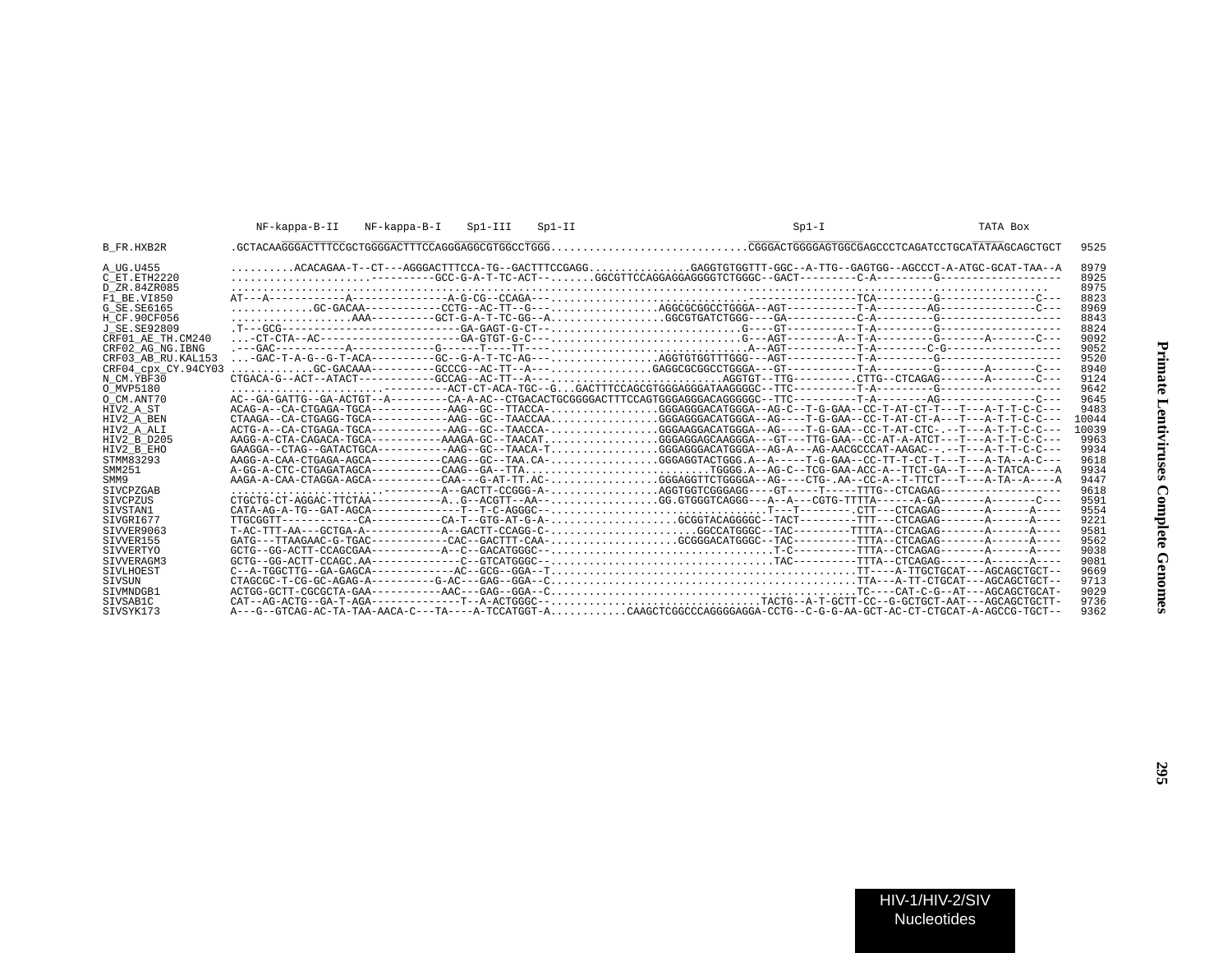|                    | $3'$ LTR U3 end $\setminus$ 3' LTR R repeat start                                                                                                                                                                              |       |
|--------------------|--------------------------------------------------------------------------------------------------------------------------------------------------------------------------------------------------------------------------------|-------|
| <b>B FR.HXB2R</b>  | ^            ^     ^ ^^    <br>,,,,,,,,,,,,,,                                                                                                                                                                                  | 9588  |
|                    | TAR element stem<br>bulge<br>loop stem                                                                                                                                                                                         |       |
| A UG.U455          |                                                                                                                                                                                                                                | 9047  |
| C ET. ETH2220      |                                                                                                                                                                                                                                | 8988  |
| F1 BE.VI850        |                                                                                                                                                                                                                                | 8886  |
| G SE. SE6165       |                                                                                                                                                                                                                                | 9032  |
|                    |                                                                                                                                                                                                                                | 8906  |
| H CF.90CF056       |                                                                                                                                                                                                                                |       |
| J SE. SE92809      |                                                                                                                                                                                                                                | 8887  |
| CRF01 AE TH.CM240  |                                                                                                                                                                                                                                | 9154  |
| CRF02 AG NG. IBNG  |                                                                                                                                                                                                                                | 9115  |
| CRF03 AB RU.KAL153 |                                                                                                                                                                                                                                | 9582  |
|                    |                                                                                                                                                                                                                                | 9003  |
| N CM.YBF30         |                                                                                                                                                                                                                                | 9182  |
| O MVP5180          |                                                                                                                                                                                                                                | 9703  |
| O CM.ANT70         |                                                                                                                                                                                                                                | 9708  |
| HIV2 A ST          | AC-C--A-TGTA-TCAGTCGCTCT-CGGAG--G-TG-CAGAT------C-----G-TCTCTC-AGCACTAGCAGGTAGAGCCTGGGTGTTCCCTGCTAG                                                                                                                            | 9583  |
| HIV2 A BEN         | -C----A-TGTA-TCAGTCGCTCT-CGGAG--G-TG-CAGATC-----C--A---G-TCTCTC-AGCACTAGCAGGTAGAGCCTGGGTGTTCCCTGCTG                                                                                                                            | 10144 |
| HIV2 A ALI         | GC----A-TGTA-TCAGTCGCTCT-CGGAG--G-TG-CAGAT------C-----G-TCTCTC-AGCACTAGCAGGTAGAGCCTGGGTGTTCCCTGCTAG                                                                                                                            | 10139 |
| HIV2 B D205        | $-C-C-A-TGTA-TC$                                                                                                                                                                                                               | 9978  |
| HIV2 B EHO         | --G---A-TGTA-TCAGTCGCTCT-CGGAG--G-TG-CAGATC-----C-----G-TCTCTC-AGCACTAGCAGGTAGAGCCTGGGTGTTCCCTGCTAG                                                                                                                            | 10034 |
| STMM83293          | -A-A--TCTGTA-TCAGTCACTCT-CGGAG--G-TG-CAGAT------C-----G-TCTCTC-AGCACTAGCAGGTAGAGCCTGGGTGTTCCCTGCTAG                                                                                                                            | 9718  |
| SMM251             | ---C--TCTGTA-TCAGTCGCTCT-CGGAG--G-TG-CAGAT------C-----G-TCTCTC-AGCACTAGCAGGTAGAGCCTGGGTGTTCCCTGCTAG                                                                                                                            | 10034 |
| SMM9               | ---C--TCTGTA-TCAGTCACTCT-CGGAG--G-TG-CAGAT------C-----G-TCTCTC-AGCACTAGCAGGTAGAGCCTGGGTGTTCCCTGCTGG                                                                                                                            | 9547  |
| <b>STVCPZGAB</b>   |                                                                                                                                                                                                                                | 9681  |
| <b>STVCPZUS</b>    |                                                                                                                                                                                                                                | 9652  |
| STVSTAN1           |                                                                                                                                                                                                                                | 9619  |
| STVGRT677          | $CGC--G--TGTAACTCAG----TAC-AGG------C-A-----:---T--G---T--G-C$                                                                                                                                                                 | 9286  |
| STVVER9063         | $CGC--G--TGTAA2TC2AG----TAC-AGG-----C------T--T--G---T--G-C$                                                                                                                                                                   | 9646  |
| STVVER155          |                                                                                                                                                                                                                                | 9627  |
| SIVVERTYO          |                                                                                                                                                                                                                                | 9103  |
| SIVVERAGM3         |                                                                                                                                                                                                                                | 9146  |
| SIVLHOEST          | CCGCTTG-TCGGGA-TC--TG--CTGGGGACC-G---TCGCTCCT-GGTGA-C-CACTGG-CAGCT-AGCAGTCAGCCCTGGGAGGCTACACT                                                                                                                                  | 9762  |
| SIVSUN             |                                                                                                                                                                                                                                | 9806  |
| SIVMNDGB1          |                                                                                                                                                                                                                                | 9123  |
| SIVSAB1C           | GCGCCTG-AA-ACA-TCTCTG--T-GAGGCT-C-AGAT-GAGCCT-GGTGTTCTCTGG-AA-T--G-ACCAGCTTGAGCCTGGGTGTTCGCTGGGAAGGCAAGCCTAAGAGCACTCTGGTGAGGTAAGCACTCTGGTGAGGTCTTGGTGAGGTCTTGGTGAGGTCTTGGTGAGGTCTTGGTGAGGTCTTGGTGAGGTCTTGGTGAGGTCTTGGTGAGGCAGC | 9866  |
| SIVSYK173          |                                                                                                                                                                                                                                | 9463  |
|                    |                                                                                                                                                                                                                                |       |

**296**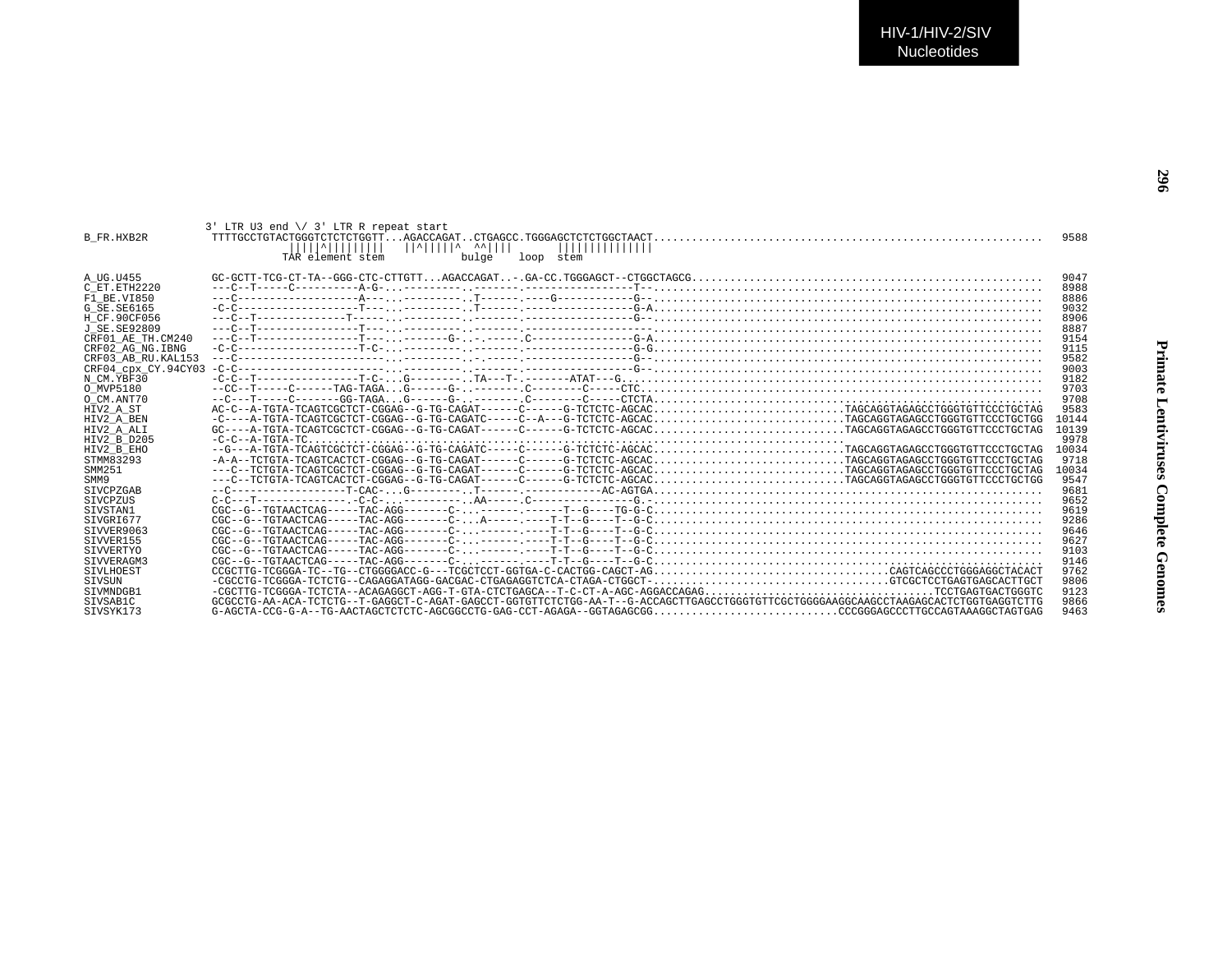|                     | Poly-A signal                                                                                                                                                                            |       |
|---------------------|------------------------------------------------------------------------------------------------------------------------------------------------------------------------------------------|-------|
|                     | $\frac{1}{3}$ J' LTR R repeat end \/ 3' LTR U5 start                                                                                                                                     |       |
| <b>B FR.HXB2R</b>   | $\ldots\ldots\ldots\ldots\ldots\ldots\ldots\ldots\ldots\ldots$ AGGGAACCCACTGCTTAAGCCTC $\ldots\ldots$ AATAAA .GCTTGCCTTGAGTGCTTC $\ldots\ldots$ AAGTAGTGTGCCCGTCTGTTG . TGTGACTCTGG<br>. | 9669  |
| A UG.U455           |                                                                                                                                                                                          | 9129  |
| C ET ETH2220        |                                                                                                                                                                                          | 9031  |
| F1 BE.VI850         |                                                                                                                                                                                          | 8903  |
| G SE. SE6165        |                                                                                                                                                                                          | 9074  |
| H CF.90CF056        |                                                                                                                                                                                          | 8953  |
| J SE. SE92809       |                                                                                                                                                                                          | 8943  |
| CRF01 AE TH.CM240   |                                                                                                                                                                                          | 9203  |
| CRF02 AG NG. IBNG   |                                                                                                                                                                                          | 9197  |
| CRF03 AB RU. KAL153 |                                                                                                                                                                                          | 9665  |
| CRF04 CDX CY.94CY03 |                                                                                                                                                                                          | 9050  |
| N CM.YBF30          | distribution district                                                                                                                                                                    | 9182  |
| O MVP5180           |                                                                                                                                                                                          | 9788  |
| O CM.ANT70          |                                                                                                                                                                                          | 9791  |
| HIV2 A ST           | ACTCTCACCAGTGCTTGGCCGGCACTGGGCAGA.CGGCTCCAC-CTTG-TTGCT-A--AGAC-TCTT-----GCTGCCAG--AGAA--A                                                                                                | 9672  |
| HIV2 A BEN          | ACTCTCACCAGTACTTGGCCGGTACTGGGCAGA.CGGCTCCAC-CTTG-TTGCT-A---A-CTCTTC------GCTGCCAG--AGAA--AAGTT-AGT------T---A--C-CCTA--CG-CGCCT                                                          | 10271 |
| HIV2 A ALI          | ACTCTCACCAGTGCTTGGCCGGCACTGGGCAGA,CGGCTCCAC-CTTG-TTGCT-A---A,C-TCTT-----GCTGCCAA--AGAA--AGGT..T-AAG----------C-CCTA--CG-CGCCT                                                            | 10265 |
| HIV2 B EHO          | ACTCTCACCAGCACTTGGCCGGTGCTGGCAGA.CGGCTCCAC-CTTG-TTGCT-A--A.-C-TCTT------ACTGCCTA--AGAA--AAGAC-AGT------T---A--C-CCTA--CG-CGCCT                                                           | 10160 |
| STMM83293           | ACTCTCACCAGCACTTGGCCAGTGCTGGGTAGAGTGGCTCCAC-CTTG-TTGCT-AT-TATCTCTTC-----GCTGCCAA--T--AAG-AAGC-AGT-G----T---A---C-CCTA--CGCCT                                                             | 9846  |
| SMM251              | ACTCTCACCAGCACTTGGCCAGTGCTGGCGCAGAGTGGCTCCAC-CTTG-TTGCT-A---A-CTCTTC------GCTGCCAT--T--AAG-AAGCCAGT------T---A--C-CCTA--CG-CGCCT                                                         | 10162 |
| SMM9                | ACTCTCACCAGCACTTGGCCGGTGCTGGGCAGAGTRGCTCCAC-CTTG-TTGCT-A---A-CTCTTC-----GC--AG-T--AAG-A                                                                                                  | 9638  |
| <b>STVCPZGAB</b>    |                                                                                                                                                                                          | 9762  |
| <b>STVCPZUS</b>     |                                                                                                                                                                                          | 9732  |
| SIVSTAN1            | TAACCTGGTCTGGCCATCCAGGGGTAAG--CCTC-TTG--TAGA-G--TATTGCT------G-----GCTTAAGAGTCT-TCT-A-CAAGT-C--CA-TGC-C-C-CT-CC                                                                          | 9731  |
| STVGRT677           | TAACCCGGT.TGGCCACC.GGGGGTAAGGA.CTC=TTGGCTTCAT=TAGCTC======.C==.==TCGCTTA=TCG=T.AT=T=G=A=.TCAAGT=CTCA===C=-C=G=GAGCC                                                                      | 9394  |
| STVVER9063          | TAACCTGGT.TGGCCACC.AGGGGTAAGGA.CTC=TTGGCTTGG==.AGCT======ACT=====GC=T=AGAG=TT=TCT=A=.TCAAGT=C=CTCATTGAC=C===ACT                                                                          | 9753  |
| STVVER155           | TAACCTGGT.TGGCCACC.AGGGGTAAGGA.CTC=TTGGCTTAG==.AGCT===========GC=T=AGAG=TT=TCT=A=.TCAAGT=C=CTCATTAA==C===ACT                                                                             | 9732  |
| SIVVERTYO           | $\ldots \ldots \ldots$ . TAACCTGGT. TGGCCACC. AGGGGTAAGGA. CTC-TTGGCTTAG--. AGCT. $\ldots \ldots \ldots \ldots \ldots \ldots \ldots$ -GC-T-AG                                            | 9170  |
| STVVERAGM3          | TAACCTGGT.TGGCCACC.AGGGGTAAGGA.CTC=TTGGCTTAG==.AGCT======.T==CG==GC=T=AGGCAG=GACTTGTGAGAGA=A=TGCC==G-CAT-CAGCA                                                                           | 9253  |
| SIVLHOEST           | TAGCACCCACCTGGGCCTGATCAGCCTAGGGAGCTAAGGGCTCCT-G-TTGCTAC-TTAAAG-CTTC------AAG----TCATT--TAGAAAGT-CAAGC-AGTGT-T-A-AGTAGTC-C-TT---CTT                                                       | 9892  |
| STVSUN              | AAGCACCTCACCCGAGCCTGATCAGCTTGGGGAGCTAGAGGCTCCTTG-TT---AGT-CAAG-CTTC-----GC--GC-.--AGT-TTACTGC-AGCAA----T----G-TC-CTCT-TCC--TC                                                            | 9933  |
| STVMNDGB1           | TGAGCACCTCACTCGGGGCTGATCACCTCGAGGTAGTGGA-CTCCTTG-TTGCT-GCTATTGTCTTC------GTAACTTAGAATTA-AGCA                                                                                             | 9215  |
| STVSAB1C            | GTAGACCCTCGCCTGGCGACTGGCCATTGCCAGTAGCAGAGACTCCG-TTGCTTGCTT-AT-GCCTC------GT------AGT-TACAAGTA---C-AGTGTGTG--CAT-TA-TCCTCAGGA-AAC                                                         | 9996  |
| SIVSYK173           | GTCCGGGTTTGGCCGCCCGGTCTTCGGCAGCTCTCCGTTGCTT-CTTTGCT-A-GCTGAT-AGCCCA------GTG-G-TAAACGCAAG-AACGTCT-CTC-CATCTGTTC-GCTGG-TCACCT-C-GAA                                                       | 9593  |

TAR elements of HIV-2 and SIV have extra stem-loop, see Berkhout, Nucleic Acids Res 20(1):27-31 (1992)